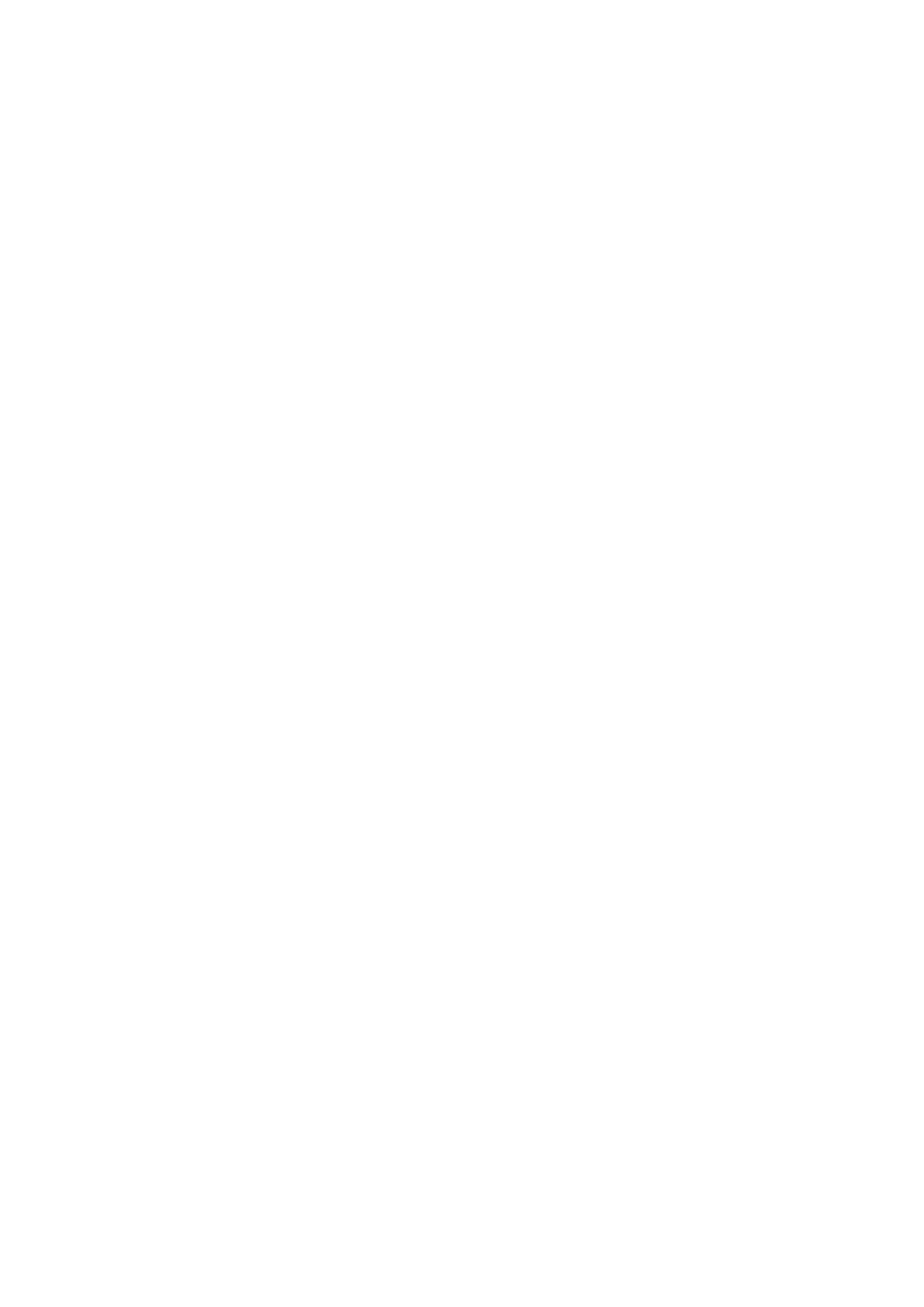<span id="page-2-0"></span>

# **Work Safety Regulation 2009**

# **Subordinate Law SL2009-45**

made under the

**Work Safety Act 2008** 

# **Contents**

| Part 1         | <b>Preliminary</b>                                           |   |
|----------------|--------------------------------------------------------------|---|
| 1              | Name of regulation                                           |   |
| $\overline{2}$ | Commencement                                                 |   |
| 3              | Dictionary                                                   |   |
| 4              | <b>Notes</b>                                                 |   |
| 5              | Offences against regulation-application of Criminal Code etc | 2 |
| Part 2         | Injury and dangerous occurrence reporting<br>and records     |   |
| 6              | Period of incapacity for work—Act, s 36 (b)                  | 3 |
| 7              | Requirements for notice-Act, s 38 (2)                        | 3 |

Page

J2008-739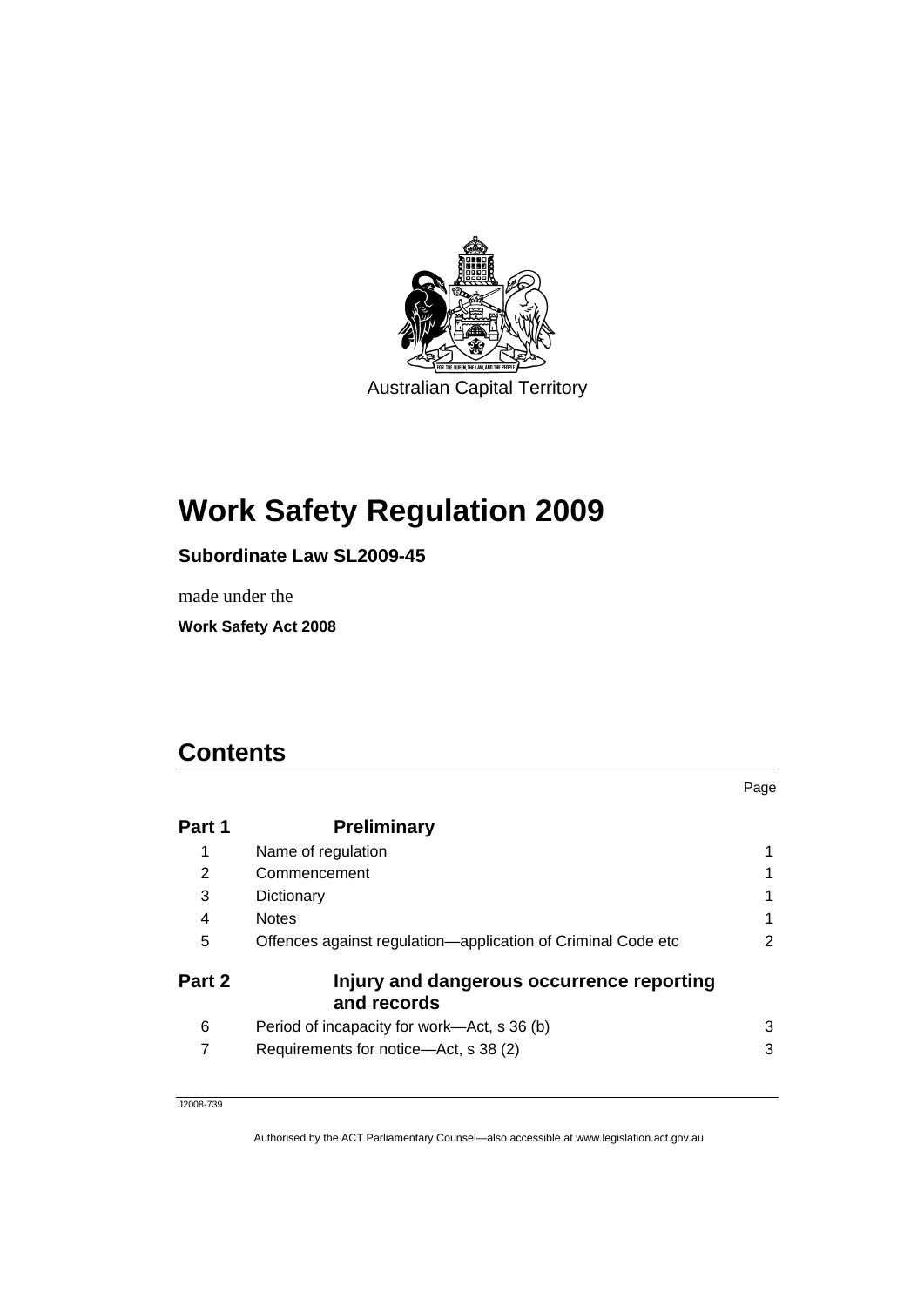| 8<br>9<br>Part 3    | Keeping information given by chief executive<br>Content of records<br><b>Facilities</b><br><b>Amenities</b> | 4<br>4            |
|---------------------|-------------------------------------------------------------------------------------------------------------|-------------------|
|                     |                                                                                                             |                   |
|                     |                                                                                                             |                   |
|                     |                                                                                                             |                   |
|                     |                                                                                                             |                   |
| <b>Division 3.1</b> |                                                                                                             |                   |
| 10                  | Person conducting a business or undertaking to provide amenities                                            | 5                 |
| 11                  | Amenities to be safe and clean                                                                              | 6                 |
| 12                  | Facility for personal belongings                                                                            | 6                 |
| 13                  | Facility for changing clothes                                                                               | 7                 |
| 14                  | Facility for changing clothes-temporary workplaces                                                          | 8                 |
| 15                  | Meal facility                                                                                               | 9                 |
| 16                  | <b>Combined facilities</b>                                                                                  | 9                 |
| 17                  | <b>Toilet facility</b>                                                                                      | 10                |
| 18                  | Washing facility                                                                                            | 11                |
| 19                  | Shower facility                                                                                             | 12                |
| 20                  | Drinking water                                                                                              | $12 \overline{ }$ |
| 21                  | Seating                                                                                                     | 12 <sup>2</sup>   |
| 22                  | Working space                                                                                               | 13                |
| <b>Division 3.2</b> | <b>First aid and sickness</b>                                                                               |                   |
| 23                  | First aid                                                                                                   | 14                |
| 24                  | Arrangements for sick workers                                                                               | 15                |
| Part 4              | <b>Work safety representatives</b>                                                                          |                   |
| <b>Division 4.1</b> | Work safety representatives-election process                                                                |                   |
| 25                  | Work safety representative-eligibility                                                                      | 16                |
| 26                  | Election process—number of work safety representatives                                                      | 16                |
| 27                  | Election process-worker consultation unit may ask others to conduct<br>election                             | 17                |
| 28                  | Election process—notice of election of work safety representatives                                          | 17                |
| 29                  | Election process-replacement work safety representatives                                                    | 18                |
| 30                  | Work safety representative-deputy                                                                           | 19                |
| <b>Division 4.2</b> | Work safety representatives-general                                                                         |                   |
| 31                  | Work safety representative—additional function—Act, s 58 (2)                                                | 19                |

Authorised by the ACT Parliamentary Counsel—also accessible at www.legislation.act.gov.au

SL2009-45

contents 2 Work Safety Regulation 2009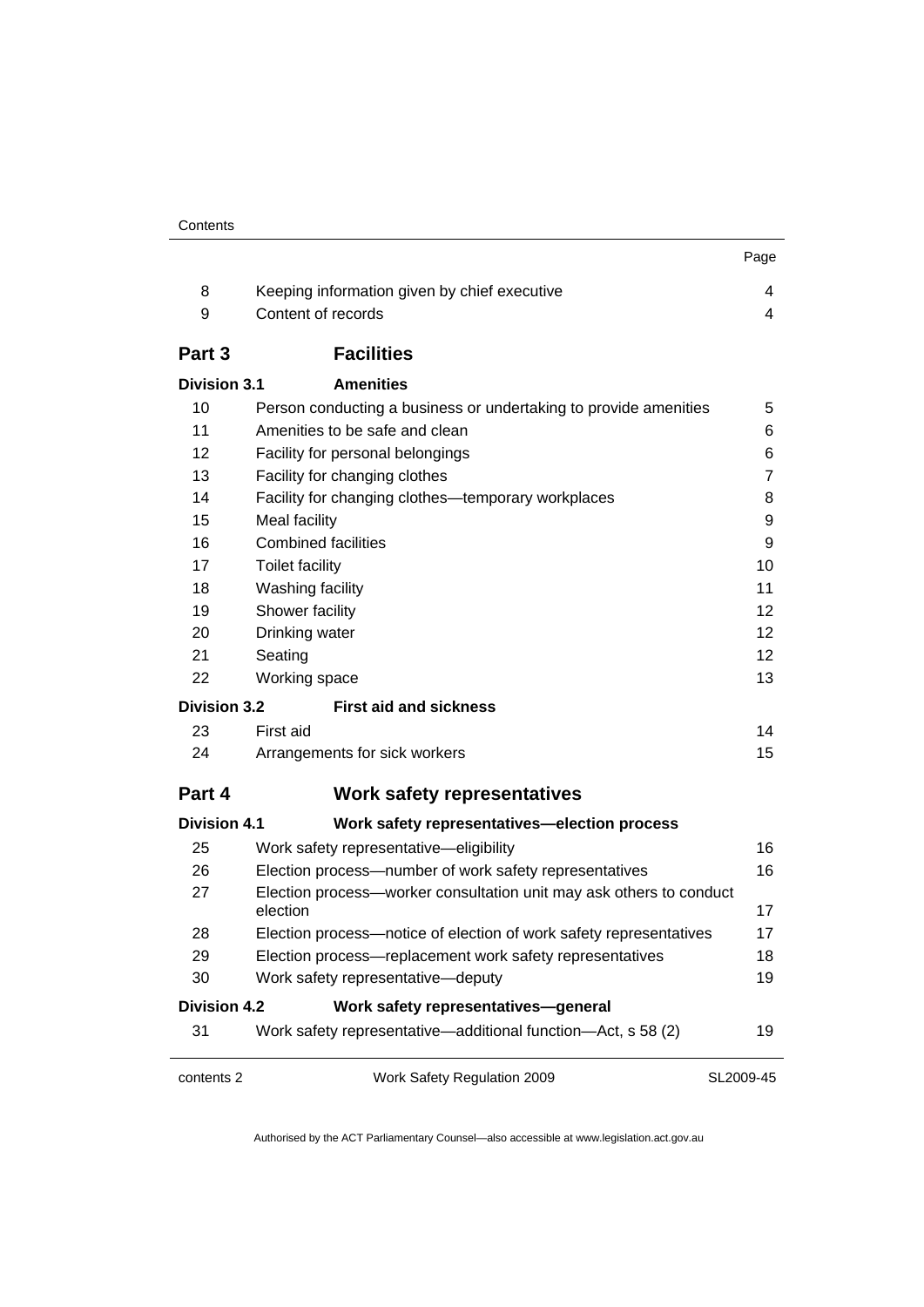|                     |                                                                                                       | Contents |
|---------------------|-------------------------------------------------------------------------------------------------------|----------|
|                     |                                                                                                       | Page     |
| 32                  | Work safety representative—exercising functions—Act, s 58 (3)                                         | 20       |
| 33                  | Work safety representative-access to information                                                      | 21       |
| Division 4.3        | Work safety representatives-conditions of office                                                      |          |
| 34                  | Work safety representative-term of office                                                             | 22       |
| 35                  | Work safety representative—application for disqualification                                           | 22       |
| 36                  | Work safety representative-grounds for disqualification                                               | 23       |
| 37                  | Work safety representative—notice of intention to disqualify                                          | 24       |
| 38                  | Work safety representative-disqualification                                                           | 24       |
| 39                  | Work safety representative—revocation of disqualification                                             | 26       |
| 40                  | Work safety representative-approved training                                                          | 26       |
| 41                  | Work safety representative-refresher training                                                         | 27       |
| <b>Division 4.4</b> | Work safety representatives-employer's duties                                                         |          |
| 42                  | Work safety representative—employer to allow for time to exercise<br>functions and undertake training | 28       |
| 43                  | Work safety representative—employer to provide facilities                                             | 29       |
| <b>Division 4.5</b> | Work safety representatives-provisional improvement<br>notices                                        |          |
| 44                  | Provisional improvement notice-Act, dict, def provisional                                             |          |
|                     | <i>improvement notice</i>                                                                             | 30       |
| 45                  | Provisional improvement notice-issue of notice                                                        | 30       |
| 46                  | Provisional improvement notice-content of notice                                                      | 31       |
| 47                  | Provisional improvement notice-service of notice on chief executive<br>etc                            | 31       |
| 48                  | Provisional improvement notice-service of notice on other employers<br>etc                            | 32       |
| 49                  | Provisional improvement notice-display                                                                | 33       |
| 50                  | Provisional improvement notice-compliance                                                             | 33       |
| 51                  | Provisional improvement notice-revocation of notice                                                   | 34       |
| 52                  | Provisional improvement notice-review                                                                 | 35       |
| Division 4.6        | Work safety representatives-emergency procedures                                                      |          |
| 53                  | Emergency procedure                                                                                   | 36       |
| 54                  | Emergency procedure-alternative work                                                                  | 37       |

SL2009-45

Work Safety Regulation 2009

contents 3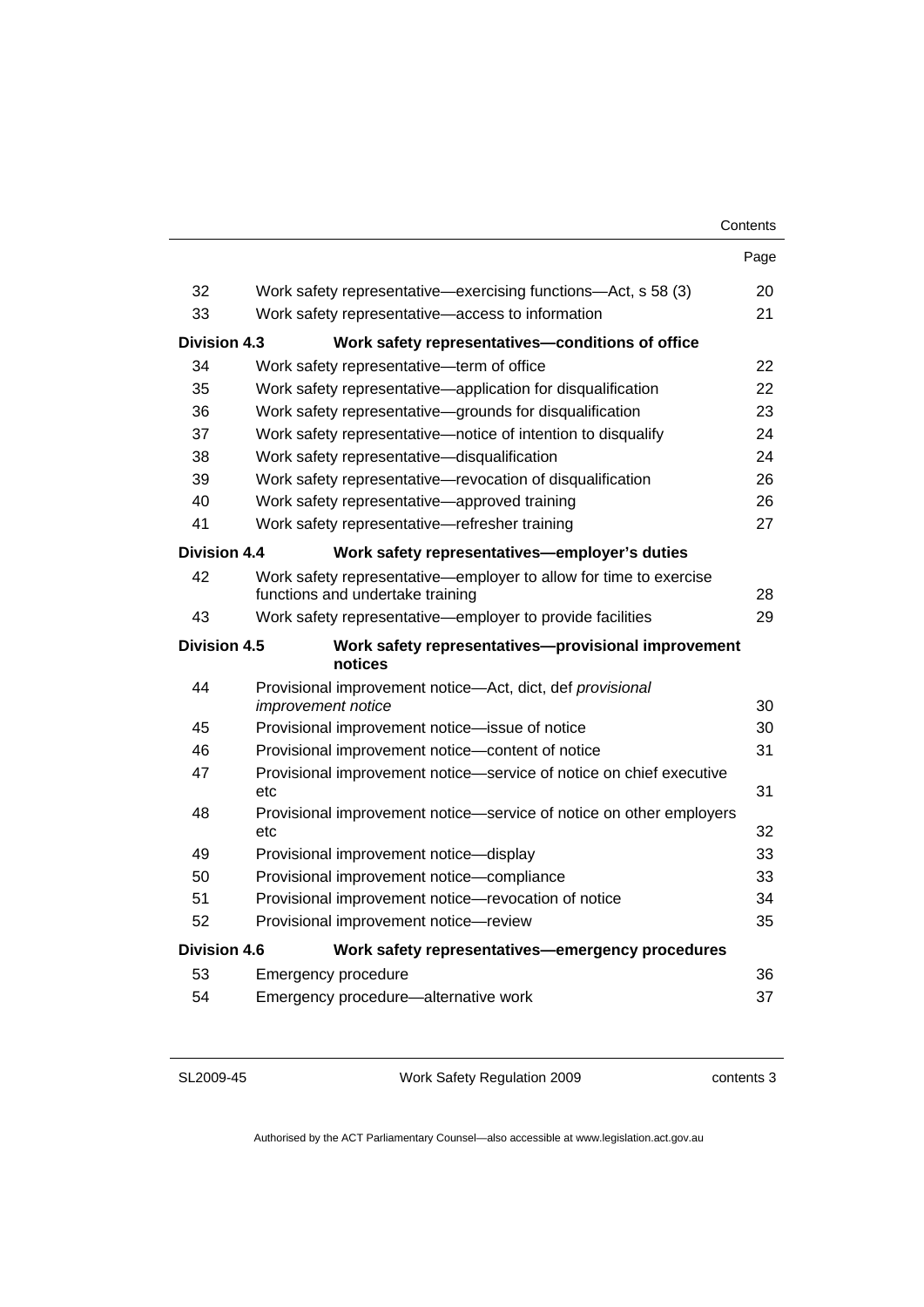#### **Contents**

| I<br>. .<br>٧ |
|---------------|
|---------------|

| Part 5              | <b>Work safety committees</b>                                                   |           |
|---------------------|---------------------------------------------------------------------------------|-----------|
| <b>Division 5.1</b> | Work safety committees-establishment                                            |           |
| 55                  | Work safety committee-eligibility                                               | 38        |
| 56                  | Election process-worker consultation unit may ask others to conduct<br>election | 38        |
| 57                  | Election process-notice of election of work safety committee<br>members         | 39        |
| Division 5.2        | Work safety committees-general                                                  |           |
| 58                  | Work safety committee-exercising functions                                      | 40        |
| 59                  | Work safety committee-governance                                                | 40        |
| 60                  | Work safety committee-employer's duties                                         | 41        |
| Part 6              | <b>Authorised representatives</b>                                               |           |
| 61                  | Authorised representative—training—Act, s 62 (2) (b)                            | 43        |
| 62                  | Authorised representative-application for disqualification                      | 43        |
| 63                  | Authorised representative-grounds for disqualification                          | 43        |
| 64                  | Authorised representative-notice of intention to disqualify                     | 44        |
| 65                  | Authorised representative-disqualification                                      | 45        |
| 66                  | Authorised representative-revocation of disqualification                        | 46        |
| Part 7              | <b>Particular safety measures</b>                                               |           |
| <b>Division 7.1</b> | <b>Entry and exit</b>                                                           |           |
| 67                  | Entry to and exit from workplaces                                               | 47        |
| 68                  | Movement within workplaces                                                      | 47        |
| <b>Division 7.2</b> | Personal protective and safety equipment                                        |           |
| 69                  | Person conducting business or undertaking to provide personal                   |           |
|                     | protective and safety equipment                                                 | 48        |
| 70                  | Responsibilities of users of personal protective and safety equipment           | 50        |
| 71                  | Certain personal protective and safety equipment to be provided                 | 51        |
| 72                  | Air supplied respiratory equipment                                              | 52        |
| <b>Division 7.3</b> | <b>Prevention of falls</b>                                                      |           |
| 73                  | Meaning of anchorage-div 7.3                                                    | 54        |
| 74                  | Protection against falls                                                        | 54        |
| contents 4          | Work Safety Regulation 2009                                                     | SL2009-45 |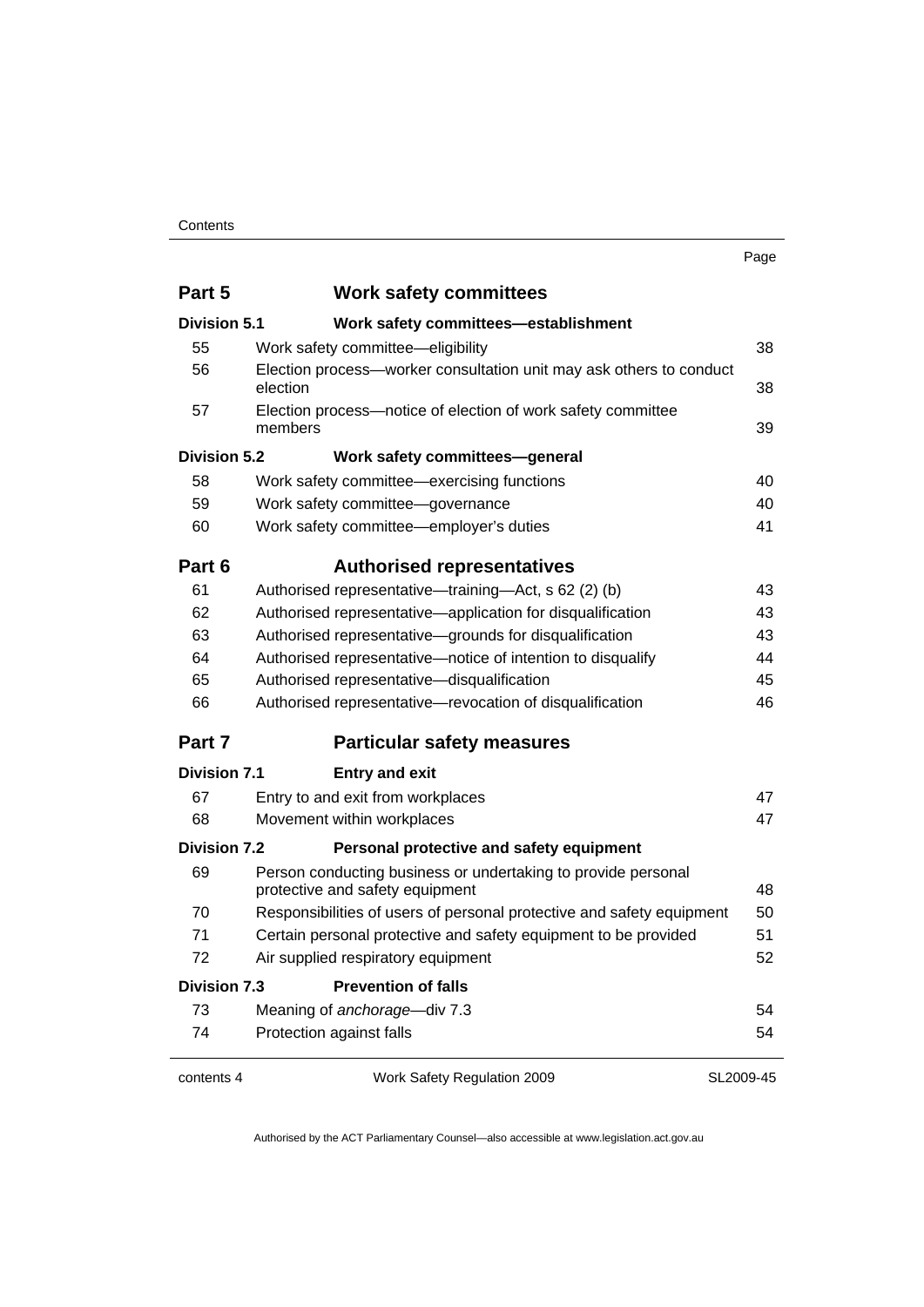| Contents |
|----------|
|----------|

|                     |                                                                                | Page |
|---------------------|--------------------------------------------------------------------------------|------|
| 75                  | Protection against falls-maintenance work                                      | 56   |
| 76                  | Use of safety harness, safety line and anchorage                               | 56   |
| 77                  | Use of ladders                                                                 | 58   |
| 78                  | Use of particular types of ladders                                             | 58   |
| <b>Division 7.4</b> | <b>Atmosphere and ventilation</b>                                              |      |
| 79                  | Definitions-div 7.4                                                            | 60   |
| 80                  | Ventilation                                                                    | 61   |
| 81                  | Unsafe oxygen levels-particular measures                                       | 61   |
| 82                  | Unsafe levels of unclassified inhalable dust-particular measures               | 62   |
| 83                  | Unsafe levels of oxygen and unclassified inhalable dust-entry                  | 63   |
| 84                  | Monitoring levels of oxygen and unclassified inhalable dust                    | 64   |
| <b>Division 7.5</b> | <b>Heat and cold</b>                                                           |      |
| 85                  | Air temperature                                                                | 65   |
| 86                  | Heat-particular measures                                                       | 65   |
| 87                  | Cold-particular measures                                                       | 66   |
| Division 7.6        | <b>Surfaces and floors</b>                                                     |      |
| 88                  | Floors-general                                                                 | 66   |
| 89                  | Floors that become slippery                                                    | 67   |
| 90                  | Floors-hard surfaces                                                           | 68   |
| <b>Division 7.7</b> | <b>Electricity</b>                                                             |      |
| 91                  | Definitions-div 7.7                                                            | 68   |
| 92                  | Electricity-measures for electrical installations                              | 69   |
| 93                  | Electricity-measures for articles of electrical equipment                      | 71   |
| 94                  | Electricity-measures for preventing contact                                    | 72   |
| <b>Division 7.8</b> | <b>Confined spaces</b>                                                         |      |
| 95                  | Definitions-div 7.8                                                            | 74   |
| 96                  | Design etc-confined spaces                                                     | 75   |
| 97                  | Hazard identification and risk assessment-confined spaces                      | 76   |
| 98                  | Entry to and work in confined spaces                                           | 77   |
| 99                  | Isolation and control of potentially hazardous services-particular<br>measures | 80   |
| 100                 | Clearing containment before entry-particular measures                          | 81   |
|                     |                                                                                |      |

SL2009-45

Work Safety Regulation 2009

contents 5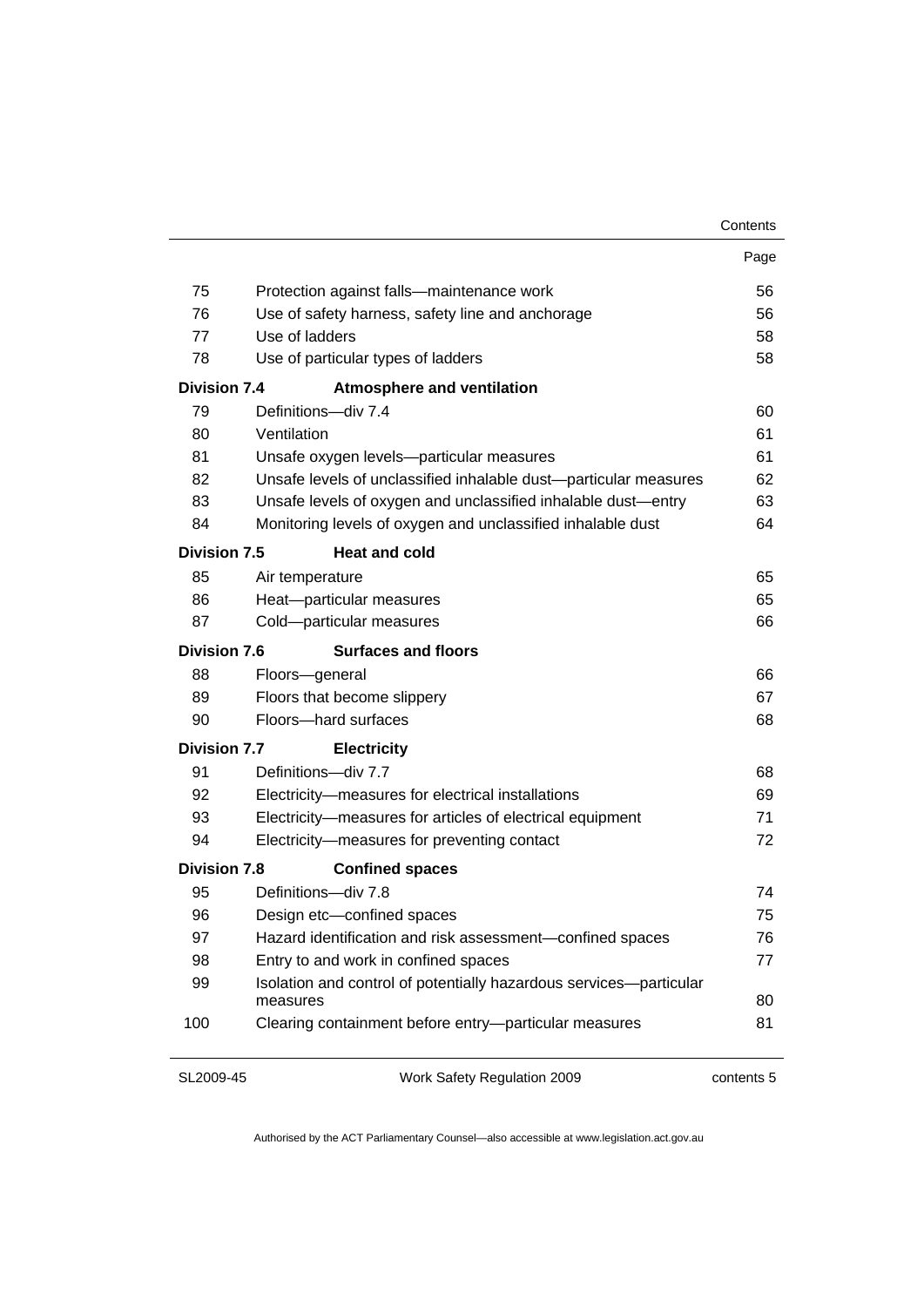| Contents |
|----------|
|----------|

J.

|                      |                                                                          | Page      |
|----------------------|--------------------------------------------------------------------------|-----------|
| 101                  | Unsafe level of oxygen and atmospheric contaminants                      | 82        |
| 102                  | Entry permits-particular measures                                        | 83        |
| 103                  | Standby people-particular measures                                       | 85        |
| 104                  | Emergencies-particular measures                                          | 86        |
| 105                  | Entry protection-particular measures                                     | 88        |
| 106                  | Atmospheric testing and monitoring-particular measures                   | 88        |
| 107                  | Training about confined spaces                                           | 89        |
| 108                  | Record keeping                                                           | 91        |
| <b>Division 7.9</b>  | Lighting                                                                 |           |
| 109                  | Person conducting business or undertaking to provide lighting            | 92        |
| Division 7.10        | <b>Noise management</b>                                                  |           |
| 110                  | Definitions-div 7.10                                                     | 93        |
| 111                  | Working out $L_{C,peak}$ value-div 7.10                                  | 93        |
| 112                  | Noise management-duties of designers etc                                 | 93        |
| 113                  | Noise management-duties of person conducting business or<br>undertaking  | 94        |
| 114                  | Noise management-duties of workers                                       | 95        |
| <b>Division 7.11</b> | <b>Isolated work</b>                                                     |           |
| 115                  | Isolated workers                                                         | 96        |
| Division 7.12        | <b>Fire and explosion</b>                                                |           |
| 116                  | Fire and explosion-risk control                                          | 97        |
| 117                  | Fire and explosion-facilities                                            | 99        |
| Division 7.13        | <b>Emergency procedures</b>                                              |           |
| 118                  | Person conducting business or undertaking to provide for emergencies 100 |           |
| Part 8               | <b>Licensing high risk work</b>                                          |           |
| <b>Division 8.1</b>  | <b>Important concepts</b>                                                |           |
| 119                  | Definitions-pt 8                                                         | 102       |
| <b>Division 8.2</b>  | <b>High risk work licence</b>                                            |           |
| 120                  | Carrying out high risk work without licence                              | 105       |
| 121                  | Allowing unlicensed person to carry out work                             | 105       |
|                      |                                                                          |           |
| contents 6           | Work Safety Regulation 2009                                              | SL2009-45 |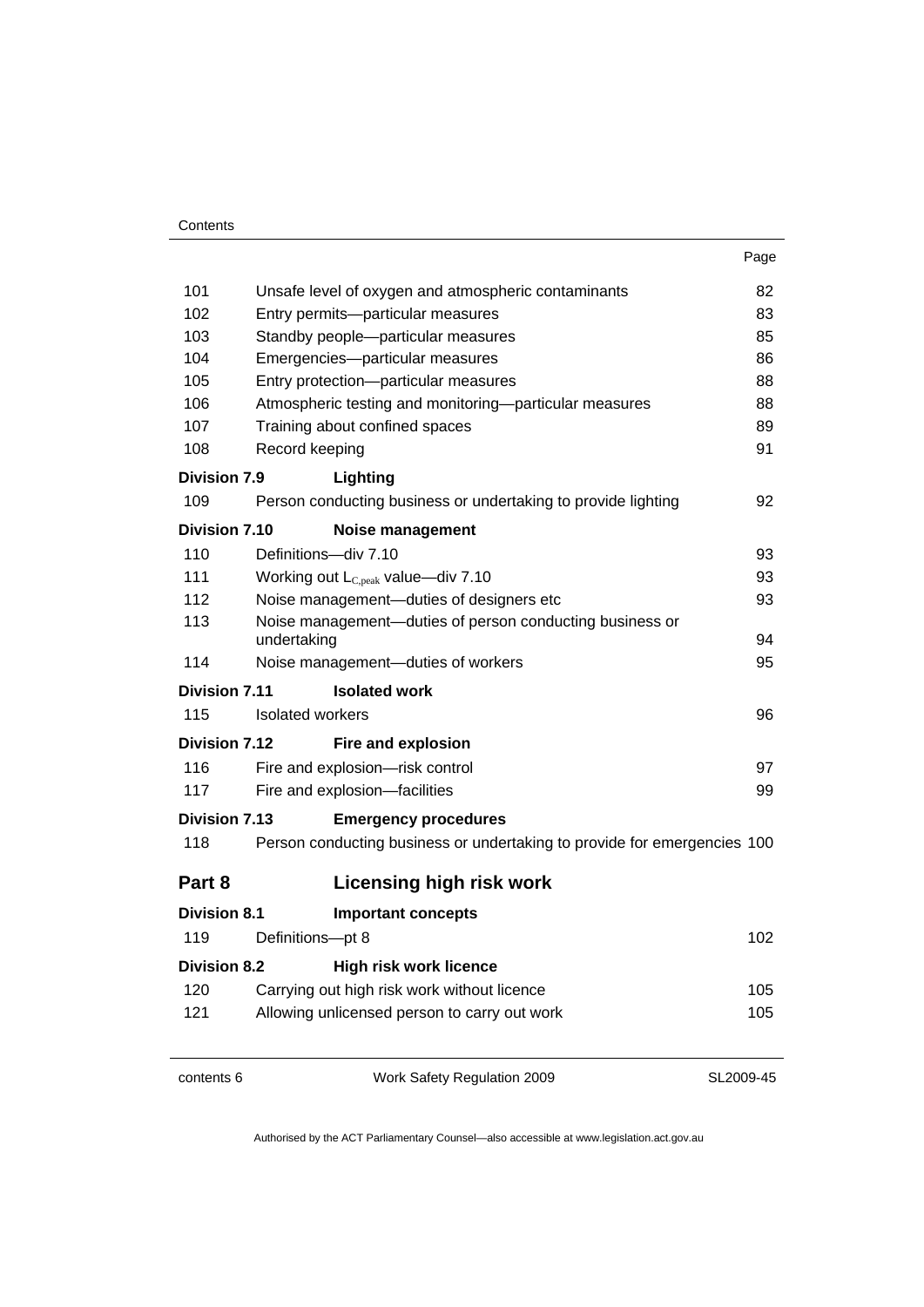|                     |                                                                                                       | Page |
|---------------------|-------------------------------------------------------------------------------------------------------|------|
| 122                 | Licence application                                                                                   | 106  |
| 123                 | Licence issue                                                                                         | 108  |
| 124                 | Licence conditions                                                                                    | 109  |
| 125                 | Failing to comply with condition of licence                                                           | 109  |
| 126                 | Form of licence                                                                                       | 110  |
| 127                 | Term of licence                                                                                       | 110  |
| 128                 | Renewal of licence                                                                                    | 110  |
| 129                 | Issue of renewed licence                                                                              | 111  |
| 130                 | Application to vary licence                                                                           | 113  |
| 131                 | Variation of licence                                                                                  | 114  |
| 132                 | Licensee not to hold other licence                                                                    | 115  |
| 133                 | Replacement of lost etc licence                                                                       | 116  |
| <b>Division 8.3</b> | <b>Suspension or cancellation of licence</b>                                                          |      |
| 134                 | Grounds for compulsory cancellation of licence                                                        | 117  |
| 135                 | Compulsory cancellation of licence                                                                    | 117  |
| 136                 | Grounds for discretionary cancellation of licence                                                     | 118  |
| 137                 | Discretionary cancellation of licence                                                                 | 119  |
| 138                 | Suspension of licence after notice                                                                    | 120  |
| 139                 | Immediate suspension of licence                                                                       | 121  |
| 140                 | Review of licence suspension or cancellation                                                          | 121  |
| 141                 | Surrender of suspended or cancelled licence                                                           | 123  |
| 142                 | Cooperation with other jurisdictions                                                                  | 124  |
| <b>Division 8.4</b> | <b>Trainees under supervision</b>                                                                     |      |
| 143                 | Supervisor's obligations                                                                              | 124  |
| 144                 | Trainee's obligations                                                                                 | 125  |
| <b>Division 8.5</b> | <b>Training and assessment</b>                                                                        |      |
| 145                 | Training and assessment                                                                               | 126  |
| 146                 | Chief executive may issue directions                                                                  | 127  |
| 147                 | Exemption from training                                                                               | 127  |
| 148                 | Assessor qualifications                                                                               | 127  |
| 149                 | Statement of attainment                                                                               | 129  |
| 150                 | Registered training organisation-agreement with chief executive to<br>provide training and assessment | 129  |

#### SL2009-45

Work Safety Regulation 2009

contents 7

**Contents**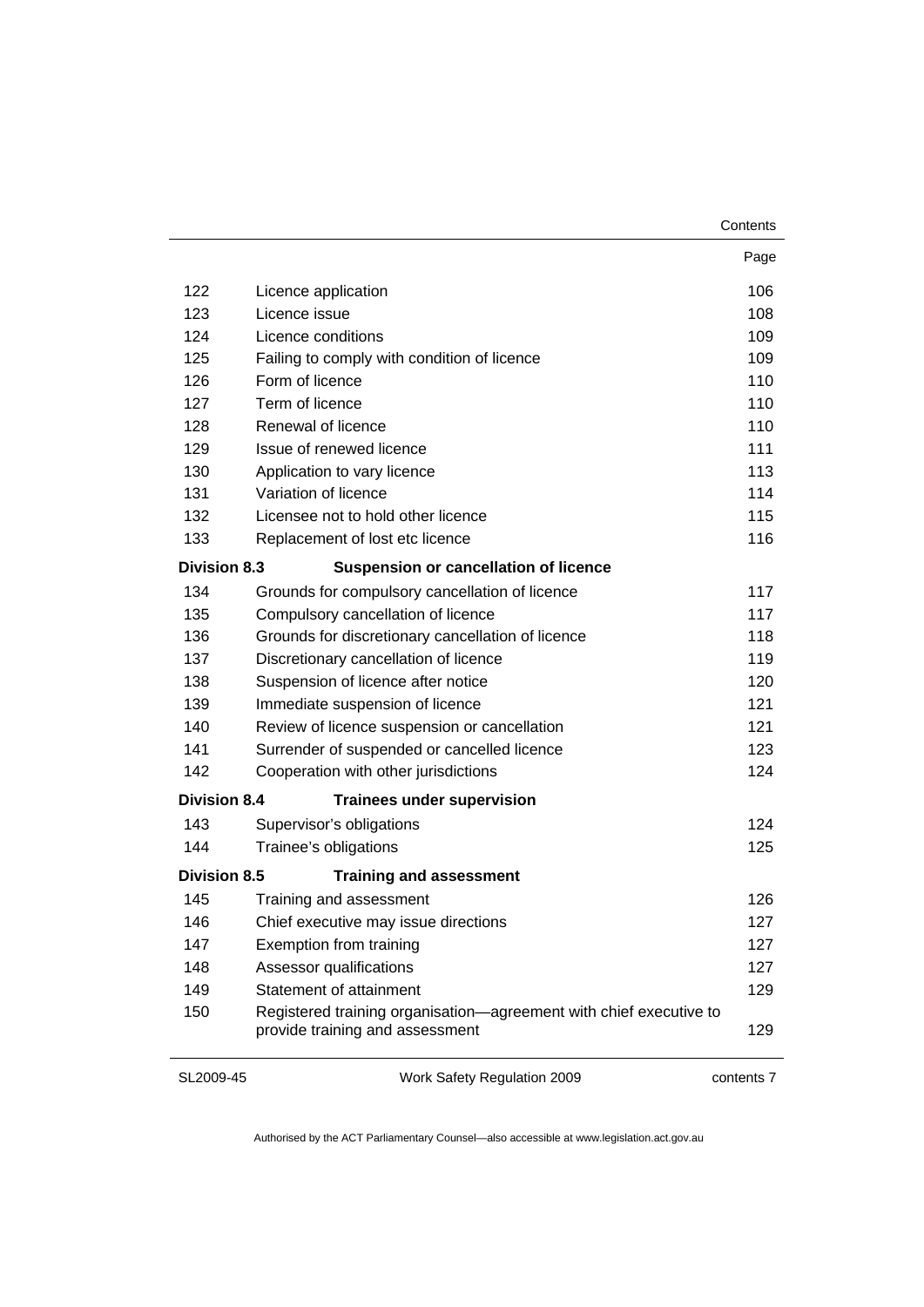| Contents |
|----------|
|----------|

|                     |                                                                                            | Page |
|---------------------|--------------------------------------------------------------------------------------------|------|
| 151                 | Improperly issuing statement of attainment                                                 | 130  |
| 152                 | Improperly obtaining statement of attainment                                               | 130  |
| Division 8.6        | <b>Administration</b>                                                                      |      |
| 153                 | Keeping and providing records of training and assessment                                   | 131  |
| 154                 | Cooperation with licensing authorities                                                     | 131  |
| 155                 | Cooperation with registered training organisations                                         | 132  |
| <b>Division 8.7</b> | <b>Exemptions</b>                                                                          |      |
| 156                 | Application for exemption                                                                  | 132  |
| 157                 | Grant of exemption                                                                         | 133  |
| 158                 | <b>Exemption conditions</b>                                                                | 134  |
| 159                 | Failing to comply with condition of exemption                                              | 135  |
| 160                 | Notice of exemption                                                                        | 135  |
| <b>Division 8.8</b> | <b>Miscellaneous</b>                                                                       |      |
| 161                 | Chief executive may make inquiries                                                         | 135  |
| 162                 | Guidelines                                                                                 | 136  |
| 163                 | Production of licence etc on request                                                       | 136  |
| 164                 | Production of information etc on request                                                   | 138  |
| 165                 | Licensee's change of address                                                               | 138  |
| Part 9              | <b>Construction induction training</b>                                                     |      |
| <b>Division 9.1</b> | Definitions-pt 9                                                                           |      |
| 166                 | Definitions-pt 9                                                                           | 139  |
| <b>Division 9.2</b> | Requirement to hold construction induction training<br>card                                |      |
| 167                 | Person on construction site without construction induction training card 142               |      |
| 168                 | Allowing worker to be on construction site without construction<br>induction training card | 143  |
| 169                 | Allowing person to be on construction site without construction<br>induction training card | 143  |
| <b>Division 9.3</b> | <b>Construction induction training</b>                                                     |      |
| 170                 | Construction induction training and assessment                                             | 144  |
|                     |                                                                                            |      |

contents 8 Work Safety Regulation 2009

SL2009-45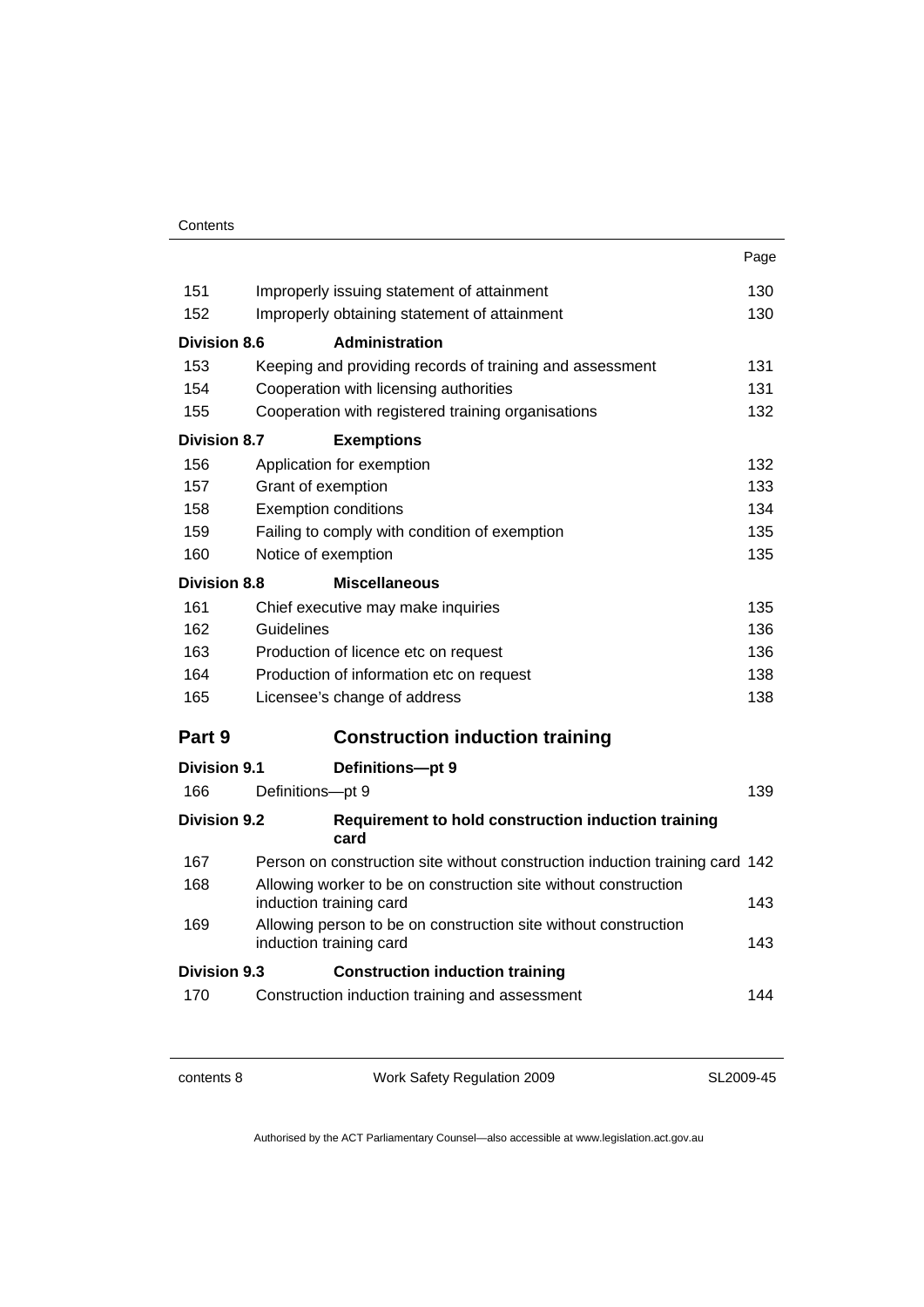|                     |                                                                                                    | Contents   |
|---------------------|----------------------------------------------------------------------------------------------------|------------|
|                     |                                                                                                    | Page       |
| 171                 | Construction induction training-registered training organisation<br>agreement with chief executive | 145        |
| 172                 | Construction induction training-trainer qualifications                                             | 145        |
| 173                 | Construction induction training-statement of attainment                                            | 145        |
| 174                 | Construction induction training-improperly issuing statement of<br>attainment                      | 146        |
| 175                 | Construction induction training-improperly obtaining statement of<br>attainment                    | 146        |
| <b>Division 9.4</b> | <b>Construction induction training card</b>                                                        |            |
| 176                 | Construction induction training card—application                                                   | 147        |
| 177                 | Construction induction training card-issue                                                         | 148        |
| 178                 | Construction induction training card-form                                                          | 148        |
| 179                 | Production of construction induction training card to inspector on                                 |            |
|                     | request                                                                                            | 148        |
| 180                 | Replacement of lost etc card                                                                       | 149        |
| <b>Division 9.5</b> | Cancellation of construction induction training card                                               |            |
| 181                 | Grounds for cancellation of construction induction training card                                   | 150        |
| 182                 | Cancellation of construction induction training card                                               | 150        |
| 183                 | Surrender of cancelled construction induction training card                                        | 151        |
| <b>Division 9.6</b> | <b>Miscellaneous</b>                                                                               |            |
| 184                 | Employer to keep training records                                                                  | 151        |
| 185                 | Chief executive to cooperate with other jurisdictions                                              | 152        |
| Part 10             | <b>Carrying out manual tasks</b>                                                                   |            |
| 186                 | Meaning of manual task-pt 10                                                                       | 154        |
| 187                 | Person conducting business or undertaking must give information etc                                | 154        |
| 188                 | Person in control of premises, plant or system must give information<br>etc                        | 156        |
| 189                 | Person in control of design, manufacture, import or supply must give<br>information etc            | 158        |
| Part 11             | <b>Incorporated documents</b>                                                                      |            |
| 190                 | Meaning of incorporated document                                                                   | 160        |
| 191                 | Inspection of incorporated documents                                                               | 161        |
| SL2009-45           | Work Safety Regulation 2009                                                                        | contents 9 |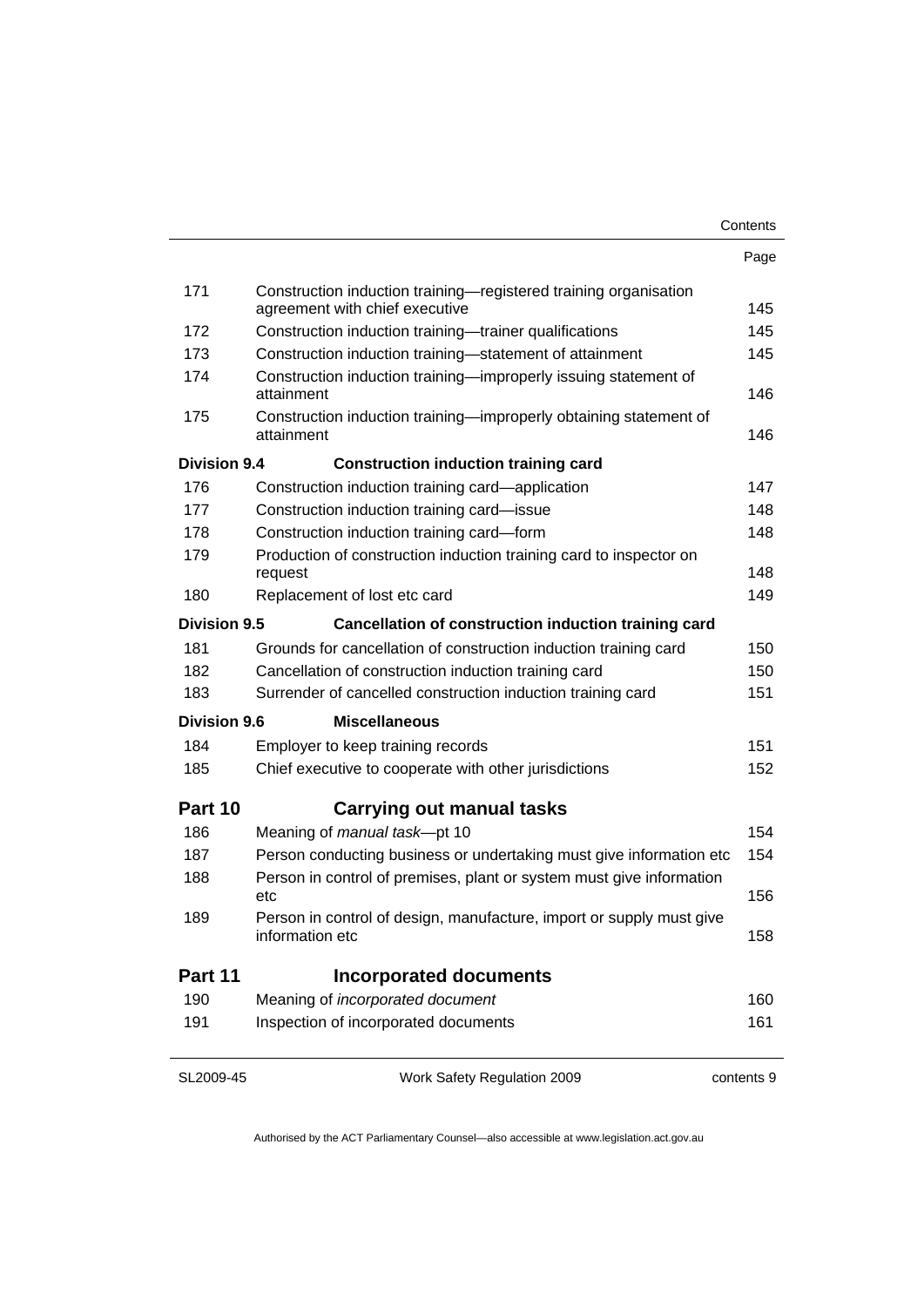|                   |                                                                                                 | Page       |
|-------------------|-------------------------------------------------------------------------------------------------|------------|
| 192               | Notification of certain incorporated documents                                                  | 161        |
| Part 12           | <b>Reviewable decisions</b>                                                                     |            |
| 193               | Reviewable decision-Act, s 174 (b)                                                              | 164        |
| 194               | Notice of reviewable decision-Act, s 175 (1)                                                    | 164        |
| 195               | Internal review of certain decisions-Act, s 176 (1)                                             | 164        |
| Part 13           | <b>Transitional</b>                                                                             |            |
| 196               | Definitions-pt 13                                                                               | 165        |
| 197               | Transitional-continuing application of repealed regulation in relation<br>to scheduled work etc | 166        |
| 198               | Transitional-application of regulation in relation to scheduled work etc 166                    |            |
| 199               | Transitional-certificates of competency                                                         | 167        |
| 200               | Transitional-converting certificate of competency to licence                                    | 168        |
| 201               | Expiry-pt 13                                                                                    | 170        |
|                   |                                                                                                 |            |
|                   |                                                                                                 |            |
| <b>Schedule 1</b> | <b>High risk work</b>                                                                           | 171        |
| <b>Part 1.1</b>   | Definitions-sch 1                                                                               | 171        |
| 1.1               | <b>Boilers</b>                                                                                  | 171        |
| 1.2               | Boom-type elevating work platform                                                               | 172        |
| 1.3               | Bridge crane                                                                                    | 173        |
| 1.4               | Crane                                                                                           | 173        |
| 1.5               | Direct-fired process heater                                                                     | 174        |
| 1.6               | Derrick crane                                                                                   | 174        |
| 1.7               | Dogging work                                                                                    | 174        |
| 1.8               | Forklift truck                                                                                  | 175        |
| 1.9               | Gantry crane                                                                                    | 175        |
| 1.10              | Hoist                                                                                           | 175        |
| 1.11              | Materials hoist                                                                                 | 176        |
| 1.12              | Mobile crane                                                                                    | 176        |
| 1.13              | Non-slewing mobile crane                                                                        | 176        |
| 1.14<br>1.15      | Order-picking forklift truck<br>Outrigger                                                       | 176<br>176 |

contents 10 Work Safety Regulation 2009

SL2009-45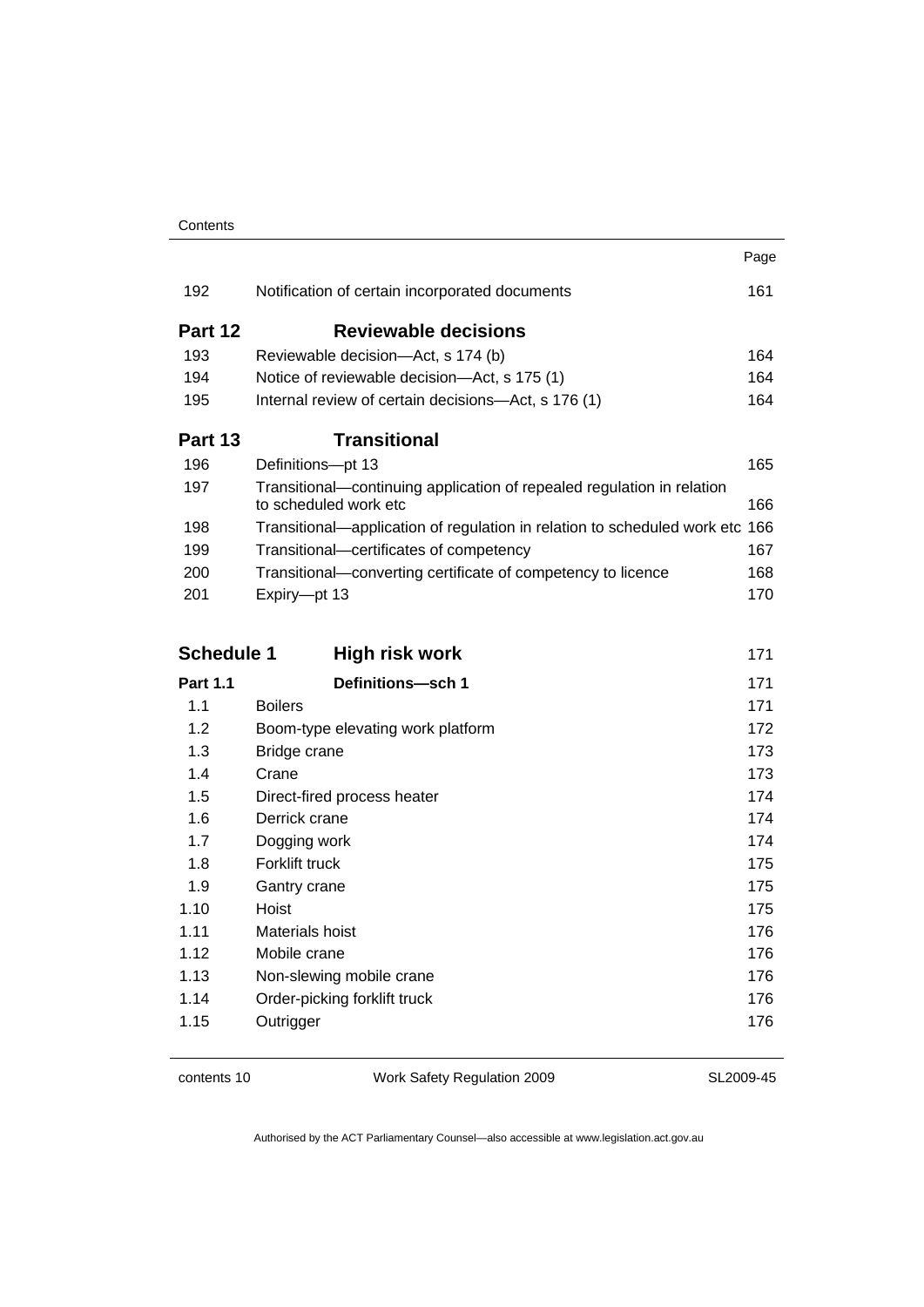|                   |                   |                                       | Contents |
|-------------------|-------------------|---------------------------------------|----------|
|                   |                   |                                       | Page     |
| 1.16              |                   | Personnel and materials hoist         | 176      |
| 1.17              |                   | Portal boom crane                     | 177      |
| 1.18              |                   | Reciprocating steam engine            | 177      |
| 1.19              | Rigging work      |                                       | 177      |
| 1.20              |                   | Scaffolding work                      | 177      |
| 1.21              |                   | Self-erecting tower crane             | 178      |
| 1.22              |                   | Slewing mobile crane                  | 178      |
| 1.23              |                   | Slinging techniques                   | 178      |
| 1.24              | <b>Stabiliser</b> |                                       | 178      |
| 1.25              | Tower crane       |                                       | 178      |
| 1.26              | Turbine           |                                       | 179      |
| 1.27              |                   | Vehicle-loading crane                 | 179      |
| 1.28              |                   | Vehicle-mounted concrete-placing boom | 179      |
| <b>Part 1.2</b>   |                   | <b>Classes of high risk work</b>      | 180      |
| <b>Schedule 2</b> |                   | <b>Corresponding laws</b>             | 187      |
| <b>Schedule 3</b> |                   | <b>Reviewable decisions</b>           | 188      |
| <b>Part 3.1</b>   |                   | <b>Reviewable decisions</b>           | 188      |
| <b>Part 3.2</b>   |                   | Internal review of decisions          | 198      |
| <b>Dictionary</b> |                   |                                       | 199      |

SL2009-45

Work Safety Regulation 2009

contents 11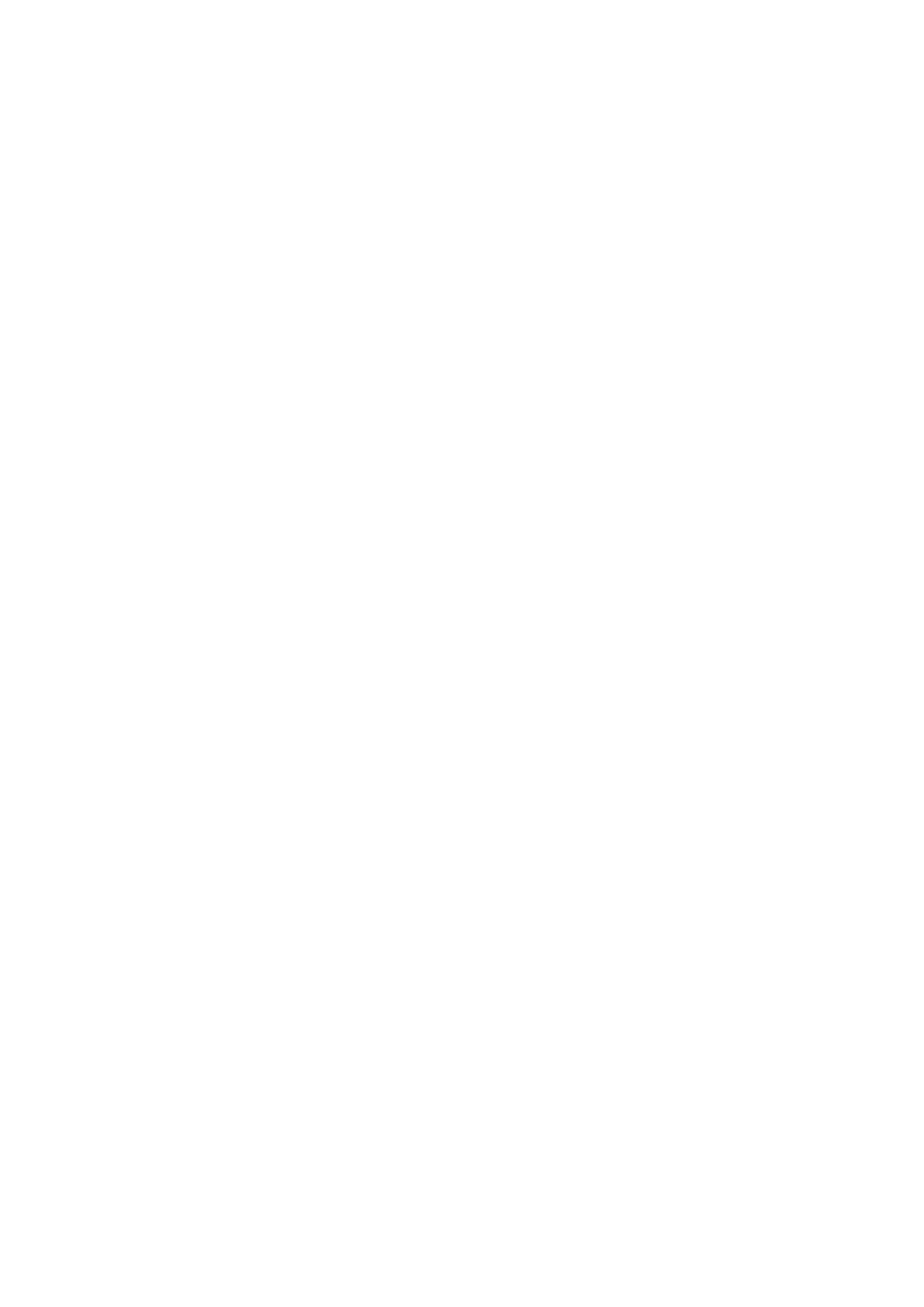# <span id="page-14-0"></span>**Part 1** Preliminary

#### **1 Name of regulation**

This regulation is the *Work Safety Regulation 2009*.

#### **2 Commencement**

This regulation commences on the commencement of the *Work Safety Act 2008*.

*Note* The naming and commencement provisions automatically commence on the notification day (see Legislation Act, s 75 (1)).

#### **3 Dictionary**

The dictionary at the end of this regulation is part of this regulation.

*Note 1* The dictionary at the end of this regulation defines certain terms used in this regulation, and includes references (*signpost definitions*) to other terms defined elsewhere.

> For example, the signpost definition '*dangerous substance*—see the *Dangerous Substances Act 2004*, section 10.' is defined in that dictionary and the definition applies to this regulation.

*Note* 2 A definition in the dictionary (including a signpost definition) applies to the entire regulation unless the definition, or another provision of the regulation, provides otherwise or the contrary intention otherwise appears (see Legislation Act, s 155 and s 156 (1)).

#### **4 Notes**

A note included in this regulation is explanatory and is not part of this regulation.

*Note* See the Legislation Act, s 127 (1), (4) and (5) for the legal status of notes.

SL2009-45

Work Safety Regulation 2009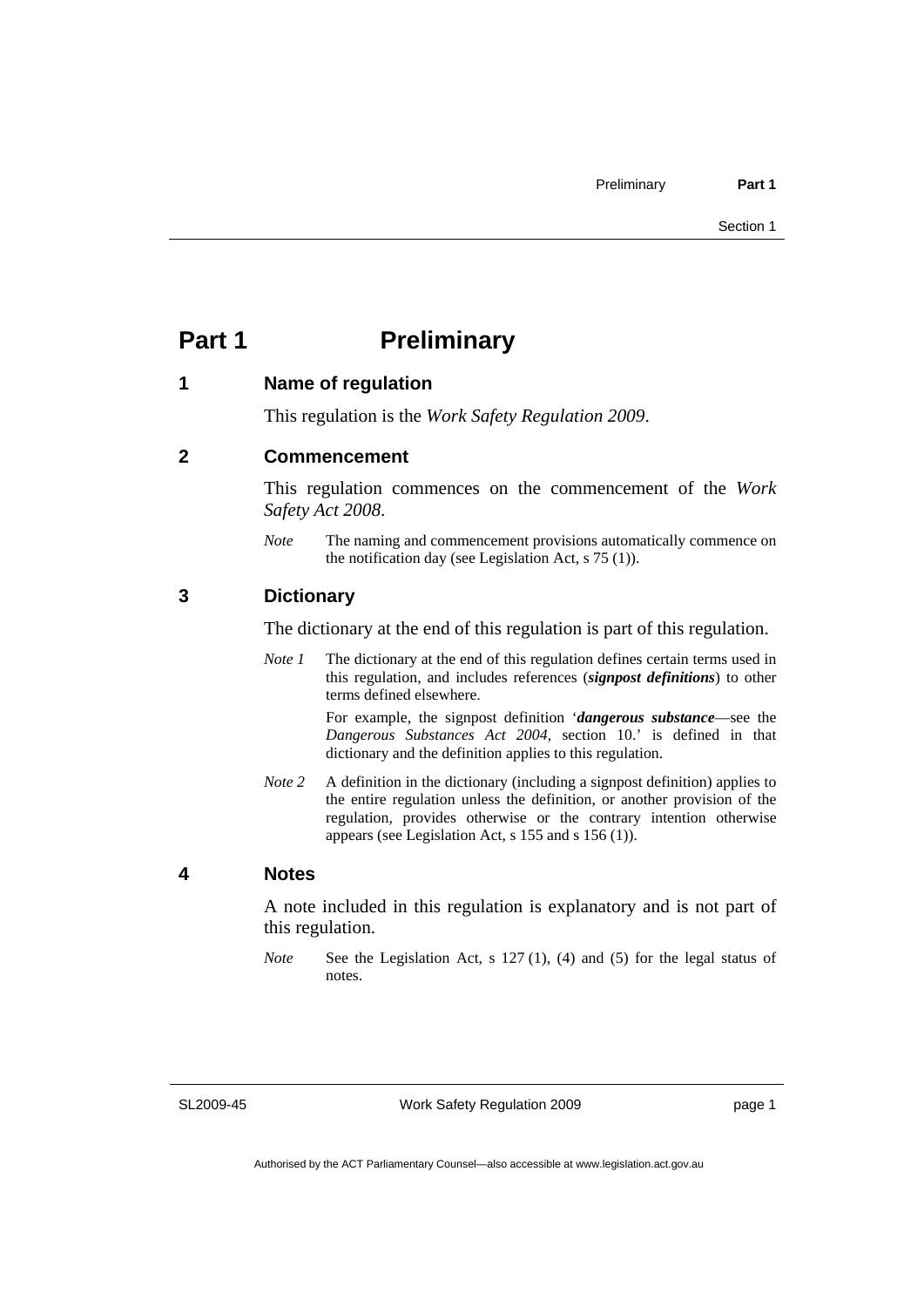## <span id="page-15-0"></span>**5 Offences against regulation—application of Criminal Code etc**

Other legislation applies in relation to offences against this regulation.

*Note 1 Criminal Code*

The Criminal Code, ch 2 applies to all offences against this regulation (see Code, pt 2.1).

The chapter sets out the general principles of criminal responsibility (including burdens of proof and general defences), and defines terms used for offences to which the Code applies (eg *conduct*, *intention*, *recklessness* and *strict liability*).

*Note 2 Penalty units* 

The Legislation Act, s 133 deals with the meaning of offence penalties that are expressed in penalty units.

page 2 Work Safety Regulation 2009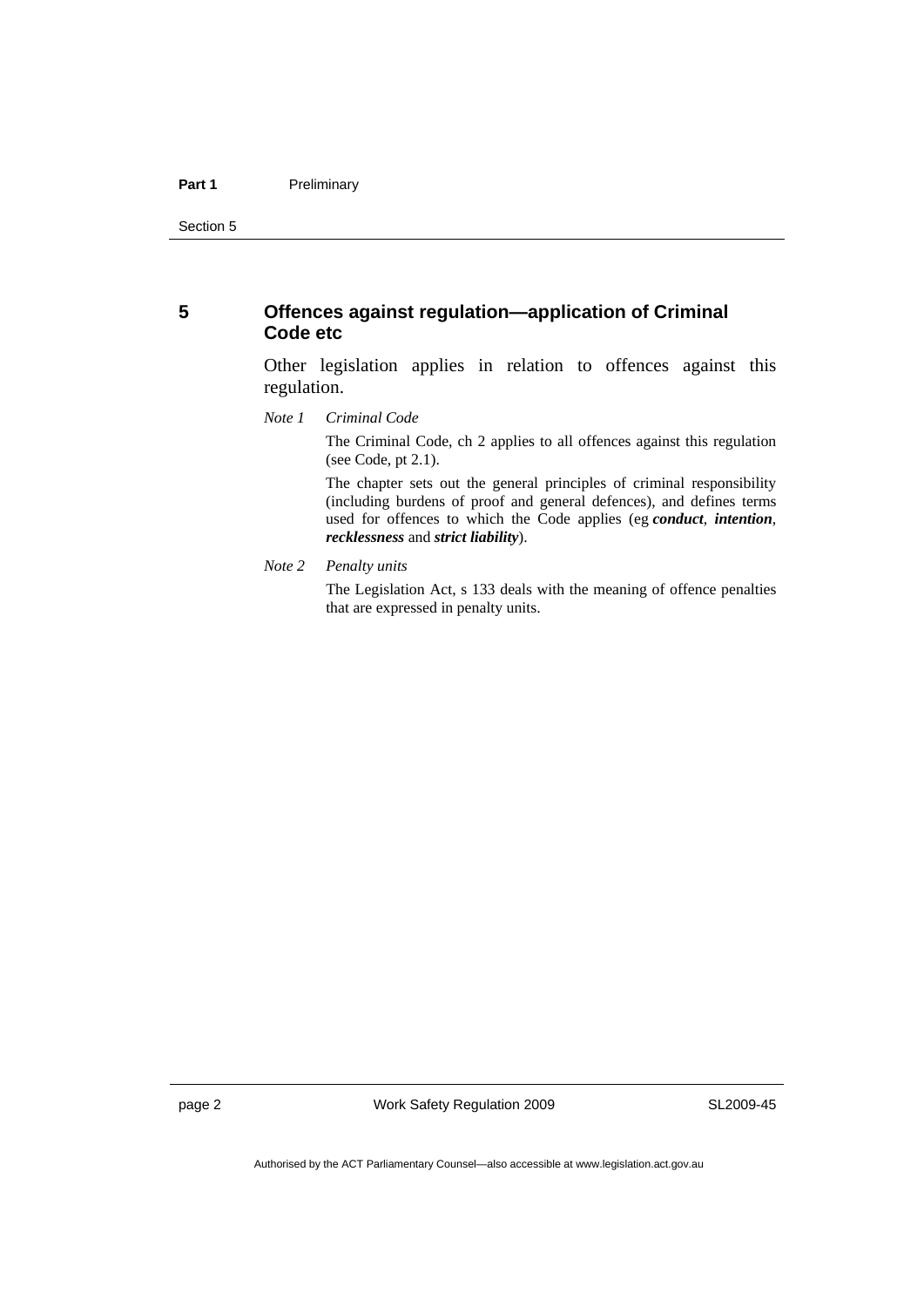# <span id="page-16-0"></span>**Part 2 Injury and dangerous occurrence reporting and records**

### **6 Period of incapacity for work—Act, s 36 (b)**

The period of incapacity for work is 7 days.

# **7 Requirements for notice—Act, s 38 (2)**

- (1) For the Act, section 38 (2) (a), the following are the times for giving notice:
	- (a) if the serious event involves the death of a worker or another person—
		- (i) as soon after the event as is reasonably practicable but not later than 2 hours after the event; and
		- (ii) in writing not later than 48 hours after the event;
	- (b) for any other serious event—not later than 8 days after the day the serious event happened.
- (2) For the Act, section 38 (2) (b), the following are the methods for giving notice:
	- (a) in writing;
	- (b) by telephone;
	- (c) by facsimile or other electronic means.
- (3) If the chief executive receives notice other than in writing, the chief executive must give the employer—
	- (a) details of the information received; or
	- (b) an acknowledgment of receiving the notice.
	- *Note* If a form is approved under the Act, s 229 for the notice, the form must be used.

SL2009-45

Work Safety Regulation 2009

page 3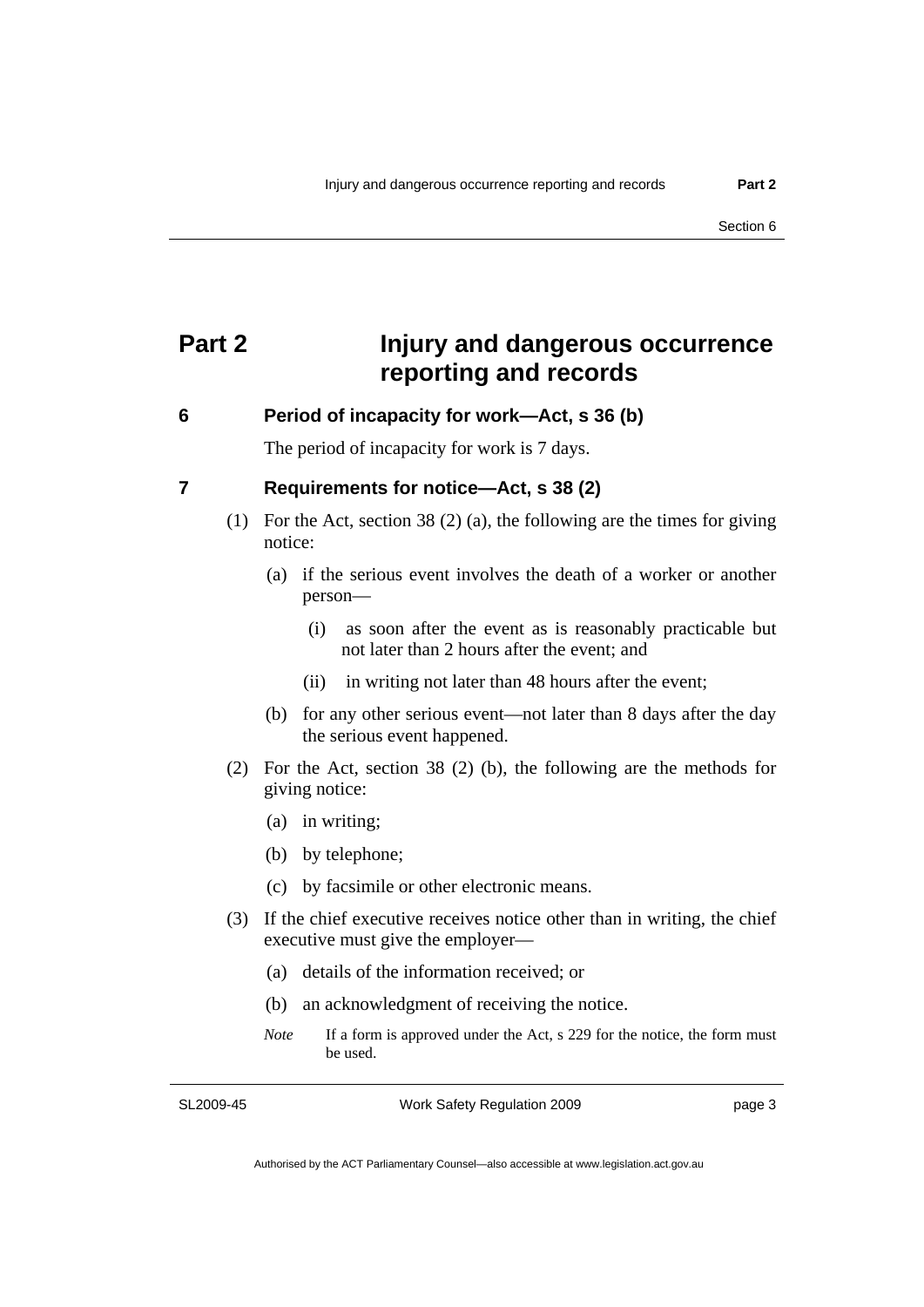<span id="page-17-0"></span>Section 8

#### **8 Keeping information given by chief executive**

- (1) This section applies if a person conducting a business or undertaking at a workplace gives notice of an event other than in writing and the chief executive gives the person—
	- (a) a copy of the information received; or
	- (b) an acknowledgement of receiving the notice.
- (2) A person conducting a business or undertaking at a workplace commits an offence if—
	- (a) a copy or acknowledgement mentioned in subsection (1) is given to the person; and
	- (b) the person does not keep the copy or acknowledgement for 5 years after the day it is given.

Maximum penalty: 10 penalty units.

(3) An offence against this section is a strict liability offence.

#### **9 Content of records**

- (1) The chief executive may approve the content of a record required to be maintained under the Act, section 39.
- (2) An approval is a notifiable instrument.
	- *Note* A notifiable instrument must be notified under the Legislation Act.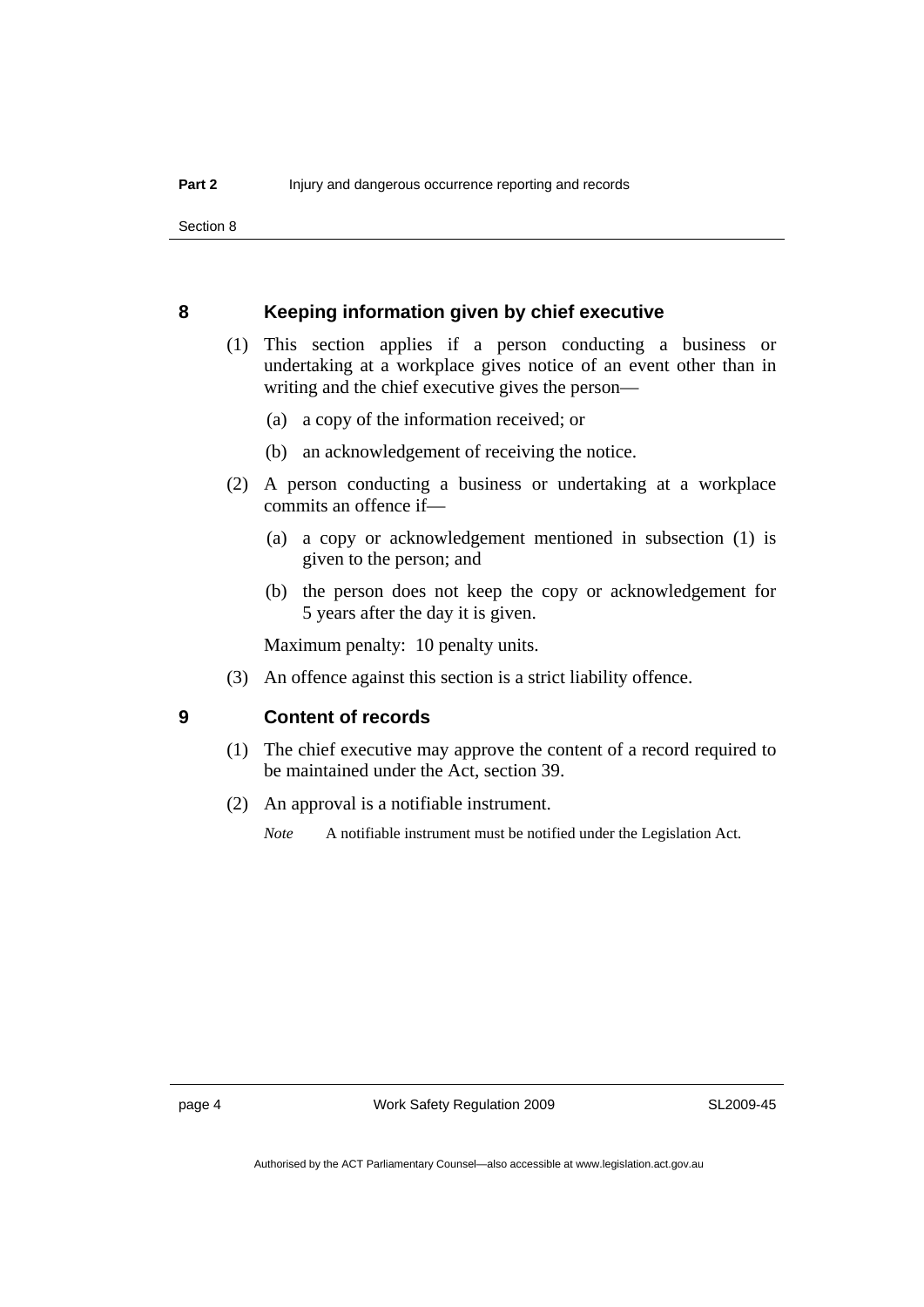# <span id="page-18-0"></span>**Part 3 Facilities**

# **Division 3.1 Amenities**

# **10 Person conducting a business or undertaking to provide amenities**

 (1) A person conducting a business or undertaking at a workplace commits an offence if the person does not provide adequate amenities for workers while they are at the workplace.

Maximum penalty: 20 penalty units.

- (2) What is adequate for subsection (1) must be decided having regard to the circumstances, including—
	- (a) the nature of the work undertaken at the workplace; and
	- (b) the size, nature and location of the workplace; and
	- (c) the number of workers at the workplace and their characteristics including gender, age and special needs.
- (3) In this section:

*amenities* means facilities for the welfare or personal hygiene needs of people.

#### **Examples**

- 1 toilets
- 2 seating
- 3 meal rooms
- 4 change rooms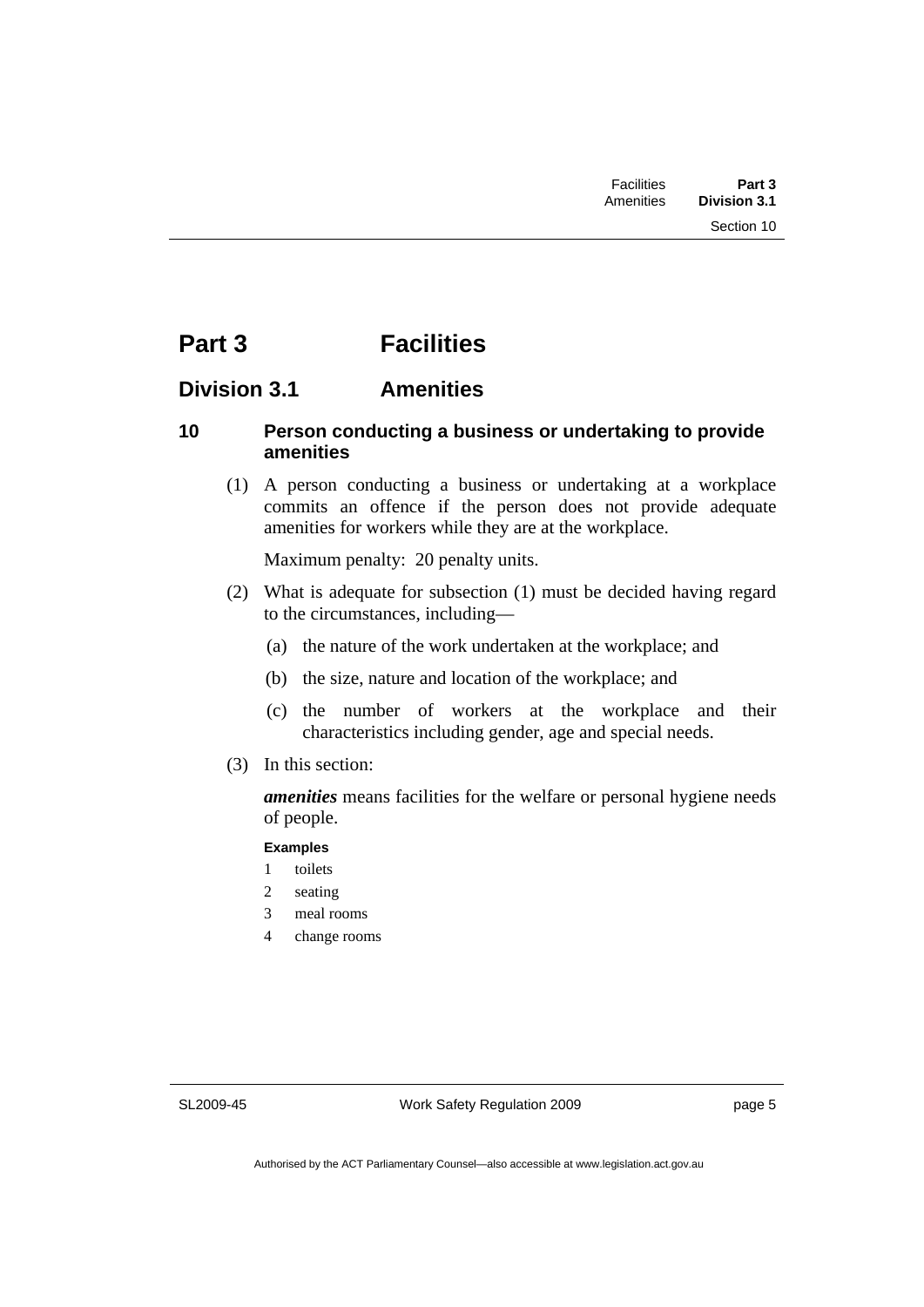- <span id="page-19-0"></span>5 drinking water
- 6 lockers for personal belongings
- 7 showers or washing facilities
- *Note* An example is part of the regulation, is not exhaustive and may extend, but does not limit, the meaning of the provision in which it appears (see Legislation Act, s 126 and s 132).

#### **11 Amenities to be safe and clean**

 (1) A person conducting a business or undertaking at a workplace commits an offence if amenities at the workplace are not kept safe and clean.

Maximum penalty: 20 penalty units.

 (2) A person in control of premises commits an offence if amenities at the premises are not kept safe and clean.

Maximum penalty: 20 penalty units.

- (3) An offence against this section is a strict liability offence.
- (4) In this section:

*amenities*—see section 10 (3).

### **12 Facility for personal belongings**

 (1) A person conducting a business or undertaking at a workplace commits an offence if the person does not provide workers at the workplace with access to a facility for keeping clothes and personal belongings.

Maximum penalty: 10 penalty units.

(2) An offence against this section is a strict liability offence.

page 6 Work Safety Regulation 2009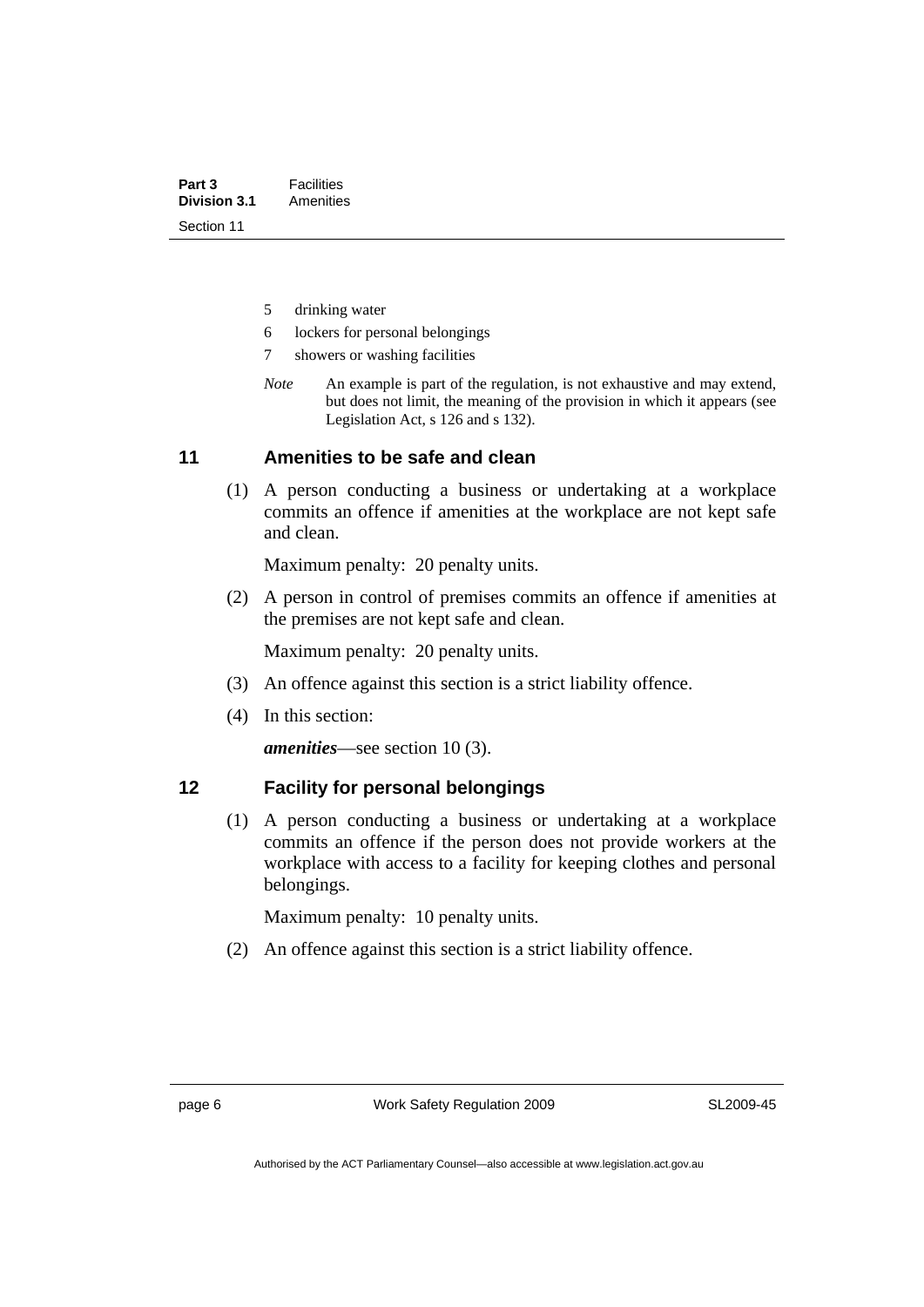Section 13

# <span id="page-20-0"></span>**13 Facility for changing clothes**

- (1) This section applies if—
	- (a) a worker needs to change clothes before, during or after work because of the nature of the work or the usual working conditions; and
	- (b) the work is usually performed at the same place; and
	- (c) the workplace is in or near a building where a changing facility for the workers can be provided.
- (2) A person conducting a business or undertaking at a workplace commits an offence if the person does not provide—
	- (a) a separate changing facility for male and female workers at or near the workplace; or
	- (b) if the person ensures privacy and security between male and female workers—a single changing facility at or near the workplace.

Maximum penalty: 10 penalty units.

- (3) An offence against this section is a strict liability offence.
- (4) In this section:

*changing facility* means a place for changing clothes—

- (a) with enough space and seating for the maximum number of people who may be changing at a particular time; and
- (b) with a reasonable number of mirrors and shelves; and
- (c) that is hygienic; and
- (d) that gives reasonable privacy.

SL2009-45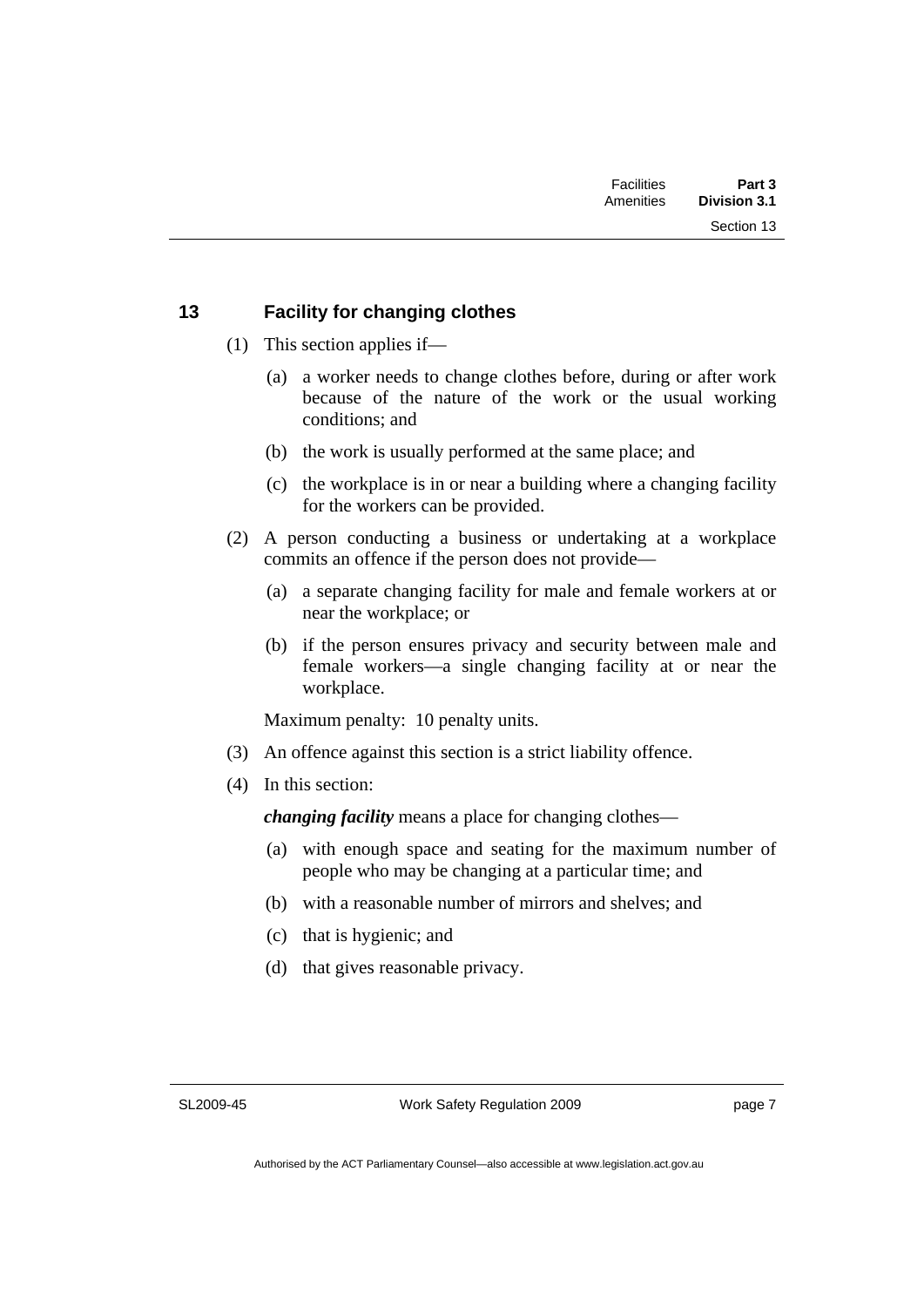#### <span id="page-21-0"></span>**14 Facility for changing clothes—temporary workplaces**

- (1) This section applies if—
	- (a) a worker needs to change clothes before, during or after work because of the nature of the work or the usual working conditions; and
	- (b) either—
		- (i) the work is not usually performed at the same place; or
		- (ii) the workplace is not in or near a building where a changing facility for the workers can be provided.
- (2) A person conducting a business or undertaking at a workplace commits an offence if the person does not provide—
	- (a) a separate temporary changing facility for male and female workers in the person's business or undertaking; or
	- (b) if the person ensures privacy and security between male and female workers—a single temporary changing facility.

Maximum penalty: 10 penalty units.

- (3) An offence against this section is a strict liability offence.
- (4) In this section:

*temporary changing facility* means a place for changing clothes that—

- (a) is accessible from the workplace; and
- (b) is hygienic; and
- (c) gives reasonable privacy.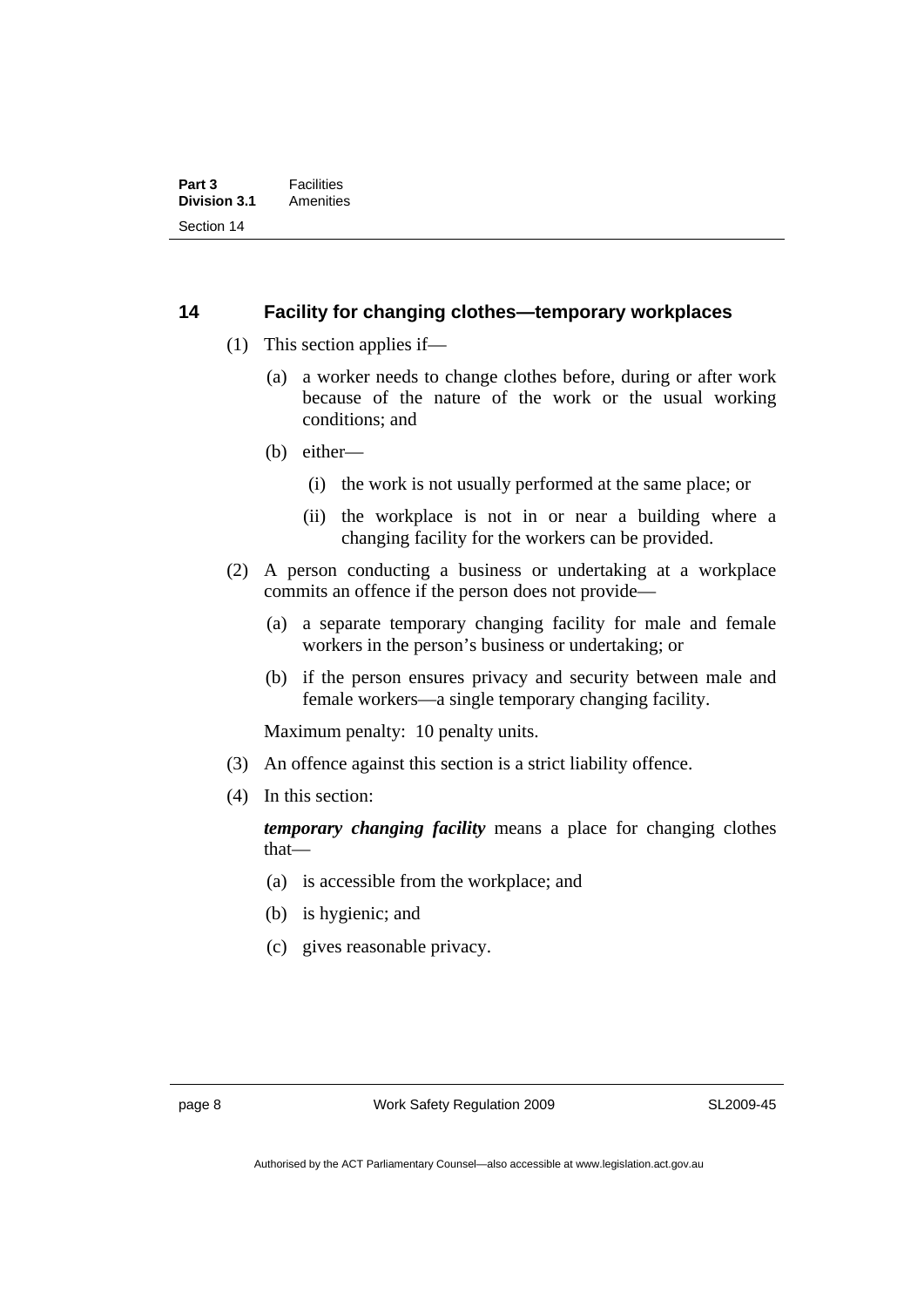<span id="page-22-0"></span>

| Part 3<br><b>Division 3.1</b> | <b>Facilities</b><br>Amenities |  |
|-------------------------------|--------------------------------|--|
| Section 15                    |                                |  |
|                               |                                |  |

# **15 Meal facility**

- (1) This section applies if it is reasonable for a meal facility to be provided for workers at the person's workplace because of the nature of the work or the usual working conditions.
- (2) A person conducting a business or undertaking at a workplace commits an offence if the person does not provide workers at the workplace with access to a meal facility.

Maximum penalty: 10 penalty units.

- (3) An offence against this section is a strict liability offence.
- (4) In this section:

*meal facility* means a facility where a meal can be eaten that is—

- (a) accessible from the workplace; and
- (b) hygienic; and
- (c) protected from the weather.

# **16 Combined facilities**

- (1) A person conducting a business or undertaking at a workplace may provide a required facility as part of a combined facility if—
	- (a) it is reasonable for combined facilities to be provided for workers because of the nature of the work or the usual working conditions; and
	- (b) if the combined facility includes a meal facility—the health or welfare of anyone eating in the combined facility will not be adversely affected because the facilities are combined.
- (2) In this section:

*required facility* means a facility required under, and complying with, any of the following:

(a) section 12 (Facility for personal belongings);

SL2009-45

Work Safety Regulation 2009

page 9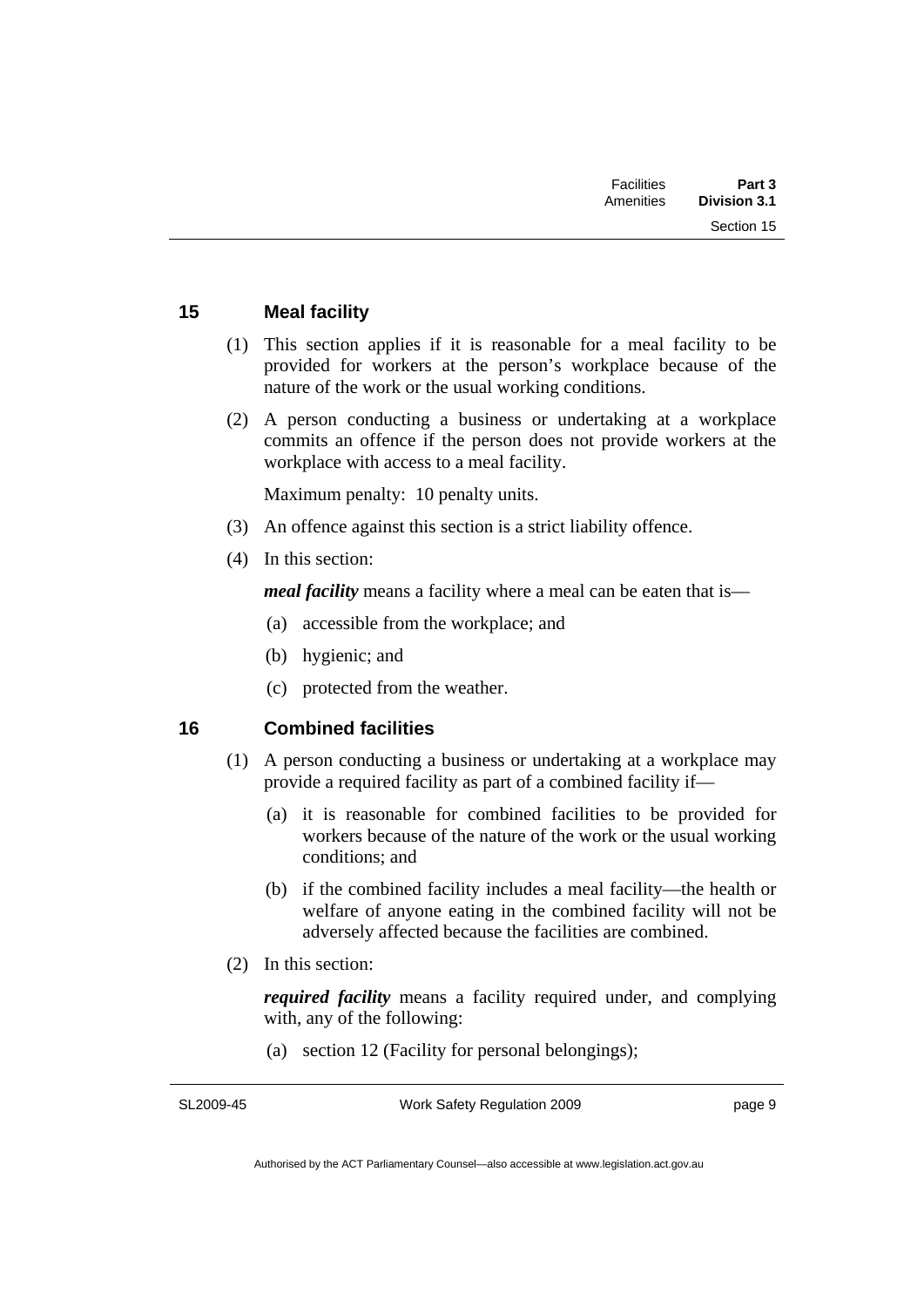- <span id="page-23-0"></span>(b) section 13 (Facility for changing clothes);
- (c) section 14 (Facility for changing clothes—temporary workplaces);
- (d) section 15 (Meal facility).

# **17 Toilet facility**

 (1) A person conducting a business or undertaking at a workplace commits an offence if the person does not provide access to a toilet facility for workers at the workplace.

Maximum penalty: 20 penalty units.

 (2) A person conducting a business or undertaking at a workplace commits an offence if the person does not provide workers at the workplace with adequate and hygienic means for the disposal of sanitary items.

Maximum penalty: 20 penalty units.

- (3) A person conducting a business or undertaking at a workplace commits an offence if the person does not provide—
	- (a) a separate toilet facility for male and female workers at the workplace; or
	- (b) privacy and security between male and female workers using a toilet facility at the workplace.

Maximum penalty: 20 penalty units.

- (4) This section does not apply to a person conducting a business or undertaking in relation to a temporary workplace if—
	- (a) not more than 5 people are working at the workplace; and
	- (b) premises with a toilet facility are accessible from the workplace; and

page 10 Work Safety Regulation 2009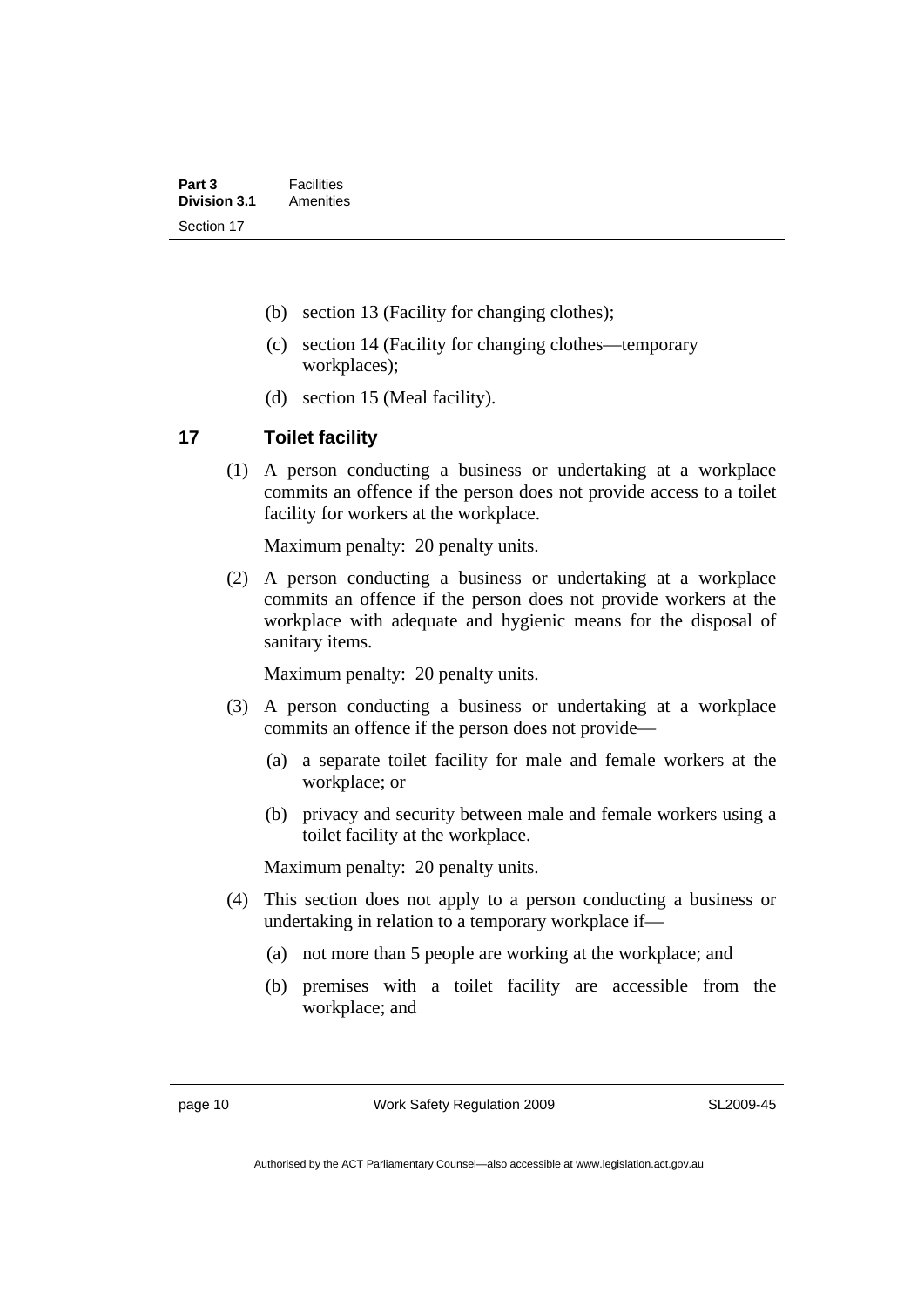<span id="page-24-0"></span>

| Part 3<br><b>Division 3.1</b> | Facilities<br>Amenities |  |
|-------------------------------|-------------------------|--|
| Section 18                    |                         |  |

- (c) the owner of the premises gives permission for workers to use the toilet facility.
- (5) An offence against this section is a strict liability offence.
- (6) In this section:

*toilet facility* means a toilet that is—

- (a) accessible from the workplace; and
- (b) hygienic; and
- (c) protected from the weather; and
- (d) kept in a clean and hygienic working condition.

# **18 Washing facility**

 (1) A person conducting a business or undertaking at a workplace commits an offence if the person does not provide workers at the workplace with access to a washing facility.

Maximum penalty: 20 penalty units.

- (2) A person conducting a business or undertaking at a workplace commits an offence if the person does not—
	- (a) ensure that each washing facility at the workplace has running water; or
	- (b) if it is not reasonably practicable for a washing facility to have running water—workers have access to clean water near the facility.

Maximum penalty: 20 penalty units.

- (3) An offence against this section is a strict liability offence.
- (4) In this section:

*washing facility* means a facility set aside for use to wash and dry the hands, arms, neck and face.

SL2009-45

Work Safety Regulation 2009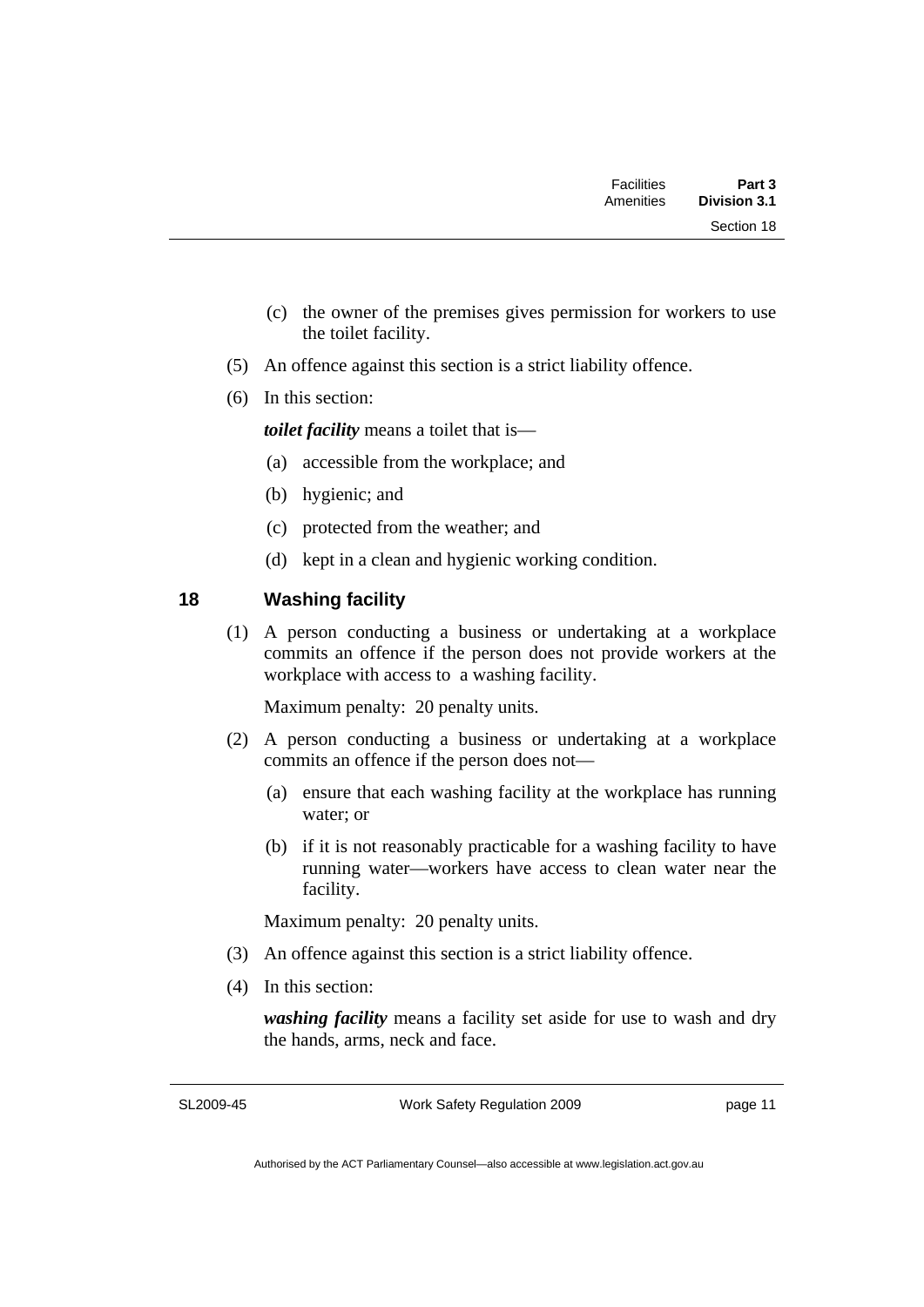## <span id="page-25-0"></span>**19 Shower facility**

- (1) This section applies if a worker carrying out work in relation to a business or undertaking needs to shower before, during or after work because of the nature of the work or the usual working conditions.
- (2) A person conducting a business or undertaking at a workplace commits an offence if the person does not ensure that a worker for the business or undertaking has access to shower facilities.

Maximum penalty: 20 penalty units.

 (3) A person conducting a business or undertaking at a workplace commits an offence if the person does not ensure privacy and security between male and female workers using shower facilities.

Maximum penalty: 20 penalty units.

(4) An offence against this section is a strict liability offence.

### **20 Drinking water**

 (1) A person conducting a business or undertaking at a workplace commits an offence if drinking water is not provided for workers at the workplace.

Maximum penalty: 20 penalty units.

(2) An offence against this section is a strict liability offence.

## **21 Seating**

- (1) A person conducting a business or undertaking at a workplace commits an offence if—
	- (a) it is reasonable for a worker at the workplace to work while seated; and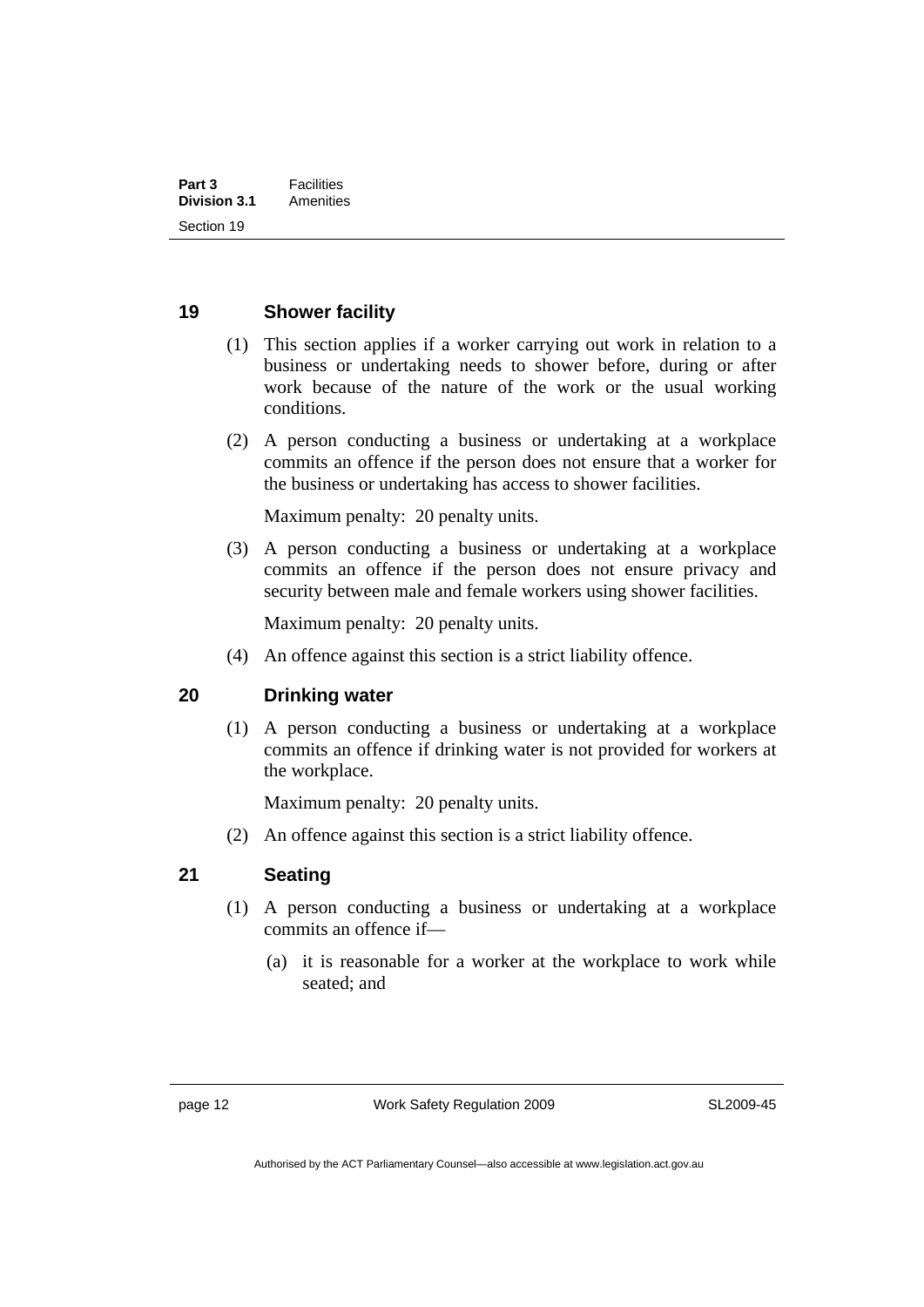<span id="page-26-0"></span>(b) the person does not provide seating for the worker.

Maximum penalty: 20 penalty units.

- (2) A person conducting a business or undertaking at a workplace commits an offence if—
	- (a) it is reasonable for a worker at the workplace to perform some tasks while seated; and
	- (b) the person does not make seating available for the worker to use from time to time.

Maximum penalty: 20 penalty units.

- (3) An offence against this section is a strict liability offence.
- (4) What is reasonable for subsection (1) or (2) must be decided having regard to the nature of the work undertaken by the worker.
- (5) In this section:

*seating* means a place for a person to sit that—

- (a) is ergonomically sound; and
- (b) provides suitable support; and
- (c) is adequate for the type of work.

# **22 Working space**

 (1) A person conducting a business or undertaking at a workplace commits an offence if the person does not provide sufficient working space at the workplace to allow workers to work safely.

*Note* For specific requirements for confined spaces, see div 7.8.

Maximum penalty: 20 penalty units.

(2) An offence against this section is a strict liability offence.

SL2009-45

Work Safety Regulation 2009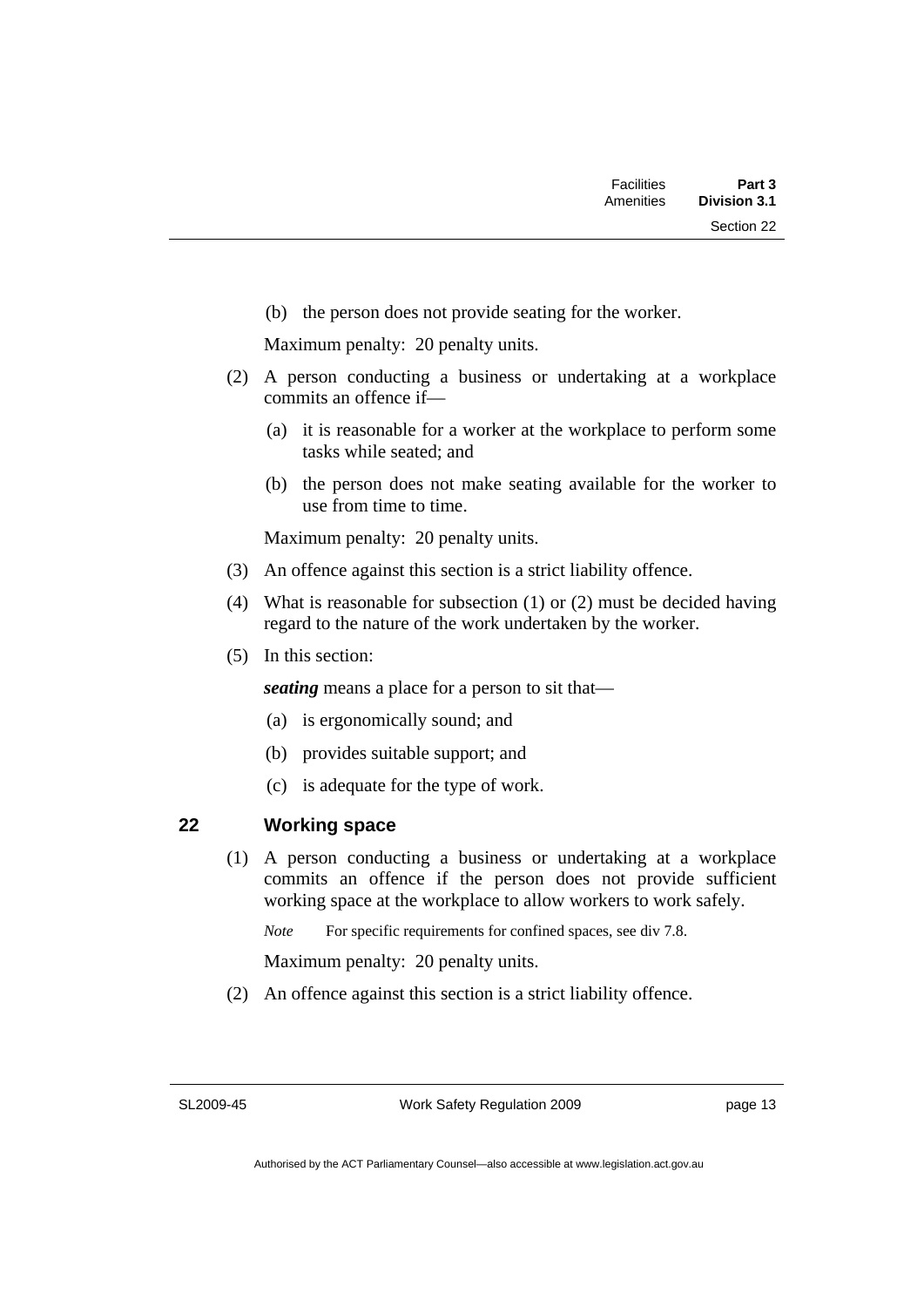# <span id="page-27-0"></span>**Division 3.2 First aid and sickness**

# **23 First aid**

 (1) A person conducting a business or undertaking at a workplace commits an offence if the person does not provide adequate first aid equipment at the workplace so that each person at the workplace has access to the equipment.

Maximum penalty: 20 penalty units.

 (2) A person conducting a business or undertaking at a workplace commits an offence if the person does not ensure that an adequate number of people trained in first aid are available to give first aid at the workplace.

Maximum penalty: 20 penalty units.

- (3) What is adequate for subsections (1) and (2) must be decided having regard to—
	- (a) the nature of the work undertaken at the workplace; and
	- (b) the size and location of the workplace; and
	- (c) the number of workers at the workplace and their characteristics including gender, age and special needs.
- (4) In this section:

*first aid* means the immediate treatment or care of a person who is injured or who becomes sick.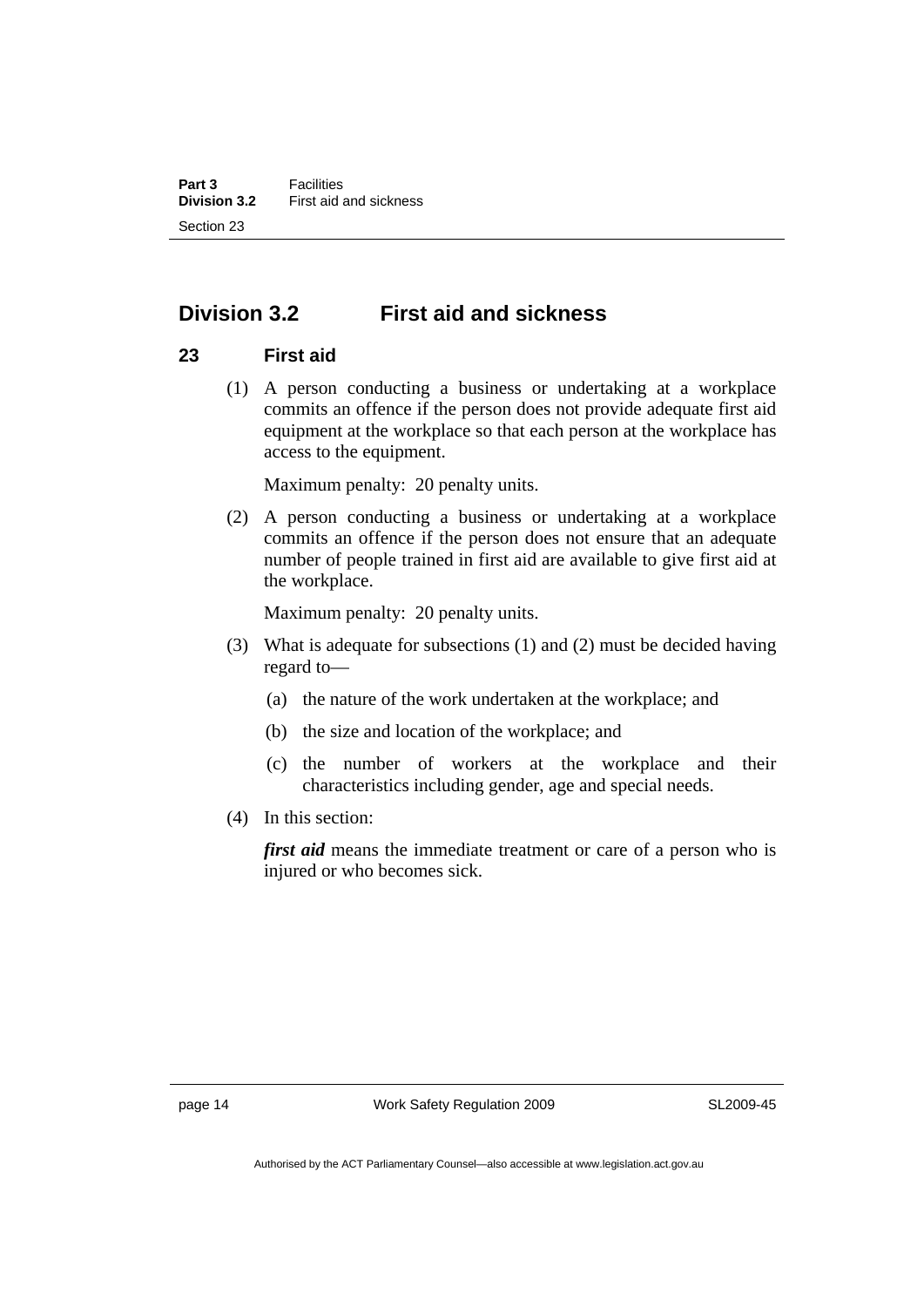# <span id="page-28-0"></span>**24 Arrangements for sick workers**

- (1) A person conducting a business or undertaking at a workplace commits an offence if the person does not—
	- (a) provide a first-aid room or health centre at the workplace; or
	- (b) make adequate arrangements to ensure the wellbeing of a worker who is injured, or becomes sick, at the workplace.

Maximum penalty: 20 penalty units.

(2) An offence against this section is a strict liability offence.

SL2009-45

Work Safety Regulation 2009

page 15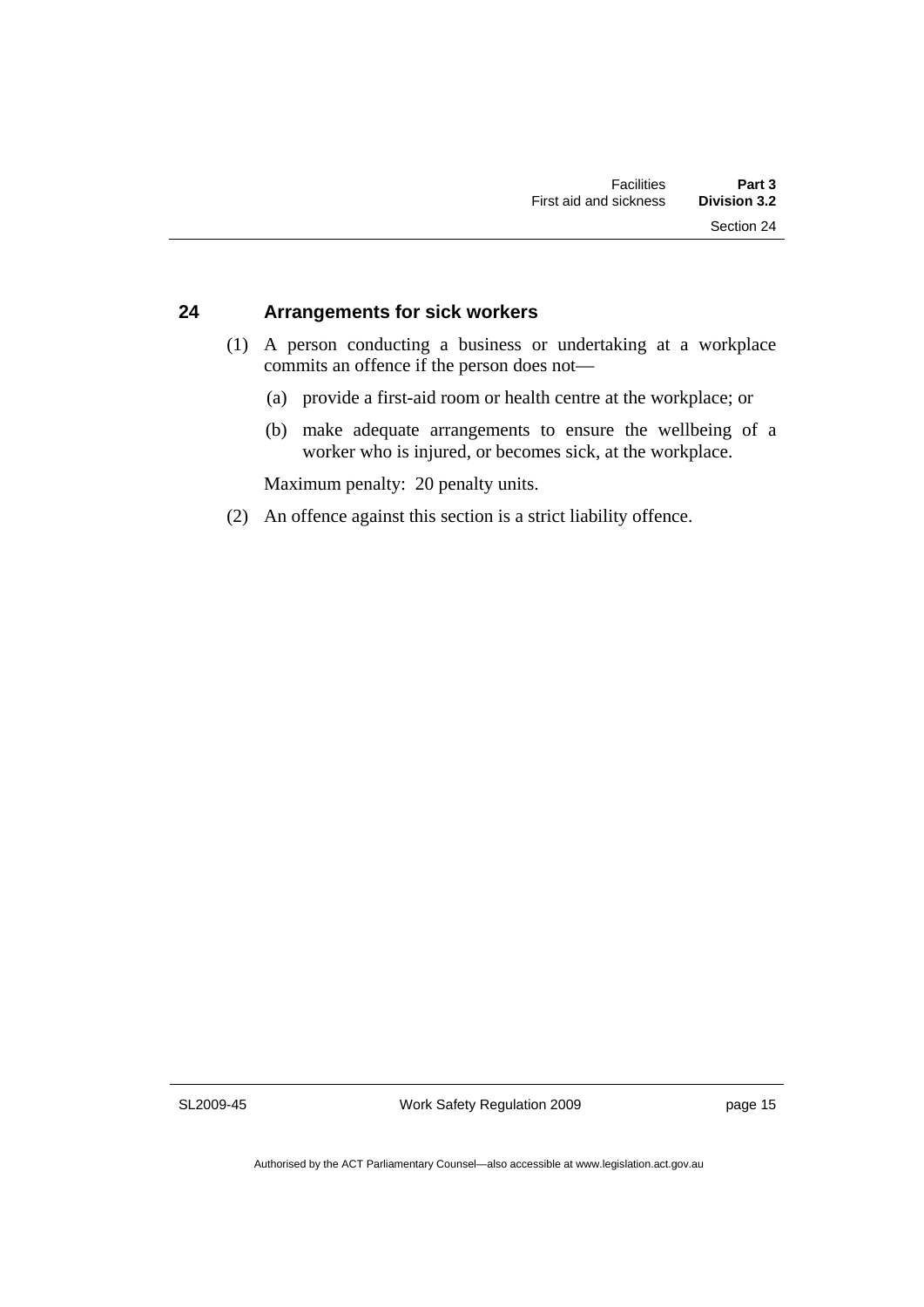# <span id="page-29-0"></span>**Part 4 Work safety representatives**

# **Division 4.1 Work safety representatives—election process**

## **25 Work safety representative—eligibility**

- (1) A person is eligible to be a work safety representative for a worker consultation unit if the person is—
	- (a) a represented worker; or
	- (b) if a worker from the relevant worker consultation unit has not nominated for the position—a suitably qualified person.
- (2) In this section:

*suitably qualified person* means a person who—

- (a) holds at least a certificate IV in occupational health and safety; and
- (b) has completed an approved training course; and
- (c) is approved by each employer for the worker consultation unit.

*Note Approved training course*—see s 40.

**26 Election process—number of work safety representatives** 

A worker consultation unit may elect more than 1 eligible person as a work safety representative for the unit.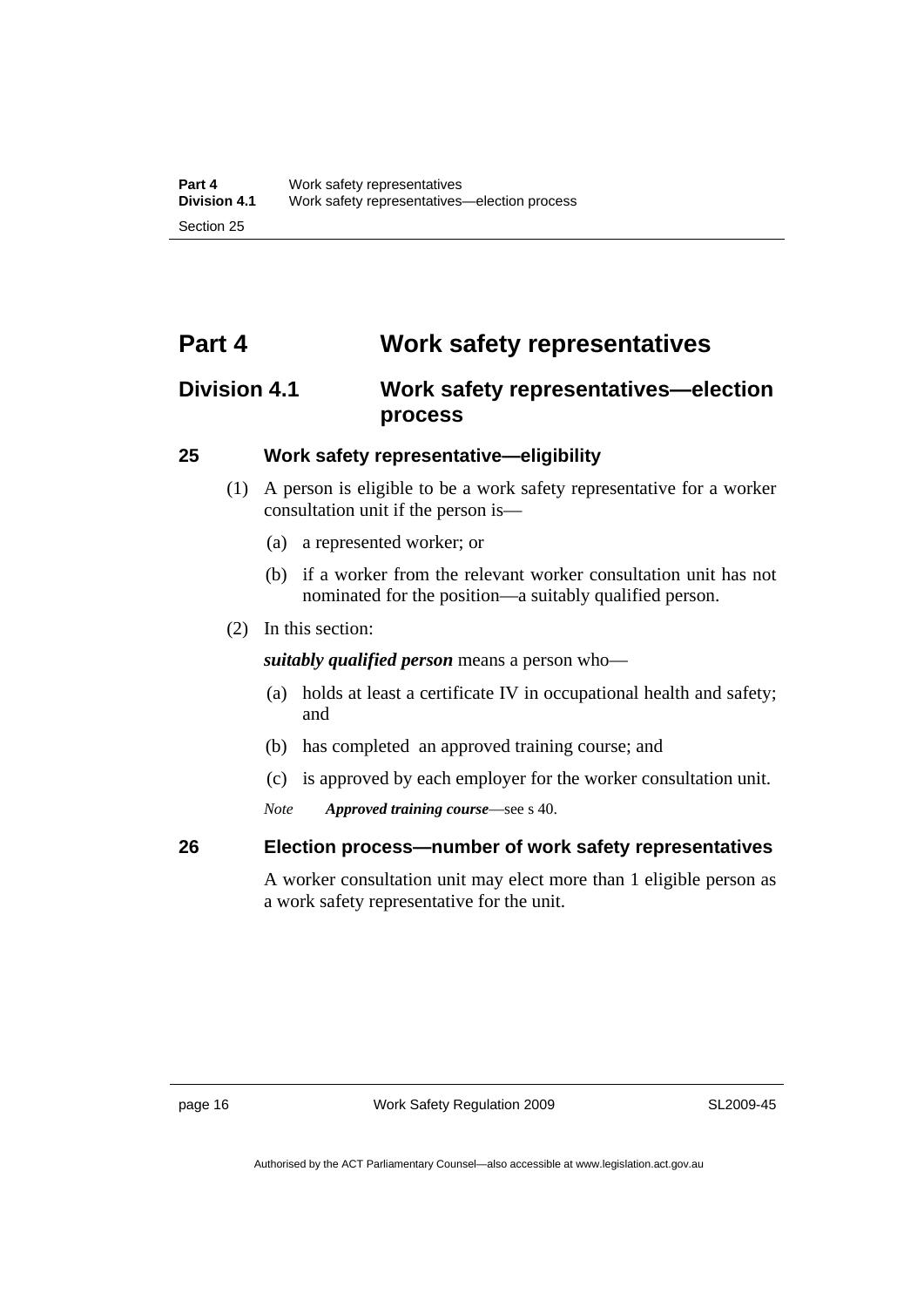# <span id="page-30-0"></span>**27 Election process—worker consultation unit may ask others to conduct election**

- (1) A worker consultation unit may ask any of the following people to conduct the election of a work safety representative on behalf of the unit:
	- (a) an employer of a worker in the unit;
	- (b) if a worker in the unit is, or is eligible to be, a member of a registered organisation—the registered organisation;
	- (c) someone else.
- (2) An employer commits an offence if—
	- (a) a worker consultation unit asks the employer to conduct the election of a work safety representative; and
	- (b) the employer does not conduct the election within 42 days after the day the employer is asked.

Maximum penalty: 10 penalty units.

(3) An offence against subsection (2) is a strict liability offence.

# **28 Election process—notice of election of work safety representatives**

- (1) This section applies if a work safety representative is elected for a worker consultation unit.
- (2) The person who conducted the election must give notice of the result of the election to—
	- (a) each represented worker's employer; and
	- (b) if the worker consultation unit had a work safety representative before the election (a *previous work safety representative*) who is replaced by the elected work safety representative—the previous work safety representative.

SL2009-45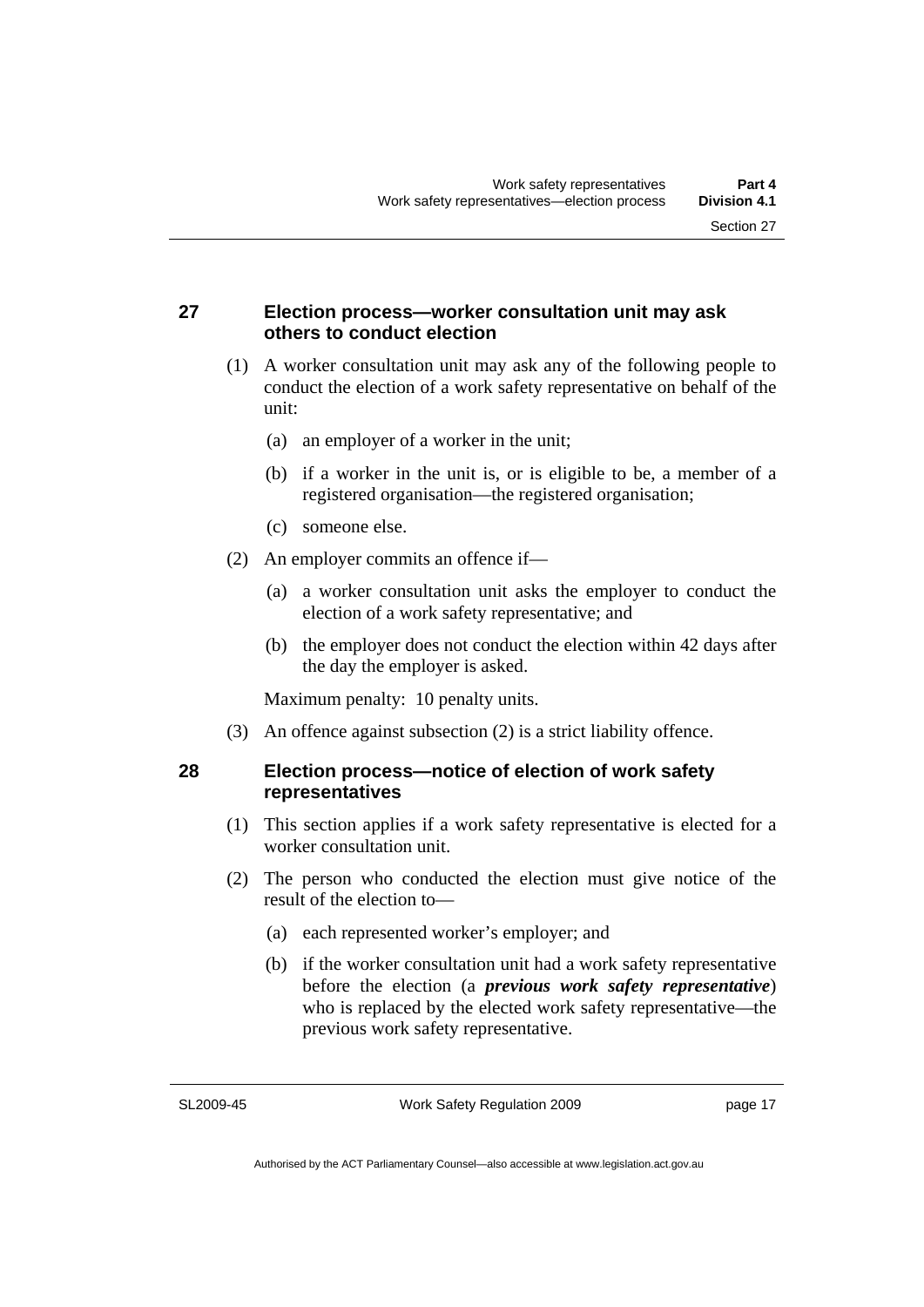- <span id="page-31-0"></span>(3) The notice must include the work safety representative's name.
- (4) An employer must, if given notice of the election of a work safety representative for a worker consultation unit, tell workers in the unit the employer engages to carry out work that the person elected is a work safety representative.

#### **Examples—how to tell workers who elected work safety representative is**

- 1 email
- 2 notice posted
- 3 staff handbook
- *Note 1* The Act, pt 6 (Compliance measures) imposes requirements on people who are required to do something under a provision of this regulation.
- *Note 2* An example is part of the regulation, is not exhaustive and may extend, but does not limit, the meaning of the provision in which it appears (see Legislation Act, s 126 and s 132).

#### **29 Election process—replacement work safety representatives**

- (1) This section applies if—
	- (a) a worker consultation unit has a work safety representative (a *previous work safety representative*); and
	- (b) the worker consultation unit elects a work safety representative to replace the previous work safety representative.
- (2) The previous work safety representative stops being a work safety representative when given notice under section 28 of the result of the election.

page 18 Work Safety Regulation 2009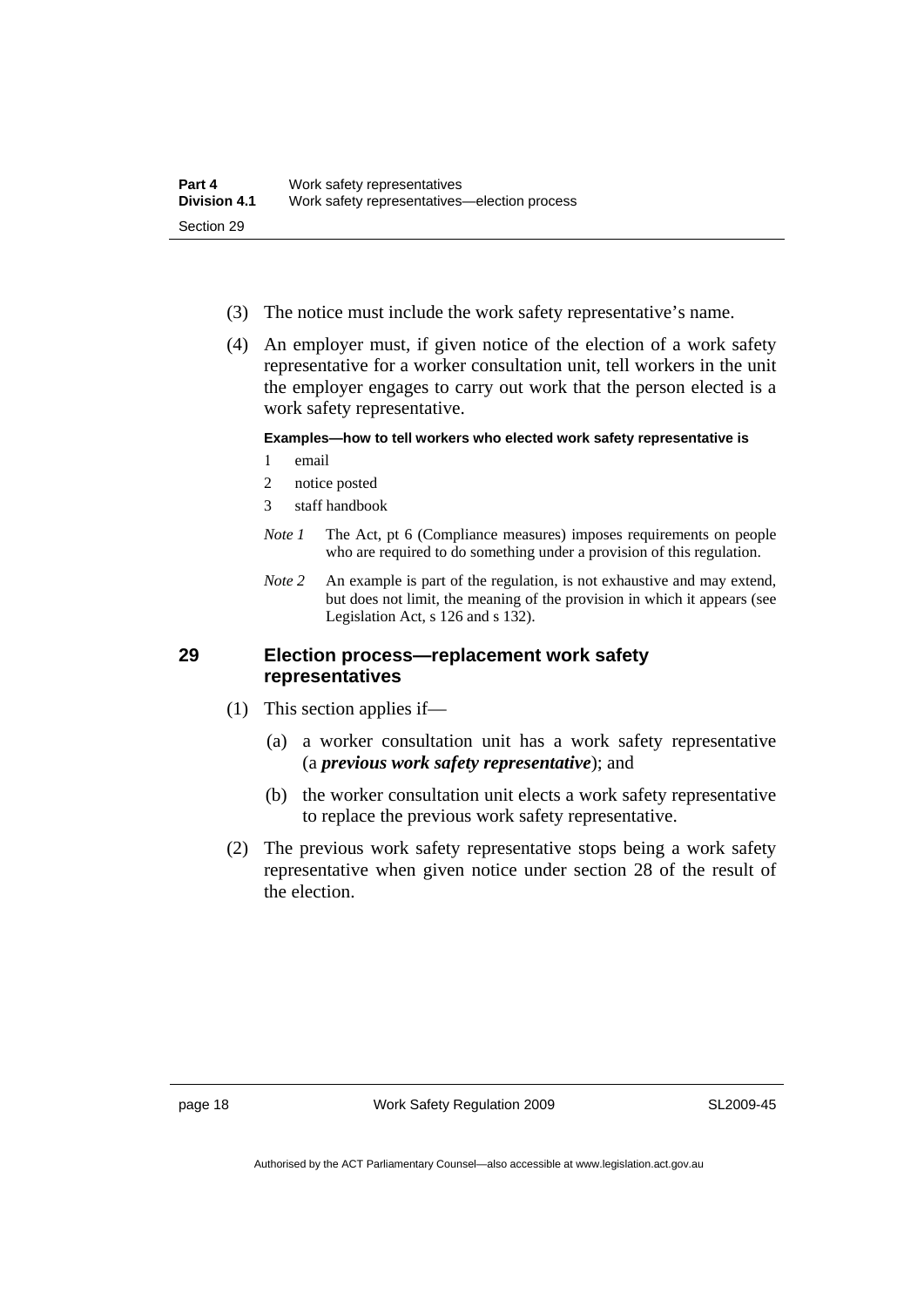### <span id="page-32-0"></span>**30 Work safety representative—deputy**

- (1) A deputy work safety representative may be elected for each work safety representative in the same way that the work safety representative is elected.
- (2) If the work safety representative stops being the representative, or is unable to exercise the functions of a representative—
	- (a) the deputy work safety representative may exercise the work safety representative's functions; and
	- (b) the Act (other than this section) applies to the deputy work safety representative as if the deputy were the work safety representative.
	- *Note* A reference to an Act includes a reference to the statutory instruments made or in force under the Act, including any regulation (see Legislation Act, s 104).

# **Division 4.2 Work safety representatives—general**

# **31 Work safety representative—additional function—Act, s 58 (2)**

The additional functions of a work safety representative for a worker consultation unit are to—

- (a) investigate a complaint if—
	- (i) the complaint is made to the representative by a represented worker; and
	- (ii) the complaint is about the work safety of a represented worker at a workplace of the worker; and
- (b) be present at an interview if—
	- (i) the interview is between a represented worker and—
		- (A) an inspector; or

SL2009-45

Work Safety Regulation 2009

page 19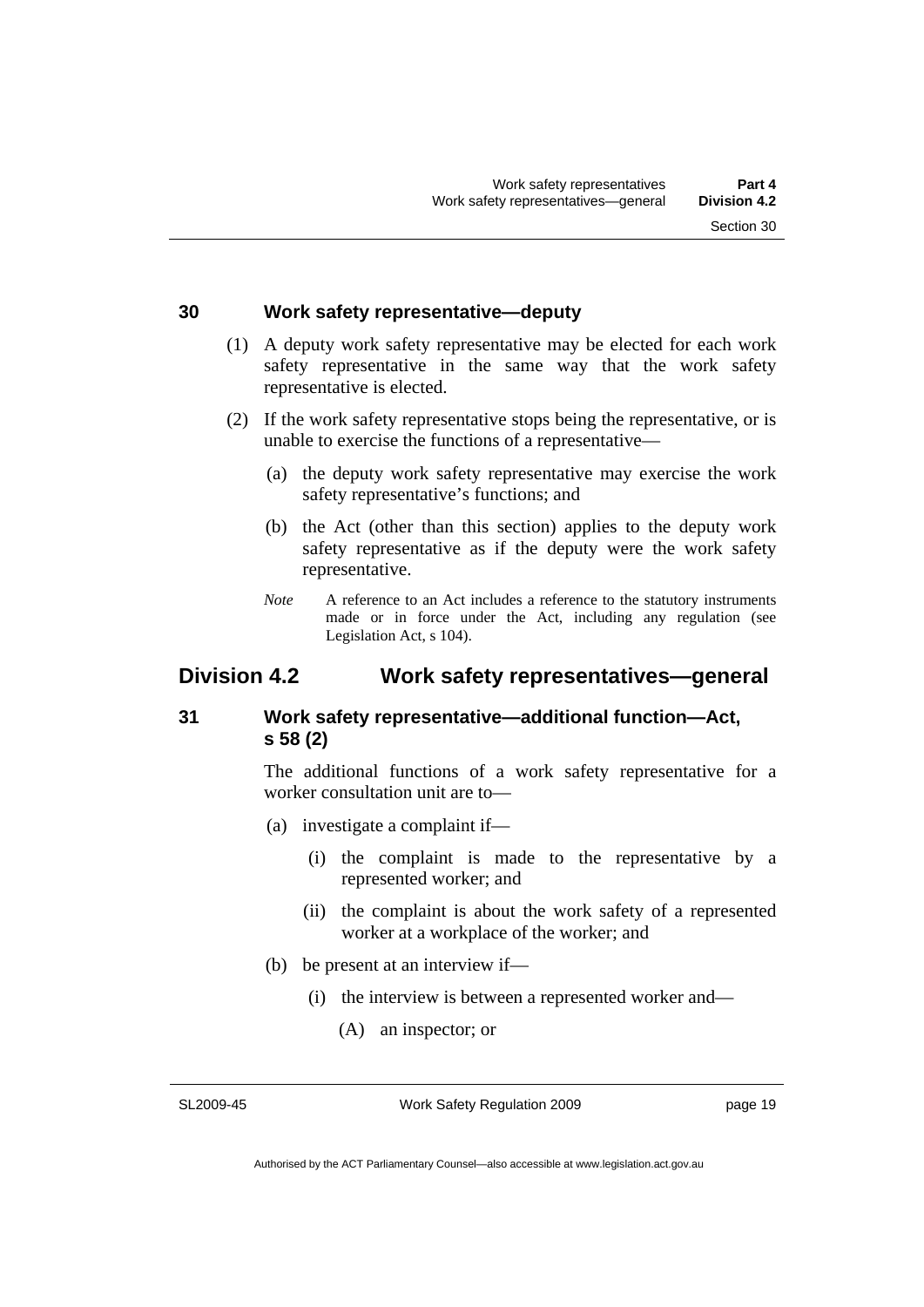- (B) the worker's employer; and
- <span id="page-33-0"></span>(ii) the interview is in relation to work safety; and
- (iii) the worker consents to the work safety representative being present at the interview; and
- (c) inspect records of a work safety committee if a committee is established for the unit.
- *Note* A work safety representative must not exercise a function unless the representative has completed an approved training course or, if required, an approved refresher training course—see s 40 (5).

## **32 Work safety representative—exercising functions—Act, s 58 (3)**

- (1) In exercising a function, the work safety representative for a worker consultation unit may—
	- (a) access any information under the employer's control in relation to the work safety of a represented worker, other than information that the representative is not entitled to under section 33; and
		- *Note* The Legislation Act, s 170 and s 171 deal with the application of the privilege against selfincrimination and client legal privilege.
	- (b) inspect all or part of a workplace where a represented worker works if—
		- (i) there has, in the immediate past, been an accident or dangerous occurrence at the workplace; or
		- (ii) the representative believes on reasonable grounds that there is an immediate threat of an accident or dangerous occurrence at the workplace; or
		- (iii) the representative gives the employer reasonable notice of the inspection; and

page 20 Work Safety Regulation 2009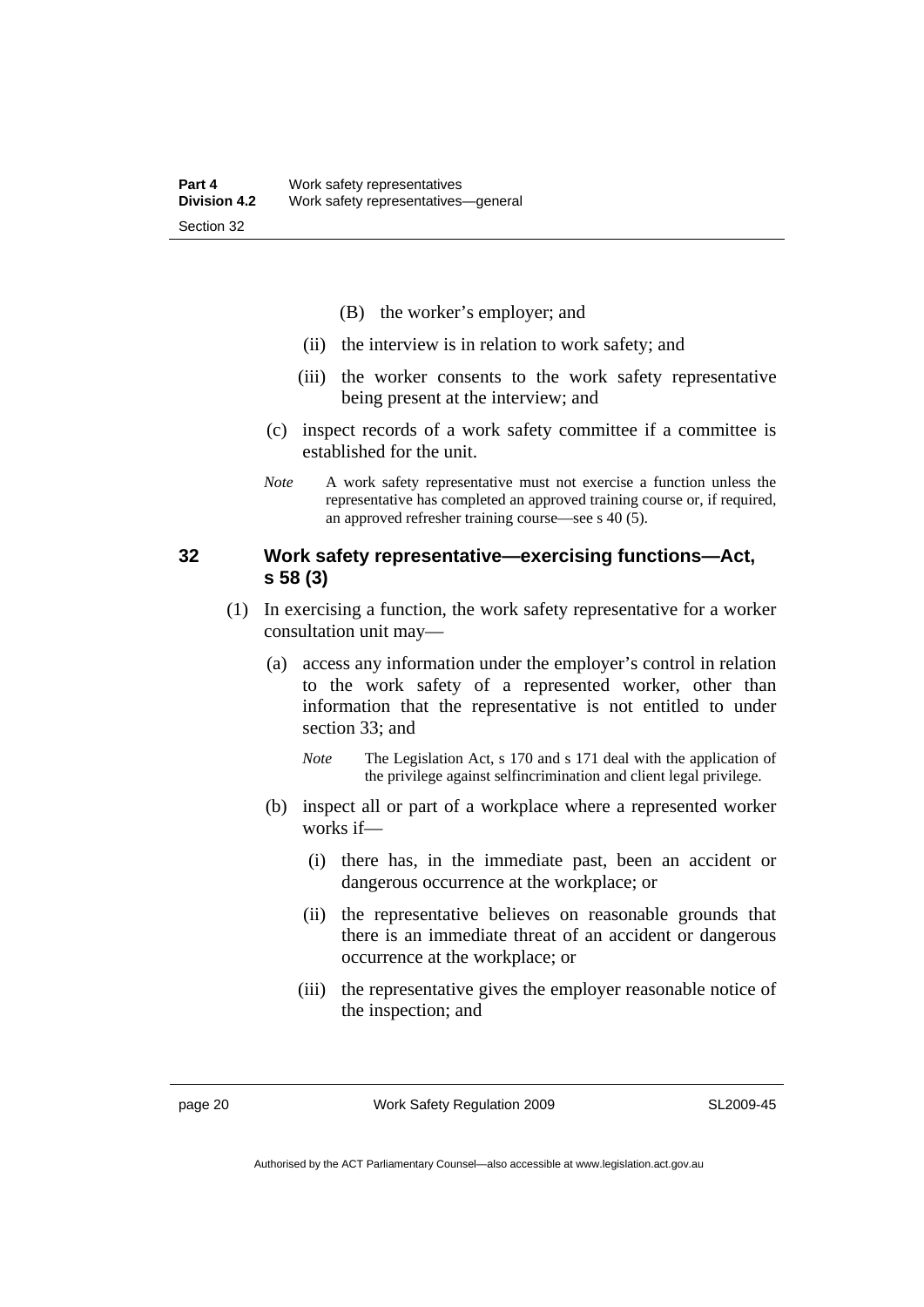- <span id="page-34-0"></span> (c) for all or part of a workplace where a represented worker works—
	- (i) ask an inspector to carry out an inspection at the workplace; and
	- (ii) accompany an inspector during an inspection of the workplace.
- (2) A work safety representative must not exercise the representative's functions until each represented worker's employer is given notice under section 28.

### **33 Work safety representative—access to information**

- (1) A work safety representative is not entitled to access personal health information about a represented worker, or former represented worker, unless—
	- (a) the worker agrees in writing to the representative having access to the information; or
	- (b) the information does not identify the worker or allow the worker to be identified.
	- *Note Personal health information*—see the *Health Records (Privacy and Access) Act 1997*, dictionary.
- (2) A work safety representative is not entitled to access employment details about a represented worker, or former represented worker, unless the worker agrees in writing to the representative having access to the information.

SL2009-45

Work Safety Regulation 2009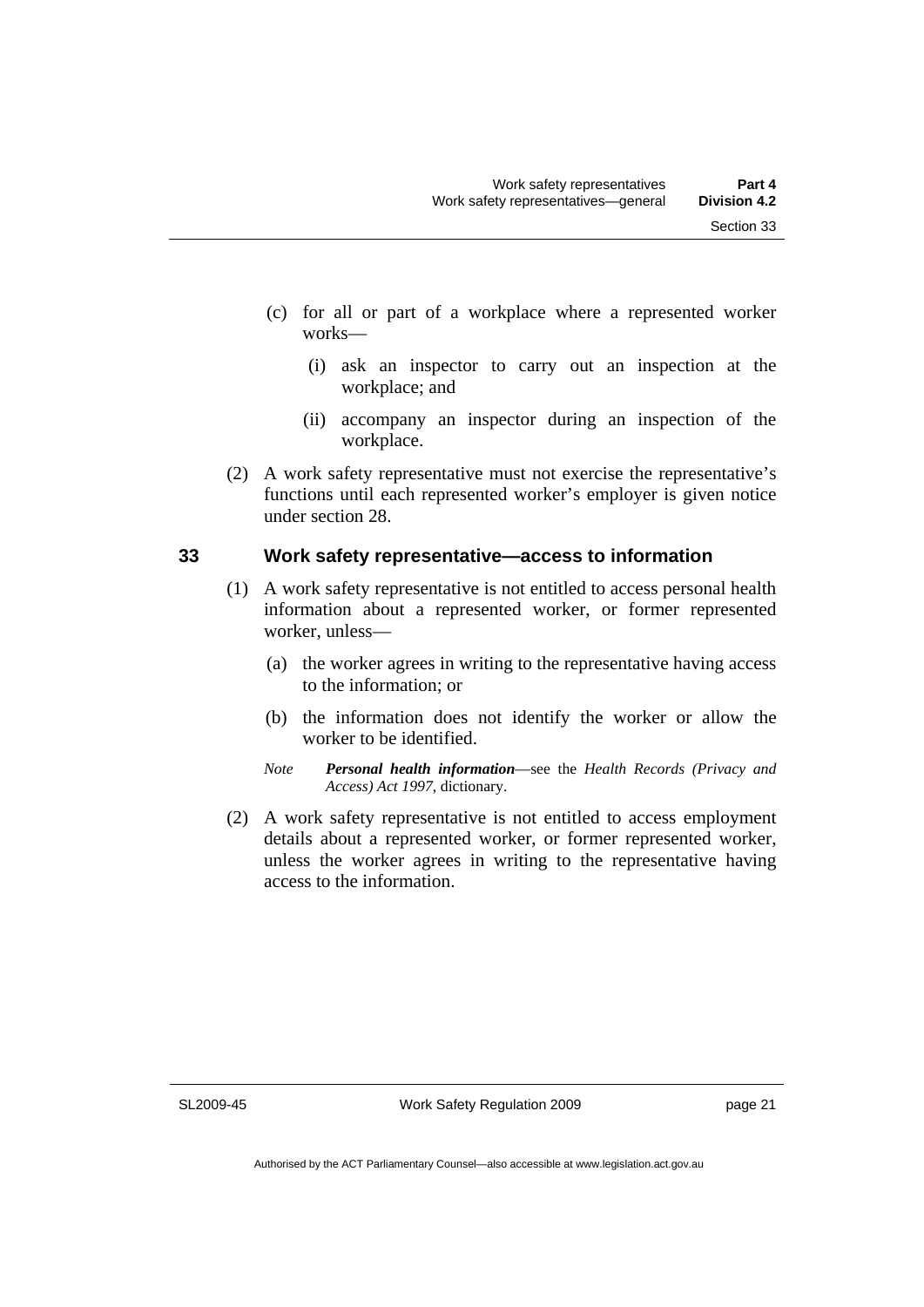# <span id="page-35-0"></span>**Division 4.3 Work safety representatives conditions of office**

### **34 Work safety representative—term of office**

- (1) A person elected or re-elected as a work safety representative holds office for the period, not longer than 2 years, decided by the worker consultation unit.
- (2) However, the person's term ends if—
	- (a) the person resigns as a work safety representative for the unit; or
	- (b) the person stops being eligible to be a work safety representative for the unit; or
	- (c) the person is disqualified under section 38.
	- *Note* A person is eligible to be a work safety representative for a worker consultation unit if the person is a represented worker or is a suitably qualified person—see s 25.
- (3) A person resigns as a work safety representative for a worker consultation unit by giving written notice to the employer.

# **35 Work safety representative—application for disqualification**

- (1) One or more of the following may apply to the chief executive for the disqualification of a work safety representative for a worker consultation unit:
	- (a) an employer of a represented worker;
	- (b) a represented worker;
	- (c) if a worker in the unit is, or is eligible to be, a member of a registered organisation—the registered organisation.

page 22 Work Safety Regulation 2009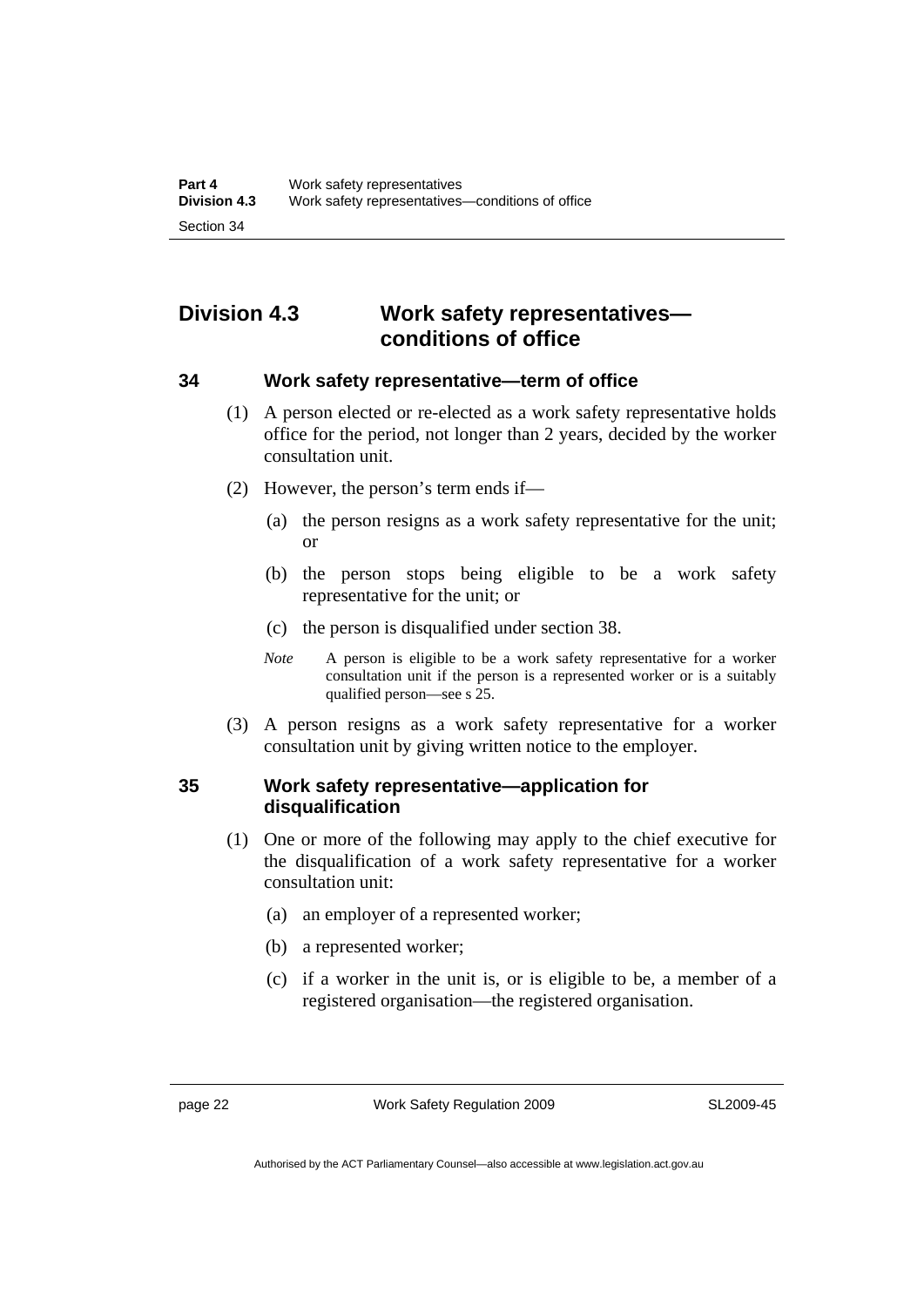- (2) The application—
	- (a) must be in writing; and
	- (b) must set out the grounds on which the disqualification is sought; and
	- (c) may ask for the work safety representative to be suspended.

#### **36 Work safety representative—grounds for disqualification**

- (1) Each of the following is a ground for disqualifying a work safety representative:
	- (a) the representative did something, or is doing something, in the exercise, or purported exercise, of the representative's functions—
		- (i) with the intention of causing harm to an employer or an undertaking of an employer; or
		- (ii) for a purpose not connected with the exercise of the function;
	- (b) the representative intentionally used, or disclosed to someone else, information obtained from an employer for a purpose not connected with the exercise of the representative's functions;
	- (c) the representative failed to reasonably exercise the representative's functions.
- (2) A work safety representative must not be disqualified on the following grounds:
	- (a) seeking assistance or advice on a work safety issue;
	- (b) reporting a suspected breach of the Act or this regulation to an inspector or a person assisting an inspector.

SL2009-45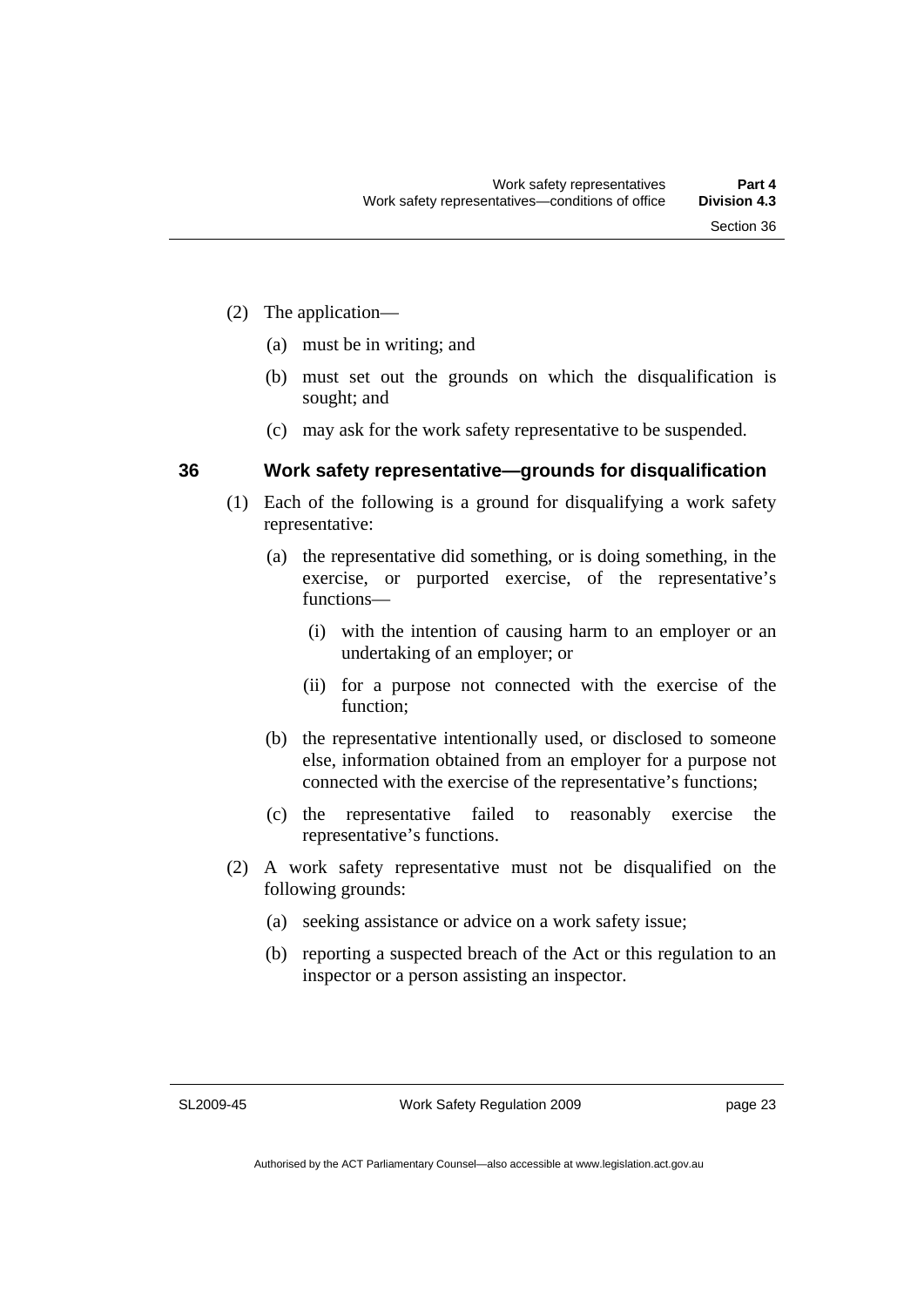## **37 Work safety representative—notice of intention to disqualify**

- (1) If, on application, the chief executive is satisfied that a ground may exist to disqualify a work safety representative, the chief executive must—
	- (a) give the representative written notice (a *show cause notice*); and
	- (b) if the chief executive considers it appropriate, suspend the representative until the chief executive decides the application for disqualification.
- (2) The show cause notice must—
	- (a) contain a statement to the effect that the work safety representative may, not later than 14 working days after the day the representative is given the notice, give the chief executive written reasons explaining why the representative should not be disqualified; and
	- (b) be accompanied by a summary of the reasons for the application; and
	- (c) if applicable—be accompanied by a notice of suspension.

## **38 Work safety representative—disqualification**

- (1) The chief executive may disqualify a work safety representative if—
	- (a) satisfied that there is a ground for disqualification under section 36; and
	- (b) a show cause notice has been given under section 37 in relation to the ground; and
	- (c) the time for the representative to respond to the notice has ended.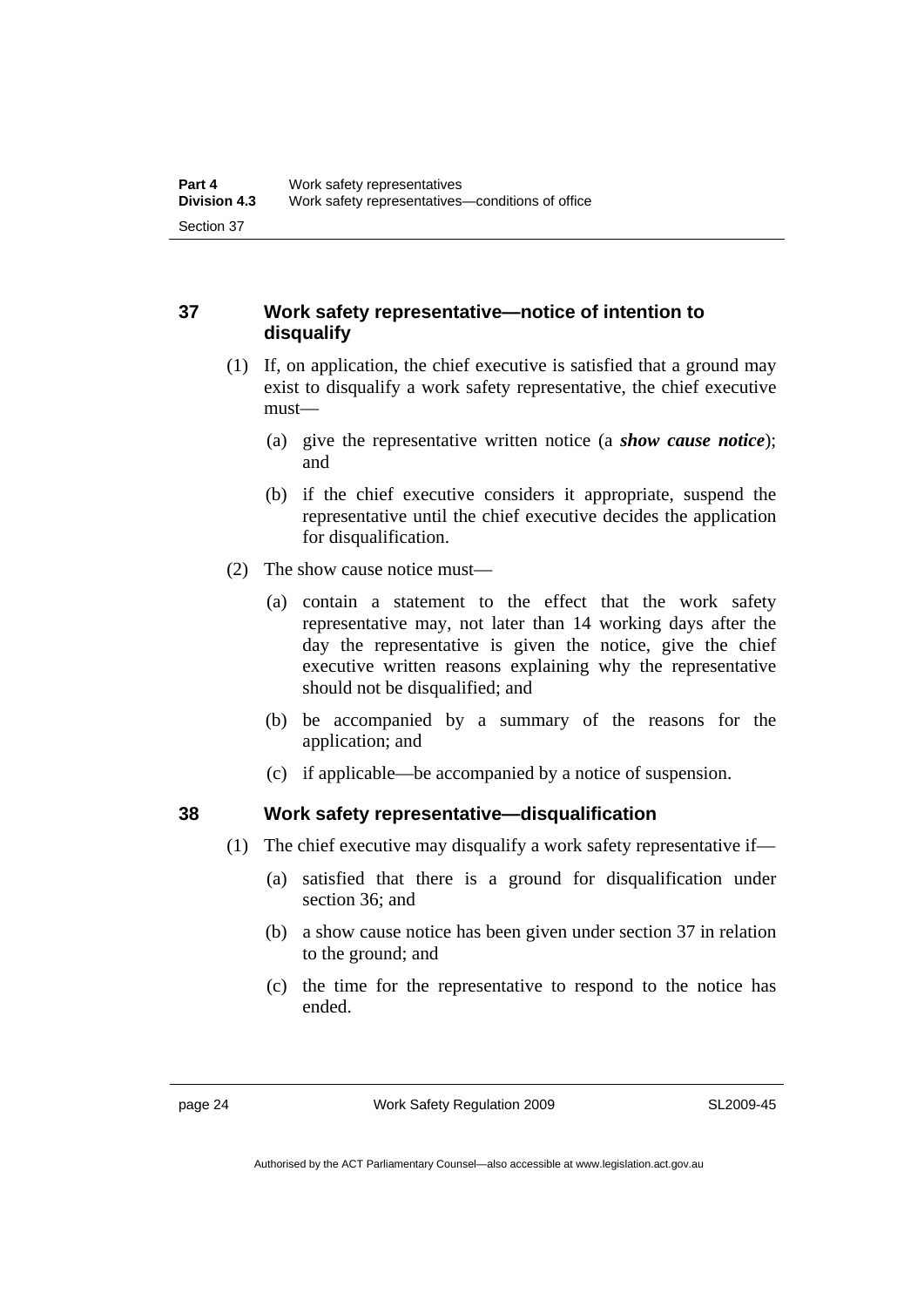- (2) In deciding whether to disqualify a work safety representative, the chief executive must consider the following:
	- (a) if a ground for disqualification is that the representative did something, or is doing something, in the exercise, or purported exercise, of the representative's functions, with the intention of causing harm to an employer, or undertaking of an employer—
		- (i) the harm caused or likely to be caused to the employer or undertaking because of the thing the representative did or is doing; and
		- (ii) the effect (if any) on the public interest of the thing the representative did or is doing;
	- (b) the representative's past record in exercising the representative's functions;
	- (c) any response by the representative given in accordance with the show cause notice.
- (3) The chief executive may consider anything else the chief executive considers relevant.
- (4) If the chief executive disqualifies a person from being a work safety representative, the chief executive must tell the following people in writing about the disqualification:
	- (a) the person;
	- (b) the person who applied under section 35 for the person to be disqualified;
	- (c) each employer of workers in the worker consultation unit the person represented.

SL2009-45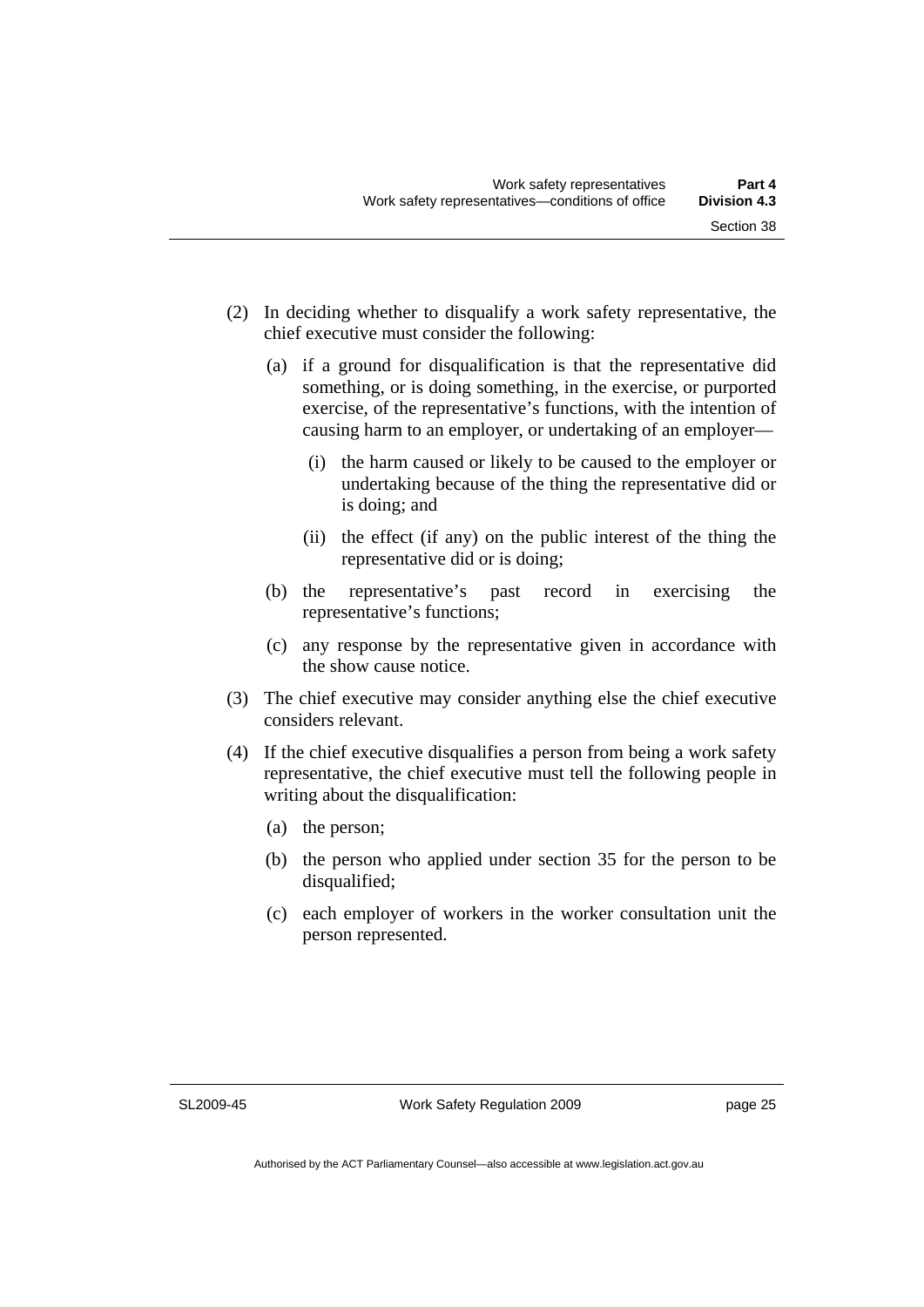(5) If an employer is given written notice under subsection (4) the employer must tell workers the employer engages to carry out work in the unit about the disqualification.

#### **Examples—how to tell workers about disqualification**

- 1 email
- 2 notice posted
- 3 staff handbook
- *Note* An example is part of the regulation, is not exhaustive and may extend, but does not limit, the meaning of the provision in which it appears (see Legislation Act, s 126 and s 132).

#### **39 Work safety representative—revocation of disqualification**

- (1) The chief executive may revoke a disqualification under section 38 if the chief executive believes on reasonable grounds that it is no longer appropriate for the disqualification to remain in force.
- (2) The chief executive may revoke a disqualification on application or on the chief executive's own initiative.

#### **40 Work safety representative—approved training**

- (1) A work safety representative for a worker consultation unit must complete a training course approved in writing by the council (an *approved training course*).
- (2) An approval under subsection (1) is a notifiable instrument.

*Note* A notifiable instrument must be notified under the Legislation Act.

- (3) An employer must take all reasonable steps to ensure that the work safety representative completes an approved training course—
	- (a) not later than 3 months after the day the representative was elected; or
	- (b) not later than a day determined by the chief executive under subsection (4).

page 26 Work Safety Regulation 2009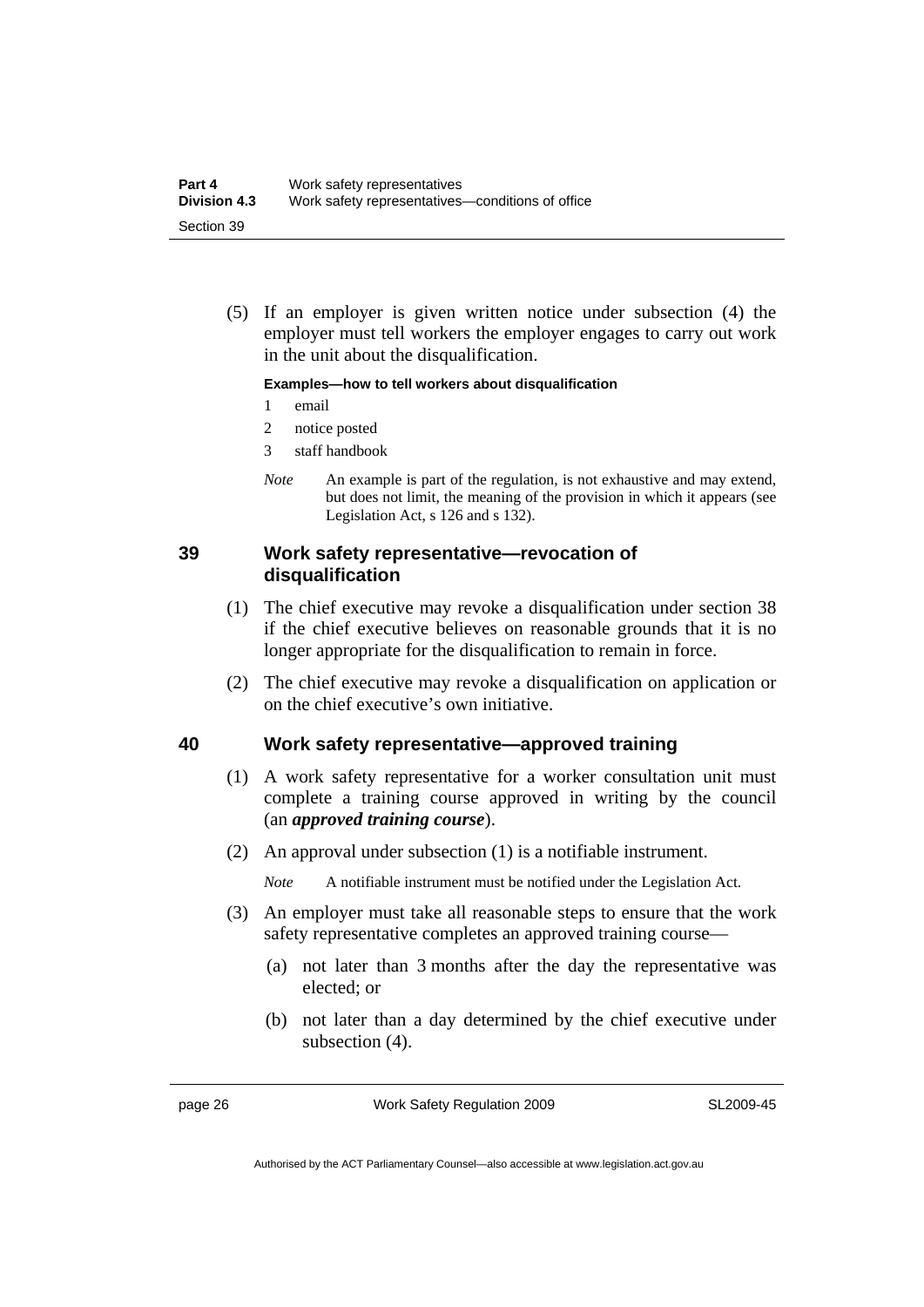- (4) The chief executive may determine a day for the completion of an approved training course under subsection 3 (b) if—
	- (a) the employer applies to the chief executive for an extension of time; and
	- (b) the chief executive is satisfied that there are exceptional circumstances that justify the extension.
- (5) A work safety representative must not exercise a function under division 4.5 (Work safety representatives—provisional improvement notices) or division 4.6 (Work safety representatives—emergency procedures) unless the representative has completed an approved training course.
	- *Note* A work safety representative must not exercise the representative's functions until notice is given of the election to employers of workers in the worker consultation unit—see s 32 (2).

## **41 Work safety representative—refresher training**

- (1) If a work safety representative is re-elected for a further term the representative must complete a refresher training course approved in writing by the council (an *approved refresher training course*).
- (2) An approval under subsection (1) is a notifiable instrument.

*Note* A notifiable instrument must be notified under the Legislation Act.

- (3) An employer must take all reasonable steps to ensure that the work safety representative completes an approved refresher training course—
	- (a) not later than 3 months after the day the representative was re-elected; or
	- (b) not later than a day determined by the chief executive under subsection (4).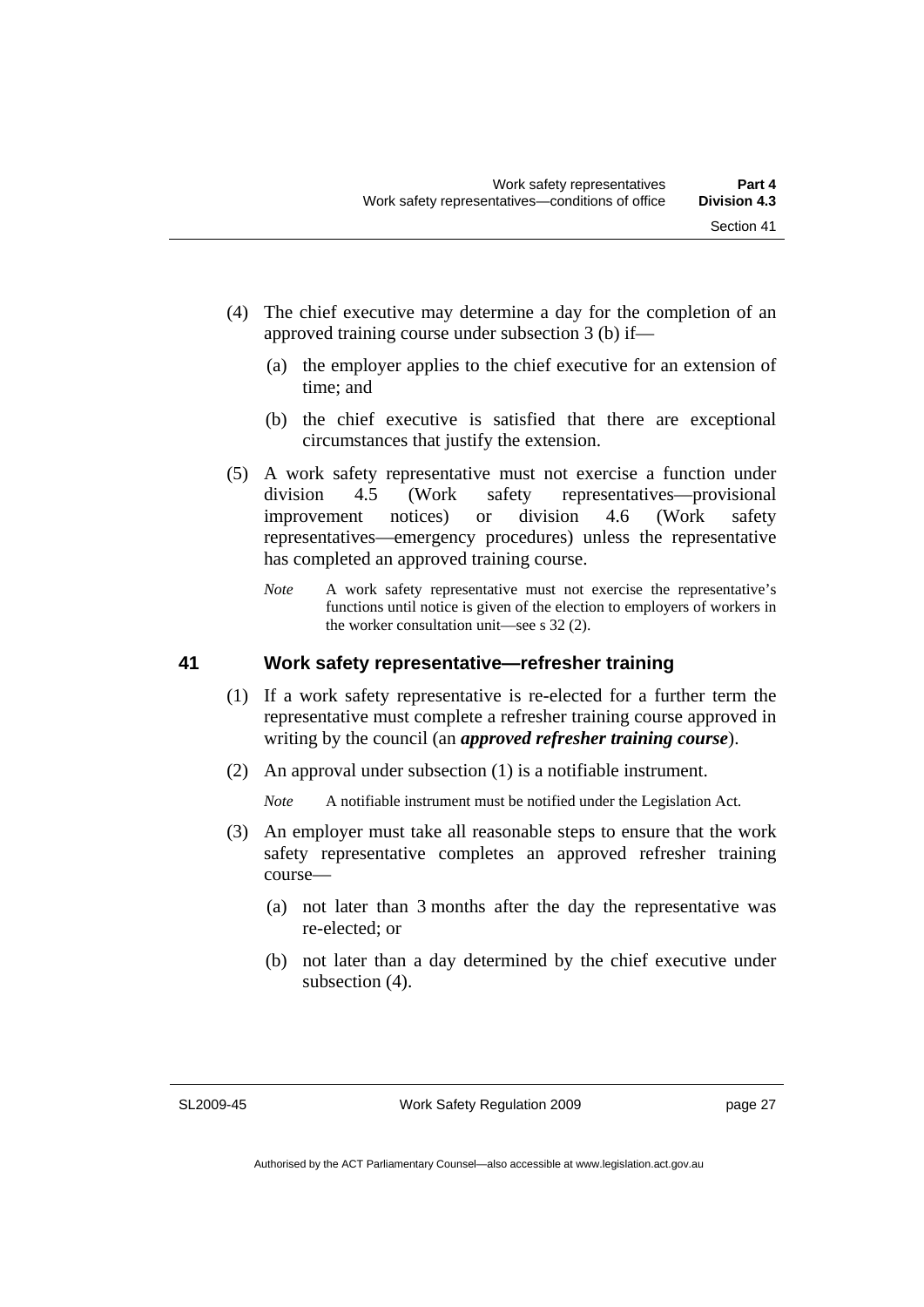- (4) The chief executive may determine a day for the completion of an approved refresher training course under subsection (3) (b) if—
	- (a) the employer applies to the chief executive for an extension of time; and
	- (b) the chief executive is satisfied that there are exceptional circumstances that justify the extension.
- (5) A work safety representative may exercise any function under this Act even if an approved refresher training course has not been completed as required under this section.

# **Division 4.4 Work safety representatives employer's duties**

#### **42 Work safety representative—employer to allow for time to exercise functions and undertake training**

- (1) The employer of a work safety representative has a duty to allow the representative to take the time off work, without loss of pay or other entitlements, that is reasonably necessary for the representative—
	- (a) to exercise the functions of a work safety representative; and
	- (b) to undertake an approved training course, or an approved refresher training course, within 3 months after the day the representative is elected.
- (2) An employer commits an offence if the employer fails to comply with the duty in subsection  $(1)$ .

Maximum penalty: 30 penalty units.

- (3) An employer commits on offence if—
	- (a) a work safety representative, or deputy work safety representative, engaged by the employer, undertakes an approved training course or approved refresher training course; and

page 28 Work Safety Regulation 2009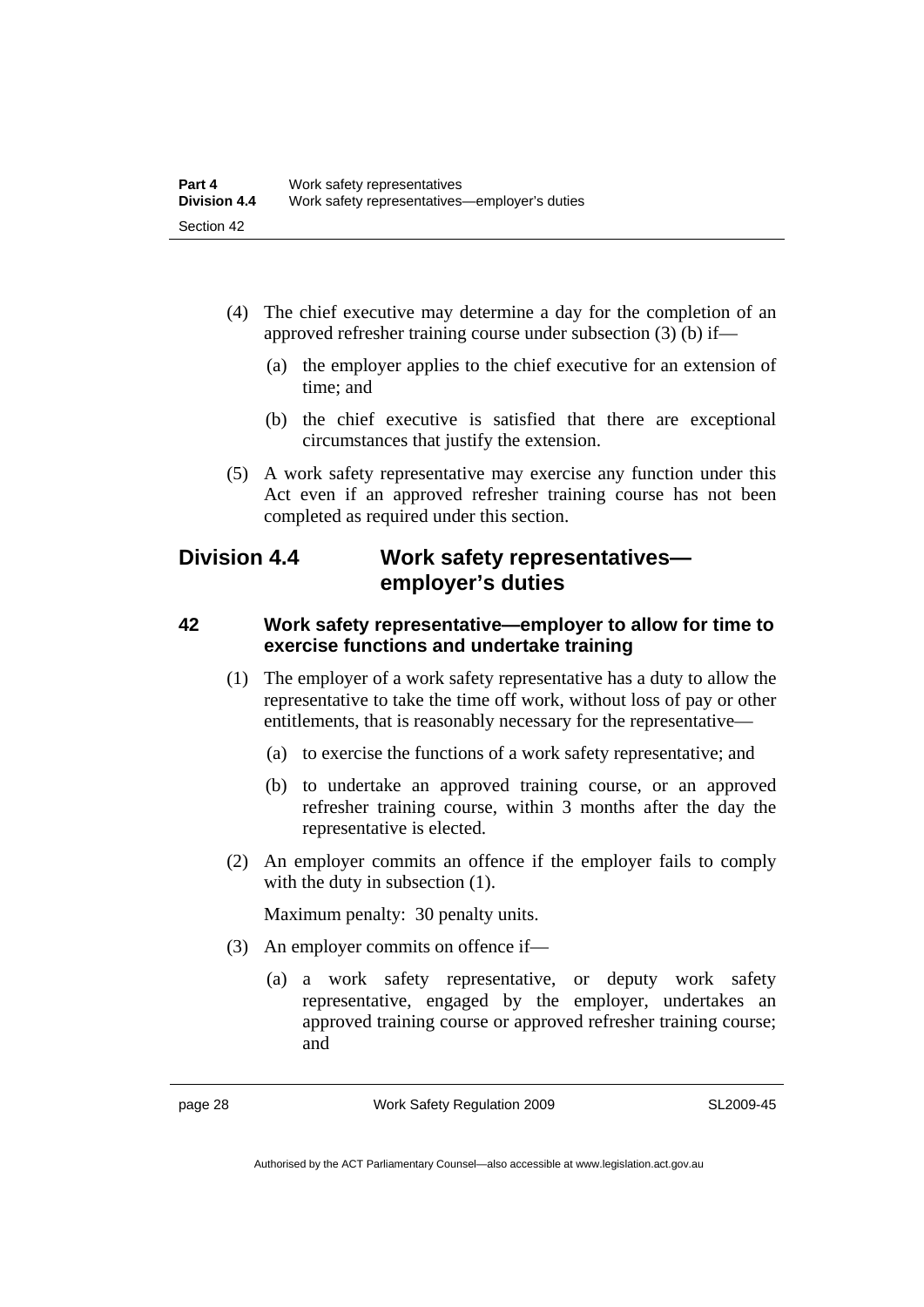- (b) the employer fails to do 1 or both of the following:
	- (i) pay the fees for the course;
	- (ii) reimburse the reasonable expenses incurred by the representative in undertaking the course.

Maximum penalty: 20 penalty units.

- (4) For the avoidance of doubt, the obligation to pay the fees for the course and reimburse reasonable expenses does not apply if the work safety representative is a suitably qualified person who is not a worker engaged by the employer.
- (5) An offence against this section is a strict liability offence.

#### **43 Work safety representative—employer to provide facilities**

- (1) The employer of a work safety representative has a duty to provide access to the facilities that are reasonably necessary for the representative to exercise the functions of a work safety representative.
- (2) An employer commits an offence if the employer fails to comply with the duty in subsection  $(1)$ .

Maximum penalty: 20 penalty units.

(3) An offence against this section is a strict liability offence.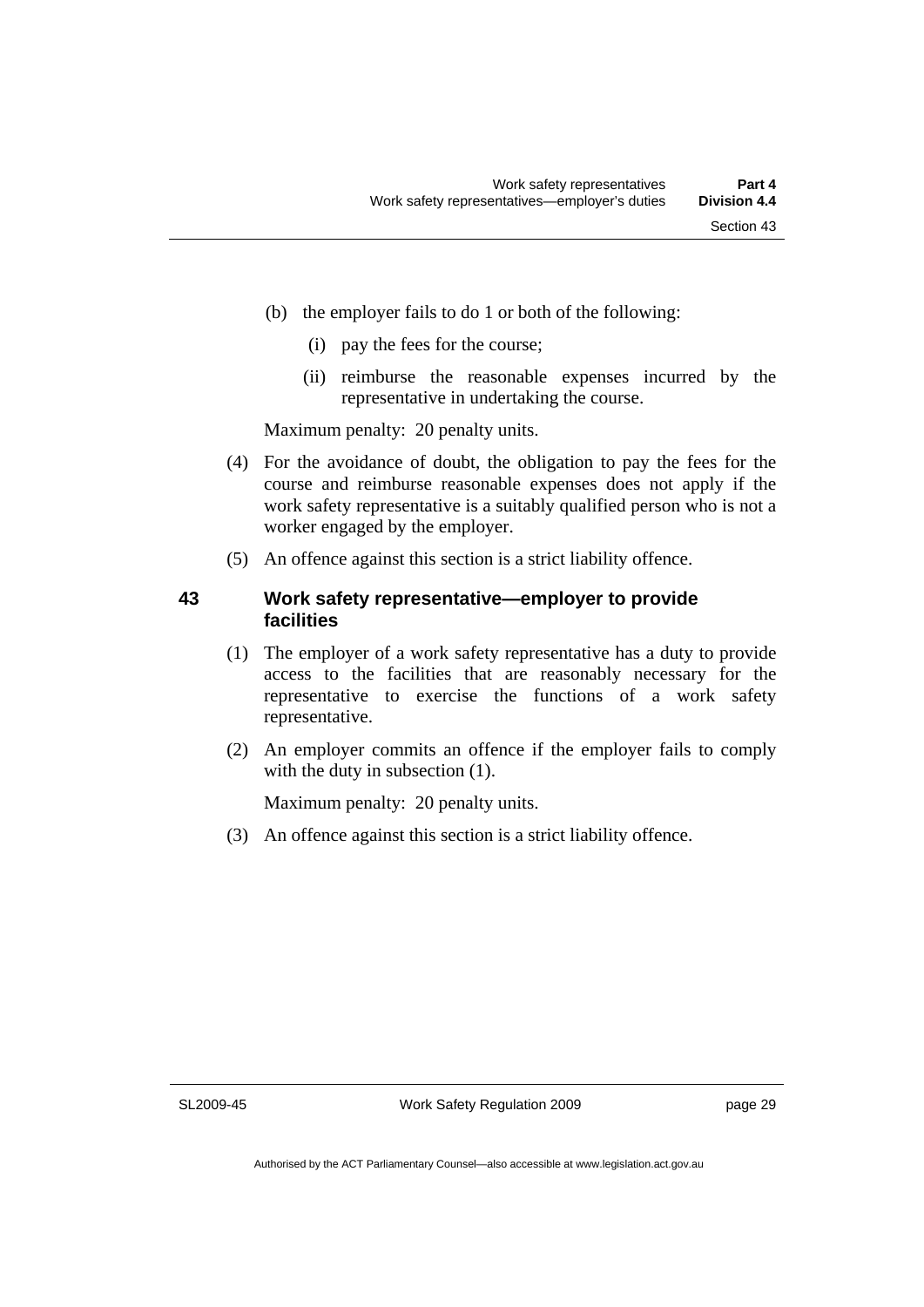# **Division 4.5 Work safety representatives provisional improvement notices**

#### **44 Provisional improvement notice—Act, dict, def** *provisional improvement notice*

A provisional improvement notice must be in accordance with section 46.

## **45 Provisional improvement notice—issue of notice**

- (1) This section applies if a work safety representative for a worker consultation unit believes on reasonable grounds that—
	- (a) a person (a *responsible person*) is contravening, or is likely to contravene, a provision of the Act; and
	- (b) the contravention affects, or is likely to affect, 1 or more represented workers.
- (2) The work safety representative may give the responsible person a provisional improvement notice requiring the person to rectify the matters or activities causing the contravention or likely contravention.
- (3) The work safety representative must not give a provisional improvement notice to a responsible person unless the representative believes on reasonable grounds that taking any further steps to consult the person about rectifying the matter or activity causing the contravention or likely contravention is unlikely to result in the rectification of the matter or activity.
- (4) A work safety representative must not give a provisional improvement notice to a responsible person in relation to a matter or activity that is the subject of an improvement notice or prohibition notice.

page 30 Work Safety Regulation 2009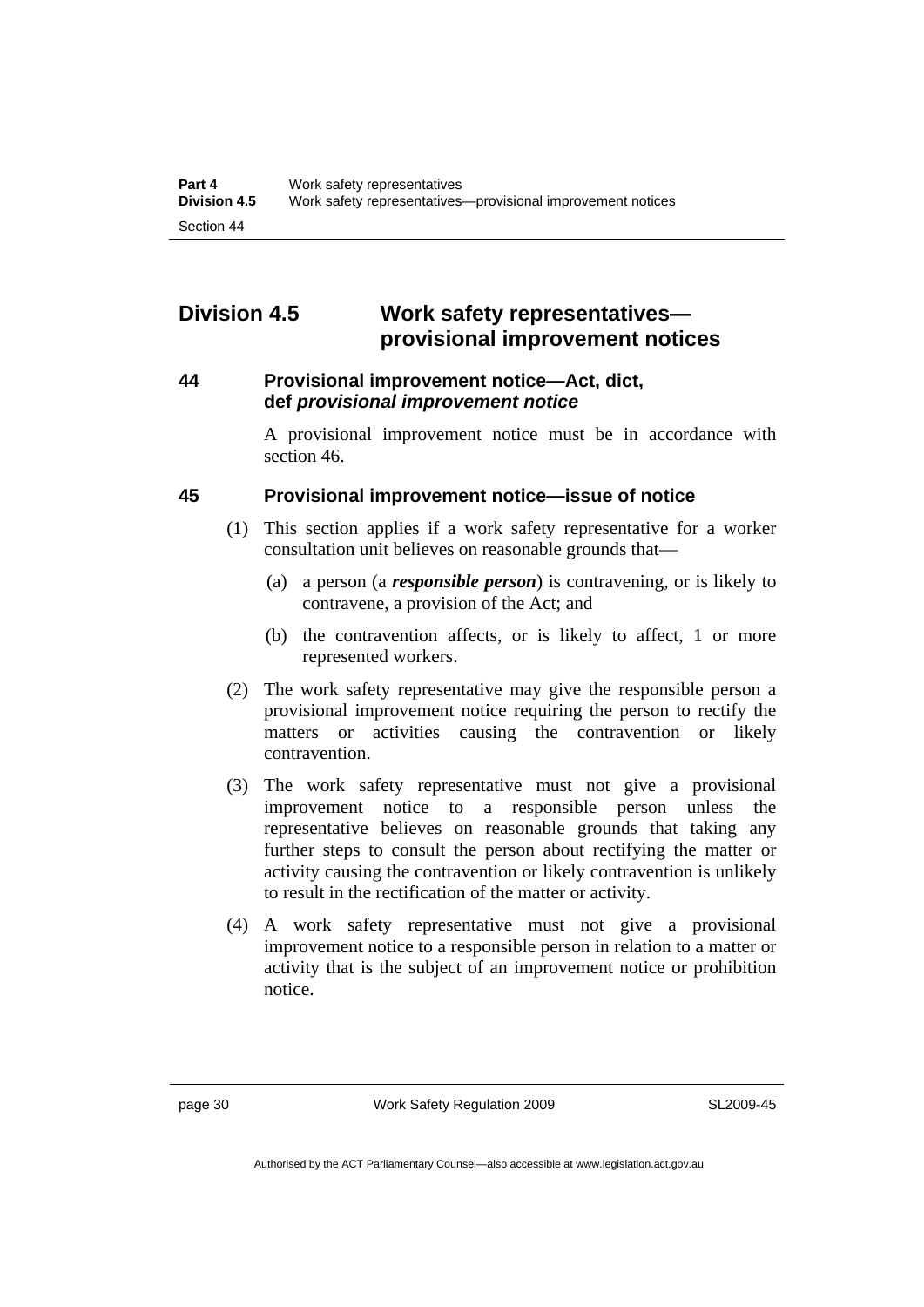#### **46 Provisional improvement notice—content of notice**

- (1) A provisional improvement notice must—
	- (a) state the circumstance that is occurring, or is likely to occur, that the work safety representative giving the notice believes is causing a contravention or may cause a contravention and the reasons for the belief; and
	- (b) either—
		- (i) if the rectification is necessary to prevent or minimise the risk of serious harm to the health or safety of a worker, or someone else, from a hazard—require the responsible person to rectify the matter or activity that the notice relates to within 24 hours starting when the notice is given personally to the person; or
		- (ii) in any other case—state a period of not less than 7 days starting on the day after the day the notice is issued within which the responsible person must rectify the matter or activity that the notice relates to.
- (2) A provisional improvement notice may state the action the responsible person may take to rectify the matter or activity that the notice relates to.
- (3) If subsection (1) (b) (ii) applies, before the end of the 7-day period stated in the notice, the work safety representative who issued the provisional improvement notice may, by written notice given to the responsible person, extend the period.

#### **47 Provisional improvement notice—service of notice on chief executive etc**

A work safety representative who gives a provisional improvement notice to a responsible person must—

(a) give a copy of the notice to the chief executive; and

SL2009-45

page 31

Authorised by the ACT Parliamentary Counsel—also accessible at www.legislation.act.gov.au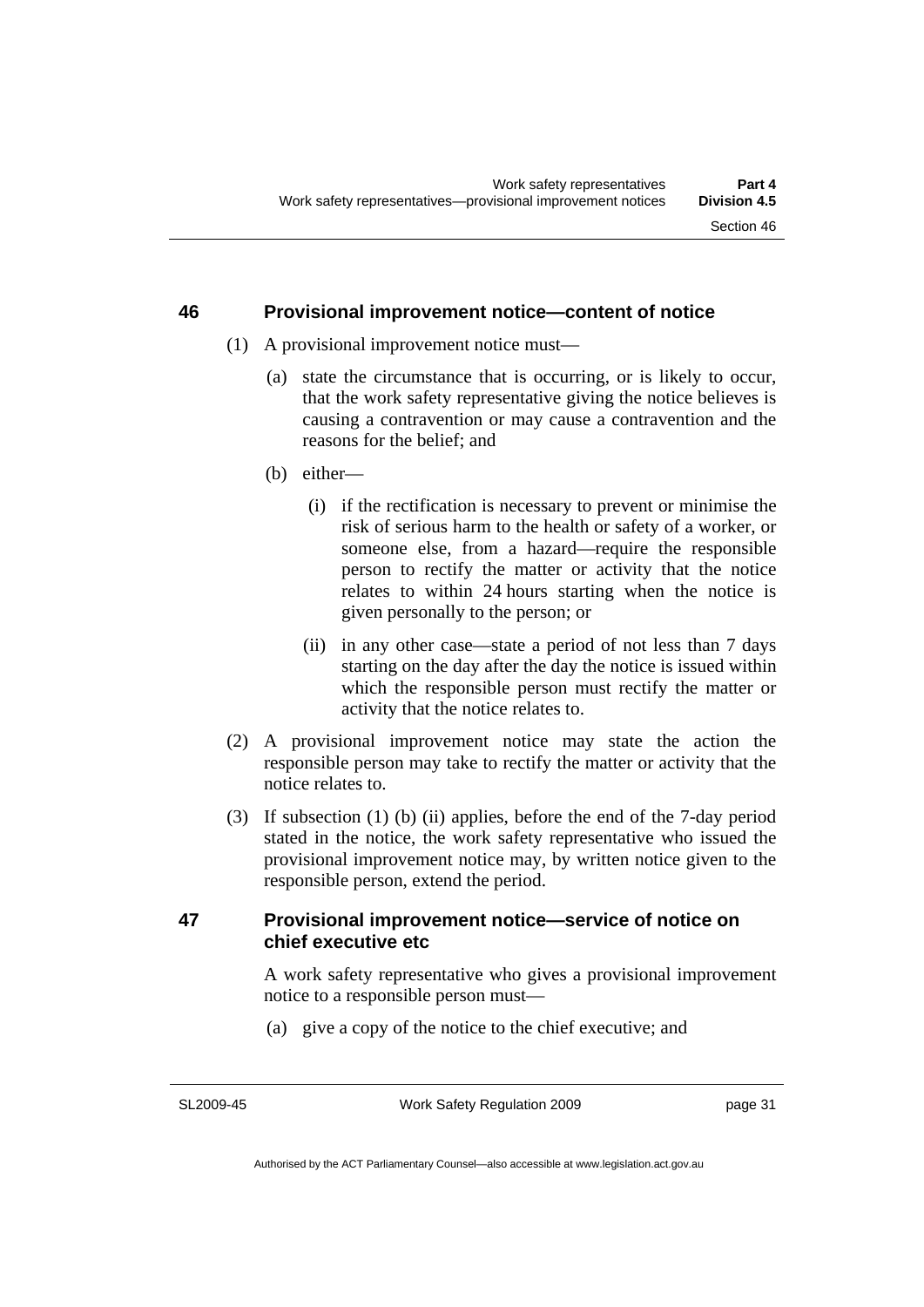(b) if the responsible person is a worker, and the notice is given to the person in relation to work carried out by the person for an employer—take all reasonably practicable steps to give a copy of the notice to the worker's employer.

## **48 Provisional improvement notice—service of notice on other employers etc**

- (1) This section applies to—
	- (a) if the responsible person is a worker, and a provisional improvement notice is given to the person in relation to work carried out by the person for an employer—the employer; or
	- (b) if a provisional improvement notice is given to a responsible person in any other case—the responsible person.
- (2) A person to whom this section applies must give a copy of the provisional improvement notice to each of the following people:
	- (a) if the notice relates to something that affects workplaces where workers not engaged by the employer work—each other employer of workers at each affected workplace;
	- (b) if the notice relates to premises—
		- (i) each owner of the premises; and
		- (ii) if the premises are leased—the lessor and lessee of the premises; and
		- (iii) anyone else with a right to immediate possession of the premises;
	- (c) if the notice relates to plant or other thing and the thing is hired under a hire-purchase agreement or contract of hire—the person from whom the thing is hired;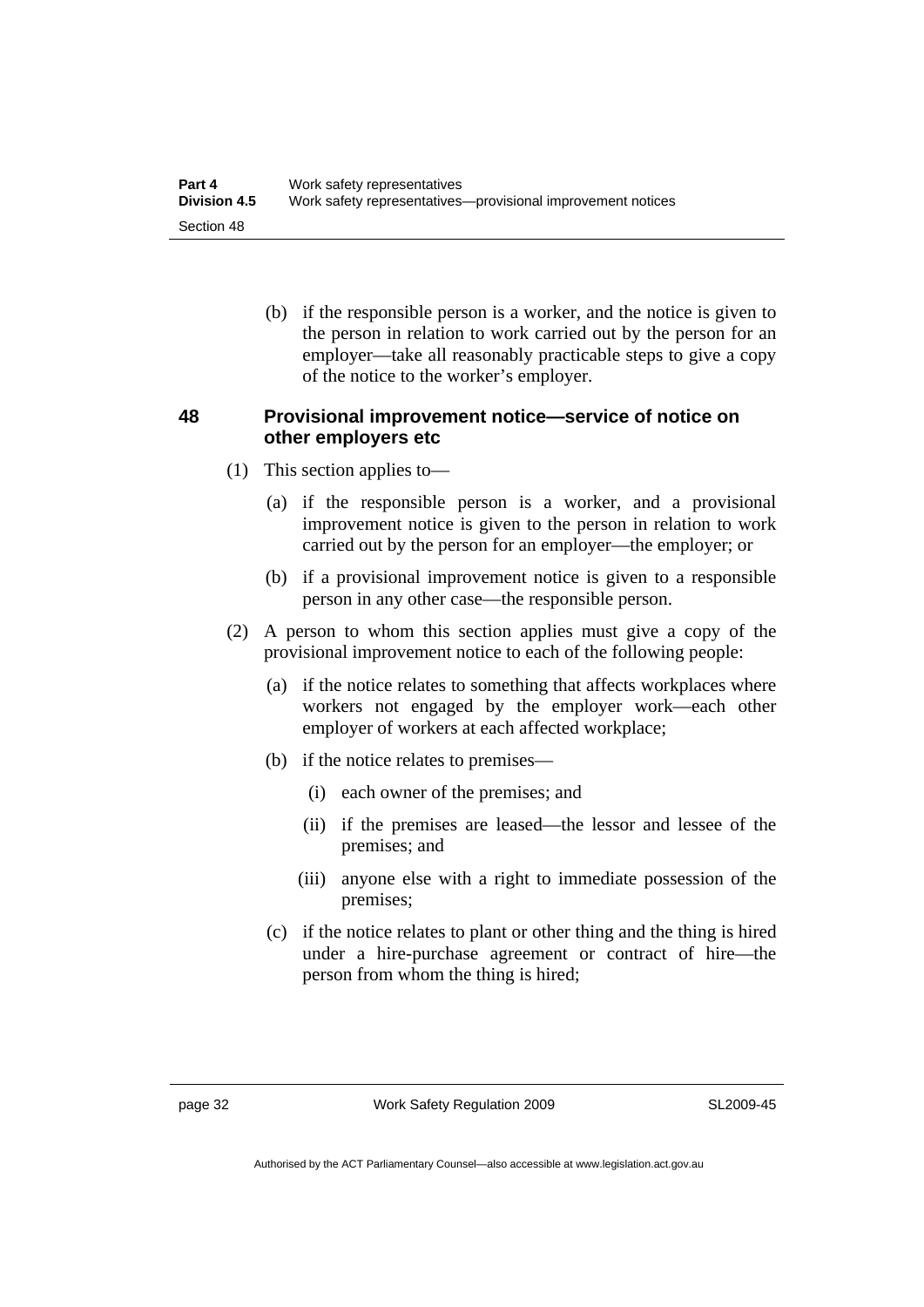(d) if the notice relates to plant or a substance or other thing, whether or not the thing is hired—anyone else with a right to immediate possession of the thing.

Maximum penalty: 20 penalty units.

(3) An offence against this section is a strict liability offence.

#### **49 Provisional improvement notice—display**

- (1) This section applies if a provisional improvement notice is given to an employer.
- (2) The employer must take all reasonably practicable steps to—
	- (a) notify each worker whose work is affected by the contravention to which the notice relates that the notice has been issued; and
	- (b) while the notice is in force—display a copy of the notice in a prominent place at or near each workplace where the work to which the notice relates is usually carried out.
- (3) A person commits an offence if the person contravenes subsection (2).

Maximum penalty: 20 penalty units.

(4) An offence against this section is a strict liability offence.

## **50 Provisional improvement notice—compliance**

- (1) This section applies if a work safety representative gives a responsible person a provisional improvement notice.
- (2) The responsible person commits an offence if the person fails to—
	- (a) ensure that the notice is complied with in relation to each matter that—
		- (i) the notice relates to; and

SL2009-45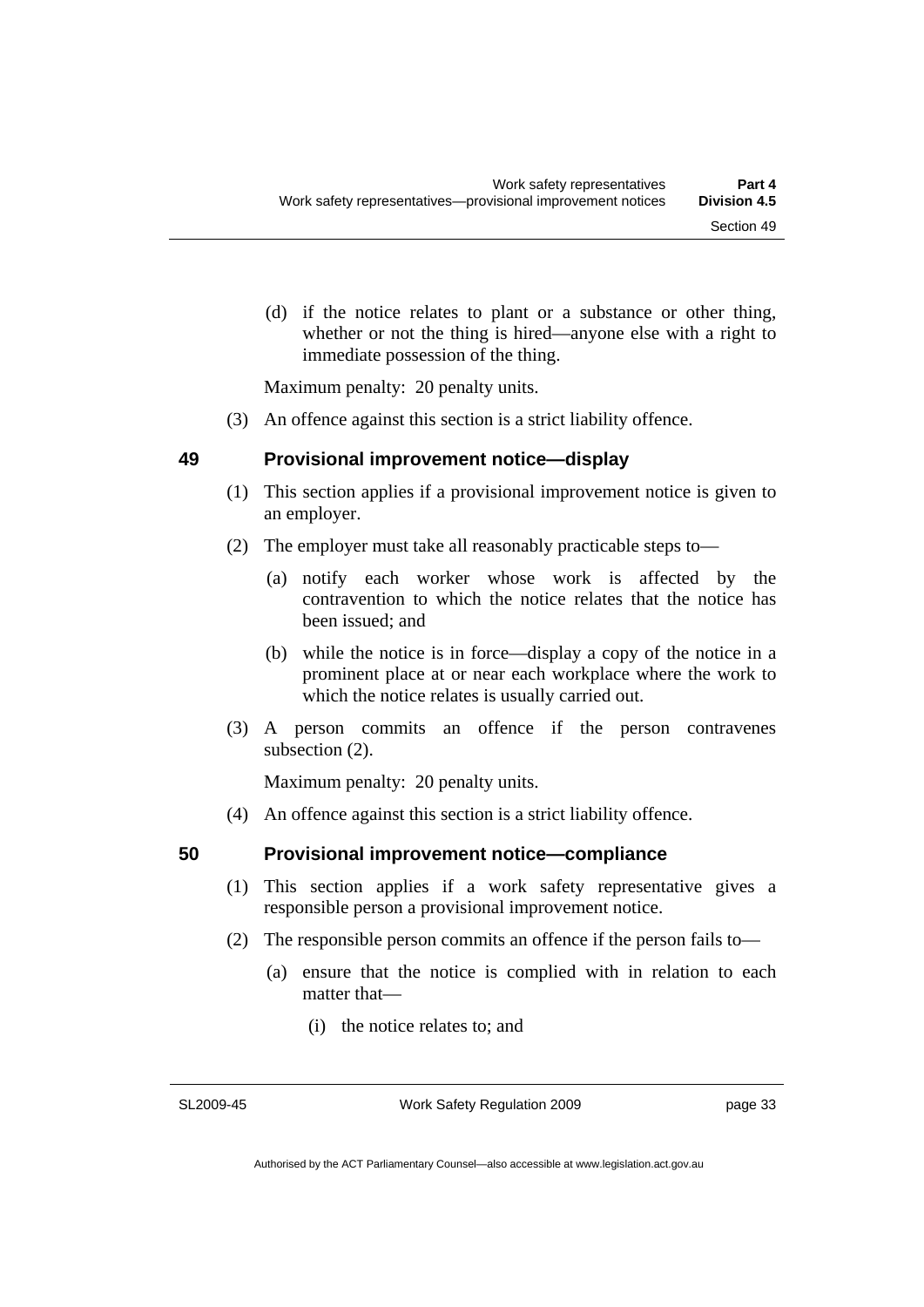- (ii) the person has control over; and
- (b) take reasonable steps to inform the representative of the action taken to comply with the notice.

Maximum penalty: 30 penalty units.

(3) An offence against this section is a strict liability offence.

#### **51 Provisional improvement notice—revocation of notice**

- (1) This section applies if a work safety representative gives a responsible person a provisional improvement notice.
- (2) The work safety representative must revoke the provisional improvement notice if the representative believes on reasonable grounds that the responsible person—
	- (a) ensured that the notice was complied with in relation to each matter that—
		- (i) the notice related to; and
		- (ii) the person had control over; and
	- (b) took reasonable steps to inform the representative of the action taken to comply with the notice.
- (3) If the work safety representative revokes the notice, the representative must—
	- (a) give the responsible person written notice of the revocation; and
	- (b) give the chief executive a copy of the revocation notice.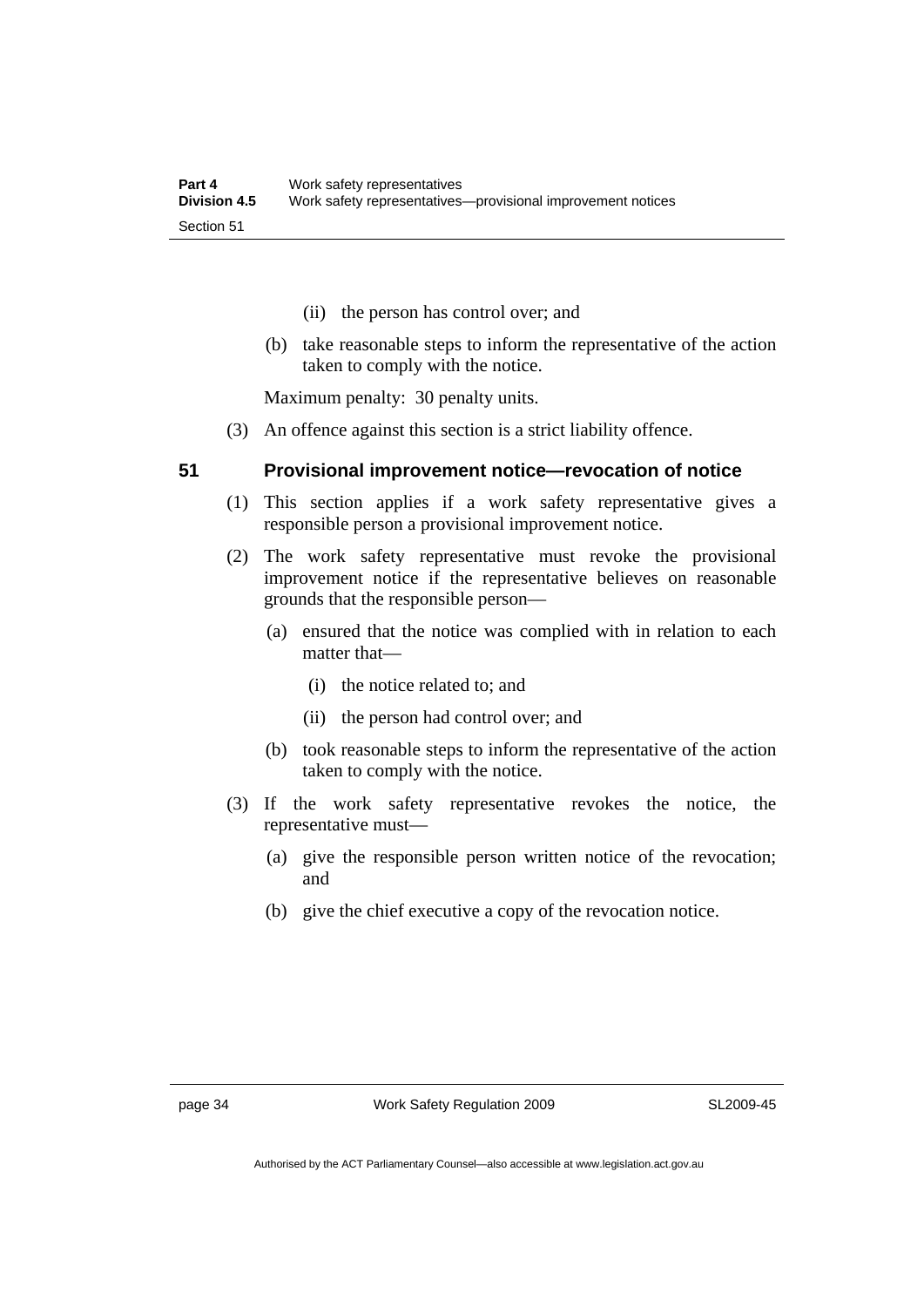#### **52 Provisional improvement notice—review**

- (1) This section applies to—
	- (a) a responsible person in relation to whom a provisional improvement notice is in force; and
	- (b) if the responsible person is a worker, and the notice is in force in relation to work carried out by the person for an employer the employer.
- (2) A person to whom this section applies may ask the chief executive to arrange an inspection to investigate the circumstances relating to the issue of the provisional improvement notice—
	- (a) by written notice given to the chief executive; and
	- (b) not later than 7 days after the day the person receives the notice.
- (3) If a request is made under this section—
	- (a) the chief executive must arrange for an inspector to investigate the circumstances relating to the issue of the provisional improvement notice; and
	- (b) the operation of the notice is suspended until an inspector completes an investigation of the circumstances relating to the issue of the notice.
- (4) The inspector must revoke the provisional improvement notice if, after the investigation, the inspector believes on reasonable grounds that—
	- (a) the notice should not have been given to the person; or
	- (b) the person to whom the notice was given—
		- (i) ensured the notice was complied with in relation to each matter that—
			- (A) the notice related to; and

SL2009-45

Work Safety Regulation 2009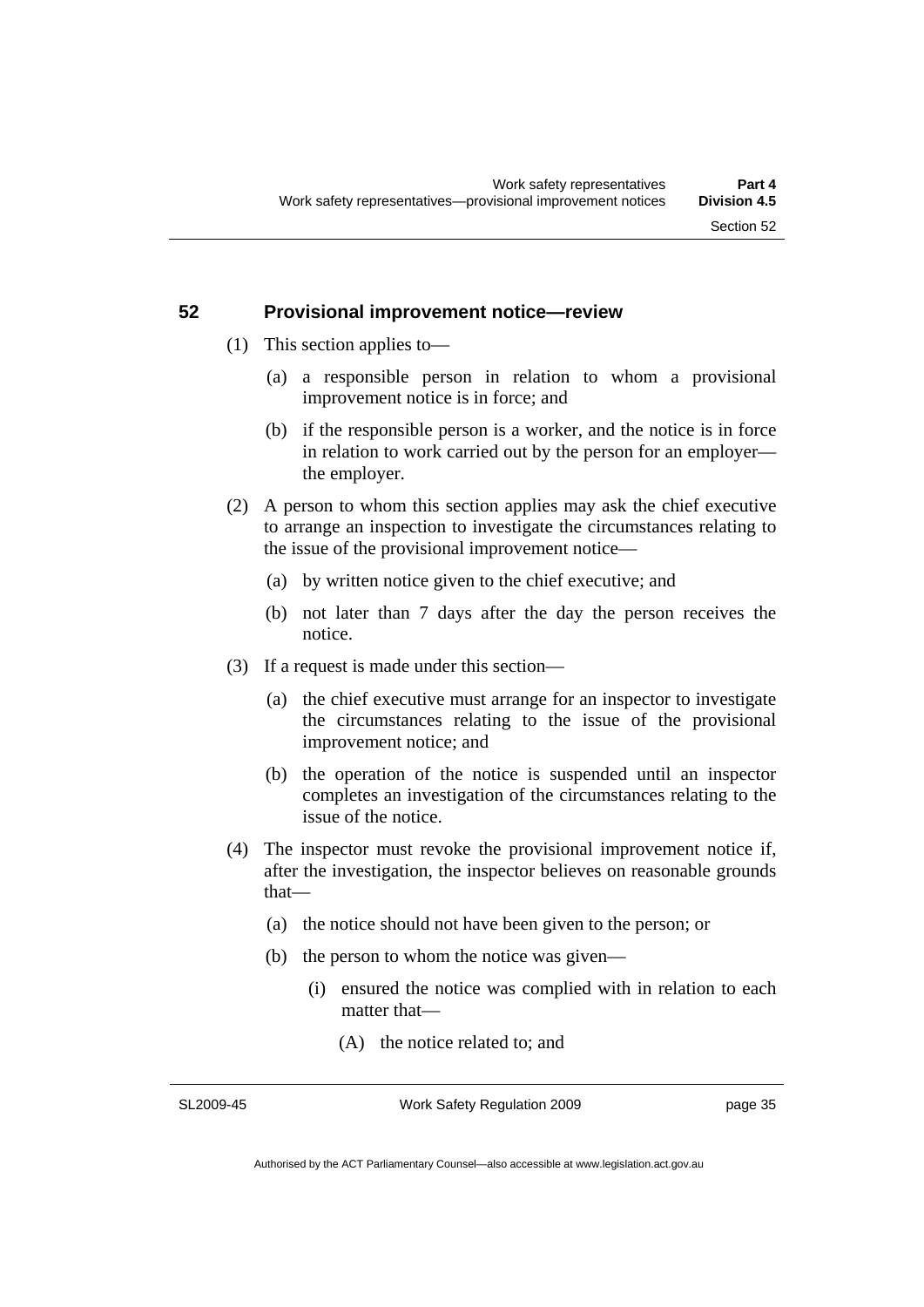- (B) the person had control over; and
- (ii) took reasonable steps to inform the representative of the action taken to comply with the notice; or
- (c) for any other reason, the notice should not remain in force.
- (5) If a provisional improvement notice is revoked under this section, the inspector must give written notice of the revocation to—
	- (a) the work safety representative; and
	- (b) the responsible person; and
	- (c) if the responsible person is a worker, and the provisional improvement notice is in relation to work carried out by the person for an employer—the employer; and
	- (d) each person mentioned in section 48 (2) (Provisional improvement notice—service of notice on other employers etc) to whom a copy of the provisional improvement notice has been given.

# **Division 4.6 Work safety representatives emergency procedures**

#### **53 Emergency procedure**

- (1) This section applies if a work safety representative for a worker consultation unit believes on reasonable grounds that there is an immediate threat to the work safety of a represented worker unless the worker stops carrying out particular work.
- (2) The work safety representative must—
	- (a) tell a supervisor supervising the worker's work about the threat to the worker's work safety; or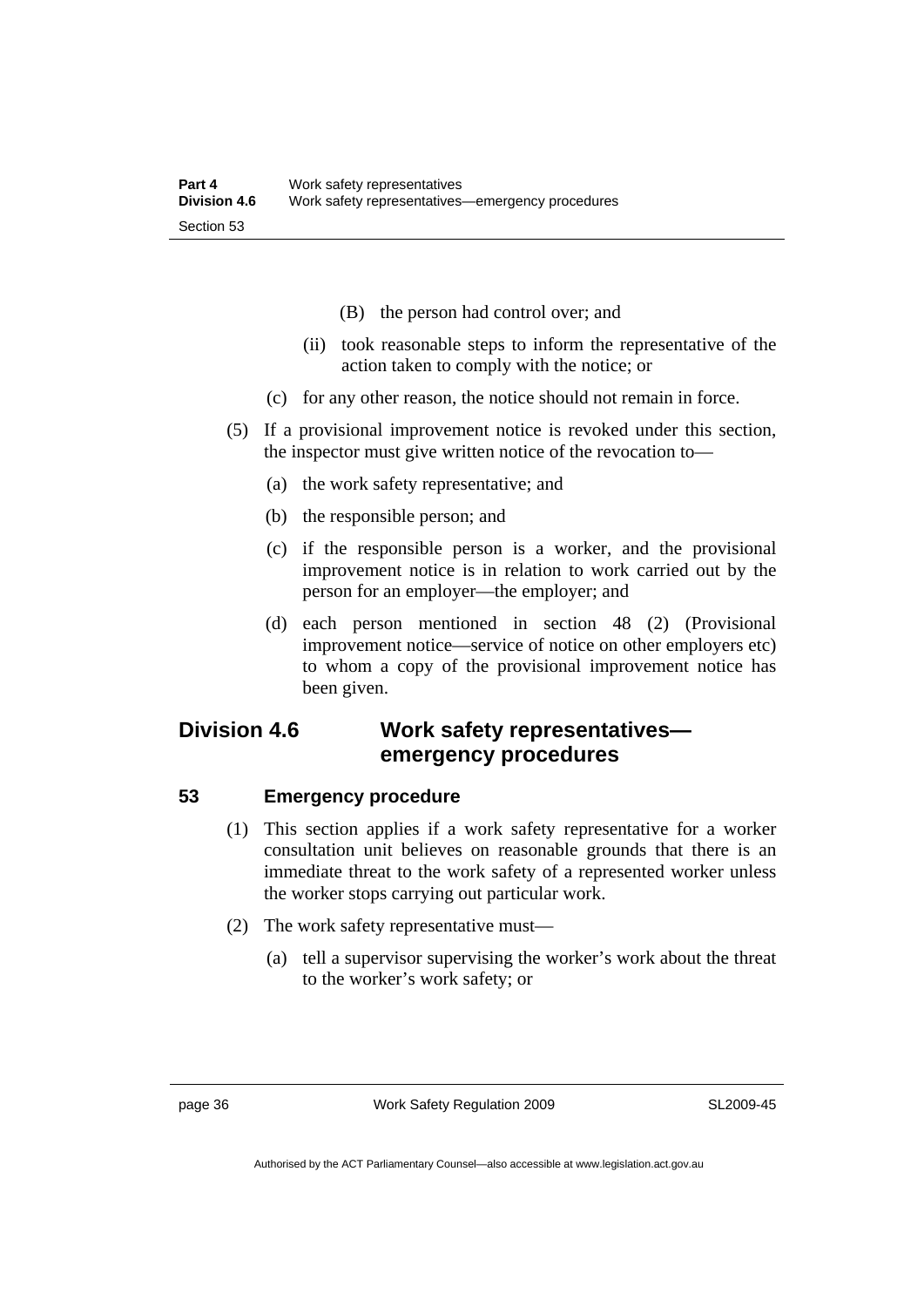- (b) if a supervisor cannot be contacted immediately—direct the worker to stop, in a safe way, carrying out the work and, as soon as practicable, tell a supervisor that the direction has been given.
- (3) If a supervisor is told about a threat under subsection (2) (a), the supervisor must do what the supervisor considers appropriate to remove the threat, including directing the worker to stop, in a safe way, carrying out the work.
- (4) The work safety representative or the supervisor who is told about the threat under subsection (2) may ask the chief executive to arrange for an inspector to investigate the worker's work if—
	- (a) if the supervisor is told about the threat under subsection (2) (a)—the representative and supervisor cannot agree that what the supervisor has done is sufficient to remove the threat; or
	- (b) if the supervisor is told about the direction given under subsection (2) (b)—the representative and supervisor cannot agree that the direction is necessary.
- (5) If a request is made under subsection  $(4)$ 
	- (a) the chief executive must arrange an inspector to investigate the work; and
	- (b) the inspector must exercise the inspector's powers under the Act that the inspector considers necessary in relation to the work.

## **54 Emergency procedure—alternative work**

Nothing in this division affects an employer's right to require a worker to carry out alternative work while a direction under section 53 (2) (b) is in force in relation to the work the worker usually carries out.

SL2009-45

Work Safety Regulation 2009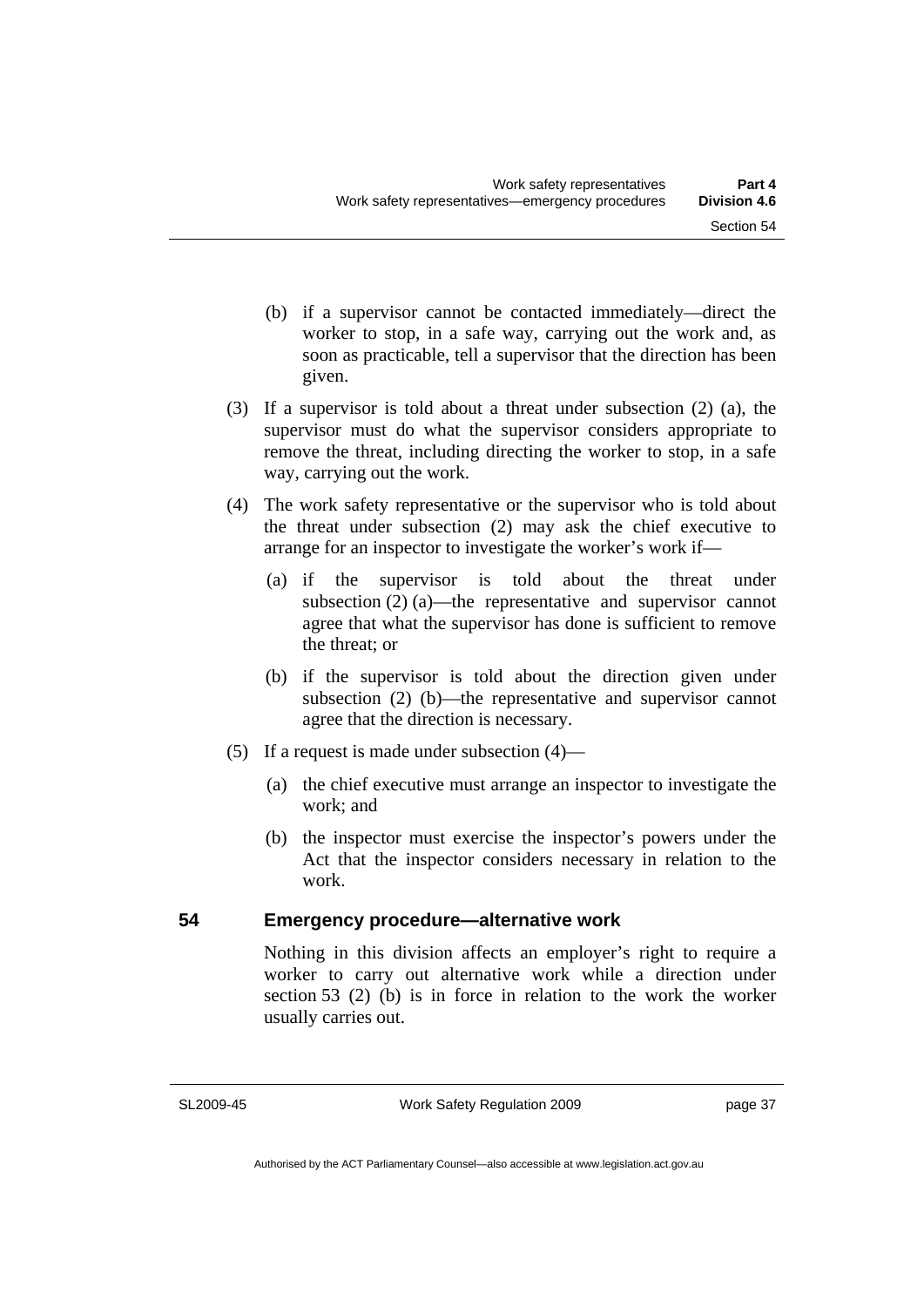# **Part 5 Work safety committees**

# **Division 5.1 Work safety committees establishment**

#### **55 Work safety committee—eligibility**

- (1) A person is eligible to be a member of the work safety committee for a worker consultation unit if the person is—
	- (a) a worker in the worker consultation unit; or
	- (b) if there is a work safety representative for the worker consultation unit—the work safety representative; or
	- (c) nominated by an employer of a worker in the worker consultation unit to represent the employer on the committee.
- (2) At least half the members of the work safety committee must be—
	- (a) workers in the worker consultation unit; or
	- (b) work safety representatives for the worker consultation unit.
	- *Note* A worker consultation unit may consist of workers of 1 or more employers—see the Act, s 48 (3) (b).

#### **56 Election process—worker consultation unit may ask others to conduct election**

- (1) A worker consultation unit may ask any of the following people to conduct the election of a work safety committee member on behalf of the unit:
	- (a) the employer;
	- (b) if a worker in the unit is, or is eligible to be, a member of a registered organisation—the registered organisation;
	- (c) someone else.

page 38 Work Safety Regulation 2009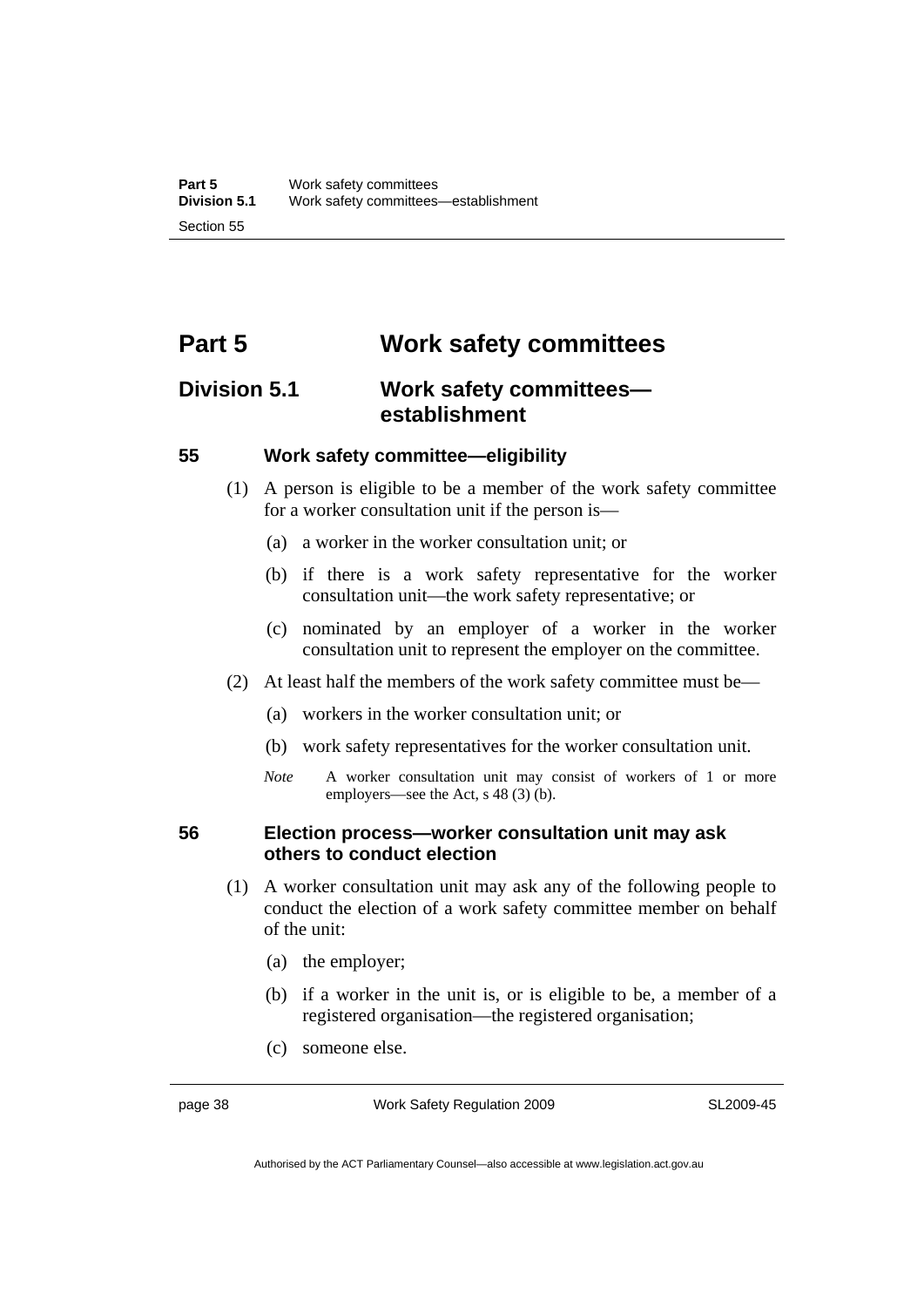- (2) An employer commits an offence if—
	- (a) a worker consultation unit asks the employer to conduct the election of a work safety committee member; and
	- (b) the employer does not conduct the election within 42 days after the day the employer is asked.

Maximum penalty: 10 penalty units.

(3) An offence against this section is a strict liability offence.

#### **57 Election process—notice of election of work safety committee members**

- (1) This section applies if a work safety committee member is elected to the work safety committee for a worker consultation unit.
- (2) The person who conducted the election must give notice of the result of the election to each represented worker's employer.
- (3) The notice must include the work safety committee member's name.
- (4) An employer must, if given notice of the election of a work safety committee member for a worker consultation unit, tell workers in the unit the employer engages to carry out work that the person elected is a work safety committee member.

#### **Examples—how to tell workers who elected work safety committee member is**

- 1 email
- 2 notice posted
- 3 staff handbook
- *Note 1* The Act, pt 6 (Compliance measures) imposes requirements on people who are required to do something under a provision of this regulation.
- *Note 2* An example is part of the regulation, is not exhaustive and may extend, but does not limit, the meaning of the provision in which it appears (see Legislation Act, s 126 and s 132).

SL2009-45

Work Safety Regulation 2009

page 39

Authorised by the ACT Parliamentary Counsel—also accessible at www.legislation.act.gov.au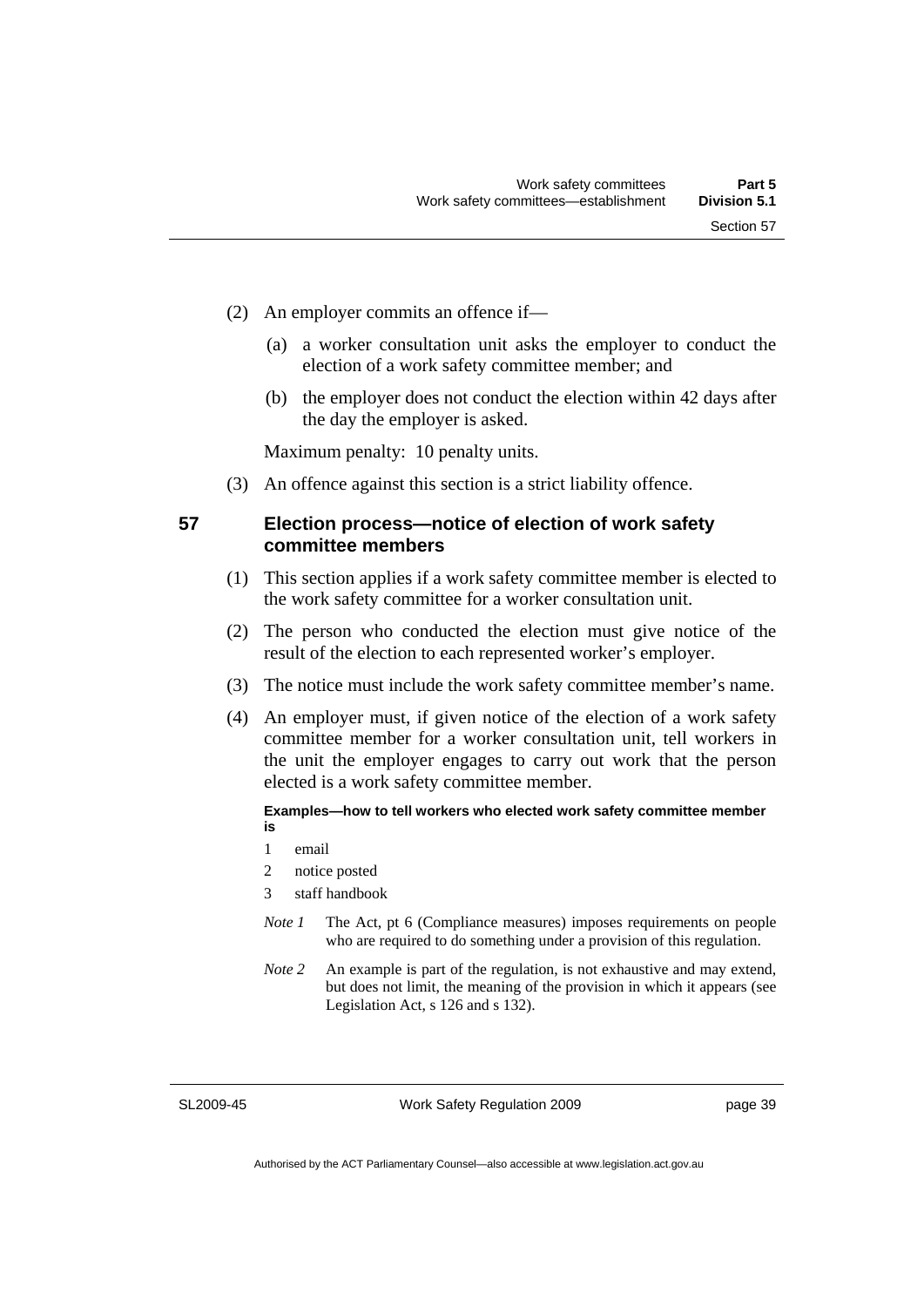# **Division 5.2 Work safety committees—general**

## **58 Work safety committee—exercising functions**

In exercising a function, the work safety committee for a worker consultation unit may—

- (a) give information, ideas and feedback to the employer and managers about how to implement work safety best practice; and
- (b) provide a forum for the employer to raise work safety concerns for the committee to consider; and
	- *Note* An employer has a duty to consult, if reasonably practicable, with workers to allow the workers to contribute to matters directly affecting their work safety—see the Act, s 47.
- (c) encourage workers to take an interest in work safety issues in their workplace; and
- (d) review the circumstances of injuries, diseases and serious incidents in the workplace, and make recommendations to the employer; and
- (e) undertake other activities agreed between the employer and the committee that the committee members have suitable qualifications and training to deal with.
- *Note* A provision of a law that gives an entity (including a person) a function also gives the entity powers necessary and convenient to exercise the function (see Legislation Act, s 196 and dict, pt 1, def *entity*).

#### **59 Work safety committee—governance**

- (1) A work safety committee may conduct its proceedings (including its meetings) as it considers appropriate.
- (2) However, a meeting of a work safety committee may only be held if a quorum is present at the meeting.

page 40 Work Safety Regulation 2009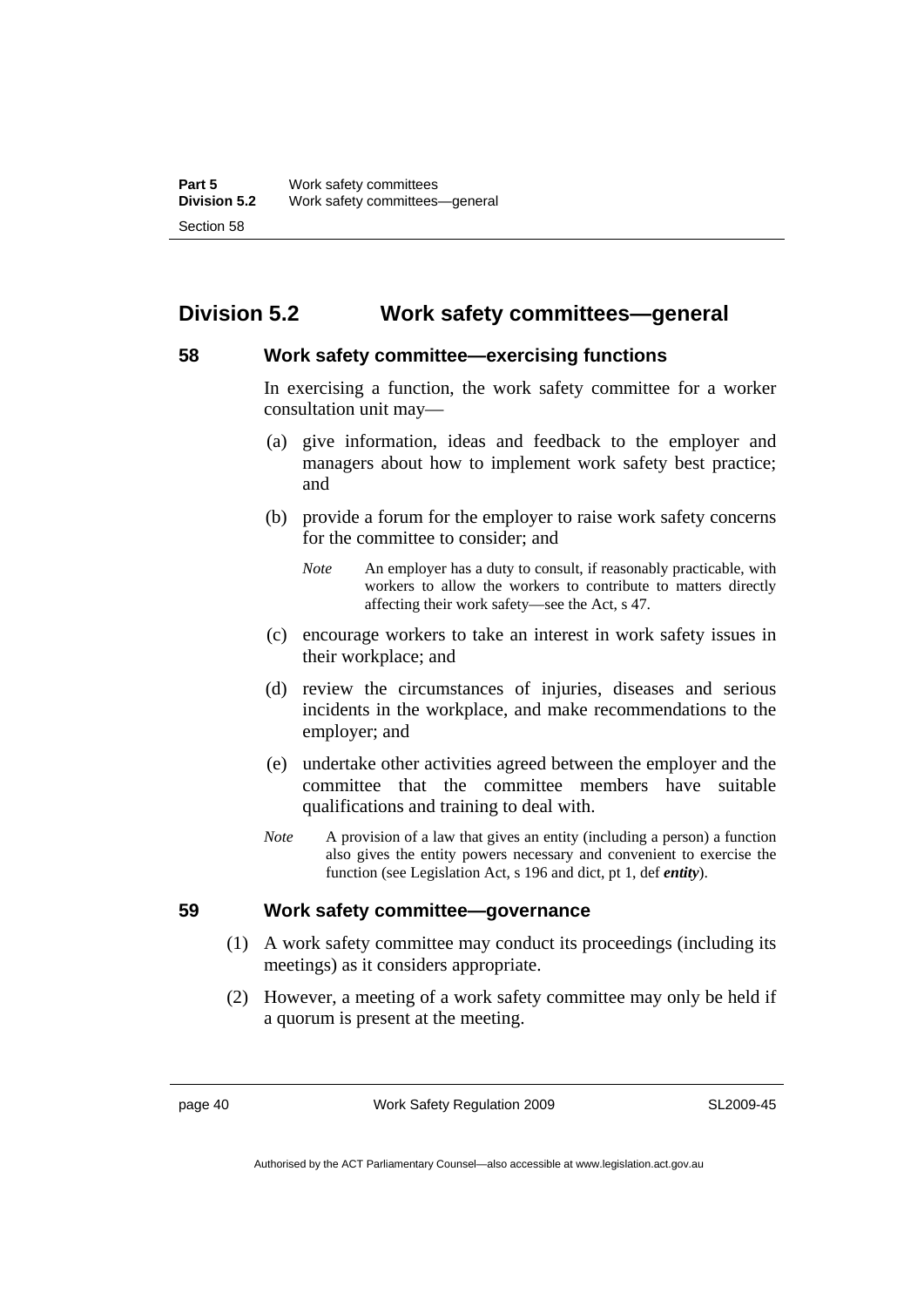- (3) A quorum is present at a meeting if—
	- (a) at least 1 member representing the interests of the employer is present at the meeting; and
	- (b) more than half the members of the work safety committee present at the meeting are—
		- (i) workers in the worker consultation unit; or
		- (ii) work safety representatives for the worker consultation unit.

#### **60 Work safety committee—employer's duties**

- (1) If a work safety committee is established for a worker consultation unit, the employer must—
	- (a) give the committee any information the employer has in relation to risks to work safety for a represented worker—
		- (i) at a workplace under the employer's control; or
		- (ii) caused by the employer's conduct in, or plant or substances used for, an undertaking of the employer; and
	- (b) allow a worker who is a member of the committee to take the time off work, without loss of pay or other entitlements, that is reasonably necessary for the worker—
		- (i) to attend meetings of the committee; and
		- (ii) with the employer's agreement—to undertake a work safety course; and
		- (iii) with the committee's approval—to exercise the committee's functions.
	- *Note* The Legislation Act, s 170 and s 171 deals with the application of the privilege against selfincrimination and client legal privilege.

SL2009-45

Work Safety Regulation 2009

page 41

Authorised by the ACT Parliamentary Counsel—also accessible at www.legislation.act.gov.au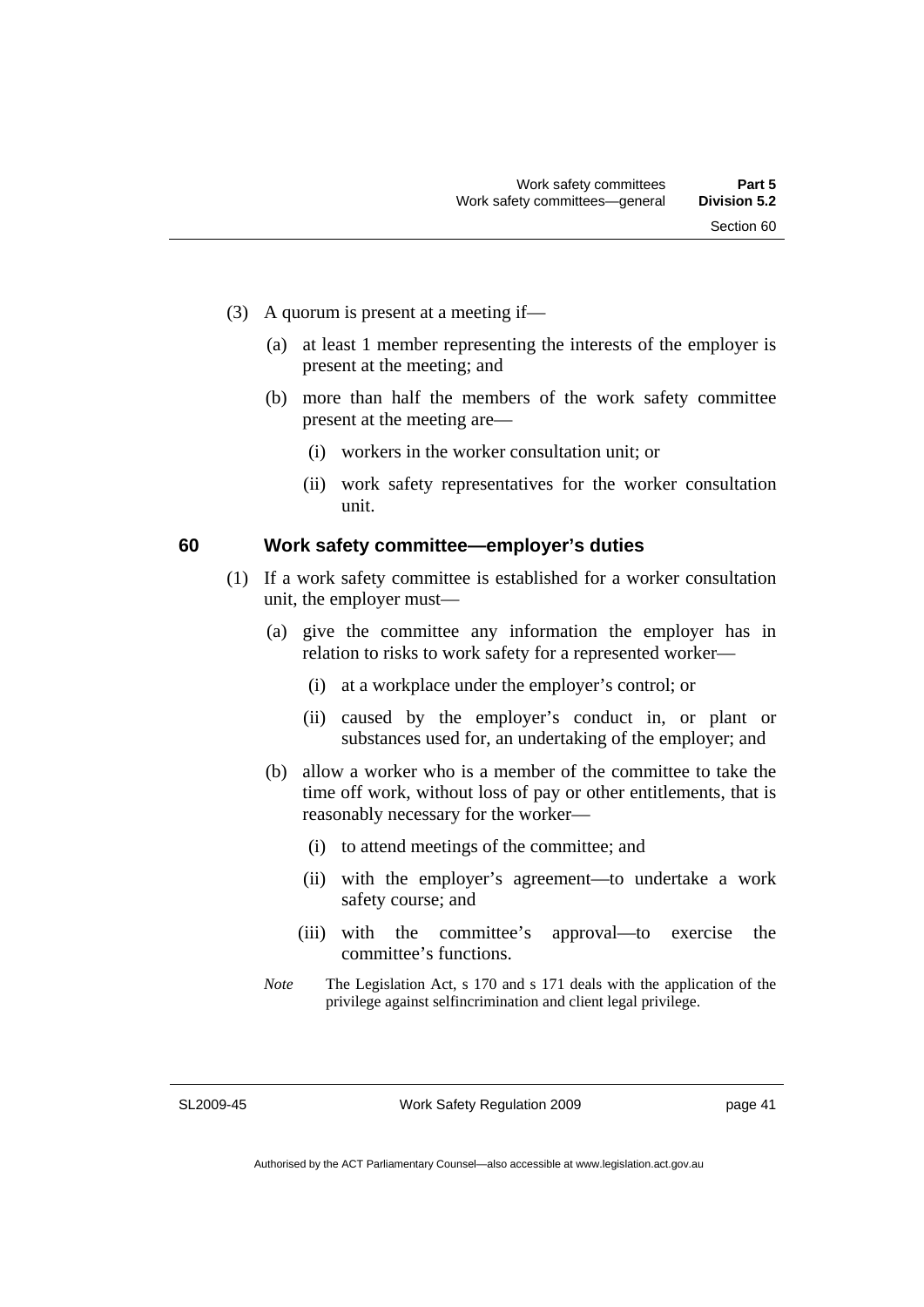(2) An employer commits an offence if the employer fails to comply with subsection  $(1)$ .

Maximum penalty: 20 penalty units.

- (3) An offence against this section is a strict liability offence.
- (4) In this section:

*work safety course*, for a worker, means a training course in work safety that is—

- (a) necessary and reasonable for the worker to undertake to be able to perform the duties of a work safety committee member; and
- (b) approved in writing by the work safety committee.

page 42 Work Safety Regulation 2009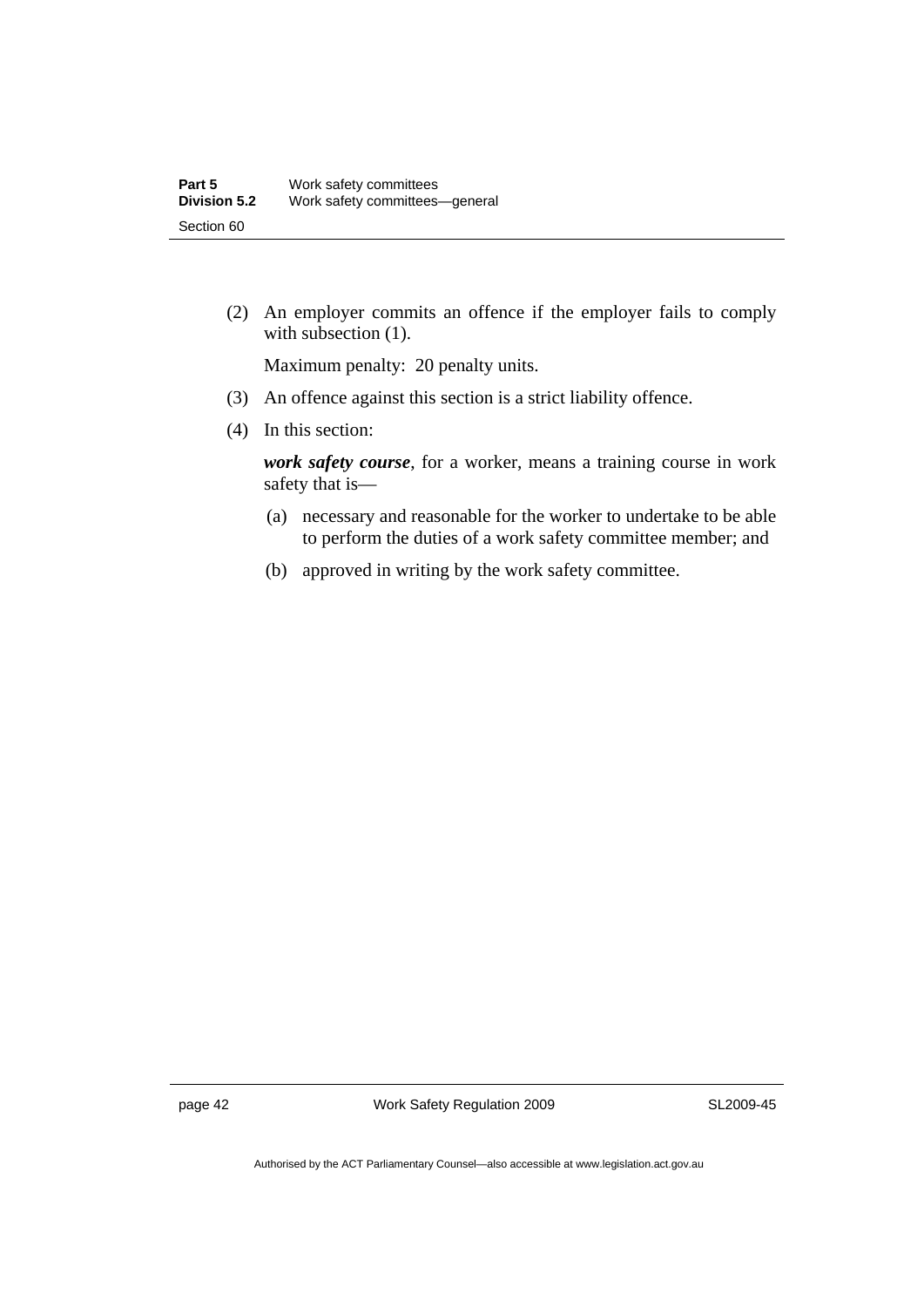# **Part 6 Authorised representatives**

#### **61 Authorised representative—training—Act, s 62 (2) (b)**

An authorised representative must hold at least a certificate IV in occupational health and safety.

#### **62 Authorised representative—application for disqualification**

- (1) One or more of the following may apply to the chief executive for the disqualification of an authorised representative:
	- (a) an employer of a represented worker that has been affected by an action of the authorised representative;
	- (b) a represented worker that has been affected by an action of the authorised representative;
	- (c) if a worker in the worker consultation unit is, or is eligible to be, a member of a registered organisation—the registered organisation.
- (2) The application—
	- (a) must be in writing; and
	- (b) must set out the grounds on which the disqualification is sought; and
	- (c) may ask for the authorised representative to be suspended.

## **63 Authorised representative—grounds for disqualification**

Each of the following is a ground for disqualifying an authorised representative:

 (a) the representative has contravened the Act, division 4.4 (Authorised representatives—entry to workplace);

SL2009-45

Work Safety Regulation 2009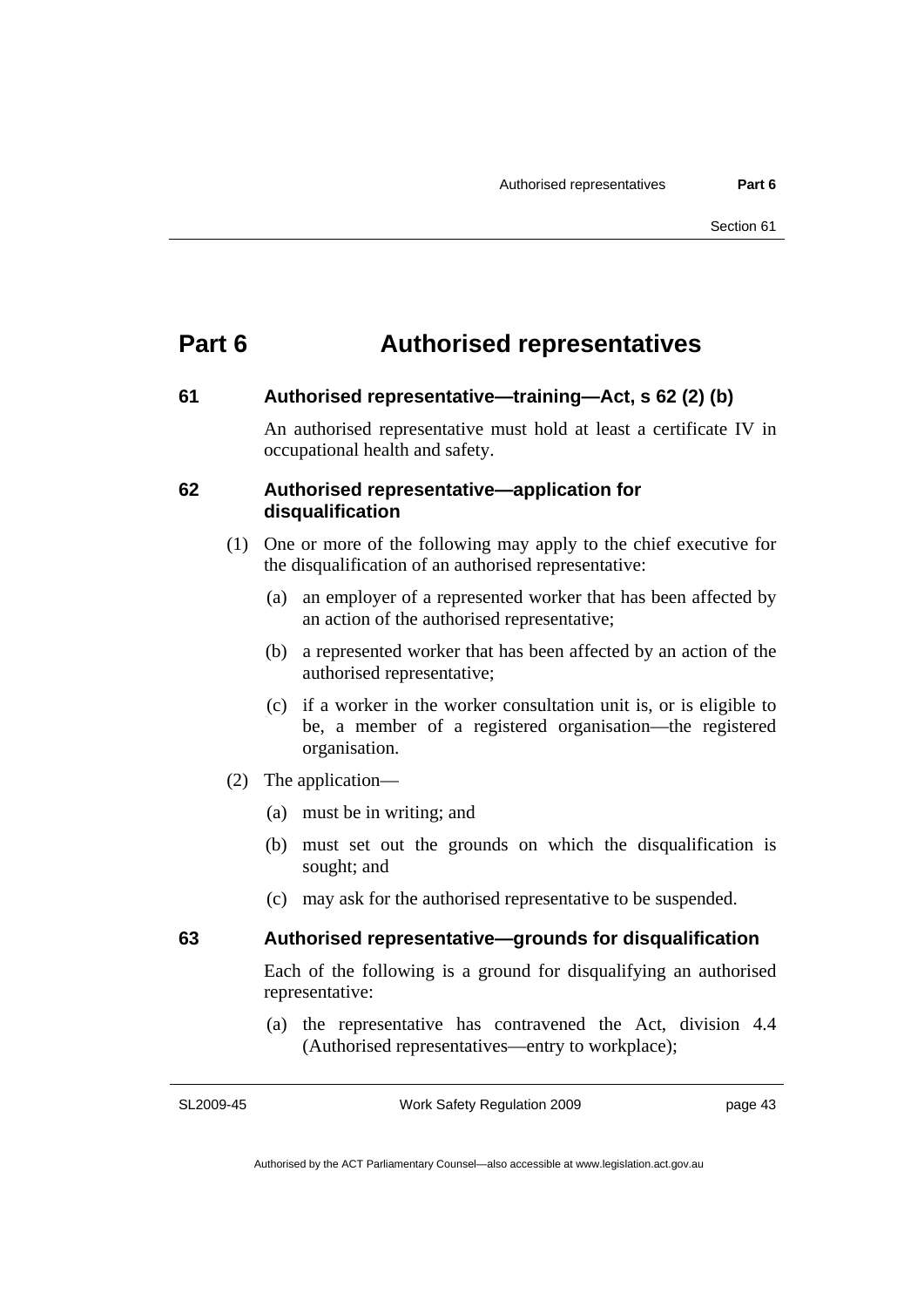#### **Part 6 Authorised representatives**

Section 64

- *Note* A reference to an Act includes a reference to the statutory instruments made or in force under the Act, including any regulation (see Legislation Act, s 104).
- (b) the representative has threatened to contravene the Act, division 4.4;
- (c) the representative has, in exercising a function under this part intentionally hindered or obstructed an employer or worker or otherwise acted improperly.

#### **64 Authorised representative—notice of intention to disqualify**

- (1) If, on application, the chief executive is satisfied that a ground may exist to disqualify an authorised representative, the chief executive must give the representative written notice (a *show cause notice*)—
	- (a) that the chief executive intends to disqualify the representative; and
	- (b) telling the representative why the chief executive intends to disqualify the representative; and
	- (c) telling the representative that the representative may, not later than 14 days after the day the representative is given the notice, give the chief executive written reasons explaining why the representative should not be disqualified.
- (2) However, the chief executive may, at the same time as or immediately after giving the authorised representative notice, suspend the authorised representative if satisfied on reasonable grounds that, if not immediately suspended, the representative may—
	- (a) injure a worker; or
	- (b) cause significant damage to premises or a business or undertaking.

page 44 Work Safety Regulation 2009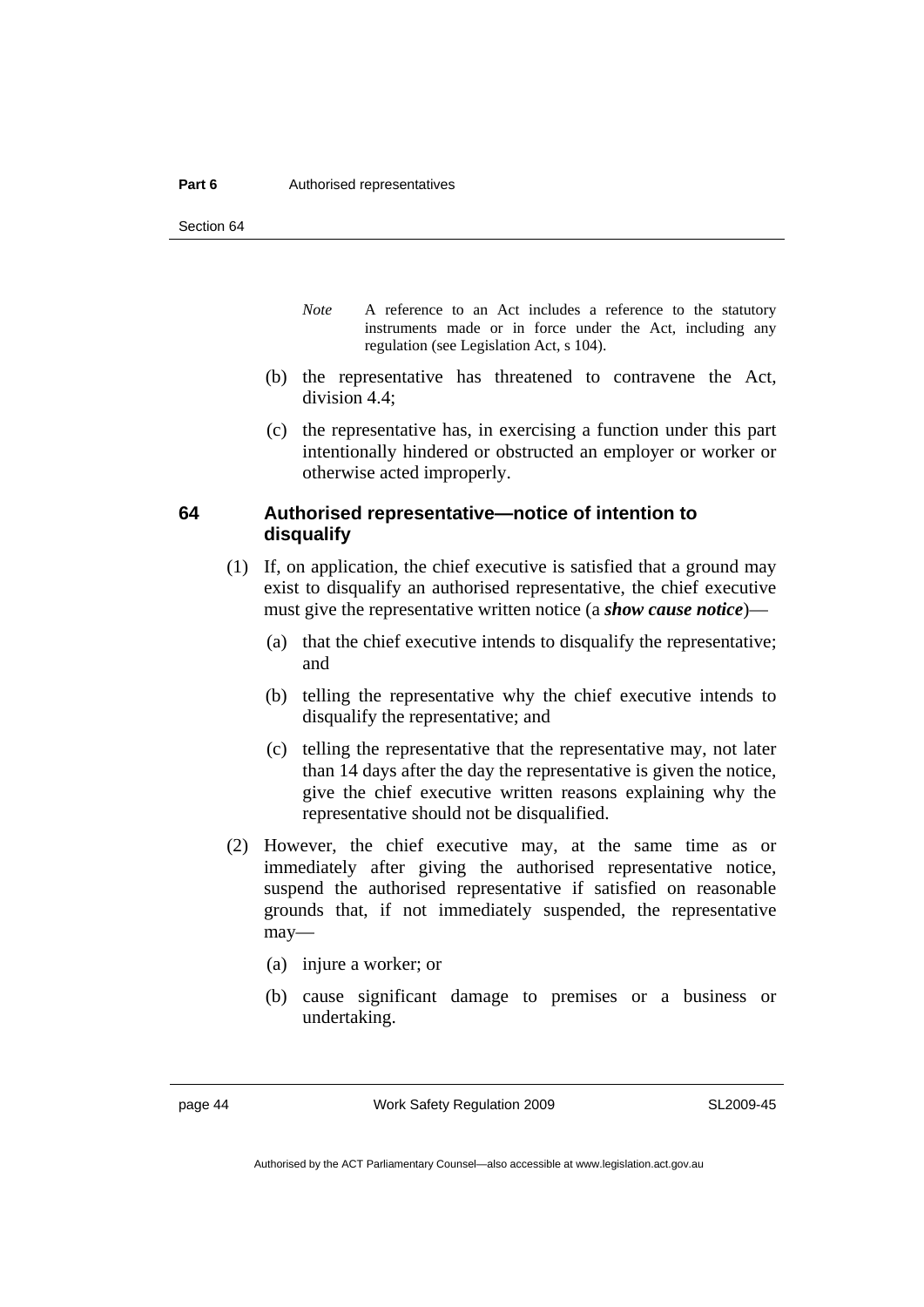#### **65 Authorised representative—disqualification**

- (1) The chief executive may disqualify an authorised representative if—
	- (a) satisfied that there is a ground for disqualification under section 63; and
	- (b) a show cause notice has been given under section 64; and
	- (c) the time for the representative to respond to the show cause notice has ended.
- (2) In deciding whether to disqualify an authorised representative, the chief executive must consider the following:
	- (a) the representative's past record in exercising the representative's function;
	- (b) any response by the representative given in accordance with the show cause notice.
- (3) The chief executive may consider anything else the chief executive considers relevant.
- (4) If the chief executive disqualifies a person under subsection (1), the chief executive must tell the following people in writing about the disqualification—
	- (a) the representative of the disqualification; and
	- (b) the person who applied under section 62 for the person to be disqualified; and
	- (c) a registered organisation if the chief executive knows, or believes, that the person is an employee of, or holds an office in, the organisation.

SL2009-45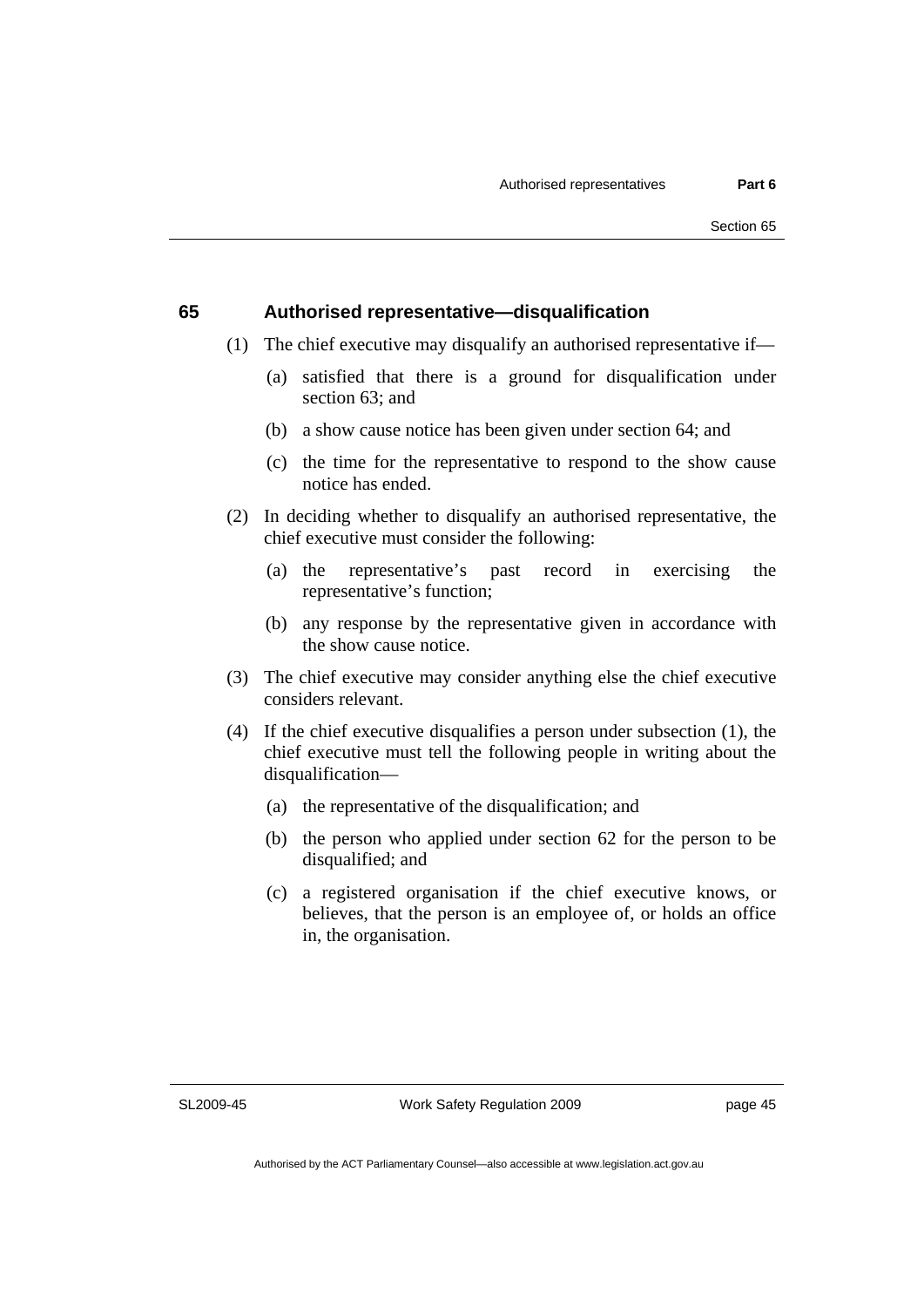#### **Part 6 Authorised representatives**

Section 66

#### **66 Authorised representative—revocation of disqualification**

- (1) The chief executive may revoke a disqualification under section 65 if the chief executive believes on reasonable grounds that it is no longer appropriate for the disqualification to remain in force.
- (2) The chief executive may revoke a disqualification on application or on the chief executive's own initiative.

page 46 Work Safety Regulation 2009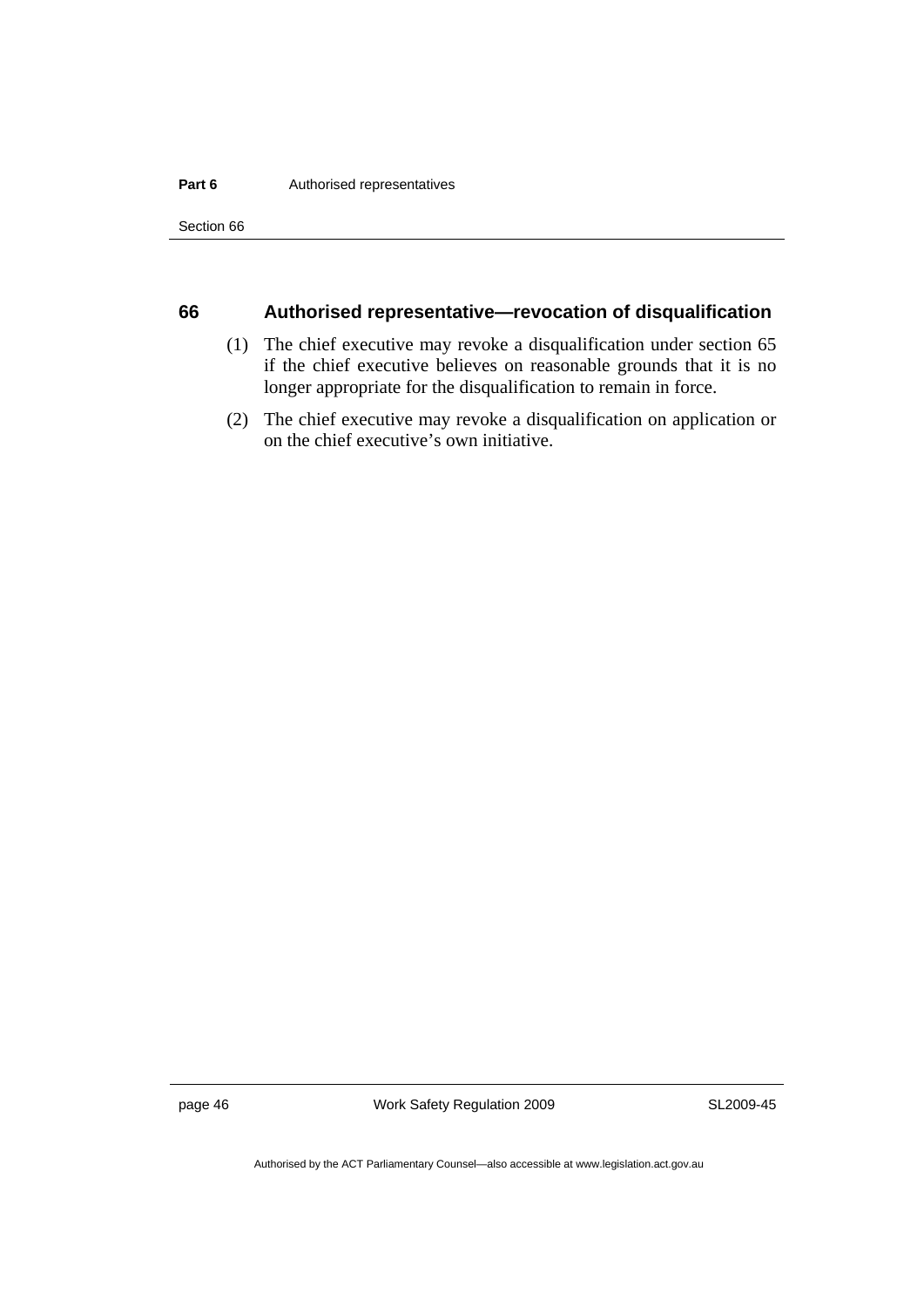# **Part 7** Particular safety measures

## **Division 7.1 Entry and exit**

#### **67 Entry to and exit from workplaces**

- (1) A person conducting a business or undertaking at a workplace commits an offence if anyone coming into or leaving the workplace is not able to—
	- (a) enter, exit and move safely about the workplace; and
	- (b) leave the workplace in an emergency.

Maximum penalty: 30 penalty units.

- (2) A person in control of premises commits an offence if anyone coming into or leaving the premises is not able to—
	- (a) enter, exit and move safely about the premises; and
	- (b) leave the premises in an emergency.

Maximum penalty: 30 penalty units.

#### **68 Movement within workplaces**

- (1) A person conducting a business or undertaking at a workplace commits an offence if anyone allowed at the workplace does not have safe access to—
	- (a) each place at the workplace where the person is allowed; and
	- (b) any amenities at the workplace where the person is allowed.

Maximum penalty: 20 penalty units.

SL2009-45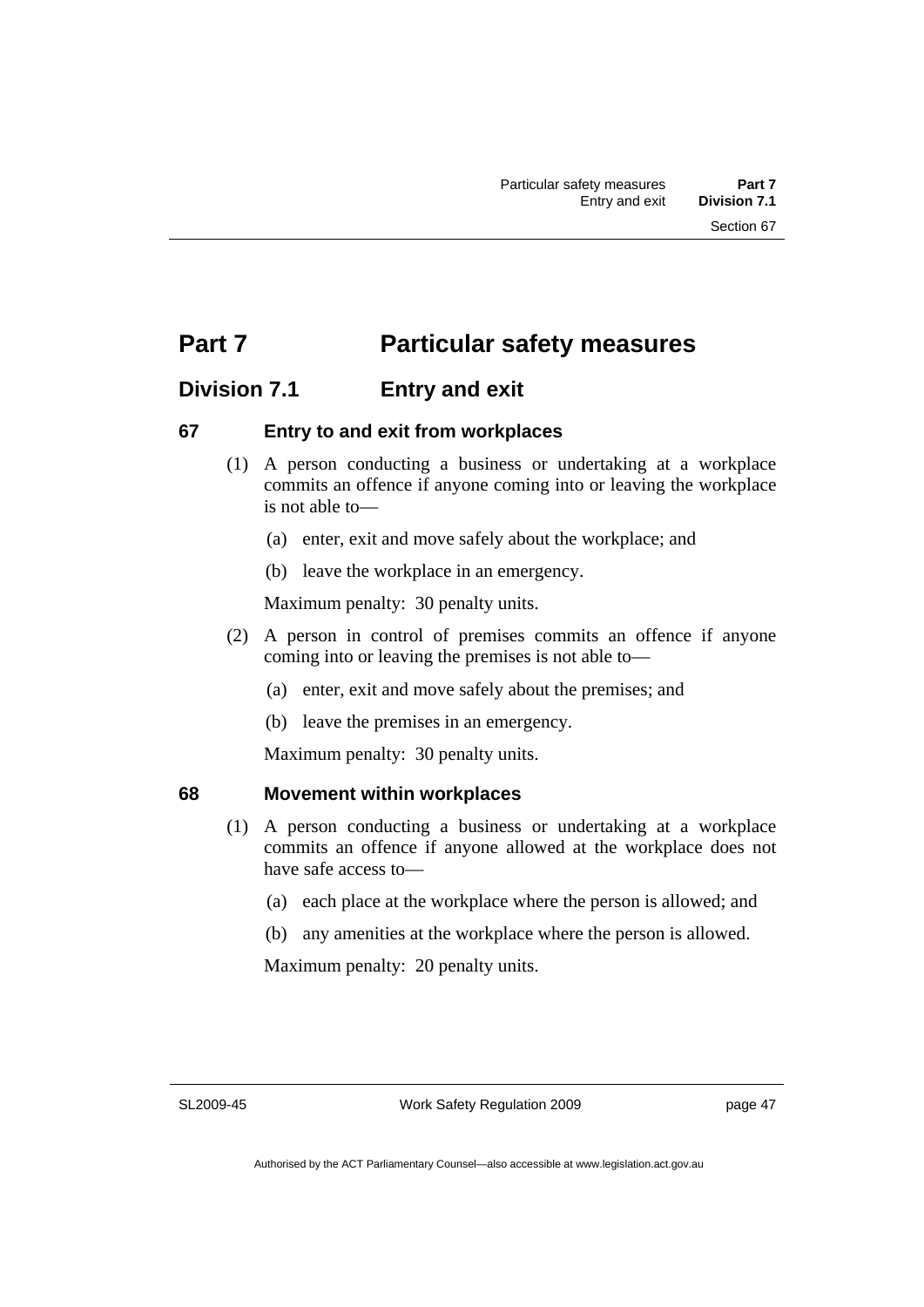- (2) A person in control of premises commits an offence if anyone allowed at the premises does not have safe access to—
	- (a) each place at the premises where the person is allowed; and
	- (b) any amenities at the premises where the person is allowed.

Maximum penalty: 20 penalty units.

 (3) A person conducting a business or undertaking at a workplace commits an offence if a passage or emergency exit at the workplace contains anything that could hinder or prevent the safe and quick exit of anyone in an emergency.

Maximum penalty: 30 penalty units.

 (4) A person in control of premises commits an offence if a passage or emergency exit at the premises contains anything that could hinder or prevent the safe and quick exit of anyone in an emergency.

Maximum penalty: 30 penalty units.

(5) An offence against subsection (3) or (4) is a strict liability offence.

## **Division 7.2 Personal protective and safety equipment**

## **69 Person conducting business or undertaking to provide personal protective and safety equipment**

- (1) A person conducting a business or undertaking at a workplace commits an offence if measures taken at the workplace to minimise a risk include the use of personal protective and safety equipment and—
	- (a) the equipment provided is not adequate for the person; or
	- (b) the equipment provided does not minimise the risk for the person; or
	- (c) the person is not told of any limitation of the equipment; or

page 48 Work Safety Regulation 2009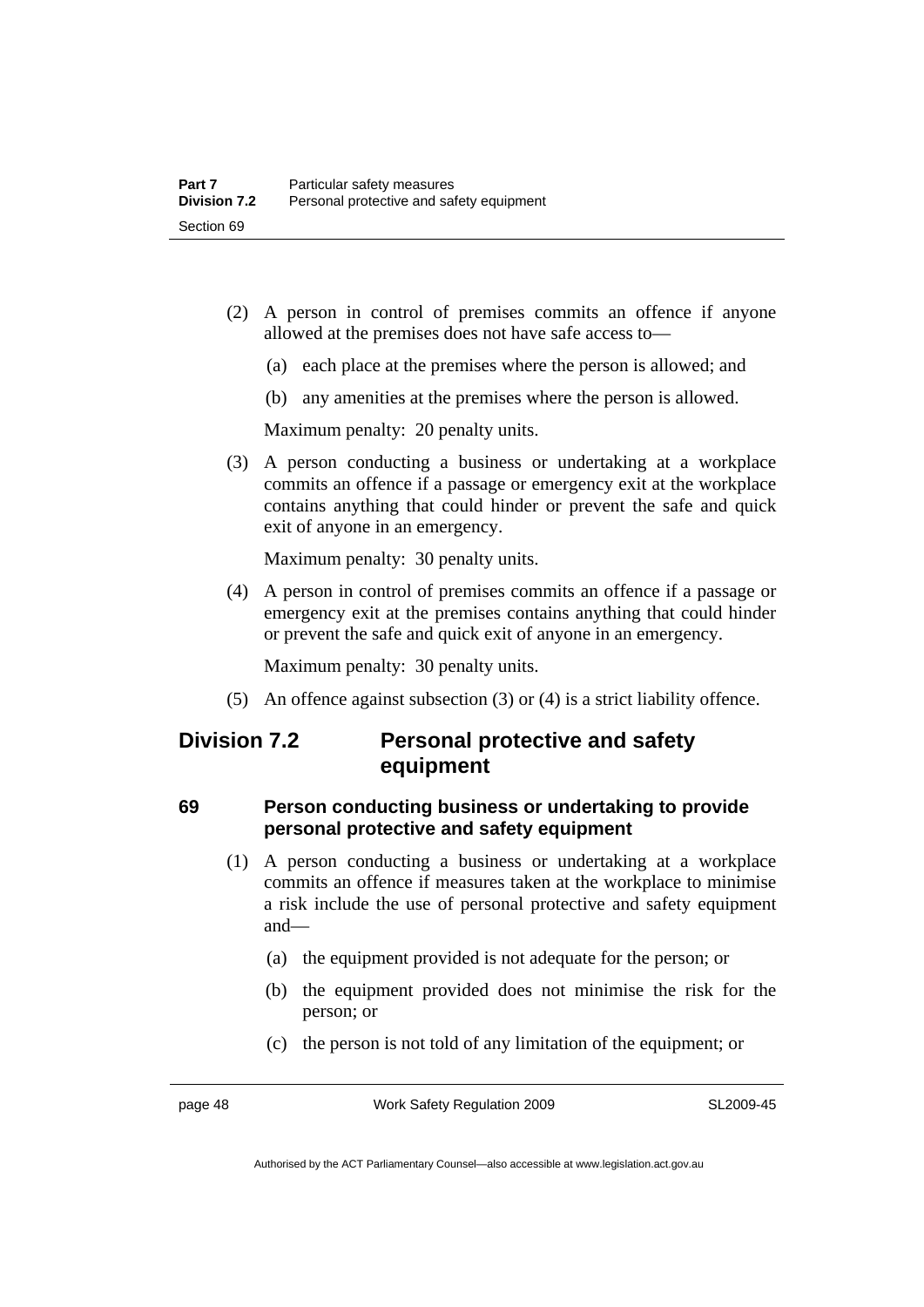- (d) the person is not given the instruction and training necessary to ensure that the equipment minimises the risk for the person; or
- (e) the equipment is not properly maintained and repaired or replaced as frequently as is necessary to minimise the risk for the person; and
- (f) the equipment is not kept in a clean and hygienic condition.

Maximum penalty: 20 penalty units.

- *Note* See also any relevant Australian Standards relating to the provision and use of personal protective and safety equipment.
- (2) A person conducting a business or undertaking at a workplace commits an offence if personal protective and safety equipment used to minimise risk at the workplace is not stored in an accessible place at the workplace.

Maximum penalty: 20 penalty units.

- (3) A person conducting a business or undertaking at a workplace commits an offence if—
	- (a) there are areas in the workplace where personal protective and safety equipment must be used; and
	- (b) the areas are not clearly identified.

Maximum penalty: 20 penalty units.

(4) An offence against this section is a strict liability offence.

SL2009-45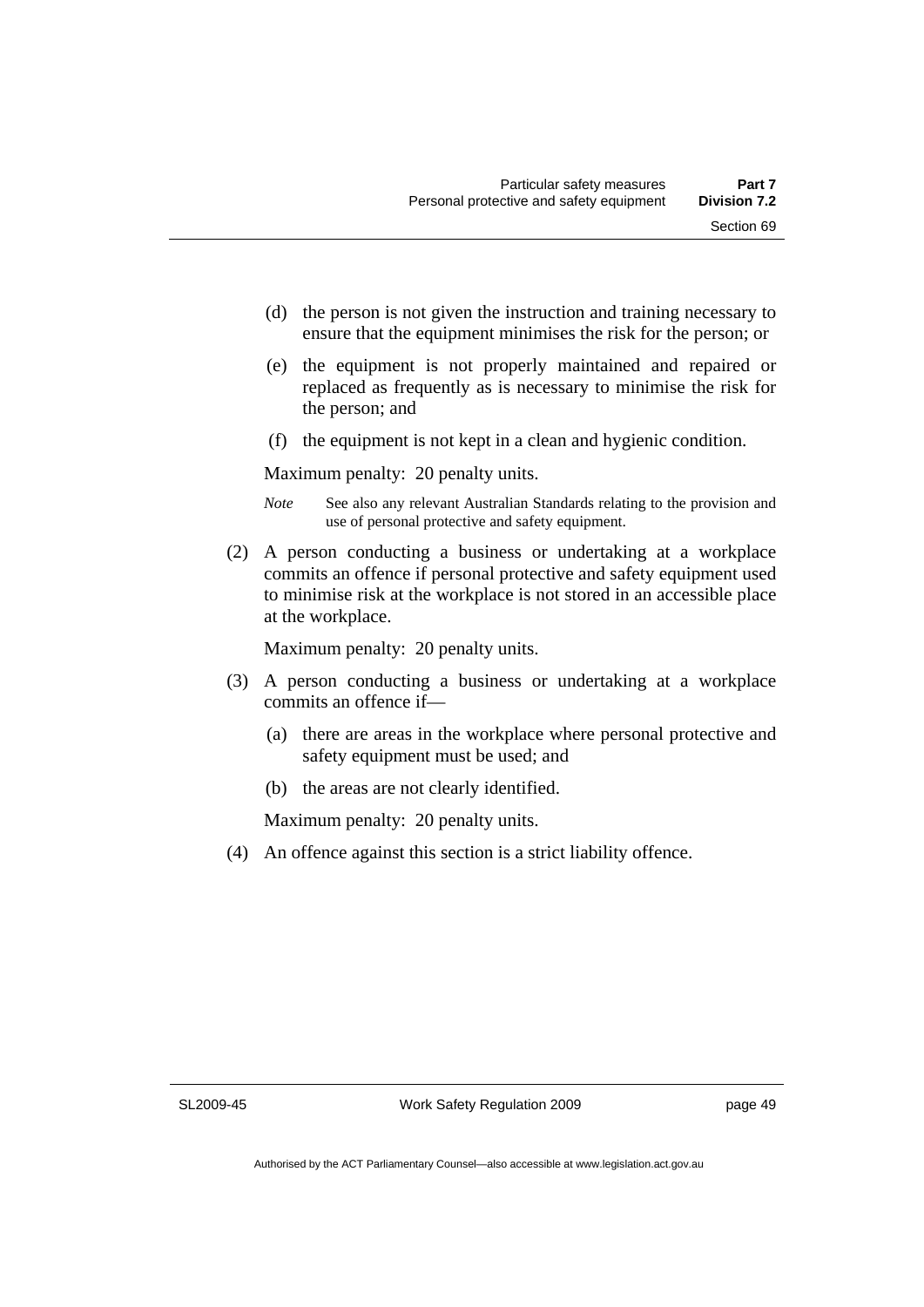## **70 Responsibilities of users of personal protective and safety equipment**

- (1) This section applies if a worker has been provided with personal protective and safety equipment for use at the worker's workplace.
- (2) A worker commits an offence if—
	- (a) the worker is given the instruction and training necessary to ensure that personal protective and safety equipment minimises the risk for the worker; and
	- (b) either the worker intentionally—
		- (i) does not use the equipment at the worker's workplace; or
		- (ii) does not use the equipment in accordance with the instructions given.

Maximum penalty: 20 penalty units.

 (3) A worker commits an offence if the worker intentionally misuses or damages personal protective and safety equipment at the worker's workplace.

Maximum penalty: 20 penalty units.

- (4) A worker commits an offence if—
	- (a) the worker becomes aware of damage to, a defect in, or a need to clean or sterilise, personal protective and safety equipment at the worker's workplace; and
	- (b) the worker intentionally does not tell the person conducting the business or undertaking at the workplace about the damage, defect or need.

Maximum penalty: 20 penalty units.

page 50 Work Safety Regulation 2009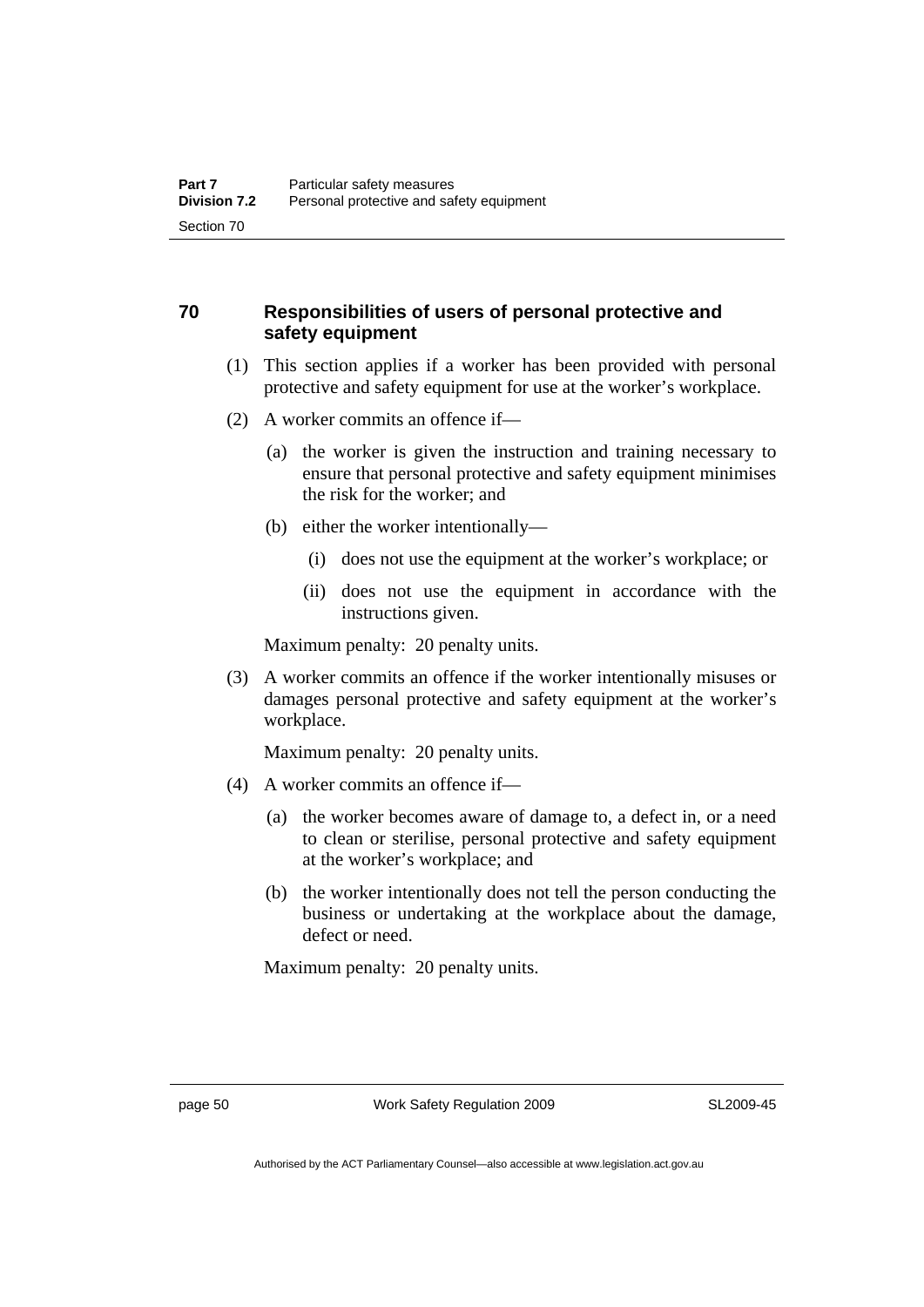## **71 Certain personal protective and safety equipment to be provided**

- (1) This section applies if—
	- (a) it is reasonably foreseeable that a person could, while at a workplace—
		- (i) be struck by an object or other material capable of causing injury; or
		- (ii) be injured by coming into contact with a sharp object; or
		- (iii) be subject to a risk to health or safety because of exposure to a substance, agent, contaminant, radiation or extreme of temperature; or
		- (iv) be exposed to a risk of injury to eyesight or to hearing capacity; or
	- (b) the person should be highly visible because of the nature of the workplace.

#### **Examples—par (b)**

- 1 poor lighting conditions
- 2 the proximity of the work to vehicles or other mobile plant
- *Note* An example is part of the regulation, is not exhaustive and may extend, but does not limit, the meaning of the provision in which it appears (see Legislation Act, s 126 and s 132).
- (2) A person conducting a business or undertaking at a workplace commits an offence if adequate personal protective and safety equipment is not provided to anyone at the workplace.

Maximum penalty: 30 penalty units.

- (3) A person conducting a business or undertaking at a workplace commits an offence if—
	- (a) the use of personal protective equipment at the workplace may affect a person's ability to communicate with other people; and

SL2009-45

Work Safety Regulation 2009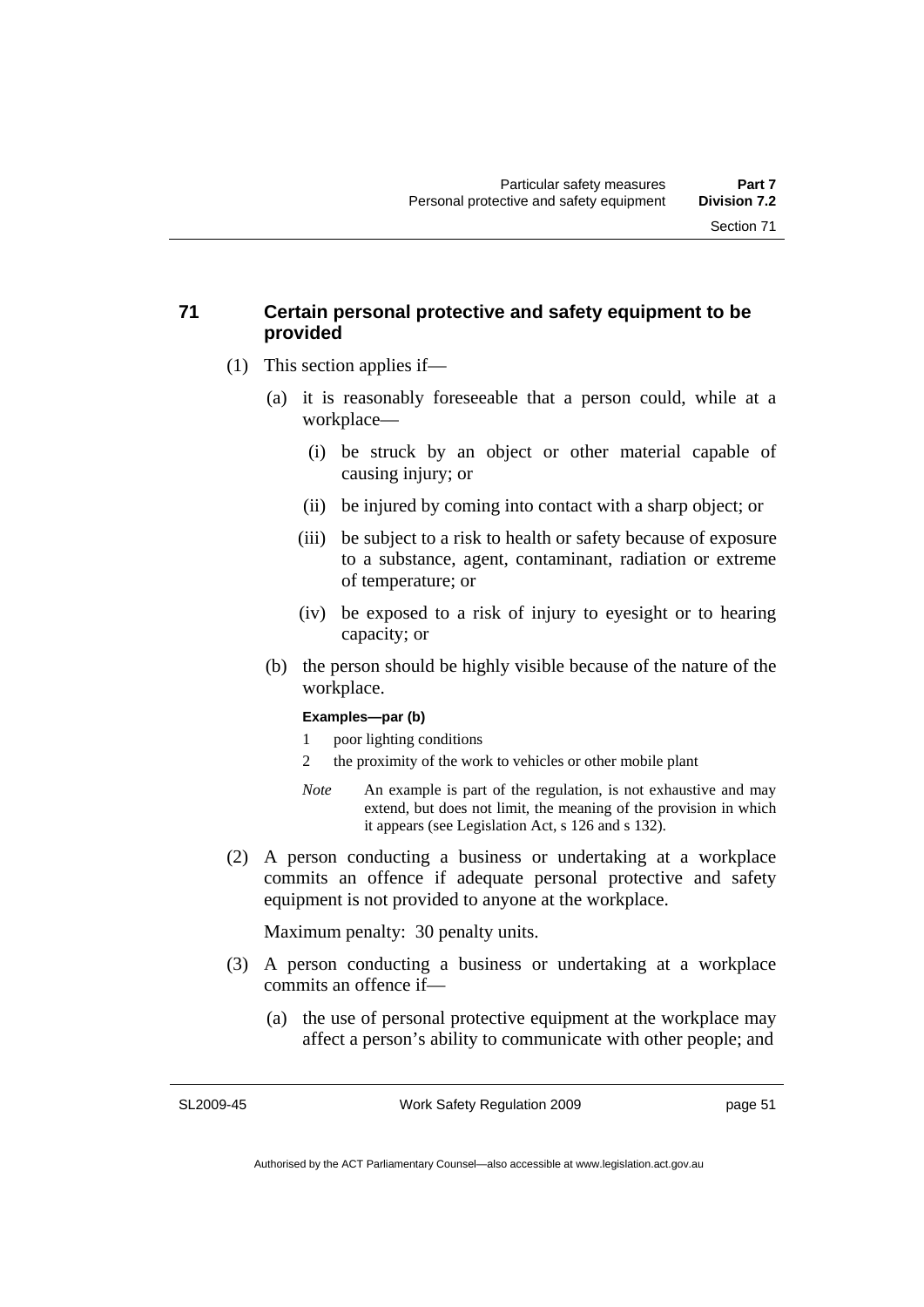(b) appropriate steps are not taken to ensure that this does not create a risk to the health or safety of the person or anyone else.

Maximum penalty: 30 penalty units.

 (4) A person in control of premises commits an offence if adequate personal protective and safety equipment is not provided to anyone at the premises.

Maximum penalty: 30 penalty units.

- (5) A person in control of premises commits an offence if—
	- (a) the use of personal protective equipment at the premises may affect a person's ability to communicate with other people; and
	- (b) appropriate steps are not taken to ensure that this does not create a risk to the health or safety of the person or anyone else.

Maximum penalty: 30 penalty units.

(6) An offence against this section is a strict liability offence.

## **72 Air supplied respiratory equipment**

- (1) This section applies if air supplied respiratory equipment is used, or provided for use, at a workplace.
- (2) A person conducting a business or undertaking at a workplace commits an offence if the air supplied respiratory equipment, provided at the workplace, supplies air—
	- (a) at less than 170L/min; and
	- (b) that contains less than 19.5% or more than 22% oxygen.

Maximum penalty: 30 penalty units.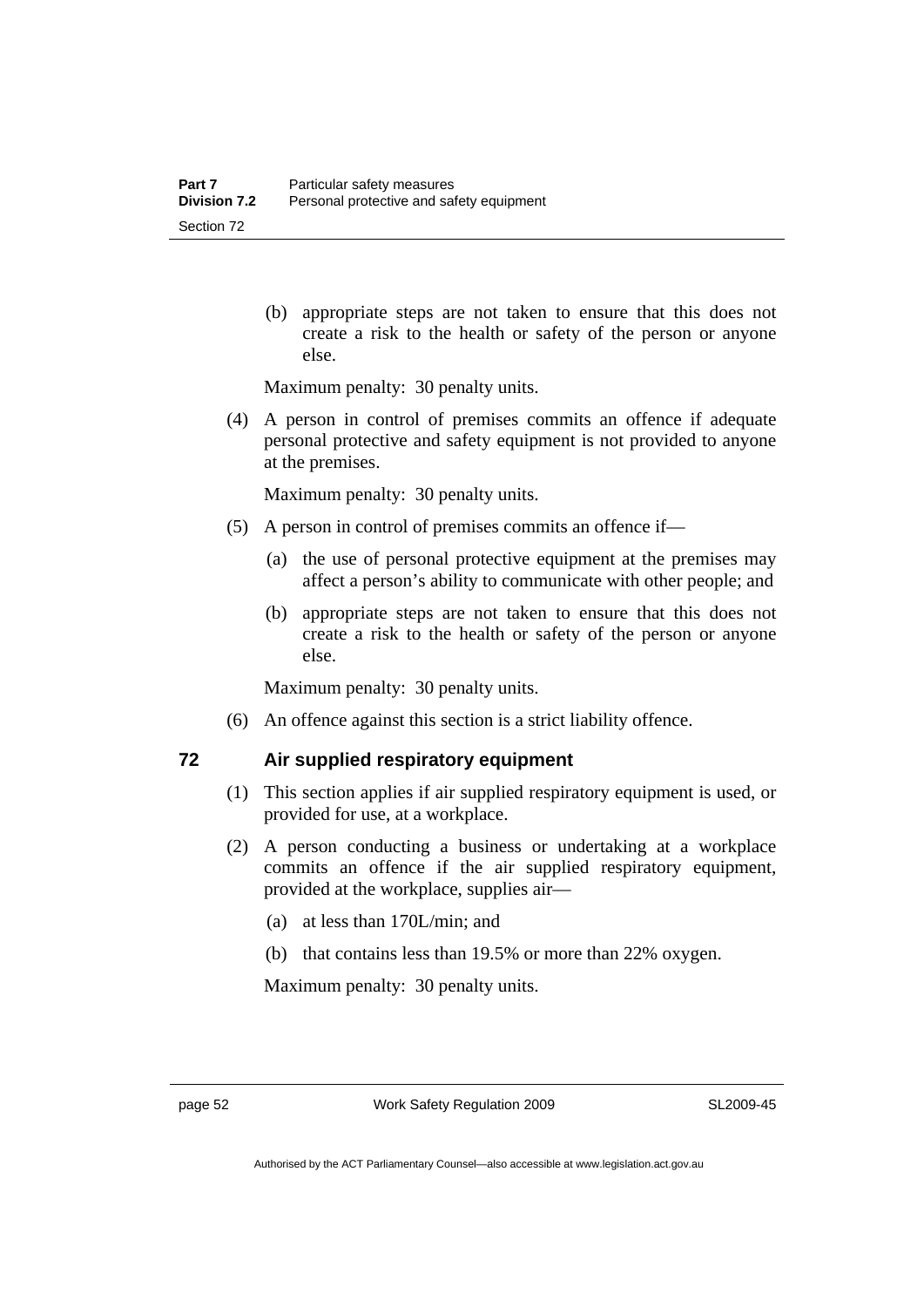- (3) A person conducting a business or undertaking at a workplace commits an offence unless the air supplied to a person using the air supplied respiratory equipment, provided at the workplace, passes through—
	- (a) an efficient purifying device that ensures that—
		- (i) the air does not have an objectionable or nauseous odour; and
		- (ii) if measured at 15ºC and 100kPa, the air would contain not more than  $11mg/m<sup>3</sup>$  of carbon monoxide, not more than 900mg/m<sup>3</sup> of carbon dioxide and not more than  $1 \text{mg/m}^3$ of oil; and
	- (b) an efficient conditioner that ensures that—
		- (i) the air is supplied at a temperature not colder than 15ºC and not warmer than 25ºC; and
		- (ii) the humidity is not less than 20% and not more than 85%; and
	- (c) an efficient condensate trap that is fitted with a drain cock to remove any condensed liquid; and
	- (d) an efficient ring circuit or controlled leak-off system that eliminates stale air.

Maximum penalty: 30 penalty units.

- (4) A person conducting a business or undertaking at a workplace commits an offence if the air supplied respiratory equipment, provided at the workplace, is not—
	- (a) kept in efficient working order; and
	- (b) kept in a place where it cannot be contaminated; and
	- (c) maintained in a way that ensures that the air supply does not overheat; and

SL2009-45

Work Safety Regulation 2009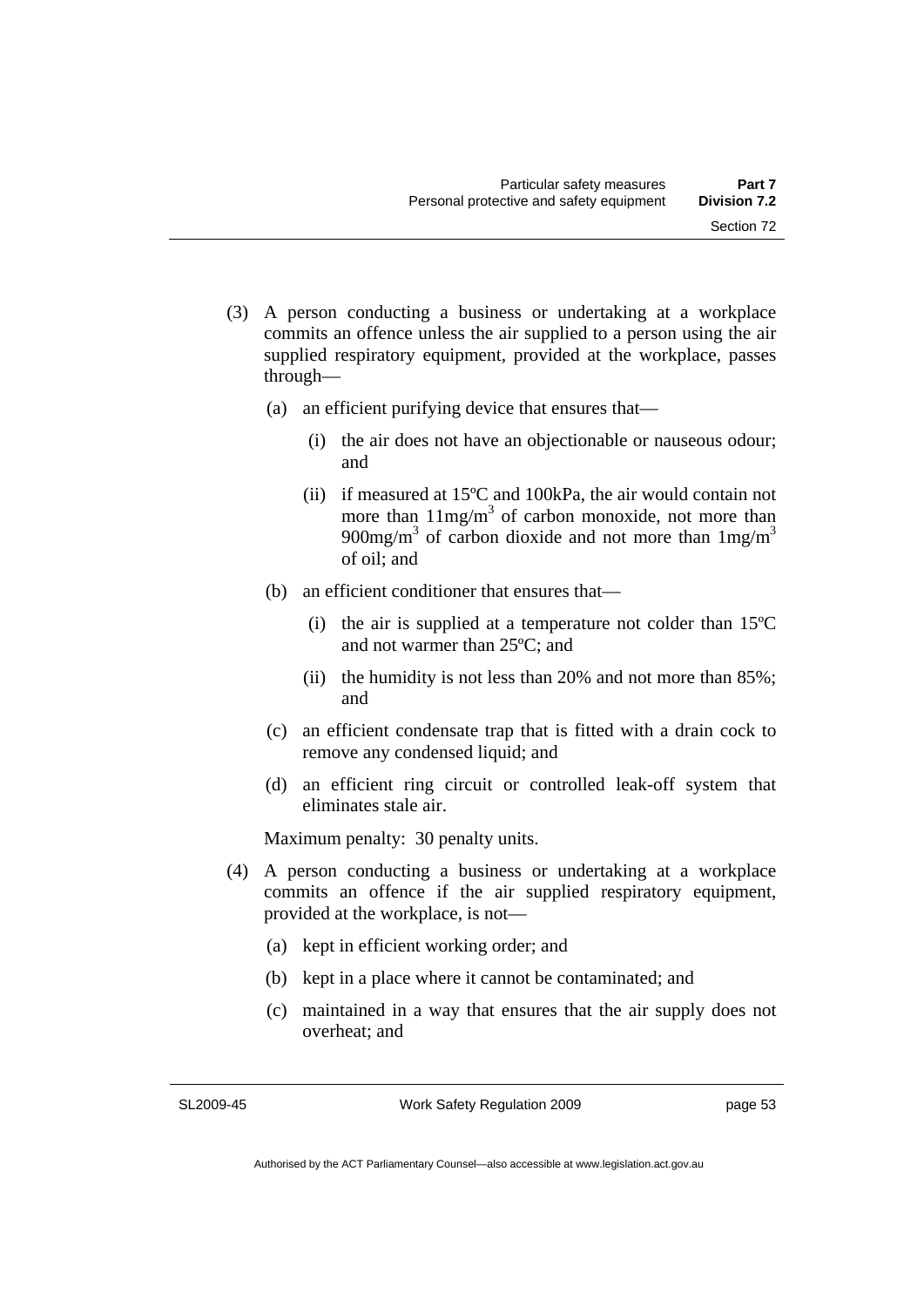(d) provided with fittings that cannot be connected to any other compressed air equipment at the workplace.

Maximum penalty: 30 penalty units.

- (5) A person conducting a business or undertaking at a workplace commits an offence if the air supplied respiratory equipment provided at the workplace—
	- (a) does not include an automatic warning device; and
	- (b) is used in circumstances in which—
		- (i) inadequate air supply might represent an immediate hazard to the user of the equipment; and
		- (ii) an auxiliary air supply is not provided.

Maximum penalty: 30 penalty units.

(6) An offence against this section is a strict liability offence.

# **Division 7.3 Prevention of falls**

## **73 Meaning of** *anchorage—***div 7.3**

In this division:

*anchorage* means a secure point for attaching a safety line or other component of a travel restraint system or fall arrest system.

## **74 Protection against falls**

- (1) This section applies if—
	- (a) because of the nature of the work, a worker must work in a workplace from which the worker could fall; and
	- (b) if the worker fell—it is likely that the worker would be injured.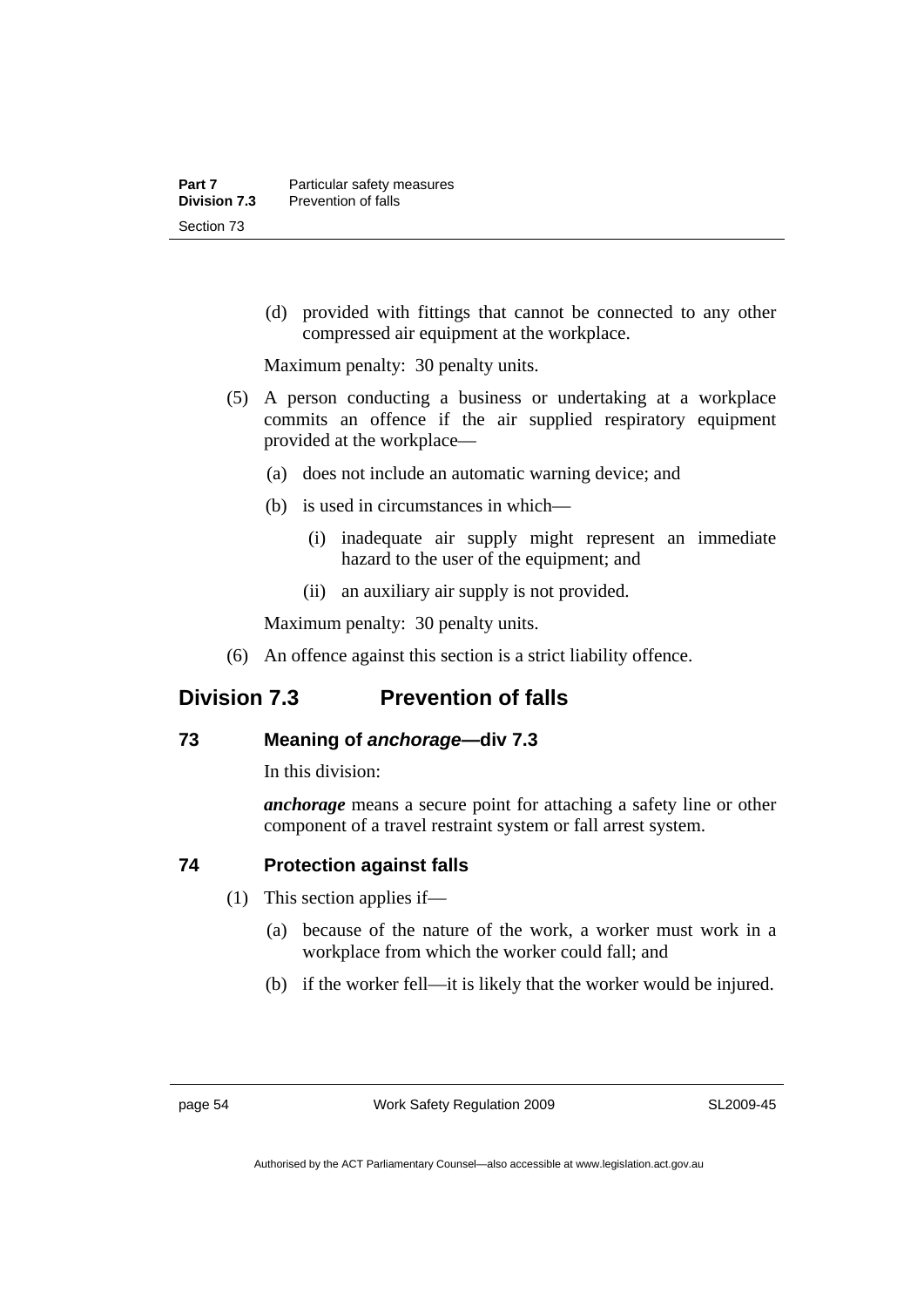Section 74

- 
- (2) A person conducting a business or undertaking at the workplace commits an offence if the person does not provide adequate protection against the worker falling from the workplace.

Maximum penalty: 30 penalty units.

- (3) For this section, a person provides *adequate protection* at the workplace if the person—
	- (a) provides a safe means of entry to and exit from the workplace; and
	- (b) either—
		- (i) if it is reasonably practicable to provide a protective barrier for the workplace—provides the barrier; or
		- (ii) if it is not reasonably practicable to provide a protective barrier for the workplace—provides and maintains a safe system of work for the workplace.
- (4) In this section:

*provides and maintains a safe system of work* includes each of the following:

- (a) providing training in relation to risks associated with working in the workplace;
- (b) providing supervision or assistance for people working in the workplace;
- (c) using a fall-arresting device in the workplace if practicable;
- (d) if a safe working platform can reasonably be provided in the workplace—providing a safe working platform;
- (e) if a safe working platform cannot reasonably be provided in the workplace—using a safety harness or pole safety static-line system if practicable.

SL2009-45

Work Safety Regulation 2009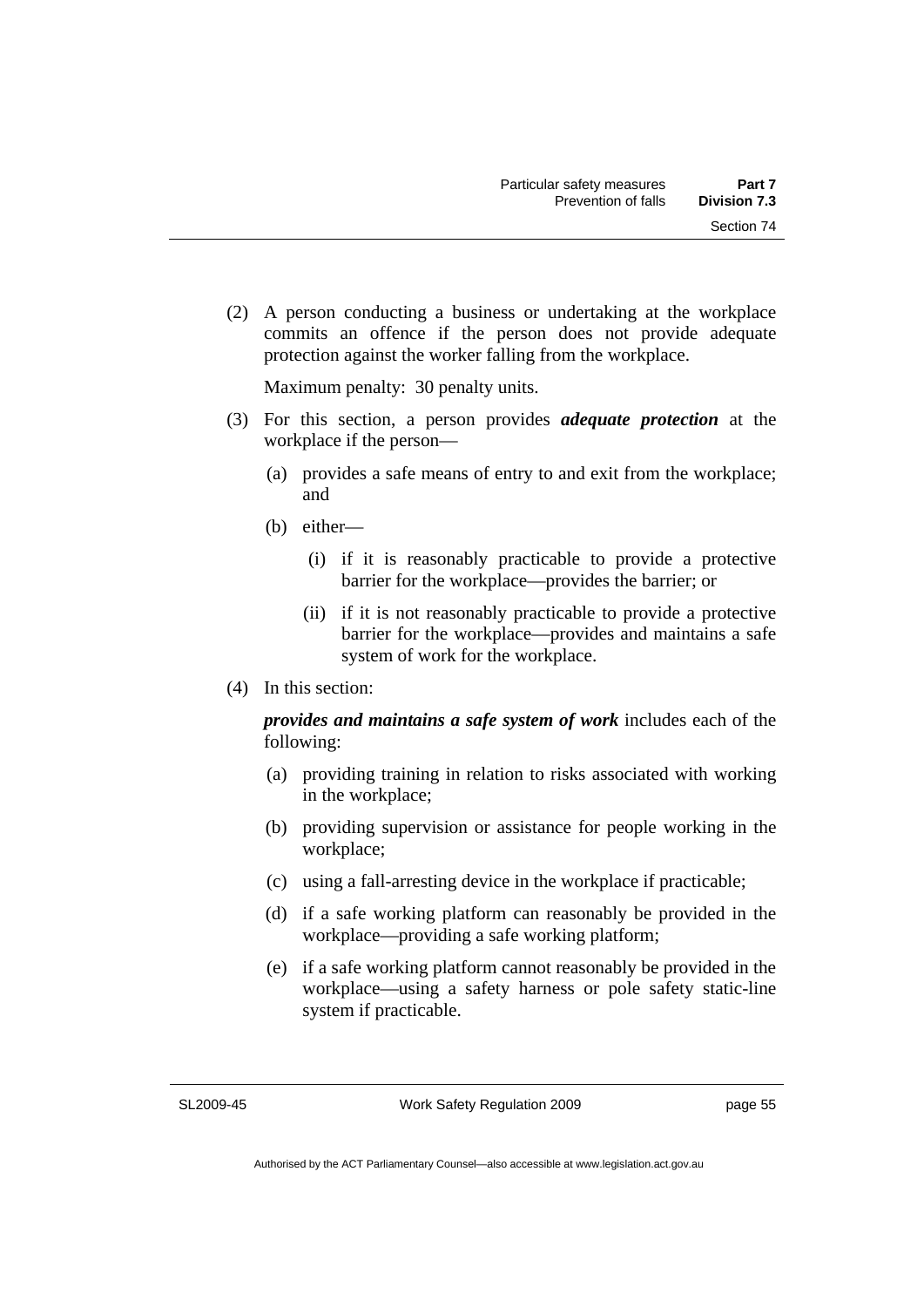#### **75 Protection against falls—maintenance work**

- (1) A person conducting a business or undertaking at a workplace commits an offence if a worker is carrying out maintenance work on a structure at the workplace, and the person conducting the business or undertaking does not ensure that the worker uses—
	- (a) a properly installed building maintenance unit; or
	- (b) scaffolding or a working platform; or
	- (c) if it is not reasonably practicable to use a building maintenance unit, scaffolding or a working platform—a safety harness attached to a safety line attached to an anchorage that is appropriate taking into account the situation of the work and the construction of the structure.

Maximum penalty: 30 penalty units.

- (2) An offence against this section is a strict liability offence.
- (3) In this section:

*building maintenance unit* means a power-operated suspended platform and related equipment that—

- (a) is designed to provide access to a face of a building for maintenance purposes; and
- (b) is permanently installed on the building.

#### **76 Use of safety harness, safety line and anchorage**

- (1) This section applies if a safety harness, a safety line or anchorage is used, or provided for use, at a workplace.
	- *Note* For maintenance work on a structure, a safety harness, safety line or anchorage may be used only if it is not reasonably practicable to provide a building maintenance unit, scaffolding or a working platform (see s 75 (1) (c)).

page 56 Work Safety Regulation 2009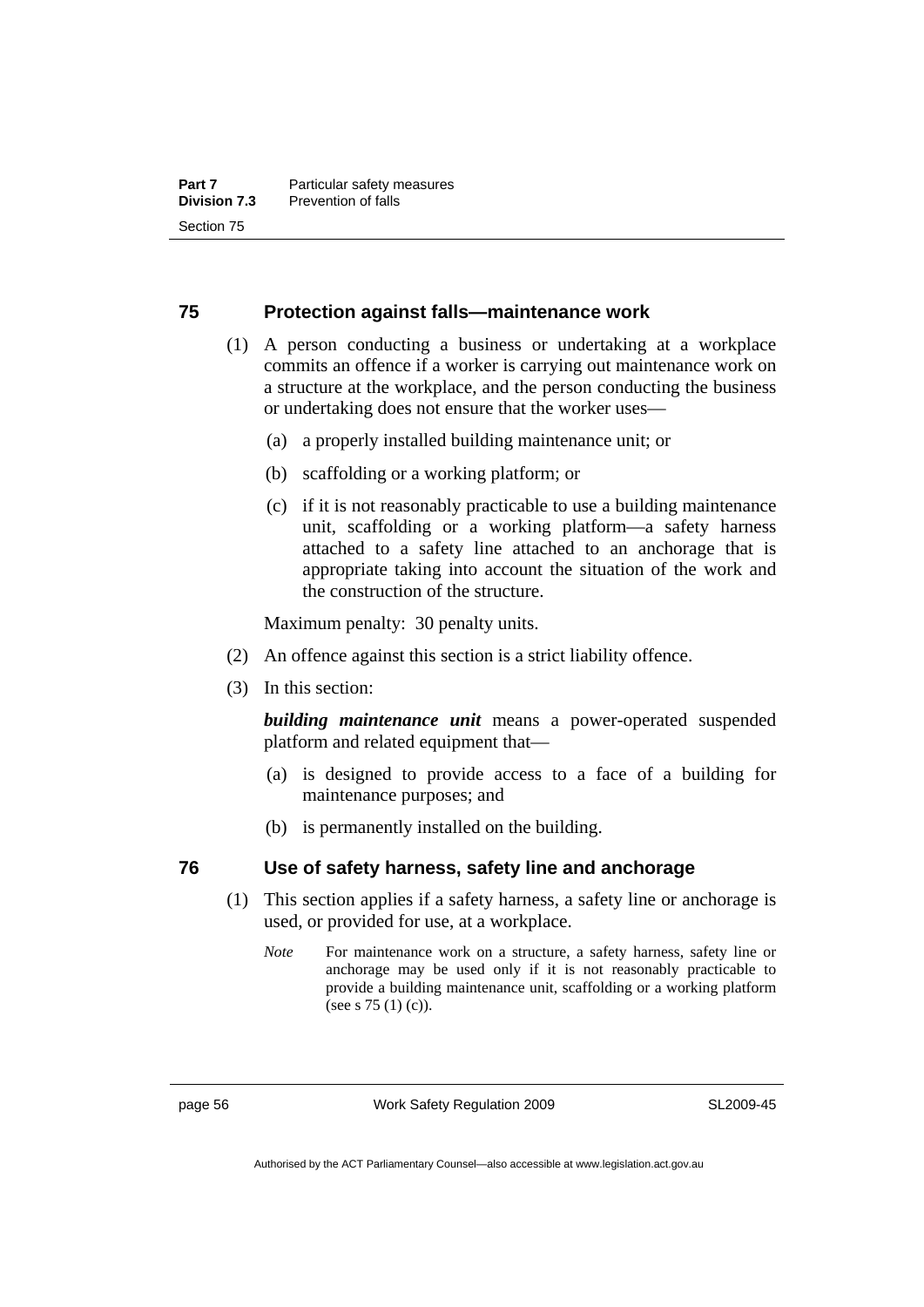- (2) A person conducting a business or undertaking at a workplace commits an offence if the person does not ensure that the safety harness, safety line or anchorage used at the workplace is—
	- (a) regularly inspected; and
	- (b) kept in efficient working order.

Maximum penalty: 30 penalty units.

- (3) For subsection (2) (b), an anchorage that is permanently fixed to a structure is not kept in efficient working order if it is not inspected at least every 6 months.
- (4) A person commits an offence if the person intentionally uses a safety harness or safety line at a workplace that is not—
	- (a) suitable for the use; and
	- (b) undamaged and effective; and
	- (c) maintained in a suitable condition for the use.

Maximum penalty: 30 penalty units.

 (5) A person commits an offence if the person intentionally uses an anchorage at a workplace and the load-bearing capacity of the anchorage is impaired.

Maximum penalty: 30 penalty units.

- (6) A person conducting a business or undertaking at a workplace commits an offence if the person—
	- (a) is aware that the load-bearing capacity of the anchorage at the workplace is impaired; and
	- (b) allows the anchorage to be used before it is repaired or replaced.

Maximum penalty: 30 penalty units.

(7) An offence against subsection (2) is a strict liability offence.

SL2009-45

Work Safety Regulation 2009

page 57

Authorised by the ACT Parliamentary Counsel—also accessible at www.legislation.act.gov.au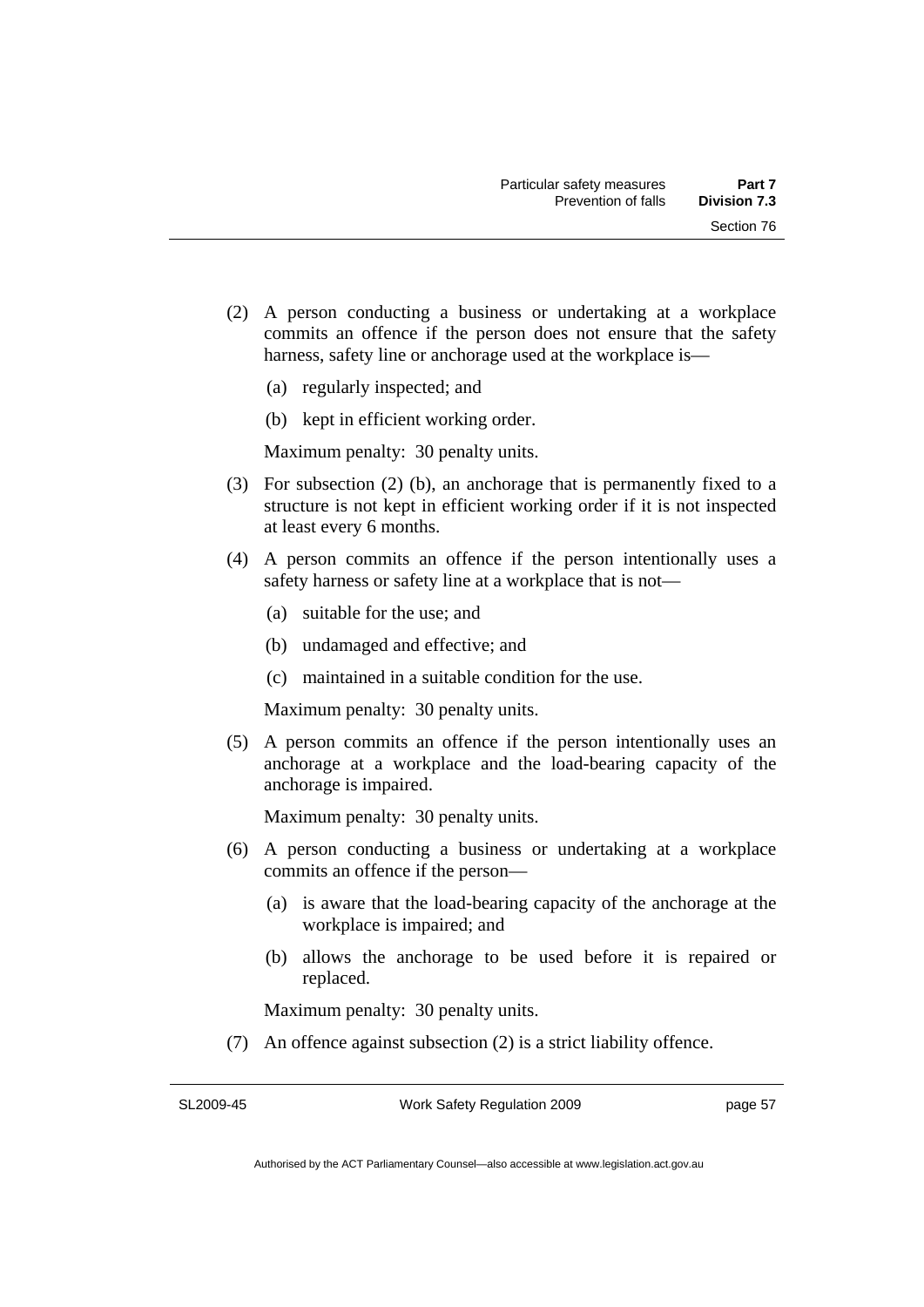#### **77 Use of ladders**

- (1) A person conducting a business or undertaking at a workplace commits an offence if a ladder used, or provided for use, at the workplace is not—
	- (a) of sound construction; and
	- (b) kept in a safe condition.

Maximum penalty: 20 penalty units.

 (2) A person commits an offence if the person intentionally uses a ladder at a workplace in a way that creates a risk to the safety of anyone.

Maximum penalty: 20 penalty units.

(3) An offence against subsection (1) is a strict liability offence.

#### **78 Use of particular types of ladders**

- (1) A person commits an offence if the person uses a portable single ladder or extension ladder at a workplace in any of the following circumstances:
	- (a) the horizontal distance between the ladder's top support point and its foot is more than  $\frac{1}{4}$  of its supported length;
	- (b) the ladder is not placed on a firm footing;
	- (c) the ladder is not secured to prevent slipping and sideways movement.

Maximum penalty: 30 penalty units.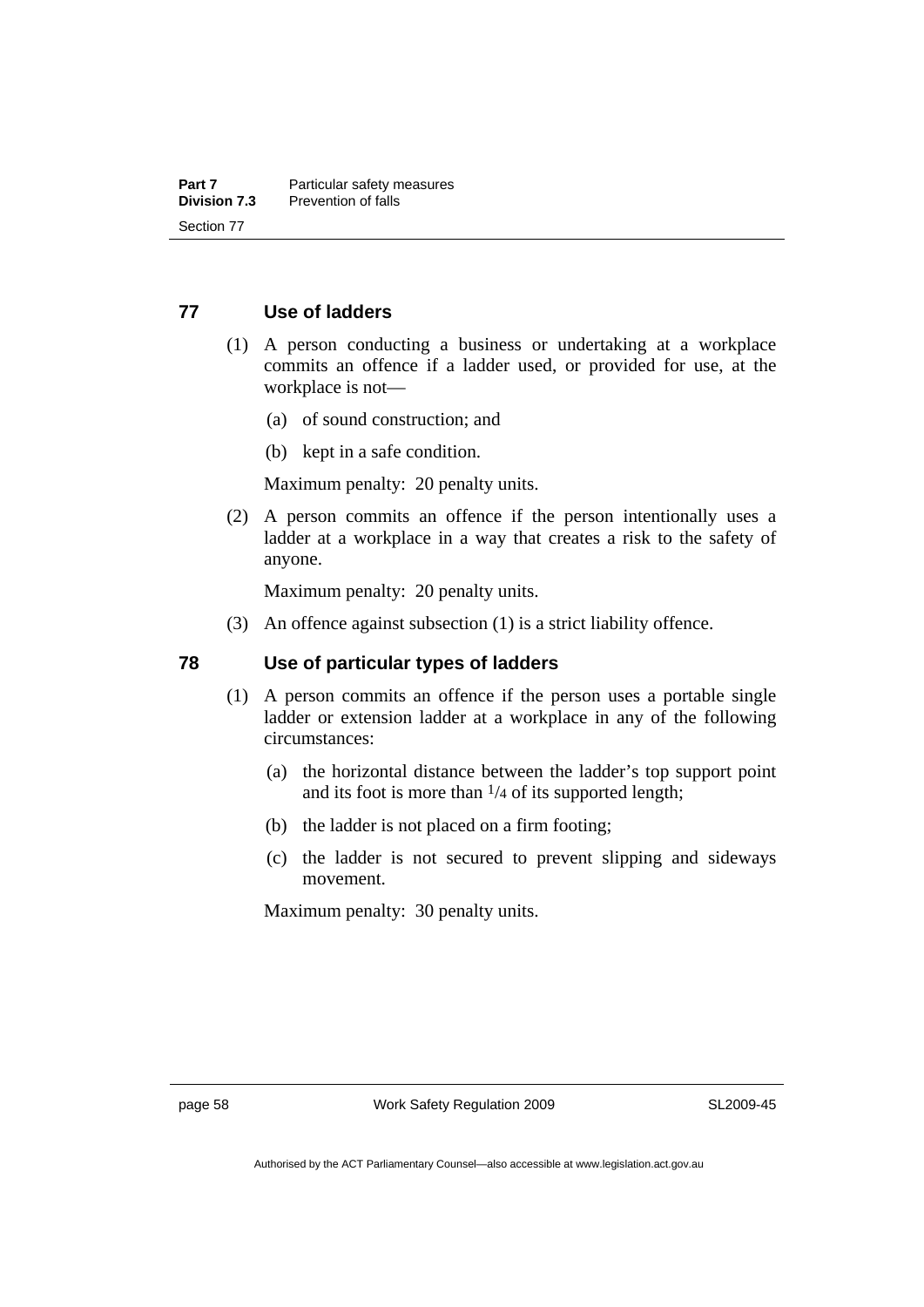- (2) A person commits an offence if—
	- (a) the person uses a ladder at a workplace to support planks for a working platform; and
	- (b) the ladder is not a trestle ladder.

Maximum penalty: 30 penalty units.

- (3) A person commits an offence if—
	- (a) the person uses a working platform supported by trestle ladders at a workplace; and
	- (b) the working platform is used for work other than light duty work.

Maximum penalty: 30 penalty units.

- (4) An offence against this section is a strict liability offence.
- (5) In this section:

*light duty work* means work on a ladder if the total weight on the ladder is less that 2.2kN (224kg), including a single point limit of 1kN (102kg).

- *Note 1* Australian Standard AS 1892 provides detailed standards for portable ladders and light duty work.
- *Note 2* This standard may be purchased at www.standards.org.au.

SL2009-45

Work Safety Regulation 2009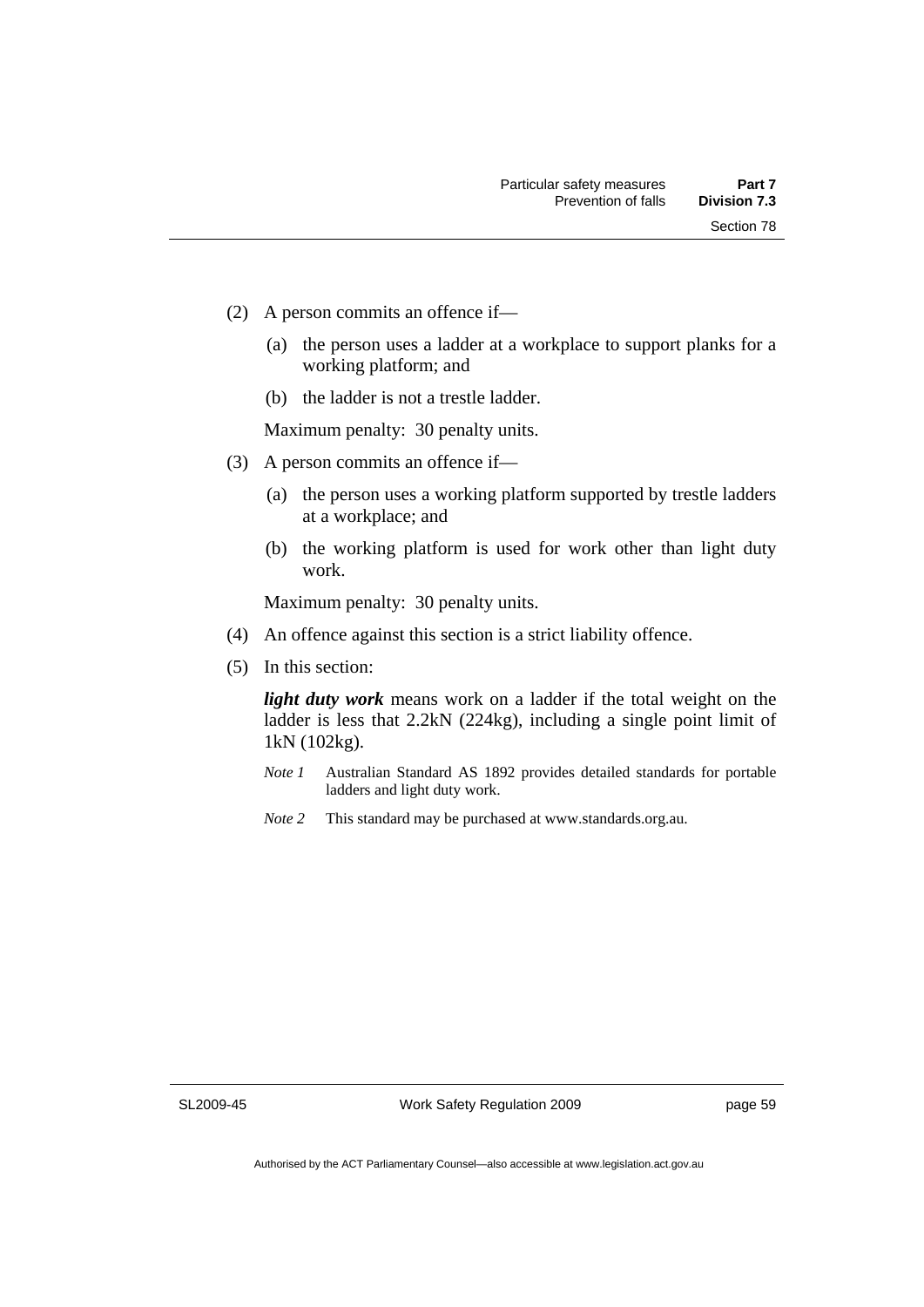**Part 7** Particular safety measures<br>**Division 7.4** Atmosphere and ventilation **Division 7.4** Atmosphere and ventilation Section 79

# **Division 7.4 Atmosphere and ventilation**

## **79 Definitions—div 7.4**

In this division:

*inhalable dust* means airborne particles of dust that can be taken in through the nose or mouth during breathing.

*safe oxygen level* means a minimum oxygen content in air of 19.5% by volume under normal atmospheric pressure and a maximum oxygen content in air of 23.5% by volume under normal atmospheric pressure.

*safe unclassified inhalable dust level* means a level of unclassified inhalable dust of  $10mg/m<sup>3</sup>$  (TWA) or less.

*time-weighted average* (or *TWA*) means—

- (a) for workers working standard hours—the average airborne concentration of a particular substance when calculated over an 8-hour working day for a 5-day working week; or
- (b) for workers working non-standard hours—the average airborne concentration of a particular substance taking into account any adjustment needed under the Australian Safety and Compensation Council *Guidance Note on the Interpretation of Exposure Standards for Atmospheric Contaminants in the Occupational Environment*, NOHSC 3008 (1995) 3rd Edition, part 5A.

*TWA*—see *time-weighted average*.

*unclassified inhalable dust* means inhalable dust of a type that is not classified in the national exposure standards.

*Note National exposure standards*—see the dictionary.

*unsafe oxygen level* means an oxygen level other than a safe oxygen level.

page 60 Work Safety Regulation 2009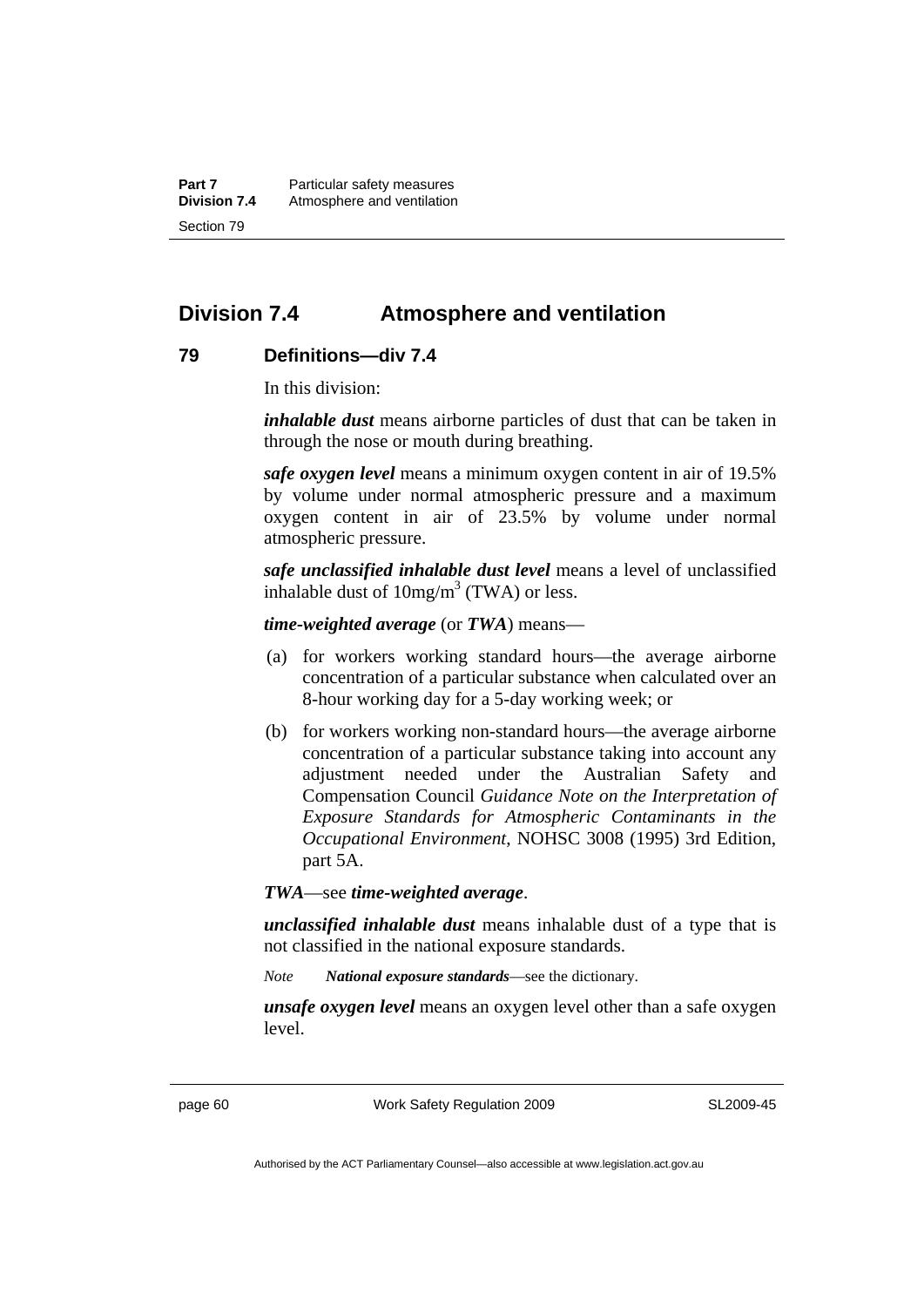*unsafe unclassified inhalable dust level* means a level of unclassified inhalable dust other than a safe unclassified inhalable dust level.

## **80 Ventilation**

 (1) A person conducting a business or undertaking commits an offence if the person's workplace is not adequately ventilated.

Maximum penalty: 30 penalty units.

 (2) A person in control of premises commits an offence if the person's premises are not adequately ventilated.

Maximum penalty: 30 penalty units.

- (3) What is adequate for this section must be decided having regard to—
	- (a) the nature of the work undertaken at the workplace; and
	- (b) the size and location of the workplace; and
	- (c) the number of workers at the workplace and their characteristics including gender, age and special needs.
- (4) An offence against this section is a strict liability offence.

## **81 Unsafe oxygen levels—particular measures**

- (1) A person conducting a business or undertaking at a workplace commits an offence if—
	- (a) atmospheres in the workplace contain, or are reasonably likely to develop, unsafe oxygen levels; and
	- (b) the person does not manage the risk associated with unsafe oxygen levels.

Maximum penalty: 30 penalty units.

*Note* For what someone is required to do to manage risk—see the Act, s 14.

SL2009-45

Work Safety Regulation 2009

page 61

Authorised by the ACT Parliamentary Counsel—also accessible at www.legislation.act.gov.au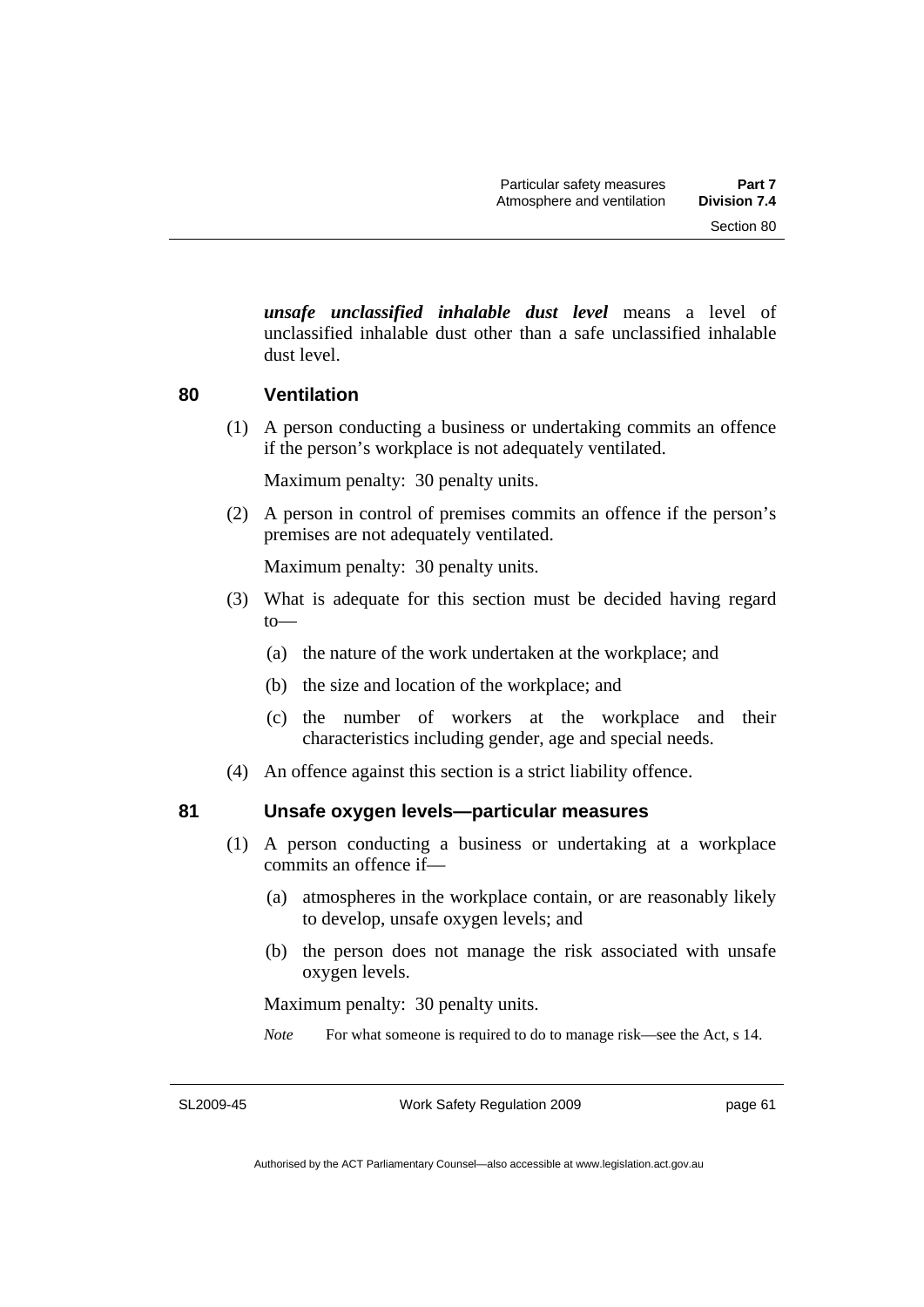- (2) A person in control of premises commits an offence if—
	- (a) atmospheres in the premises contain, or are reasonably likely to develop, unsafe oxygen levels; and
	- (b) the person does not manage the risk associated with unsafe oxygen levels.

Maximum penalty: 30 penalty units.

(3) An offence against this section is a strict liability offence.

## **82 Unsafe levels of unclassified inhalable dust—particular measures**

- (1) A person conducting a business or undertaking at a workplace commits an offence if—
	- (a) atmospheres in the workplace contain, or are reasonably likely to develop, unsafe unclassified inhalable dust levels; and
	- (b) the person does not display warning signs about the unsafe unclassified inhalable dust levels at the workplace; and
	- (c) the person does not otherwise manage the risk associated with unsafe unclassified inhalable dust levels.

Maximum penalty: 30 penalty units.

- *Note 1* For what someone is required to do to manage risk—see the Act, s 14.
- *Note 2* Classified inhalable dust is a dangerous substance. Dangerous substances are dealt with under the *Dangerous Substances Act 2004*.
- (2) A person in control of premises commits an offence if—
	- (a) atmospheres in the premises contain, or are reasonably likely to develop, unsafe unclassified inhalable dust levels; and
	- (b) the person does not display warning signs about the unsafe unclassified inhalable dust levels at the premises; and

page 62 Work Safety Regulation 2009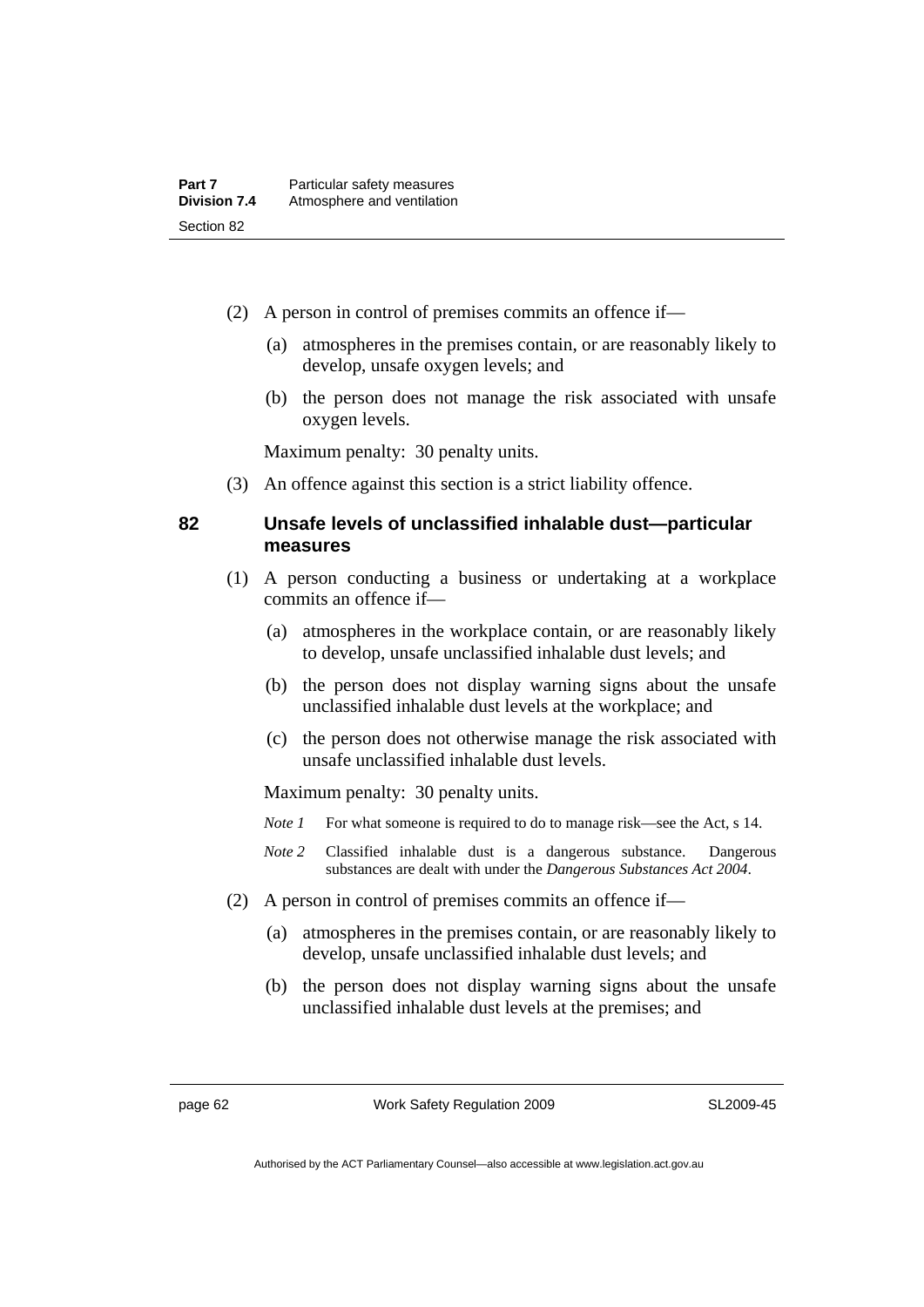Section 83

 (c) the person does not otherwise manage the risk associated with unsafe unclassified inhalable dust levels.

Maximum penalty: 30 penalty units.

(3) An offence against this section is a strict liability offence.

## **83 Unsafe levels of oxygen and unclassified inhalable dust entry**

- (1) A person conducting a business or undertaking at a workplace where there is a risk of unsafe oxygen levels or unsafe levels of unclassified inhalable dust commits an offence if the person does not ensure that—
	- (a) the unsafe place in the person's workplace is isolated; and
	- (b) appropriate warning signs are displayed at entry points to the unsafe place.

Maximum penalty: 30 penalty units.

- (2) A person in control of premises where there is a risk of unsafe oxygen levels or unsafe levels of unclassified inhalable dust commits an offence if the person does not ensure that—
	- (a) the unsafe place in the premises is isolated; and
	- (b) appropriate warning signs are displayed at entry points to the unsafe place.

Maximum penalty: 30 penalty units.

(3) An offence against this section is a strict liability offence.

SL2009-45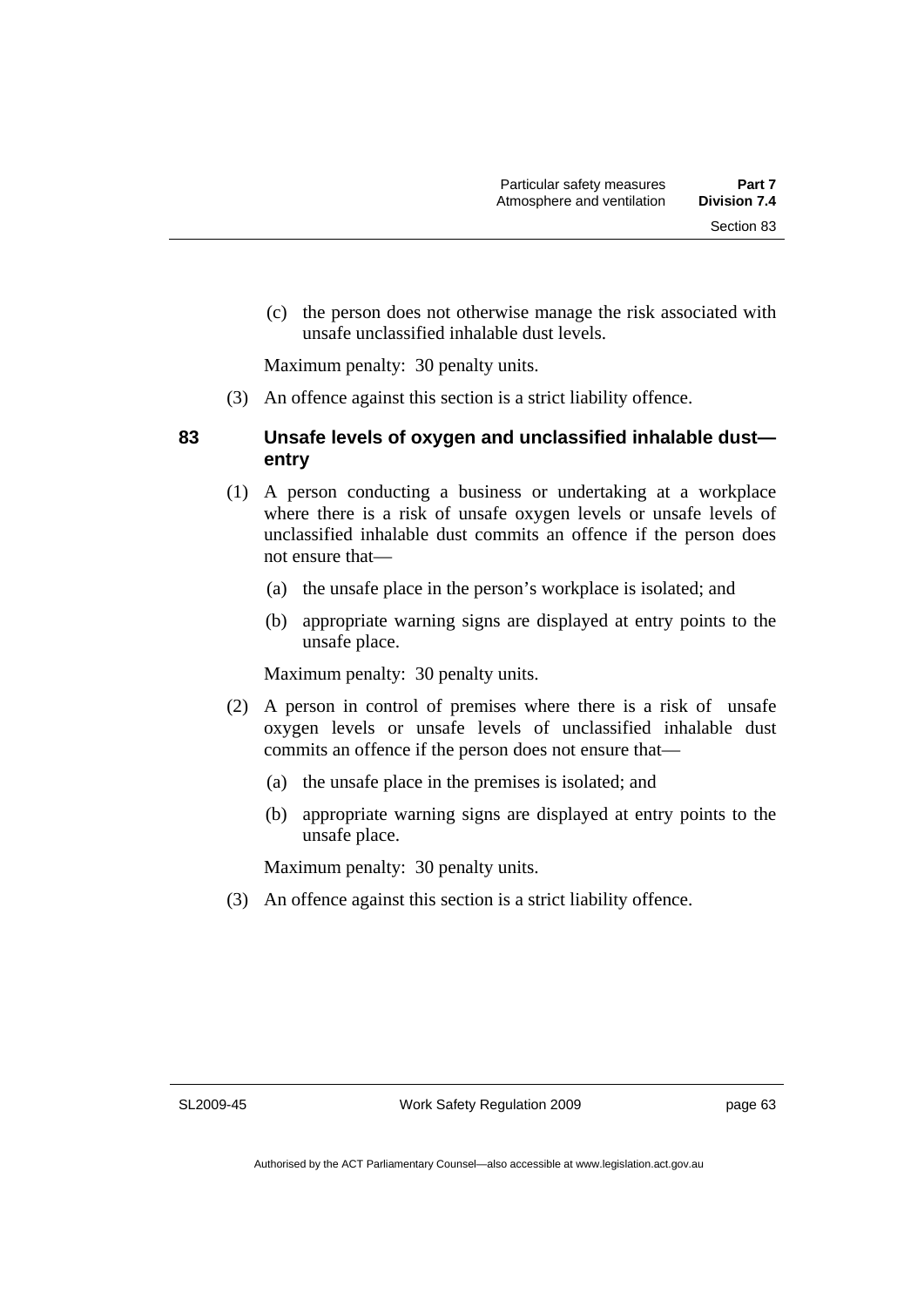## **84 Monitoring levels of oxygen and unclassified inhalable dust**

- (1) A person conducting a business or undertaking at a workplace where there is a risk of unsafe oxygen levels or unsafe levels of unclassified inhalable dust commits an offence if the person does not ensure that—
	- (a) appropriate monitoring is undertaken at the workplace in accordance with a suitable procedure; and
	- (b) the results of the monitoring are recorded; and
	- (c) the monitoring records are readily accessible to anyone who may be put at risk by an unsafe level of oxygen or unclassified inhalable dust at the workplace; and
	- (d) safe oxygen levels and unclassified inhalable dust levels are maintained at the workplace.

Maximum penalty: 30 penalty units.

- (2) A person in control of premises where there is a risk of unsafe oxygen levels or unsafe levels of unclassified inhalable dust commits an offence if the person does not ensure that—
	- (a) appropriate monitoring is undertaken at the premises in accordance with a suitable procedure; and
	- (b) the results of the monitoring are recorded; and
	- (c) the monitoring records are readily accessible to anyone who may be put at risk by an unsafe level of oxygen or unclassified inhalable dust at the premises; and
	- (d) safe oxygen levels and unclassified inhalable dust levels are maintained at the premises.

Maximum penalty: 30 penalty units.

(3) An offence against this section is a strict liability offence.

page 64 Work Safety Regulation 2009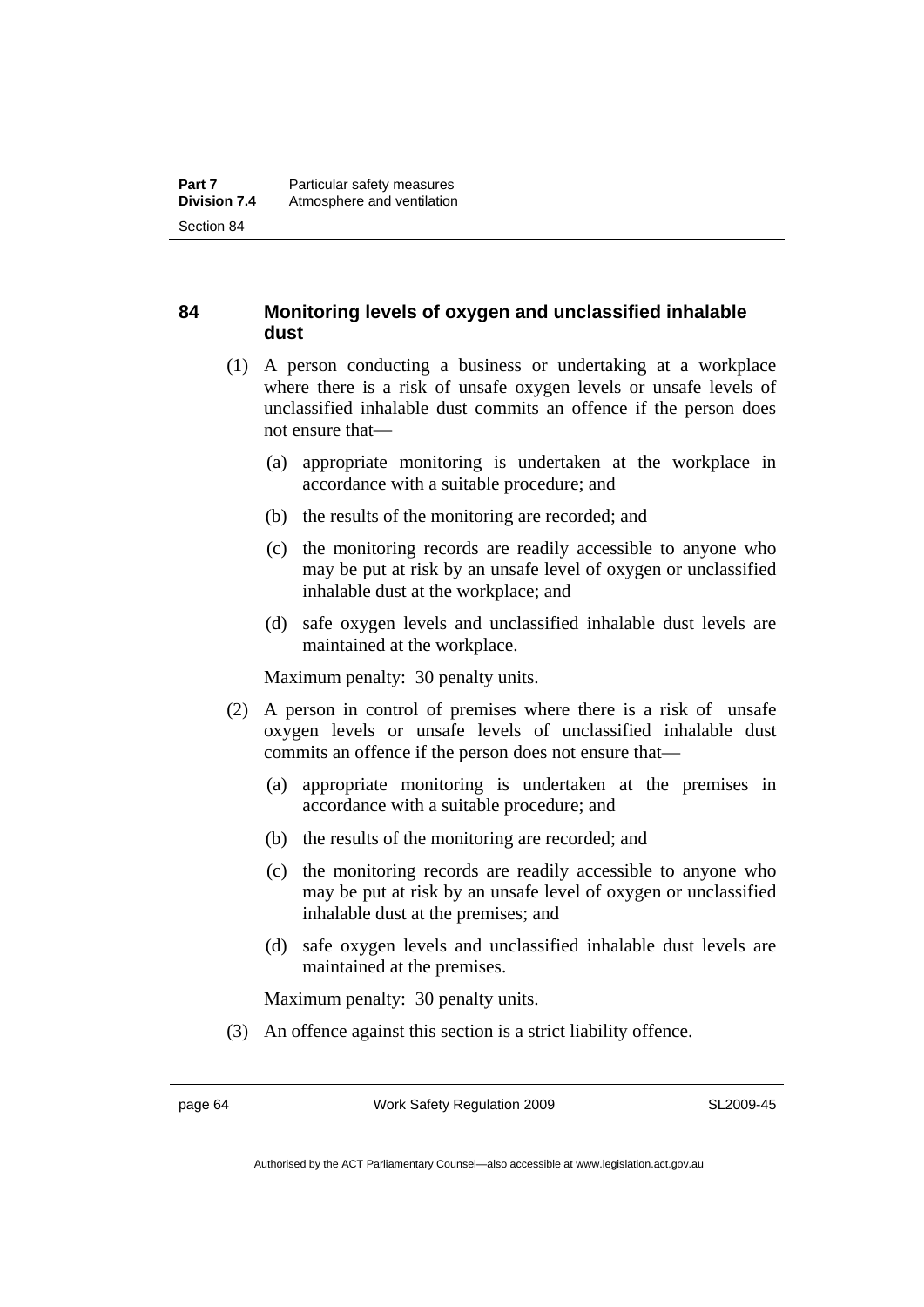# **Division 7.5 Heat and cold**

## **85 Air temperature**

 (1) A person conducting a business or undertaking at a workplace commits an offence if work practices at the workplace do not protect workers from extremes of heat and cold.

Maximum penalty: 30 penalty units.

(2) An offence against this section is a strict liability offence.

## **86 Heat—particular measures**

- (1) This section applies if a workplace environment becomes, or could reasonably be expected to become, hot.
- (2) A person conducting a business or undertaking at a workplace commits an offence if the person does not ensure that—
	- (a) adequate ventilation and air movement is provided at the workplace; and
	- (b) adequate personal protective and safety equipment is provided at the workplace to each worker exposed to heat; and
	- (c) appropriate work and rest regimes are provided at the workplace for each worker exposed to heat.

Maximum penalty: 10 penalty units.

- (3) What is adequate for subsection (2) must be decided having regard to—
	- (a) the nature of the work undertaken at the workplace; and
	- (b) the size and location of the workplace; and
	- (c) the number of workers at the workplace and their characteristics including gender, age and special needs.
- (4) An offence against this section is a strict liability offence.

SL2009-45

Work Safety Regulation 2009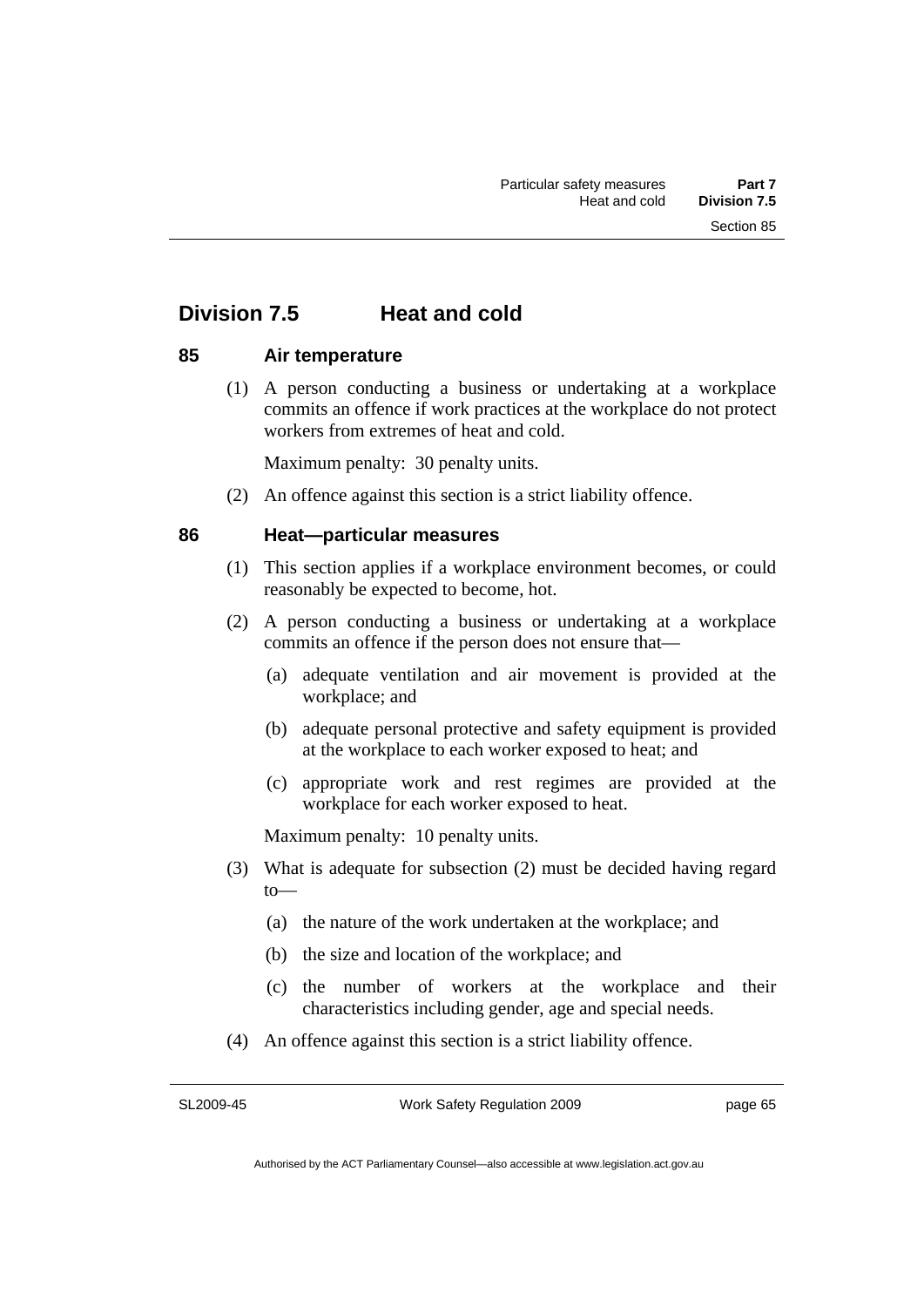## **87 Cold—particular measures**

- (1) This section applies if a workplace environment becomes, or could reasonably be expected to become, cold.
- (2) A person conducting a business or undertaking at a workplace commits an offence if the person does not ensure that—
	- (a) workers exposed to cold at the workplace have adequate access to—
		- (i) heated or sheltered work areas; and
		- (ii) warm clothing or other personal protective and safety equipment; and
	- (b) appropriate work and rest regimes are provided at the workplace for each worker exposed to cold.

Maximum penalty: 10 penalty units.

(3) An offence against this section is a strict liability offence.

# **Division 7.6 Surfaces and floors**

## **88 Floors—general**

 (1) A person conducting a business or undertaking at a workplace commits an offence if the person does not ensure that floors and surfaces at the workplace are constructed and maintained to minimise the risk of slips, trips and falls.

Maximum penalty: 20 penalty units.

 (2) A person in control of premises commits an offence if the person does not ensure that floors and surfaces at the premises are constructed and maintained to minimise the risk of slips, trips and falls.

Maximum penalty: 20 penalty units.

page 66 Work Safety Regulation 2009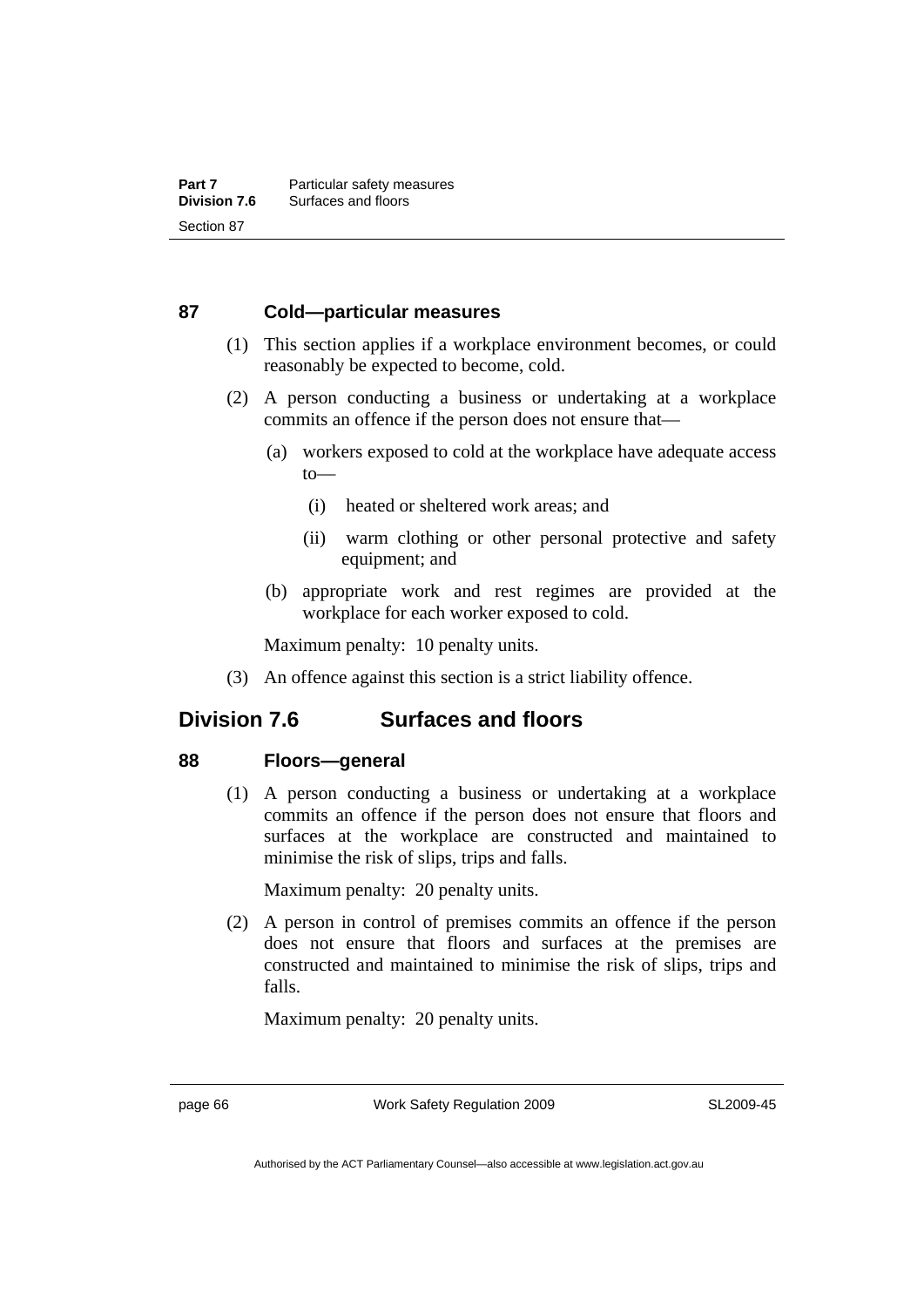(3) A person in control of the design of a workplace, or a place that could reasonably be expected to be used as a workplace, commits an offence if the person does not ensure that floors and surfaces at the workplace are constructed to minimise the risk of slips, trips and falls.

Maximum penalty: 20 penalty units.

(4) An offence against this section is a strict liability offence.

## **89 Floors that become slippery**

- (1) This section applies if a floor at a workplace becomes slippery, whether because of something on the surface of the floor or for any other reason.
- (2) A person conducting a business or undertaking at a workplace commits an offence if the person does not—
	- (a) take all reasonably practicable steps at the workplace—
		- (i) to warn people of the risk; and
		- (ii) to remove the hazard; and
	- (b) take other appropriate steps at the workplace to minimise the risk.

Maximum penalty: 20 penalty units.

- (3) A person in control of premises commits an offence if the person does not—
	- (a) take all reasonably practicable steps at the premises—
		- (i) to warn people of the risk; and
		- (ii) to remove the hazard; and

SL2009-45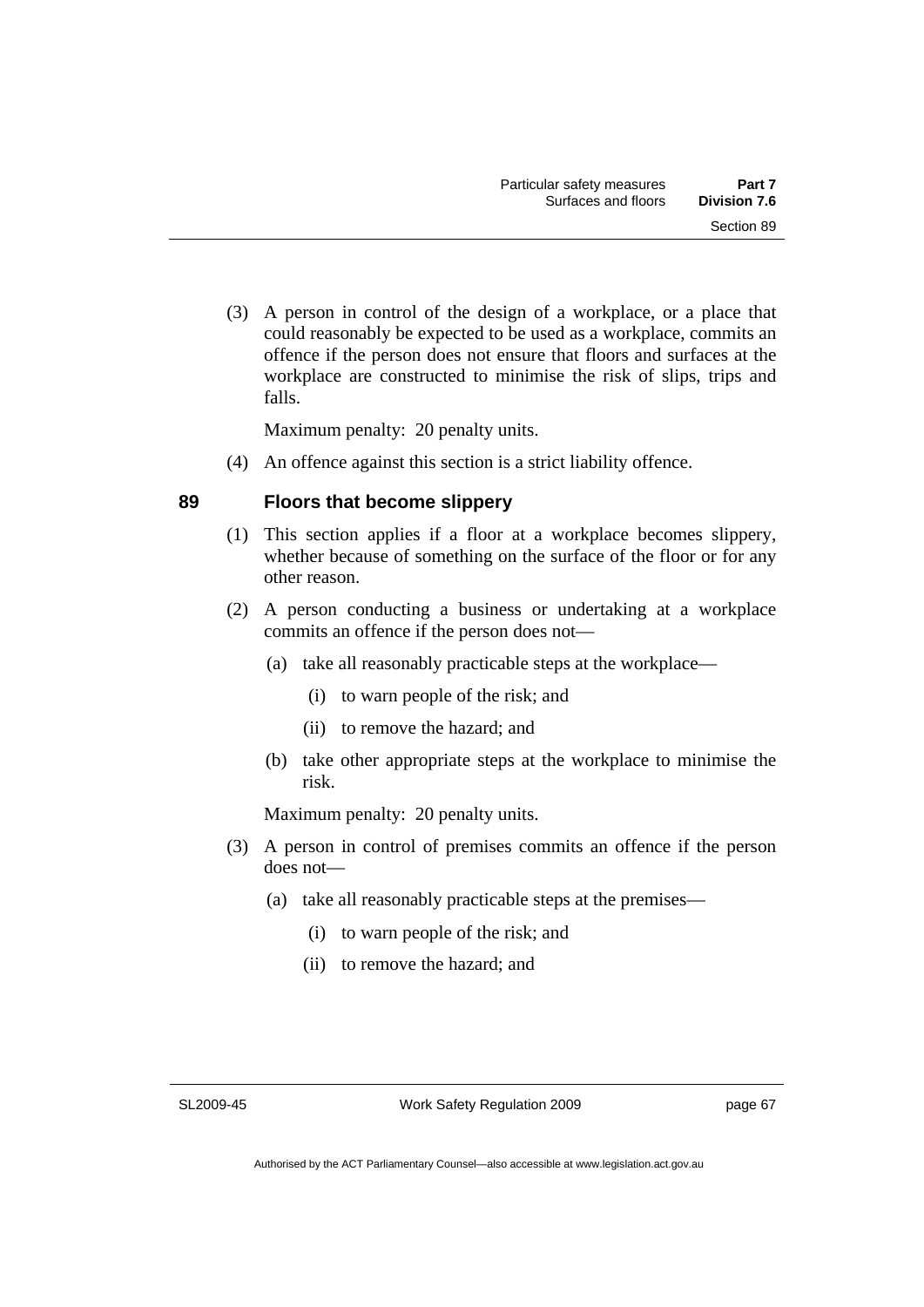(b) take other appropriate steps at the premises to minimise the risk.

Maximum penalty: 20 penalty units.

(4) An offence against this section is a strict liability offence.

### **90 Floors—hard surfaces**

- (1) A person conducting a business or undertaking at a workplace commits an offence if—
	- (a) a worker must stand at the workplace for a significant proportion of a work shift in substantially the same position on a floor or work platform that is a hard surface; and
	- (b) either or both of the following apply:
		- (i) the covering for the hard surface does not have low thermal conductivity;
		- (ii) the floor or work platform is not designed to give reasonable relief from the hard surface.

Maximum penalty: 20 penalty units.

(2) An offence against this section is a strict liability offence.

# **Division 7.7 Electricity**

## **91 Definitions—div 7.7**

In this division:

*electrical inspector* means an inspector appointed under the *Electricity Safety Act 1971*, section 41.

*electrical installation*—see the *Electricity Safety Act 1971*, dictionary.

page 68 Work Safety Regulation 2009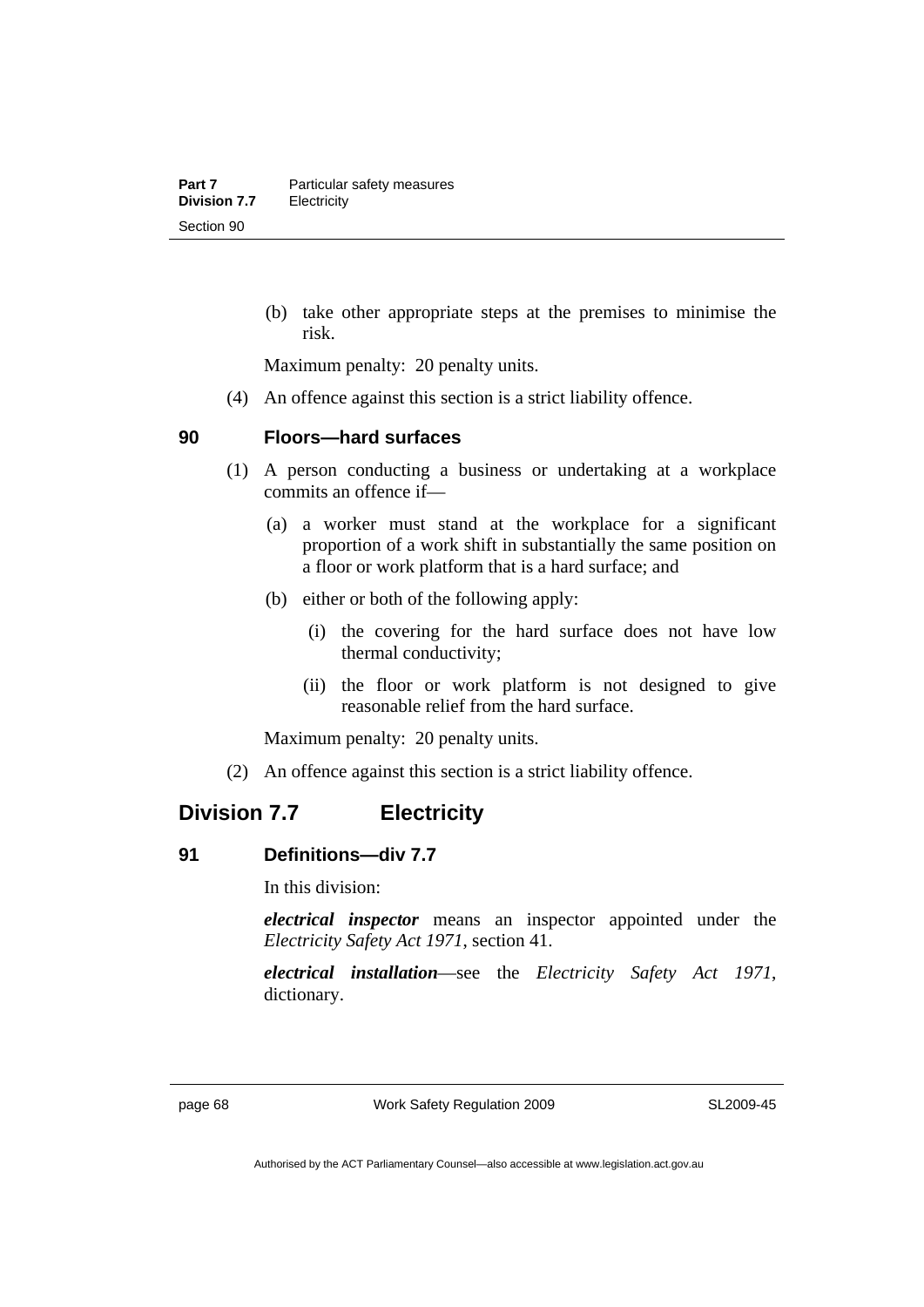# **92 Electricity—measures for electrical installations**

- (1) This section applies to a workplace if there is an electrical installation at the workplace.
- (2) A person conducting a business or undertaking at a workplace must ensure that—
	- (a) each electrical installation at the workplace is safe; or
	- (b) if an electrical installation at the workplace is not safe—
		- (i) the installation, or unsafe part of the installation, is disconnected from the electricity supply; and
		- (ii) if the installation, or part of the installation, has been found unsafe by an electrical inspector—the installation, or the part of the installation that is unsafe, is danger labelled and secured to prevent inadvertent reconnection.

#### **Examples—electrical installations, and parts of installations, with possible electrical hazards**

- 1 streetlight network
- 2 switchboard and related cables
- 3 mechanical services plant room
- 4 socket outlet
- 5 installation wired electrical equipment
- *Note* An example is part of the regulation, is not exhaustive and may extend, but does not limit, the meaning of the provision in which it appears (see Legislation Act, s 126 and s 132).
- (3) A person in control of premises must ensure that—
	- (a) each electrical installation at the premises is safe; or
	- (b) if an electrical installation at the premises is not safe—
		- (i) the installation, or unsafe part of the installation, is disconnected from the electricity supply; and

SL2009-45

Work Safety Regulation 2009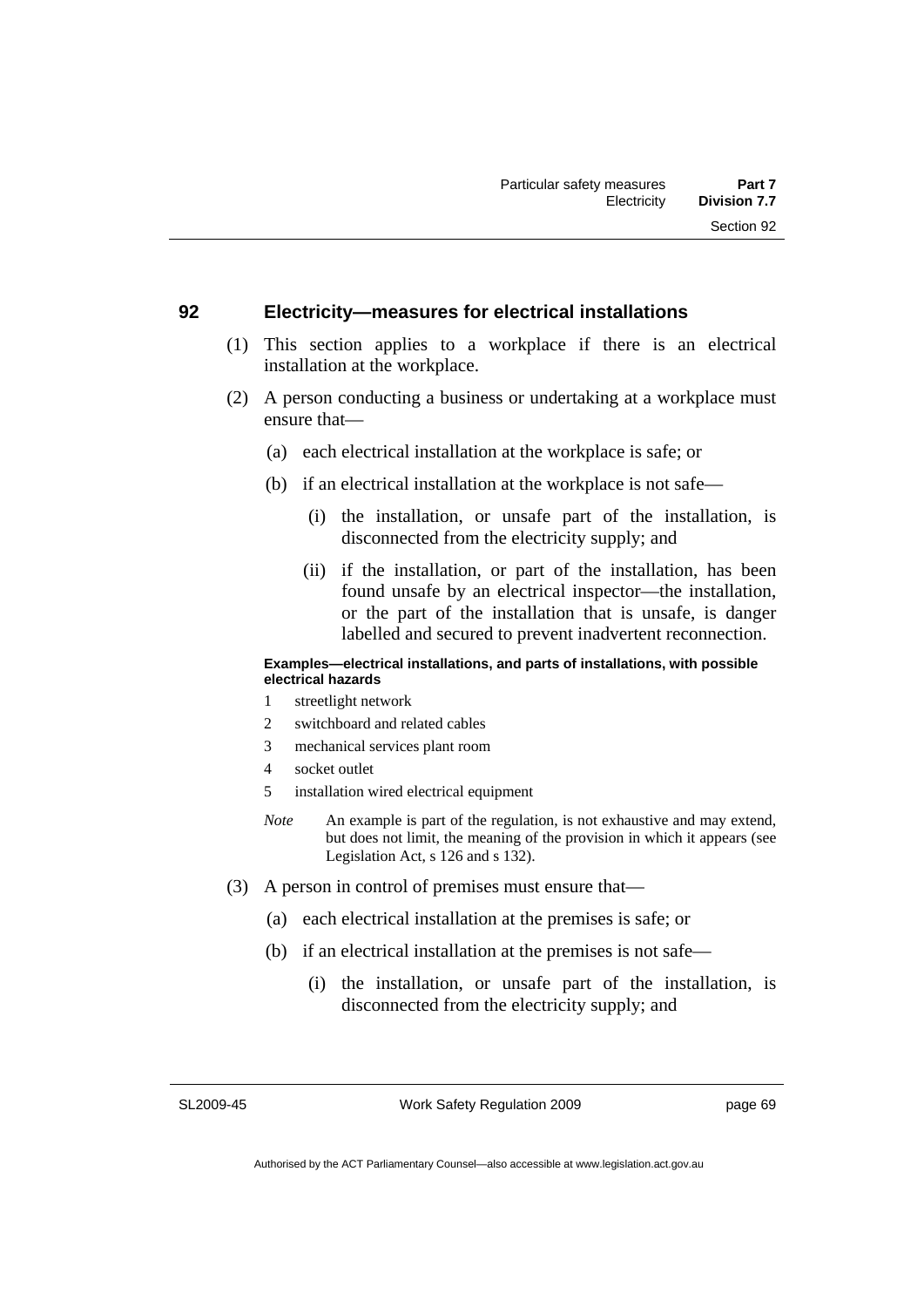(ii) if the installation, or part of the installation, has been found unsafe by an electrical inspector—the installation, or the part of the installation that is unsafe, is danger labelled and secured to prevent inadvertent reconnection.

#### **Examples**

See examples to s  $(2)$ .

- (4) A person conducting a business or undertaking at a workplace commits an offence if—
	- (a) an electrical installation at the workplace is not suitably enclosed; and
	- (b) someone can make inadvertent contact with a live part at the electrical installation.

Maximum penalty: 30 penalty units.

- (5) A person in control of premises commits an offence if—
	- (a) an electrical installation at the premises is not suitably enclosed; and
	- (b) someone can make inadvertent contact with a live part at the electrical installation.
	- (c) Maximum penalty: 30 penalty units.
- (6) A person conducting a business or undertaking at a workplace commits an offence if—
	- (a) someone enters an electrical installation at the workplace that has an electrical hazard; and
	- (b) the person entering the installation is not appropriately trained in safe entry, emergency procedures and the safe use of electrical plant and equipment.

Maximum penalty: 30 penalty units.

page 70 Work Safety Regulation 2009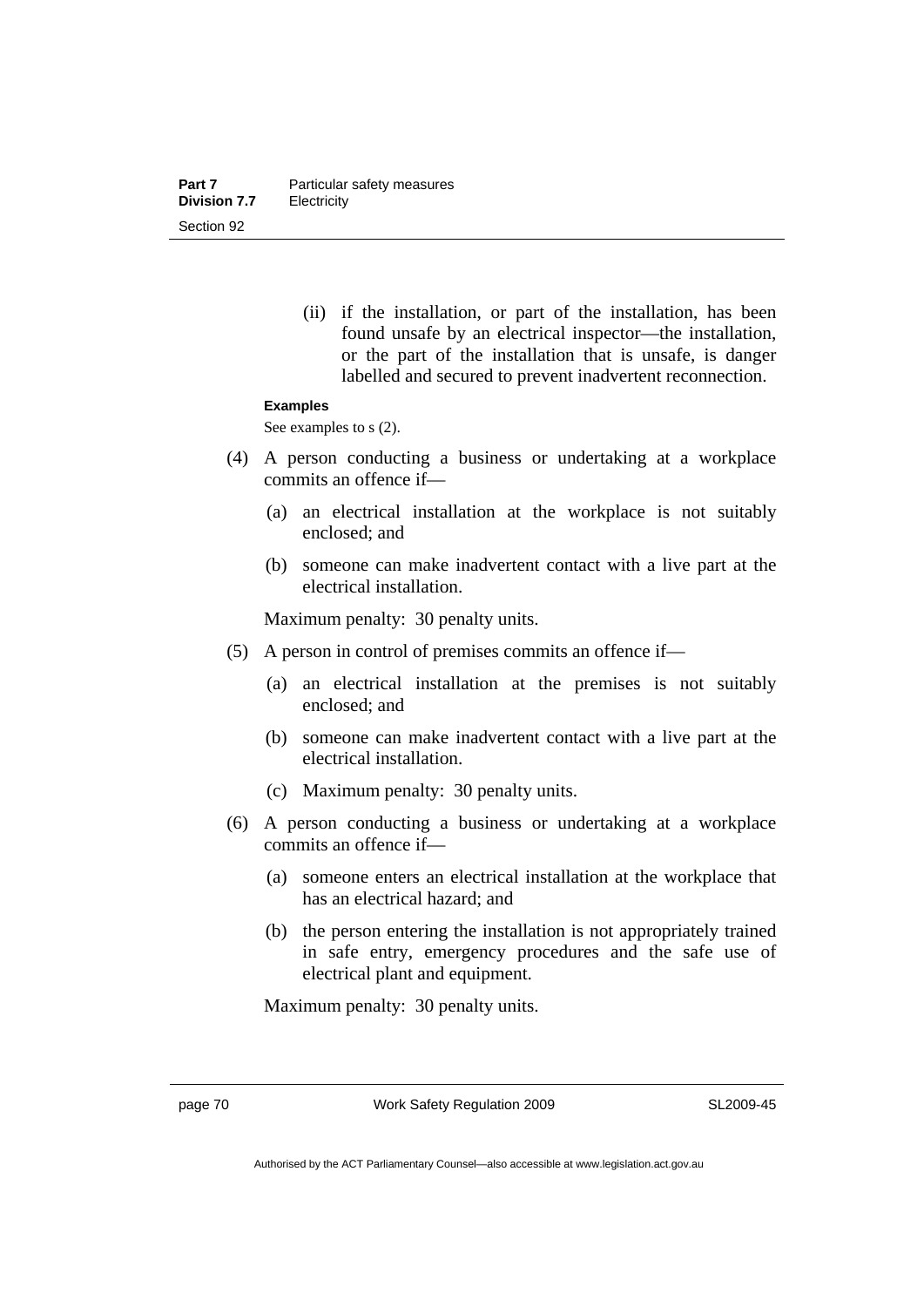- (7) A person in control of premises commits an offence if—
	- (a) someone enters an electrical installation at the premises that has an electrical hazard; and
	- (b) the person entering the installation is not appropriately trained in safe entry, emergency procedures and the safe use of electrical plant and equipment.

Maximum penalty: 30 penalty units.

- (8) An offence against this section is a strict liability offence.
- (9) In this section:

*live part* means a live part as defined in AS/NZS 3000.

## **93 Electricity—measures for articles of electrical equipment**

- (1) This section applies if an article of electrical equipment is provided for use at, or in connection with an electrical installation at a workplace.
- (2) A person conducting a business or undertaking at a workplace commits an offence if—
	- (a) the person does not ensure that the article of electrical equipment is safe; or
	- (b) if the article of electrical equipment is not safe—
		- (i) the person does not ensure that the article is disconnected from the electricity supply; and
		- (ii) if found unsafe by an electrical inspector—the person does not ensure that the article, or the part of the article that is unsafe, is danger labelled and secured to prevent inadvertent reconnection.

Maximum penalty: 30 penalty units.

*Note* See also the *Electricity Safety Act 1971*, s 26 and s 51.

SL2009-45

Work Safety Regulation 2009

page 71

Authorised by the ACT Parliamentary Counsel—also accessible at www.legislation.act.gov.au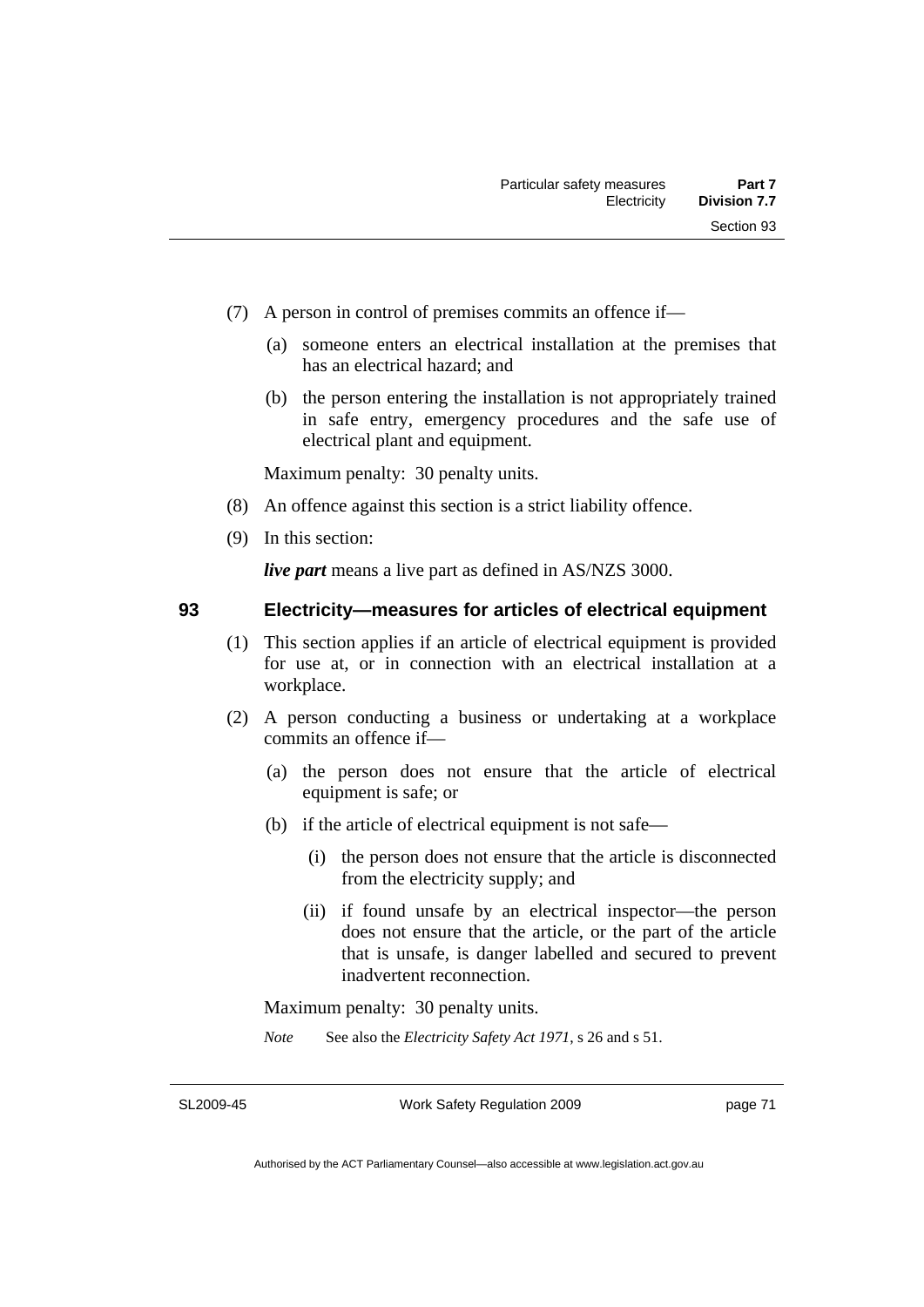- (3) A person in control of premises commits an offence if—
	- (a) the person does not ensure that the article of electrical equipment is safe; or
	- (b) if the article of electrical equipment is not safe—
		- (i) the person does not ensure that the article is disconnected from the electricity supply; and
		- (ii) if found unsafe by an electrical inspector—the person does not ensure that the article, or the part of the article that is unsafe, is danger labelled and secured to prevent inadvertent reconnection.

Maximum penalty: 30 penalty units.

*Note* See also the *Electricity Safety Act 1971*, s 26 and s 51.

- (4) An offence against this section is a strict liability offence.
- (5) In this section:

*article of electrical equipment*—see the *Electricity Safety Act 1971*, dictionary.

## **94 Electricity—measures for preventing contact**

 (1) A person conducting a business or undertaking at a workplace commits an offence if the person does not ensure that a person working in, or undertaking maintenance at, the workplace is prevented from making inadvertent contact with a live, conductive part of an electrical installation.

Maximum penalty: 30 penalty units.

 (2) A person in control of premises commits an offence if the person does not ensure that a person working in, or undertaking maintenance at, the premises is prevented from making inadvertent contact with a live, conductive part of an electrical installation.

Maximum penalty: 30 penalty units.

page 72 Work Safety Regulation 2009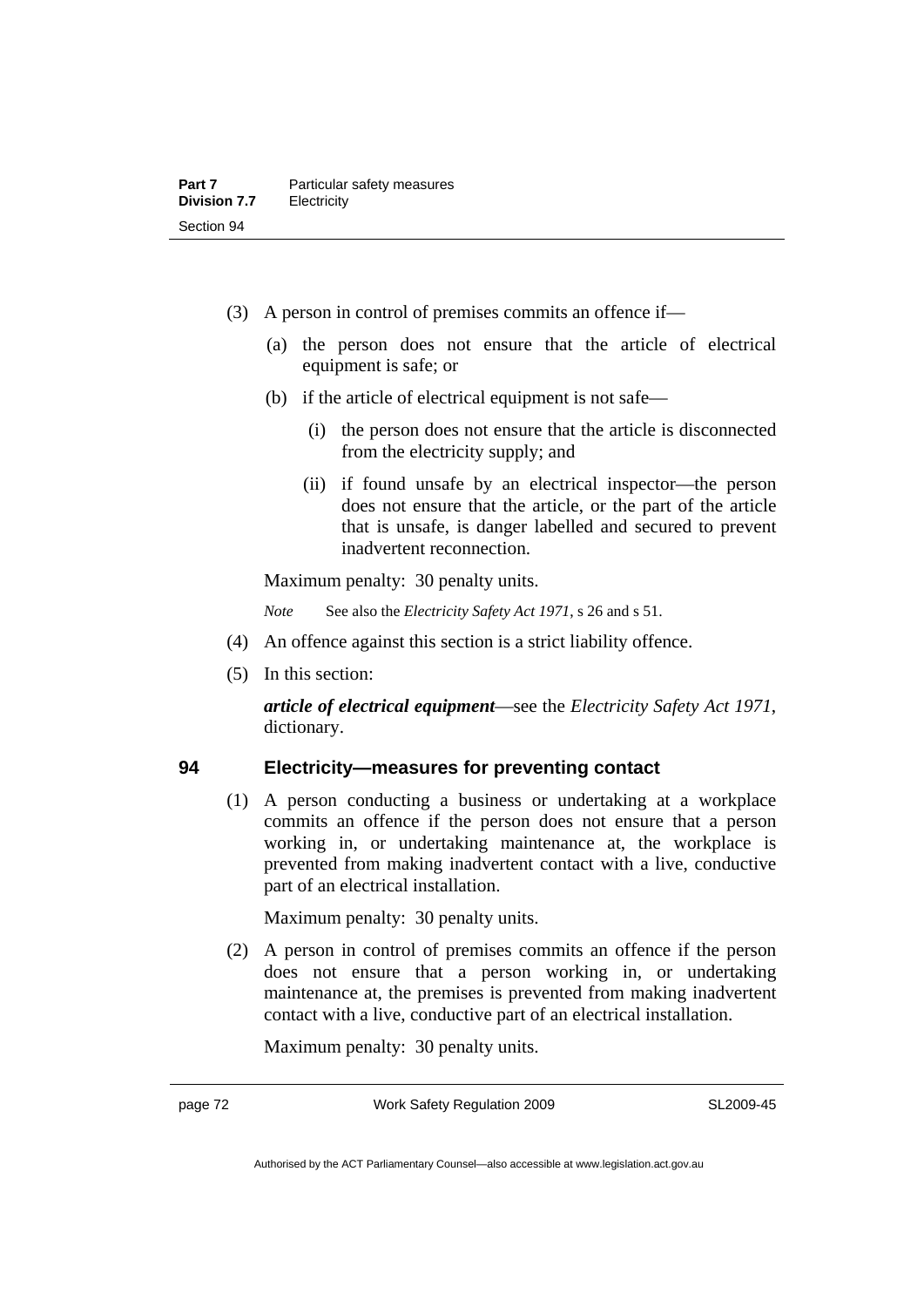(3) A person conducting a business or undertaking at a workplace commits an offence if the person does not ensure that a person working in, or undertaking maintenance at, the workplace is prevented from going within an unsafe distance of overhead or underground electrical power lines or exposed cables.

Maximum penalty: 30 penalty units.

 (4) A person in control of premises commits an offence if the person does not ensure that a person working in, or undertaking maintenance at, the premises is prevented from going within an unsafe distance of overhead or underground electrical power lines or exposed cables.

Maximum penalty: 30 penalty units.

- (5) Subsections (1), (2), (3) and (4) do not apply in relation to a person undertaking electrical work if the person is licensed under the *Construction Occupations (Licensing) Act 2004* to undertake the work.
- (6) Subsections (3) and (4) do not apply if—
	- (a) a written risk assessment is given to the electricity network operator; and
	- (b) the electricity network operator is satisfied—
		- (i) with the content of the risk assessment; and
		- (ii) that work to be done in accordance with the risk assessment will be safe.
- (7) An offence against this section is a strict liability offence.
- (8) In this section:

*electricity distributor*—see the *Utilities Act 2000*, dictionary.

*electricity network operator* means the person responsible for network operations for the relevant electricity distributor.

SL2009-45

Work Safety Regulation 2009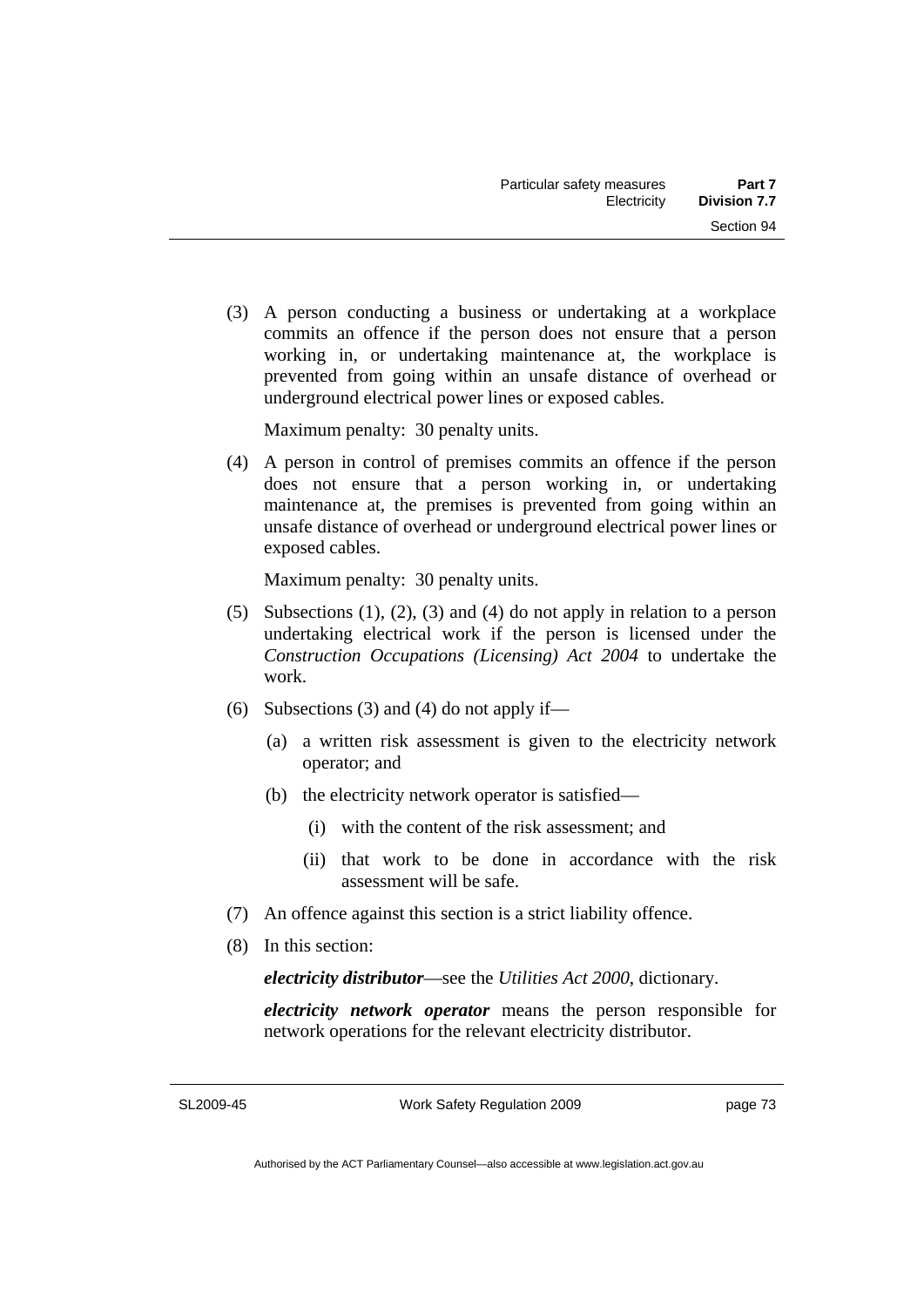| Part 7              | Particular safety measures |
|---------------------|----------------------------|
| <b>Division 7.8</b> | Confined spaces            |
| Section 95          |                            |

*relevant electricity distributor*, in relation to electrical power lines or exposed cables, means the electricity distributor of whose network the power lines or cables are a part.

# **Division 7.8 Confined spaces**

## **95 Definitions—div 7.8**

In this division:

*atmospheric contaminant* means—

- (a) a dangerous substance in the form of a fume, mist, gas, dust or vapour; or
- (b) an asphyxiant; or
- (c) nuisance dust.

*confined space*, for a workplace, means an enclosed, or partly enclosed, space in the workplace that—

- (a) is not designed as, or intended to be, a workplace; and
- (b) is at atmospheric pressure while people are in it; and
- (c) may have—
	- (i) an atmosphere with potentially harmful contaminants; or
	- (ii) an unsafe oxygen level; or
	- (iii) stored substances that may cause engulfment; and
- (d) may have restricted entry and exit.

#### **Examples**

- 1 storage tanks, tank cars, process vessels, boilers, pressure vessels, silos and other tank-like compartments
- 2 pits, degreasers and other open-topped spaces

page 74 Work Safety Regulation 2009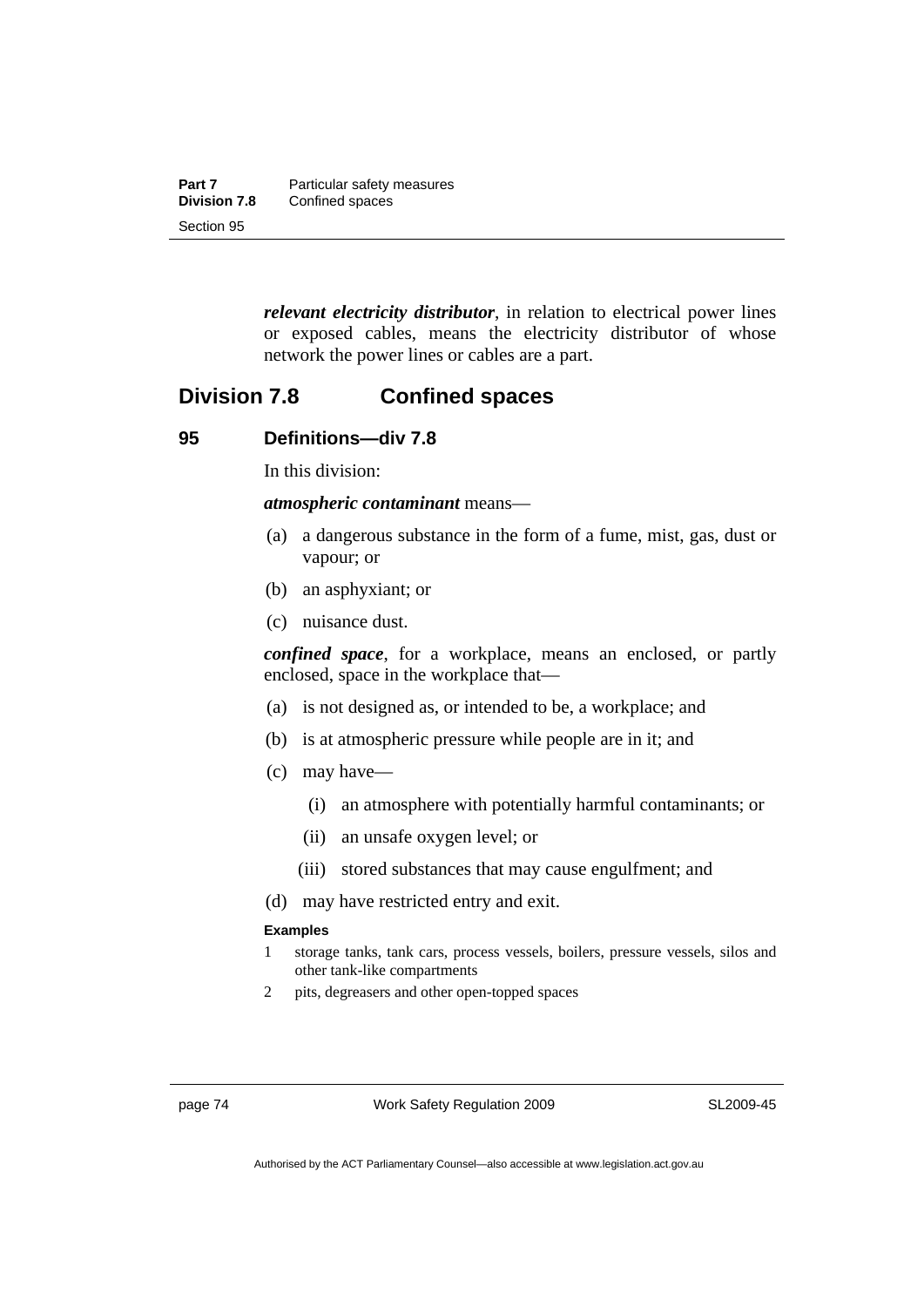- 3 pipes, sewers, shafts, ducts and similar structures
- *Note* An example is part of the regulation, is not exhaustive and may extend, but does not limit, the meaning of the provision in which it appears (see Legislation Act, s 126 and s 132).

*entry permit* means a written document that—

- (a) identifies the confined space; and
- (b) clearly describes the work to be carried out in the confined space; and
- (c) sets out the risk management steps to be taken; and
- (d) states the name of each person who may enter or work in the confined space; and
- (e) states the date and time when each person may enter or be in the confined space to carry out the work.

*safe oxygen level*—see section 79.

*unsafe oxygen level*—see section 79.

### **96 Design etc—confined spaces**

- (1) A person in control of the design, manufacture or supply of a confined space commits an offence if the person does not ensure that—
	- (a) the space is designed so that there is ordinarily no need for anyone to enter it; and
	- (b) if entry is needed—the space has a safe means of entry and exit.

Maximum penalty: 30 penalty units.

SL2009-45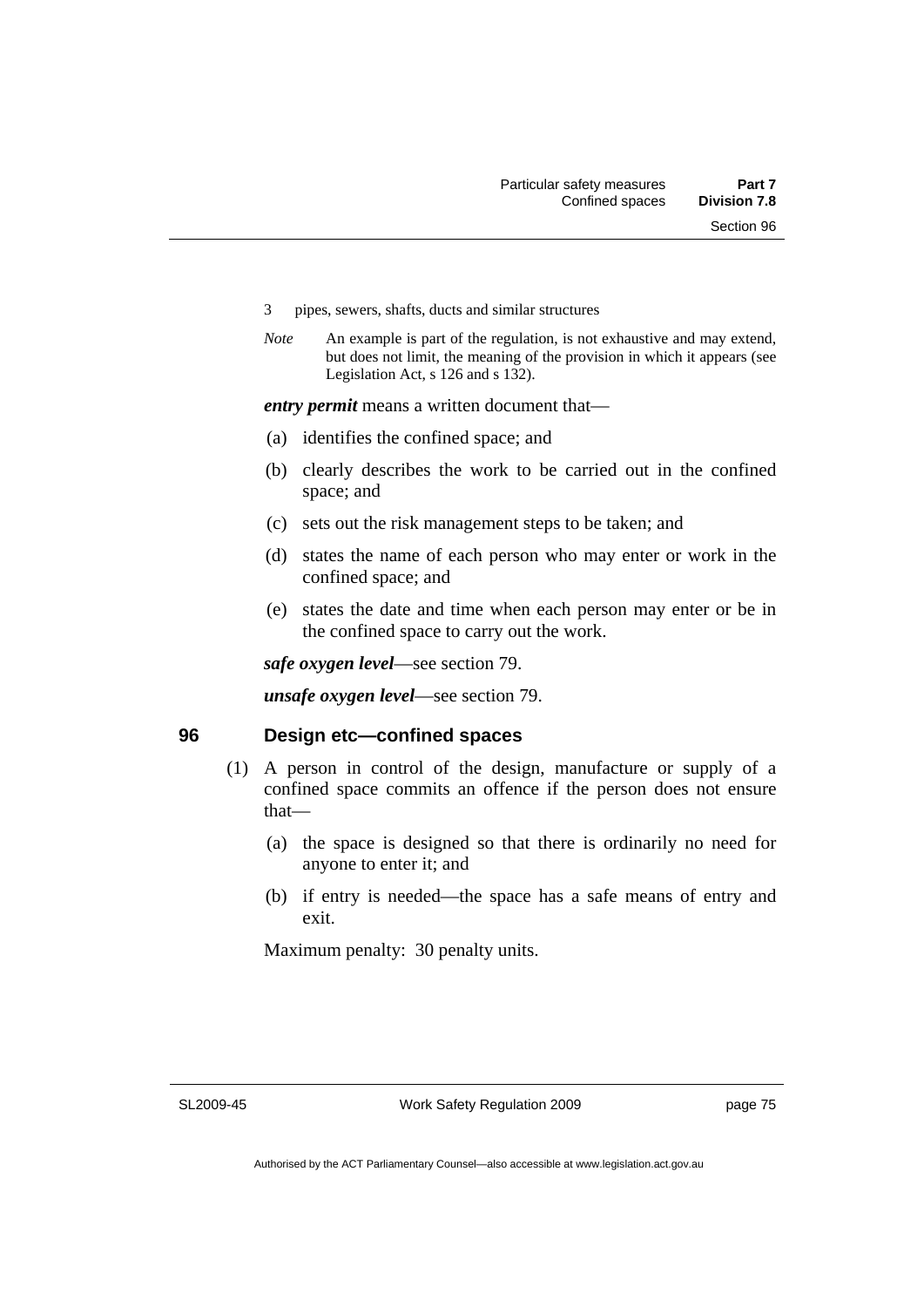(2) A person who modifies a confined space commits an offence if the person does not ensure that the modification does not adversely affect the safe means of entry and exit.

Maximum penalty: 30 penalty units.

(3) An offence against this section is a strict liability offence.

## **97 Hazard identification and risk assessment—confined spaces**

- (1) A person conducting a business or undertaking at a workplace commits an offence if the person does not—
	- (a) identify each confined space at the workplace; and
	- (b) identify each reasonably foreseeable hazard associated with working in the space.

Maximum penalty: 20 penalty units.

 (2) A person conducting a business or undertaking at a workplace commits an offence if the person does not ensure that a risk assessment is undertaken by a suitably qualified person before any work involving entering a confined space at the workplace is started for the first time.

Maximum penalty: 30 penalty units.

- (3) A person conducting a business or undertaking at a workplace commits an offence if—
	- (a) there is evidence that risk assessment does not address, or no longer addresses, the risks posed by the confined space for which the assessment is undertaken; and
	- (b) the person does not ensure that the risk assessment is reviewed.

Maximum penalty: 20 penalty units.

(4) An offence against this section is a strict liability offence.

page 76 Work Safety Regulation 2009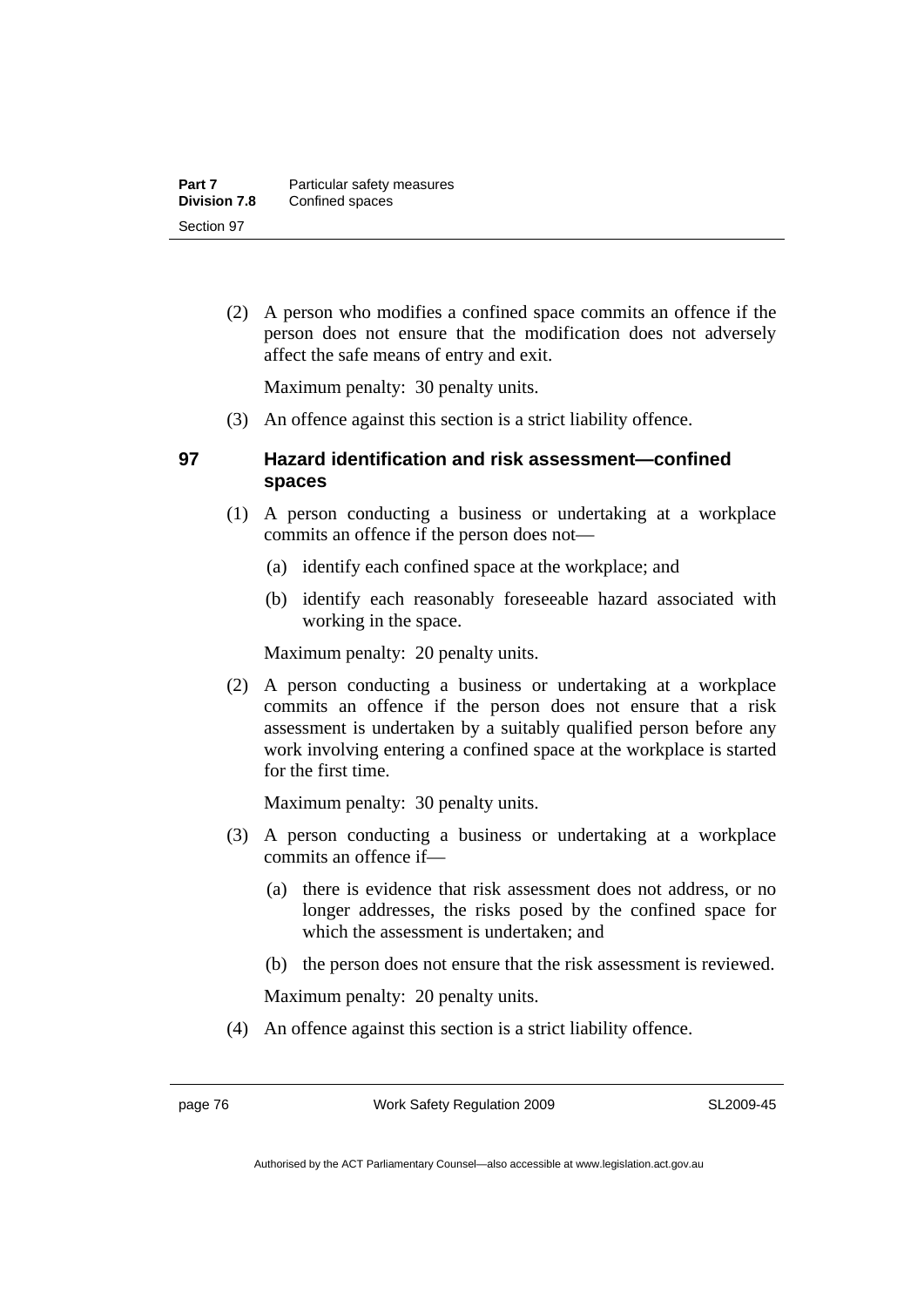(5) In this section:

*risk assessment* includes at least an assessment of—

- (a) the nature of the space and the work to be done; and
- (b) whether work can be done without entering the space; and
- (c) different ways that the work can be done; and
- (d) the risks associated with the method of work, the plant to be used and any potential hazard in the space.

*suitably qualified person*, for a risk assessment, means someone who is suitably qualified by experience or training to carry out the risk assessment.

## **98 Entry to and work in confined spaces**

- (1) A person conducting a business or undertaking at a workplace commits an offence if—
	- (a) there is an uncontrolled risk to the health or safety of someone entering, occupying or working in a confined space or an uncontrolled risk of fire or explosion in a confined space; and
	- (b) the person does not ensure that either—
		- (i) no-one enters the confined space at the workplace; or
		- (ii) work is not performed in the confined space at the workplace.

Maximum penalty: 30 penalty units.

- (2) A person conducting a business or undertaking at a workplace commits an offence if the person does not ensure that, before anyone enters a confined space at the workplace—
	- (a) the space contains a safe oxygen level; and

SL2009-45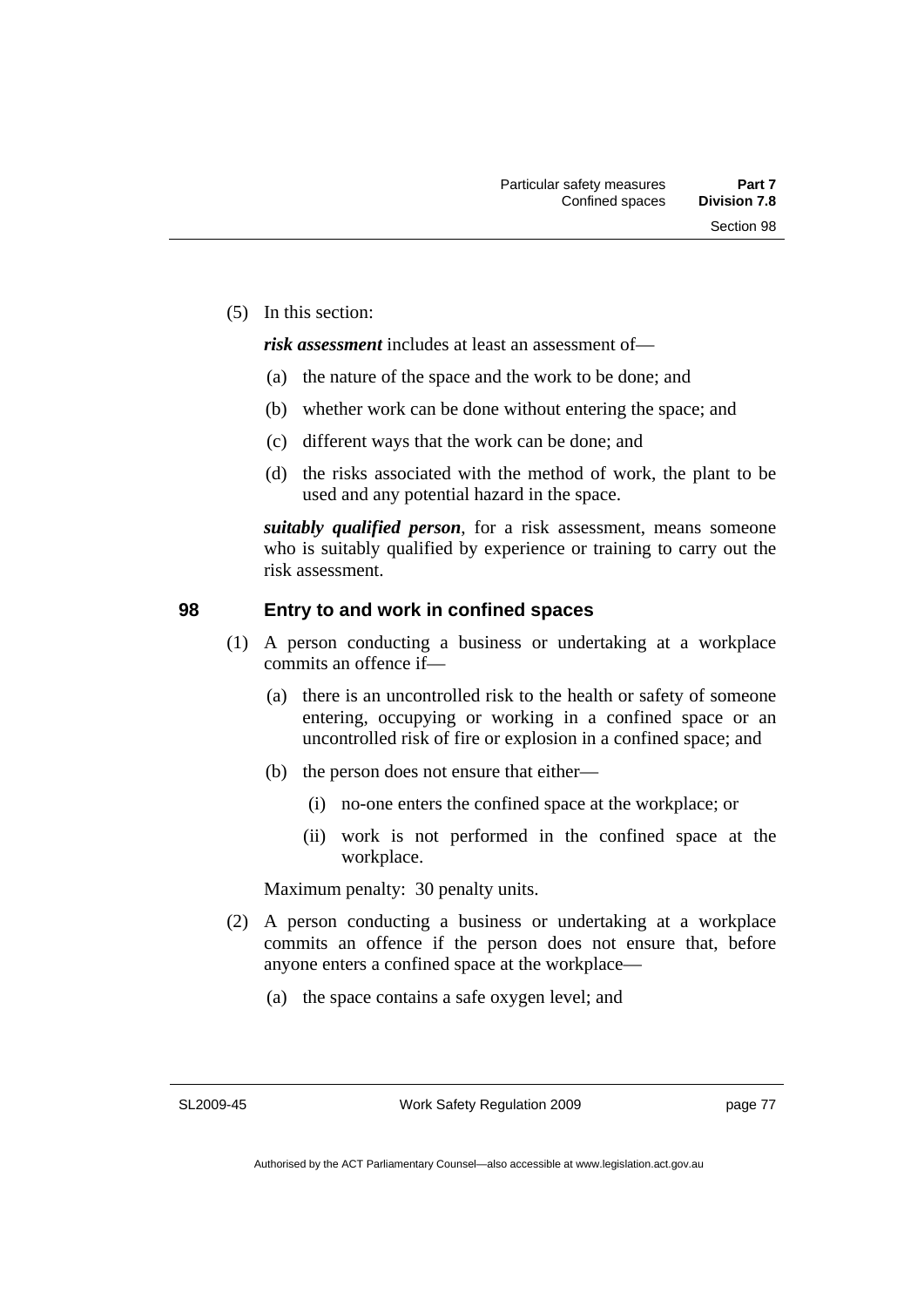(b) any atmospheric contaminant in the space is reduced to below the exposure standard under the national exposure standards for the contaminant; and

*Note National exposure standards*—see the dictionary.

- (c) the concentration of any flammable contaminant in the atmosphere of the space is below 5% of its LEL; and
- (d) the space is not extremely hot or extremely cold; and
- (e) steps are taken to minimise any risk associated with the presence of vermin in the space.

Maximum penalty: 30 penalty units.

 (3) A person conducting a business or undertaking at a workplace commits an offence if the person does not ensure that no-one enters or stays in a confined space at the workplace if the concentration of any flammable contaminant in the atmosphere of the space is 10% or more of its LEL.

Maximum penalty: 30 penalty units.

- (4) A person in control of premises commits an offence if—
	- (a) there is an uncontrolled risk to the health or safety of someone entering, occupying or working in a confined space or an uncontrolled risk of fire or explosion in a confined space; and
	- (b) the person does not ensure that either—
		- (i) no-one enters the confined space at the premises; or
		- (ii) work is not performed in the confined space at the premises.

Maximum penalty: 30 penalty units.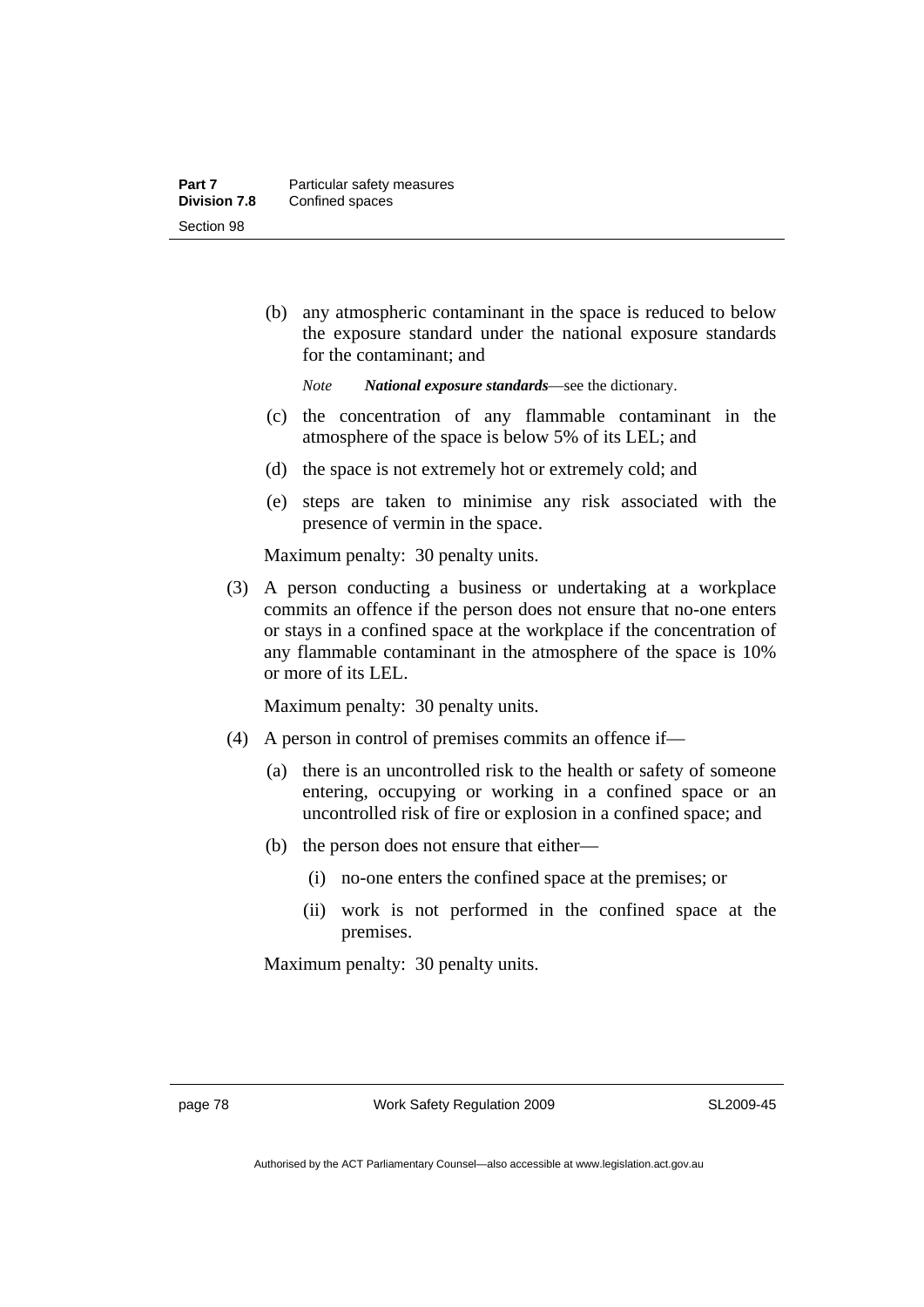- (5) A person in control of premises commits an offence if the person does not ensure that, before anyone enters a confined space at the premises—
	- (a) the space contains a safe oxygen level; and
	- (b) any atmospheric contaminant in the space is reduced to below the exposure standard under the national exposure standards for the contaminant; and

*Note National exposure standards*—see the dictionary.

- (c) the concentration of any flammable contaminant in the atmosphere of the space is below 5% of its LEL; and
- (d) the space is not extremely hot or extremely cold; and
- (e) steps are taken to minimise any risk associated with the presence of vermin in the space.

Maximum penalty: 30 penalty units.

 (6) A person in control of premises commits an offence if the person does not ensure that no-one enters or stays in a confined space at the premises if the concentration of any flammable contaminant in the atmosphere of the space is 10% or more of its LEL.

Maximum penalty: 30 penalty units.

- (7) An offence against this section is a strict liability offence.
- (8) In this section:

*LEL*—see *lower explosive limit*.

*lower explosive limit* (or *LEL*), of a flammable contaminant means the concentration of the contaminant in air below which the propagation of a flame does not occur on contact with an ignition source.

SL2009-45

Work Safety Regulation 2009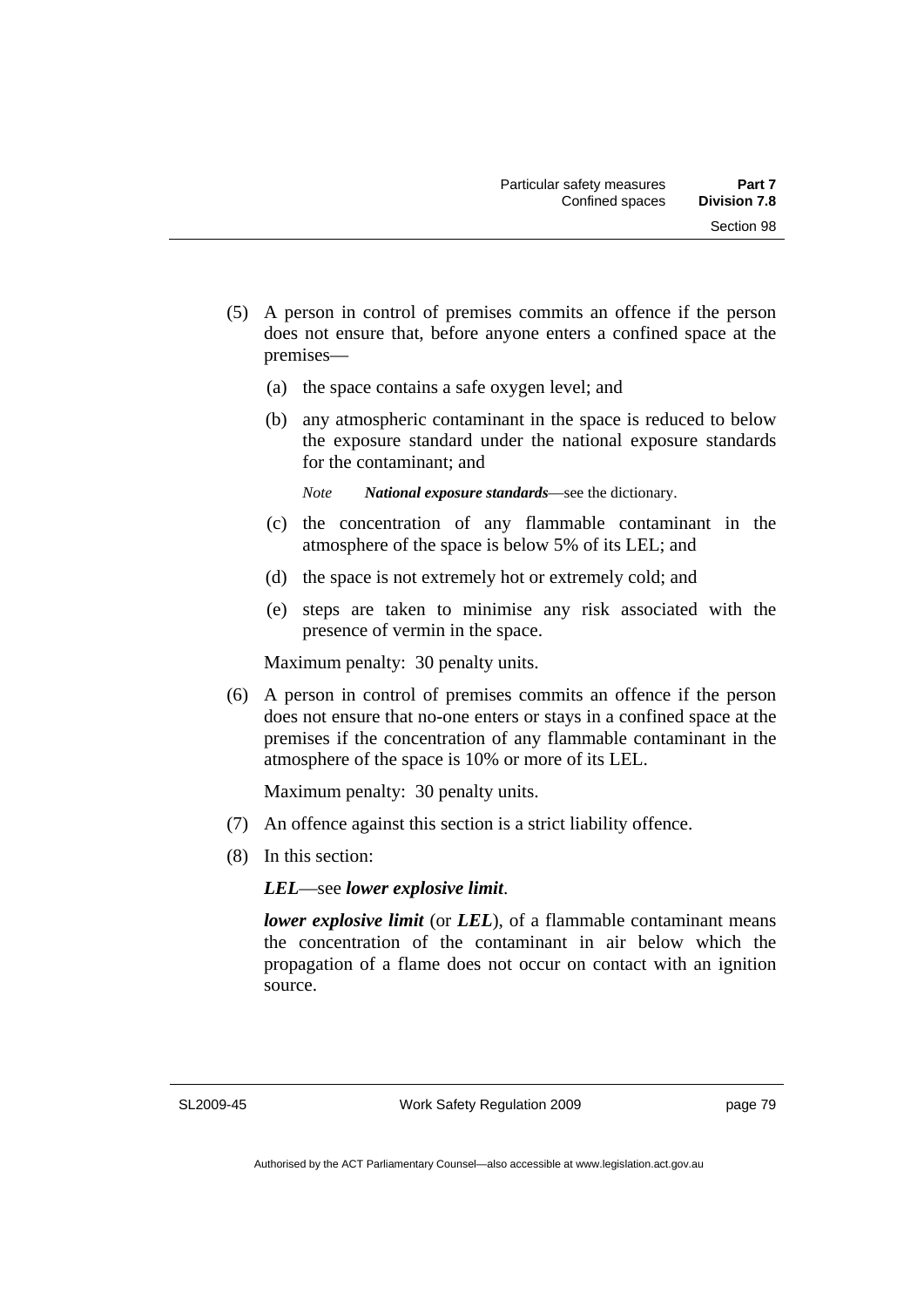## **99 Isolation and control of potentially hazardous services particular measures**

 (1) This section applies if a service that may present a hazard in a confined space (a *potentially hazardous service*) is normally connected to a confined space.

#### **Examples—potentially hazardous service**

- 1 a gas supply line
- 2 electrical wiring or cabling
- *Note* An example is part of the regulation, is not exhaustive and may extend, but does not limit, the meaning of the provision in which it appears (see Legislation Act, s 126 and s 132).
- (2) A person conducting a business or undertaking at a workplace commits an offence if the person does not ensure that no-one enters a confined space at the workplace unless the potentially hazardous service is isolated or controlled in a way that prevents—
	- (a) the introduction of any material, contaminant, agent, or the creation of a condition, that may be harmful to someone in the space; or
	- (b) the activation or energising in any way of equipment or services that may pose a risk to the health or safety of someone in the space.

Maximum penalty: 30 penalty units.

- (3) A person in control of premises commits an offence if the person does not ensure that no-one enters a confined space at the premises unless the potentially hazardous service is isolated or controlled in a way that prevents—
	- (a) the introduction of any material, contaminant, agent, or the creation of a condition, that may be harmful to someone in the space; or

page 80 Work Safety Regulation 2009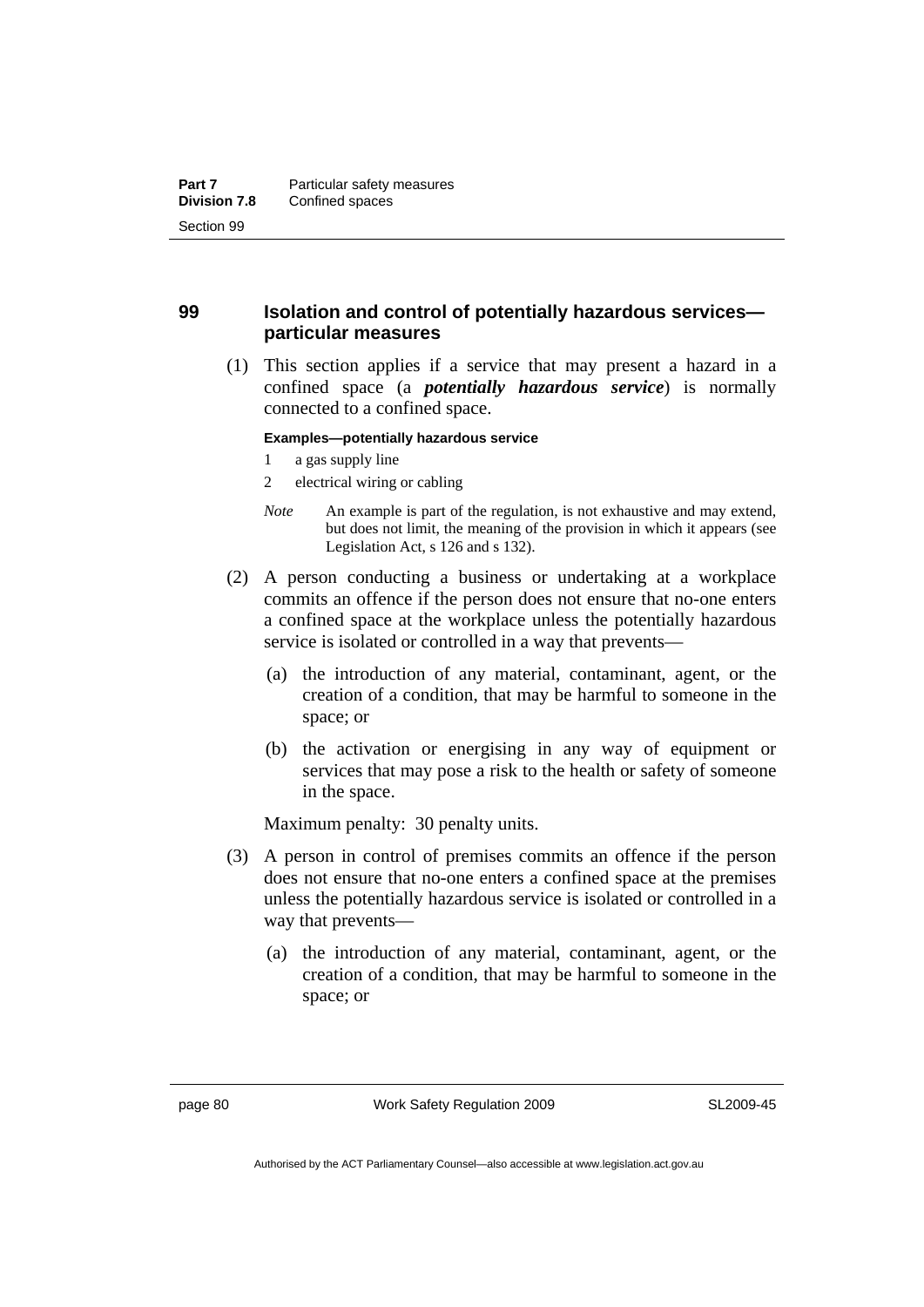(b) the activation or energising in any way of equipment or services that may pose a risk to the health or safety of someone in the space.

Maximum penalty: 30 penalty units.

(4) An offence against this section is a strict liability offence.

## **100 Clearing containment before entry—particular measures**

- (1) This section applies if a confined space must be cleared of contaminants to comply with section 95 (Entry to and work in confined spaces).
- (2) A person conducting a business or undertaking at a workplace commits an offence if the person does not ensure that, if appropriate, the confined space at the workplace is cleared of all contaminants by using a suitable purging agent that displaces contaminants from the space.

Maximum penalty: 30 penalty units.

 (3) A person conducting a business or undertaking at a workplace commits an offence if the person does not ensure that pure oxygen or a gas mixture in a concentration of more than 21% of oxygen by volume is not used to purge or ventilate the confined space at the workplace.

Maximum penalty: 30 penalty units.

 (4) A person in control of premises commits an offence if the person does not ensure that, if appropriate, the confined space at the premises is cleared of all contaminants by using a suitable purging agent that displaces contaminants from the space.

Maximum penalty: 30 penalty units.

SL2009-45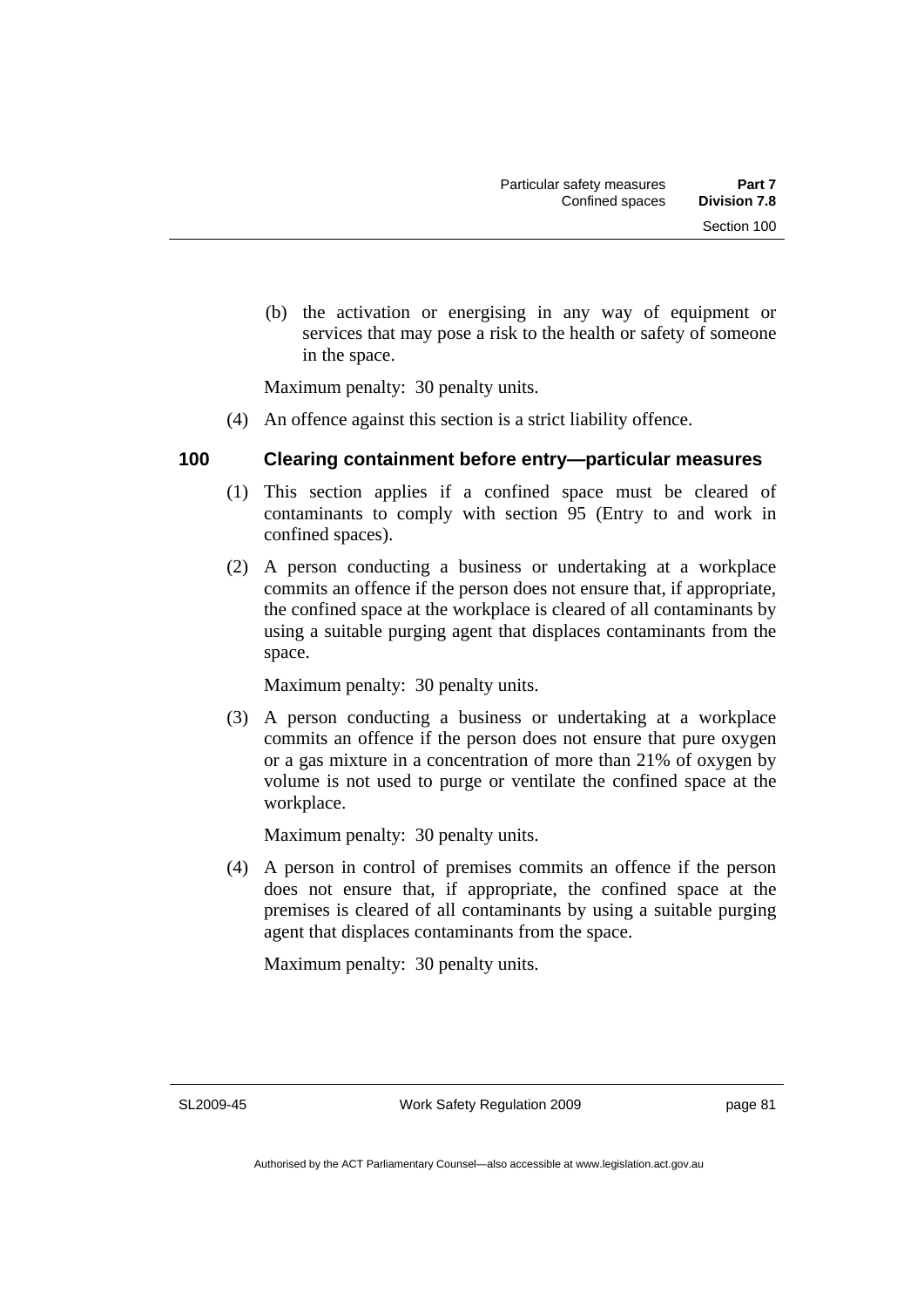(5) A person in control of premises commits an offence if the person does not ensure that pure oxygen or a gas mixture in a concentration of more than 21% of oxygen by volume is not used to purge or ventilate the confined space at the premises.

Maximum penalty: 30 penalty units.

(6) An offence against this section is a strict liability offence.

## **101 Unsafe level of oxygen and atmospheric contaminants**

- (1) This section applies if—
	- (a) a safe oxygen level cannot be provided in a confined space at a workplace; or
	- (b) an atmospheric contaminant in a confined space at a workplace cannot be reduced to below the exposure standard under the national exposure standards.
- (2) A person conducting a business or undertaking at a workplace commits an offence if the person allows—
	- (a) someone to enter a confined space at the workplace; and
	- (b) the person entering is not equipped with suitable personal protective and safety equipment including air supplied respiratory protective equipment.

Maximum penalty: 30 penalty units.

- *Note* For requirements if a person conducting a business or undertaking provides air supplied respiratory equipment for use at a workplace, see s 69.
- (3) A person in control of premises commits an offence if the person allows—
	- (a) someone to enter a confined space at the premises; and

page 82 Work Safety Regulation 2009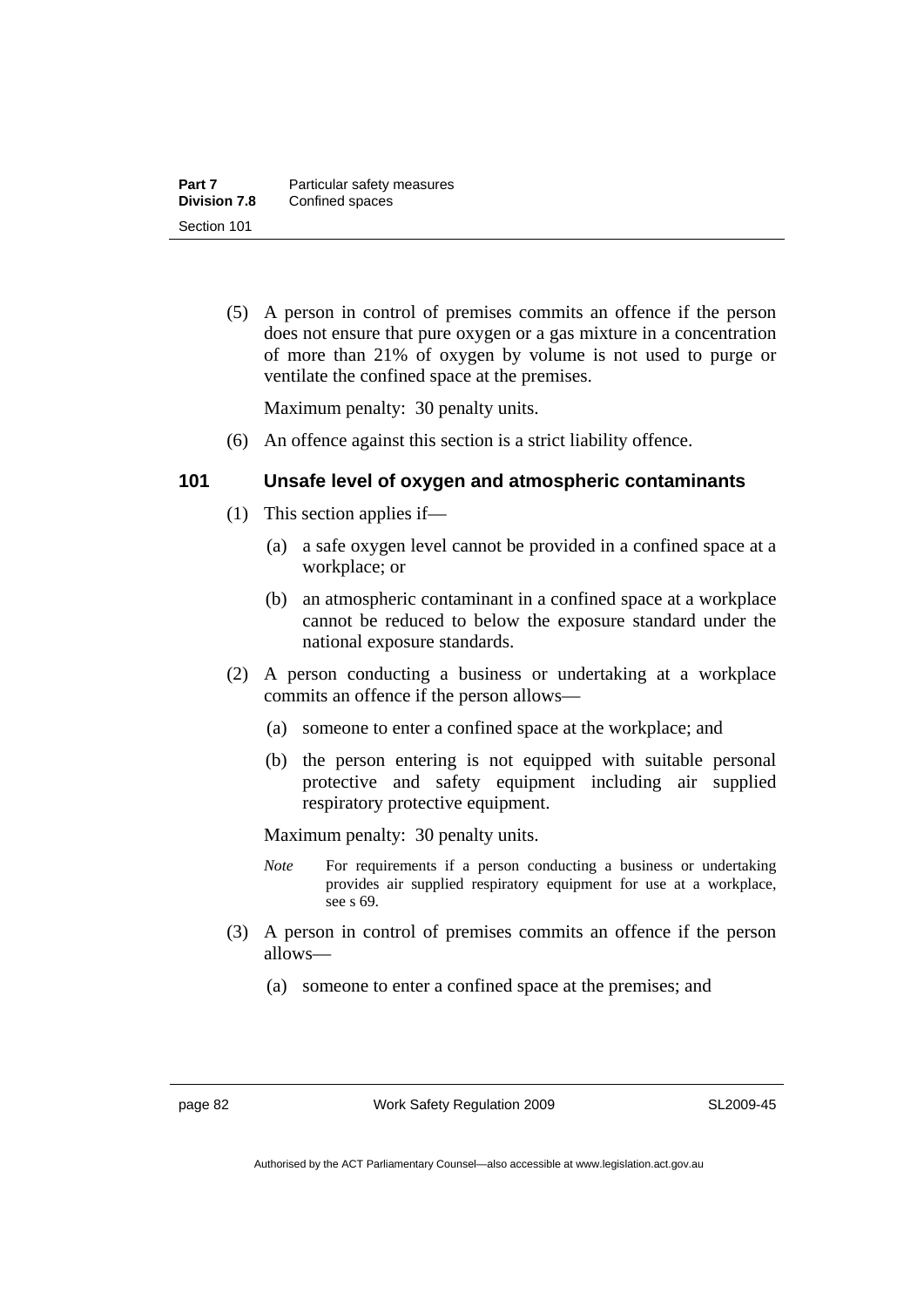(b) the person entering is not equipped with suitable personal protective and safety equipment including air supplied respiratory protective equipment.

Maximum penalty: 30 penalty units.

- *Note* For requirements if a person conducting a business or undertaking provides air supplied respiratory equipment for use at a workplace, see s 69.
- (4) An offence against this section is a strict liability offence.

## **102 Entry permits—particular measures**

 (1) A person conducting a business or undertaking at a workplace commits an offence if the person does not give an entry permit to the person in direct control of work to be done in a confined space at the workplace.

Maximum penalty: 20 penalty units.

- (2) A person conducting a business or undertaking at a workplace commits an offence if the person does not give each person who is required to do work in a confined space at the workplace—
	- (a) a copy of the entry permit; and
	- (b) reasonable time to read the entry permit before the person is required to enter the space.

Maximum penalty: 20 penalty units.

- (3) A person conducting a business or undertaking at a workplace commits an offence if—
	- (a) someone enters or works in a confined space at the workplace; and
	- (b) the entry or work does not comply with an entry permit under this section.

Maximum penalty: 20 penalty units.

SL2009-45

Work Safety Regulation 2009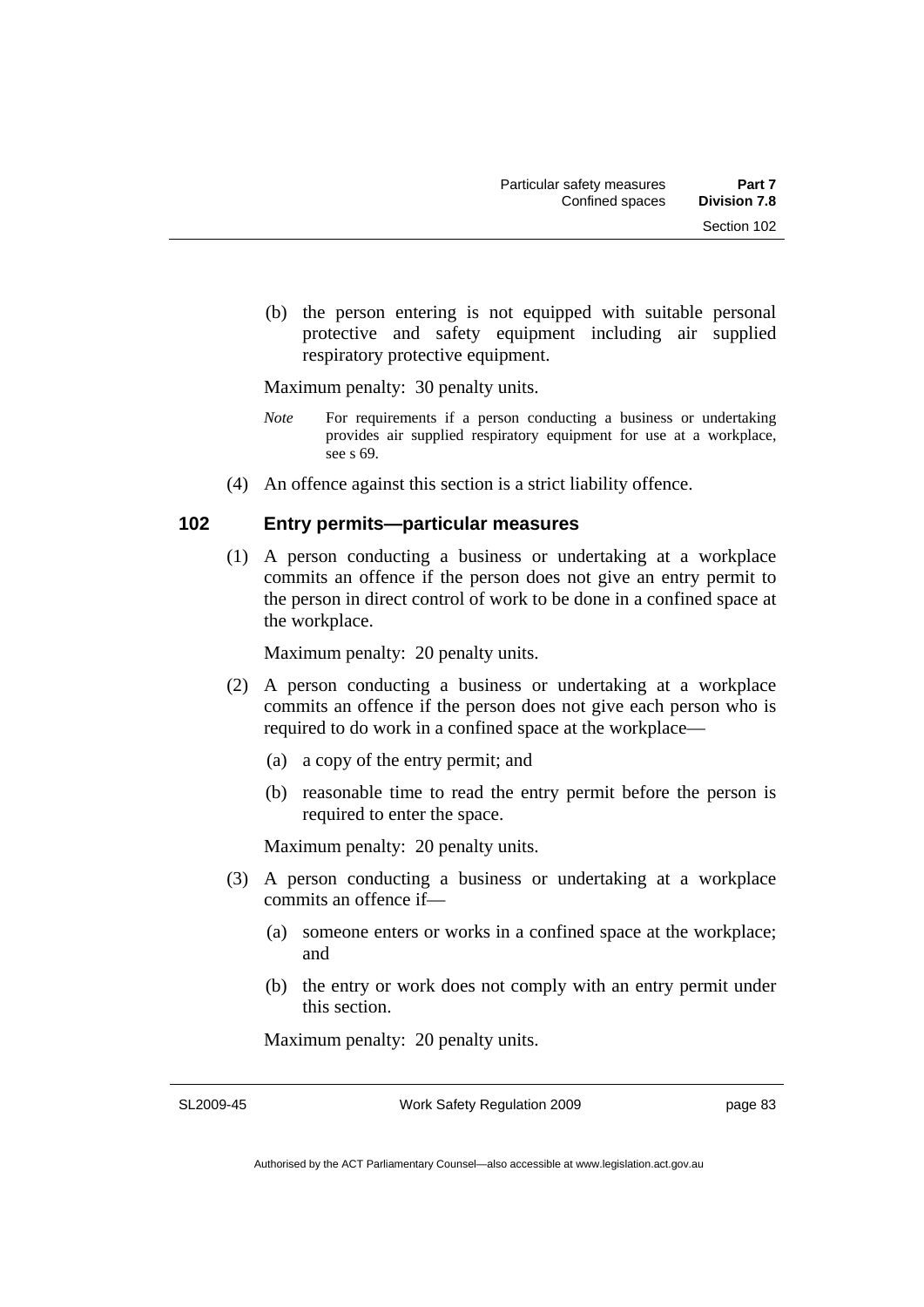- (4) A person conducting a business or undertaking at a workplace commits an offence if—
	- (a) a confined space at the workplace is returned to normal use; and
	- (b) the person does not have written confirmation from the person in direct control of the work in the confined space, that—
		- (i) the work has been completed; and
		- (ii) each person involved in the work has left the space.

Maximum penalty: 20 penalty units.

 (5) A person in control of premises commits an offence if the person does not ensure that each person who is to do work in a confined space at the premises is told about, and understands, the entry permit.

Maximum penalty: 20 penalty units.

- (6) A person in control of premises commits an offence if—
	- (a) someone enters or works in a confined space at the premises; and
	- (b) the entry or work does not comply with an entry permit under this section.

Maximum penalty: 20 penalty units.

- (7) A person in control of premises commits an offence if—
	- (a) a confined space at the premises is returned to normal use; and
	- (b) the person does not have written confirmation from the person in direct control of the work in the confined space, that—
		- (i) the work has been completed; and

page 84 Work Safety Regulation 2009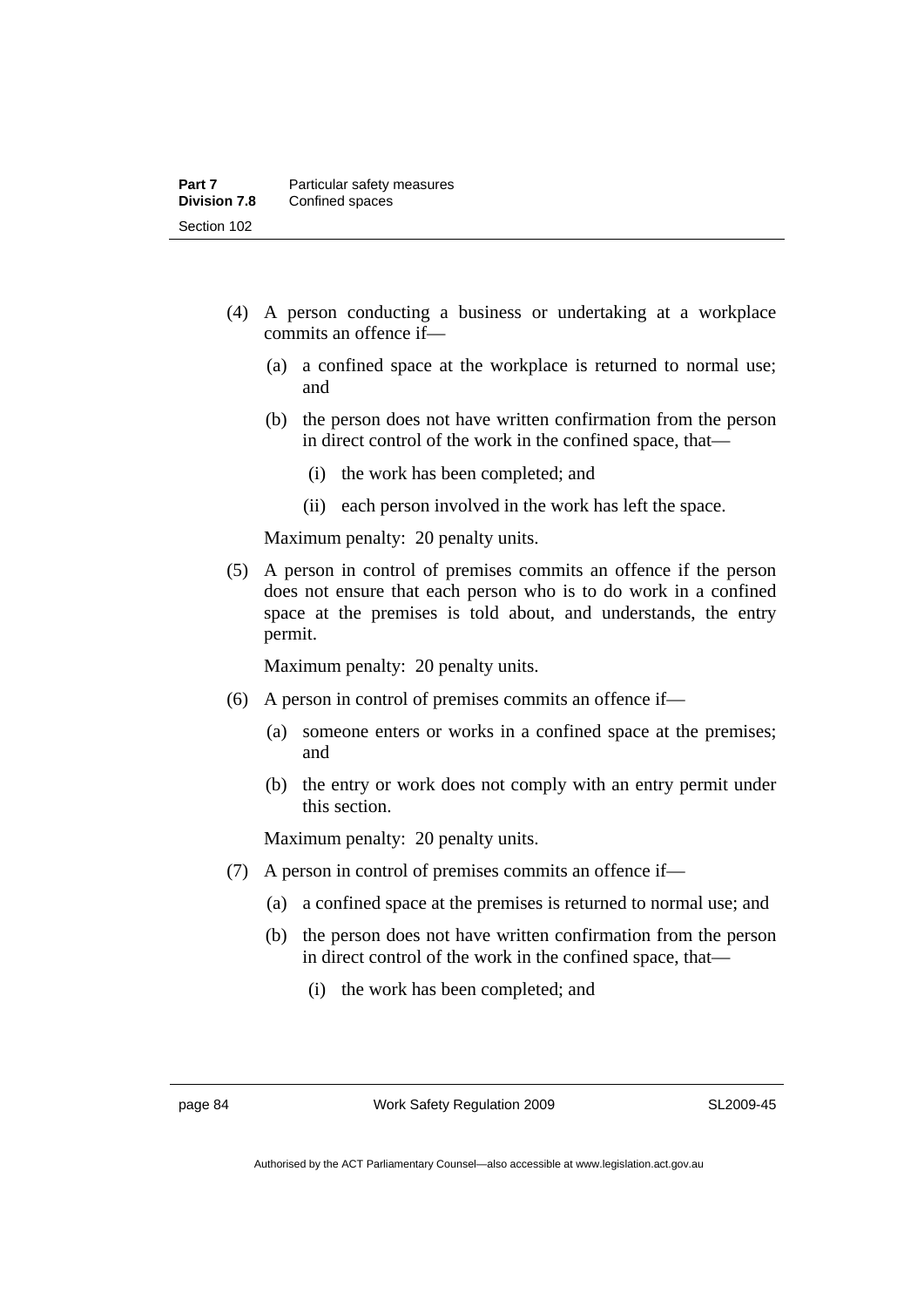(ii) each person involved in the work has left the space.

Maximum penalty: 20 penalty units.

- (8) An offence against this section is a strict liability offence.
- **103 Standby people—particular measures**

- (1) This section applies if—
	- (a) there is a confined space at a workplace; and
	- (b) someone is in the confined space.
- (2) A person conducting a business or undertaking at the workplace commits an offence if the person does not appoint 1 or more people as standby people for the work in the confined space at the workplace.

Maximum penalty: 30 penalty units.

- (3) A person conducting a business or undertaking at the workplace commits an offence if the person appoints a person as a standby person for the work in the confined space at the workplace and the person appointed—
	- (a) has not undertaken training in accordance with section 107 (Training about confined spaces); and
	- (b) cannot operate the monitoring equipment used to ensure safety during entry to, and work in, the confined space; and
	- (c) cannot initiate emergency procedures (including rescue procedures).

Maximum penalty: 30 penalty units.

SL2009-45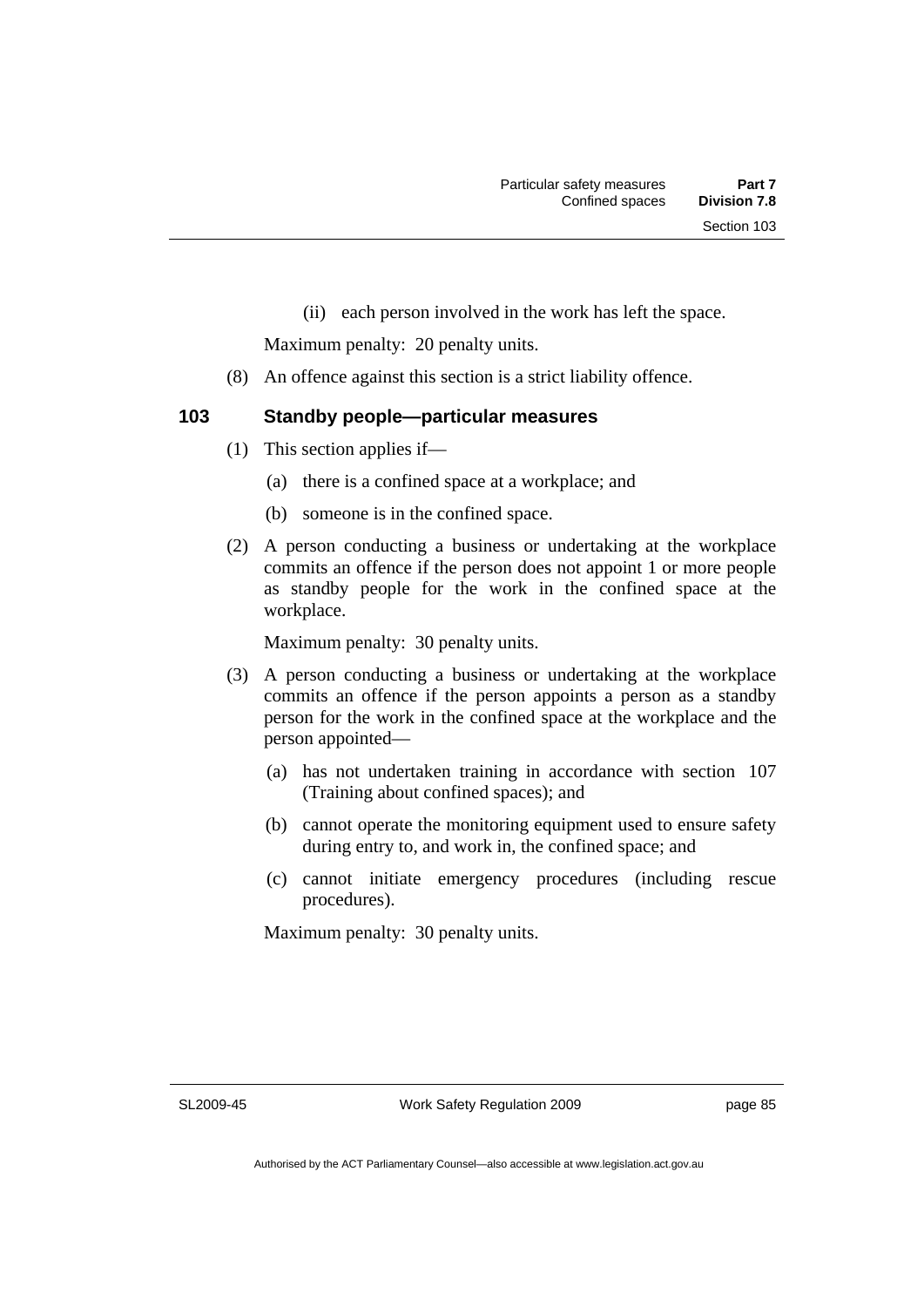- (4) A person conducting a business or undertaking at the workplace commits an offence if the person does not ensure that a standby person—
	- (a) remains outside and near the confined space at the workplace while anyone is in the confined space; and
	- (b) is able to communicate continuously with anyone in the confined space; and
	- (c) if practicable, is able to see anyone in the confined space.

Maximum penalty: 30 penalty units.

(5) An offence against this section is a strict liability offence.

## **104 Emergencies—particular measures**

 (1) A person conducting a business or undertaking at a workplace commits an offence if the person does not ensure that appropriate emergency equipment is provided when someone is in a confined space at the workplace.

Maximum penalty: 30 penalty units.

 (2) A person conducting a business or undertaking at a workplace commits an offence if the person does not ensure that emergency procedures are established and rehearsed in relation to people in a confined space at the workplace.

Maximum penalty: 30 penalty units.

- (3) A person conducting a business or undertaking at a workplace commits an offence if the person does not ensure that—
	- (a) the openings for entry to and exit from a confined space at the workplace are large enough to allow the rescue of anyone in the space; and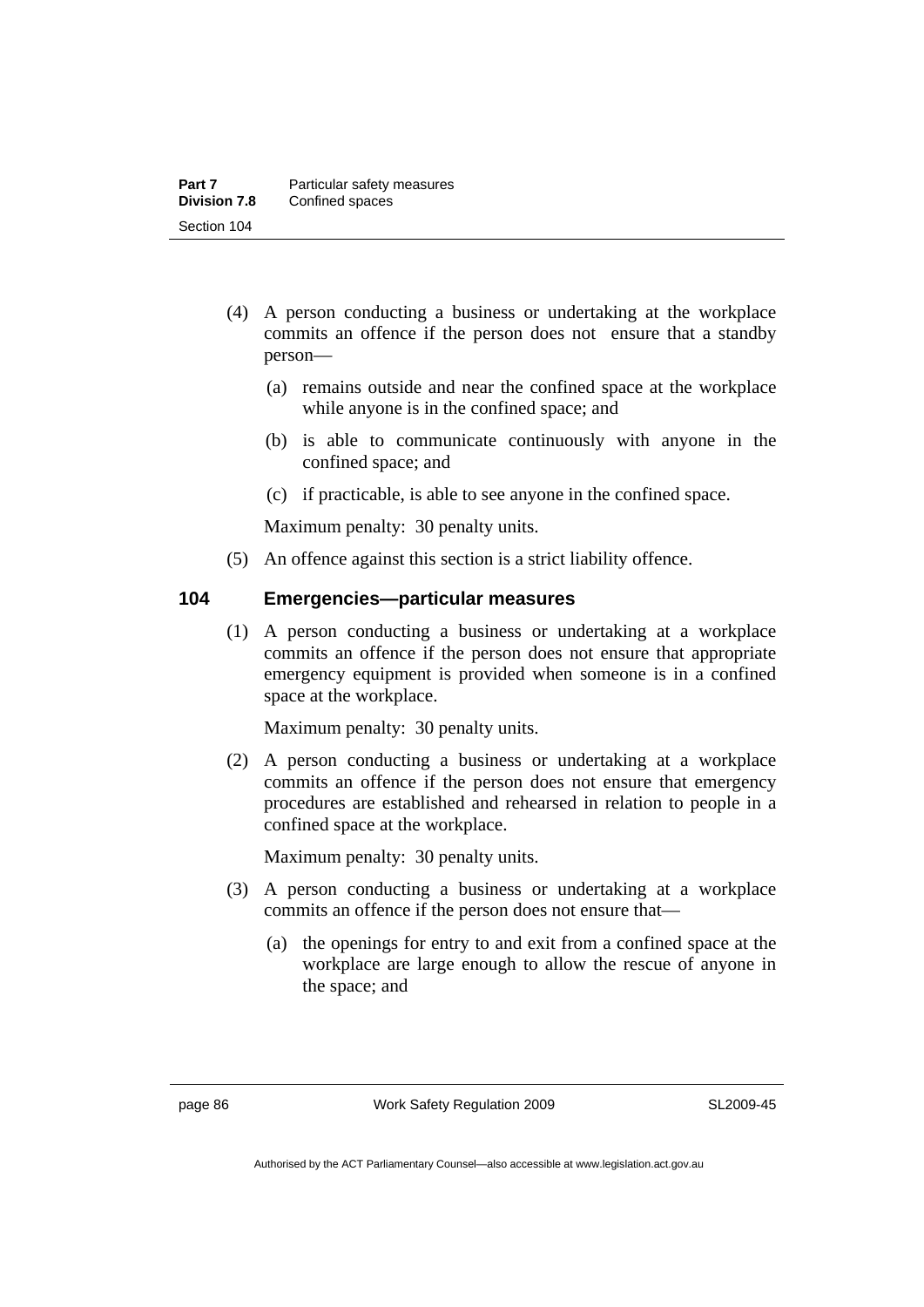(b) the openings are not obstructed by anything that could impede the rescue or, if this is not possible, that another suitable means of rescue is provided.

Maximum penalty: 30 penalty units.

 (4) A person in control of premises commits an offence if the person does not ensure that appropriate emergency equipment is provided when someone is in a confined space at the premises.

Maximum penalty: 30 penalty units.

 (5) A person in control of premises commits an offence if the person does not ensure that emergency procedures are established and rehearsed in relation to people in a confined space at the premises.

Maximum penalty: 30 penalty units.

- (6) A person in control of premises commits an offence if the person does not ensure that—
	- (a) the openings for entry to and exit from a confined space at the premises are large enough to allow the rescue of anyone in the space; and
	- (b) the openings are not obstructed by anything that could impede the rescue or, if this is not possible, that another suitable means of rescue is provided.

Maximum penalty: 30 penalty units.

(7) An offence against this section is a strict liability offence.

SL2009-45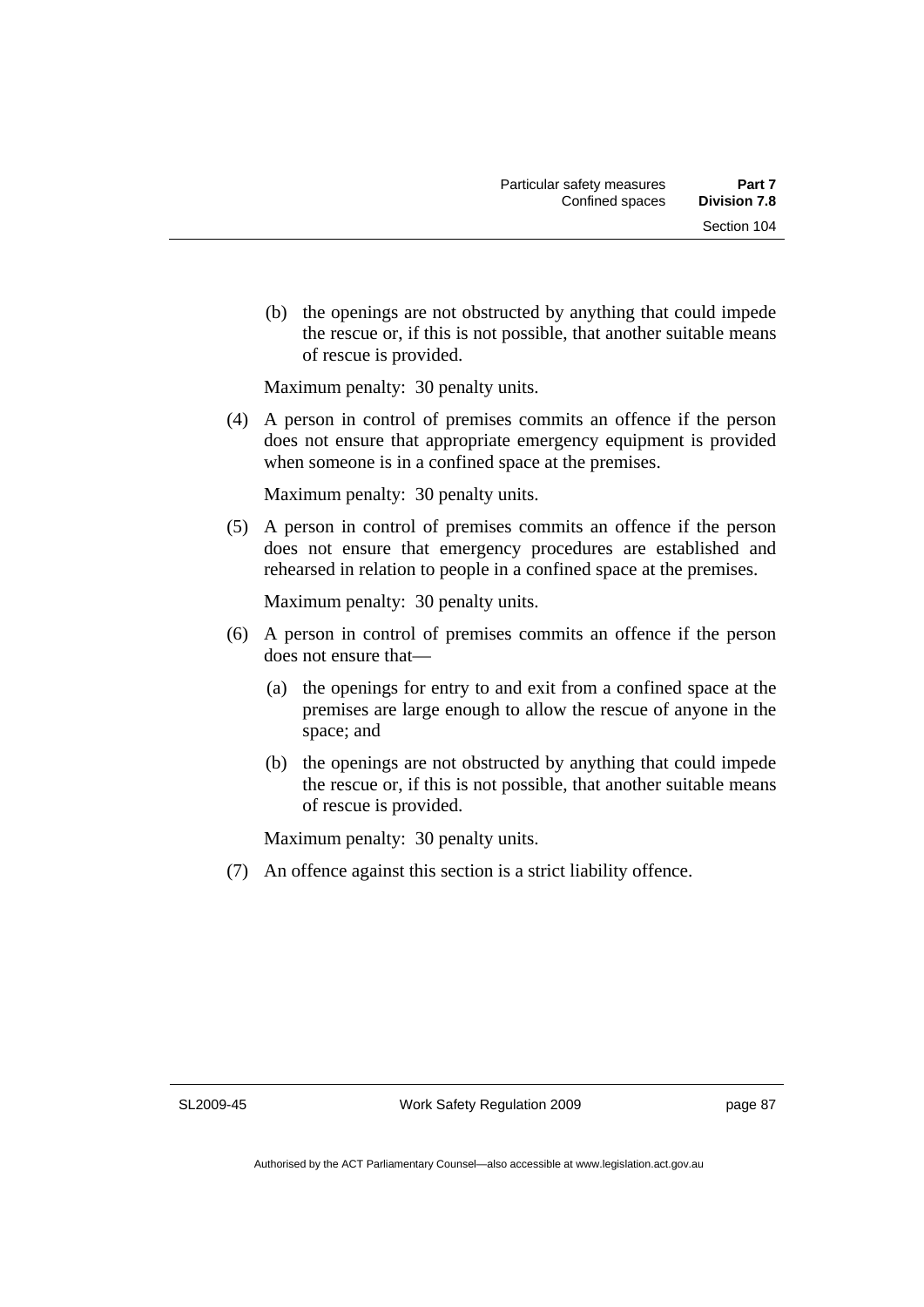## **105 Entry protection—particular measures**

 (1) A person conducting a business or undertaking at a workplace commits an offence if the person does not ensure that appropriate signs are displayed and protective barriers are erected to prevent the entry of anyone who does not have an entry permit for a confined space at the workplace.

Maximum penalty: 30 penalty units.

 (2) A person in control of premises commits an offence if the person does not ensure that appropriate signs are displayed and protective barriers are erected to prevent the entry of anyone who does not have an entry permit for a confined space at the premises.

Maximum penalty: 30 penalty units.

(3) An offence against this section is a strict liability offence.

### **106 Atmospheric testing and monitoring—particular measures**

- (1) A person conducting a business or undertaking at a workplace commits an offence if the person does not ensure that appropriate atmospheric testing and monitoring is carried out in a confined space at the workplace if the space—
	- (a) is or may be contaminated with an atmospheric contaminant; or
	- (b) is or may be contaminated with a flammable contaminant; or
	- (c) has or may have an unsafe oxygen level.

Maximum penalty: 30 penalty units.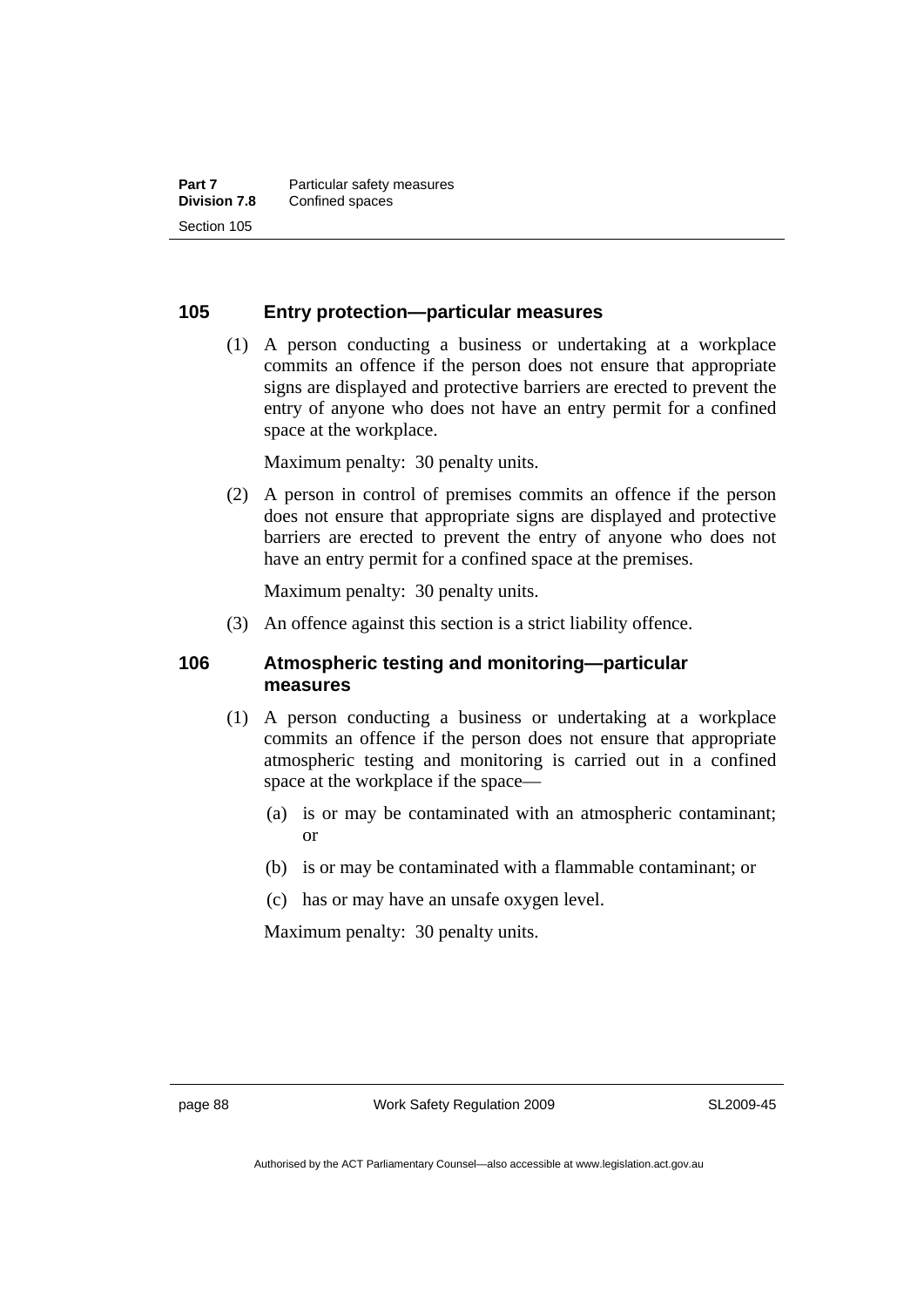- (2) A person in control of premises commits an offence if the person does not ensure that appropriate atmospheric testing and monitoring is carried out in a confined space at the premises if the space—
	- (a) is or may be contaminated with an atmospheric contaminant; or
	- (b) is or may be contaminated with a flammable contaminant; or
	- (c) has or may have an unsafe oxygen level.

Maximum penalty: 30 penalty units.

(3) An offence against this section is a strict liability offence.

## **107 Training about confined spaces**

 (1) A person conducting a business or undertaking at a workplace commits an offence if the person does not provide training relating to entering and working in confined spaces to anyone who is required to work in a confined space at the workplace.

Maximum penalty: 30 penalty units.

 (2) A person conducting a business or undertaking at a workplace commits an offence if the person does not provide training relating to entering and working in confined spaces to anyone who is appointed as a standby person for the workplace.

Maximum penalty: 30 penalty units.

- (3) A person conducting a business or undertaking at a workplace may also provide the training to—
	- (a) anyone who does 1 or more of the following:
		- (i) assesses the safety of confined spaces;
		- (ii) issues entry permits for confined spaces;
		- (iii) designs and fixes the layout of workplaces;
		- (iv) supervises people working in or near confined spaces;

SL2009-45

Work Safety Regulation 2009

page 89

Authorised by the ACT Parliamentary Counsel—also accessible at www.legislation.act.gov.au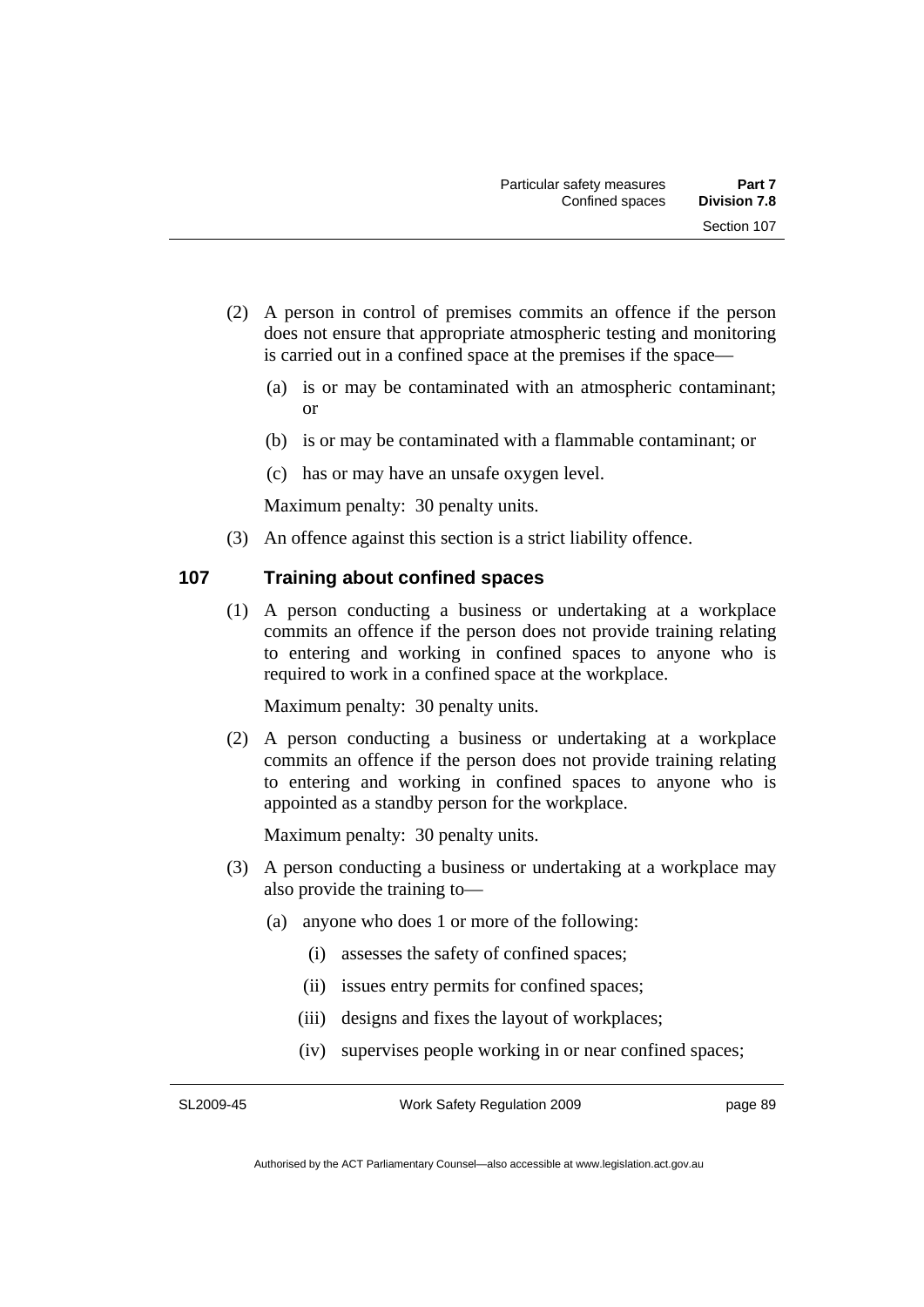- (v) maintains equipment used in confined spaces;
- (vi) purchases, distributes, fits, wears or maintains personal protective and safety equipment used for work in confined spaces; and
- (b) anyone who could be involved in rescue and first aid procedures involving a confined space.
- (4) A person conducting a business or undertaking at a workplace commits an offence if the person fails to make a written record of—
	- (a) the training given under this section; and
	- (b) the people to whom the training is given.

Maximum penalty: 20 penalty units.

- (5) An offence against this section is a strict liability offence.
- (6) In this section:

*standby person* means a person appointed as a standby person under section 103.

*training* must include instruction in each of the following:

- (a) the hazards of confined spaces;
- (b) risk assessment procedures;
- (c) risk management steps;
- (d) emergency procedures;
- (e) selection, use, fitting and maintenance of safety equipment.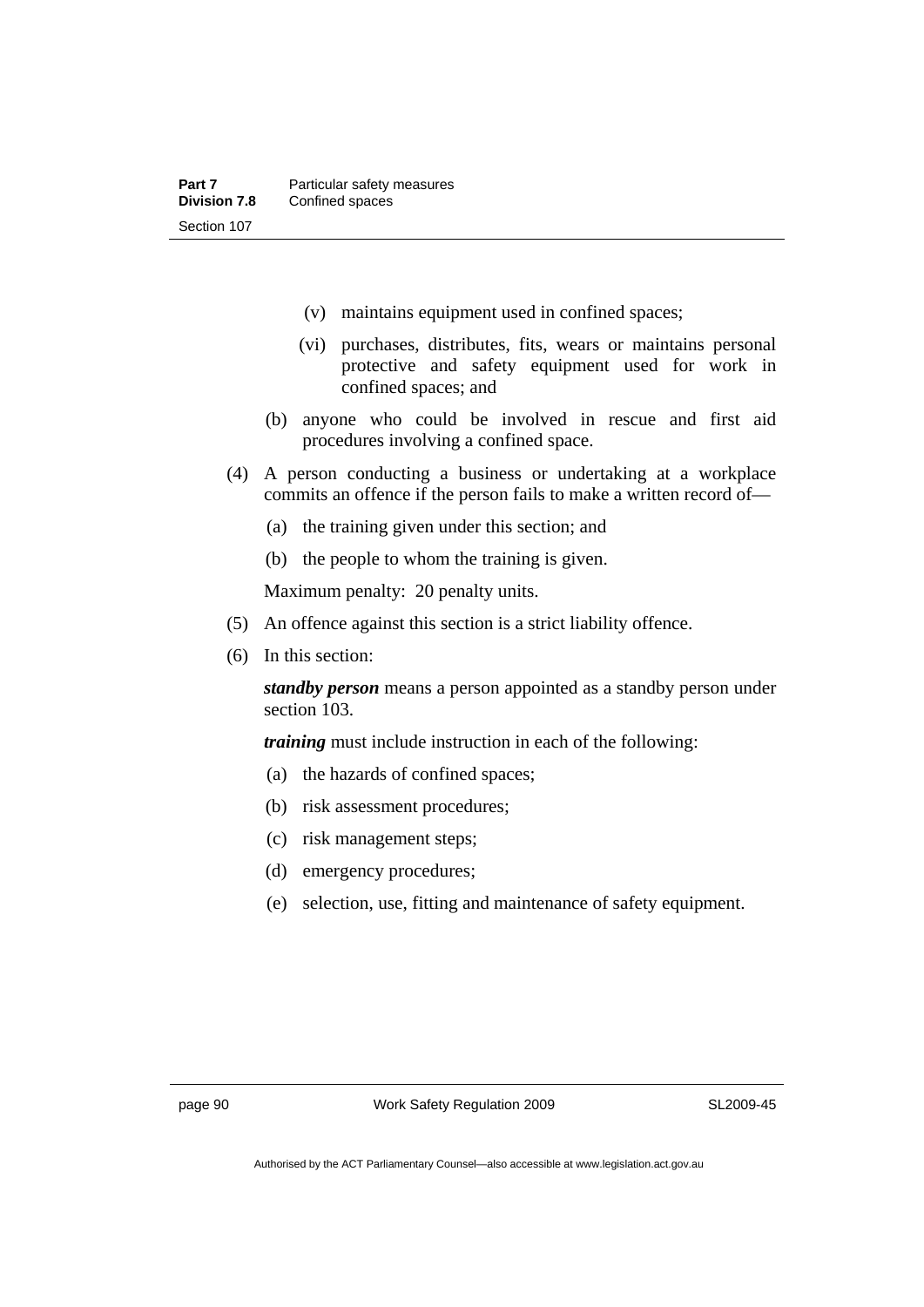## **108 Record keeping**

- (1) A person conducting a business or undertaking at a workplace must keep—
	- (a) entry permits for a confined space at the workplace for 1 month after the day the space is returned to normal use; and
	- (b) risk assessment reports for work in a confined space at the workplace for 5 years after the last entry in the report; and
	- (c) a record of training relating to work in a confined space at the workplace while the person to whom the training has been given is engaged.
	- *Note* For reporting and records in relation to injuries and dangerous occurrences, see pt 2.
- (2) A person conducting a business or undertaking at a workplace commits an offence if—
	- (a) an inspector requests access to a record made under subsection (1) in relation to the workplace; and
	- (b) the person does not give access to the record.

Maximum penalty: 20 penalty units.

- (3) If a record made under subsection (1) contains information personal to a worker, a person conducting the business or undertaking must give the worker access to the record on request.
- (4) An offence against this section is a strict liability offence.

SL2009-45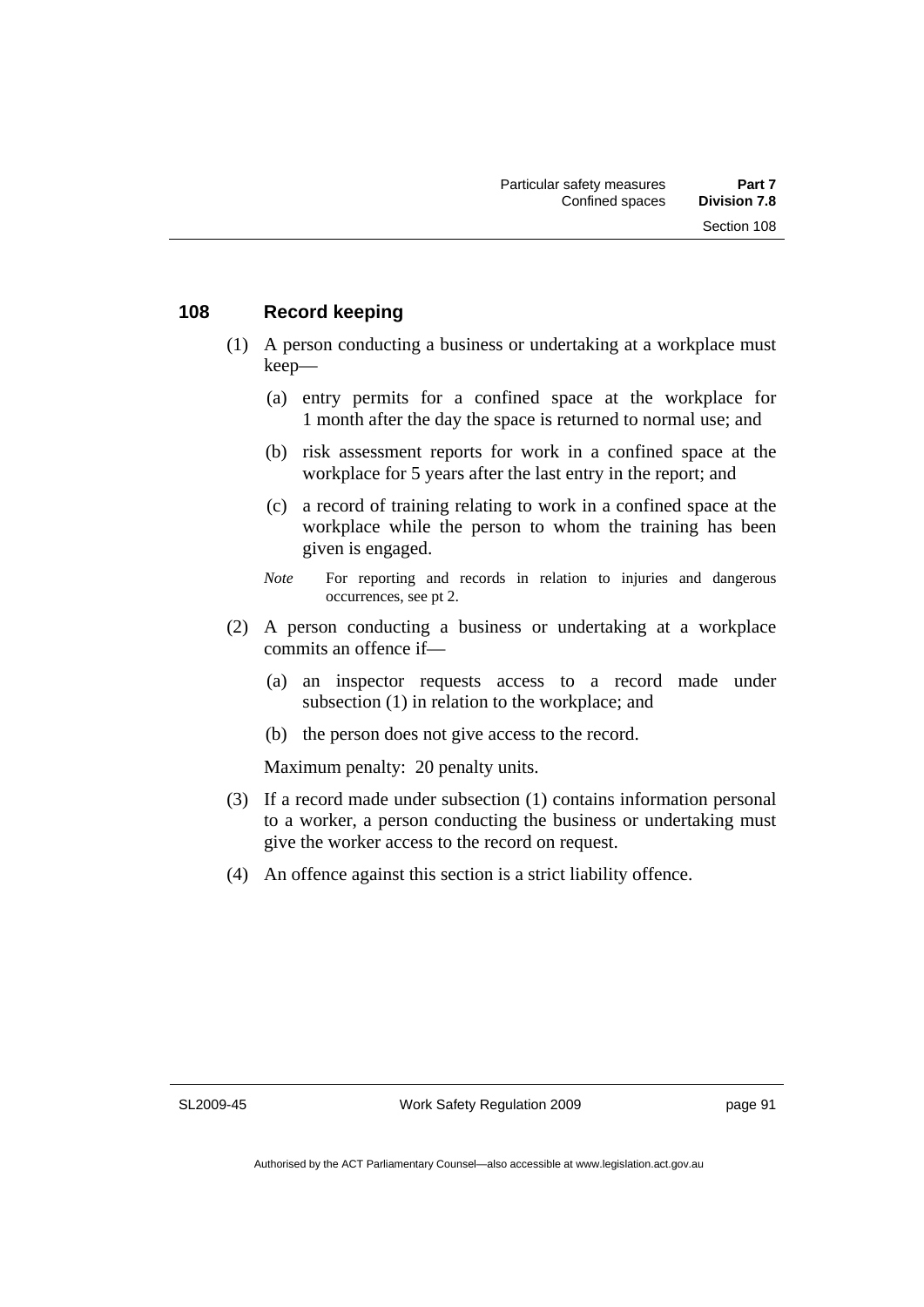**Part 7** Particular safety measures **Division 7.9** Lighting Section 109

# **Division 7.9 Lighting**

## **109 Person conducting business or undertaking to provide lighting**

 (1) A person conducting a business or undertaking at a workplace commits an offence if the person does not provide adequate lighting at the workplace.

Maximum penalty: 30 penalty units.

- (2) What is adequate for subsection (1) must be decided having regard to the nature of the tasks performed by each worker at the workplace.
- (3) A person conducting a business or undertaking at a workplace commits an offence if the person does not ensure that the lighting provided at the workplace—
	- (a) allows workers to work safely; and
	- (b) does not create excessive glare or reflection; and
	- (c) allows people who are not workers to move safely within the workplace; and
	- (d) facilitates safe entry to, and exit from, the workplace.

Maximum penalty: 20 penalty units.

(4) An offence against this section is a strict liability offence.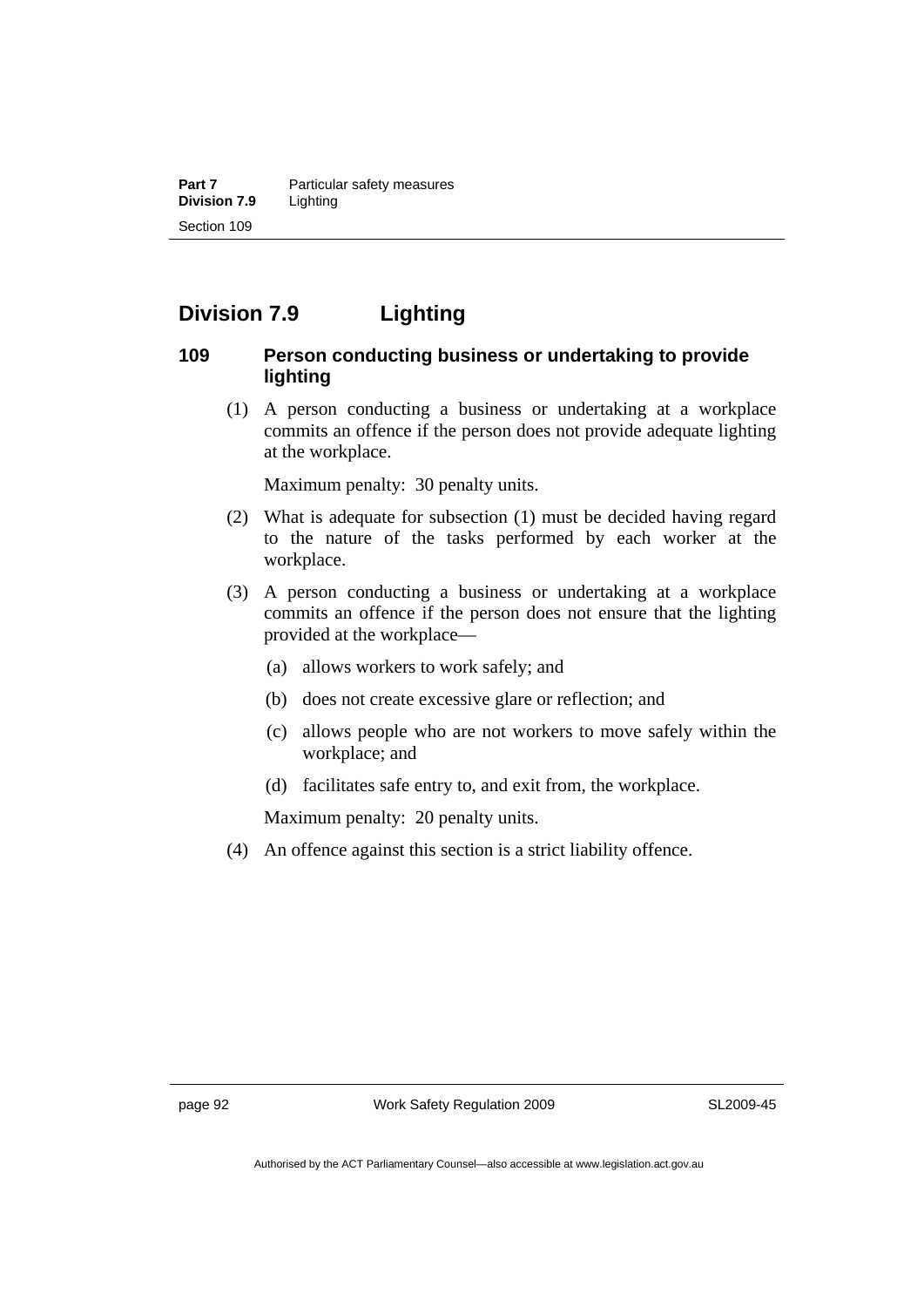# **Division 7.10 Noise management**

## **110 Definitions—div 7.10**

In this division:

*exposure standard* means—

- (a) an 8-hour equivalent continuous A-weighted sound pressure level,  $L_{\text{Aea,8h}}$  of 85dB (A) referenced to 20 $\mu$ Pa; and
- (b) a C-weighted peak sound pressure level,  $L_{C,peak}$  of 140dB (C) referenced to 20μPa.

*sound pressure level*, in relation to a person, means the level of noise worked out, at the person's ear position, in accordance with AS/NZS 1269.1, without taking into account any protection that may be given by a personal hearing protector.

## **111 Working out LC,peak value—div 7.10**

For this division, the value of  $L_{C,peak}$  must be worked out by using sound-measuring equipment with a peak detector-indicator characteristic that allows measurement of sound in accordance with AS/NSZ 1269.1

## **112 Noise management—duties of designers etc**

- (1) A person in control of the design, manufacture, import or supply of plant that may emit an unsafe level of noise must ensure that the plant is designed and constructed so that the noise emitted by the plant is as low as reasonably practicable, when installed and used in a reasonable way.
- (2) A person in control of the manufacture, import or supply of plant commits an offence if—
	- (a) plant that may emit an unsafe level of noise is supplied to a person; and

SL2009-45

Work Safety Regulation 2009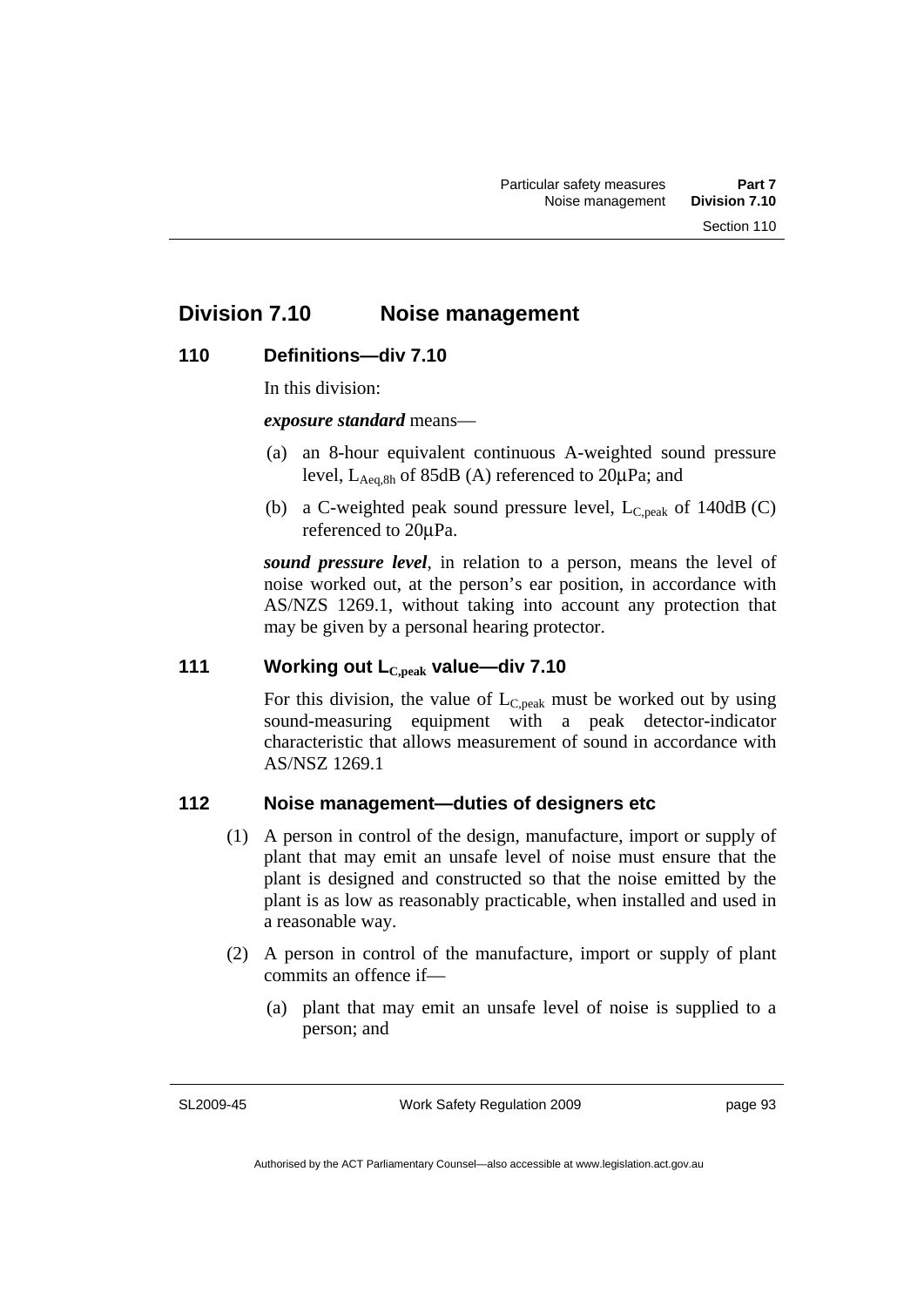- (b) the person in control of the manufacture, import or supply of the plant fails to provide the person to whom the plant is supplied with information about—
	- (i) the noise emitted by the plant; and
	- (ii) ways to keep the noise to the lowest level that is reasonably practicable to achieve.

Maximum penalty: 20 penalty units.

- (3) An offence against this section is a strict liability offence.
- (4) In this section:

*unsafe level of noise* means—

- (a) an A-weighted sound pressure level of 70dB (A); or
- (b) an  $L_{C,peak}$  of 130dB (C).

## **113 Noise management—duties of person conducting business or undertaking**

- (1) A person conducting a business or undertaking at a workplace commits an offence if the person does not—
	- (a) properly maintain noise control measures at the workplace; and
	- (b) give workers at the workplace information and training about noise control measures in accordance with AS/NZS 1269; and
	- (c) ensure that any personal hearing protectors given to a worker are used and maintained in accordance with AS/NZS 1269.

Maximum penalty: 30 penalty units.

- (2) If action is required to reduce the noise level to which a worker is exposed, the person conducting a business or undertaking at a workplace must—
	- (a) as far as is reasonably practicable, implement engineering noise controls to reduce the noise level; and

page 94 Work Safety Regulation 2009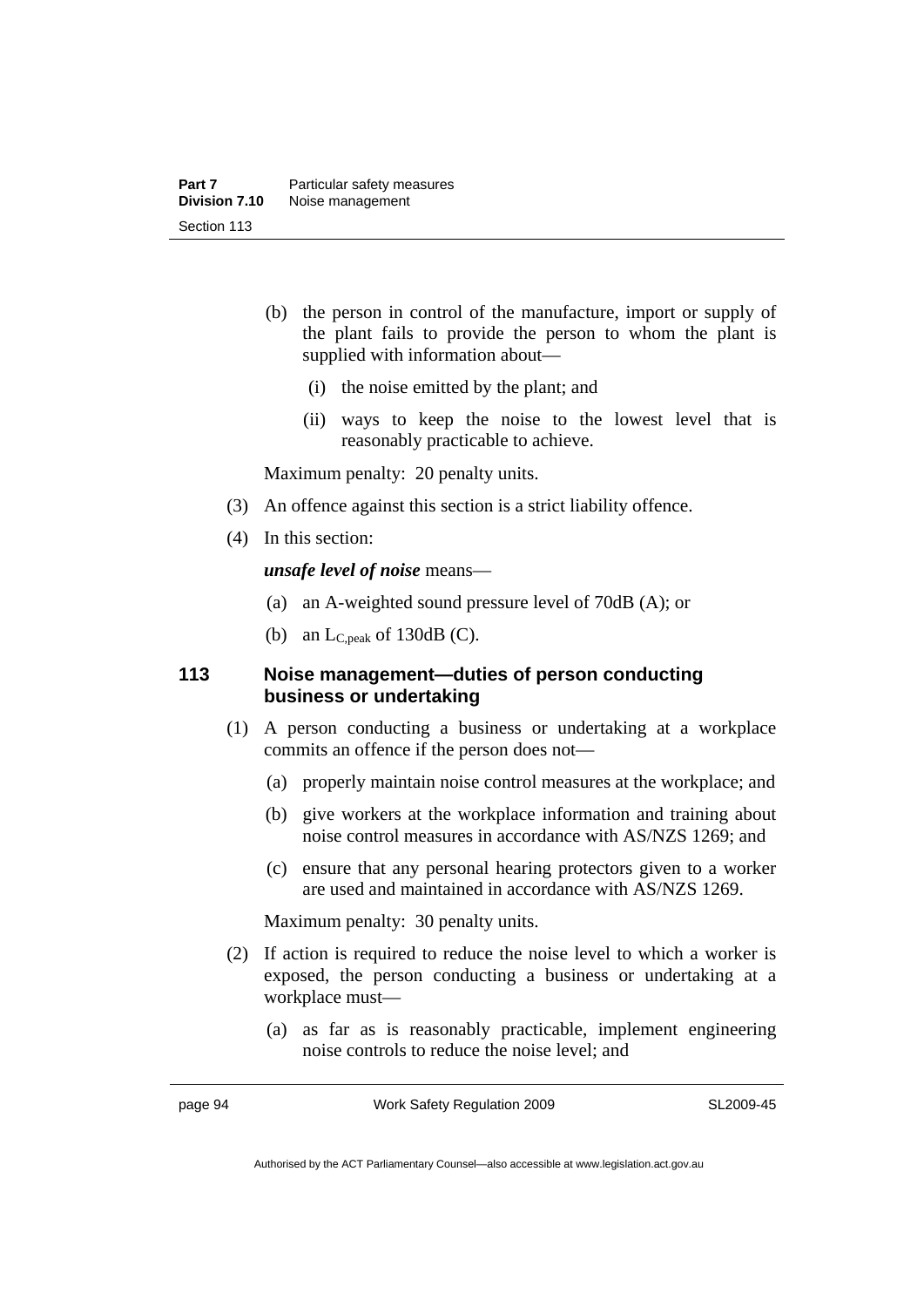- (b) if action under paragraph (a) does not reduce the noise level to the exposure standard or less—as far as is reasonably practicable, implement administrative noise controls to reduce the noise to which the worker is exposed; and
- (c) if action under paragraph (a) and (b) does not reduce the noise level to the exposure standard or less—give the worker personal hearing protectors that—
	- (i) meet the requirements of AS/NZS 1270; and
	- (ii) have been selected according to the procedures stated in AS/NZS 1269.3.
- (3) A person conducting a business or undertaking at a workplace commits an offence if—
	- (a) noise levels at the workplace exceed the exposure standards for a worker; and
	- (b) the person does not—
		- (i) take the action mentioned in subsection  $(2)$  (a) and (b) to reduce the noise level to which the worker is exposed; or
		- (ii) give the worker the personal hearing protectors required under subsection (2) (c).

Maximum penalty: 20 penalty units.

(4) An offence against this section is a strict liability offence.

# **114 Noise management—duties of workers**

- (1) A worker commits an offence if—
	- (a) noise control measures are taken at a workplace under this division; and

SL2009-45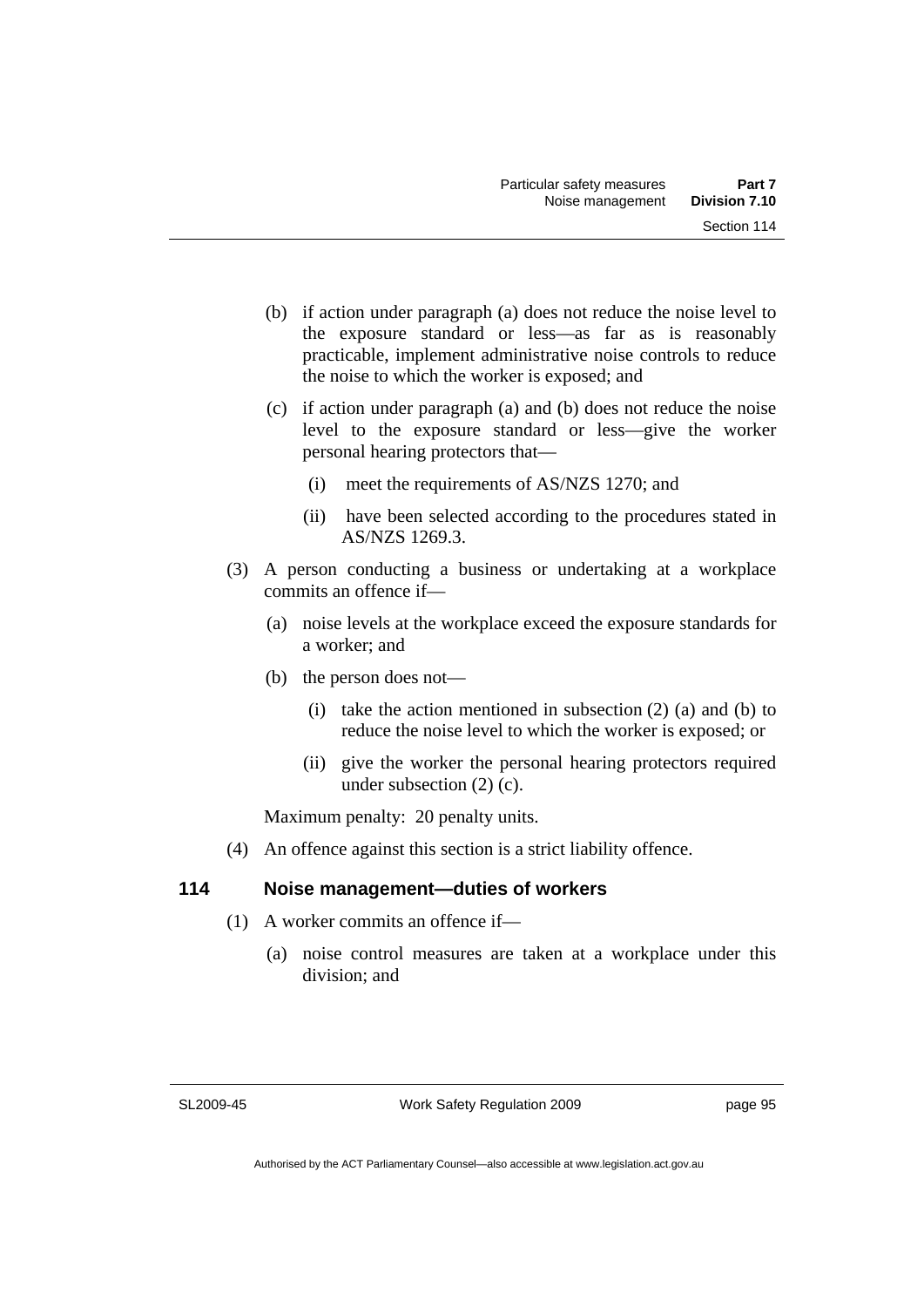(b) the worker intentionally does not comply with the measures at the workplace, as far as reasonably practicable.

Maximum penalty: 20 penalty units.

- (2) A worker commits an offence if the worker—
	- (a) is given personal hearing protectors for use at work; and
	- (b) is given information and training about the protectors in accordance with AS/NZS 1269: and
	- (c) does not use the protectors, as far as reasonably practicable.

Maximum penalty: 20 penalty units.

# **Division 7.11 Isolated work**

#### **115 Isolated workers**

- (1) This section applies if a person conducting a business or undertaking allows a worker in the business or undertaking to work alone in—
	- (a) an area that is remote from other people or is isolated from other people because of the time, location or nature of the work; or
	- (b) a situation that involves the operation or maintenance of hazardous plant or the handling of a dangerous substance; or
	- (c) work that is dangerous to perform alone.

#### **Examples—par (c)**

- 1 tree felling
- 2 security patrolling at night
- 3 working in an interview room
- *Note* An example is part of the regulation, is not exhaustive and may extend, but does not limit, the meaning of the provision in which it appears (see Legislation Act, s 126 and s 132).

page 96 Work Safety Regulation 2009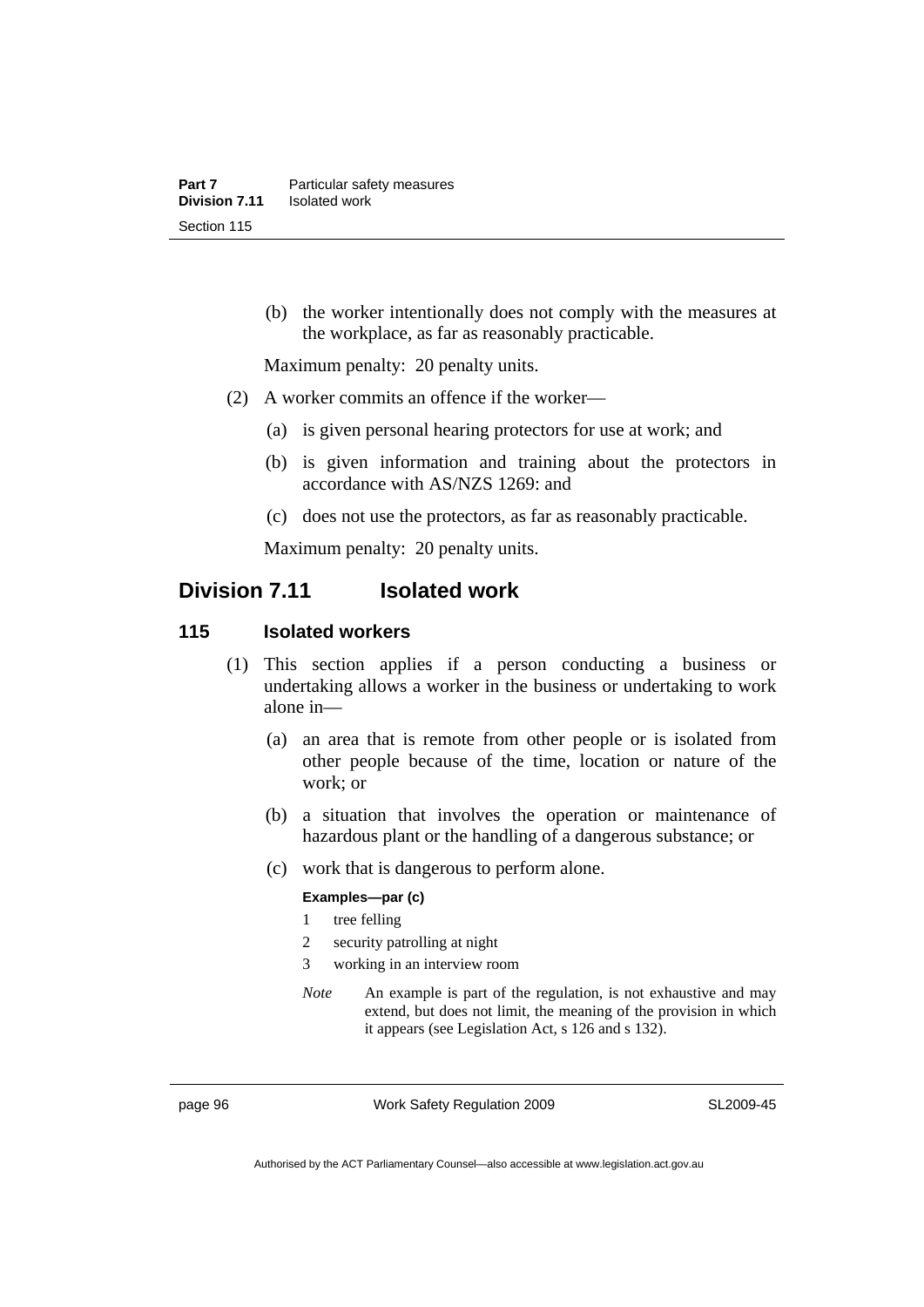- (2) A person conducting a business or undertaking commits an offence if the person fails to ensure that—
	- (a) a worker in the business or undertaking is able to call for help; and
	- (b) there is a procedure for regular contact with the worker; and
	- (c) the worker is trained in the procedure.

Maximum penalty: 20 penalty units.

(3) An offence against this section is a strict liability offence.

# **Division 7.12 Fire and explosion**

# **116 Fire and explosion—risk control**

 (1) A person conducting a business or undertaking at a workplace commits an offence if the person does not ensure that risks of fire or explosion at the workplace are managed.

Maximum penalty: 30 penalty units.

- (2) A person conducting a business or undertaking at a workplace commits an offence if the person does not—
	- (a) regularly remove waste materials and accumulated dust at the workplace: and;
	- (b) eliminate potential ignition sources from proximity to flammable substances, combustible dusts or waste materials at the workplace.

Maximum penalty: 30 penalty units.

- (3) A person conducting a business or undertaking at a workplace commits an offence if—
	- (a) the person does not monitor the workplace regularly to ensure the continued effectiveness of control measures for fire or explosion at the workplace; and

SL2009-45

Work Safety Regulation 2009

page 97

Authorised by the ACT Parliamentary Counsel—also accessible at www.legislation.act.gov.au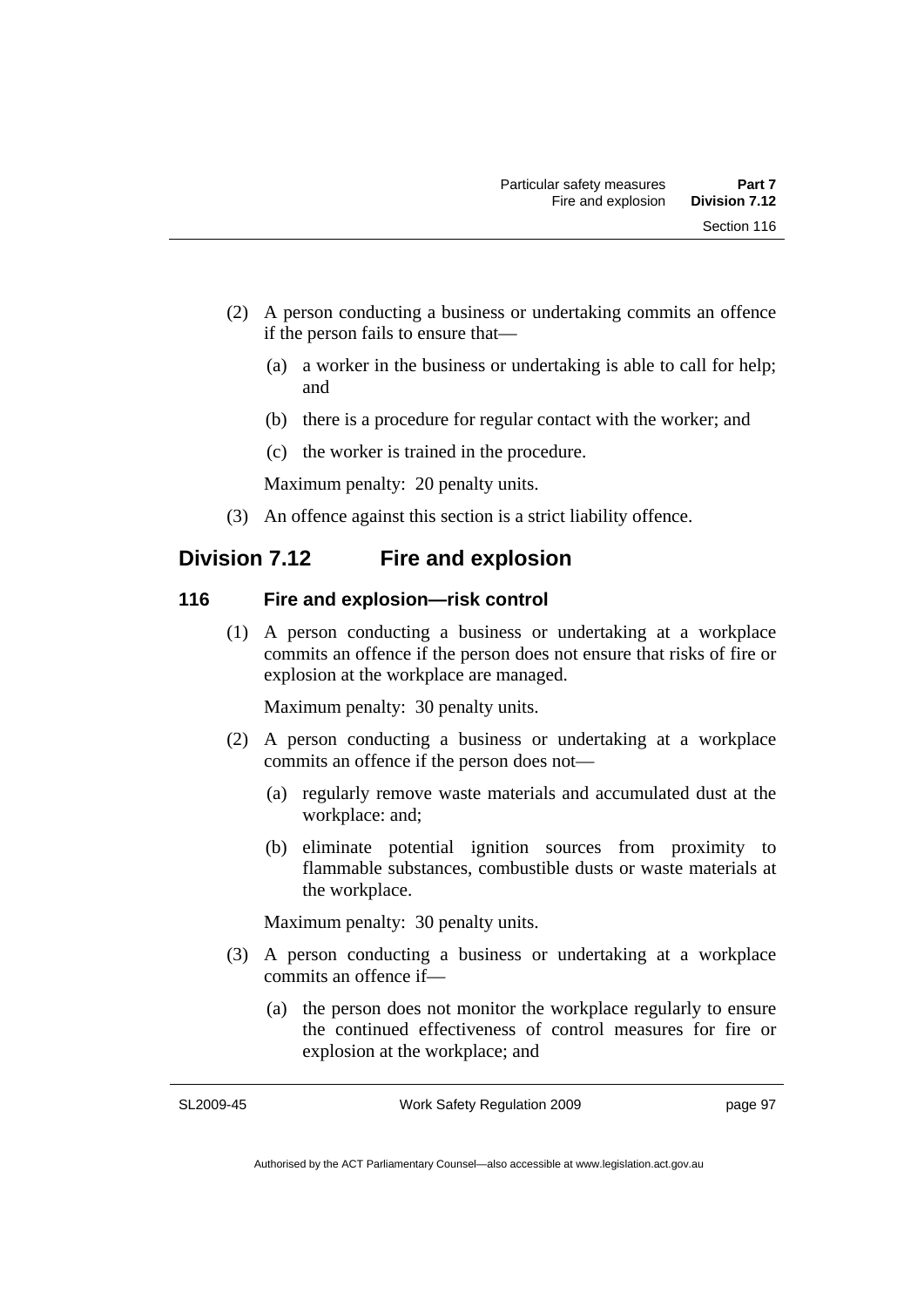(b) there are flammable substances, combustible dusts or waste materials at the workplace.

Maximum penalty: 30 penalty units.

 (4) A person in control of premises commits an offence if the person does not ensure that risks of fire or explosion at the premises are managed.

Maximum penalty: 30 penalty units.

- (5) A person in control of premises commits an offence if the person does not—
	- (a) regularly remove waste materials and accumulated dust from the premises; and
	- (b) eliminate potential ignition sources from proximity to flammable substances, combustible dusts or waste materials at the premises.

Maximum penalty: 30 penalty units.

- (6) A person in control of premises commits an offence if—
	- (a) the person does not monitor the premises regularly to ensure the continued effectiveness of control measures for fire or explosion at the premises; and
	- (b) there are flammable substances, combustible dusts or waste materials at the premises.

Maximum penalty: 30 penalty units.

(7) An offence against this section is a strict liability offence.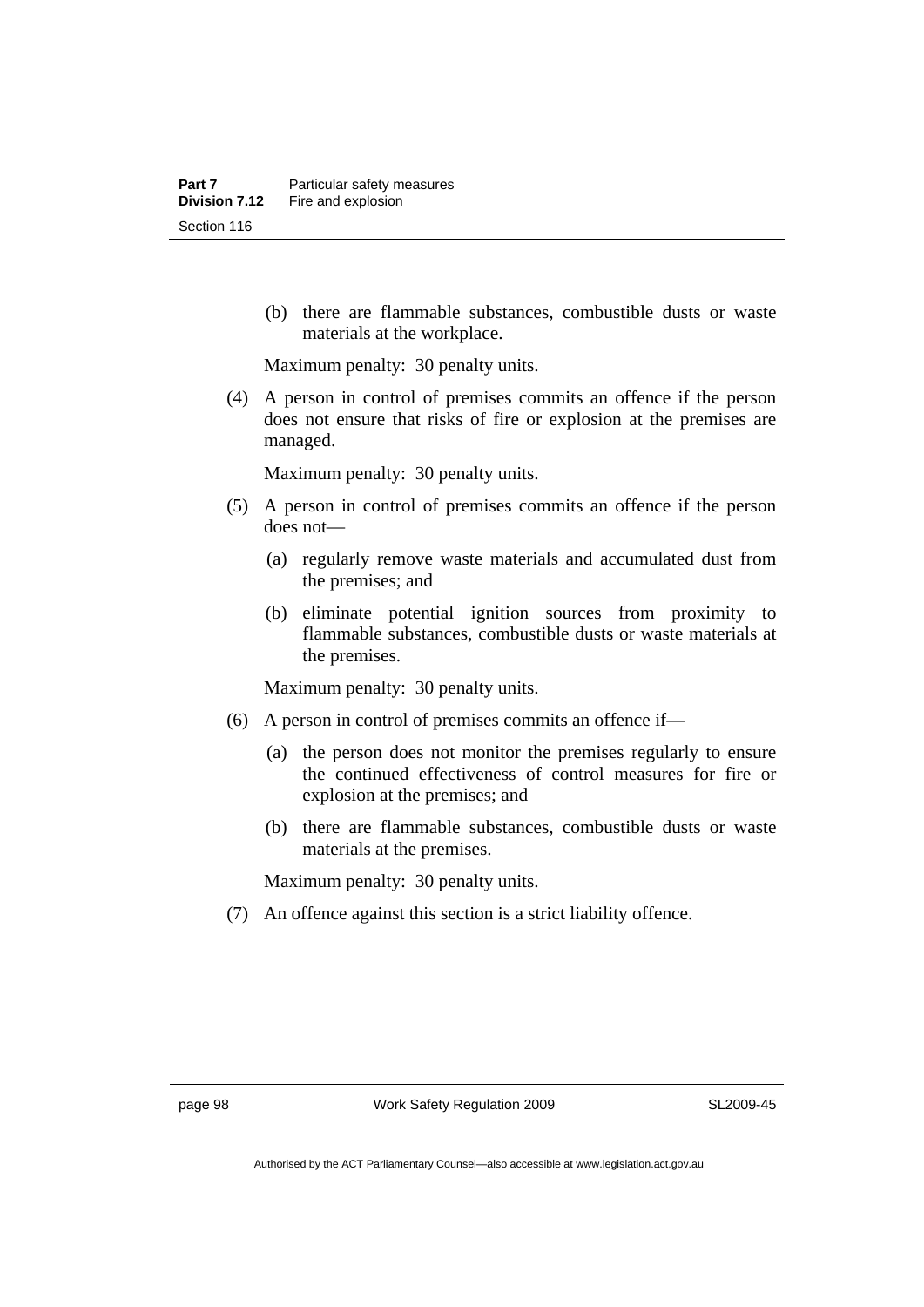# **117 Fire and explosion—facilities**

- (1) A person conducting a business or undertaking at a workplace commits an offence if the person does not ensure that appropriate fire appliances are—
	- (a) available at the workplace; and
	- (b) maintained to a reasonable standard by a suitably qualified person.

Maximum penalty: 30 penalty units.

 (2) A person conducting a business or undertaking at a workplace commits an offence if the person does not ensure that portable fire extinguishers are installed at the workplace in accordance with AS 2444.

Maximum penalty: 30 penalty units.

- (3) A person in control of premises commits an offence if the person does not ensure that appropriate fire appliances are—
	- (a) available at the premises; and
	- (b) maintained to a reasonable standard by a suitably qualified person.

Maximum penalty: 30 penalty units.

 (4) A person in control of premises commits an offence if the person does not ensure that portable fire extinguishers are installed at the premises in accordance with AS 2444.

Maximum penalty: 30 penalty units.

(5) An offence against this section is a strict liability offence.

SL2009-45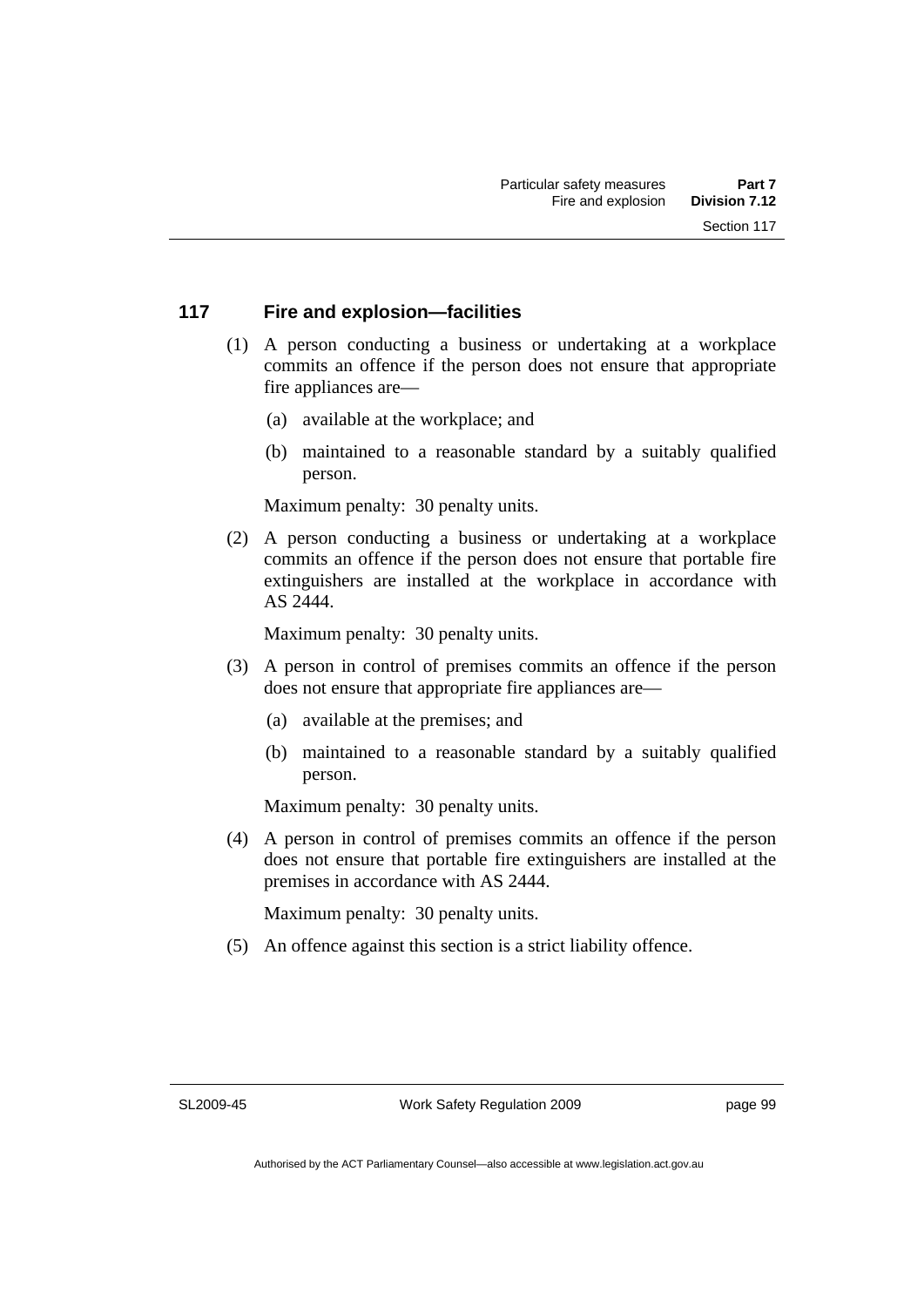(6) In this section:

*fire appliance* includes—

- (a) a vehicle, equipment, implement or thing used to prevent, extinguish or contain fire or smoke; and
- (b) a fire alarm; and
- (c) apparatus for alerting the occupants of a building to a fire or facilitating the evacuation of the building; and
- (d) equipment used to control smoke in, or remove smoke from, a building.

*suitably qualified person*, for maintaining an appliance, means someone who is suitably qualified by experience or training to maintain the appliance.

# **Division 7.13 Emergency procedures**

# **118 Person conducting business or undertaking to provide for emergencies**

- (1) A person conducting a business or undertaking at a workplace commits an offence if the person does not ensure that, in an emergency at the workplace, appropriate systems are in place for—
	- (a) the safe and rapid evacuation of people from the workplace; and
	- (b) emergency communications; and
	- (c) the medical treatment of injured people.

Maximum penalty: 30 penalty units.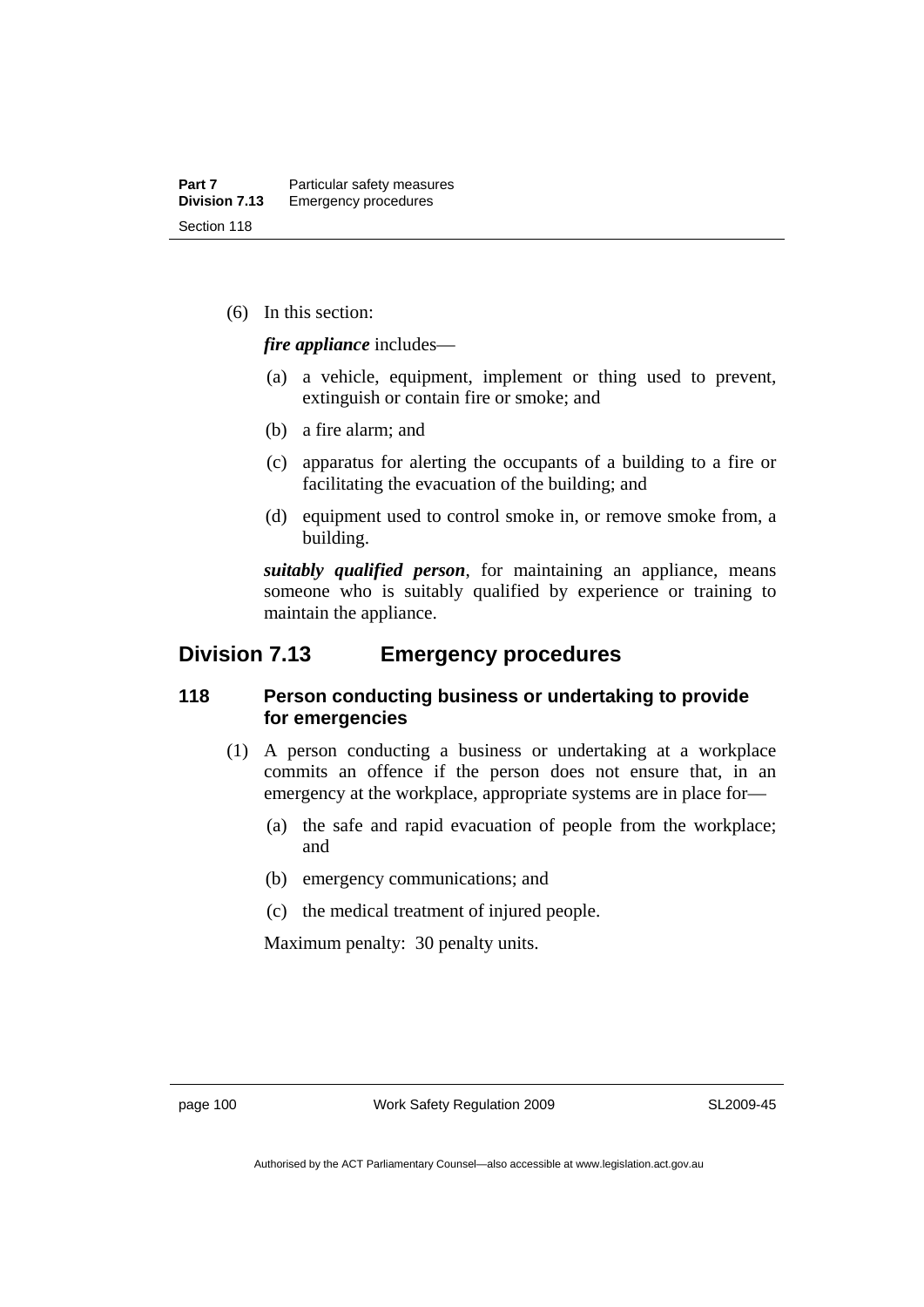- (2) A person conducting a business or undertaking at a workplace commits an offence if the person engages workers at the workplace and does not ensure that—
	- (a) arrangements are made for shutting down and evacuating the workplace in an emergency, including appropriate practice evacuations; and
	- (b) details of the arrangements are displayed in appropriate places at the workplace; and
	- (c) an appropriate number of people are properly trained to oversee any evacuation and use any on-site fire appliances.

Maximum penalty: 30 penalty units.

- (3) What is appropriate for this section must be decided having regard  $to$ —
	- (a) the nature of the hazards at the workplace; and
	- (b) the size and location of the workplace; and
	- (c) the number, mobility and capability of people at the workplace.
- (4) An offence against this section is a strict liability offence.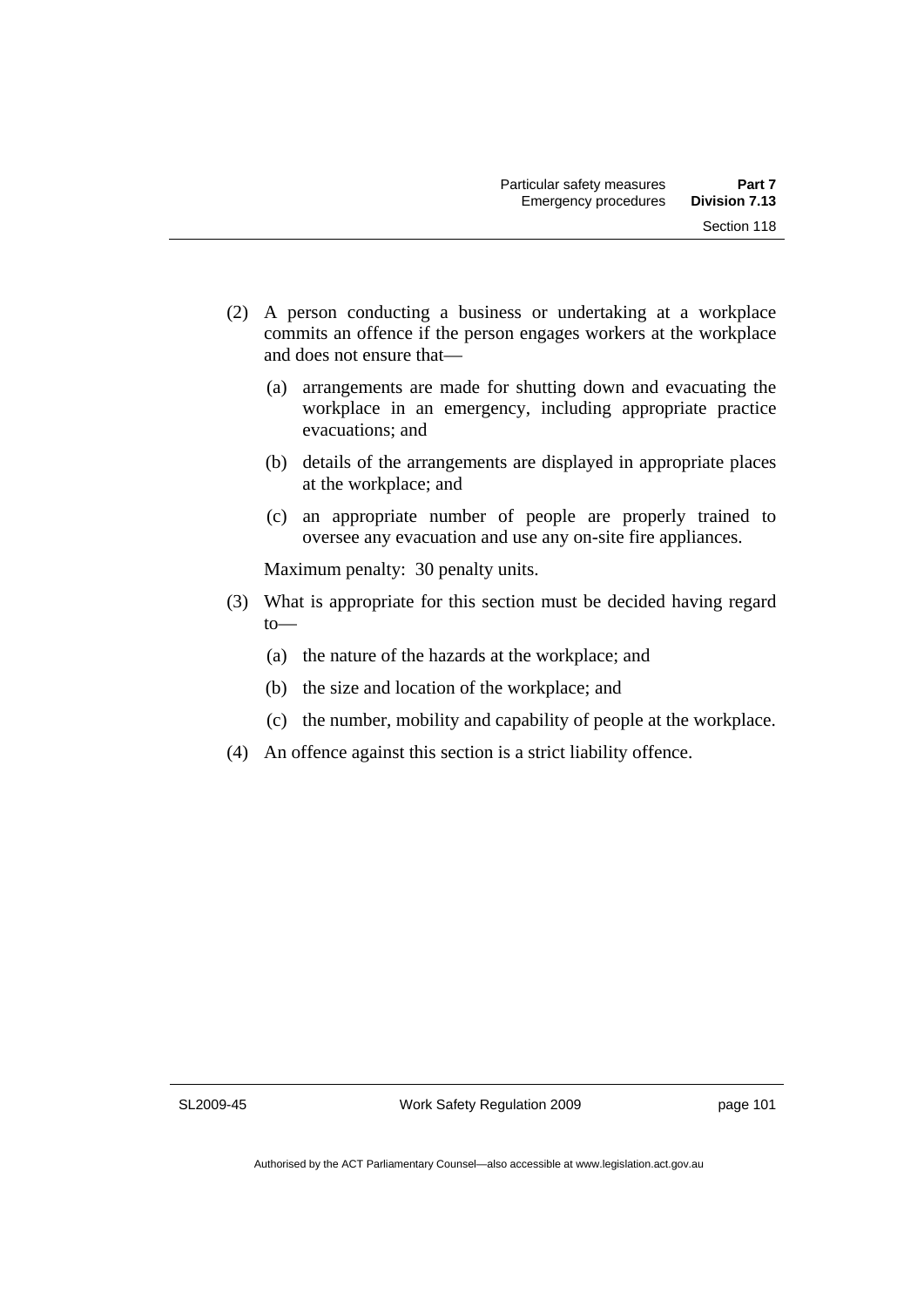**Part 8 Licensing high risk work**<br>**Division 8.1 Important concepts Division 8.1** Important concepts Section 119

# **Part 8 Licensing high risk work**

# **Division 8.1 Important concepts**

#### **119 Definitions—pt 8**

In this part:

*AQF*—see *Australian qualifications framework*.

*AQTF*—see *Australian quality training framework*.

*Australian qualifications framework* (or *AQF*) means the policy framework that defines all qualifications recognised nationally in post-compulsory education and training in Australia.

*Australian quality training framework* (or *AQTF*) means the national quality arrangements for the vocational education and training system agreed to by the Ministerial Council.

*Commonwealth regulatory authority* means the government authority responsible for administering the *Occupational Health and Safety Act 1991* (Cwlth).

*competency* means the ability to perform a task or duty to a competency standard.

*competency standard* means an industry-determined specification of performance setting out the skills, knowledge and attitudes required to operate effectively in employment made up of units of competency.

*corresponding law* means a law mentioned in schedule 2.

*direct supervision*, of a trainee, means overseeing the work of the trainee for the purpose of directing, demonstrating, monitoring and checking the trainee's performance appropriate to the trainee's competency level and ensuring a capacity to respond to emergency situations.

page 102 Work Safety Regulation 2009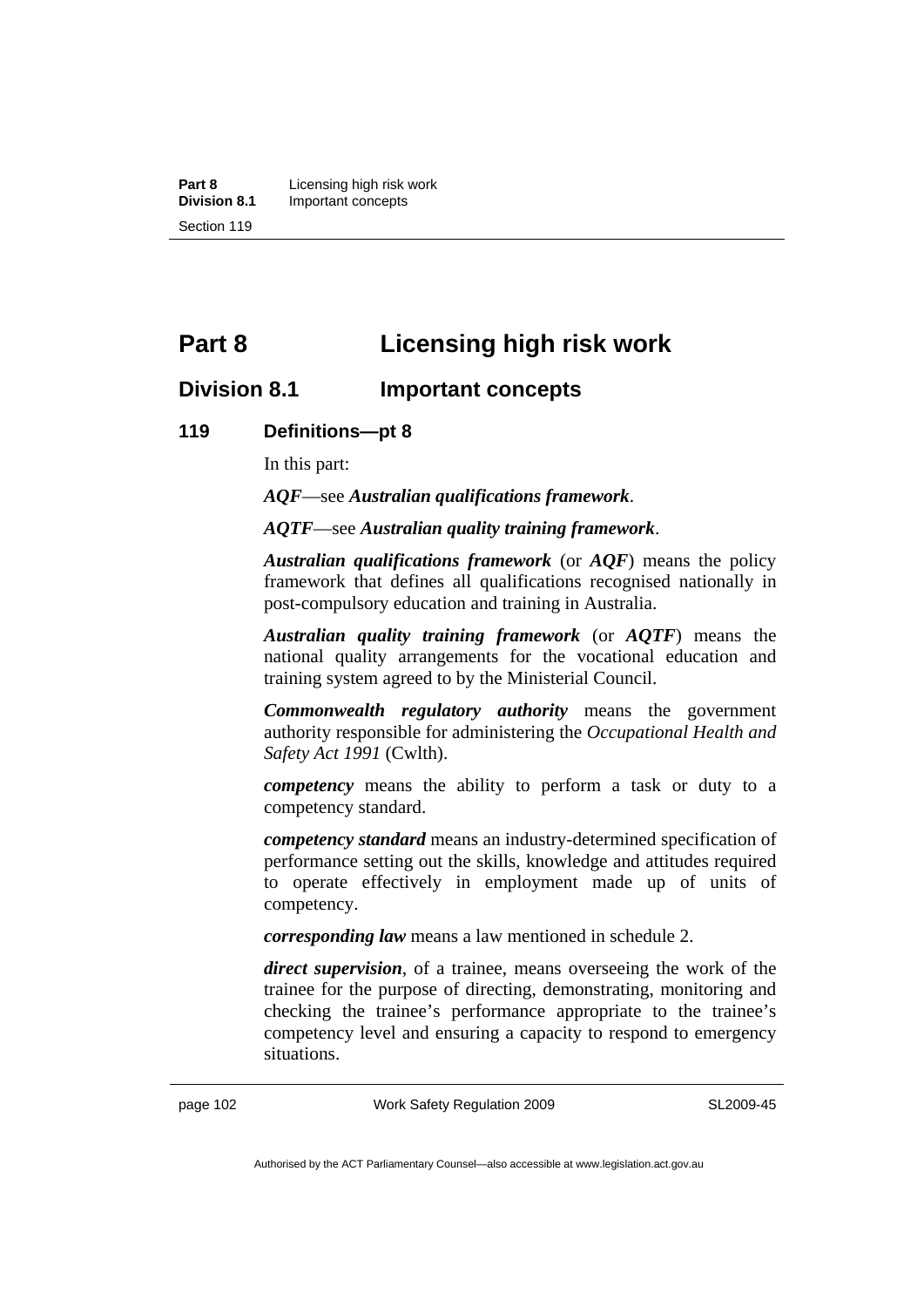*high risk work* means work in a class mentioned in schedule 1, part 1.2, column 2.

*licensing authority* means the authority responsible for the administration of high risk work licensing under a corresponding law.

*Ministerial Council* means the council consisting of the Ministers responsible for employment, education and training, from the ACT, each State and the Commonwealth.

*Note State* includes the Northern Territory (see Legislation Act, dict, pt 1, def *State*).

*national licence* means a licence to carry out high risk work issued under—

- (a) this part; or
- (b) a corresponding law.

*nationally endorsed*, for a training package, means endorsed by the committee known as the national training quality committee established by the Ministerial Council.

*recognised qualification*, to carry out high risk work under a corresponding law, means any of the following:

- (a) a certificate of competency to carry out high risk work issued under the corresponding law;
- (b) another qualification (other than a licence) recognised under the corresponding law.

*registered training organisation* means—

- (a) a training organisation registered under the *Training and Tertiary Education Act 2003*, chapter 3; or
- (b) a training organisation registered by a state registering body in accordance with the Australian quality training framework within a defined scope of registration.

SL2009-45

Work Safety Regulation 2009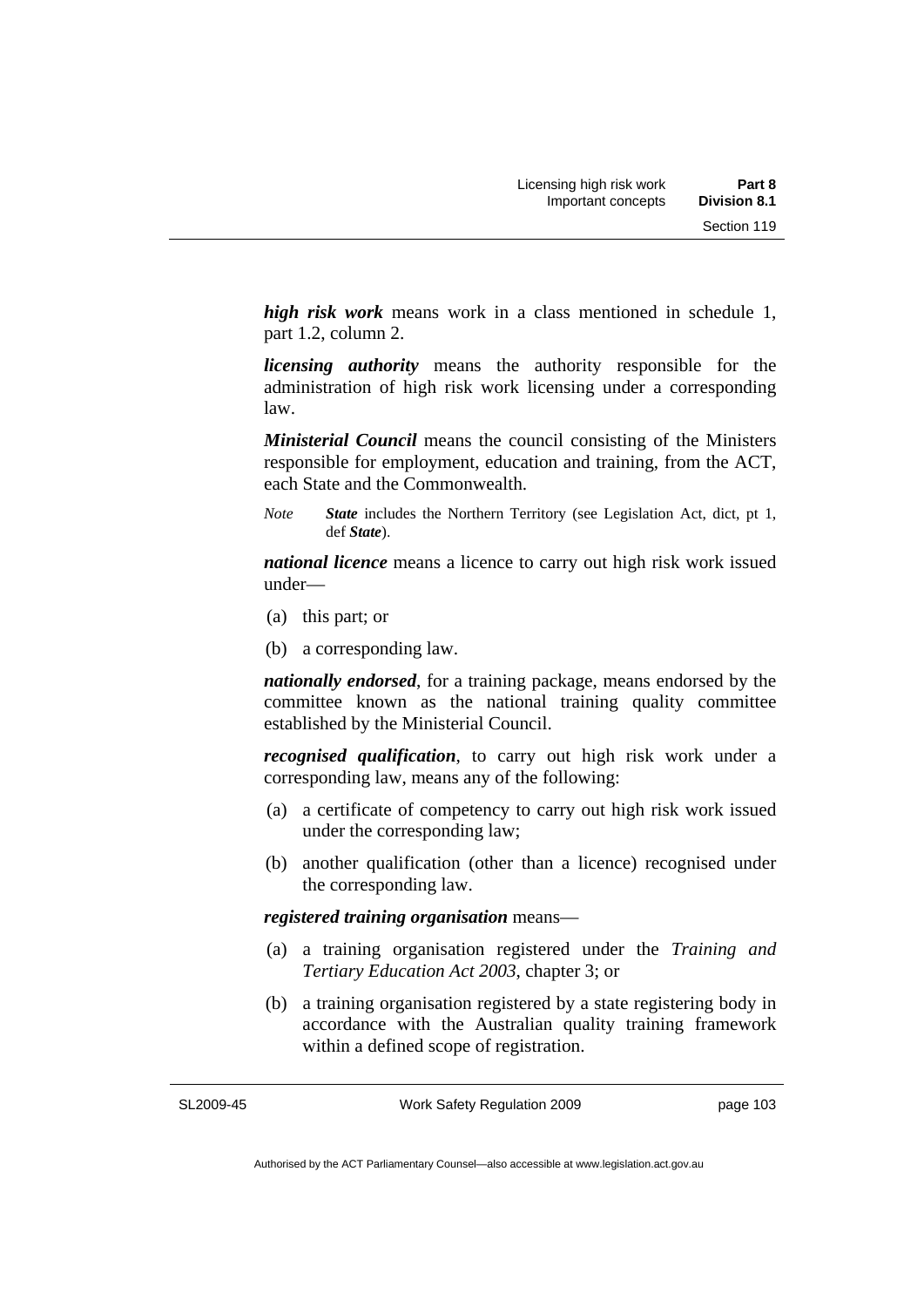| Part 8              | Licensing high risk work |
|---------------------|--------------------------|
| <b>Division 8.1</b> | Important concepts       |
| Section 119         |                          |

*statement of attainment* means a statement issued by a registered training organisation under the Australian qualifications framework certifying that a person has achieved—

- (a) part of a qualification; or
- (b) 1 or more units of competency from a nationally endorsed training package; or
- (c) all the units of competency or modules comprising learning outcomes for an accredited course that do not meet the requirements for a qualification.

*state registering body* means the body responsible under a State's vocational education training legislation and decision-making framework, for all processes related to the registration of training organisations, including the imposition of sanctions.

*Note State* includes the Northern Territory (see Legislation Act, dict, pt 1, def *State*).

*supervisor*, for a trainee carrying out a class of high risk work, means a person who holds—

- (a) a national licence to carry out the work; or
- (b) a certificate of competency to do scheduled work that corresponds with the class of high risk work.

*trainee* means a person who is not licensed to carry out a class of high risk work but who is undertaking training provided by a registered training organisation towards obtaining a licence to do the work.

*training package* means an integrated set of competency standards, assessment guidelines and AQF qualifications for a particular industry, industry sector or enterprise.

*unit of competency* means the specification of knowledge and skill and their application to the standard of performance expected in a workplace.

page 104 Work Safety Regulation 2009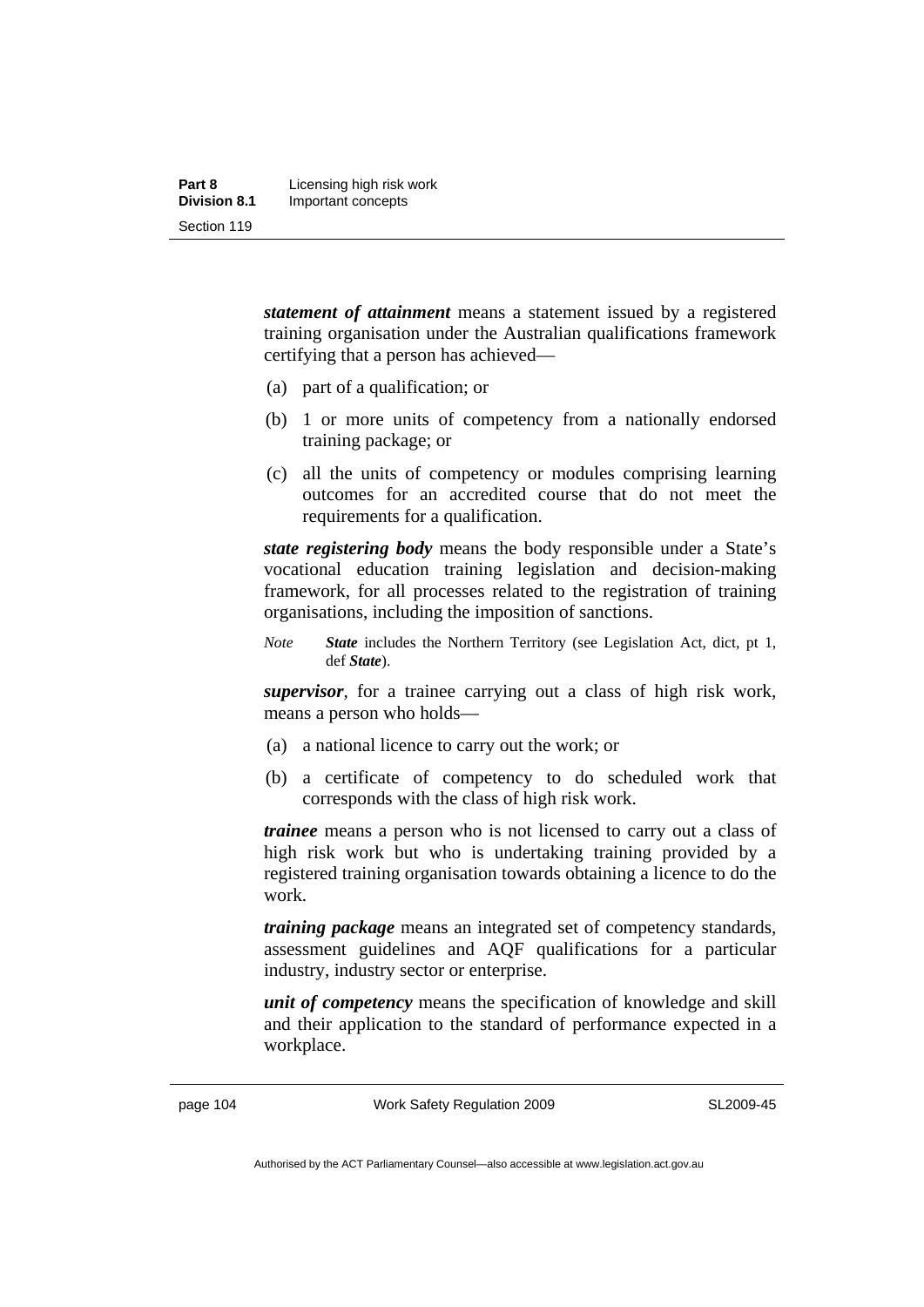# **Division 8.2 High risk work licence**

# **120 Carrying out high risk work without licence**

- (1) A person commits an offence if—
	- (a) the person carries out high risk work; and
	- (b) the person is not licensed to carry out the work.

Maximum penalty: 20 penalty units.

- (2) Subsection (1) does not apply to a person if—
	- (a) the person holds a national licence to carry out the high risk work; or
	- (b) the person—
		- (i) is a trainee; and
		- (ii) carries out the high risk work in accordance with division 8.4 (Trainees under supervision); or
	- (c) the person (other than a person doing scaffolding, dogging or rigging work) is testing, trialling, installing, commissioning, maintaining, servicing, repairing, altering or disposing of plant; or
	- (d) the high risk work is exempt under an exemption granted by the chief executive under division 8.7 (Exemptions).
- (3) An offence against this section is a strict liability offence.

# **121 Allowing unlicensed person to carry out work**

- (1) A person commits an offence if—
	- (a) the person conducts a business or undertaking at a workplace; and
	- (b) the person directs or allows someone else (a *worker*) to carry out high risk work at the workplace; and

SL2009-45

Work Safety Regulation 2009

page 105

Authorised by the ACT Parliamentary Counsel—also accessible at www.legislation.act.gov.au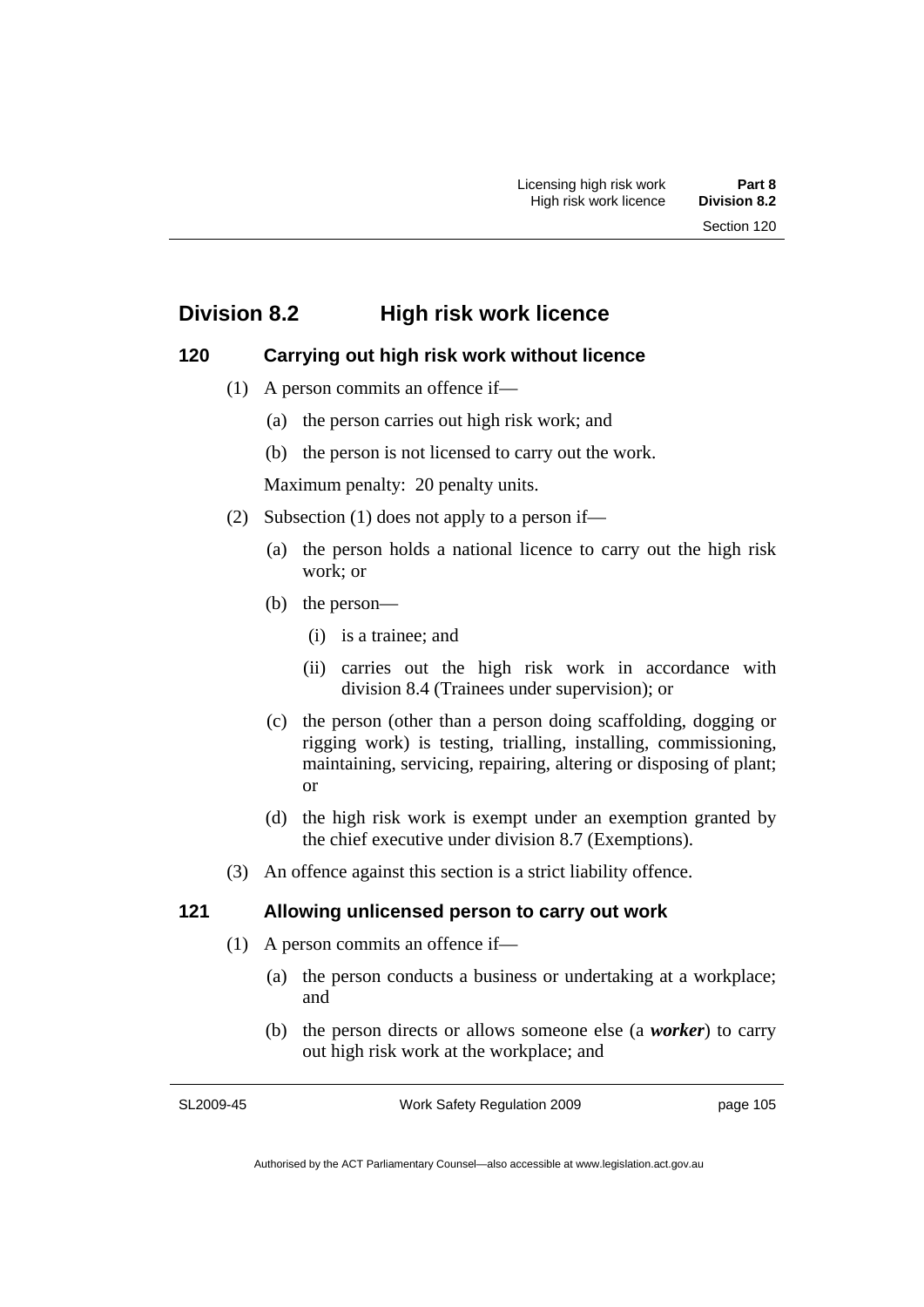- (c) the worker—
	- (i) carries out the work; and
	- (ii) is not licensed to carry out the work.

Maximum penalty: 30 penalty units.

- (2) Subsection (1) does not apply if—
	- (a) the worker carrying out the high risk work holds a national licence to carry out the high risk work; or
	- (b) the worker carrying out the high risk work is a trainee and the work done by the trainee is in accordance with division 8.4 (Trainees under supervision); or
	- (c) the worker carrying out the high risk work (other than a person doing scaffolding, dogging or rigging work) is testing, trialling, installing, commissioning, maintaining, servicing, repairing, altering or disposing of plant; or
	- (d) the high risk work is exempt under an exemption granted by the chief executive under division 8.7 (Exemptions).
- (3) An offence against this section is a strict liability offence.

# **122 Licence application**

- (1) A person may apply to the chief executive for a licence to carry out a class of high risk work.
	- *Note* If a form is approved under the Act, s 229 for this provision, the form must be used.
- (2) The application must state each class of high risk work for which the licence is required.
- (3) The person must make the application not later than—
	- (a) 60 days after the day the person receives a statement of attainment for the class of high risk work; or

page 106 Work Safety Regulation 2009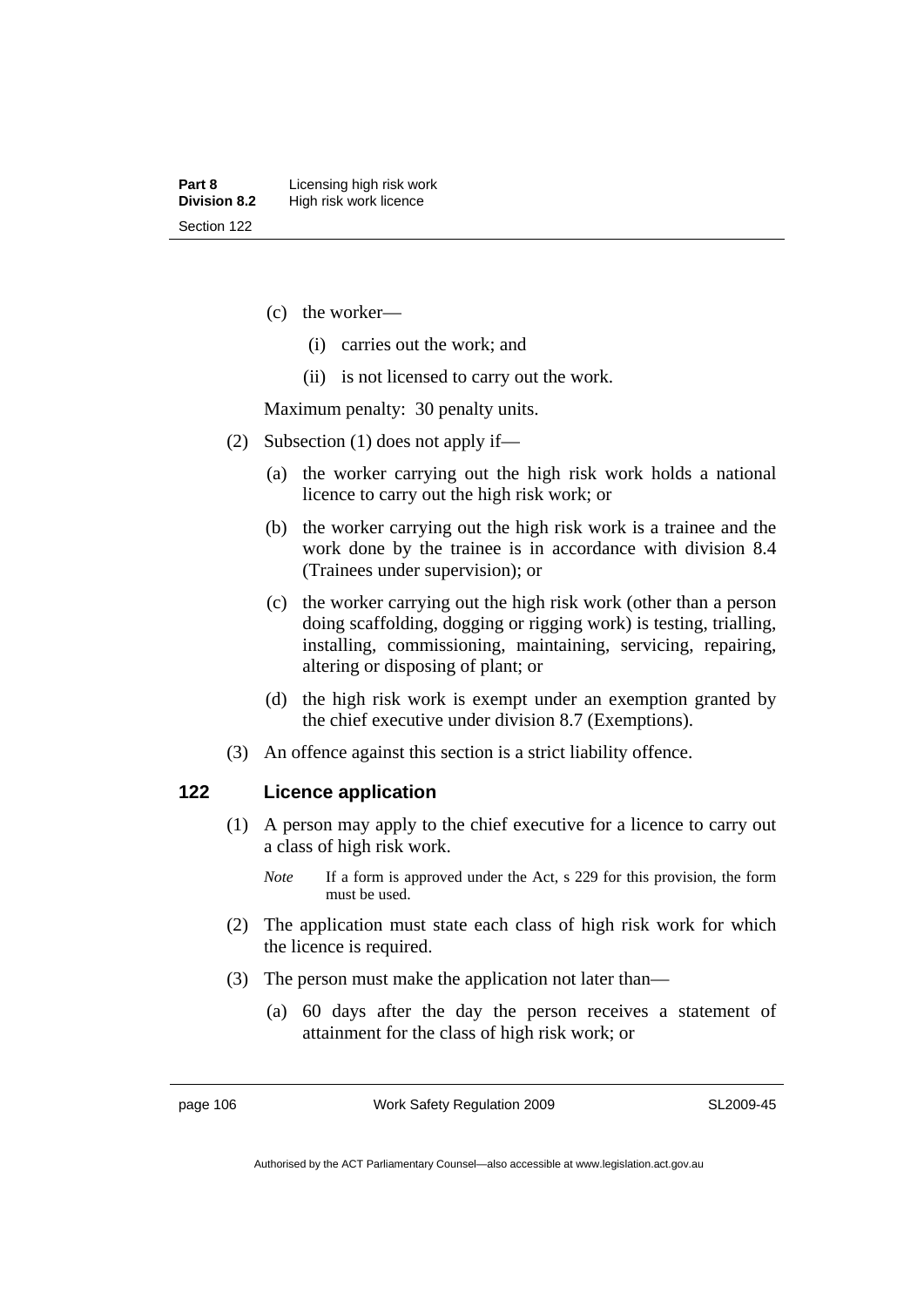- (b) if the chief executive allows a later time—the later time.
- (4) The application must be accompanied by the following:
	- (a) evidence of the applicant's identity and age;
	- (b) a sample of the person's usual signature;
	- (c) a recent photograph of the applicant;
	- (d) either—
		- (i) a statement of attainment issued to the person for each class of high risk work; or
		- (ii) a certified copy of a national licence to carry out each class of high risk work under a corresponding law;
	- (e) a statutory declaration stating whether the applicant, in the 5 years before the day the application is made—
		- (i) has held a certificate of competency, a licence to carry out high risk work, or a recognised qualification to carry out high risk work under a corresponding law, that has been suspended or cancelled; and
		- (ii) has been convicted or found guilty of a serious offence under the *Occupational Health and Safety Act 1989*, the *Work Safety Act 2008*, the *Crimes Act 1900*, part 2A (Industrial manslaughter) or a corresponding offence against the law of a State; and
			- *Note State* includes the Northern Territory (see Legislation Act, dict, pt 1, def *State*).
	- (f) any other document or further information required in writing by the chief executive that is relevant to the application.
	- *Note* A fee may be determined under the Act, s 228 for this provision.

SL2009-45

Work Safety Regulation 2009

page 107

Authorised by the ACT Parliamentary Counsel—also accessible at www.legislation.act.gov.au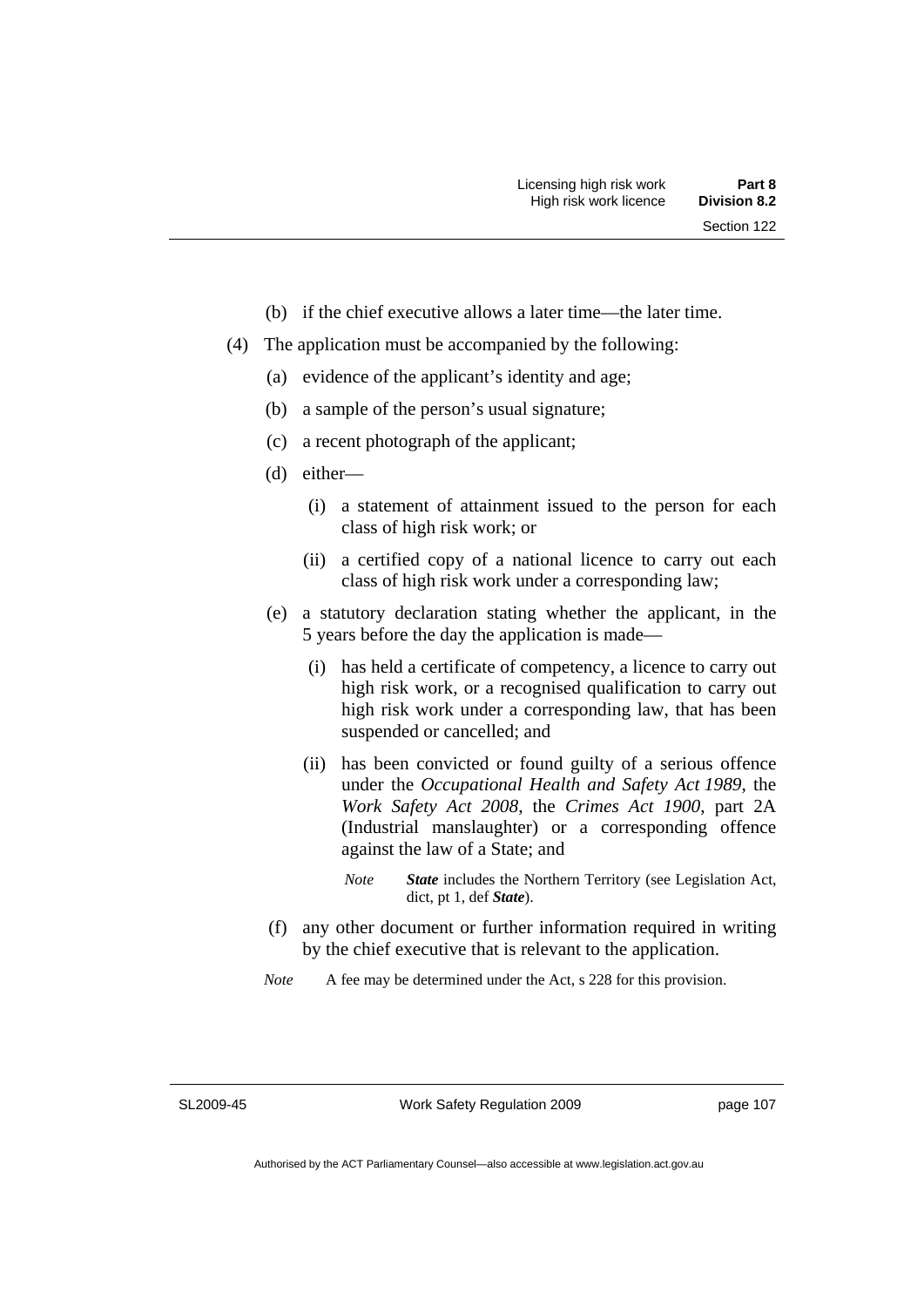#### **Part 8 Licensing high risk work**<br>**Division 8.2** High risk work licence **High risk work licence** Section 123

# **123 Licence issue**

- (1) If a person applies under section 122 for a licence to carry out a class of high risk work, the chief executive must—
	- (a) issue the licence; or
	- (b) refuse to issue the licence.
- (2) The chief executive must issue the licence if satisfied that the applicant—
	- (a) is aged 18 years or over; and
	- (b) has either—
		- (i) a statement of attainment for the class of high risk work; or
		- (ii) a national licence to carry out the class of high risk work under a corresponding law; and
	- (c) does not hold a current licence to carry out the class of high risk work; and
	- (d) does not hold a certificate of competency, a licence to carry out high risk work, or a recognised qualification to carry out high risk work under a corresponding law, that is or has been suspended in the 5 years before the day the application was made; and
	- (e) has not held a certificate of competency, a licence to carry out high risk work, or a recognised qualification to carry out high risk work under a corresponding law, that has been cancelled in the 5 years before the day the application was made; and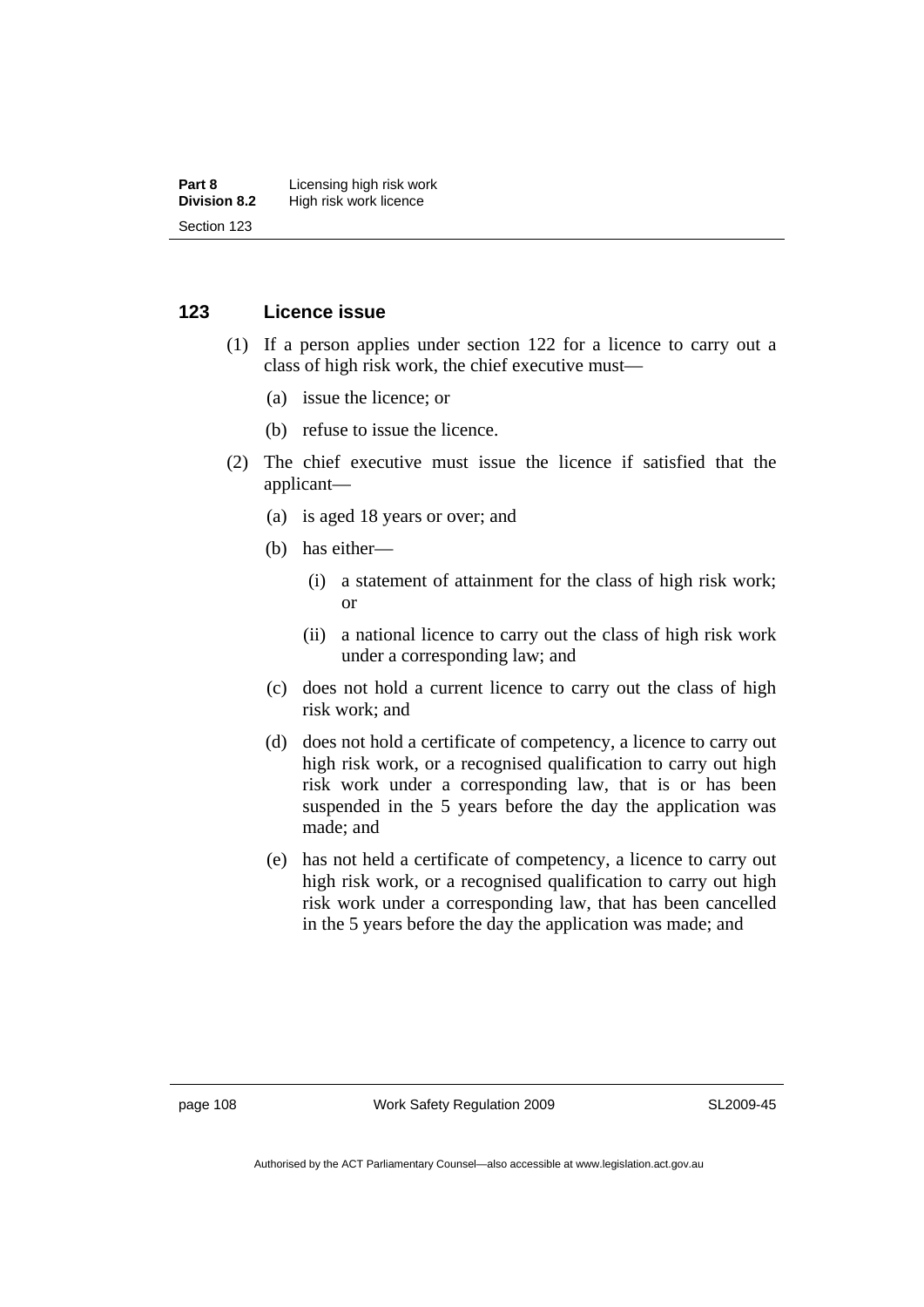- (f) has not been convicted or found guilty of a serious offence under the *Occupational Health and Safety Act 1989*, the *Work Safety Act 2008*, the *Crimes Act 1900*, part 2A (Industrial manslaughter) or a corresponding offence against the law of a State in the 5 years before the day the application was made.
	- *Note State* includes the Northern Territory (see Legislation Act, dict, pt 1, def *State*).

# **124 Licence conditions**

The chief executive may issue a licence on conditions.

# **125 Failing to comply with condition of licence**

- (1) A person commits an offence if—
	- (a) the person is licensed to carry out a class of high risk work on conditions; and
	- (b) the person carries out the work; and
	- (c) the person does not comply with the conditions when carrying out the work.

# Maximum penalty: 10 penalty units.

- *Note* The effect of the Criminal Code, s 45 is that a person who aids, abets, counsels or procures, or by act or omission is in any way directly or indirectly knowingly concerned in, or party to, the commission of an offence is taken to have committed the offence. For example, a person who aided or abetted or counselled or procured another person to carry out a class of high risk work without a licence (s 120) or contrary to the conditions of a licence (s 121) would also commit the offence.
- (2) An offence against this section is a strict liability offence.

SL2009-45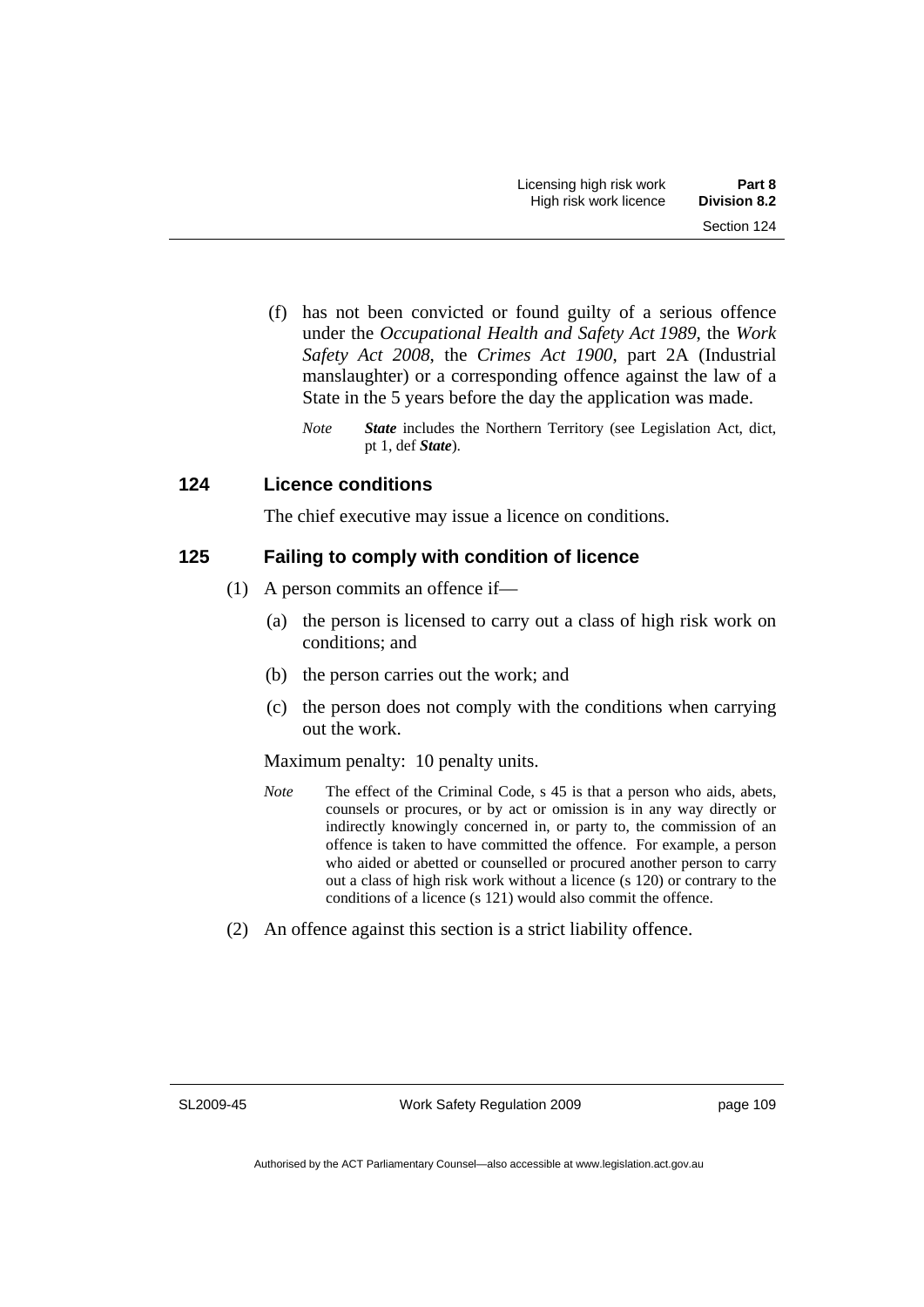#### **Part 8 Licensing high risk work**<br>**Division 8.2** High risk work licence **High risk work licence** Section 126

# **126 Form of licence**

A licence to carry out high risk work must contain the following details:

- (a) the licensee's full name and date of birth;
- (b) the licensee's signature;
- (c) the licensee's photograph;
- (d) the date of issue, and expiry, of the licence;
- (e) each class of high risk work for which the licence is issued;
- (f) a unique identifying number for the licence.

### **127 Term of licence**

A licence to carry out high risk work is issued for 5 years.

# **128 Renewal of licence**

- (1) A licensee may apply to the chief executive to renew a licence to carry out high risk work—
	- (a) before the licence term ends; or
	- (b) if the chief executive extends the time for an application to renew—before the end of the extended time.
	- *Note* If a form is approved under the Act, s 229 for this provision, the form must be used.
- (2) The application must be accompanied by the following:
	- (a) a certified copy of the licence;
	- (b) evidence of the licensee's continued competency to carry out the class of high risk work, satisfactory to the chief executive;
	- (c) proof of the licensee's identity;

page 110 Work Safety Regulation 2009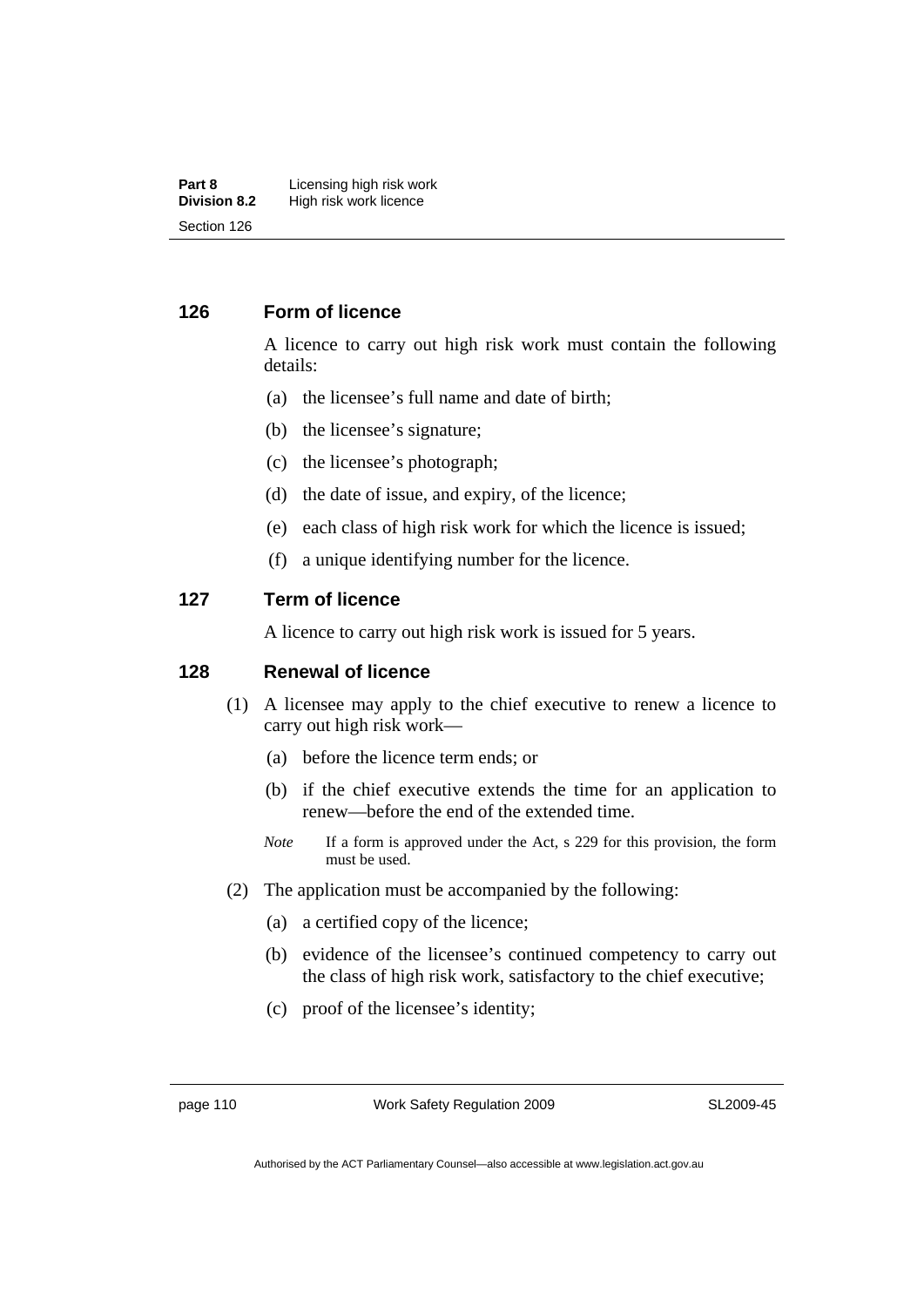- (d) a statutory declaration stating whether the applicant, in the 5 years before the day the application is made—
	- (i) has held a licence to carry out high risk work, or a recognised qualification to carry out high risk work under a corresponding law, that has been suspended or cancelled; and
	- (ii) has been convicted or found guilty of a serious offence under the *Occupational Health and Safety Act 1989*, the *Work Safety Act 2008*, the *Crimes Act 1900*, part 2A (Industrial manslaughter) or a corresponding offence against the law of a State;
		- *Note State* includes the Northern Territory (see Legislation Act, dict, pt 1, def *State*).
- (e) any other document or further information required in writing by the chief executive that is relevant to the application.
- *Note* A fee may be determined under the Act, s 228 for this provision.

#### **129 Issue of renewed licence**

- (1) If a licensee applies under section 128 to renew a licence to carry out high risk work, the chief executive must—
	- (a) renew the licence; or
	- (b) refuse to renew the licence.
- (2) The chief executive must renew a licence to carry out high risk work if satisfied that—
	- (a) the licensee—
		- (i) demonstrates continuing competency in safely carrying out the high risk work under workplace conditions; and

SL2009-45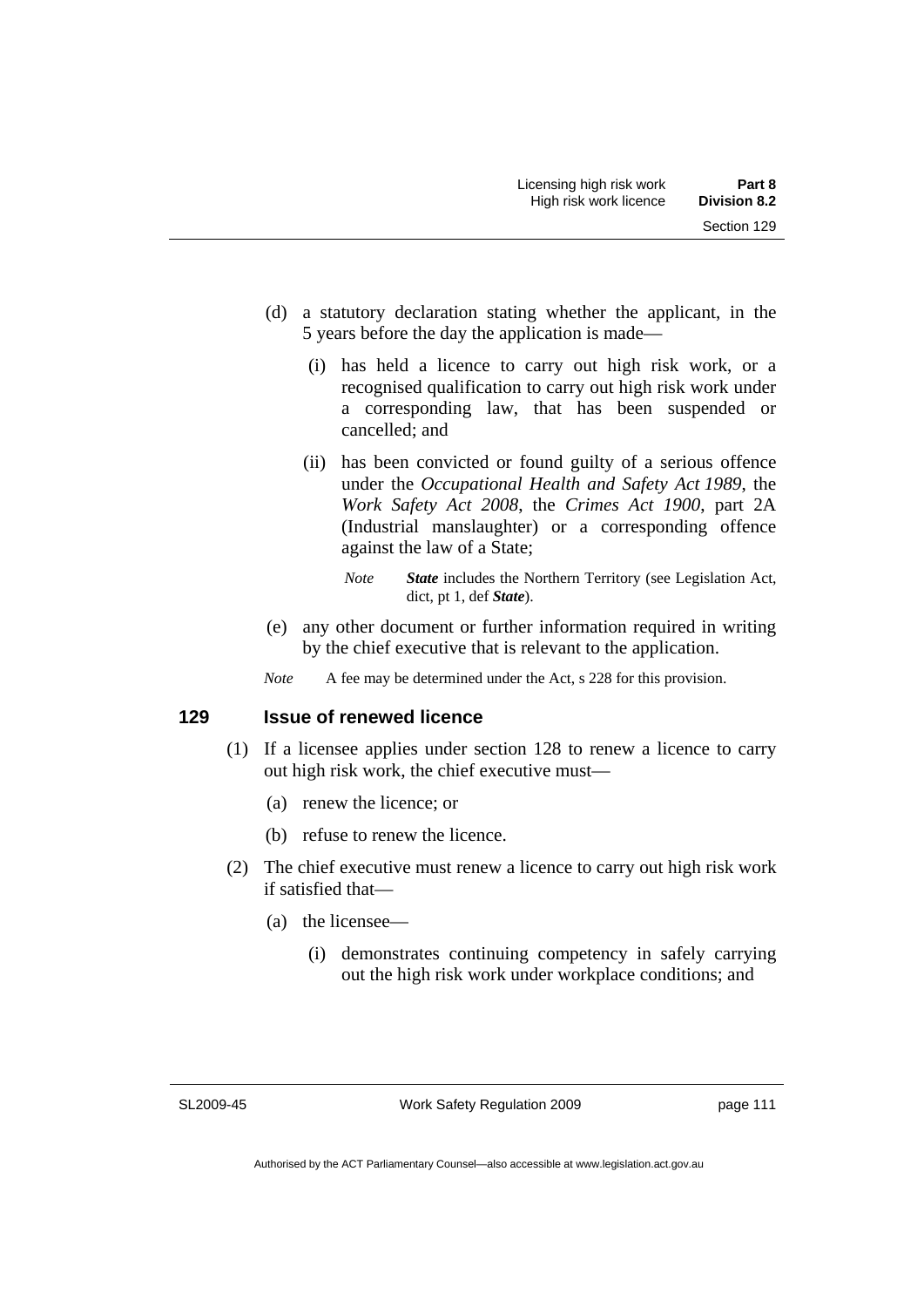- (ii) does not hold a licence to carry out high risk work, or a recognised qualification to carry out high risk work under a corresponding law, that is or has been suspended in the 5 years before the day the application for renewal was made; and
- (iii) has not held a licence to carry out high risk work, or a recognised qualification to carry out high risk work under a corresponding law, that has been cancelled in the 5 years before the day the application for renewal was made; and
- (iv) has not been convicted or found guilty of a serious offence under the *Occupational Health and Safety Act 1989*, the *Work Safety Act 2008*, the *Crimes Act 1900*, part 2A (Industrial manslaughter) or a corresponding offence against the law of a State in the 5 years before the day the application for renewal was made; and
	- *Note State* includes the Northern Territory (see Legislation Act, dict, pt 1, def *State*).
- (b) no complaints against the licensee in relation to the licence in the ACT or another state or territory have been upheld in the 5 years before the day the application for renewal was made.
- (3) The chief executive may renew a licence to carry out high risk work if satisfied that—
	- (a) the licensee demonstrates continuing competency in safely carrying out the high risk work under workplace conditions; and
	- (b) it is otherwise appropriate to renew the licence.
- (4) The renewal of a licence begins on the day after the licence being renewed ends.

page 112 Work Safety Regulation 2009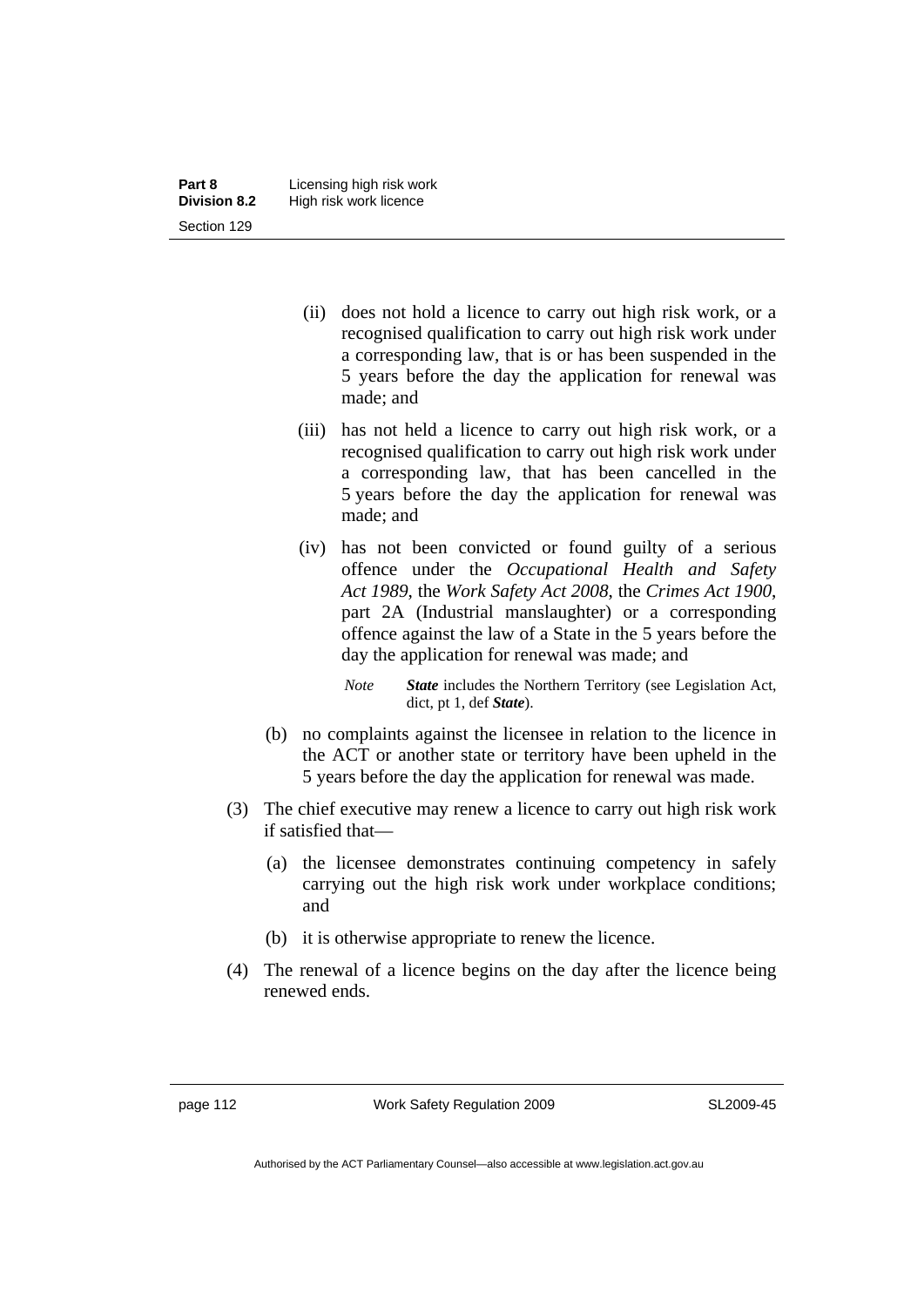#### **130 Application to vary licence**

- (1) A licensee may apply to the chief executive to vary a licence to carry out high risk work—
	- (a) to add or remove a class of high risk work; or
	- (b) to change the licensee's name.
	- *Note* If a form is approved under the Act, s 229 for this provision, the form must be used.
- (2) If the application is to add or remove a class of high risk work, the application must state each class of high risk work to be added to, or removed from, the licence.
- (3) If the application is to add a class of high risk work, the person must make the application not later than—
	- (a) 60 days after the day the person receives a statement of attainment for the class of high risk work; or
	- (b) if the chief executive allows a later time—the later time.
- (4) The application must be accompanied by the following:
	- (a) a certified copy of the licence;
	- (b) proof of the licensee's identity;
	- (c) if the application is to change the licensee's name—evidence that the licensee has changed name;

#### **Examples**

- 1 marriage certificate
- 2 change of name certificate
- *Note* An example is part of the regulation, is not exhaustive and may extend, but does not limit, the meaning of the provision in which it appears (see Legislation Act, s 126 and s 132).

SL2009-45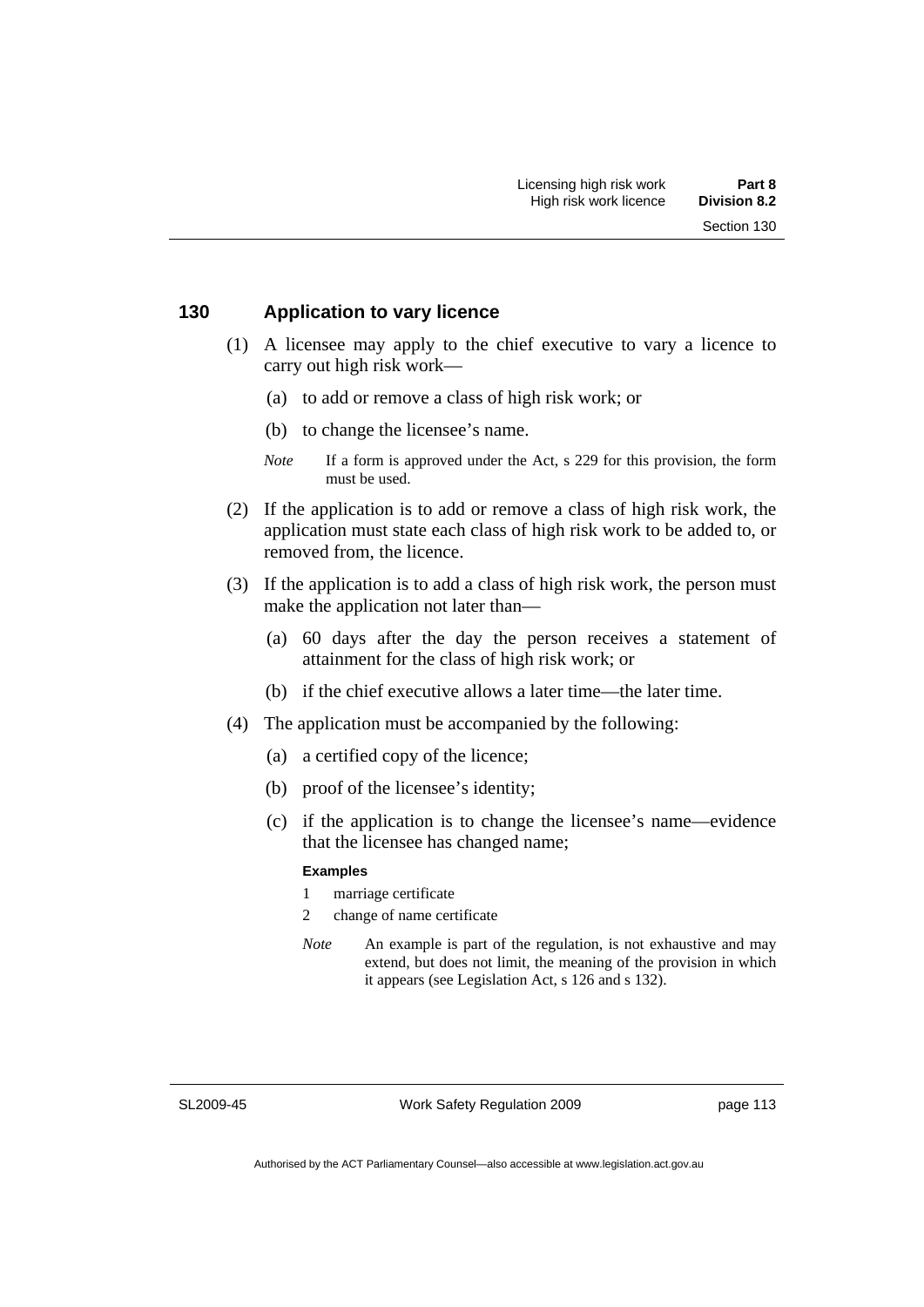- (d) if the application is to add a class of high risk work—either—
	- (i) a statement of attainment for each class of high risk work to be added; or
	- (ii) a certified copy of a national licence to carry out each class of high risk work under a corresponding law;
- (e) if the application is to add a class of high risk work—a statutory declaration stating whether the applicant has held a licence to carry out high risk work that has been suspended or cancelled in the 5 years before the day the application is made.
- *Note* A fee may be determined under the Act, s 228 for this provision.

### **131 Variation of licence**

- (1) If a licensee applies under section 130 to vary a licence to carry out high risk work, the chief executive must—
	- (a) vary the licence; or
	- (b) refuse to vary the licence.
- (2) The chief executive must vary the licence to add a class of high risk work mentioned in the application if satisfied that the licensee—
	- (a) has a statement of attainment for the additional class of high risk work; and
	- (b) does not hold a current licence to carry out the additional class of high risk work; and
	- (c) does not hold a licence to carry out the additional high risk work, or a recognised qualification to carry out the additional high risk work under a corresponding law, that is or has been suspended in the 5 years before the day the application for variation was made; and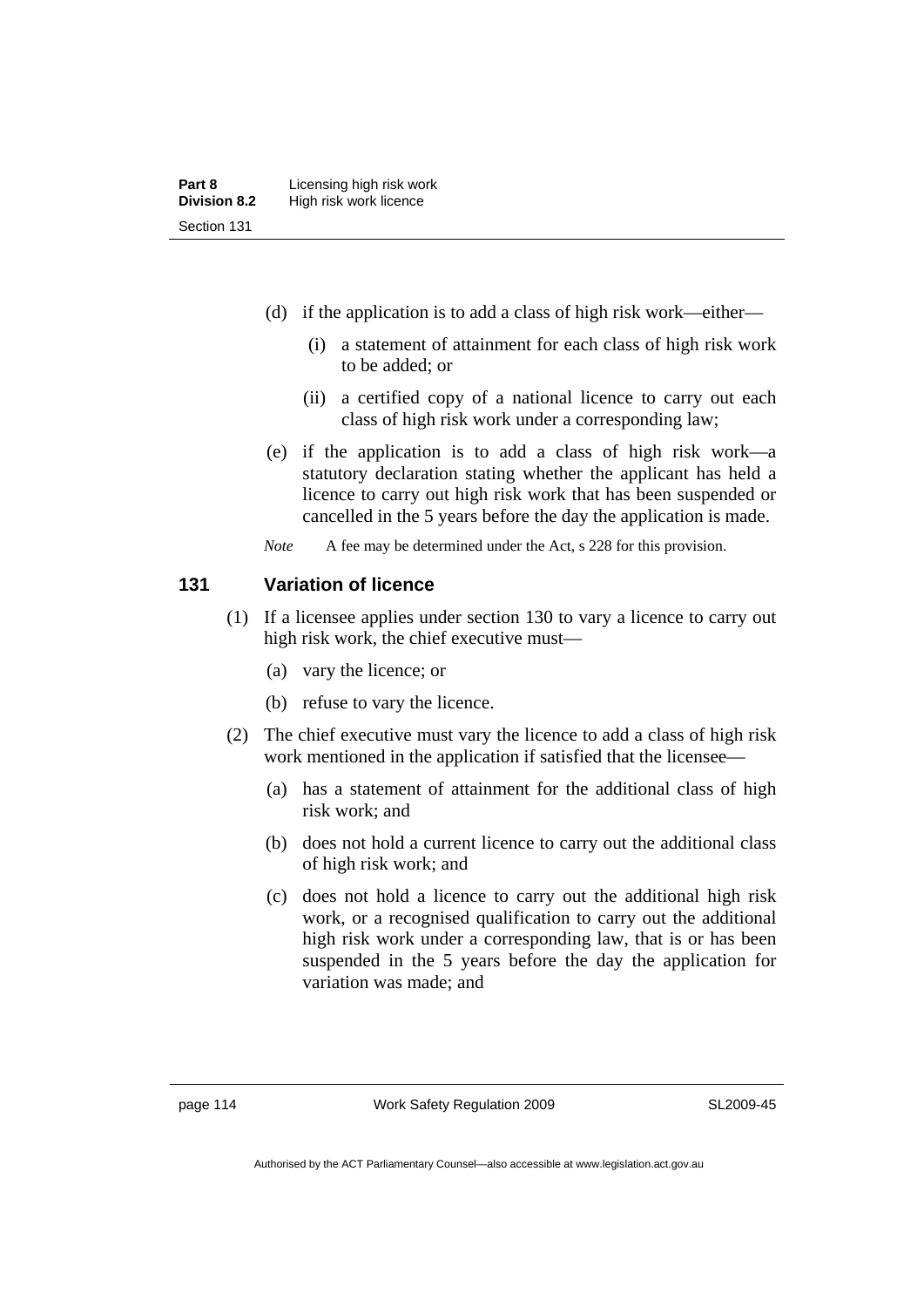- (d) has not held a licence to carry out the additional high risk work, or a recognised qualification to carry out the additional high risk work under a corresponding law, that has been cancelled in the 5 years before the day the application for variation was made.
- (3) The chief executive must vary the licence to change the licensee's name if satisfied that the licensee's name has changed to the name set out in the application.
- (4) The variation of the licence takes effect on the day the chief executive varies the licence.
- (5) If the chief executive varies a licence, the licensee must surrender the previous licence to the chief executive not later than 14 days after the day the varied licence is given to the licensee.

Maximum penalty: 5 penalty units.

(6) An offence against this section is a strict liability offence.

# **132 Licensee not to hold other licence**

- (1) A licence to carry out a class of high risk work issued under this part is cancelled if the licensee is issued with a licence to carry out the work under a corresponding law.
- (2) The cancellation takes effect when the licence under the corresponding law is issued.
- (3) If a licence to carry out a class of high risk work is cancelled under this section, the licensee must surrender the licence to the chief executive not later than 14 days after the day the cancellation takes effect.

Maximum penalty: 5 penalty units.

(4) An offence against this section is a strict liability offence.

SL2009-45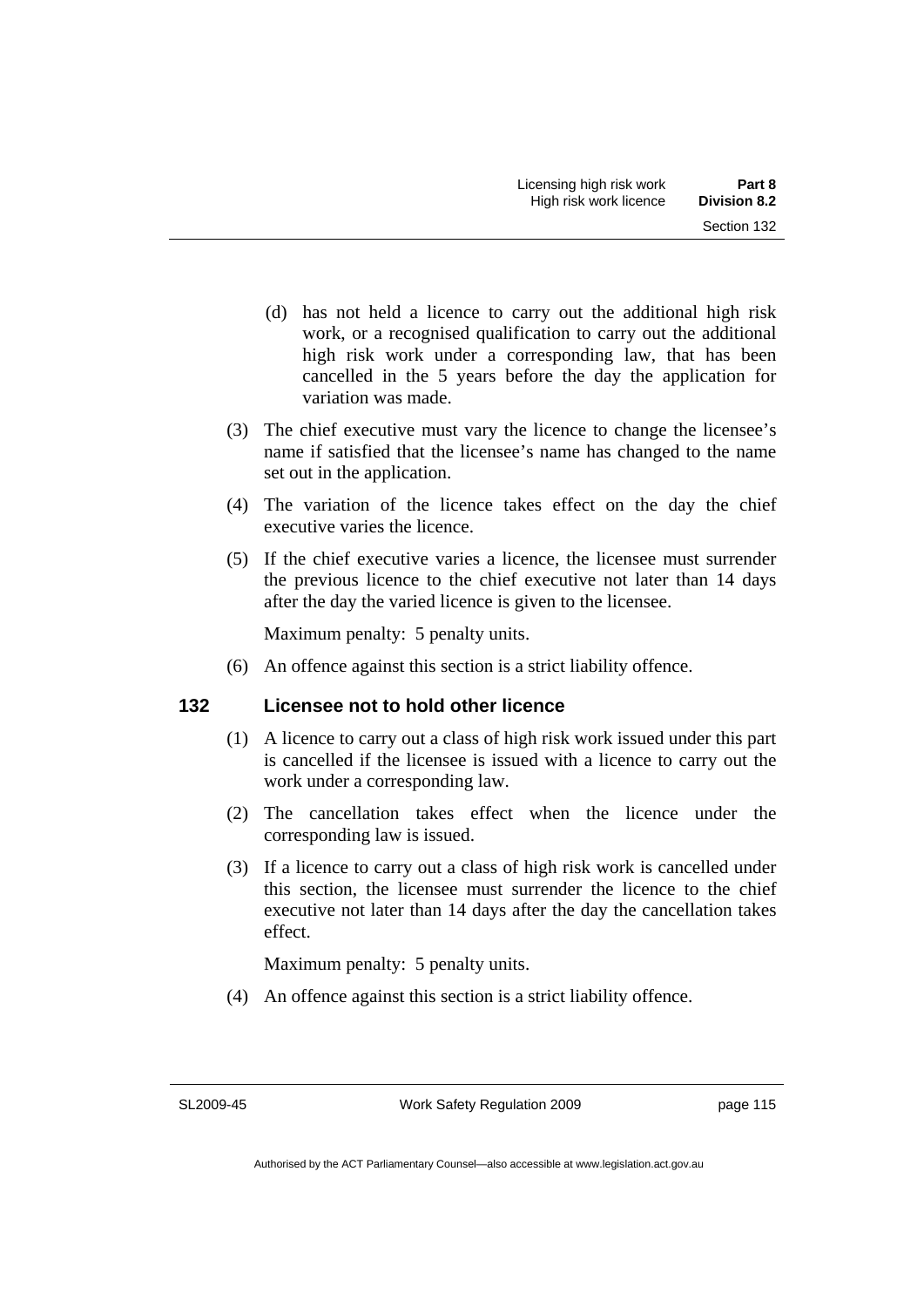# **133 Replacement of lost etc licence**

- (1) This section applies if a licence to carry out high risk work issued to a licensee is lost, stolen or damaged.
- (2) The licensee may apply to the chief executive for a replacement licence.

 (3) The application must be accompanied by a statutory declaration made by the licensee setting out the circumstances in which the licence to carry out high risk work was lost, stolen or damaged.

*Note* A fee may be determined under the Act, s 228 for this provision.

- (4) If a licensee applies for a replacement licence to carry out high risk work, the chief executive must—
	- (a) replace the licence; or
	- (b) refuse to replace the licence.
- (5) The chief executive must replace the licence to carry out high risk work if satisfied that—
	- (a) the licensee held a licence to carry out the class of high risk work mentioned in the application; and
	- (b) the licence is current; and
	- (c) the licence is lost, stolen or damaged.
- (6) If the chief executive replaces a licence under this section, the licensee must—
	- (a) if the licence was lost and the licensee finds the licence surrender the found licence to the chief executive not later than 14 days after the licence is found; or

page 116 Work Safety Regulation 2009

*Note* If a form is approved under the Act, s 229 for this provision, the form must be used.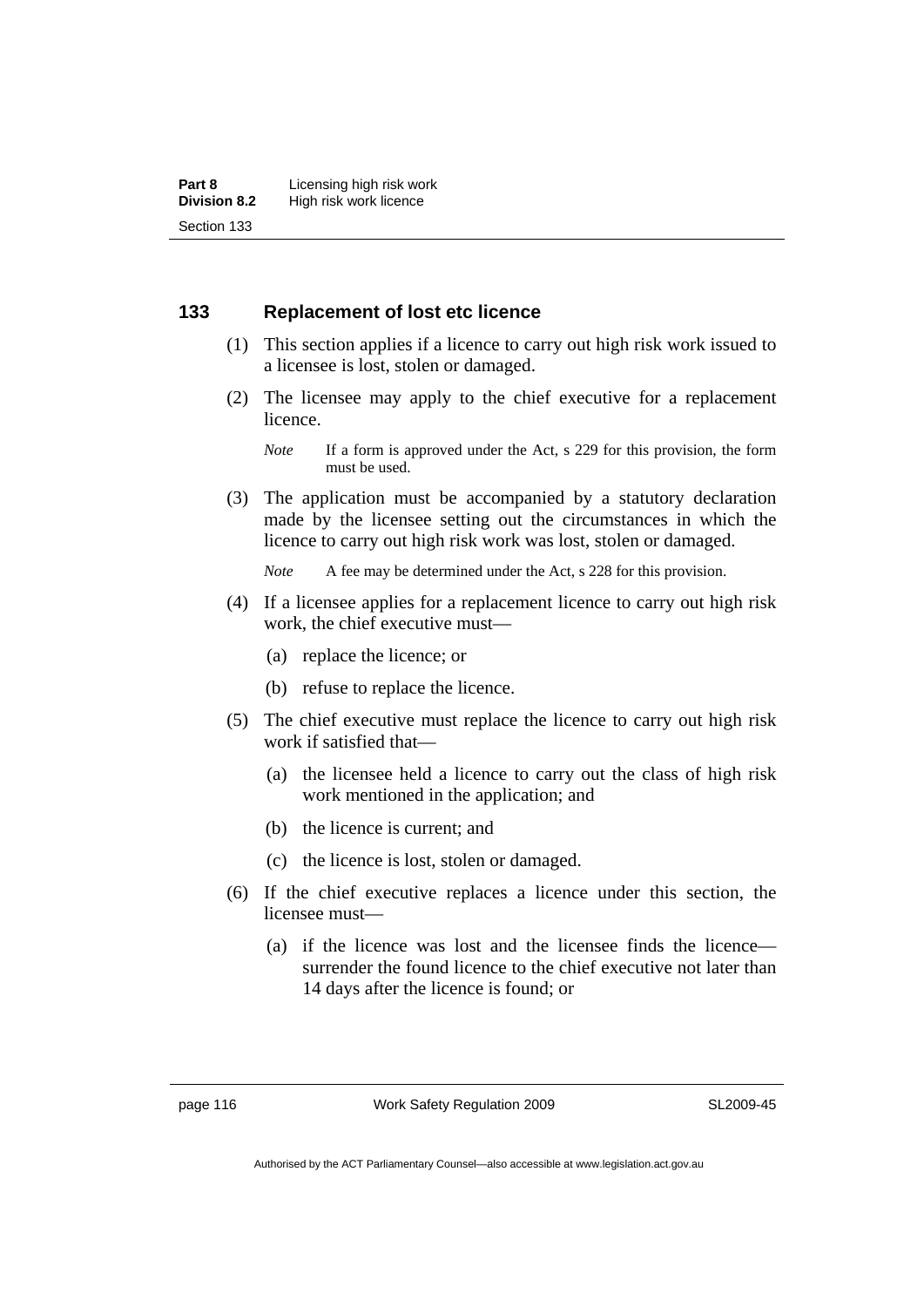(b) if the licence was damaged—surrender the damaged licence to the chief executive not later than 14 days after the days the replaced licence is given to the licensee.

Maximum penalty: 5 penalty units.

(7) An offence against this section is a strict liability offence.

# **Division 8.3 Suspension or cancellation of licence**

# **134 Grounds for compulsory cancellation of licence**

Each of the following is a ground for the chief executive to cancel a licence to carry out a class of high risk work:

- (a) the licence was issued to the licensee because information given to the chief executive in relation to the application was false or misleading in a material particular;
- (b) the licensee is not competent to carry out the work without endangering the health and safety of the licensee or someone else.

# **135 Compulsory cancellation of licence**

- (1) The chief executive must cancel the licence if the chief executive—
	- (a) has given notice to the licensee of an intention to cancel the licence; and
	- (b) has considered any reasons given by the licensee in accordance with the notice; and
	- (c) is satisfied that there is a ground for cancellation under section 134; and
	- (d) is not satisfied that it is appropriate to suspend the licence.

SL2009-45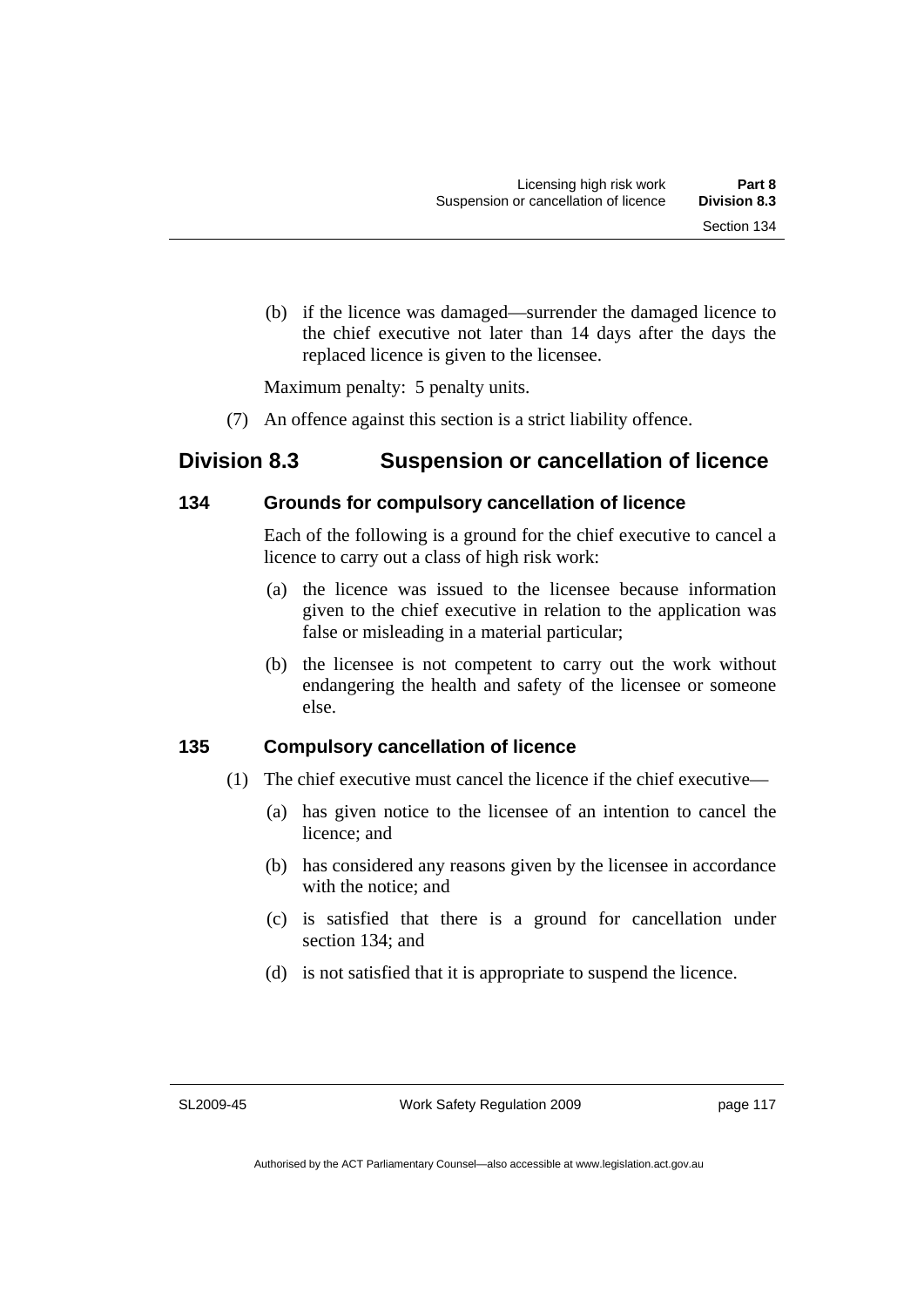- (2) A notice of intention to cancel a licence must—
	- (a) set out the grounds for cancellation; and
	- (b) state that the licensee may, not later than 14 days after the day the notice is given to the licensee, give reasons why the licensee considers that the licence should not be cancelled; and
	- (c) include a statement to the effect that the chief executive may suspend the licence if satisfied that it is just to do so.
- (3) The cancellation takes effect—
	- (a) on the day after the day the chief executive gives the licensee notice in writing that the licence is cancelled; or
	- (b) if a later date is stated in the notice of cancellation—the later date.

### **136 Grounds for discretionary cancellation of licence**

Each of the following is a ground for the chief executive to cancel a licence to carry out a class of high risk work:

- (a) the licensee contravened, or is contravening—
	- (i) a condition of the licence; or
	- (ii) this regulation;
- (b) the statement of attainment issued for the licence is not valid because—
	- (i) the assessor who assessed the licensee for the statement was not competent to conduct the assessment; or
	- (ii) the statement was issued by a registered training organisation that was subsequently deregistered for issuing invalid statements of attainment;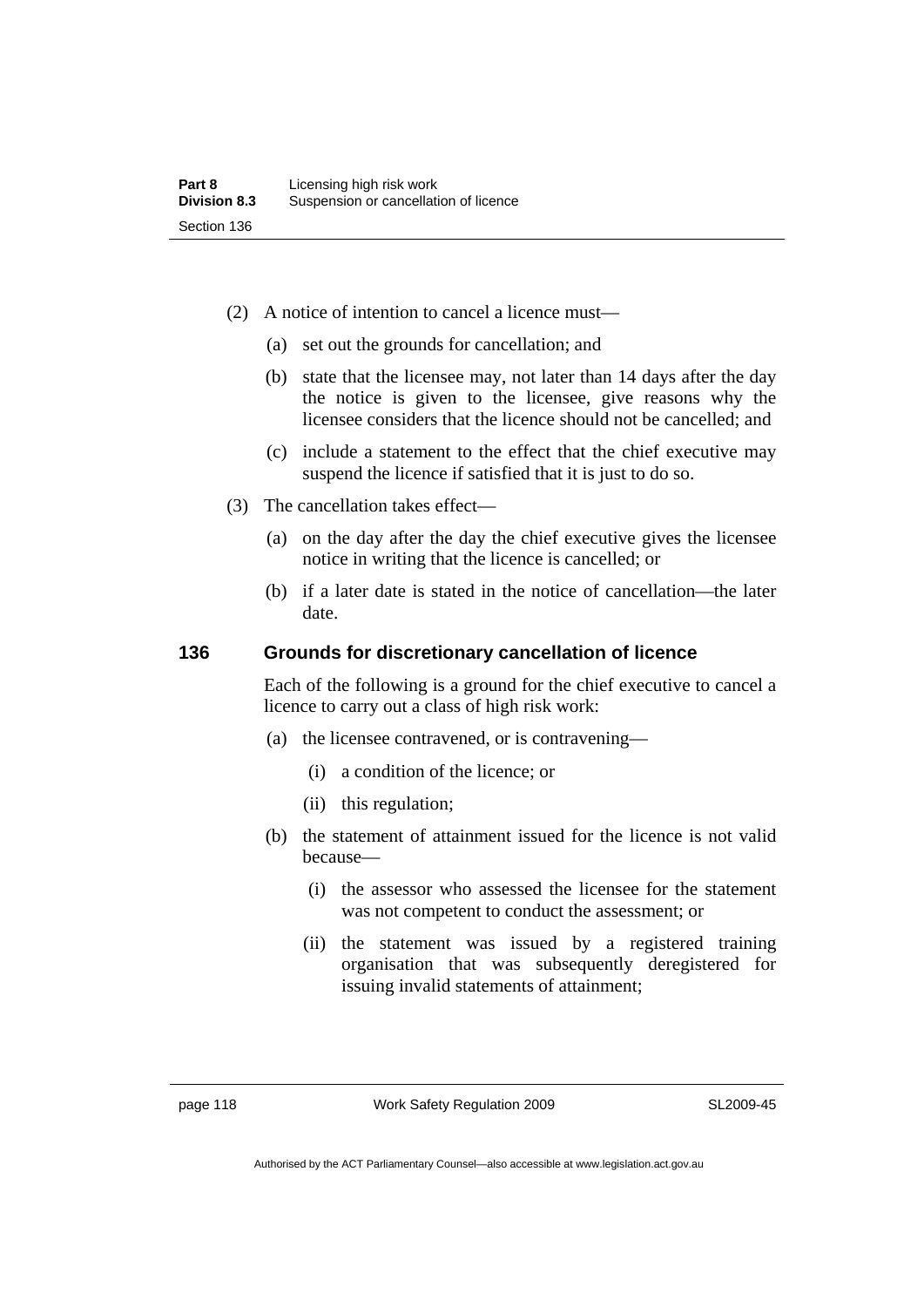- (c) the assessor who assessed the licensee for the statement of attainment for the licence was approved by the chief executive under section 148 because—
	- (i) information given to the chief executive was false or misleading in a material particular; or
	- (ii) the assessor failed to give information relevant to the approval to the chief executive;
- (d) the assessor who assessed the licensee for the statement of attainment for the licence has been convicted or found guilty of an offence against the Act or a corresponding law in relation to the assessment of the licensee;
	- *Note* A reference to an Act includes a reference to the statutory instruments made or in force under the Act, including any regulation (see Legislation Act, s 104).
- (e) the licensee's assessment for the statement of attainment for the licence was not conducted in accordance with—
	- (i) this part or any guidelines under this part; or
	- (ii) a corresponding law, or any guidelines under the corresponding law.

# **137 Discretionary cancellation of licence**

- (1) The chief executive may cancel the licence if the chief executive—
	- (a) has given notice to the licensee of an intention to cancel the licence; and
	- (b) has considered any reasons given by the licensee in accordance with the notice; and
	- (c) is satisfied that there is a ground for cancellation under section 136; and
	- (d) is not satisfied that it is appropriate to suspend the licence.

SL2009-45

Work Safety Regulation 2009

page 119

Authorised by the ACT Parliamentary Counsel—also accessible at www.legislation.act.gov.au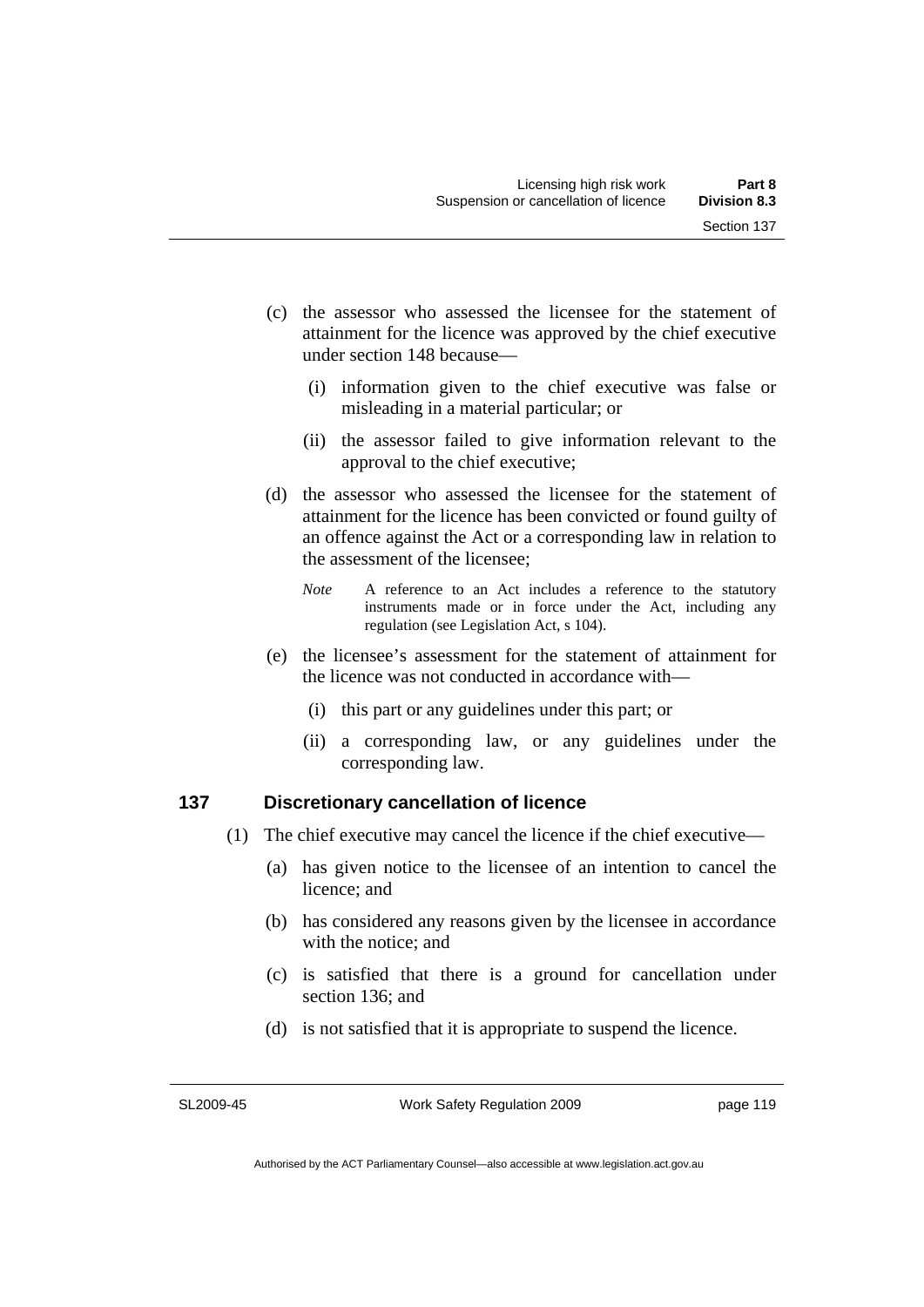- (2) A notice of intention to cancel a licence must—
	- (a) set out the grounds for cancellation; and
	- (b) state that the licensee may, not later than 14 days after the day the notice is given to the licensee, give reasons why the licensee considers that the licence should not be cancelled; and
	- (c) include a statement to the effect that the chief executive may suspend the licence if satisfied that it is just to do so.
- (3) The cancellation takes effect—
	- (a) on the day after the day the chief executive gives the licensee notice in writing that the licence is cancelled; or
	- (b) if a later date is stated in the notice of cancellation—the later date.

# **138 Suspension of licence after notice**

- (1) The chief executive may, after considering any representations made by the licensee in accordance with a notice under section 135 (2) or section 137 (2), by written notice given to the licensee, suspend the licence until the earlier of—
	- (a) 28 days after the notice is given to the licensee; or
	- (b) the chief executive advises the licensee that the suspension is revoked.
- (2) A suspension takes effect on the day after the chief executive gives the notice to the licensee.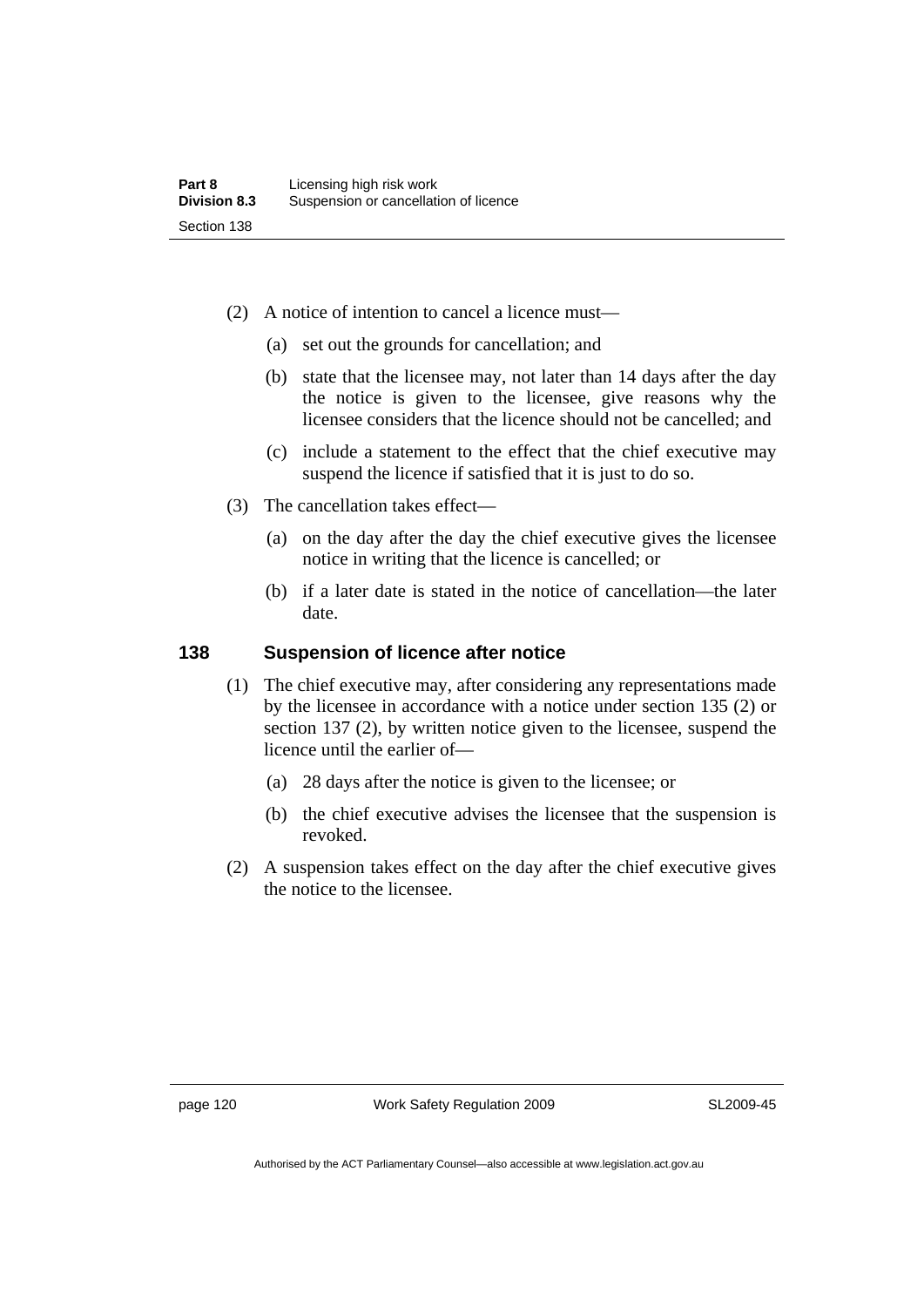### **139 Immediate suspension of licence**

- (1) The chief executive may by written notice given to a licensee suspend a licence to carry out a class of high risk work immediately if the chief executive reasonably believes that—
	- (a) there is a ground for cancellation under section 134 or section 136; and
	- (b) the health or safety of the licensee or someone else may be endangered if the chief executive does not immediately suspend the licence.
- (2) The suspension—
	- (a) operates immediately after the licensee is given notice of the suspension; and
	- (b) continues to operate until the earlier of—
		- (i) 28 days after the day the notice is given to the licensee; or
		- (ii) the chief executive advises the licensee in writing that the suspension is revoked; or
		- (iii) the chief executive cancels the licence under section 135 or section 137.

#### **140 Review of licence suspension or cancellation**

- (1) The chief executive may, on the chief executive's own initiative or on application by a licensee, review—
	- (a) the suspension of a licence; or
	- (b) if the cancellation of a licence has not taken effect—the cancellation of the licence.
- (2) The chief executive may, in carrying out a review, consider any information (*new information*) given to the chief executive that was not available to the chief executive when the decision to suspend or cancel was made.

SL2009-45

Work Safety Regulation 2009

page 121

Authorised by the ACT Parliamentary Counsel—also accessible at www.legislation.act.gov.au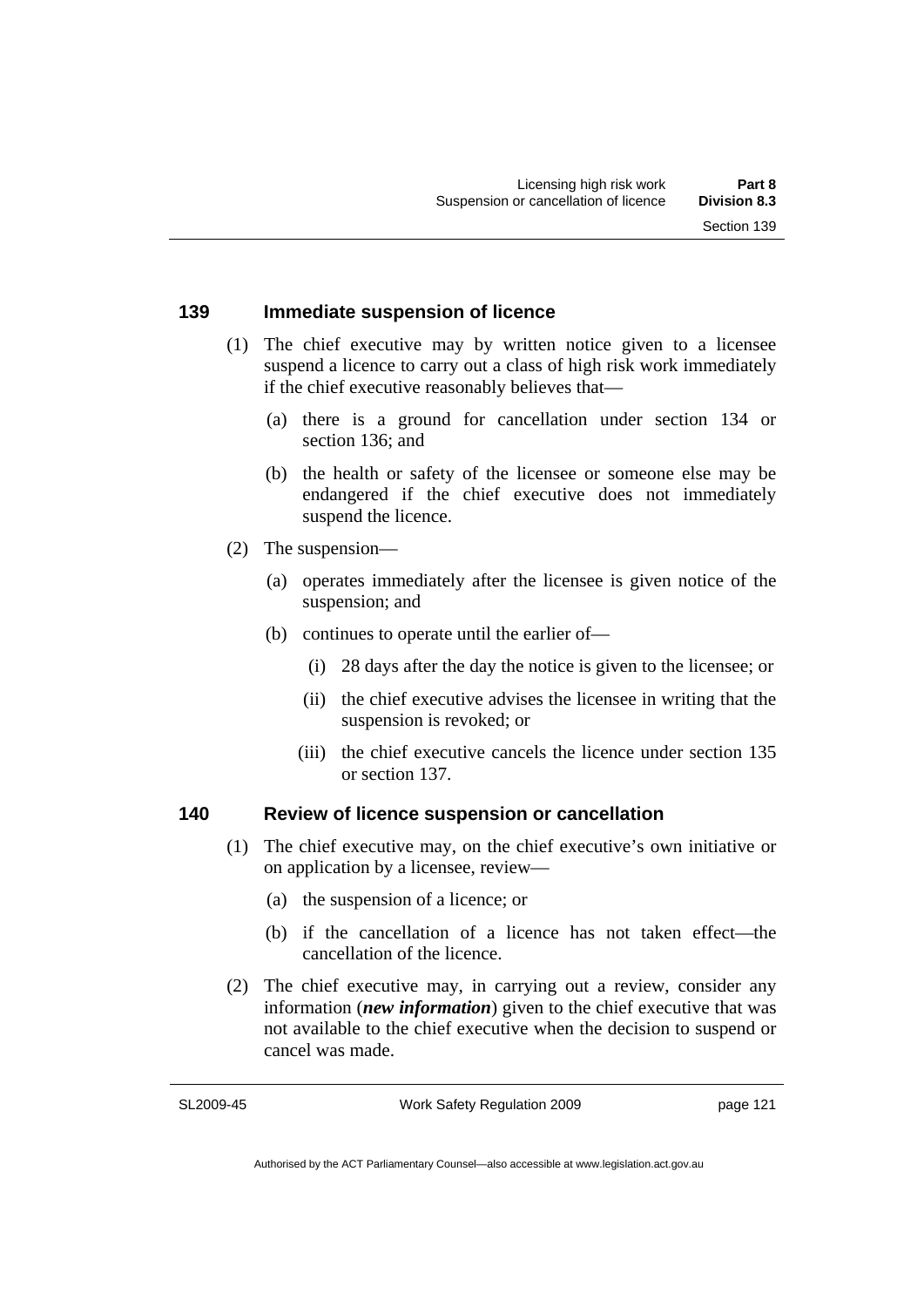- (3) If the new information is given to the chief executive by someone other than the licensee whose licence is suspended or cancelled, the chief executive must—
	- (a) if the review is on the chief executive's own initiative—
		- (i) tell the licensee that the chief executive is conducting the review; and
		- (ii) warn the licensee that the chief executive may cancel, or extend the suspension of, a suspended licence; and
	- (b) give the information to the licensee; and
	- (c) give the licensee not less than 14 days to respond to the information.
- (4) The chief executive may, after considering the new information and any response from the licensee—
	- (a) if the licence is suspended—
		- (i) revoke the suspension; or
		- (ii) confirm the suspension; or
		- (iii) extend the period of the suspension; or
		- (iv) if the chief executive is satisfied that there is a ground for cancellation under section 132 or section 134—cancel the licence; or
	- (b) if the licence is cancelled, but the cancellation has not taken effect—
		- (i) revoke the cancellation; or
		- (ii) confirm the cancellation.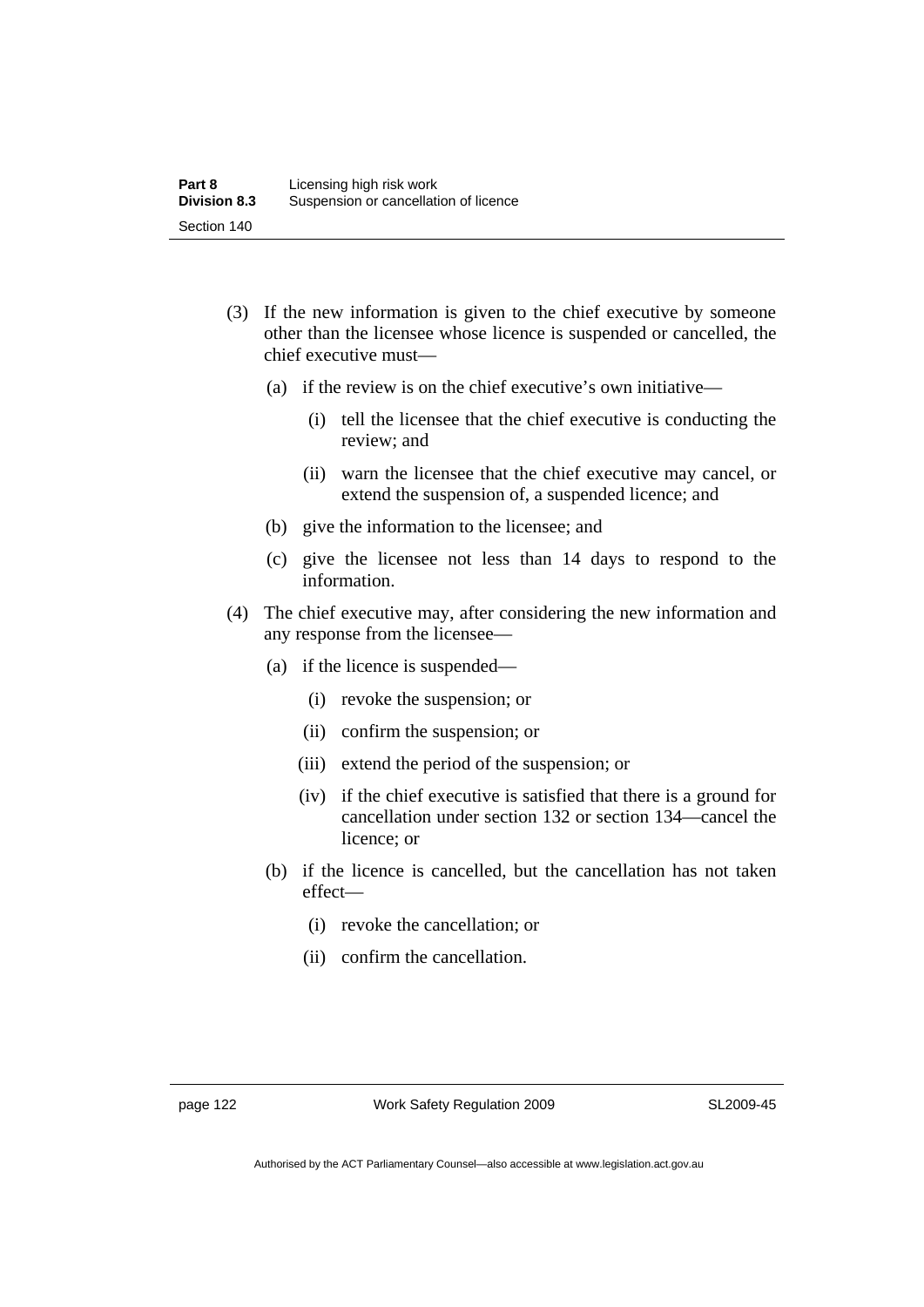- (5) The chief executive must revoke a suspension or cancellation if, after considering the new information, the chief executive is satisfied that—
	- (a) the licence should not have been suspended or cancelled; or
	- (b) the licence would not have been suspended or cancelled if the new information was known to the chief executive at the time of the original consideration.

# **141 Surrender of suspended or cancelled licence**

- (1) If a licence to carry out a class of high risk work is suspended or cancelled under this division, the licensee must surrender the licence to the chief executive not later than—
	- (a) if the licence is suspended—14 days after the day the notice of the suspension is given; or
	- (b) if the licence is cancelled—14 days after the day the cancellation takes effect.

Maximum penalty: 5 penalty units.

- (2) If a surrendered licence includes a class of high risk work that is not suspended or cancelled, the chief executive must issue a licence to the licensee for that class of work at no cost to the licensee.
- (3) The chief executive must return a suspended licence to the licensee if—
	- (a) the suspension period has expired; or
	- (b) the suspension is revoked.
- (4) Subsection (3) does not apply if the licence expires or is further suspended or cancelled under this part.
- (5) An offence against this section is a strict liability offence.

SL2009-45

Work Safety Regulation 2009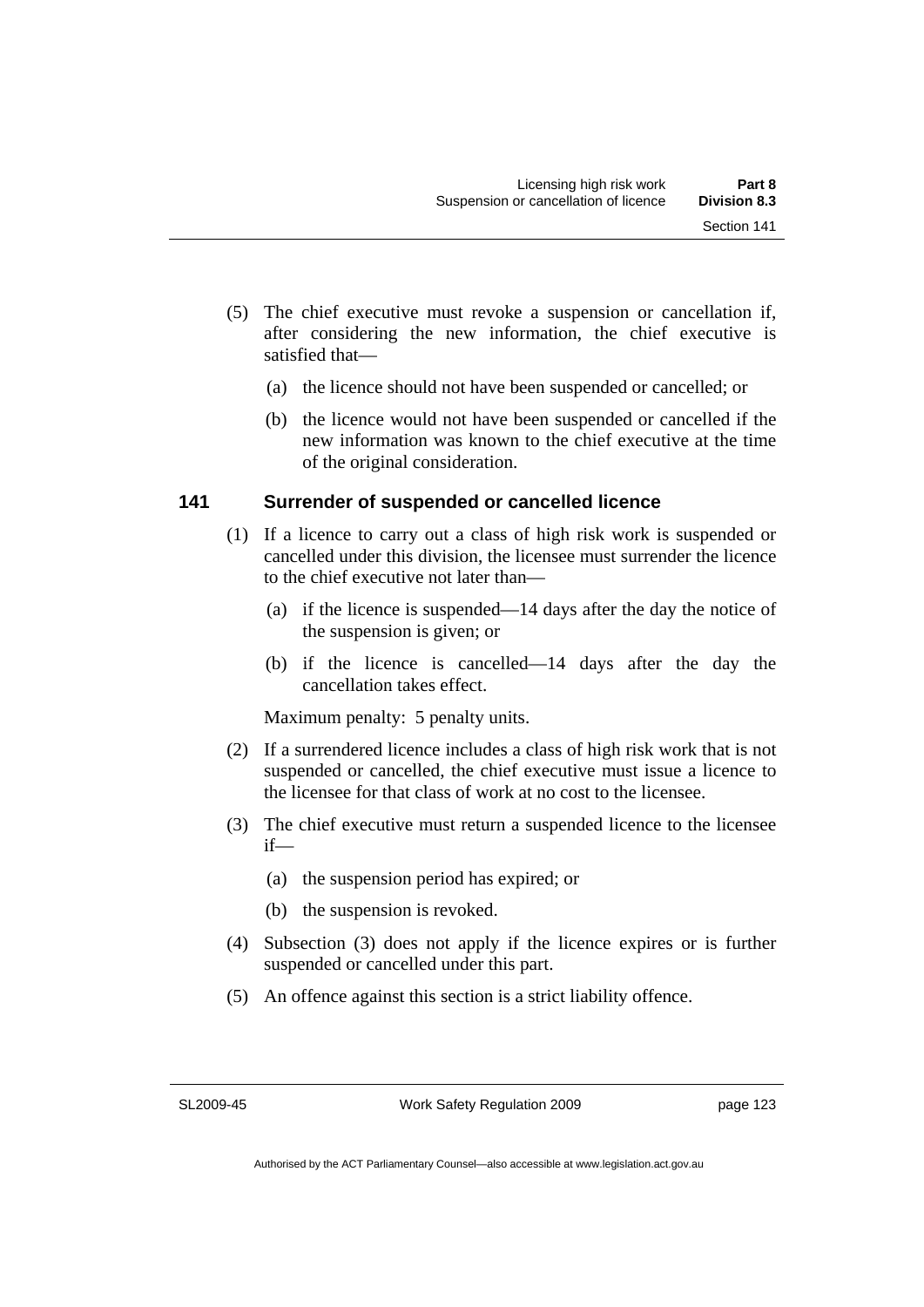# **142 Cooperation with other jurisdictions**

- (1) The chief executive must tell a licensing authority, and the Commonwealth regulatory authority, if—
	- (a) the chief executive has information about a licensee whose licence was issued by the licensing authority; and
	- (b) having regard to the information, the chief executive reasonably believes that the licensee's licence should be suspended or cancelled.
- (2) If the chief executive receives information from a licensing authority about a licensee whose licence was issued by the chief executive, the chief executive must—
	- (a) investigate the matter; and
	- (b) if the chief executive is satisfied that there is a ground for cancellation under section 134 or section 136—take action to suspend or cancel the licence under this part.

# **Division 8.4 Trainees under supervision**

# **143 Supervisor's obligations**

 (1) A supervisor for a trainee must directly supervise the trainee when the trainee is carrying out high risk work.

Maximum penalty: 10 penalty units.

- (2) Subsection (1) does not apply if the supervisor is satisfied on reasonable grounds that—
	- (a) because of the trainee's level of competence, supervision may be reduced; and
	- (b) the reduced level of supervision will not endanger the health and safety of the trainee or someone else.

page 124 Work Safety Regulation 2009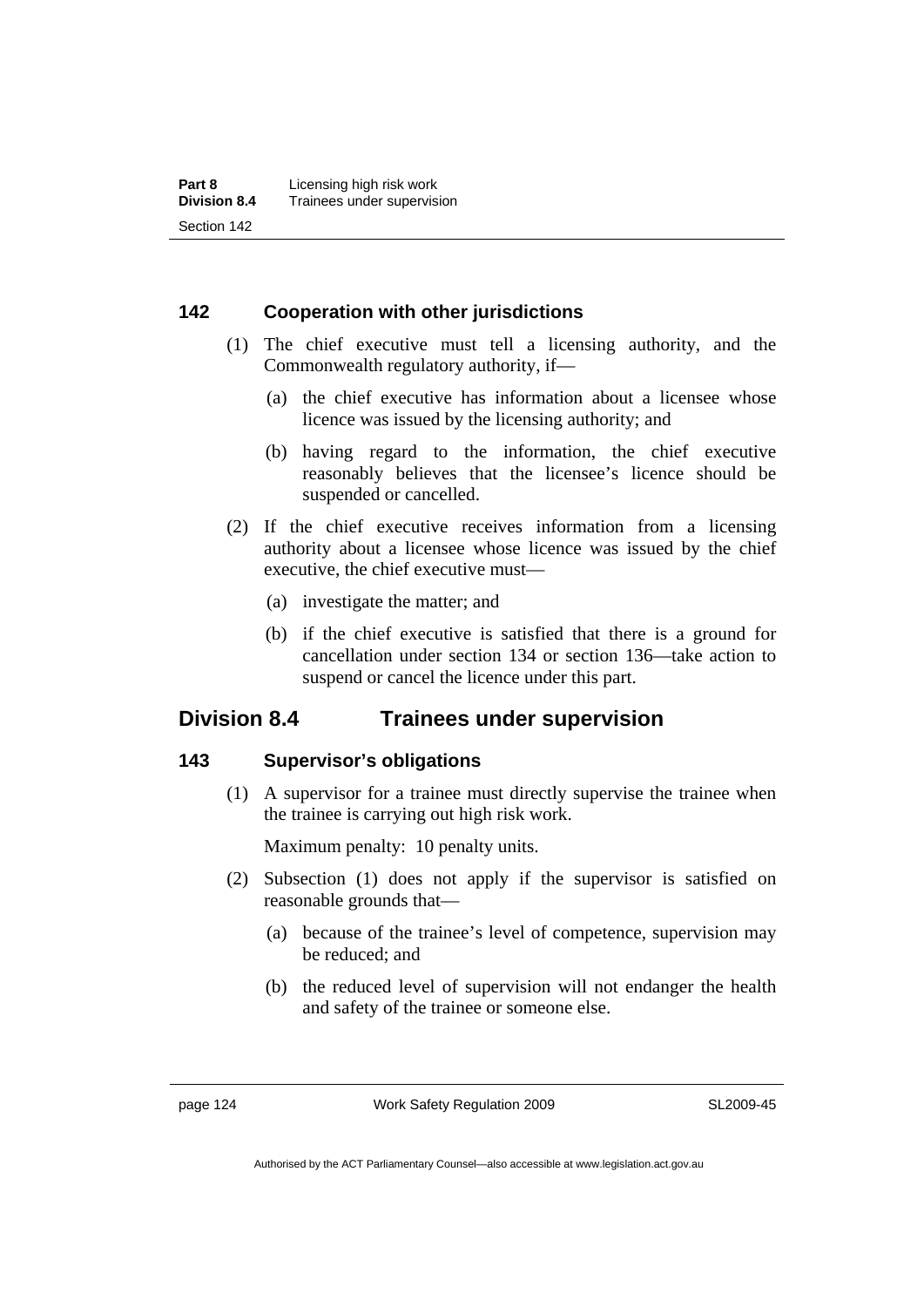(3) A supervisor for a trainee must sign the trainee's record each day the trainee carries out high risk work under the supervisor's supervision.

Maximum penalty: 5 penalty units.

 (4) A supervisor for a trainee must ensure that the trainee receives directions, demonstrations and training appropriate to the trainee's level of competence for the high risk work the trainee is carrying out.

Maximum penalty: 10 penalty units.

(5) An offence against subsection (3) or (4) is a strict liability offence.

# **144 Trainee's obligations**

- (1) A trainee must keep a written record of the following for each day the trainee carries out high risk work:
	- (a) the trainee's name and address;
	- (b) the name of the registered training organisation that is training the trainee;
	- (c) the date and times the work was carried out;
	- (d) if the trainee carried out the work for an employer—the name and address of the employer;
	- (e) the signature, full name and licence number of the trainee's supervisor for the work;
	- (f) a description of the work carried out including the type of equipment used for the work and the result of the work.

Maximum penalty: 5 penalty units.

(2) An offence against this section is a strict liability offence.

SL2009-45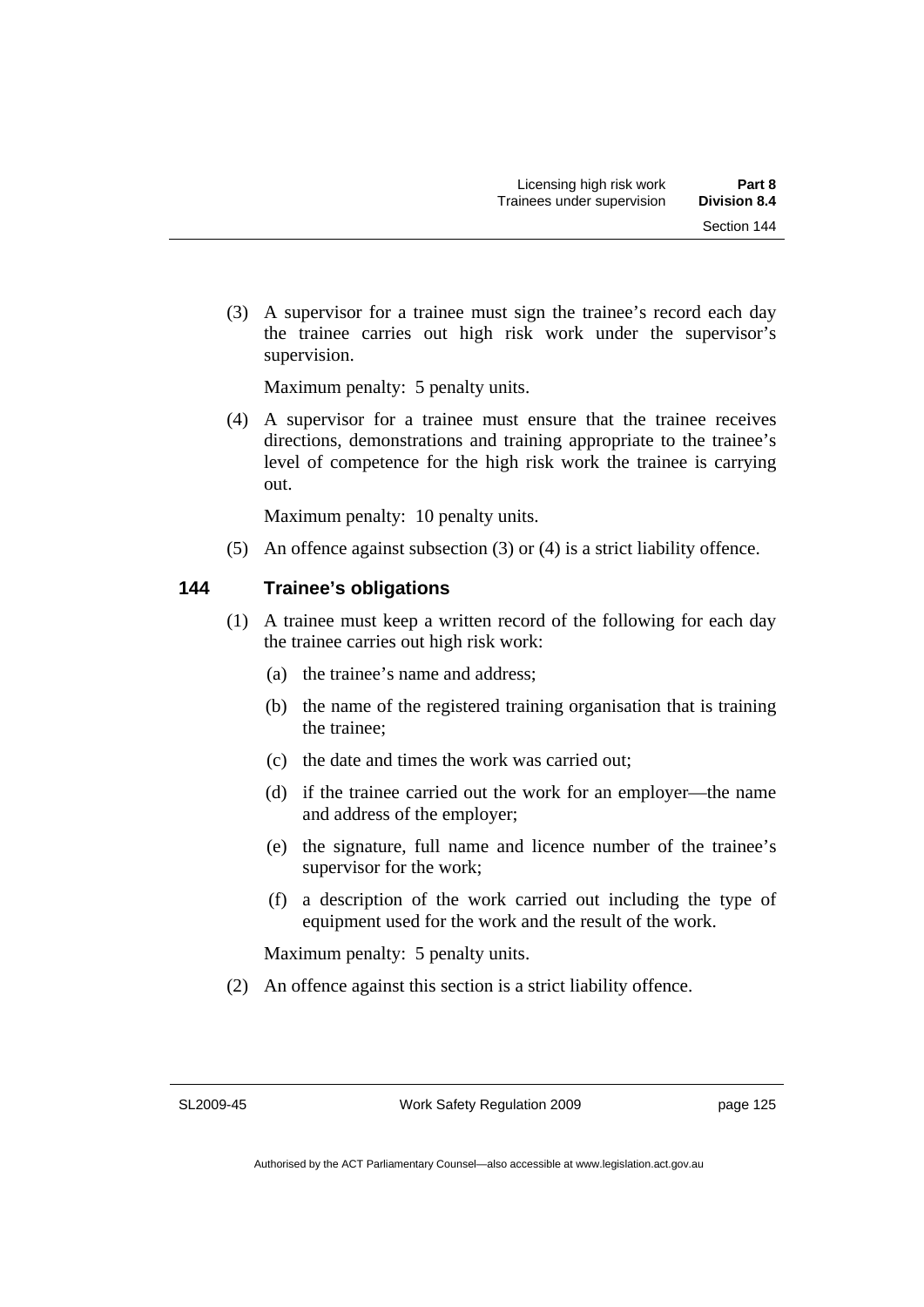**Part 8 Licensing high risk work**<br>**Division 8.5** Training and assessmen **Division 8.5** Training and assessment Section 145

# **Division 8.5 Training and assessment**

### **145 Training and assessment**

- (1) Before applying for a statement of attainment for a class of high risk work, a person must undertake training by completing 1 or more of the following in relation to the work:
	- (a) a unit of competency in a training package;
	- (b) a course accredited by the registered training organisation for a statement of attainment.
- (2) A unit of competency or course mentioned in subsection (1) must be provided, in accordance with the Australian quality training framework, by—
	- (a) a registered training organisation; or
	- (b) a person under the supervision of a registered training organisation; or
	- (c) a person in partnership with a registered training organisation.
- (3) Training of a person in a unit of competency or course mentioned in subsection (1) must consist of—
	- (a) structured training; and
	- (b) practical training and experience.
- (4) Practical training may be provided—
	- (a) in the workplace as part of the person's work; or
	- (b) in a training facility that includes a simulated workplace; or
	- (c) by a combination of training mentioned in paragraphs (a) and (b).

page 126 Work Safety Regulation 2009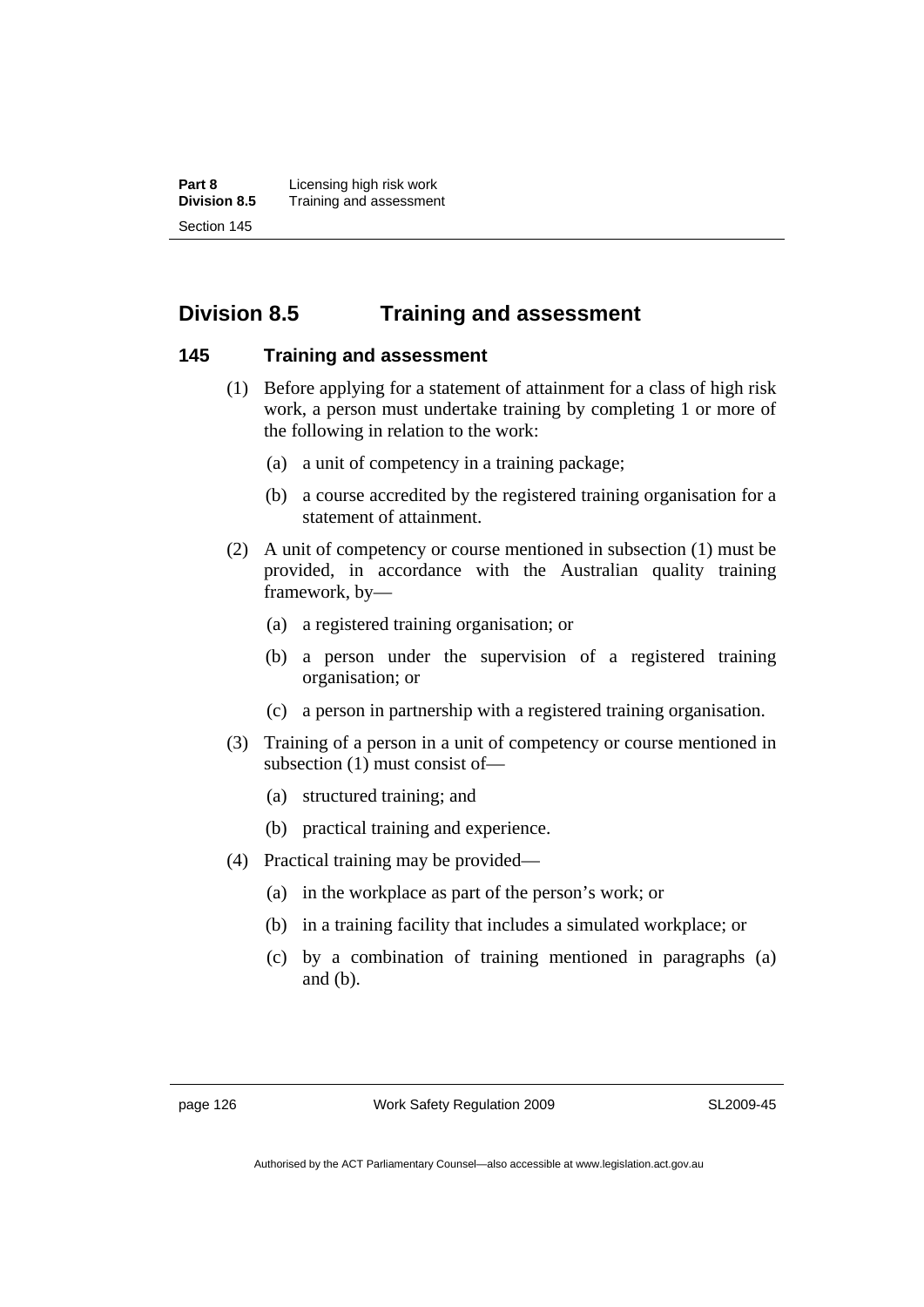- (5) A person who undertakes training in a unit of competency or course under this section must be assessed for competency—
	- (a) by an assessor on behalf of the registered training organisation that provides, or is involved in providing, the unit of competency or course; and
	- (b) in accordance with the requirements of the unit or course.

# **146 Chief executive may issue directions**

- (1) This section applies if a class of high risk work does not have—
	- (a) any nationally endorsed unit of competency; or
	- (b) any course accredited for a statement of attainment.
- (2) The chief executive may direct that a particular unit of competency be completed for a statement of attainment for the class of work.
- (3) A direction under this section is a notifiable instrument.

*Note* A notifiable instrument must be notified under the Legislation Act.

# **147 Exemption from training**

A registered training organisation may exempt a person from all or part of training under section 145 if satisfied that the person has qualifications or previous training that satisfies the requirements for the exempted training.

# **148 Assessor qualifications**

- (1) A person (an *assessor*) may assess a person undertaking a unit of competency or accredited course only if the assessor—
	- (a) has the following requirements under the Australian quality training framework standards for registered training organisations:
		- (i) workplace assessor competencies;

SL2009-45

Work Safety Regulation 2009

page 127

Authorised by the ACT Parliamentary Counsel—also accessible at www.legislation.act.gov.au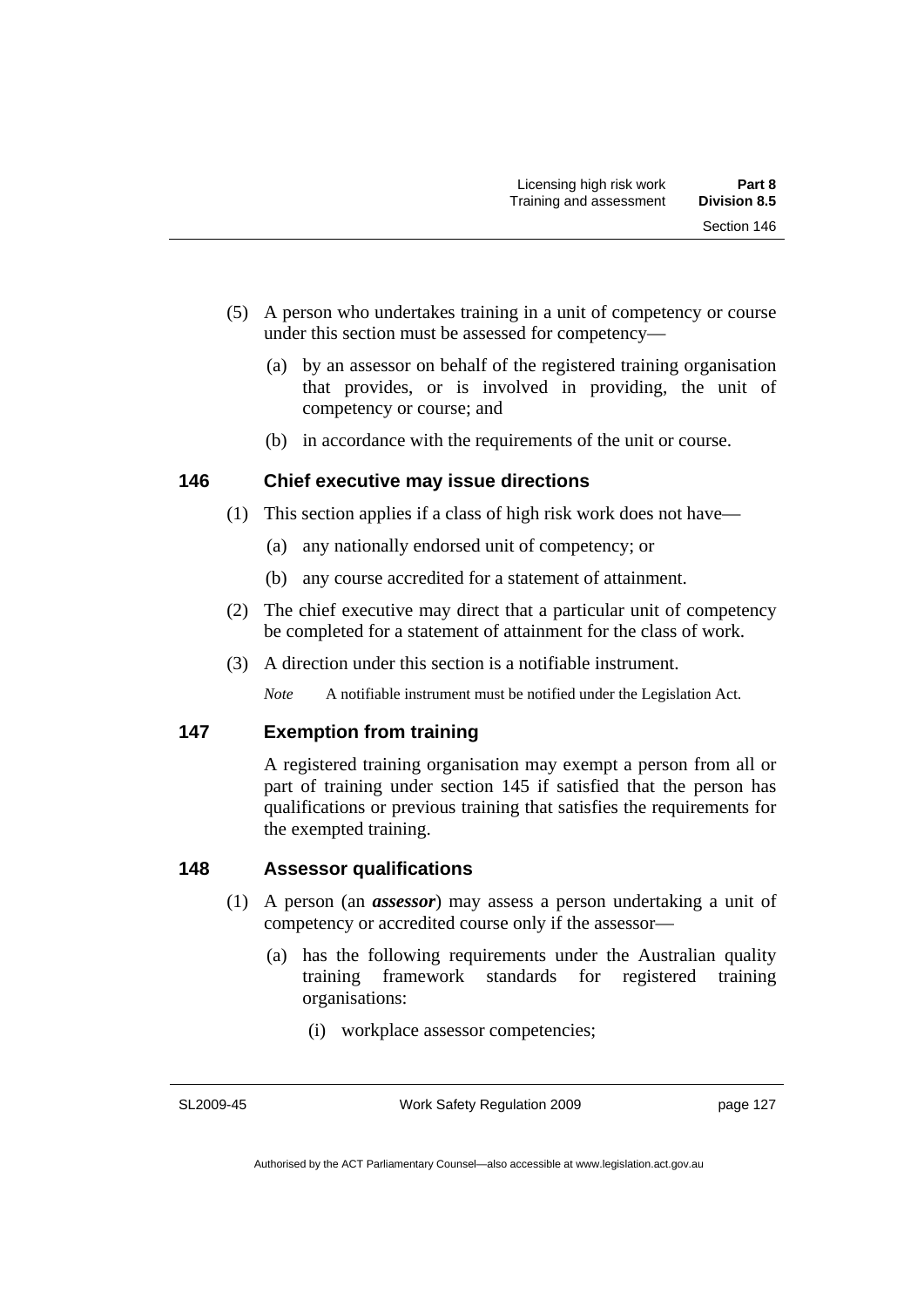- (ii) relevant current industry experience;
- (iii) vocational competencies; and
- (b) either—
	- (i) is a licensee for the class of high risk work to be assessed and has been a licensee or held a certificate of competency under the repealed regulation or a corresponding law for a total of at least 2 years; or
	- (ii) holds a certificate of competency issued under the repealed regulation or a corresponding law, and has held the certificate for at least 2 years; and
- (c) either—
	- (i) is approved in writing by the chief executive; or
	- (ii) satisfies the criteria agreed in writing by the chief executive and the registered training organisation that provides the unit or course.
- (2) The chief executive may issue guidelines about the approval of an assessor.
- (3) A guideline is a notifiable instrument.

*Note* A notifiable instrument must be notified under the Legislation Act.

(4) In this section:

*repealed regulation* means the *Occupational Health and Safety (Certification of Plant Users and Operators) Regulation 2000* in force at any time before the commencement of this section.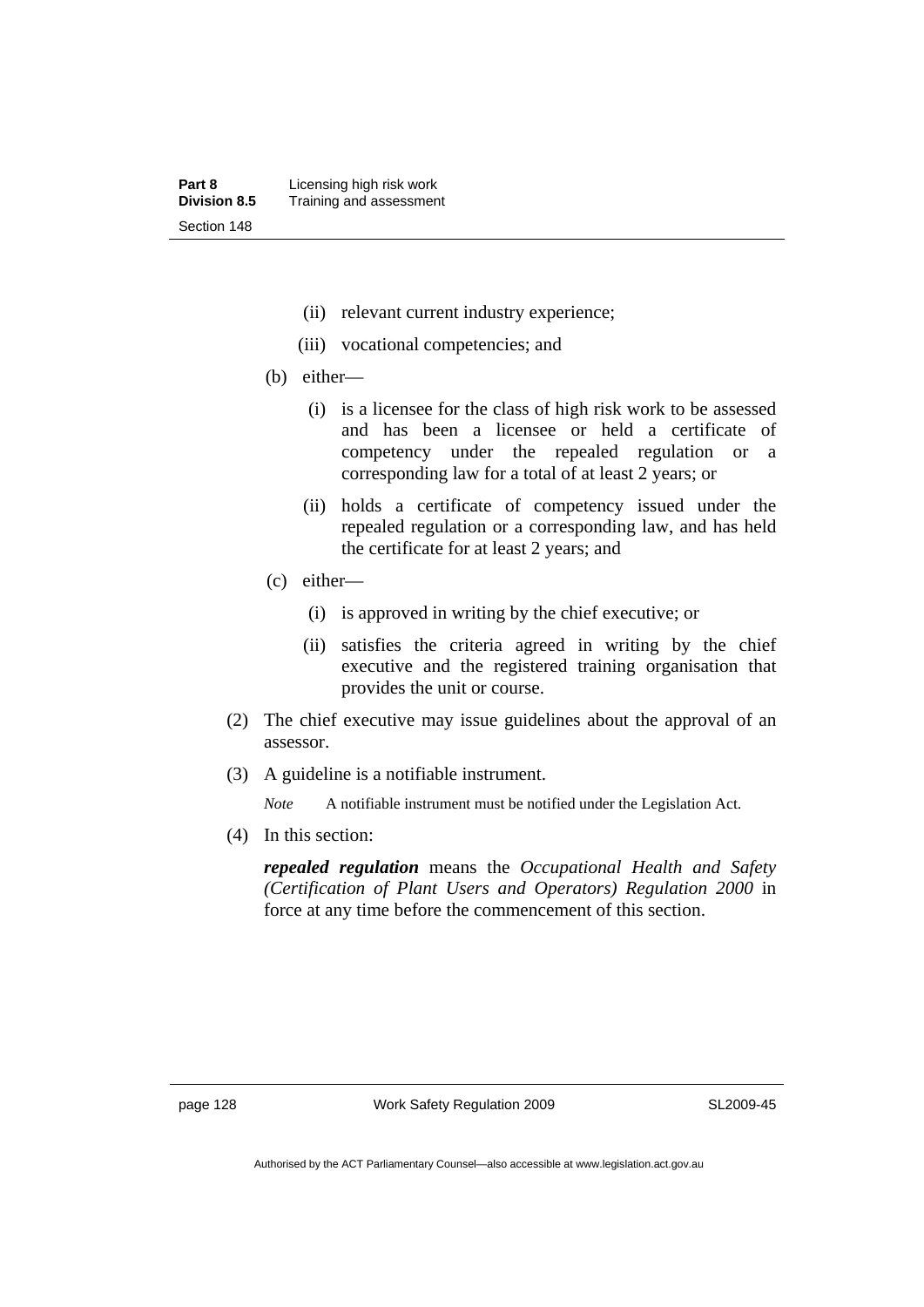#### **149 Statement of attainment**

- (1) A person may apply to a registered training organisation for a statement of attainment for a class of high risk work.
- (2) The registered training organisation may issue the statement of attainment to the person if satisfied that the person—
	- (a) has completed the training mentioned in section 145 for which the person is not exempt; and
	- (b) has been assessed and meets the competency standard for the class of high risk work; and
	- (c) has the necessary knowledge to carry out the class of high risk work; and
	- (d) can safely carry out the class of high risk work under workplace conditions; and
	- (e) has sufficient knowledge of the English language to carry out the high risk work in accordance with the competency standard for the work.
- (3) A statement of attainment issued by the registered training organisation to a person must state that the person has met the competency standard for the class of high risk work for which the statement is issued.

# **150 Registered training organisation—agreement with chief executive to provide training and assessment**

A registered training organisation may provide training in a unit of competency or course mentioned in section 145 (1) or section 146 (2), and issue a statement of attainment for the training, to a person only if the organisation—

 (a) has told the chief executive that it intends to provide training and issue statements; and

SL2009-45

Work Safety Regulation 2009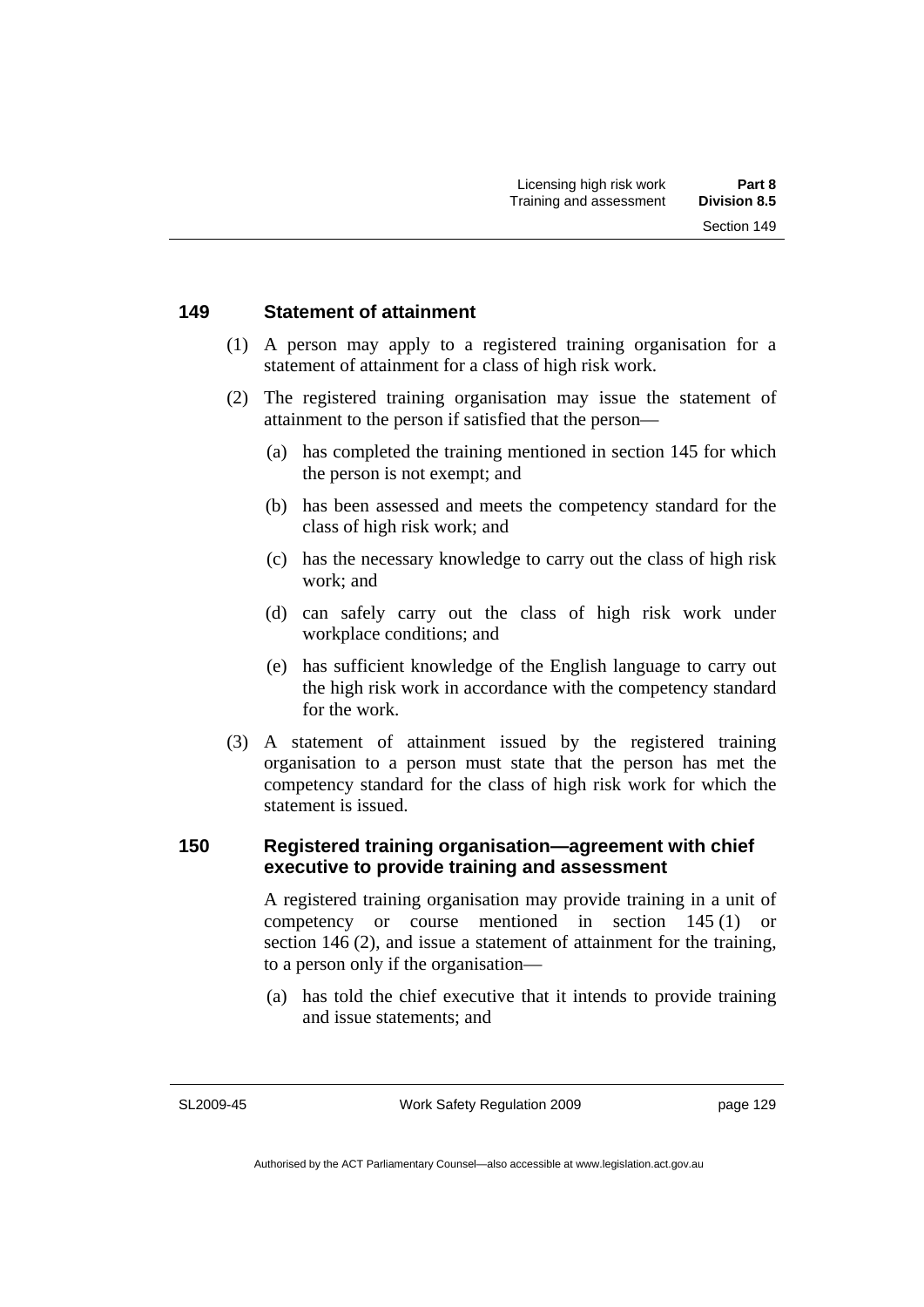| Part 8              | Licensing high risk work |
|---------------------|--------------------------|
| <b>Division 8.5</b> | Training and assessment  |
| Section 151         |                          |

 (b) has entered into an agreement with the chief executive about the training and issue of statements.

# **151 Improperly issuing statement of attainment**

A person commits an offence if the person—

- (a) issues a statement of attainment; and
- (b) either—
	- (i) knows the statement is not issued in accordance with this part; or
	- (ii) is reckless about whether the statement is issued in accordance with this part.

Maximum penalty: 30 penalty units.

# **152 Improperly obtaining statement of attainment**

A person (the *first person*) commits an offence if—

- (a) the first person does something with the intention of dishonestly influencing another person to issue a statement of attainment; and
- (b) the other person issues a statement of attainment to the first person.

Maximum penalty: 30 penalty units.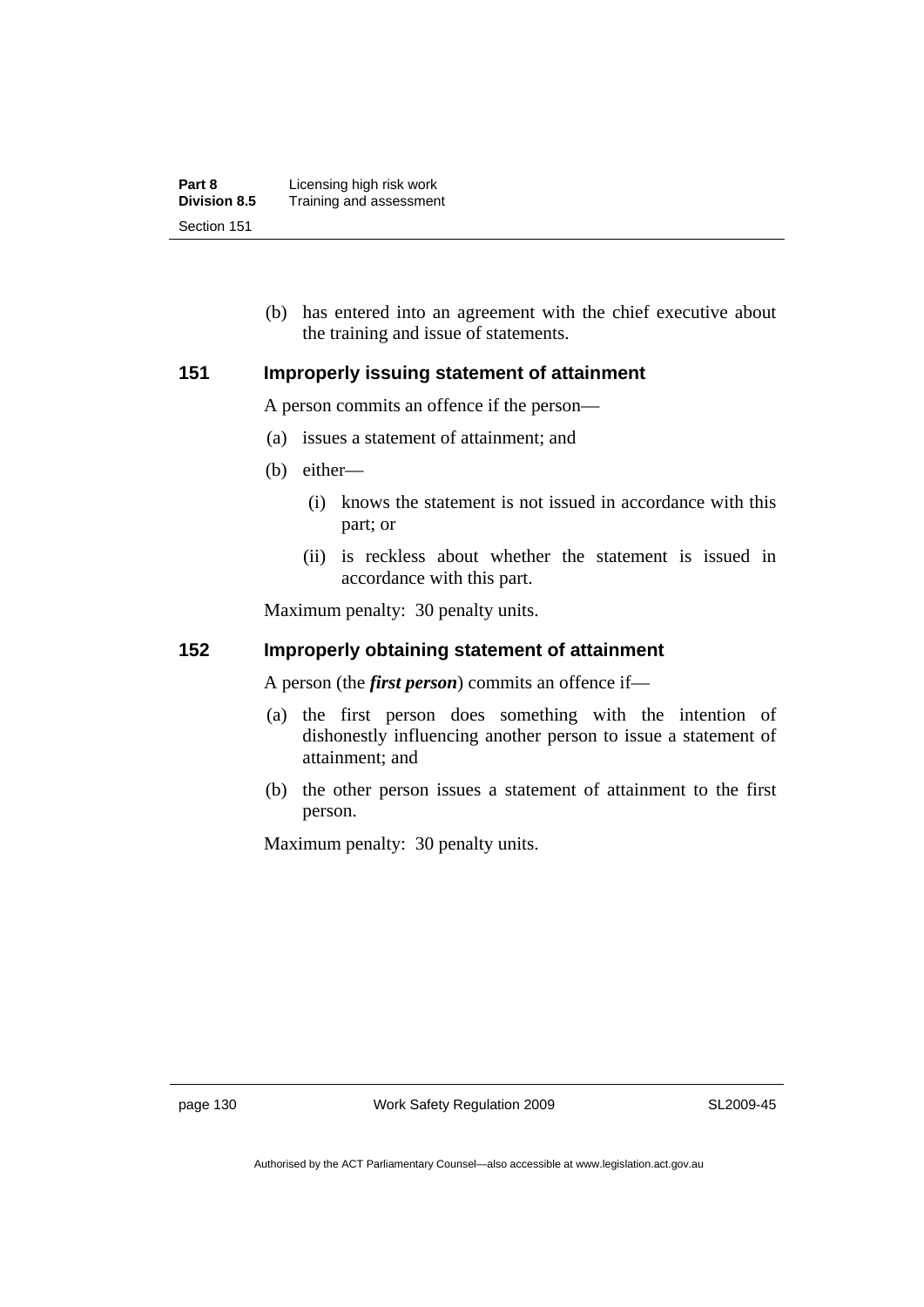# **Division 8.6 Administration**

### **153 Keeping and providing records of training and assessment**

- (1) A registered training organisation that is responsible for training and assessing a person for a statement of attainment under division 8.5 (Training and assessment) must keep a record of the person's training and assessment.
- (2) If the chief executive asks a registered training organisation in writing to give the chief executive the following records, the organisation must give the records to the chief executive within 14 days after the day the request is made:
	- (a) records relating to the training and assessment of a person who has applied to the organisation for a statement of attainment:
	- (b) records relating to a person to whom the organisation has issued a statement of attainment;
	- (c) records relating to an assessor or assessments by an assessor.

# **154 Cooperation with licensing authorities**

- (1) The chief executive must cooperate with licensing authorities in the exchange of information.
- (2) The chief executive may provide information relevant to the issue of, or failure to issue, a licence to carry out high risk work in relation to the following:
	- (a) people who apply for licences for classes of high risk work;
	- (b) licensees;
	- (c) assessors;
	- (d) registered training organisations.

SL2009-45

Work Safety Regulation 2009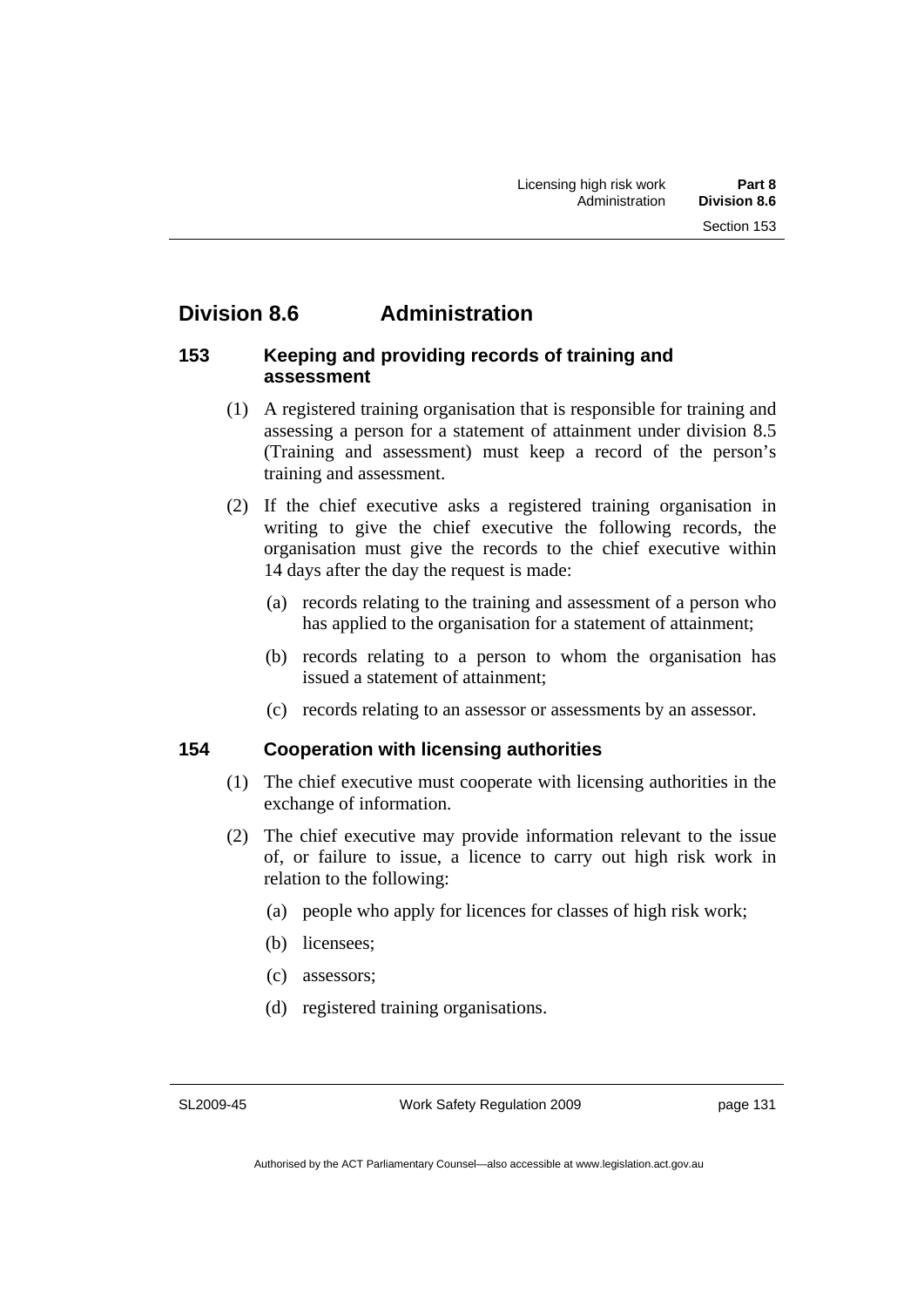### **155 Cooperation with registered training organisations**

- (1) The chief executive must cooperate with registered training organisations in the ACT and the States in the exchange of information.
- (2) The chief executive may provide information relevant to the issue of, or failure to issue, a statement of attainment for a class of high risk work in relation to the following:
	- (a) people who apply for statements of attainment for classes of high risk work;
	- (b) people who apply for licences for classes of high risk work;
	- (c) licensees;
	- (d) assessors;
	- (e) registered training organisations.

# **Division 8.7 Exemptions**

### **156 Application for exemption**

- (1) A person conducting a business or undertaking may apply to the chief executive to exempt a class of high risk work at a workplace from this part.
	- *Note 1* If a form is approved under the Act, s 229 for this provision, the form must be used.
	- *Note 2* A fee may be determined under the Act, s 228 for this provision.
- (2) The application must state the following:
	- (a) the class of high risk work to be exempt;
	- (b) the workplace for which the exemption is sought;
	- (c) the person nominated to carry out the high risk work;
	- (d) the time for which the exemption is sought;

page 132 Work Safety Regulation 2009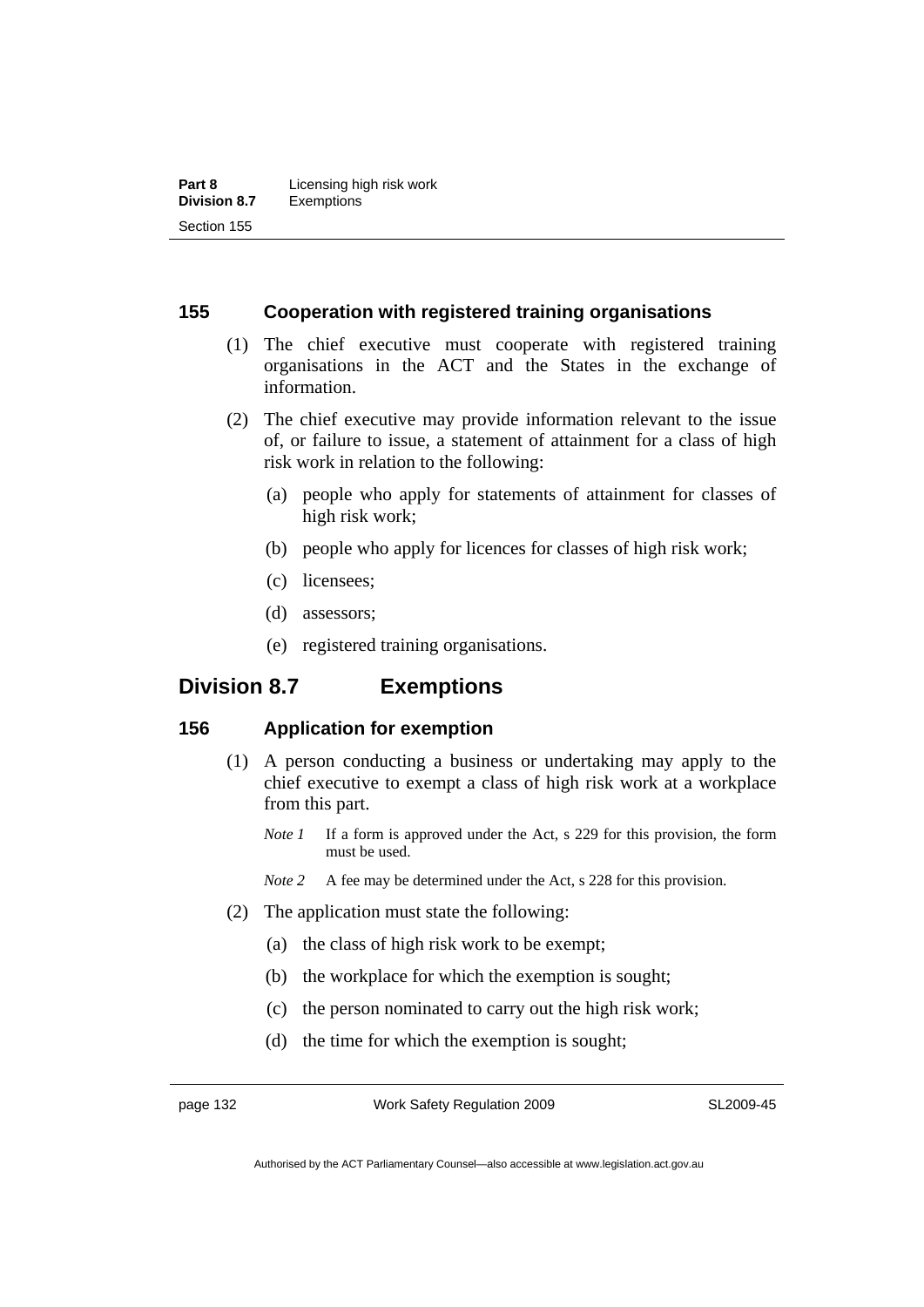- (e) the reasons the exemption is sought;
- (f) the steps the applicant will take to ensure the high risk work is carried out safely.
- (3) The application must be accompanied by any further document or information required by the chief executive that is relevant to the application.
- (4) A person conducting a business or undertaking at a workplace commits an offence if the person—
	- (a) applies for an exemption in relation to the workplace; and
	- (b) does not consult people at the workplace about the application before the application is made.

Maximum penalty: 30 penalty units.

### **157 Grant of exemption**

- (1) If a person conducting a business or undertaking at a workplace applies for an exemption, the chief executive must—
	- (a) grant the exemption; or
	- (b) refuse to grant the exemption.
- (2) The chief executive must not grant an exemption unless satisfied that—
	- (a) the reasons for the exemption are reasonable; and
	- (b) the person nominated to carry out the high risk work is competent; and
	- (c) the applicant will take the steps stated in the application to ensure the high risk work is carried out safely; and
	- (d) the high risk work will be carried out safely.

SL2009-45

Work Safety Regulation 2009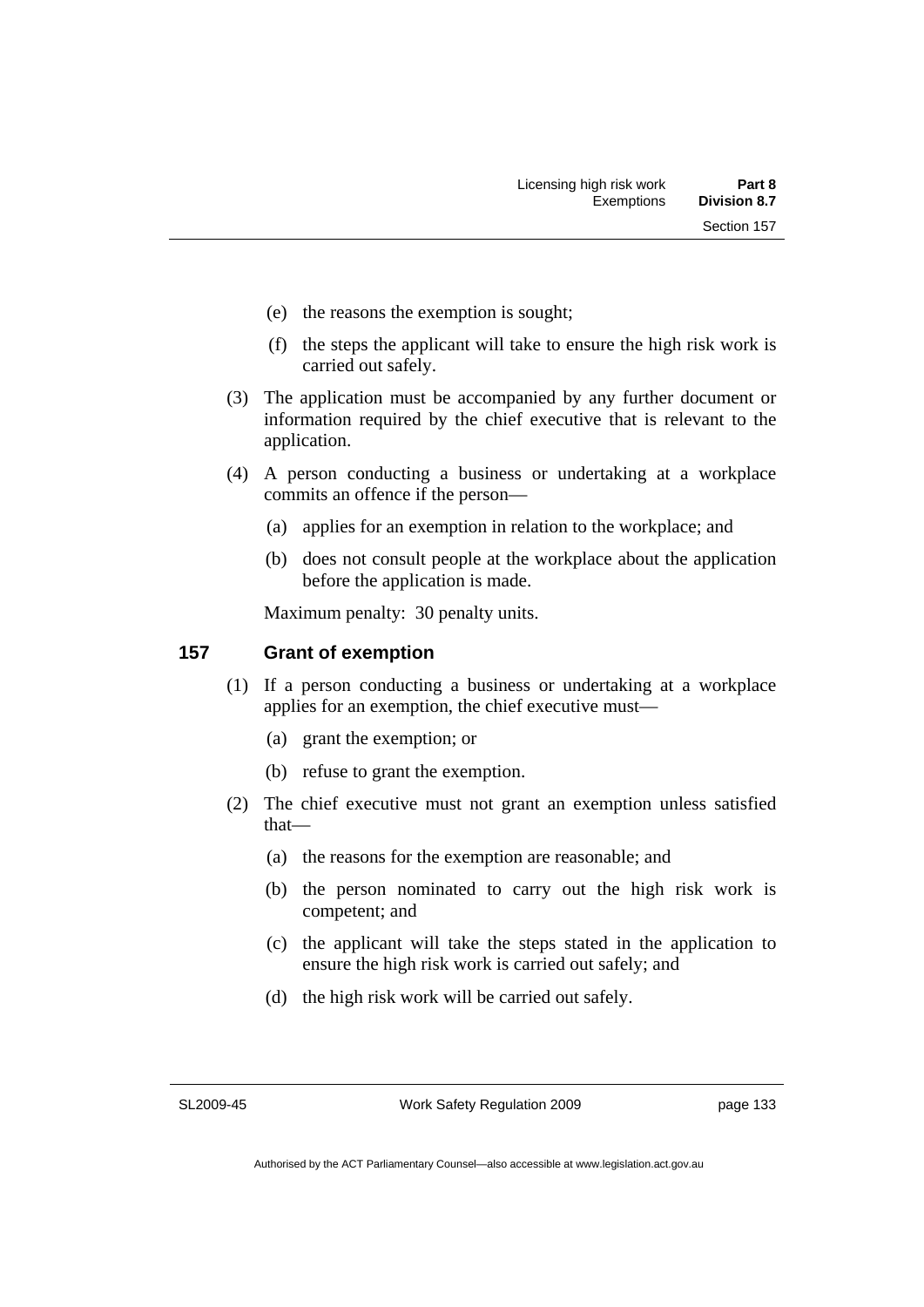- (3) If the chief executive refuses to grant an exemption, the chief executive must give the applicant written reasons for the refusal.
	- *Note* Power to make a statutory instrument includes power to amend or repeal the instrument. The power to amend or repeal the instrument is exercisable in the same way, and subject to the same conditions, as the power to make the instrument (see Legislation Act, s 46).

### **158 Exemption conditions**

- (1) The chief executive may grant an exemption on conditions.
- (2) The conditions may include the following:
	- (a) that the applicant take particular steps to manage risk;
	- (b) that the applicant monitor the high risk work;
	- (c) that the applicant monitor the health of anyone at the workplace affected by the exemption;
	- (d) that the applicant keep records about the high risk work;
	- (e) that the applicant provide information, instruction and training to stated people at the workplace;
	- (f) that the applicant use a stated system of work;
	- (g) that the applicant report to the chief executive on any of the matters set out in paragraphs (a) to (f);
	- (h) that the exemption be granted for a stated time;
	- (i) that the high risk work be carried out by a stated person;
	- (j) limiting the high risk work that may be carried out at the workplace;
	- (k) that the applicant give notice of the exemption to anyone affected by the exemption.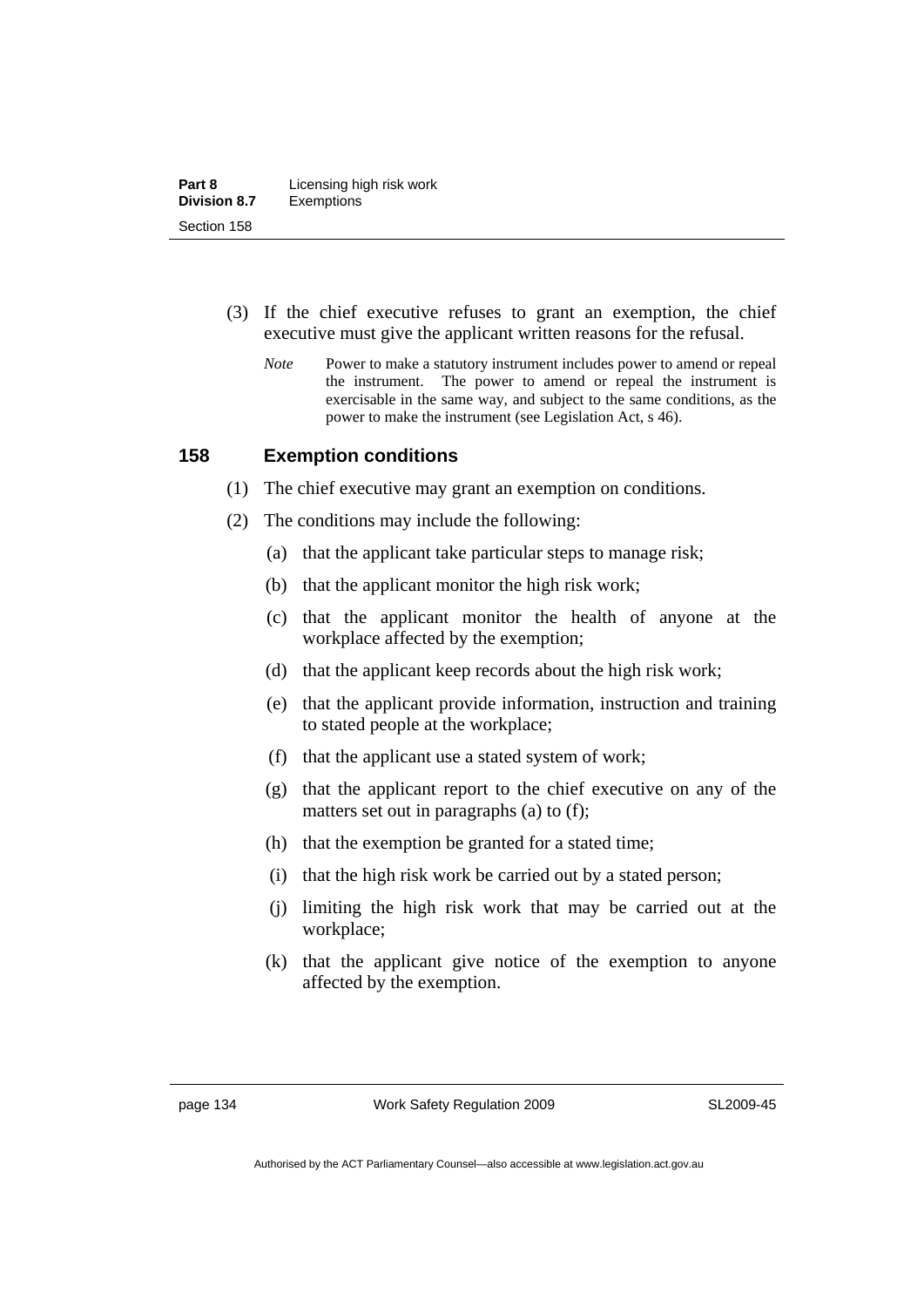## **159 Failing to comply with condition of exemption**

- (1) A person commits an offence if—
	- (a) the person is granted an exemption for a class of high risk work at a workplace on conditions; and
	- (b) the person directs or allows someone else to carry out the work at the workplace in breach of the conditions.

Maximum penalty: 30 penalty units.

(2) An offence against this section is a strict liability offence.

# **160 Notice of exemption**

- (1) The chief executive must—
	- (a) give written notice of an exemption to the applicant; and
	- (b) publish the notice in a daily newspaper; and
	- (c) give a copy of the notice to the licensing authority in each other State.
	- *Note State* includes the Northern Territory (see Legislation Act, dict, pt 1, def *State*).
- (2) A notice is a notifiable instrument.

*Note* A notifiable instrument must be notified under the Legislation Act.

# **Division 8.8 Miscellaneous**

### **161 Chief executive may make inquiries**

The chief executive may make inquiries about the authenticity of documents accompanying an application under this part.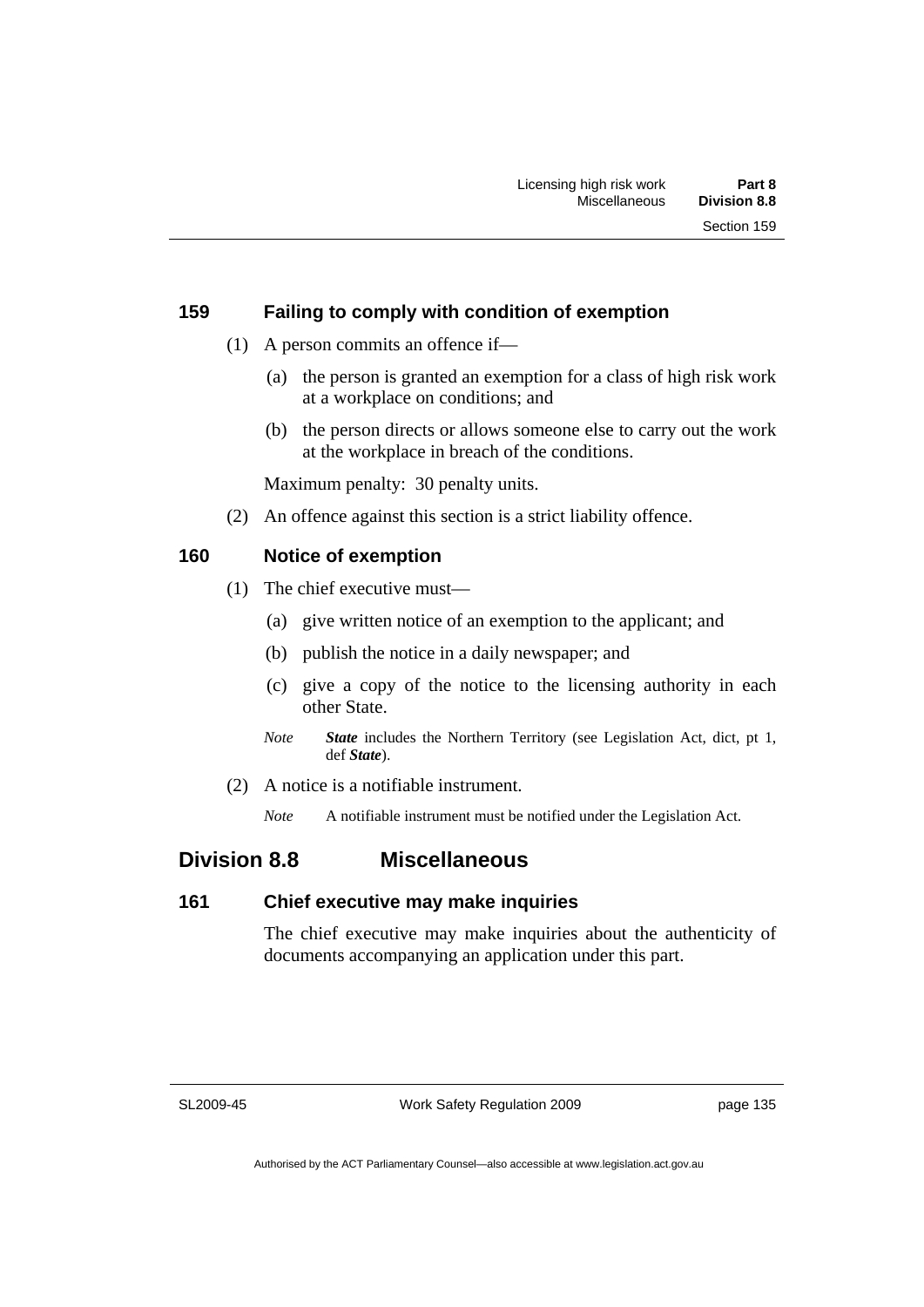## **162 Guidelines**

- (1) The chief executive may issue or approve guidelines for this part.
- (2) A guideline may provide for any matter relating to the issue of a licence to carry out high risk work.

#### **Examples**

- 1 guidelines for the procedure to apply for a licence
- 2 guidelines for the assessment of a person undertaking training
- 3 guidelines for the issue of a statement of attainment
- 4 guidelines for the issue of a licence to carry out high risk work
- *Note* An example is part of the regulation, is not exhaustive and may extend, but does not limit, the meaning of the provision in which it appears (see Legislation Act, s 126 and s 132).
- (3) A guideline is a notifiable instrument.

*Note* A notifiable instrument must be notified under the Legislation Act.

#### **163 Production of licence etc on request**

- (1) A person carrying out high risk work must produce the person's licence to carry out the work, and a sample of the person's usual signature or other form of identification, if asked to do so by—
	- (a) the chief executive; or
	- (b) an inspector; or
	- (c) the Commonwealth regulatory authority; or
	- (d) someone else authorised to ask for the production of a licence or a recognised qualification to carry out high risk work under a corresponding law.

Maximum penalty: 5 penalty units.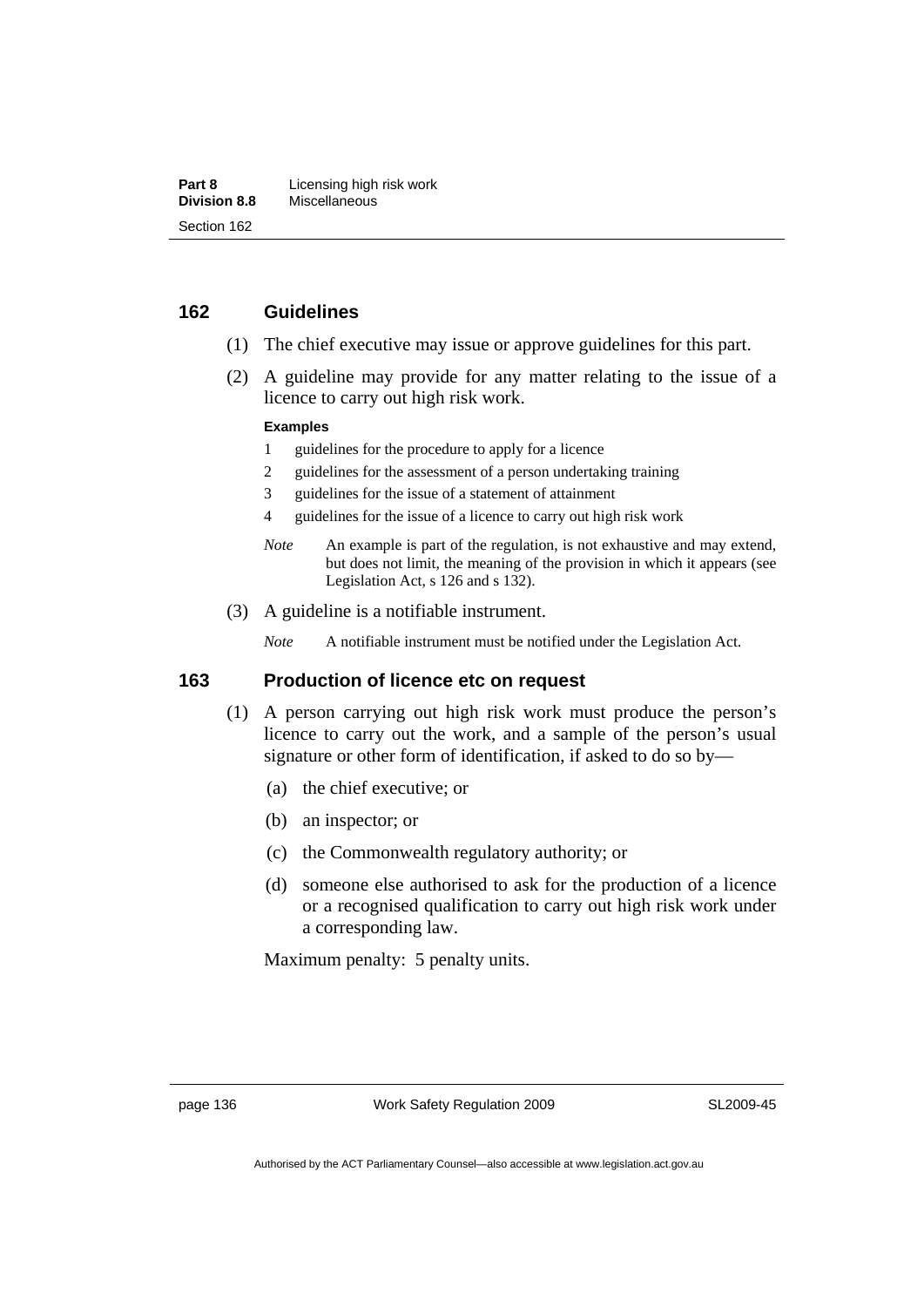- (2) A person granted an exemption under division 8.7 (Exemptions) must produce the notice of exemption given by the chief executive for the exemption if asked to do so by—
	- (a) the chief executive; or
	- (b) an inspector; or
	- (c) the Commonwealth regulatory authority; or
	- (d) someone else authorised to ask for the production of a notice of exemption under a corresponding law.

Maximum penalty: 5 penalty units.

- (3) A trainee carrying out high risk work must produce the trainee's record of training under section 144 (Trainee's obligations) if asked to do so by—
	- (a) the chief executive; or
	- (b) an inspector; or
	- (c) the Commonwealth regulatory authority; or
	- (d) someone else authorised to ask for the production of the trainee's training records under a corresponding law.

Maximum penalty: 5 penalty units.

(4) An offence against this section is a strict liability offence.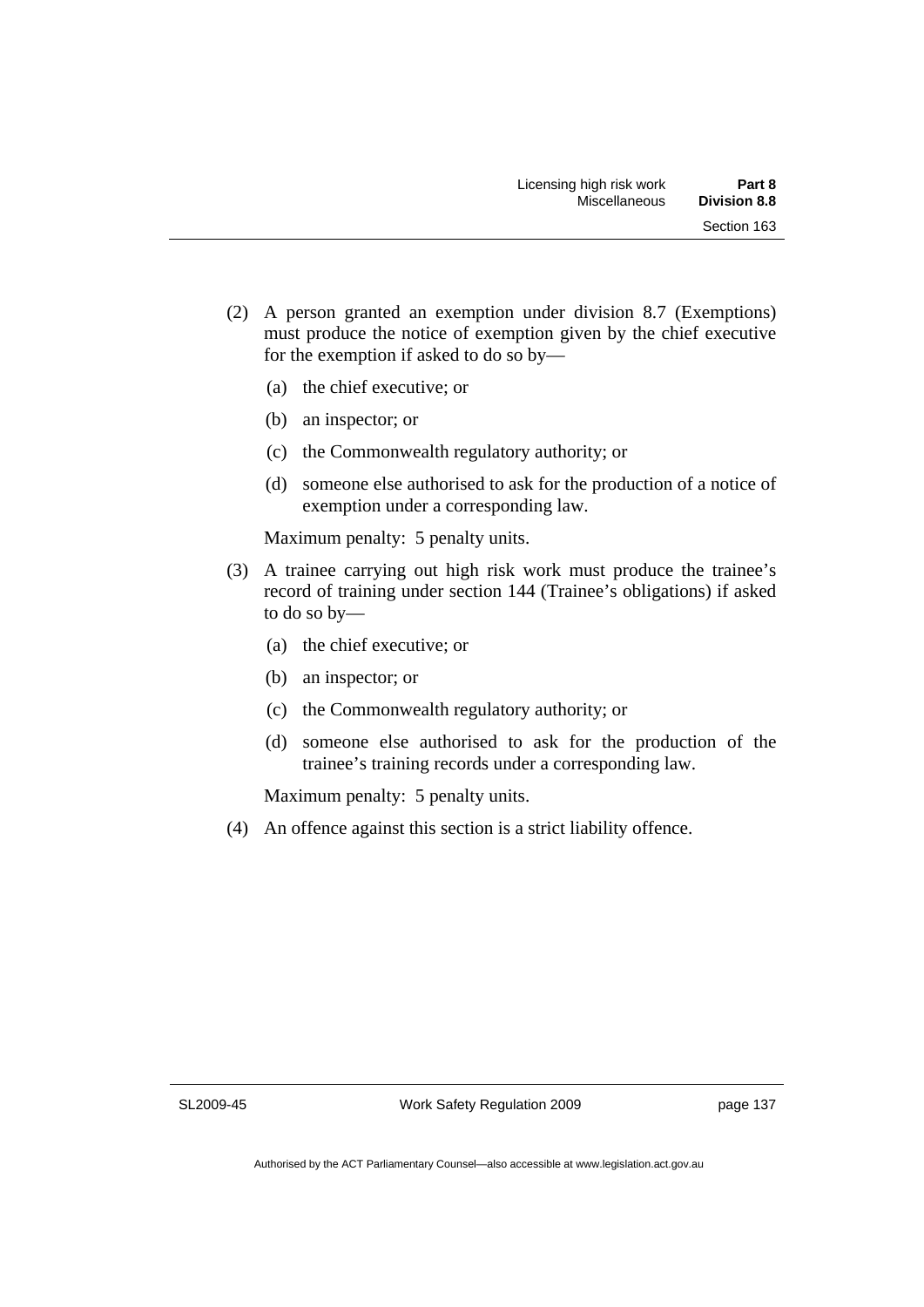### **164 Production of information etc on request**

 (1) This section applies if, under this part, the chief executive asks a person who is licensed to carry out high risk work to give the chief executive a document or information the chief executive considers relevant.

*Note* The Legislation Act, s 170 and s 171 deal with the application of the privilege against selfincrimination and client legal privilege.

- (2) The person must give the document or information to the chief executive within—
	- (a) 14 days after the day the chief executive asks for the document or information; or
	- (b) if the chief executive states another time to provide the document or information—that time.

Maximum penalty: 5 penalty units.

(3) An offence against this section is a strict liability offence.

## **165 Licensee's change of address**

 (1) If a person who is licensed to carry out high risk work changes address, the person must tell the chief executive in writing the new address within 14 days after the day the person's address changes.

Maximum penalty: 5 penalty units.

(2) An offence against this section is a strict liability offence.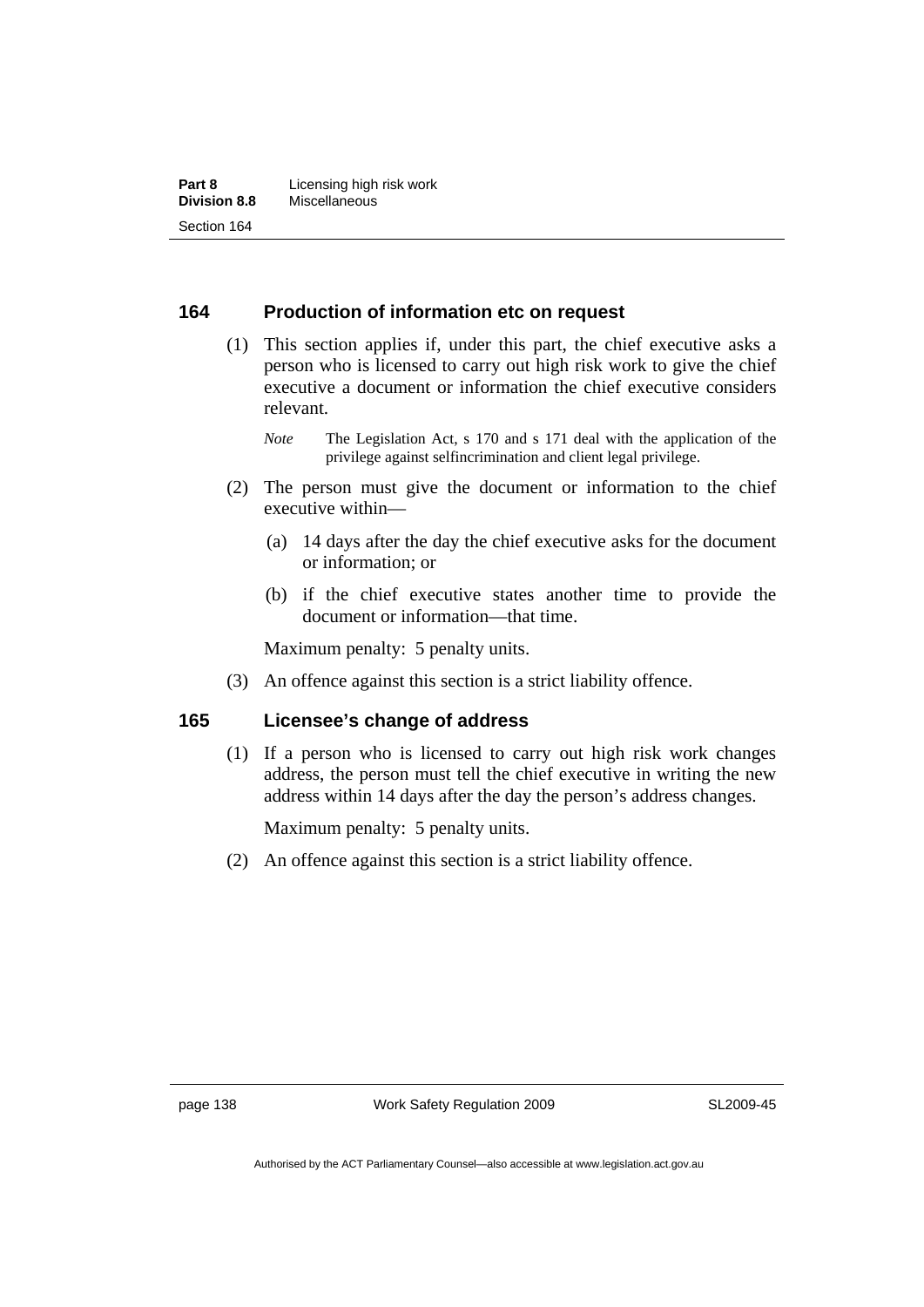# **Part 9 Construction induction training**

# **Division 9.1 Definitions—pt 9**

# **166 Definitions—pt 9**

In this part:

*AQF*—see *Australian qualifications framework*.

*AQTF*—see *Australian quality training framework*.

*Australian qualifications framework* (or *AQF*) means the policy framework that defines all qualifications recognised nationally in post-compulsory education and training in Australia.

*Australian quality training framework* (or *AQTF*) means the national quality arrangements for the vocational education and training system agreed to by the Ministerial Council.

*Commonwealth regulatory authority* means the government authority responsible for administering the *Occupational Health and Safety Act 1991* (Cwlth).

*construction induction training* means construction induction training under division 9.3.

*construction induction training card*—

- (a) means a construction induction training card issued by the chief executive under section 177; and
- (b) in divisions 9.2 and 9.6, includes a card or certificate issued by a licensing authority under a corresponding law to a person who has completed induction training for the construction industry.

*construction site* means a workplace at which construction work is carried out.

SL2009-45

Work Safety Regulation 2009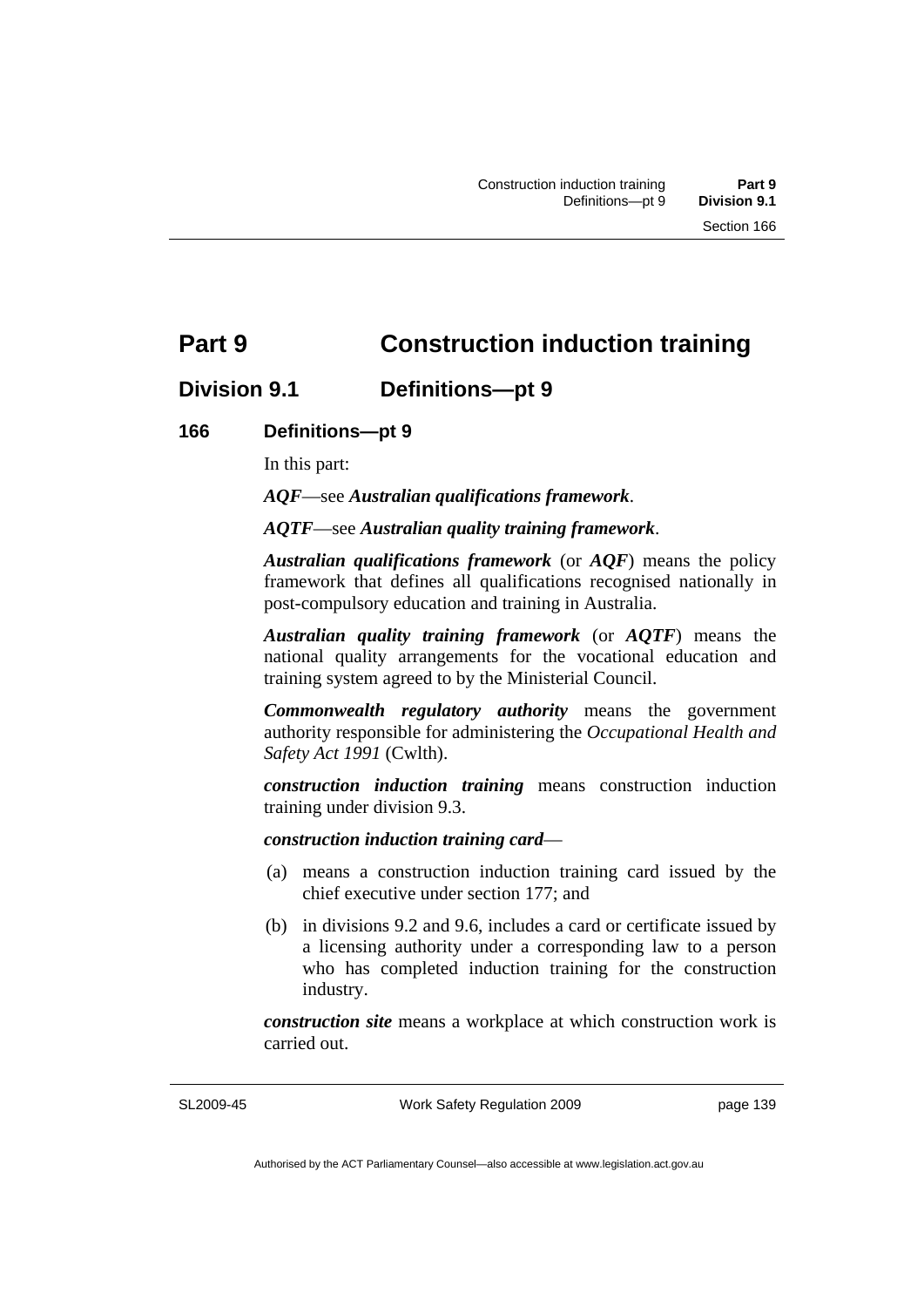*construction work* means any work carried out on or near a construction site in relation to the construction of a structure—

- (a) including the following:
	- (i) demolishing or dismantling all or part of the structure and removing from the site anything resulting from the demolition or dismantlement;
	- (ii) assembling prefabricated elements to form the structure or disassembling the prefabricated elements that formed the structure;
	- (iii) excavation, landscaping, preparatory work or site preparation carried out on the site;
	- (iv) work carried out under water, including on a buoy, an obstruction to navigation, a raft, ship or wreck; but
- (b) not including exploring for, or extracting, minerals or preparatory work in relation to the extraction carried out where exploration or extraction is carried out.

*corresponding law* means a law mentioned in schedule 2.

*licensing authority* means the authority responsible for the issue of a construction induction training card under a corresponding law.

*Ministerial Council* means the council consisting of the Ministers responsible for employment, education and training, from the ACT, each State and the Commonwealth.

*Note State* includes the Northern Territory (see Legislation Act, dict, pt 1, def *State*).

*nationally endorsed*, for a training package, means endorsed by the committee known as the national training quality committee established by the Ministerial Council.

page 140 Work Safety Regulation 2009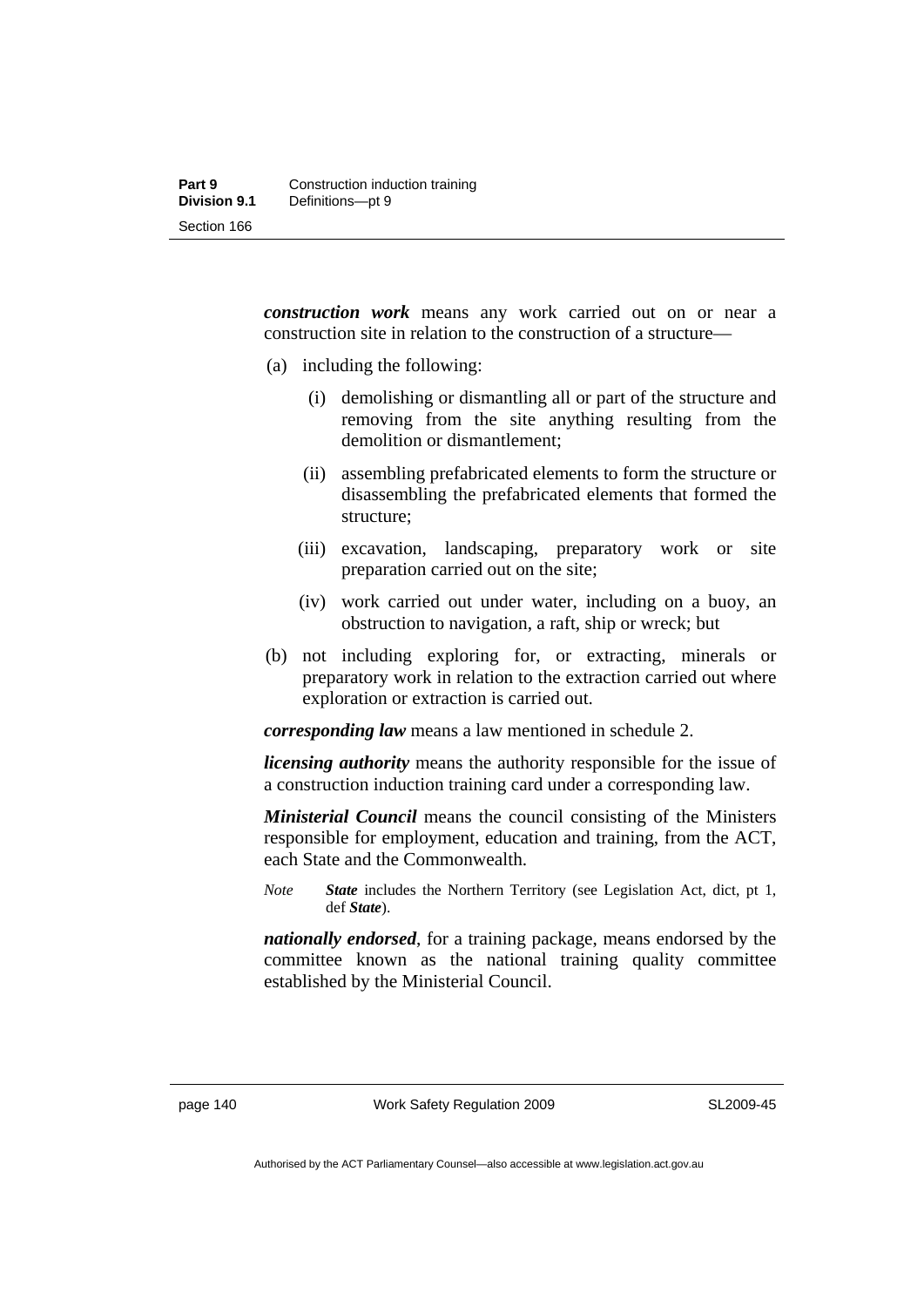#### *registered training organisation* means—

- (a) a training organisation registered under the *Training and Tertiary Education Act 2003*, chapter 3; or
- (b) a training organisation registered by a state registering body in accordance with the Australian quality training framework within a defined scope of registration.

*statement of attainment* means a statement issued by a registered training organisation under the Australian qualifications framework certifying that a person has achieved—

- (a) part of a qualification; or
- (b) 1 or more units of competency from a nationally endorsed training package; or
- (c) all the units of competency or modules comprising learning outcomes for an accredited course that does not meet the requirements for a qualification.

*training package* means an integrated set of competency standards, assessment guidelines and AQF qualifications for a particular industry, industry sector or enterprise.

*unit of competency* means the specification of knowledge and skill and their application to the standard of performance expected in a workplace.

SL2009-45

Work Safety Regulation 2009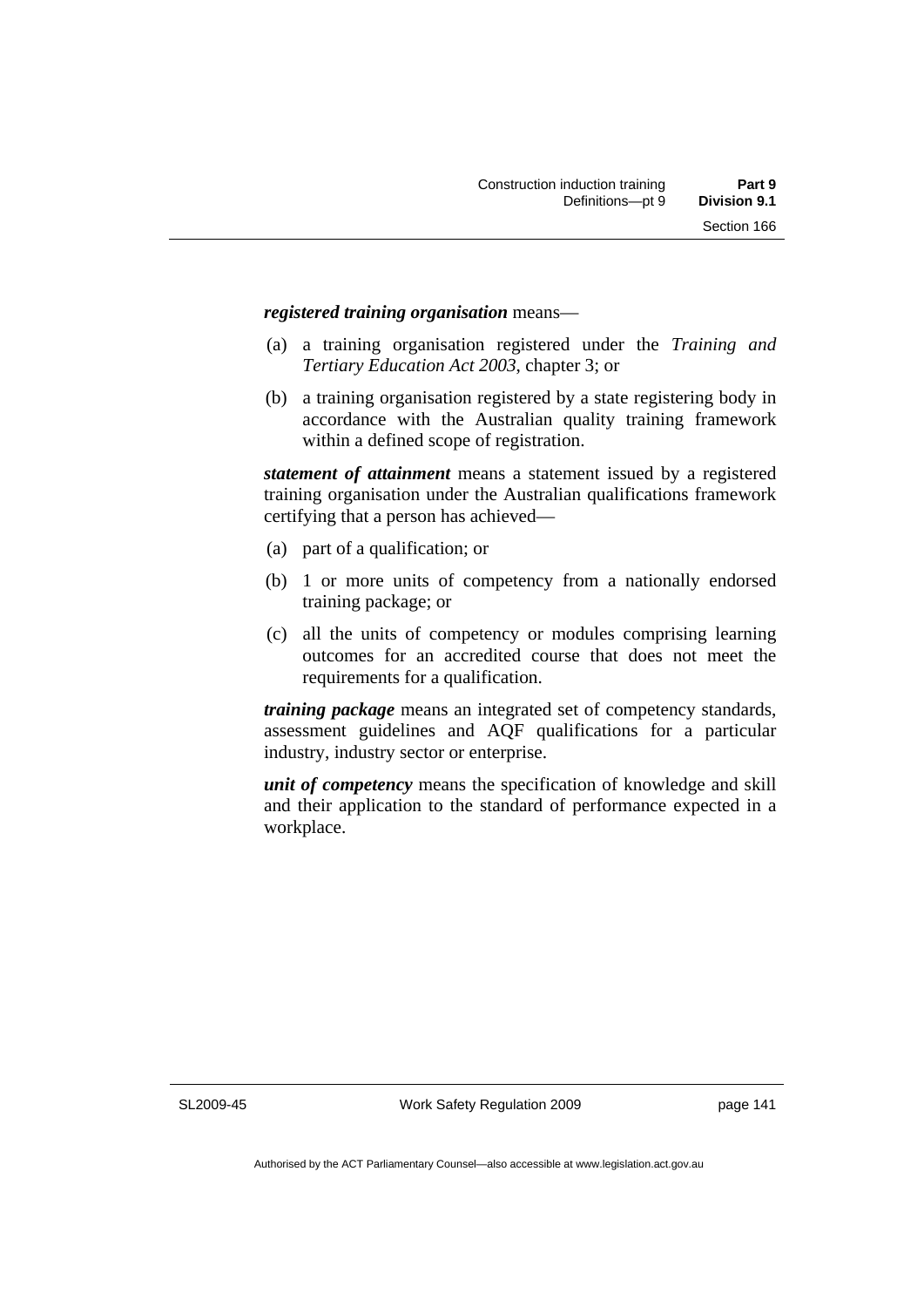# **Division 9.2 Requirement to hold construction induction training card**

## **167 Person on construction site without construction induction training card**

- (1) A person commits an offence if—
	- (a) the person is on a construction site; and
	- (b) the person does not have a construction induction training card.

Maximum penalty: 20 penalty units.

- (2) Subsection (1) does not apply—
	- $(a)$  if—
		- (i) the person has applied under section 176 or a corresponding law for a construction induction training card; and
		- (ii) a decision has not been made on the application; and
		- (iii) the person holds a statement of attainment for construction induction training issued to the person under section 173 or a corresponding law; or
	- (b) if the person—
		- (i) is a visitor to the construction site; and
		- (ii) is, at all times while the person is on the construction site, accompanied by another person who has a construction induction training card; or
	- (c) if the person is temporarily on the construction site to deliver plant, supplies or materials.
- (3) An offence against this section is a strict liability offence.

page 142 Work Safety Regulation 2009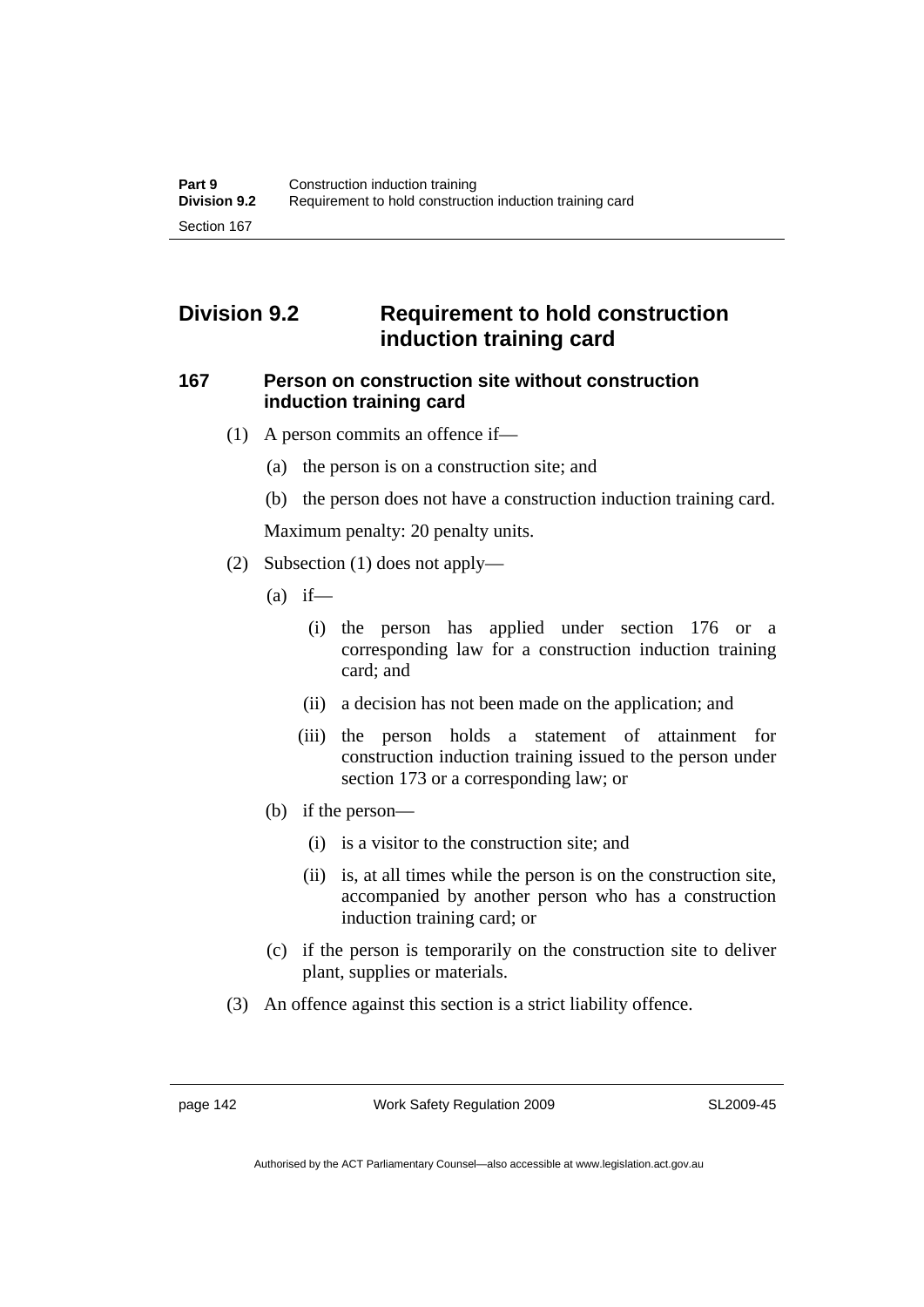## **168 Allowing worker to be on construction site without construction induction training card**

- (1) An employer commits an offence if—
	- (a) the employer directs or allows a worker to be on a construction site; and
	- (b) the worker—
		- (i) is on the construction site; but
		- (ii) does not have a construction induction training card.

Maximum penalty: 20 penalty units.

- (2) Subsection (1) does not apply if—
	- (a) the worker has applied under section 176 or a corresponding law for a construction induction training card; and
	- (b) a decision has not been made on the application; and
	- (c) the worker holds a statement of attainment for construction induction training issued to the worker under section 173 or a corresponding law.
- (3) An offence against this section is a strict liability offence.

### **169 Allowing person to be on construction site without construction induction training card**

- (1) A person in control of a construction site (the *first person*) commits an offence if—
	- (a) the first person directs or allows another person (the *second person*) to be on a construction site; and
	- (b) the second person—
		- (i) is on the construction site; but

SL2009-45

Work Safety Regulation 2009

page 143

Authorised by the ACT Parliamentary Counsel—also accessible at www.legislation.act.gov.au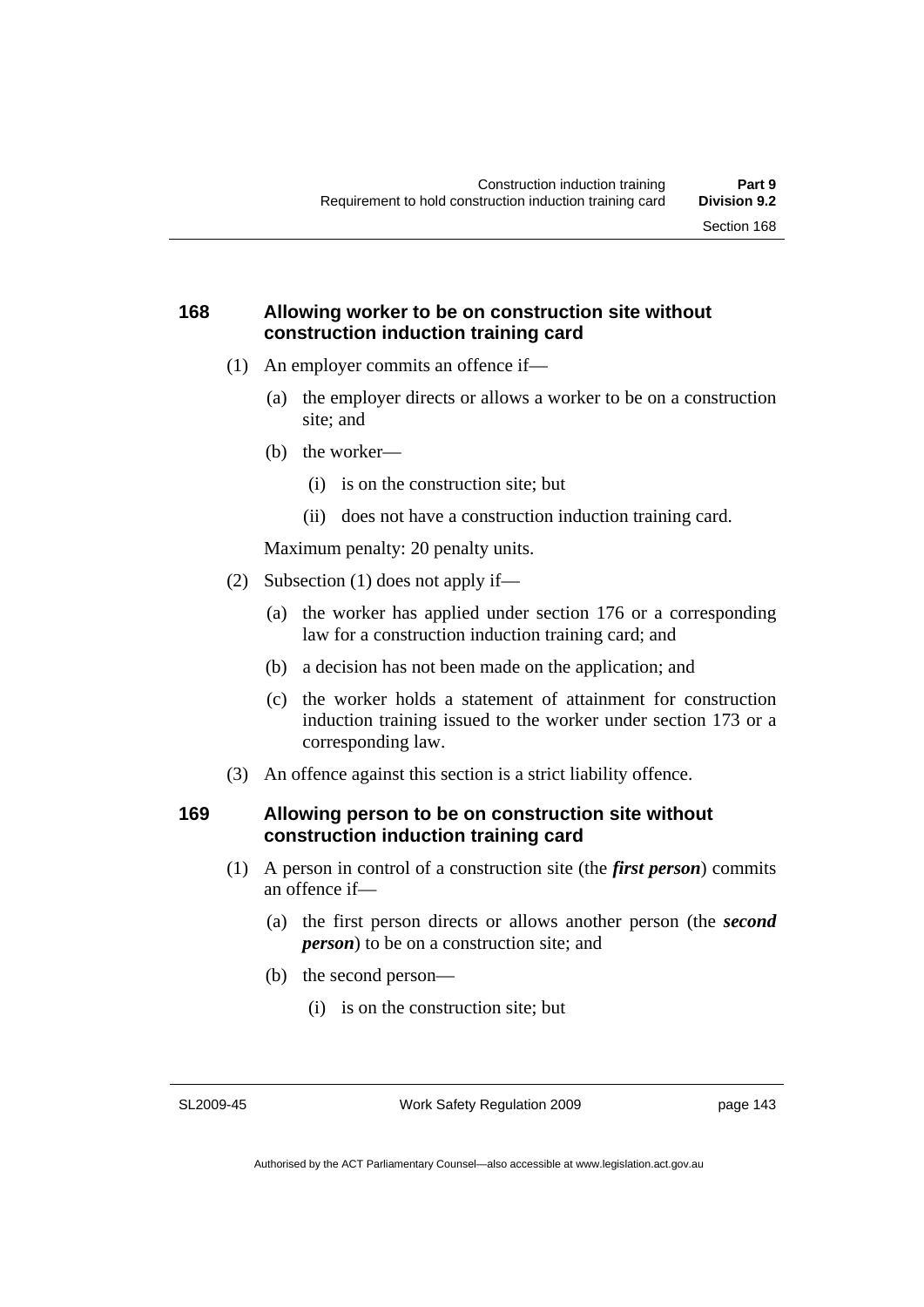(ii) does not have a construction induction training card.

Maximum penalty: 20 penalty units.

- (2) Subsection (1) does not apply if—
	- (a) the second person has applied under section 176 or a corresponding law for a construction induction training card; and
	- (b) a decision has not been made on the application; and
	- (c) the second person holds a statement of attainment for construction induction training issued to the second person under section 173 or a corresponding law.
- (3) An offence against this section is a strict liability offence.

# **Division 9.3 Construction induction training**

### **170 Construction induction training and assessment**

- (1) Construction induction training—
	- (a) consists of—
		- (i) construction industry unit of competency CPCCOHS1001A—Work safely in the construction industry; or
			- *Note* Construction industry units of competency are accessible at the National Training Information Service, www.ntis.gov.au.
		- (ii) training determined by the chief executive; and
	- (b) must be provided by a registered training organisation.
- (2) A determination under this section is a notifiable instrument.

*Note* A notifiable instrument must be notified under the Legislation Act.

page 144 Work Safety Regulation 2009

SL2009-45

Authorised by the ACT Parliamentary Counsel—also accessible at www.legislation.act.gov.au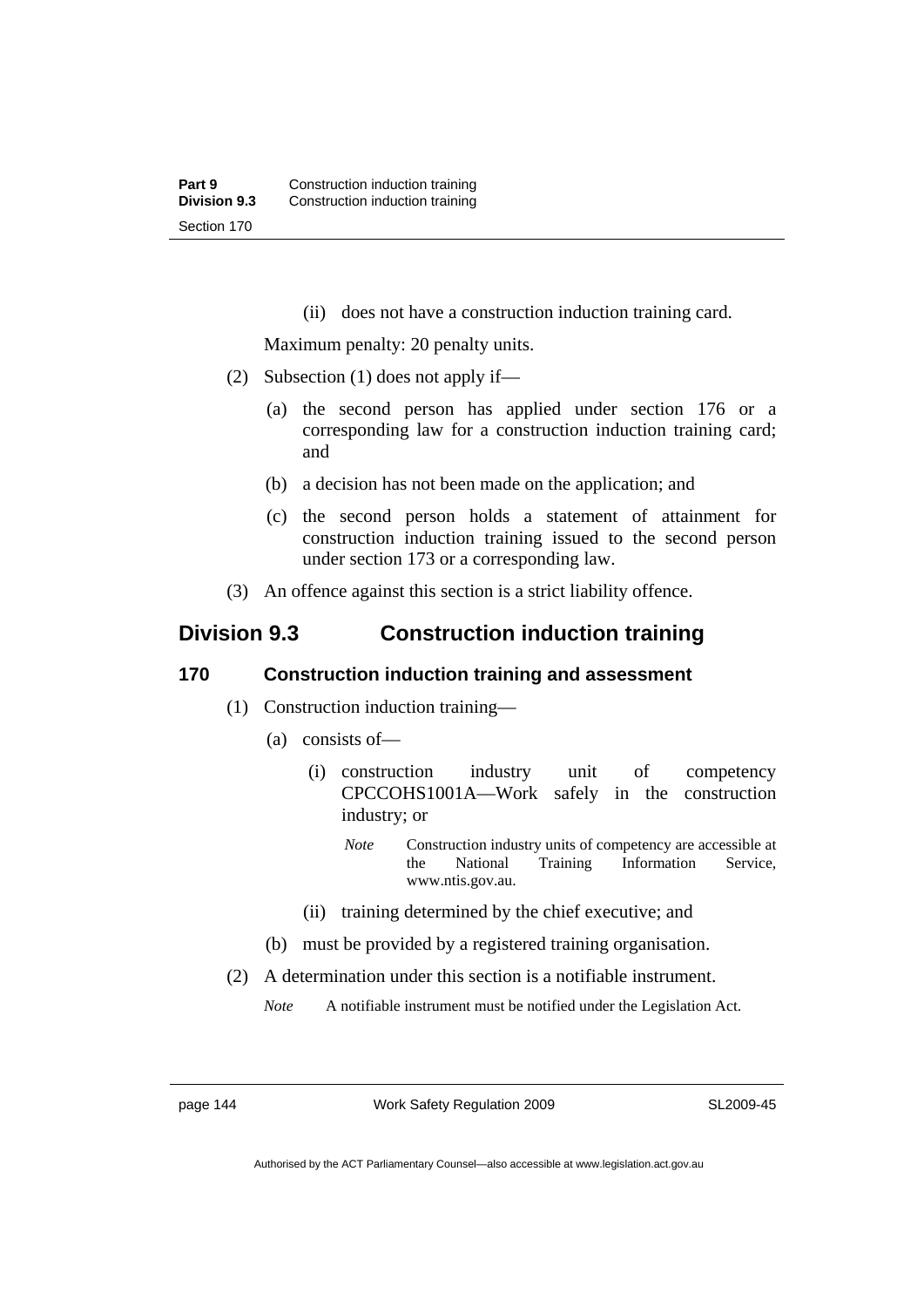## **171 Construction induction training—registered training organisation agreement with chief executive**

A registered training organisation may provide construction induction training, and issue a statement of attainment for the training, to a person only if the organisation—

- (a) has told the chief executive that it intends to provide training and issue statements; and
- (b) has entered into an agreement with the chief executive about the training and issue of statements.

# **172 Construction induction training—trainer qualifications**

A person (the *trainer*) may give construction induction training to a person only if the trainer—

- (a) either—
	- (i) holds a certificate IV in training and assessment from the training and assessment training package under the Australian Quality Training Framework; or
	- (ii) can demonstrate competency equivalent to the competency stated in subparagraph (i); and
- (b) has vocational competencies relevant to the construction industry.

### **173 Construction induction training—statement of attainment**

- (1) A person may apply to a registered training organisation for a statement of attainment for construction induction training.
- (2) The registered training organisation may only issue the statement of attainment for construction induction training to the person if the person has satisfactorily completed the training mentioned in section 170.

SL2009-45

Work Safety Regulation 2009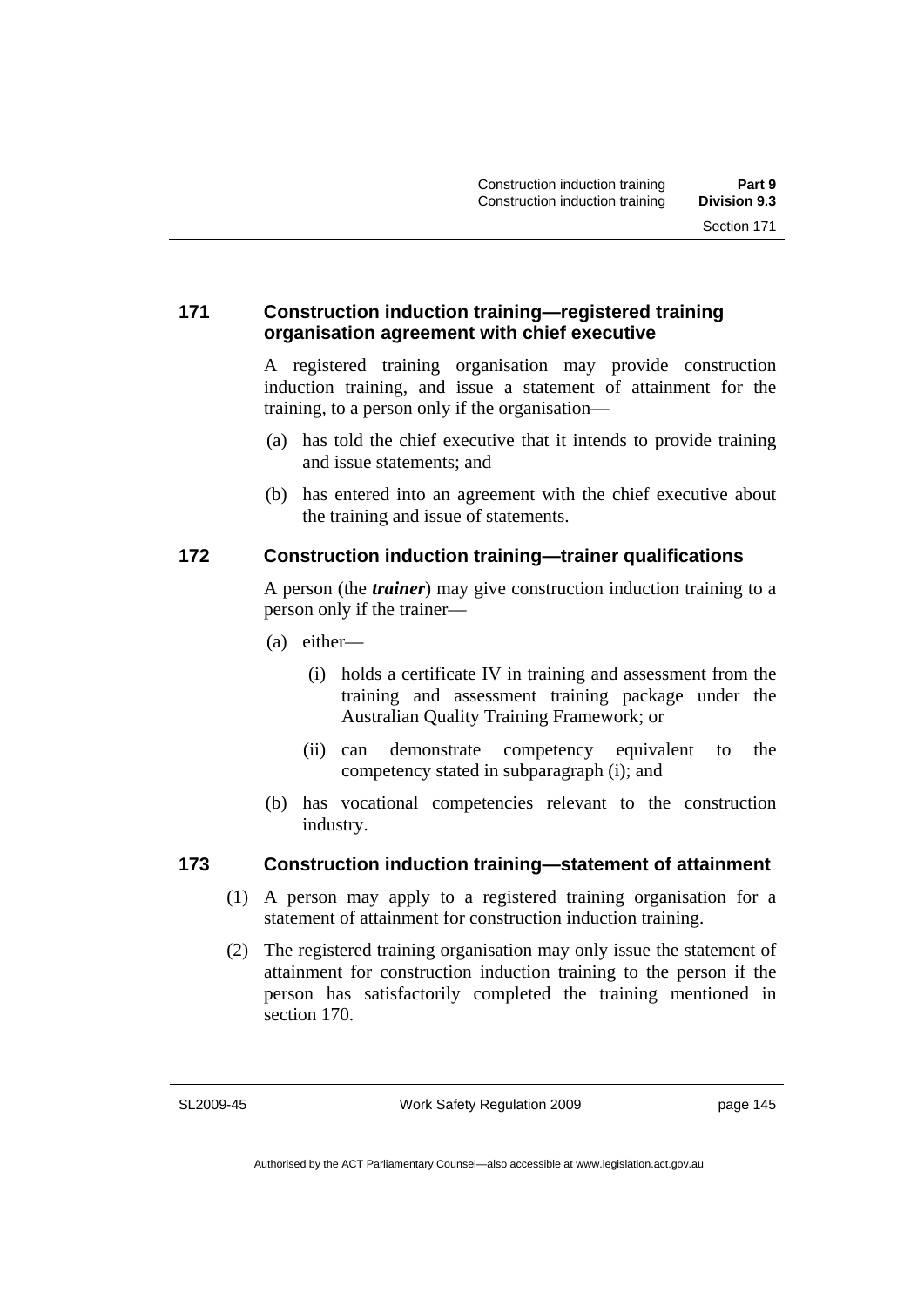## **174 Construction induction training—improperly issuing statement of attainment**

A person commits an offence if—

- (a) the person issues a statement of attainment for construction induction training; and
- (b) the statement is not issued in accordance with this part; and
- (c) the person—
	- (i) knows the statement is not issued in accordance with this part; or
	- (ii) is reckless about whether the statement is issued in accordance with this part.

Maximum penalty: 30 penalty units.

### **175 Construction induction training—improperly obtaining statement of attainment**

A person (the *first person*) commits an offence if—

- (a) the first person does something with the intention of dishonestly influencing another person to issue a statement of attainment for construction induction training; and
- (b) the other person issues a statement of attainment for construction induction training to the first person.

Maximum penalty: 30 penalty units.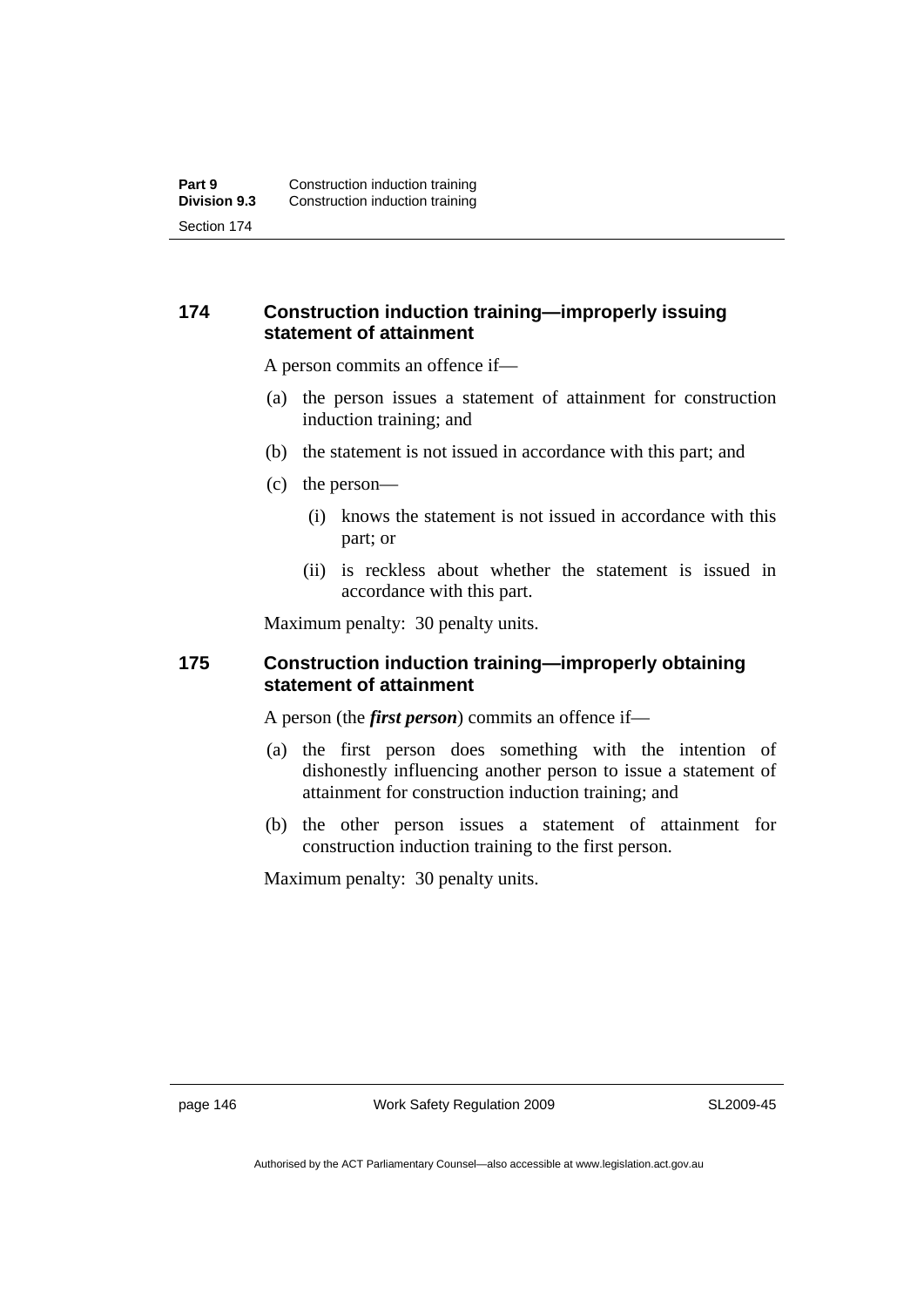# **Division 9.4 Construction induction training card**

### **176 Construction induction training card—application**

 (1) A person may apply to the chief executive for a construction induction training card.

- *Note* 2 A fee may be determined under the Act, s 228 for this provision.
- (2) The person must make the application not later than—
	- (a) 60 days after the day the person receives a statement of attainment for construction induction training; or
	- (b) if the chief executive allows a later time—the later time.
- (3) The application must be accompanied by the following:
	- (a) evidence of the applicant's identity and date of birth;
	- (b) a sample of the applicant's usual signature;
	- (c) the statement of attainment for construction induction training issued to the applicant;
	- (d) any other document or further information required in writing by the chief executive that the chief executive considers is relevant to the application.
- (4) The chief executive may, by written notice given to an applicant, require the applicant to give the chief executive additional information or documents the chief executive reasonably needs to decide the application.

SL2009-45

*Note 1* If a form is approved under the Act, s 229 for this provision, the form must be used.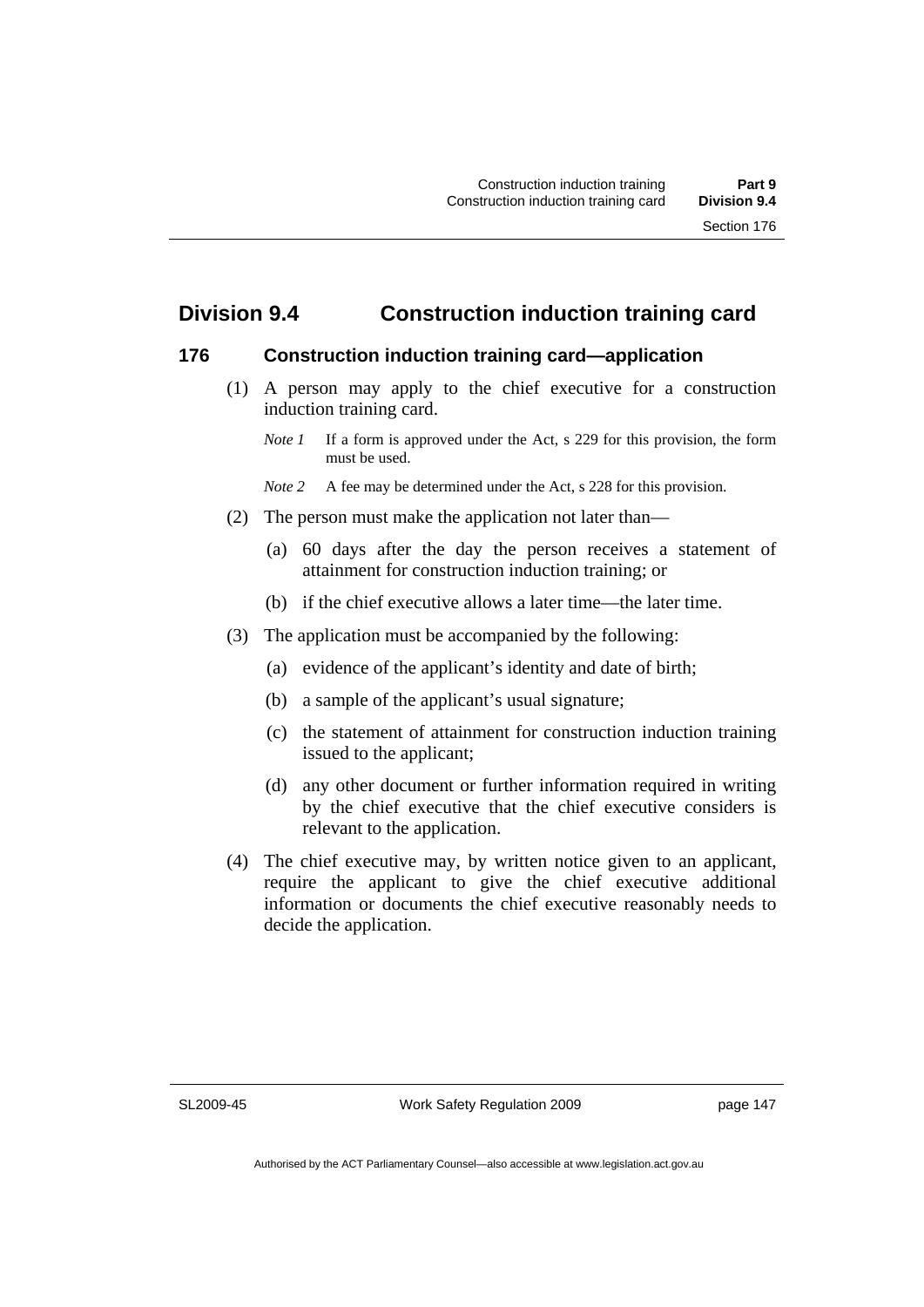## **177 Construction induction training card—issue**

- (1) If a person applies under section 176 for a construction induction training card, the chief executive must—
	- (a) issue the card; or
	- (b) refuse to issue the card.
- (2) The chief executive must issue the card if satisfied that the application is in accordance with section 176.

### **178 Construction induction training card—form**

A construction induction training card must contain the following details:

- (a) the applicant's full name and date of birth;
- (b) the applicant's signature;
- (c) the date of issue of the card;
- (d) a unique identifying number for the card.

## **179 Production of construction induction training card to inspector on request**

 (1) A person who is on a construction site must produce the person's construction induction training card, and a sample of the person's usual signature or other form of identification, if asked to do so by an inspector.

Maximum penalty: 5 penalty units.

- (2) Subsection (1) does not apply—
	- $(a)$  if—
		- (i) the person has applied for a construction induction training card; and
		- (ii) a decision has not been made on the application; and

page 148 Work Safety Regulation 2009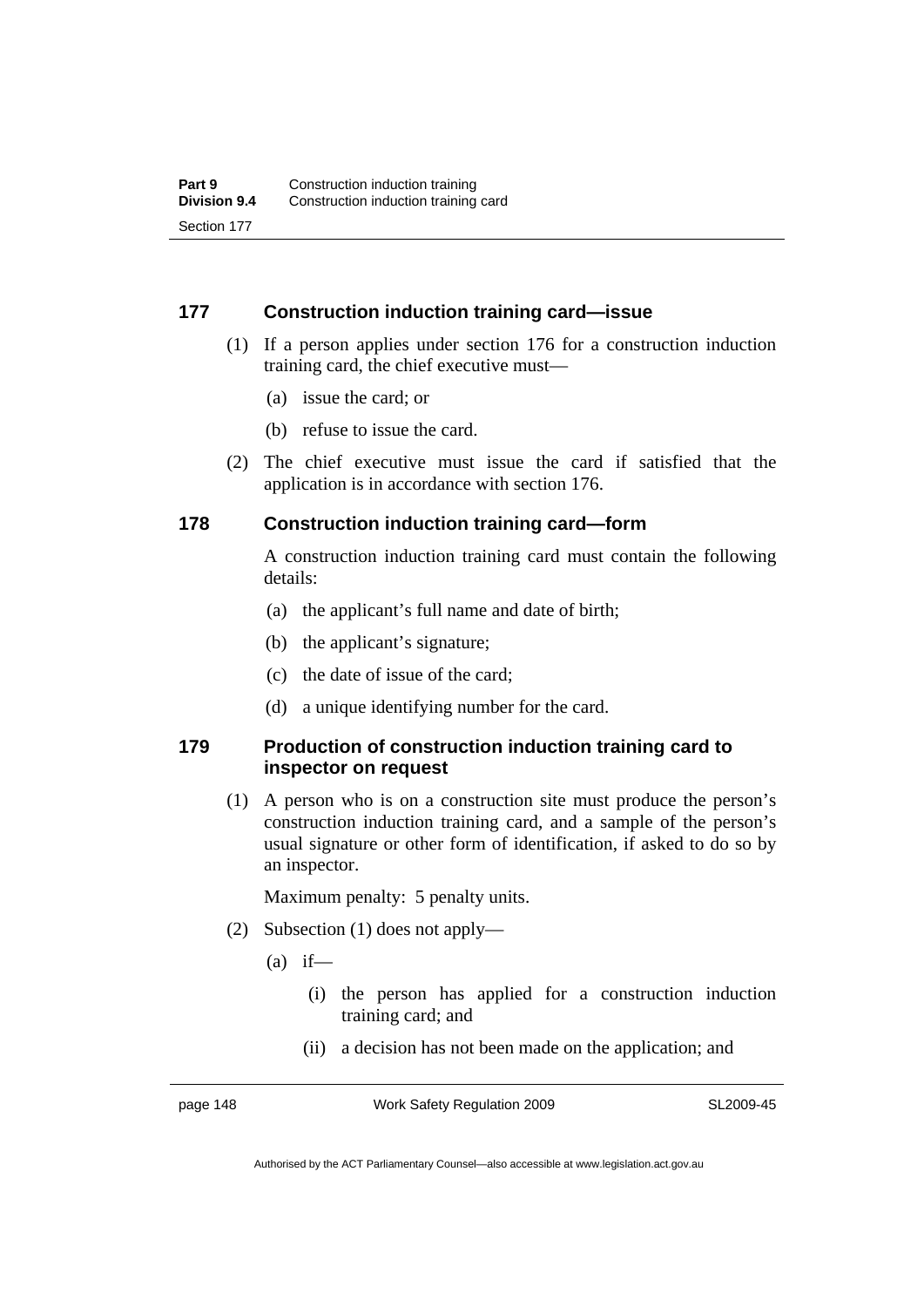- (iii) the person holds a statement of attainment for construction induction training issued to the person under section 173; or
- (b) if the person—
	- (i) is a visitor to the construction site; and
	- (ii) is, at all times that the person is on the construction site, accompanied by another person who has a construction induction card; or
- (c) if the person is temporarily on the construction site to deliver plant, supplies or materials.
- (3) An offence against this section is a strict liability offence.

### **180 Replacement of lost etc card**

- (1) This section applies if a construction induction training card issued to a person is lost, stolen or damaged.
- (2) The person may apply to the chief executive for a replacement card.
	- *Note 1* If a form is approved under the Act, s 229 for this provision, the form must be used.
	- *Note* 2 A fee may be determined under the Act, s 228 for this provision.
- (3) The application must be accompanied by a statutory declaration made by the applicant setting out the circumstances in which the card was lost, stolen or damaged.
- (4) If a person applies for a replacement card, the chief executive must—
	- (a) replace the card; or
	- (b) refuse to replace the card.

SL2009-45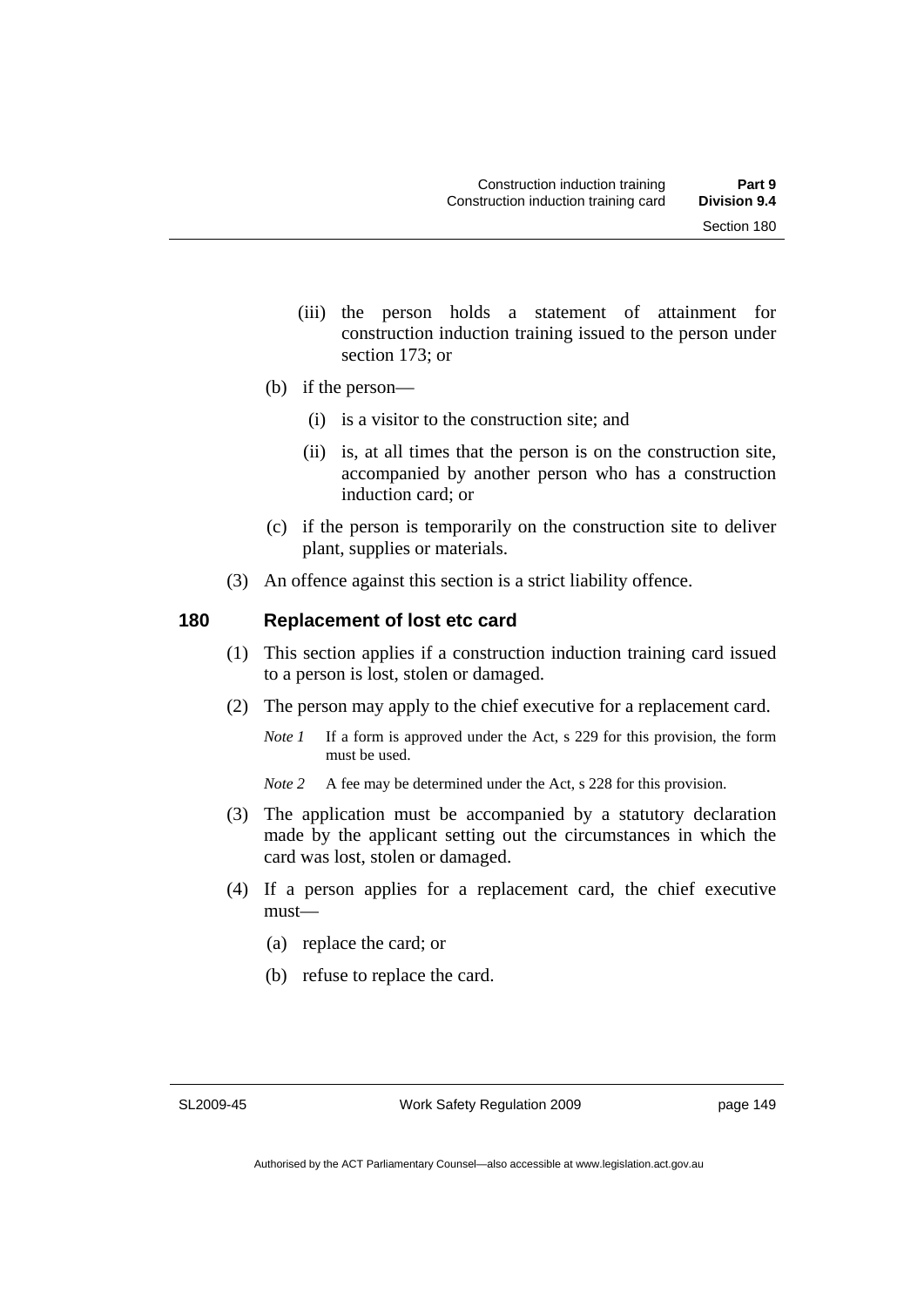- (5) The chief executive must replace the card if satisfied that—
	- (a) the person held a construction induction training card; and
	- (b) the card is lost, stolen or damaged.
- (6) If the chief executive refuses to replace the card, the chief executive must give the person written notice of the refusal.

# **Division 9.5 Cancellation of construction induction training card**

# **181 Grounds for cancellation of construction induction training card**

The chief executive must cancel a construction induction training card on the ground that the card was issued to a person because information given to the chief executive in relation to the application for the card was false or misleading in a material particular.

### **182 Cancellation of construction induction training card**

- (1) The chief executive must cancel a construction induction training card if the chief executive—
	- (a) has given written notice to the cardholder of an intention to cancel the card; and
	- (b) has considered any reasons given by the cardholder in accordance with the notice; and
	- (c) is satisfied that the ground for cancellation under section 181 exists.
- (2) A notice of intention to cancel a construction induction training card must—
	- (a) set out the ground for cancellation; and

page 150 Work Safety Regulation 2009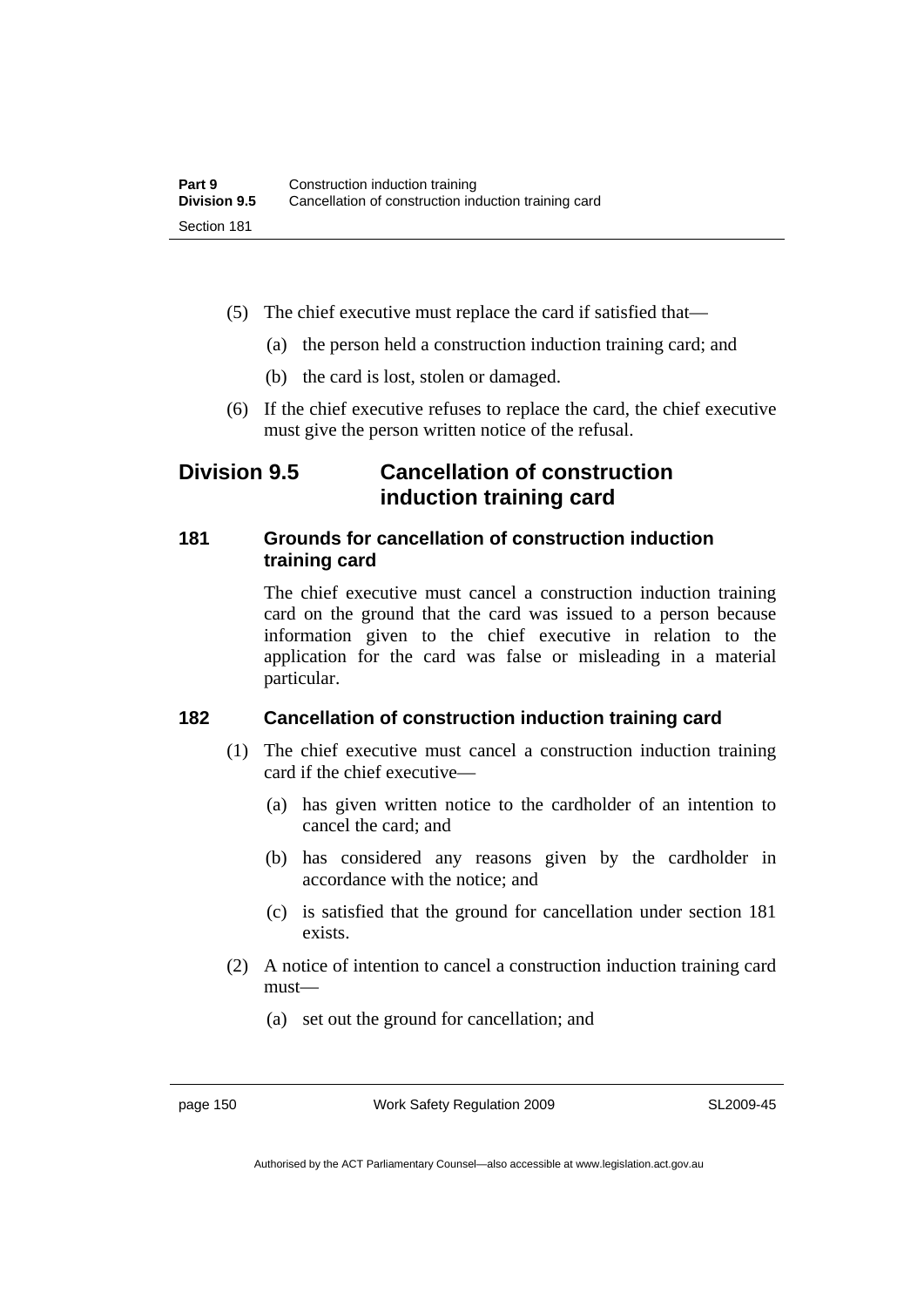- (b) state that the cardholder may, not later than 14 days after the day the notice is given to the cardholder, give reasons why the cardholder considers that the card should not be cancelled.
- (3) The cancellation takes effect—
	- (a) on the day after the day the chief executive gives the cardholder written notice that the card is cancelled; or
	- (b) if a later date is stated in the notice of cancellation—the later date.
- (4) A notice of cancellation must set out the ground for cancellation.

# **183 Surrender of cancelled construction induction training card**

 (1) If a construction induction training card is cancelled under section 182, the cardholder must surrender the card to the chief executive not later than 14 days after the day the cancellation takes effect.

Maximum penalty: 5 penalty units.

(2) An offence against this section is a strict liability offence.

# **Division 9.6 Miscellaneous**

# **184 Employer to keep training records**

- (1) An employer who engages a worker to carry out work on a construction site must—
	- (a) record the following details from the worker's construction induction training card:
		- (i) the worker's name and date of birth;
		- (ii) the unique identifying number for the card; or

SL2009-45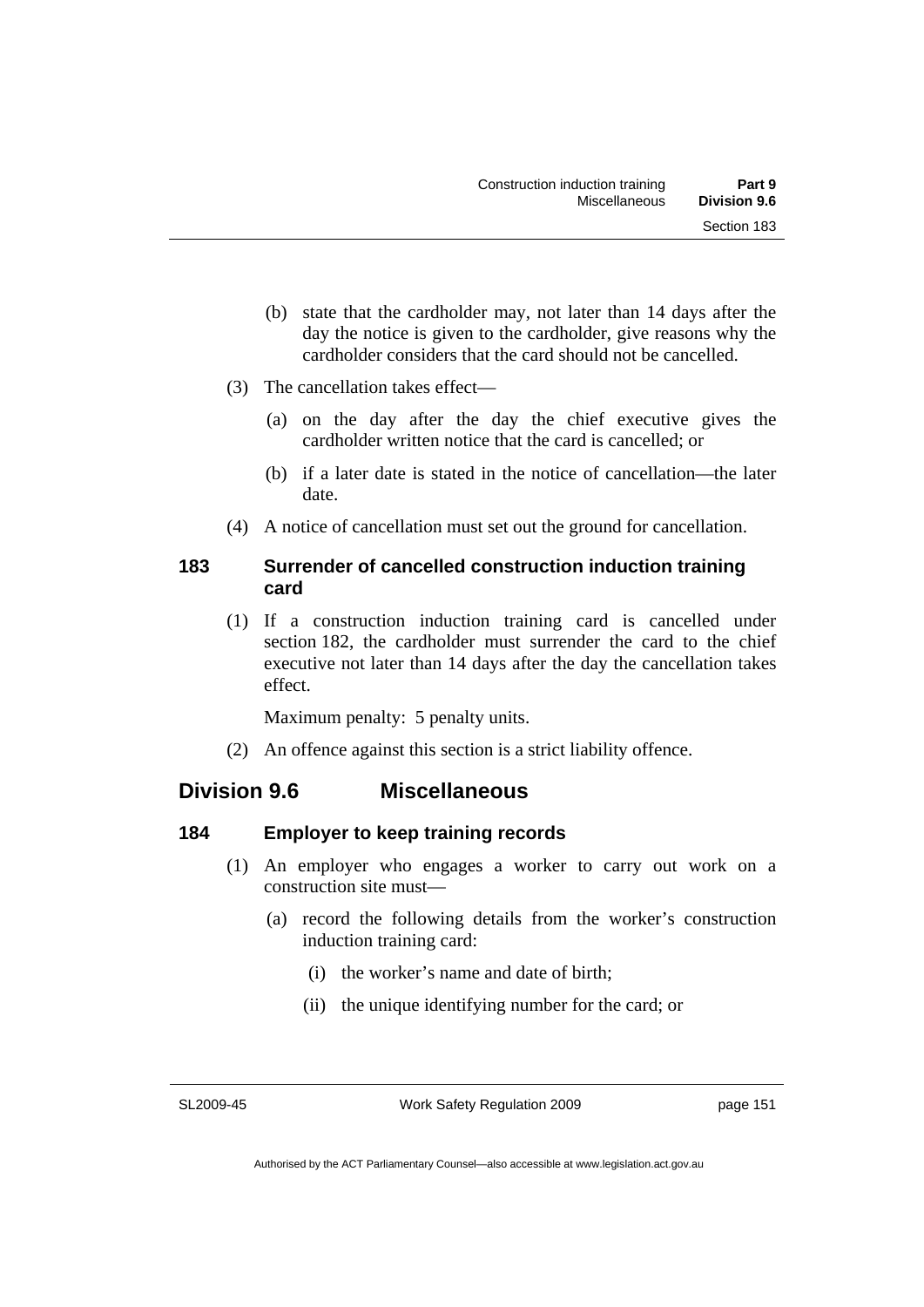- (b) if the worker does not have a construction induction training card—record the following:
	- (i) the worker's name and date of birth;
	- (ii) the date the worker applied for a construction induction training card;
	- (iii) the date and place where the worker undertook construction induction training;
	- (iv) the name of the registered training organisation that issued the statement of attainment for the training.

Maximum penalty: 5 penalty units.

- (2) The employer must keep the record for 5 years after the later of—
	- (a) the day the construction work is completed; and
	- (b) the day the worker stops working for the employer.

Maximum penalty: 5 penalty units.

(3) An offence against this section is a strict liability offence.

# **185 Chief executive to cooperate with other jurisdictions**

- (1) The chief executive must tell a licensing authority, and the Commonwealth regulatory authority, if—
	- (a) the chief executive has information about a person whose construction induction training card was issued by the licensing authority; and
	- (b) having regard to the information, the chief executive reasonably believes that the person's card should be cancelled.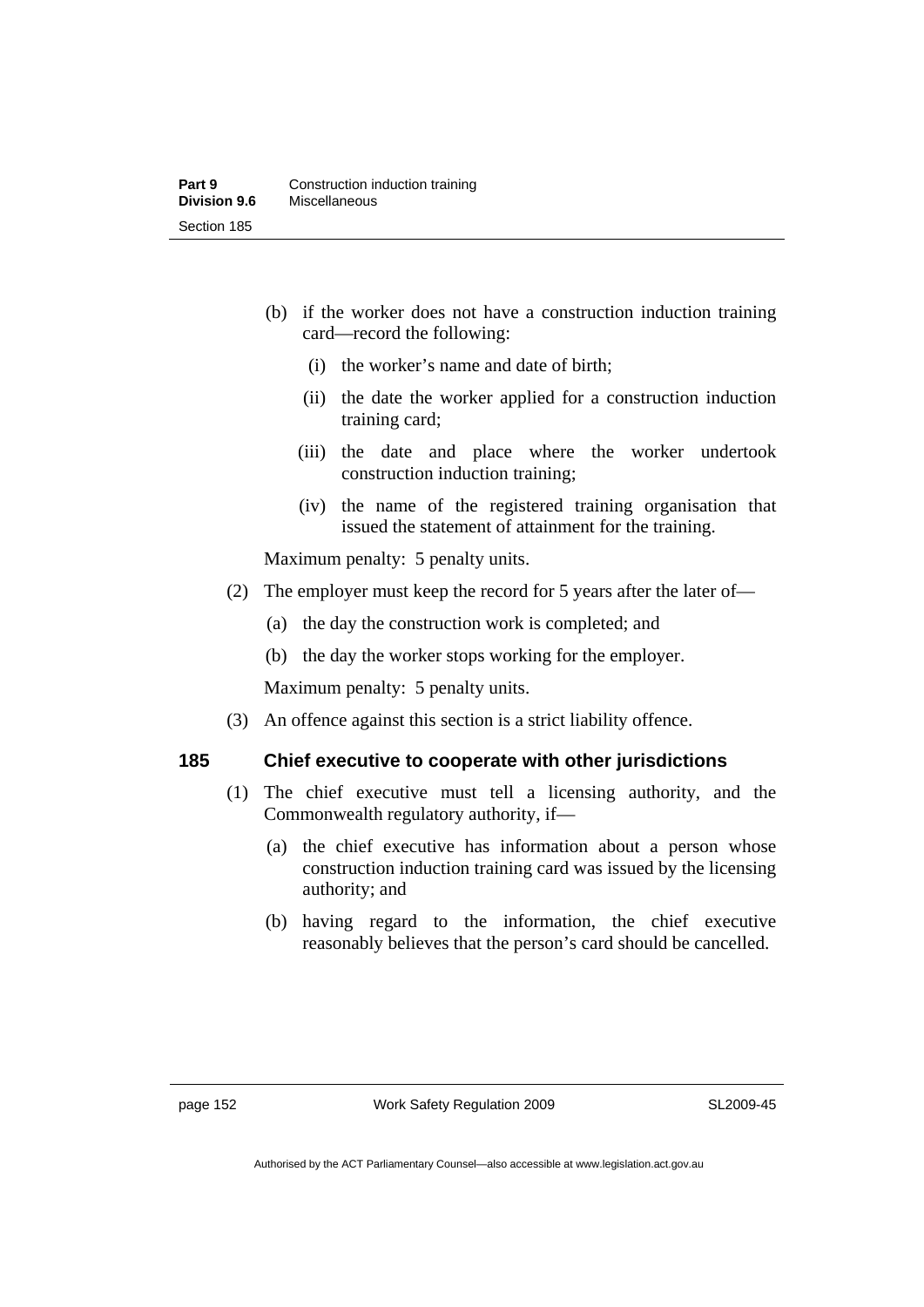- (2) If the chief executive receives information from a licensing authority about the issue of a construction induction training card to a person whose card was issued by the chief executive, the chief executive must—
	- (a) investigate the matter; and
	- (b) if the chief executive is satisfied that the ground for cancellation under section 181 exists—take action to cancel the card under this part.

SL2009-45

Work Safety Regulation 2009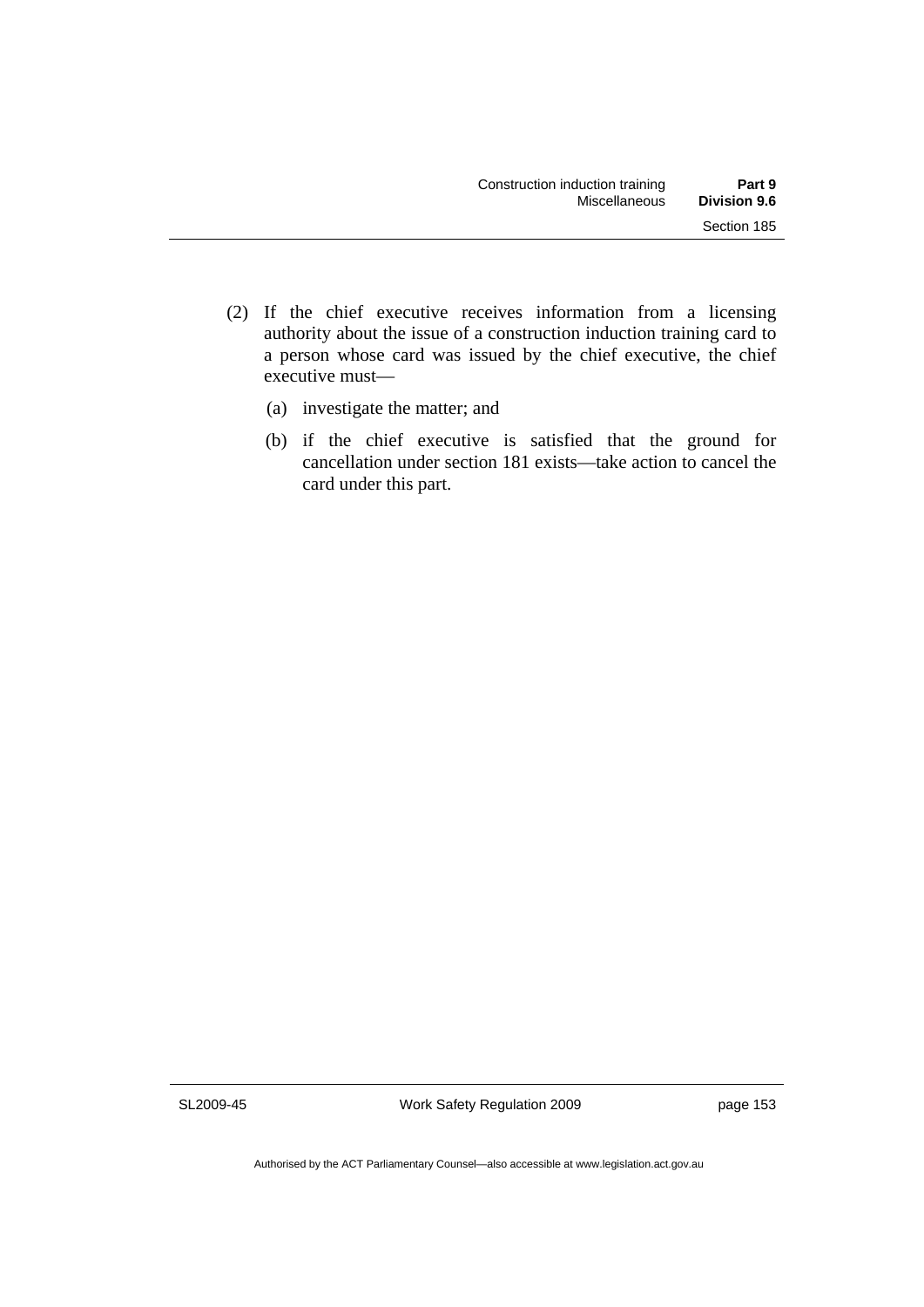#### **Part 10** Carrying out manual tasks

# **Part 10 Carrying out manual tasks**

*Note* The *Work Safety Act 2008*, pt 3 (Work safety duties) sets out duties that people conducting businesses or undertakings, and people in control, must comply with to ensure work safety by managing risk. The Act defines *manages risk* (s 14) and *reasonably practicable steps* (s 15) in relation to the duties in pt 3.

### **186 Meaning of** *manual task***—pt 10**

In this part:

*manual task* means an activity that requires a person to use his or her musculoskeletal system to perform the activity.

## **187 Person conducting business or undertaking must give information etc**

- (1) A person conducting a business or undertaking at a workplace must give appropriate information, instruction, training and supervision to a worker who carries out a manual task at the workplace—
	- (a) on the following in relation to the manual task:
		- (i) safe methods of carrying out the task;
		- (ii) use of safe systems of work;
		- (iii) ways that the worker may eliminate or minimise the risk of musculoskeletal disorders; and
	- (b) including new information affecting the task in relation to the workplace, or any plant, substance, structure or system of work used in carrying out the task as it becomes available; and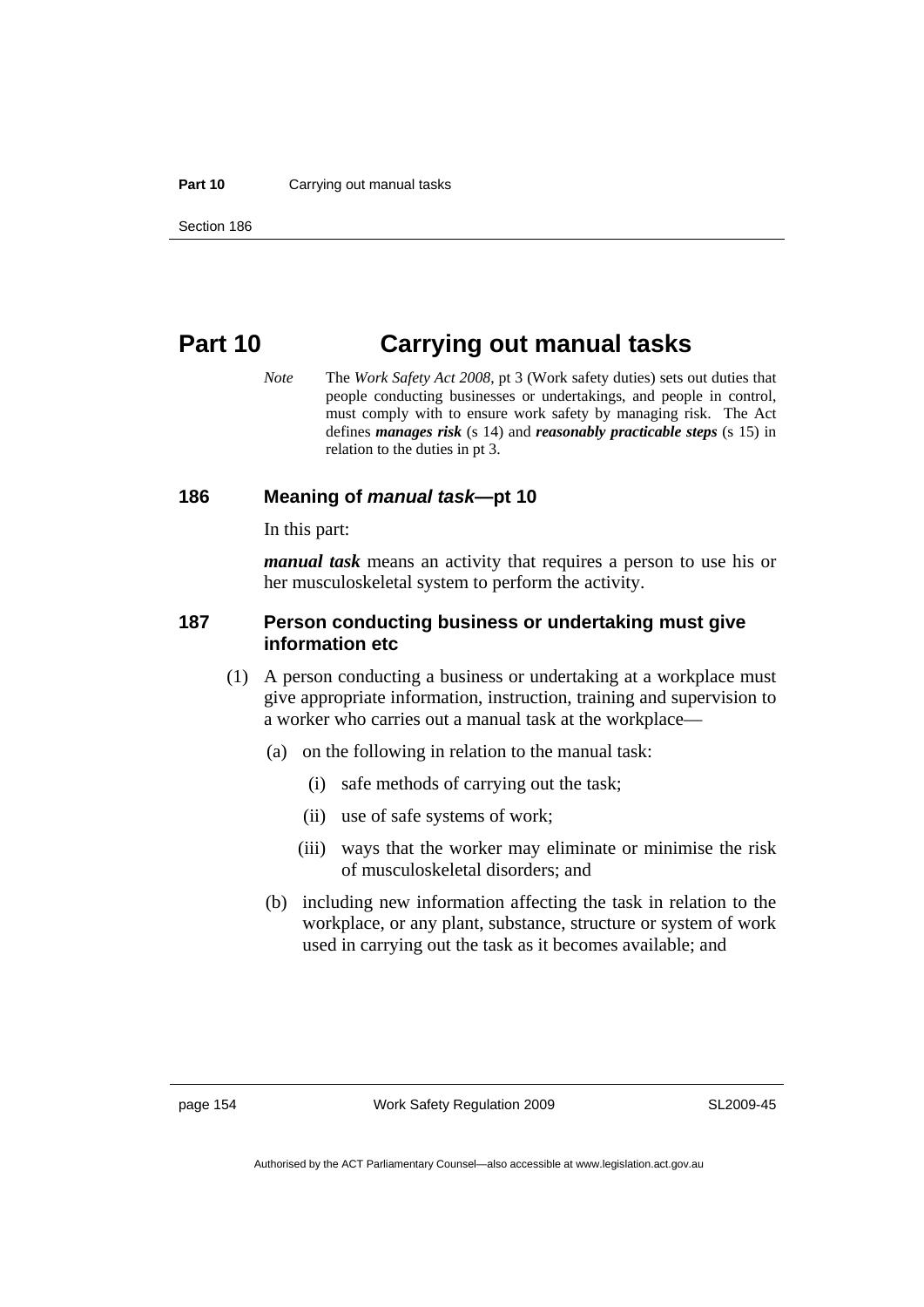(c) in a way that takes into account the worker's communication needs.

#### **Examples—communication needs**

- 1 the worker's first language is not English
- 2 the worker works in an isolated location
- *Note* An example is part of the regulation, is not exhaustive and may extend, but does not limit, the meaning of the provision in which it appears (see Legislation Act, s 126 and s 132).

Maximum penalty: 20 penalty units.

- (2) The person must give the information, instruction and training mentioned in subsection (1) in each of the following circumstances, if giving the information, instruction or training is reasonably necessary to ensure work safety:
	- (a) before the manual task is carried out;
	- (b) if any part of the work changes;
	- (c) while the worker carries out the manual task.
- (3) The person must give the supervision mentioned in subsection (1) in each of the following circumstances if the supervision is reasonably necessary to ensure work safety:
	- (a) before the manual task is carried out;
	- (b) if any part of the work changes;
	- (c) while the worker carries out the manual task.

SL2009-45

Work Safety Regulation 2009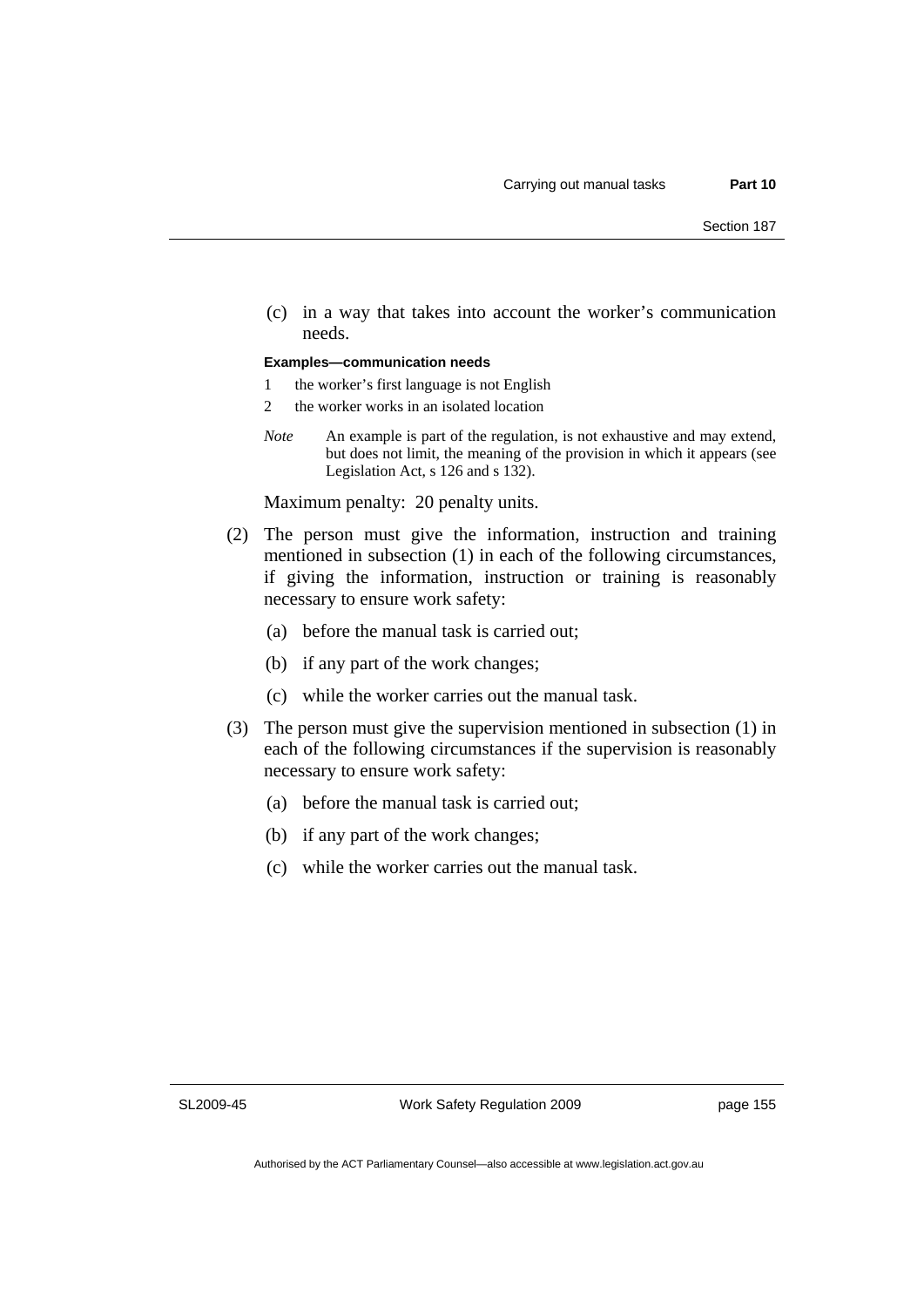#### **Part 10** Carrying out manual tasks

Section 188

### **188 Person in control of premises, plant or system must give information etc**

- (1) This section applies to a person in control of any of the following:
	- (a) premises;
	- (b) plant or a system, or the operation of the plant or system.
	- *Note* The Act, s 22 (Duty—person in control of premises) and s 23 (Duty person in control of plant or system etc) set out duties that apply to particular people in control.
- (2) The person must give appropriate information, instruction, training and supervision to a worker who carries out a manual task at the premises or in relation to the plant or system to allow the worker—
	- (a) to carry out the task safely; and
	- (b) to participate in managing risk in relation to the task.

Maximum penalty: 20 penalty units.

- (3) In particular, the person must give the information, instruction, training and supervision—
	- (a) on the following in relation to the manual task:
		- (i) safe methods of carrying out the task;
		- (ii) use of safe systems of work; and
		- (iii) ways that the worker may eliminate or minimise the risk of musculoskeletal disorders; and
	- (b) including new information affecting the task in relation to the premises, or any plant, substance, structure or system of work used in carrying out the task as it becomes available; and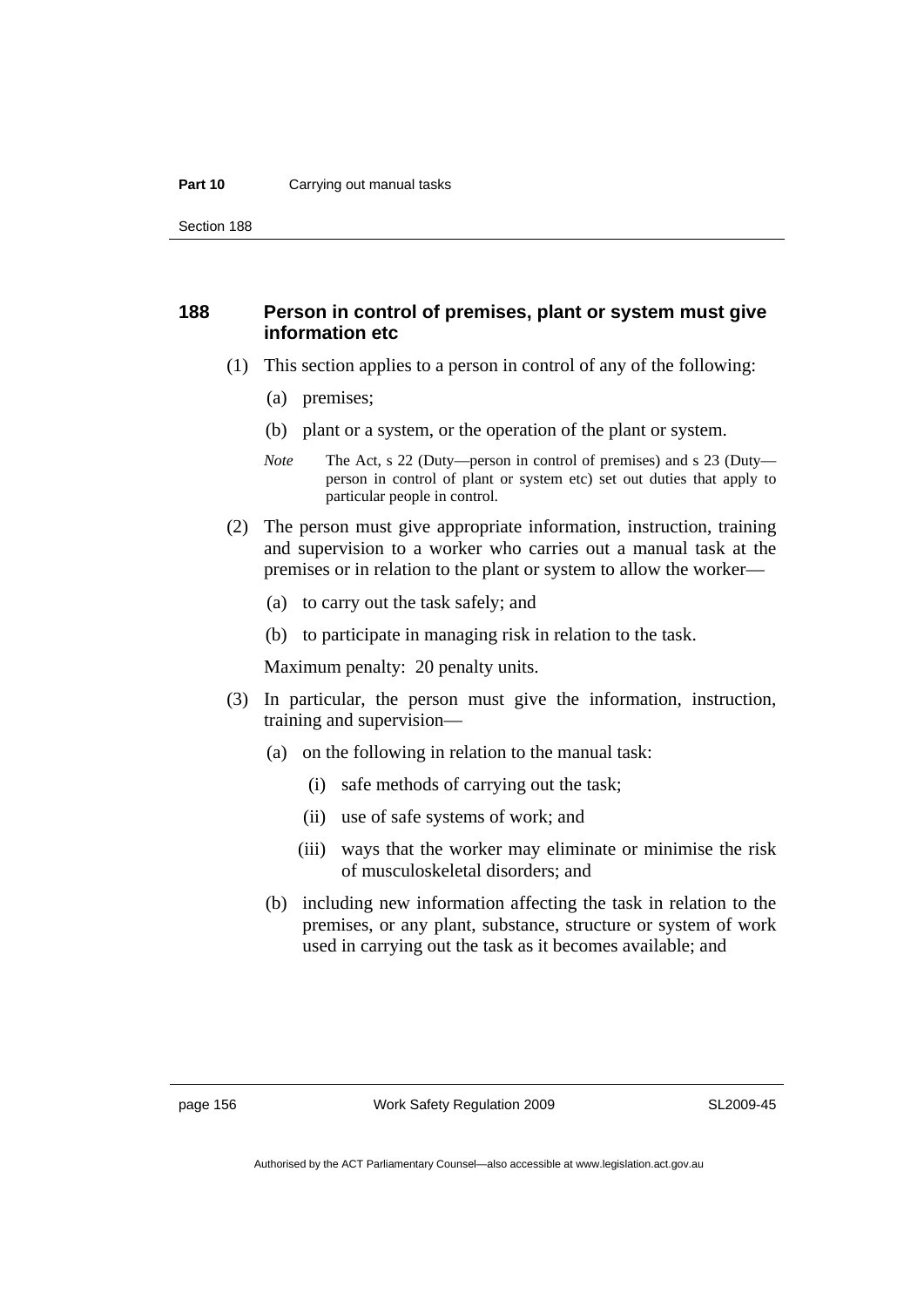(c) in a way that takes into account the worker's communication needs.

#### **Examples—communication needs**

- 1 the worker's first language is not English
- 2 the worker works in an isolated location
- *Note* An example is part of the regulation, is not exhaustive and may extend, but does not limit, the meaning of the provision in which it appears (see Legislation Act, s 126 and s 132).
- (4) The person must give the information, instruction and training mentioned in subsection (2) in each of the following circumstances, if giving the information, instruction or training is reasonably necessary to ensure work safety:
	- (a) before the manual task is carried out;
	- (b) if any part of the work changes;
	- (c) while the worker carries out the manual task.
- (5) The person must give the supervision mentioned in subsection (2) in each of the following circumstances if the supervision is reasonably necessary to ensure work safety:
	- (a) before the manual task is carried out;
	- (b) if any part of the work changes;
	- (c) while the worker carries out the manual task.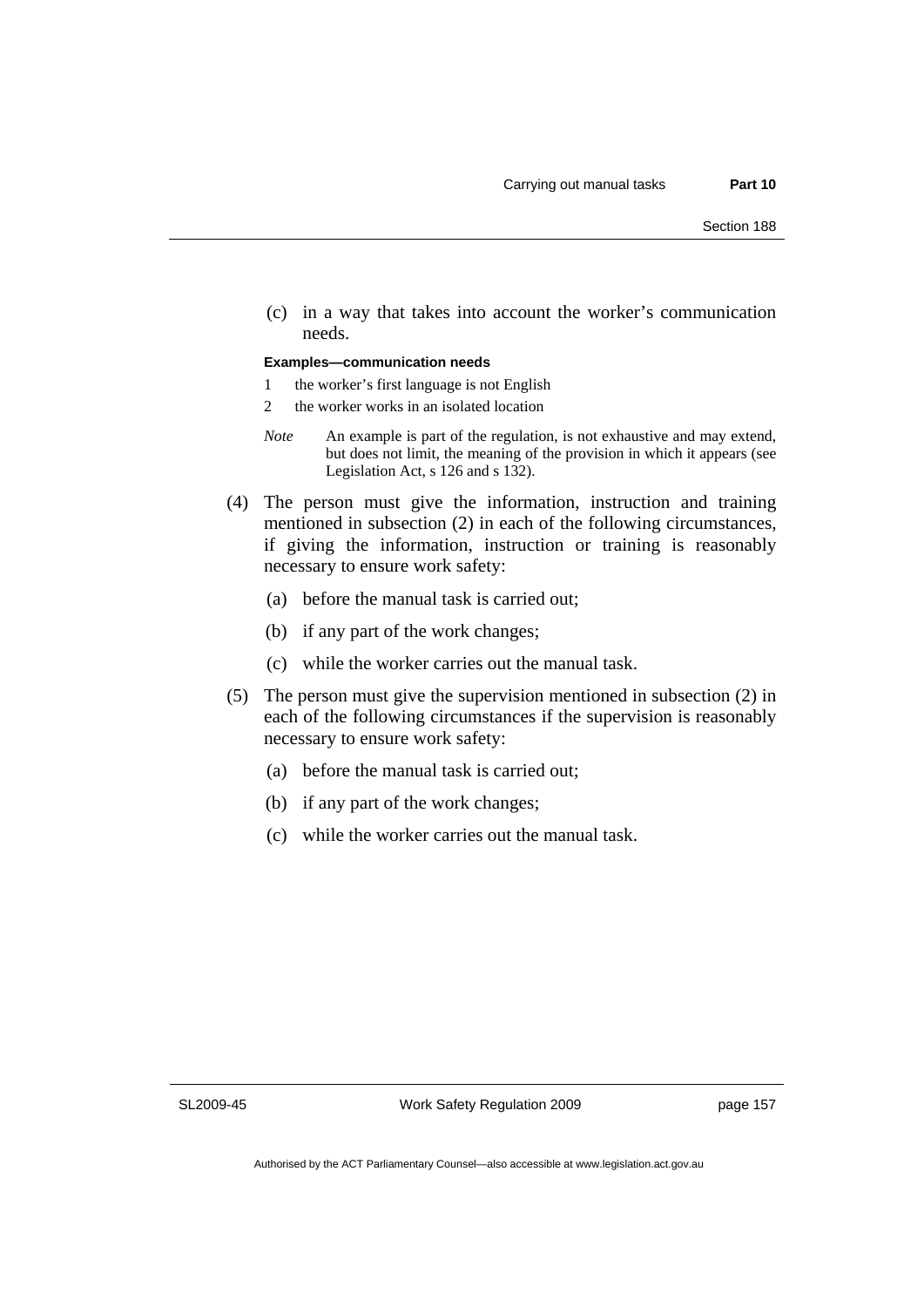#### **Part 10** Carrying out manual tasks

Section 189

### **189 Person in control of design, manufacture, import or supply must give information etc**

- (1) This section applies to a person in control of any of the following:
	- (a) the design of plant or a structure that is used, is to be used or could reasonably be expected to be used, at work or at a workplace;
	- (b) the design of a structure that is, is to be or could reasonably be expected to be, a workplace;
	- (c) the manufacture of plant or a structure that is used, is to be used or could reasonably be expected to be used, at work or at a workplace;
	- (d) the manufacture of a structure that is, is to be or could reasonably be expected to be, a workplace;
	- (e) the import or supply of plant, or a structure, that is used, is to be used or could reasonably be expected to be used, at work or at a workplace;
	- (f) the import or supply of a structure that is, is to be or could reasonably be expected to be, a workplace.
	- *Note 1 Person in control*—see the Act, s 13.
	- *Note 2* The Act, s 24 (Duty—person in control of design), s 25 (Duties—person in control of manufacture) and s 26 (Duties—person in control of import and supply) set out duties that apply to particular people in control.
- (2) The person in control must give information about the following to a worker using the plant or structure to carry out a manual task:
	- (a) the intended use of the plant or structure;
	- (b) the risk of using the plant or structure;

page 158 Work Safety Regulation 2009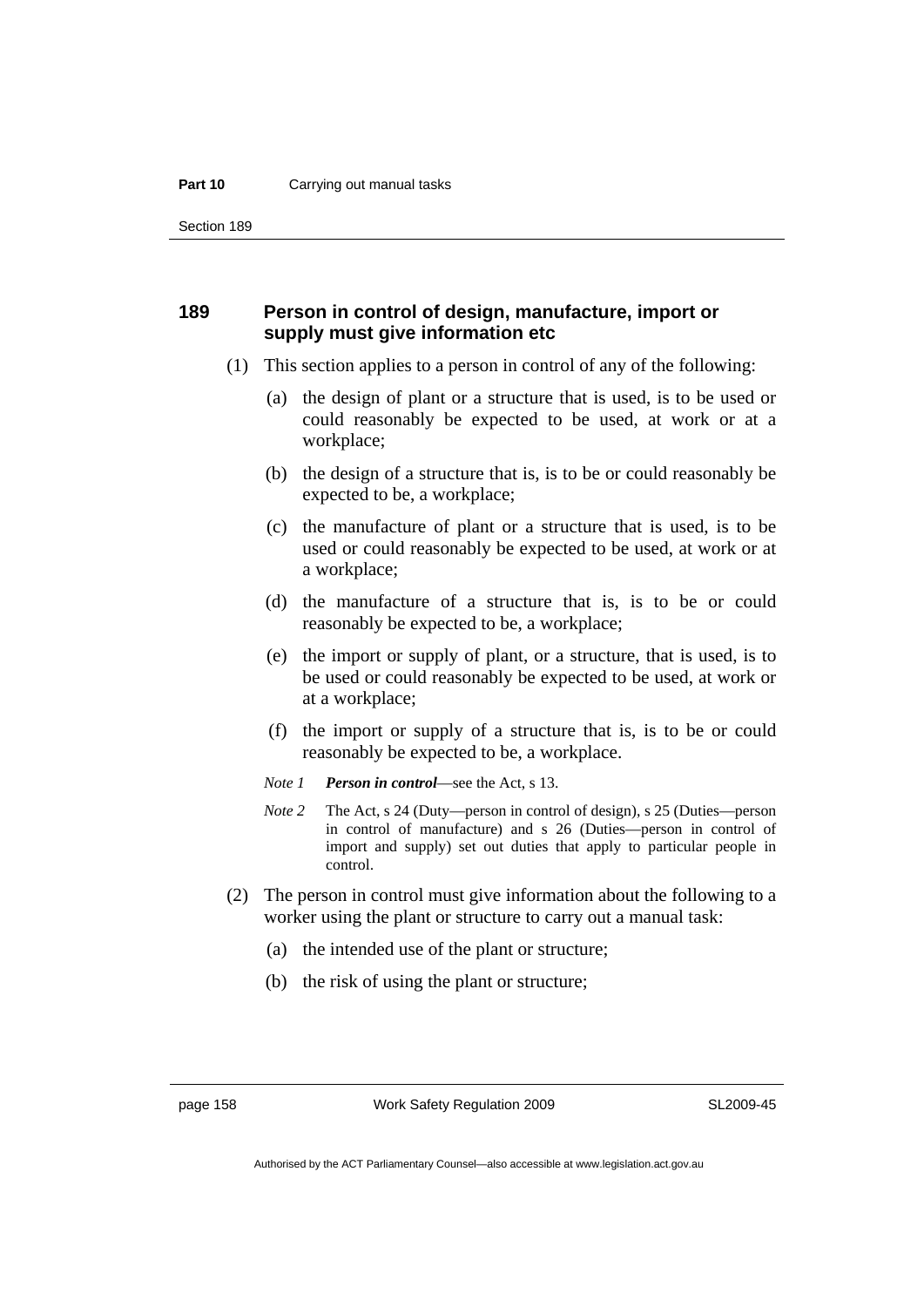(c) ways that the worker may eliminate or minimise the risk of musculoskeletal disorders.

Maximum penalty: 20 penalty units.

- (3) The information mentioned in subsection (2) must—
	- (a) describe the risk of using the plant or structure sufficiently to allow the plant or structure to be used safely; and
	- (b) be updated if new information is available about—
		- (i) the plant or structure; or
		- (ii) a manual task that is carried out using the plant or structure; and
	- (c) be able to be readily understood by a worker using the plant or structure to carry out a manual task or a person in control of the worker; and
	- (d) be kept for—
		- (i) 5 years after the information is given; or
		- (ii) if the plant or structure is likely to be used as intended for more than 5 years—the period the plant or structure is used as intended.

SL2009-45

Work Safety Regulation 2009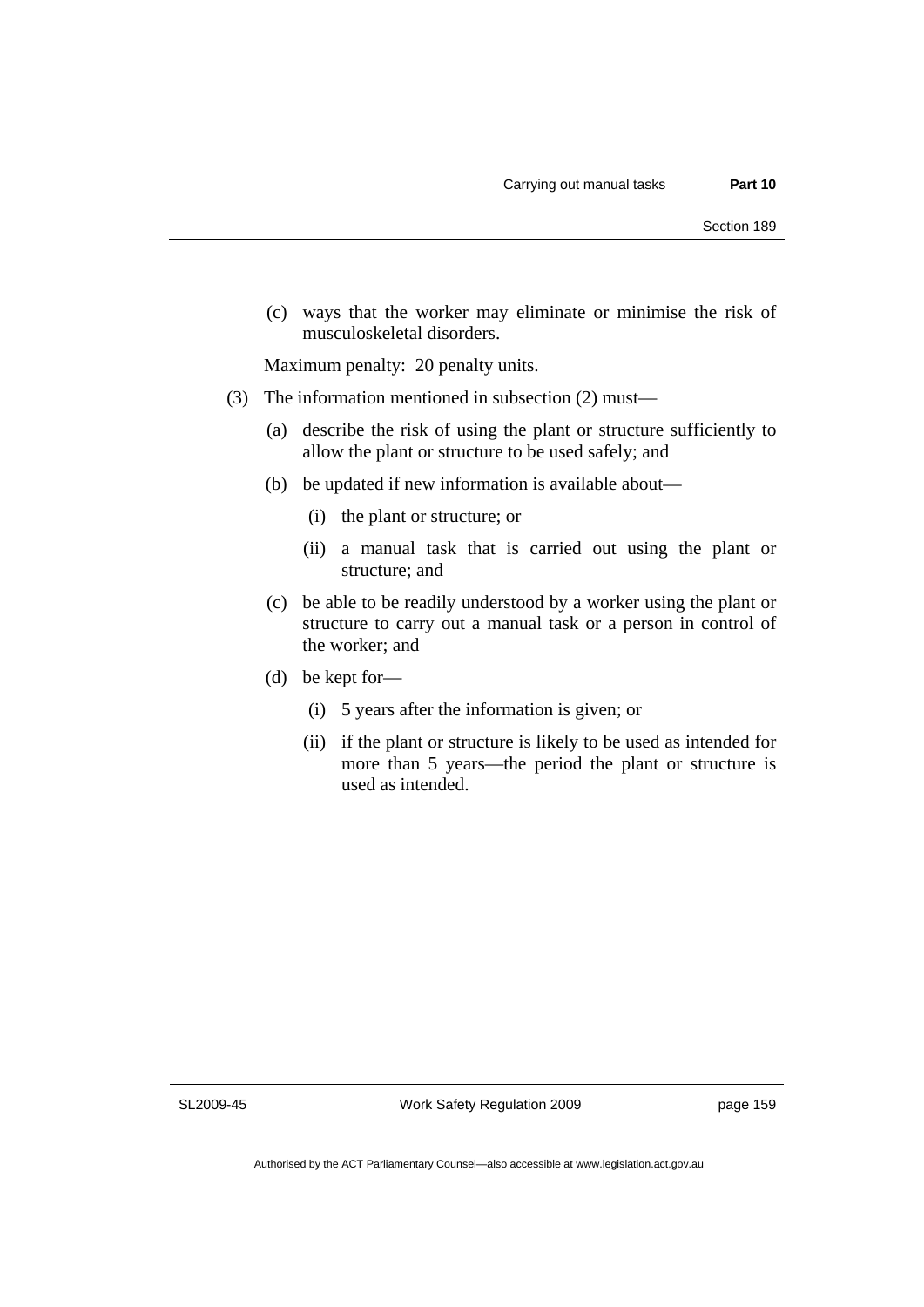#### **Part 11 Incorporated documents**

Section 190

# **Part 11** Incorporated documents

#### **190 Meaning of** *incorporated document*

In this regulation:

*incorporated document* means any of the following:

- (a) AS/NZS 1269.1 (Occupational noise management Part 1— Measurement and assessment of noise immission and exposure);
- (b) AS/NZS 1269.3 (Occupational noise management Part 3— Hearing protector program);
- (c) AS/NZS 1270 (Acoustics—Hearing protectors);
- (d) AS/NZS 1891 (Industrial fall-arrest systems and devices safety belts and harnesses);
- (e) AS 2444 (Portable fire extinguishers and fire blankets— Selection and location);
- (f) the national exposure standards;
- (g) a document approved in writing by the Minister to be an incorporated document;
- (h) any other document incorporated, applied or adopted by a document mentioned in paragraphs (a) to (g).
- *Note 1* The text of an applied, adopted or incorporated instrument, whether applied as in force from time to time or as at a particular time, is taken to be a notifiable instrument if the operation of the Legislation Act, s 47 (5) or (6) is not disapplied (see s 47 (7)).
- *Note 2* A notifiable instrument must be notified under the Legislation Act.
- *Note 3* This standard may be purchased at www.standards.org.au.

page 160 Work Safety Regulation 2009

SL2009-45

Authorised by the ACT Parliamentary Counsel—also accessible at www.legislation.act.gov.au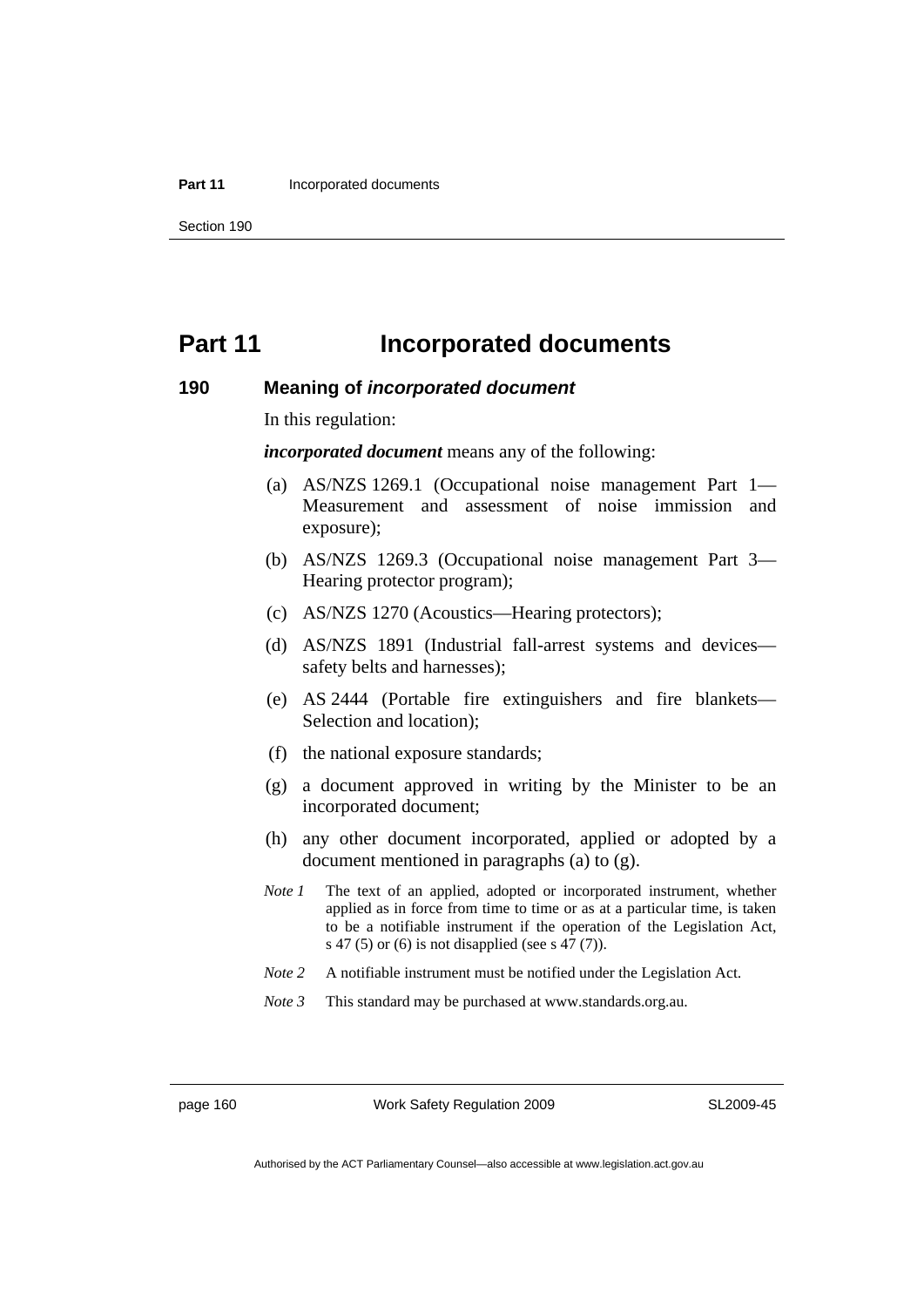### **191 Inspection of incorporated documents**

- (1) This section applies to an incorporated document, or an amendment of, or replacement for, an incorporated document.
- (2) The chief executive must ensure that the document, amendment or replacement is made available for inspection free of charge to the public on business days at reasonable times.
- (3) In this section:

*amendment*, of an incorporated document—see section 191 (6).

*replacement*, for an incorporated document—see section 191 (6).

### **192 Notification of certain incorporated documents**

- (1) This section applies to—
	- (a) an incorporated document; or
	- (b) an amendment of, or replacement for, an incorporated document.

#### **Example—replacement document**

a new edition of the incorporated document

- *Note* An example is part of the regulation, is not exhaustive and may extend, but does not limit, the meaning of the provision in which it appears (see Legislation Act, s 126 and s 132).
- (2) The chief executive may prepare a written notice (an *incorporated document notice*) for the incorporated document, amendment or replacement that contains the following information:
	- (a) for an incorporated document—details of the document, including its title, author and date of publication;
	- (b) for a replacement of an incorporated document—details of the replacement, including its title, author and date of publication;

SL2009-45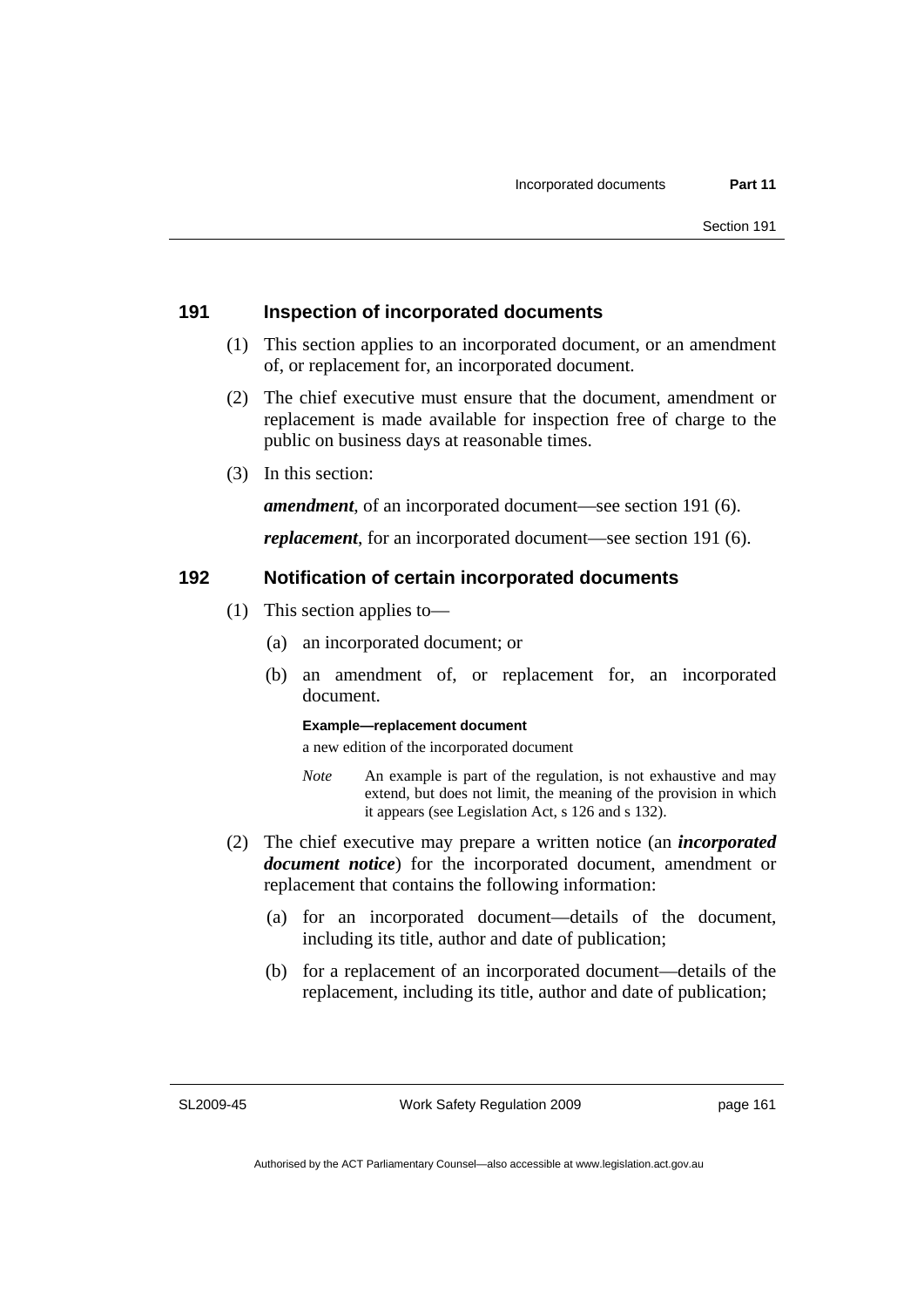#### **Part 11 Incorporated documents**

Section 192

- (c) for an amendment of an incorporated document—the date of publication of the amendment (or of the standard as amended) and a brief summary of the effect of the amendment;
- (d) for an incorporated document or any amendment or replacement—
	- (i) a date of effect (not earlier than the day after the day of notification of the notice); and
	- (ii) details of how access to inspect the document, amendment or replacement may be obtained under section 190 (Inspection of incorporated documents); and
	- (iii) details of how copies may be obtained, including an indication of whether there is a cost involved.
- (3) An incorporated document notice is a notifiable instrument.

*Note* A notifiable instrument must be notified under the Legislation Act.

- (4) The incorporated document, amendment or replacement has no effect under the Act unless—
	- (a) an incorporated document notice is notified in relation to the document, amendment or replacement; or
	- (b) the document, amendment or replacement is notified under the Legislation Act, section 47 (6).
- (5) The Legislation Act, section 47 (7) does not apply in relation to the incorporated document, amendment or replacement.
- (6) In this section:

*amendment*, of an incorporated document, includes an amendment of a replacement for the incorporated document.

*replacement*, for an incorporated document, means—

(a) a standard that replaces the incorporated document; or

page 162 Work Safety Regulation 2009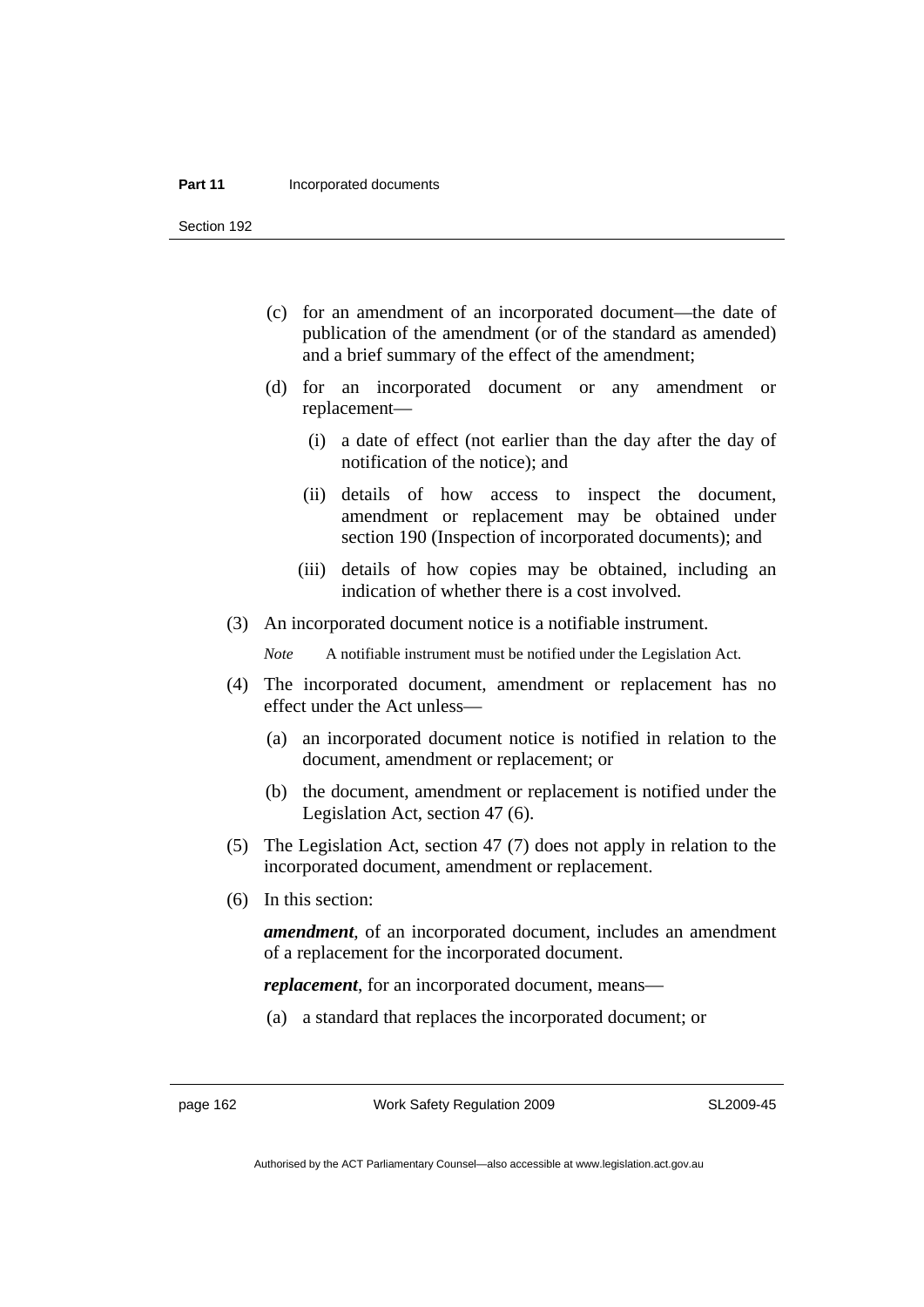- (b) a document (an *initial replacement*) that replaces a document mentioned in paragraph (a); or
- (c) a document (a *further replacement*) that replaces an initial replacement or any further replacement.

SL2009-45

Work Safety Regulation 2009

page 163

Authorised by the ACT Parliamentary Counsel—also accessible at www.legislation.act.gov.au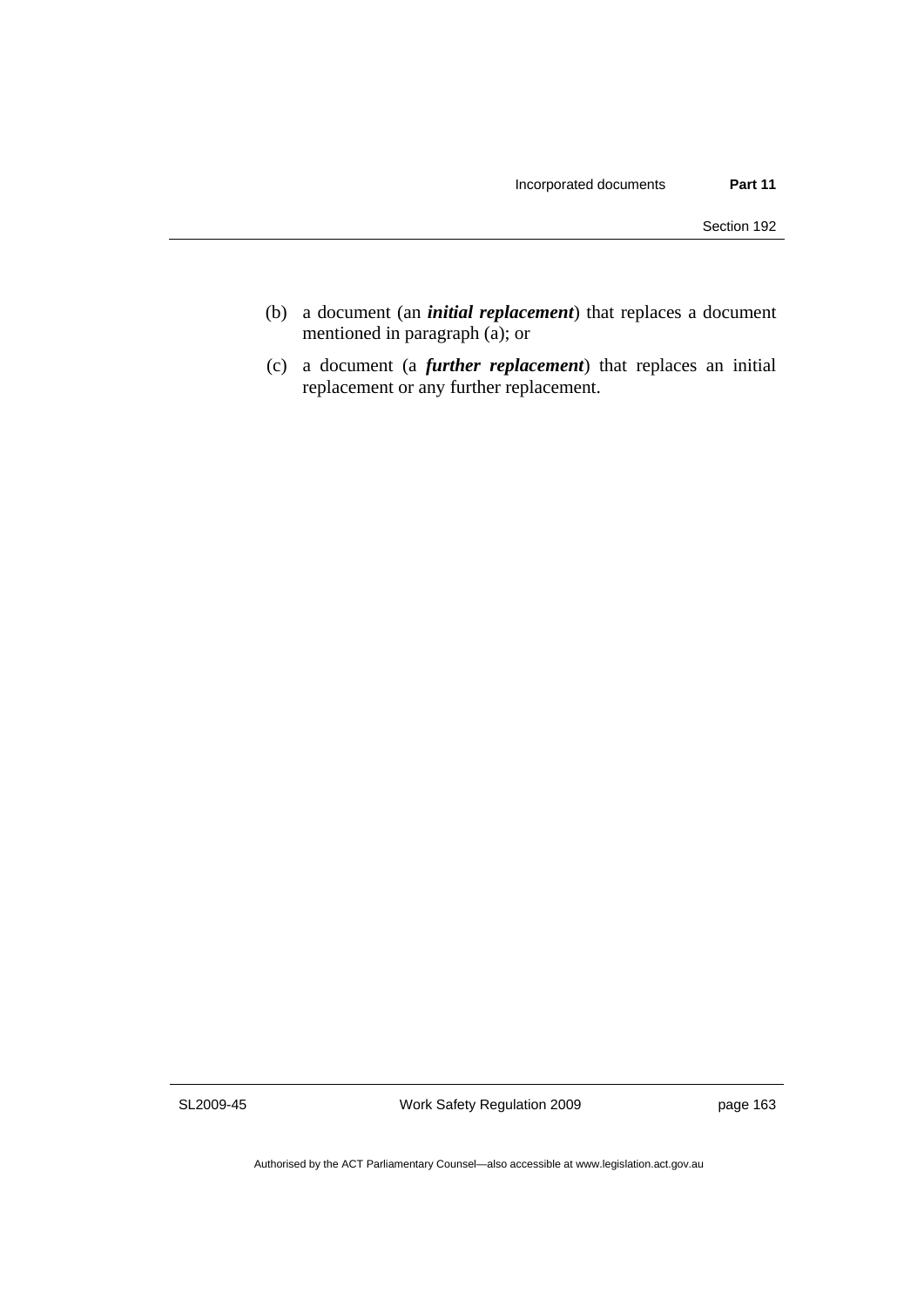#### **Part 12 Reviewable decisions**

Section 193

# **Part 12 Reviewable decisions**

### **193 Reviewable decision—Act, s 174 (b)**

A decision mentioned in schedule 3, part 3.1, column 3, under a provision mentioned in column 2 in relation to the decision, is a reviewable decision.

### **194 Notice of reviewable decision—Act, s 175 (1)**

If a person makes a reviewable decision, the person must give a reviewable decision notice to each entity mentioned in schedule 3, part 3.1, column 4 in relation to the decision.

- *Note 1* The person must also take reasonable steps to give a reviewable decision notice to any other person whose interests are affected by the decision (see *ACT Civil and Administrative Tribunal Act 2008*, s 67A).
- *Note 2* The requirements for reviewable decision notices are prescribed under the *ACT Civil and Administrative Tribunal Act 2008*.

### **195 Internal review of certain decisions—Act, s 176 (1)**

A decision mentioned in schedule 3, part 3.2, column 3 under a provision mentioned in column 2 in relation to the decision, is an internally reviewable decision.

page 164 Work Safety Regulation 2009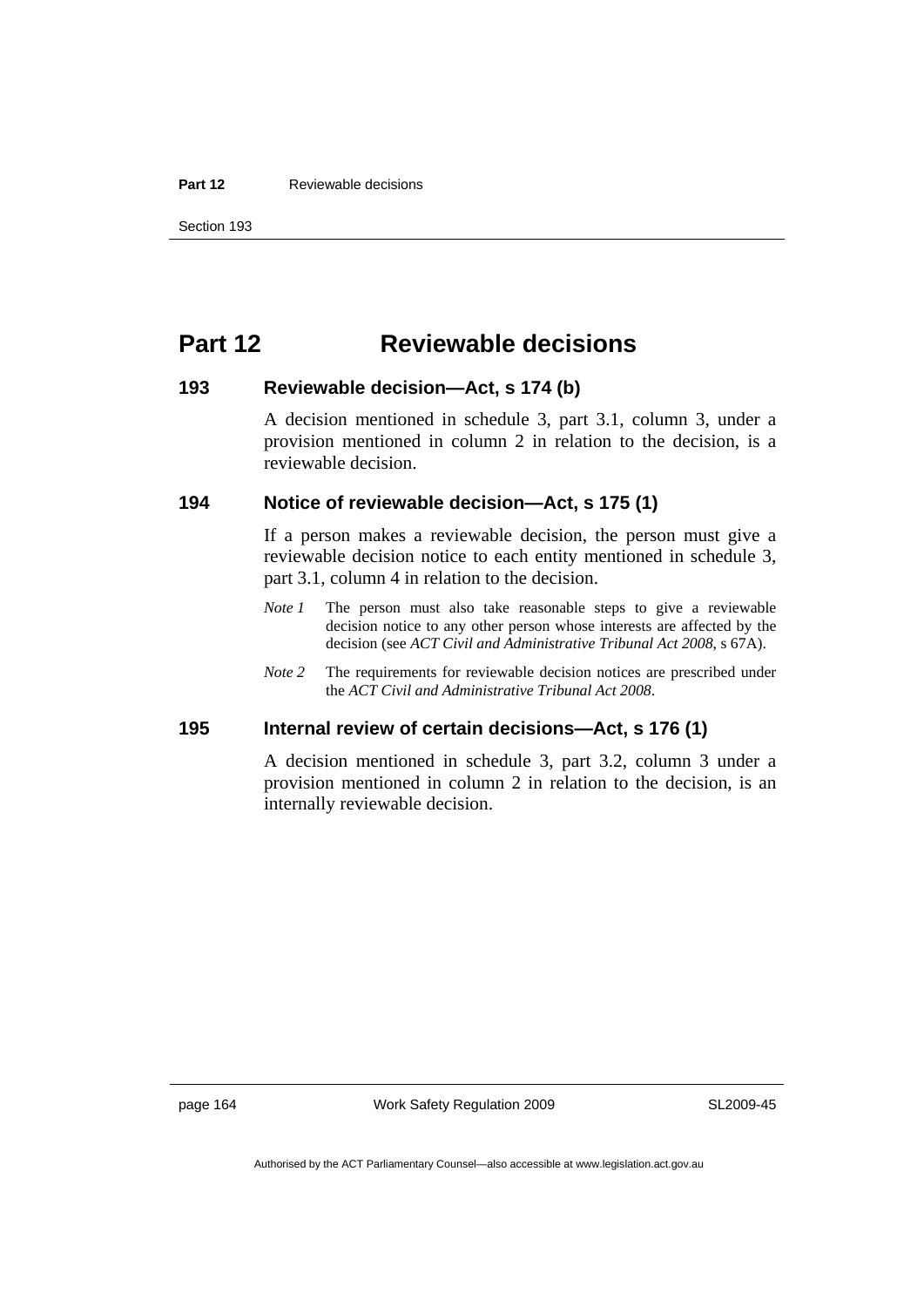# **Part 13 Transitional**

### **196 Definitions—pt 13**

In this part:

*certificate of competency* means a certificate of competency issued, or taken to have been issued, under the repealed regulation, section 12 as in force at any time.

- *Note* The following certificates are taken to have been issued under the repealed regulation, s 12:
	- (a) a certificate of competency issued under the *Scaffolding and Lifts Regulation 1950*, s 159;
	- (b) a boiler attendant's certificate issued under the *Boilers and Pressure Vessels Regulation 1954*, pt 4

(see the repealed regulation, s 37).

*commencement day* means the day this regulation, section 122 (Licence application) commences.

*repealed instruments* means the following instruments:

- (a) *Occupational Health and Safety (Mast-Type Elevating Work Platforms) Exemption 2009* (NI2009-190);
- (b) *Occupational Health and Safety (National Certificates of Competency) Exemption 2006* (NI2006-418);
- (c) *Occupational Health and Safety (Pallet Trucks) Exemption 2009* (NI2009-192);
- (d) *Occupational Health and Safety (Work Assist Vehicles) Exemption 2009* (NI2009-189).

*repealed regulation* means the *Occupational Health and Safety (Certification of Plant Users and Operators) Regulation 2000* (SL2000-48).

SL2009-45

Work Safety Regulation 2009

Authorised by the ACT Parliamentary Counsel—also accessible at www.legislation.act.gov.au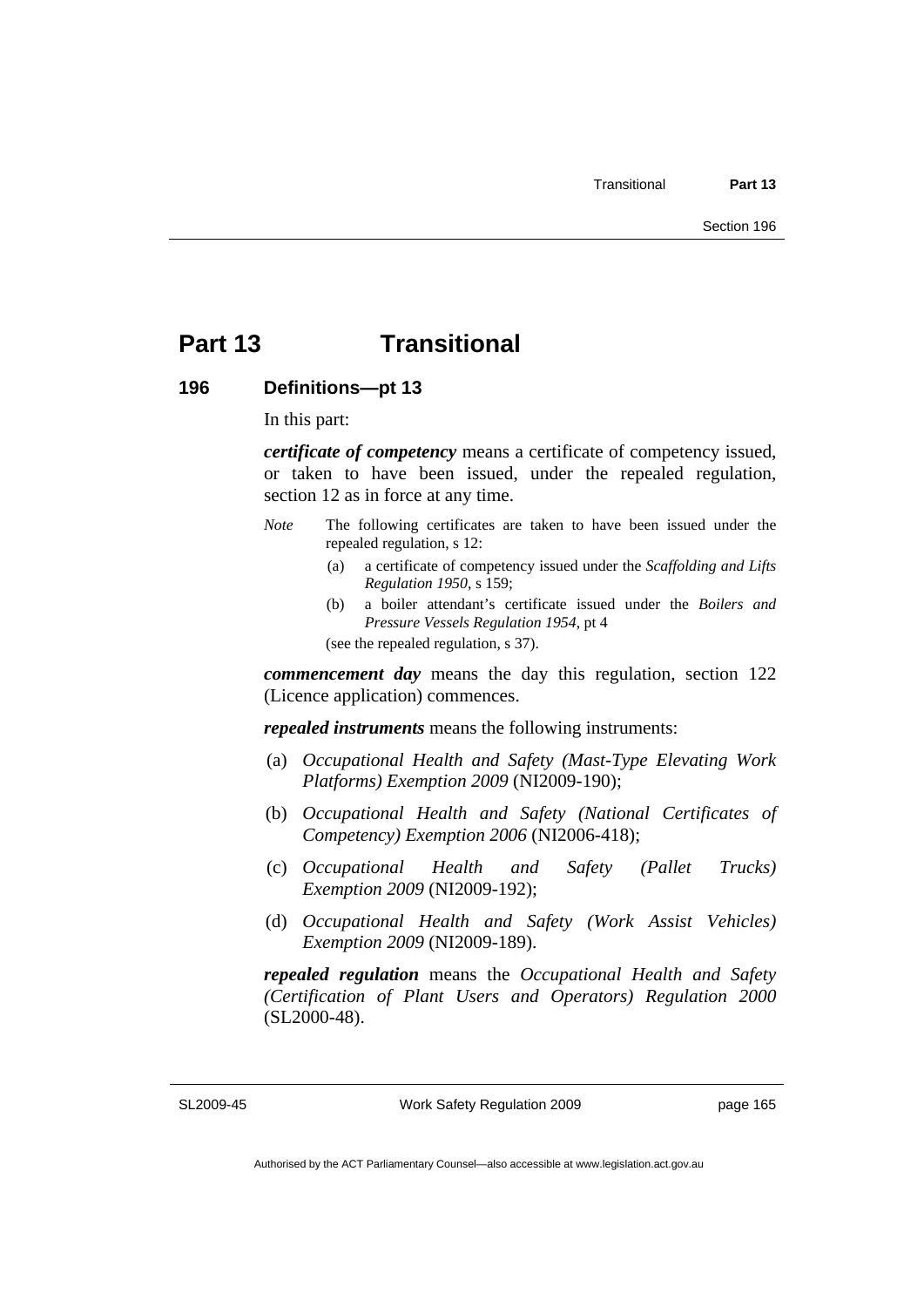Section 197

### **197 Transitional—continuing application of repealed regulation in relation to scheduled work etc**

- (1) Despite the repeal of the repealed regulation, the repealed regulation (other than section 15) and the repealed instruments continue to apply to the following:
	- (a) a person doing scheduled work unless the person—
		- (i) holds a national licence to carry out a class of high risk work that corresponds with the scheduled work the person is doing; or
		- (ii) is a trainee under this regulation for a class of high risk work that corresponds with the scheduled work the person is doing;
	- (b) a person supervising a trainee under the repealed regulation in relation to supervision of the trainee;
	- (c) an assessor accredited under the repealed regulation in relation to the assessment under the repealed regulation of a person's competency to do scheduled work.
- (2) A reference in the repealed regulation to a supervisor, for a trainee doing scheduled work, includes a reference to a person who holds a national licence to carry out high risk work that corresponds with the scheduled work.

## **198 Transitional—application of regulation in relation to scheduled work etc**

- (1) Part 8 (Licensing high risk work) and schedule 1 (High risk work) do not apply to the following:
	- (a) a person doing scheduled work if the person—
		- (i) holds a certificate of competency to do the scheduled work issued under the repealed regulation; or

page 166 Work Safety Regulation 2009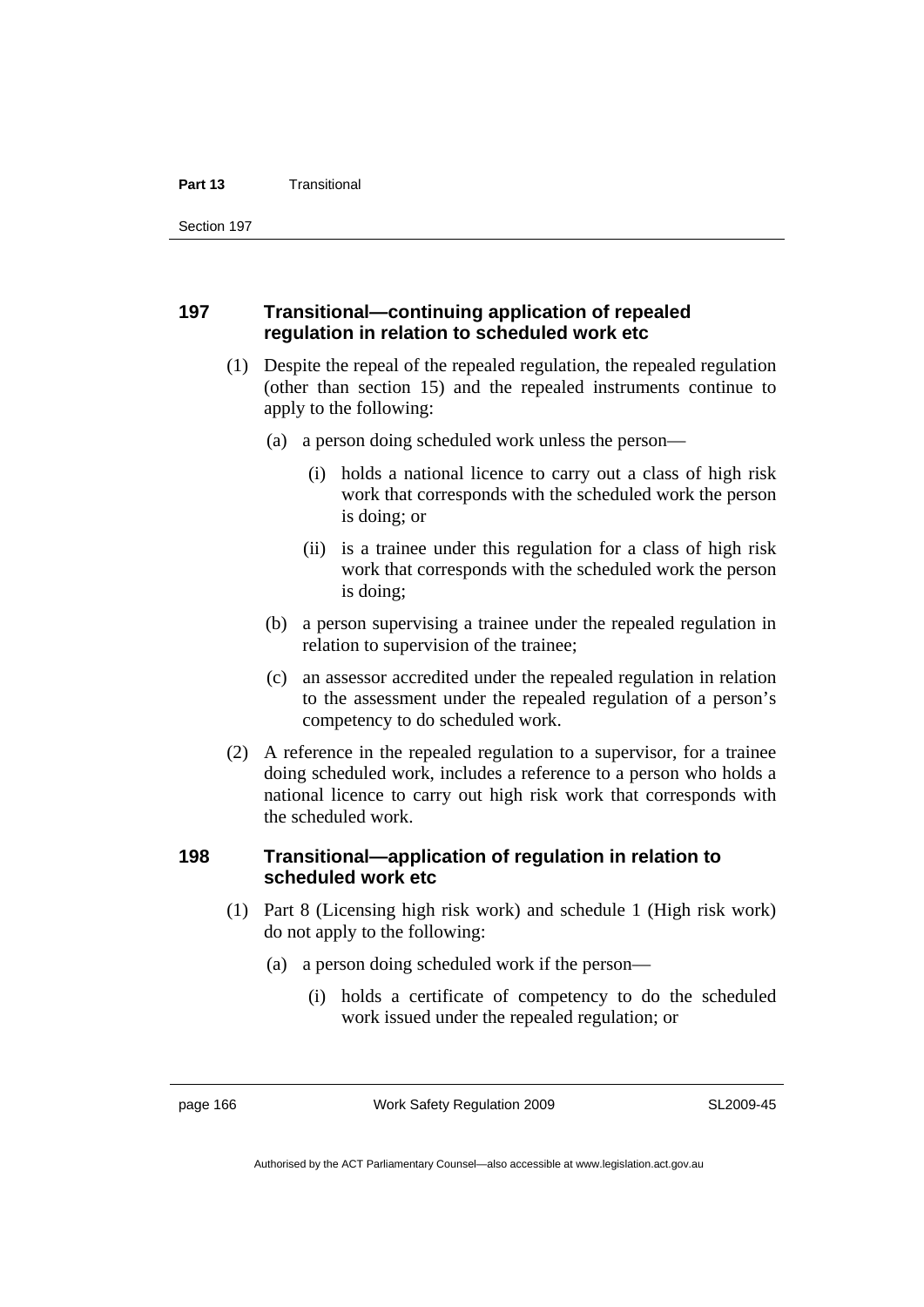- (ii) holds a notice of satisfactory assessment to do the scheduled work issued under the repealed regulation, and has applied for a certificate of competency under the old regulation; or
- (iii) is a trainee in relation to the scheduled work under the repealed regulation;
- (b) a person supervising a trainee under the repealed regulation in relation to supervision of the trainee;
- (c) an assessor accredited under the repealed regulation in relation to the assessment under the repealed regulation of a person's competency to do scheduled work.

## **199 Transitional—certificates of competency**

 (1) A certificate of competency issued on a date mentioned in an item in table 199, column 2 continues in force until the date mentioned in the item, column 3 unless the certificate is cancelled or surrendered sooner.

| Table 199 |
|-----------|
|-----------|

| column 1<br>item | column 2<br>date certificate issued | column 3<br>date until which certificate<br>in force |
|------------------|-------------------------------------|------------------------------------------------------|
|                  | before 1 Jan 2001                   | 30 June 2010                                         |
|                  | 1 Jan 2001 to 31 Dec 2004           | 30 June 2011                                         |
|                  | 1 Jan 2005 to 30 June 2009          | 30 June 2012                                         |
|                  | 1 July 2009 to 30 June 2011         | 30 June 2014                                         |

 (2) The chief executive must not issue a certificate of competency under the repealed regulation after 30 June 2011.

SL2009-45

Work Safety Regulation 2009

page 167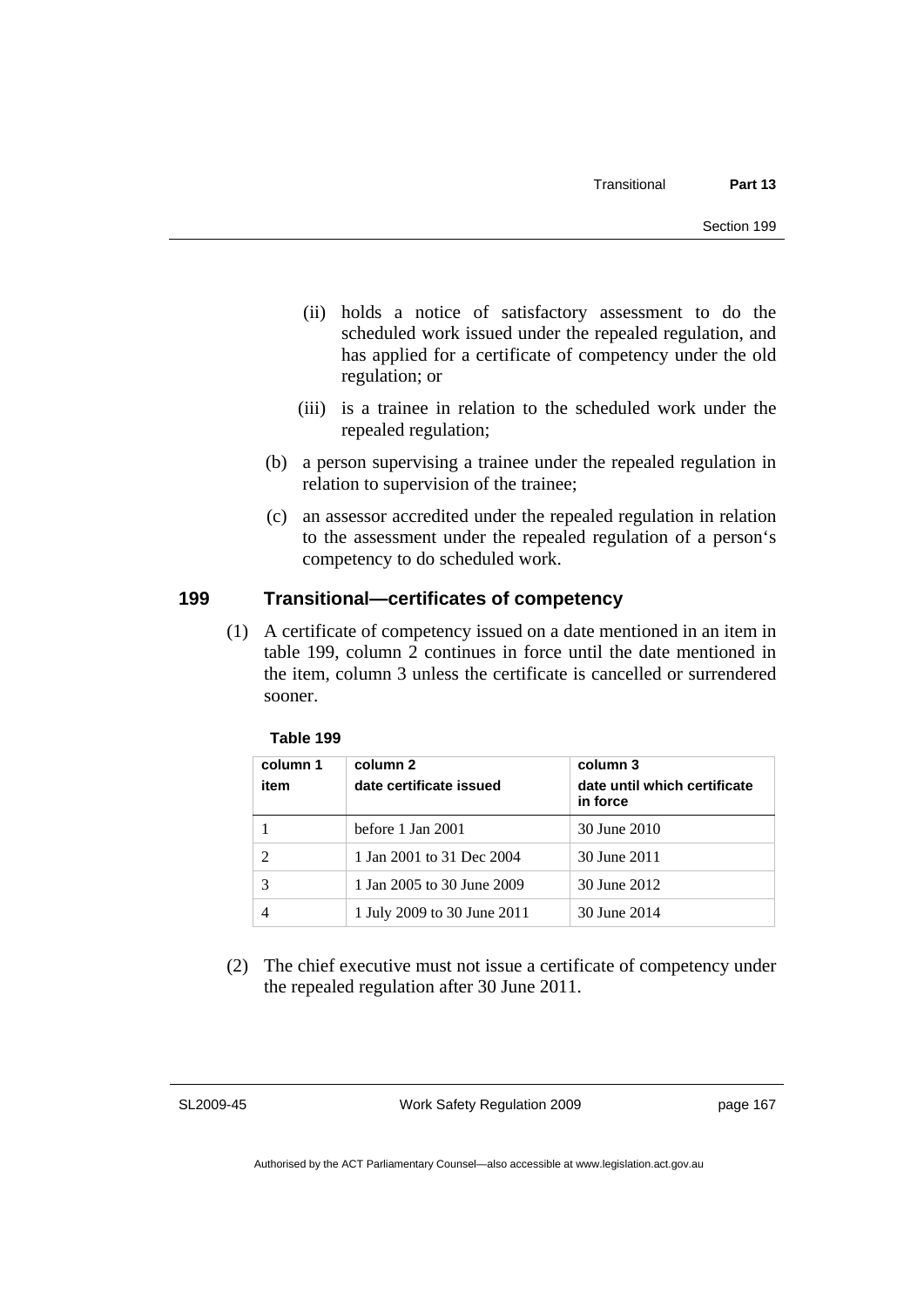#### **Part 13** Transitional

Section 200

 (3) After 30 June 2011, a certificate of competency authorising a person to operate a tower crane does not authorise the person to operate a self-erecting tower crane.

#### **200 Transitional—converting certificate of competency to licence**

- (1) The chief executive may, on application by the holder of a certificate of competency, convert the certificate to a licence to carry out a class of high risk work that corresponds with the work for which the certificate was issued.
	- *Note* If a form is approved under the Act, s 229 for this provision, the form must be used.
- (2) The application must be accompanied by the following:
	- (a) the certificate of competency to be converted, or proof that the applicant holds the certificate;
	- (b) evidence of current competency in the class of high risk work for which the application is made;
	- (c) a statutory declaration stating whether the applicant, in the 5 years before the day the application is made—
		- (i) has held a certificate of competency, a licence to carry out high risk work, or a recognised qualification to carry out high risk work under a corresponding law that has been suspended or cancelled; and
		- (ii) has been convicted or found guilty of a serious offence under the *Occupational Health and Safety Act 1989*, the *Work Safety Act 2008*, the *Crimes Act 1900*, part 2A (Industrial manslaughter) or a corresponding offence against the law of a State;
			- *Note State* includes the Northern Territory (see Legislation Act, dict, pt 1, def *State*).

page 168 Work Safety Regulation 2009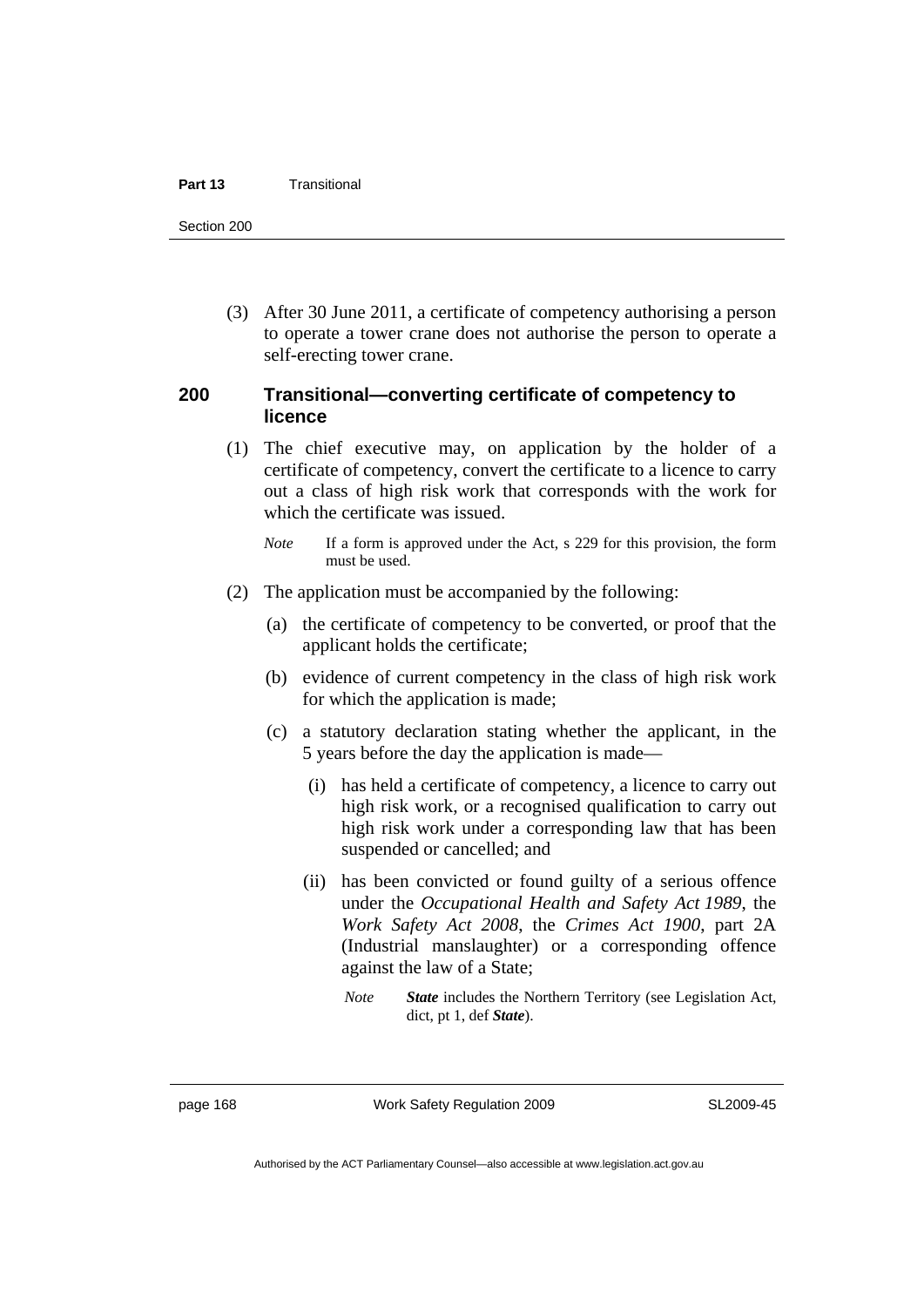(d) any other document or further information required by the chief executive that is relevant to the application.

*Note* A fee may be determined under the Act, s 228 for this provision.

- (3) If the holder of a certificate of competency applies to covert the certificate to a licence to carry out a class of high risk work, the chief executive must—
	- (a) issue the licence; or
	- (b) refuse to issue the licence.
- (4) The chief executive must issue the licence to the person if satisfied that the person—
	- (a) has a valid certificate of competency for work that corresponds with the class of high risk work; and
	- (b) has the necessary competency to carry out the class of high risk work; and
	- (c) does not hold a licence to carry out high risk work; and
	- (d) does not hold a certificate of competency, a licence to carry out high risk work, or a recognised qualification to carry out high risk work under a corresponding law, that is or has been suspended in the 5 years before the day the application was made; and
	- (e) has not held a certificate of competency, a licence to carry out high risk work, or a recognised qualification to carry out high risk work under a corresponding law, that has been cancelled in the 5 years before the day the application was made; and

SL2009-45

Work Safety Regulation 2009

page 169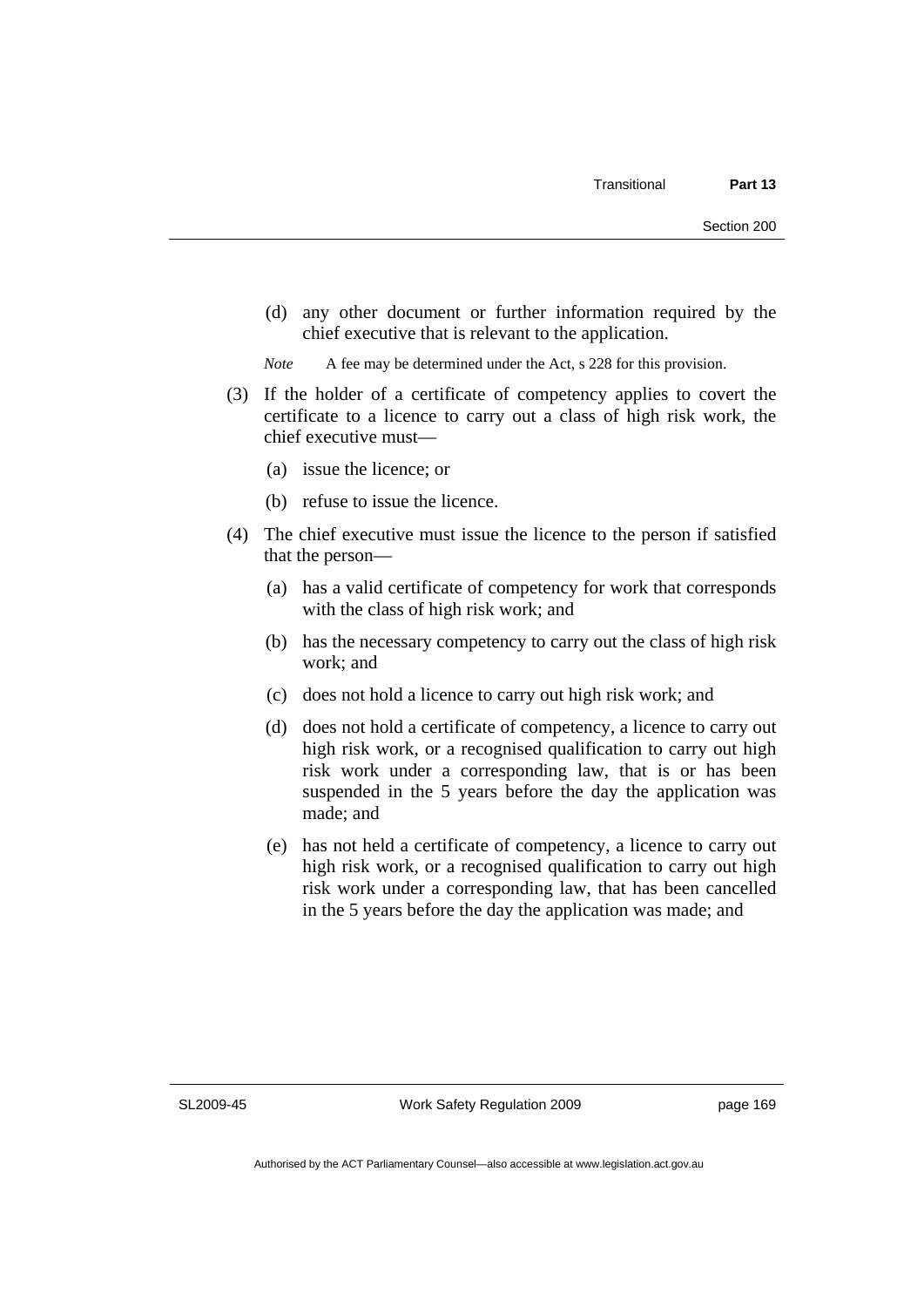#### **Part 13** Transitional

Section 201

- (f) has not been convicted or found guilty of a serious offence under the *Occupational Health and Safety Act 1989*, the *Work Safety Act 2008*, the *Crimes Act 1900*, part 2A (Industrial manslaughter) or a corresponding offence against the law of a State in the 5 years before the day the application was made.
	- *Note State* includes the Northern Territory (see Legislation Act, dict, pt 1, def *State*).
- (5) However, the chief executive must not issue a licence to convert a certificate of competency for a tower crane to a licence to carry out self-erecting tower crane work.

#### **201 Expiry—pt 13**

- (1) This part expires on 1 October 2014.
- (2) This part is a law to which the Legislation Act, section 88 (Repeal does not end effect of transitional laws etc) applies.

page 170 Work Safety Regulation 2009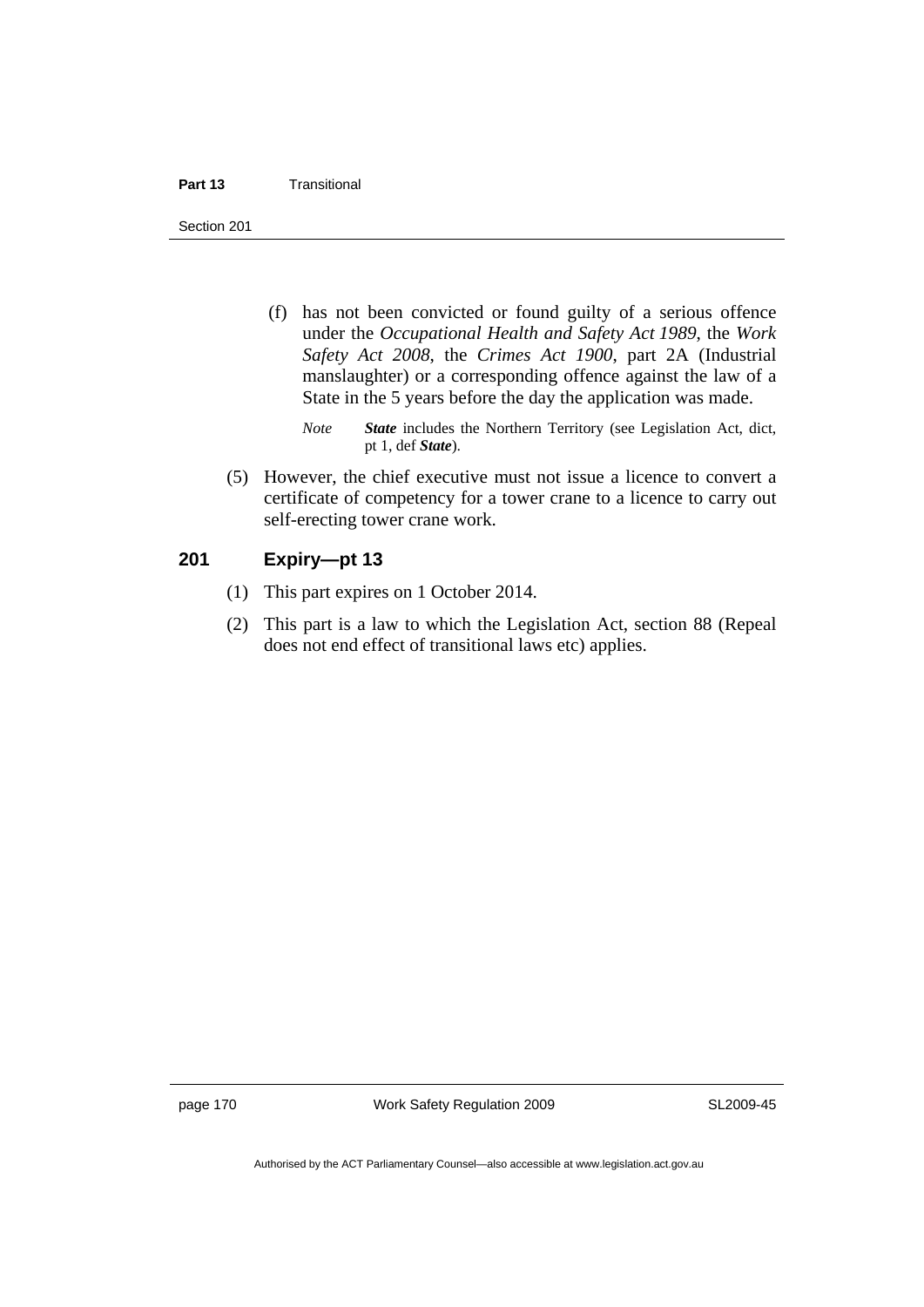# **Schedule 1 High risk work**

(see s 119, def *high risk work*)

## **Part 1.1 Definitions—sch 1**

## **1.1 Boilers**

- (1) A *boiler* is a vessel or arrangement of vessels and interconnecting parts, in which steam or other vapour is generated, or water or other liquid is heated, at a pressure above atmospheric pressure, by fire, the products of combustion, electrical power or other similar method.
- (2) A *boiler* includes the valves, gauges, fittings, controls, boiler setting and any directly associated equipment.
- (3) A *boiler* ends at the first connection point after the first valve or valve assembly but does not include the following:
	- (a) a boiler that satisfies AS 2593 by having—
		- (i) an attendance category of unattended operation; or
		- (ii) an attendance category of limited attendance except to the extent that AS 2593 states that certain checks must be undertaken by an accredited operator;
	- (b) a vessel designed in a way that allows it to operate empty of the liquid or vapour that it is designed to heat without adversely affecting the structure or operation of the vessel;
	- (c) a direct-fired process heater;

SL2009-45

page 171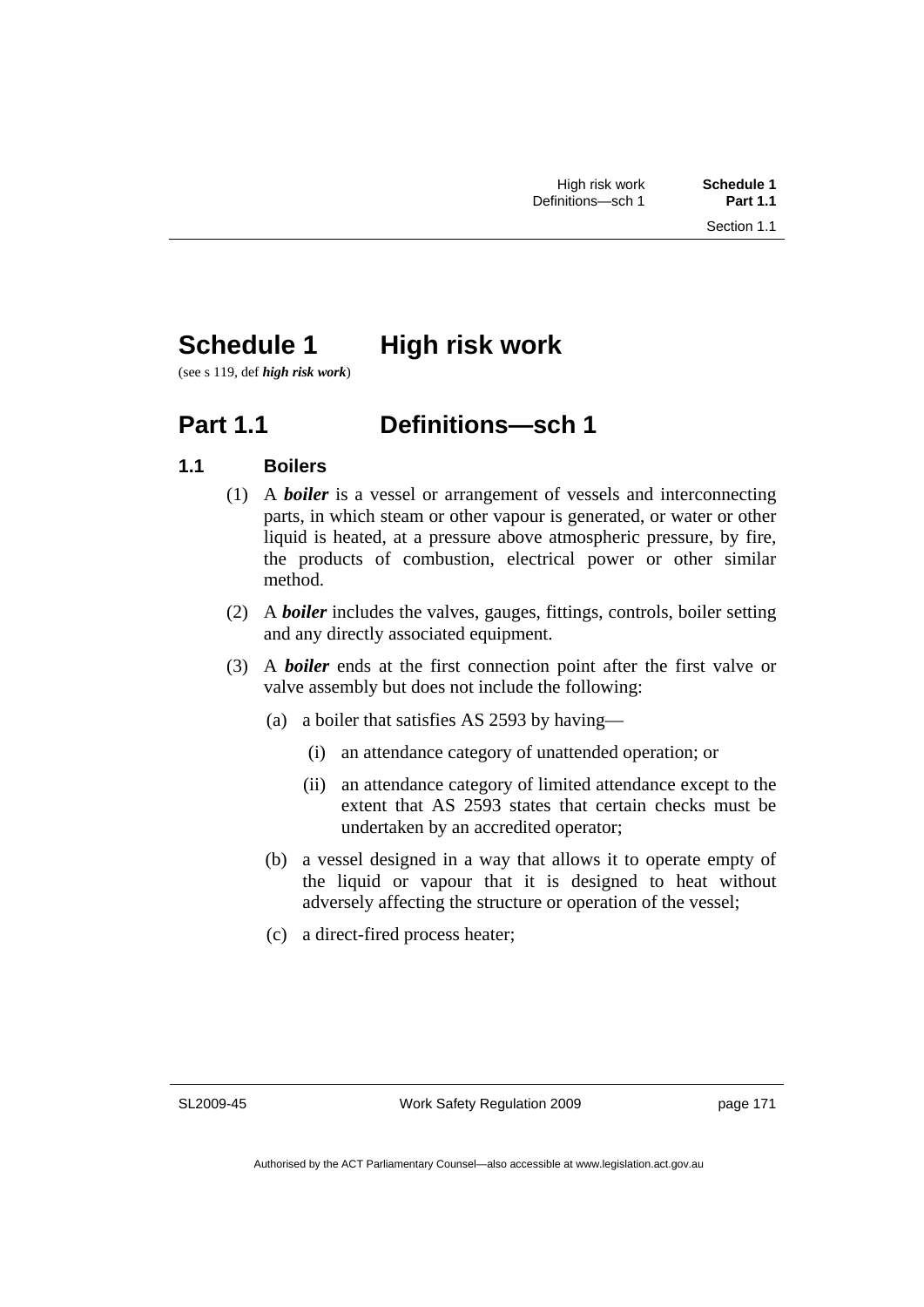| Schedule 1      | High risk work    |
|-----------------|-------------------|
| <b>Part 1.1</b> | Definitions-sch 1 |
| Section 1.2     |                   |

- (d) a Hobby Miniature Locomotive type boiler, made from steel and with an internal volume of not more than 50L and having a maximum working pressure of not more than 700kPa, or made from copper and with an internal volume of not more than 25L and having a maximum working pressure of not more than 700kPa, if—
	- (i) during construction of the locomotive, the boiler is inspected in the way described in the Australian Miniature Boiler Safety Committee Code Part 1: Copper Boilers, or Part 2: Steel Boilers, as appropriate, by a person registered with the Committee and is certified by the person as having been inspected in that way; and
	- (ii) the locomotive containing the boiler is in the charge of a person at least 18 years old whenever it is operated in a public place;
- (e) a hot drink dispenser having an internal volume of not more than 0.014 cubic metres and a heat output of not more than 5kW and a maximum working pressure of not more than 210kPa;
- (f) a fully flooded or pressurised liquid heating unit if the liquid is intended to be heated at a pressure above atmospheric pressure to a temperature not more 1° below the normal atmospheric boiling temperature of the liquid.

### **1.2 Boom-type elevating work platform**

 (1) A *boom-type elevating work platform* is a telescoping, hinged or articulated device, or any combination of those devices, used to support a platform on which people, equipment or materials may be elevated to carry out work, if the boom length is 11 metres or more.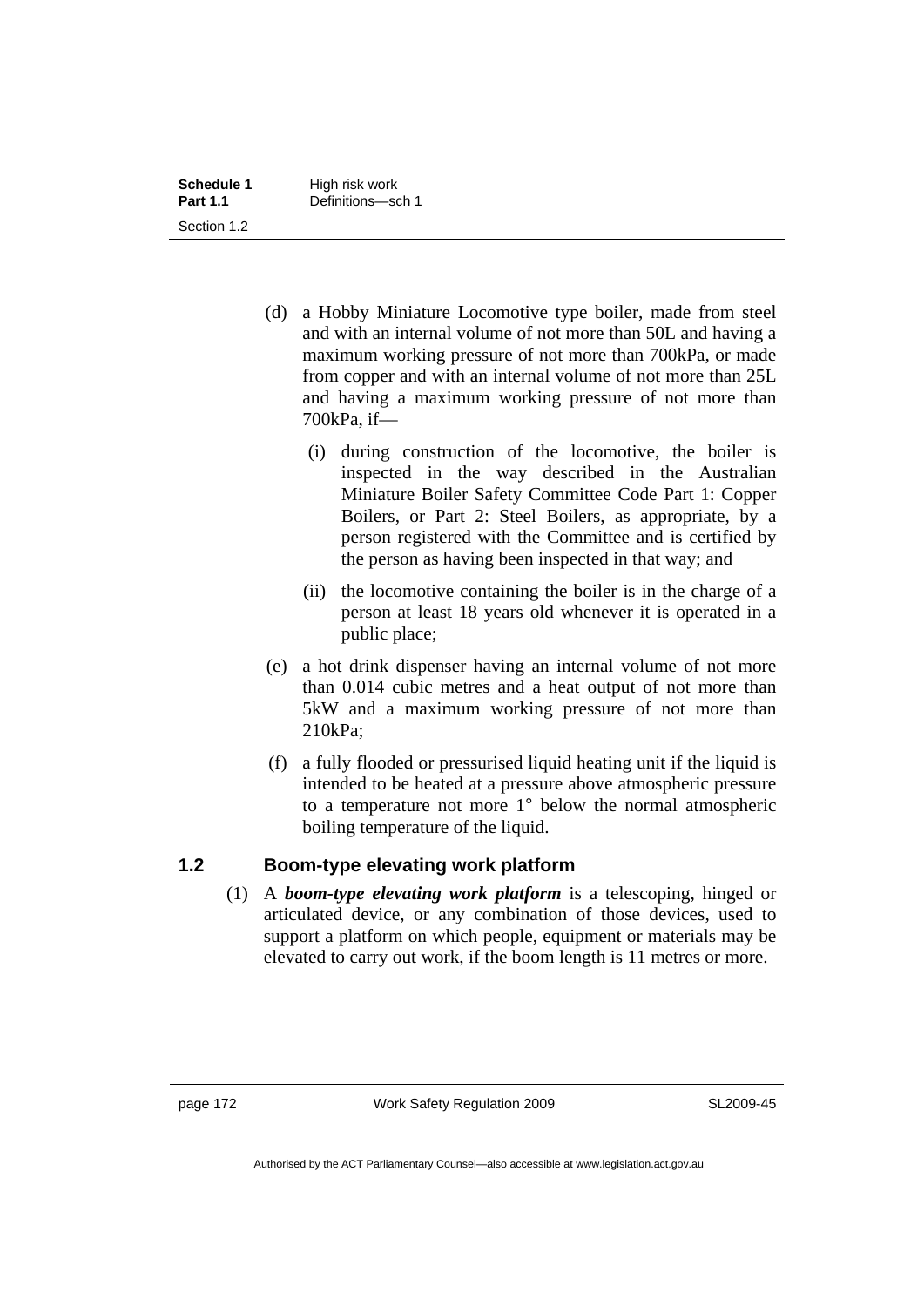- (2) The boom length is taken to be the greater of—
	- (a) the vertical distance from the floor of the platform to the ground supporting the elevating work platform when the platform is at its maximum height; and
	- (b) the nominal reach measured from the centre point of rotation to the outer edge of the platform when the platform is at its maximum extended position.

#### **1.3 Bridge crane**

- (1) A *bridge crane* is a crane that—
	- (a) consists of 1 or more bridge beams mounted at each end to an end carriage; and
	- (b) is capable of travelling along elevated runways; and
	- (c) has 1 or more hoisting mechanisms that can travel across the bridge beams.
- (2) A *bridge crane* does not include a crane that is controlled from a location remote to a permanent cabin or control station on the crane and has not more than 3 powered operations (hoist, raise and lower is 1 operation).

#### **1.4 Crane**

- (1) A *crane* is plant designed to raise or lower a load or move it horizontally.
- (2) A *crane* does not include—
	- (a) an industrial lift-truck, earthmoving machinery or tractor; or
	- (b) a front-end loader, backhoe, excavator or similar plant designed for use as a crane; or
	- (c) a non-slewing mobile crane used only for towing motor vehicles; or

SL2009-45

Work Safety Regulation 2009

page 173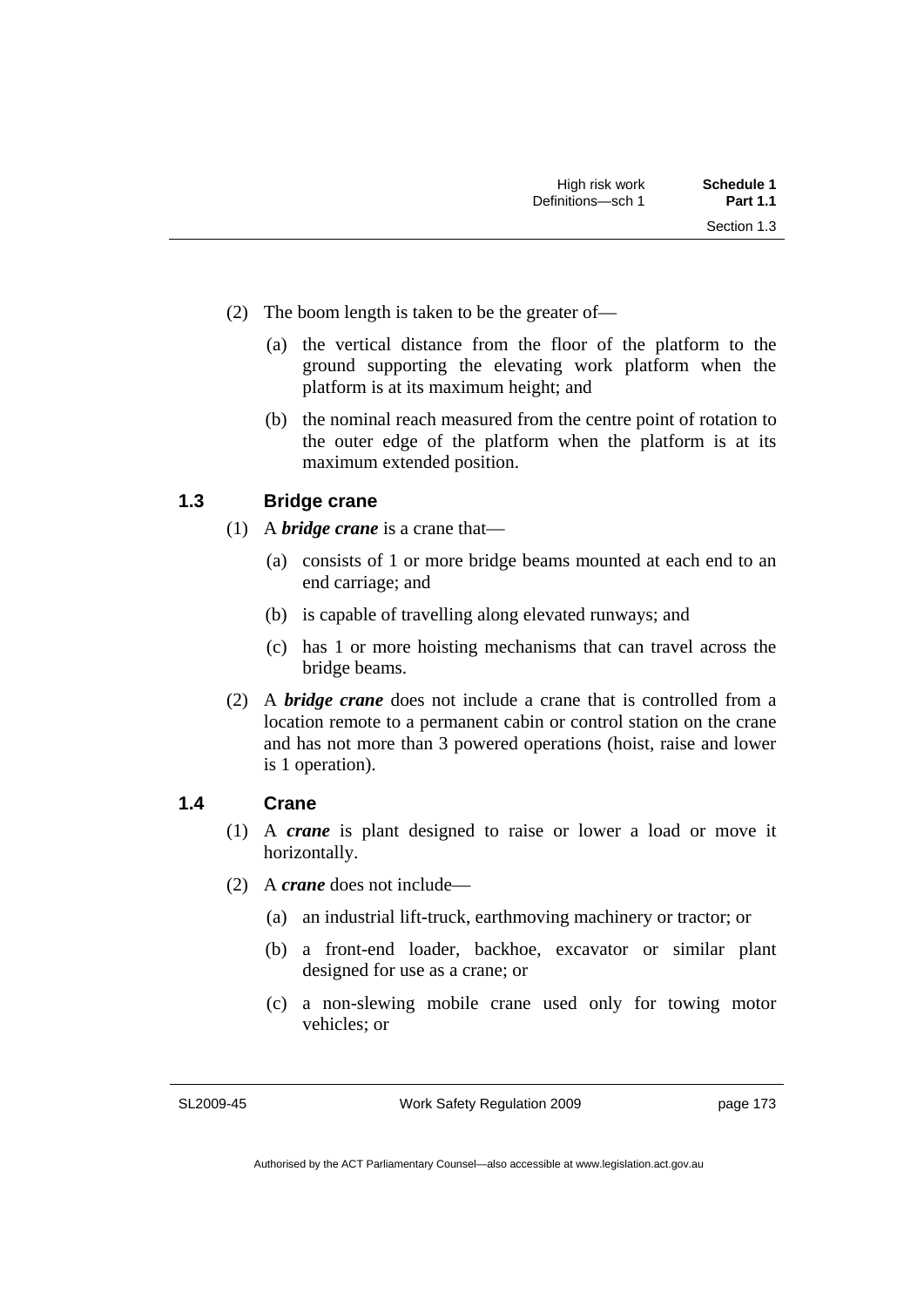| Schedule 1      | High risk work    |
|-----------------|-------------------|
| <b>Part 1.1</b> | Definitions-sch 1 |
| Section 1.5     |                   |

(d) an amusement structure, industrial robot or lift.

## **1.5 Direct-fired process heater**

A *direct-fired process heater* is an arrangement of tubes comprising 1 or more coils located in the radiant zone or convection zone, or both, of a combustion chamber, the primary purpose of which is to raise the temperature of a process fluid circulated through the coils, to allow distillation, fractionation, reaction or other petrochemical process of the process fluid, whether that fluid is liquid or gas, or a combination of liquid and gas.

#### **1.6 Derrick crane**

A *derrick crane* is a slewing strut-boom crane with the boom pivoted at the base of a mast that—

- (a) is guyed (a *guy-derrick*) or held by backstays (a *stiff-leg derrick*); and
- (b) is capable of luffing under load.

## **1.7 Dogging work**

#### *Dogging work* is—

- (a) the application of slinging techniques, including the selection and inspection of lifting gear, for moving a load using a crane, hoist or other plant configured for use as a crane or hoist; or
- (b) directing an operator of a crane, hoist or other plant configured for use as a crane or hoist in the movement of a load, including when the load is out of the operator's view.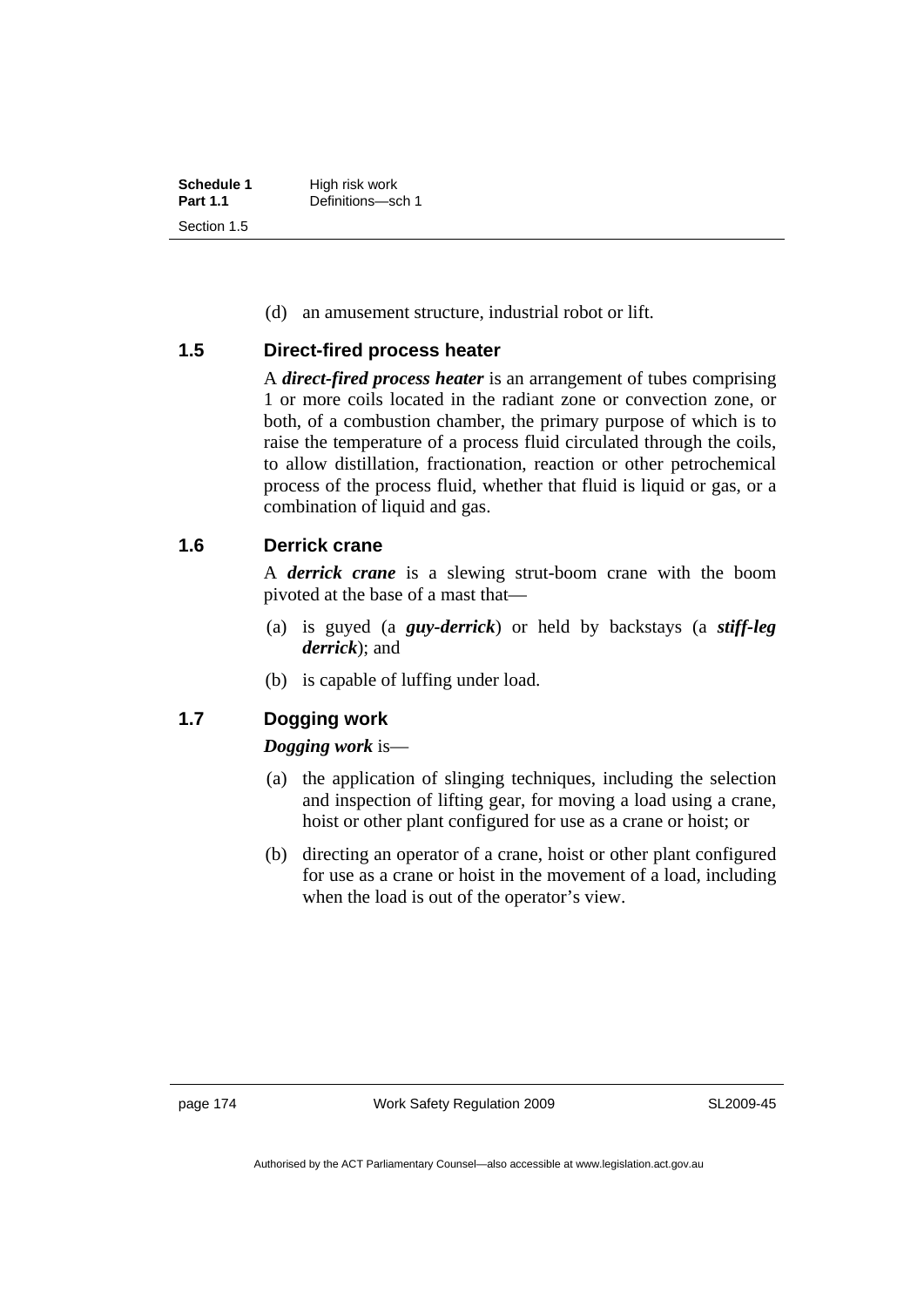#### **1.8 Forklift truck**

- (1) A *forklift truck* is a powered industrial truck with—
	- (a) a mast; and
	- (b) an elevating load carriage with fork arms or other attachment.
- (2) A *forklift truck* does not include a pedestrian-operated industrial truck.

### **1.9 Gantry crane**

- (1) A *gantry crane* is a crane that—
	- (a) consists of 1 or more bridge beams, supported at each end by legs mounted on end carriages; and
	- (b) is capable of travelling on a supporting surface or deck level, whether or not fixed; and
	- (c) has 1 or more hoisting units able to travel across a bridge beam.
- (2) A *gantry crane* does not include a crane that is controlled from a location remote to a permanent cabin or control station on the crane and has not more than 3 powered operations (hoist, raise and lower is 1 operation).

### **1.10 Hoist**

- (1) A *hoist* is plant designed for raising or lowering a load or people, or both.
- (2) A *hoist* includes a mast-climbing work platform, a scaffolding hoist and a serial hoist.
- (3) A *hoist* does not include a lift or building maintenance equipment.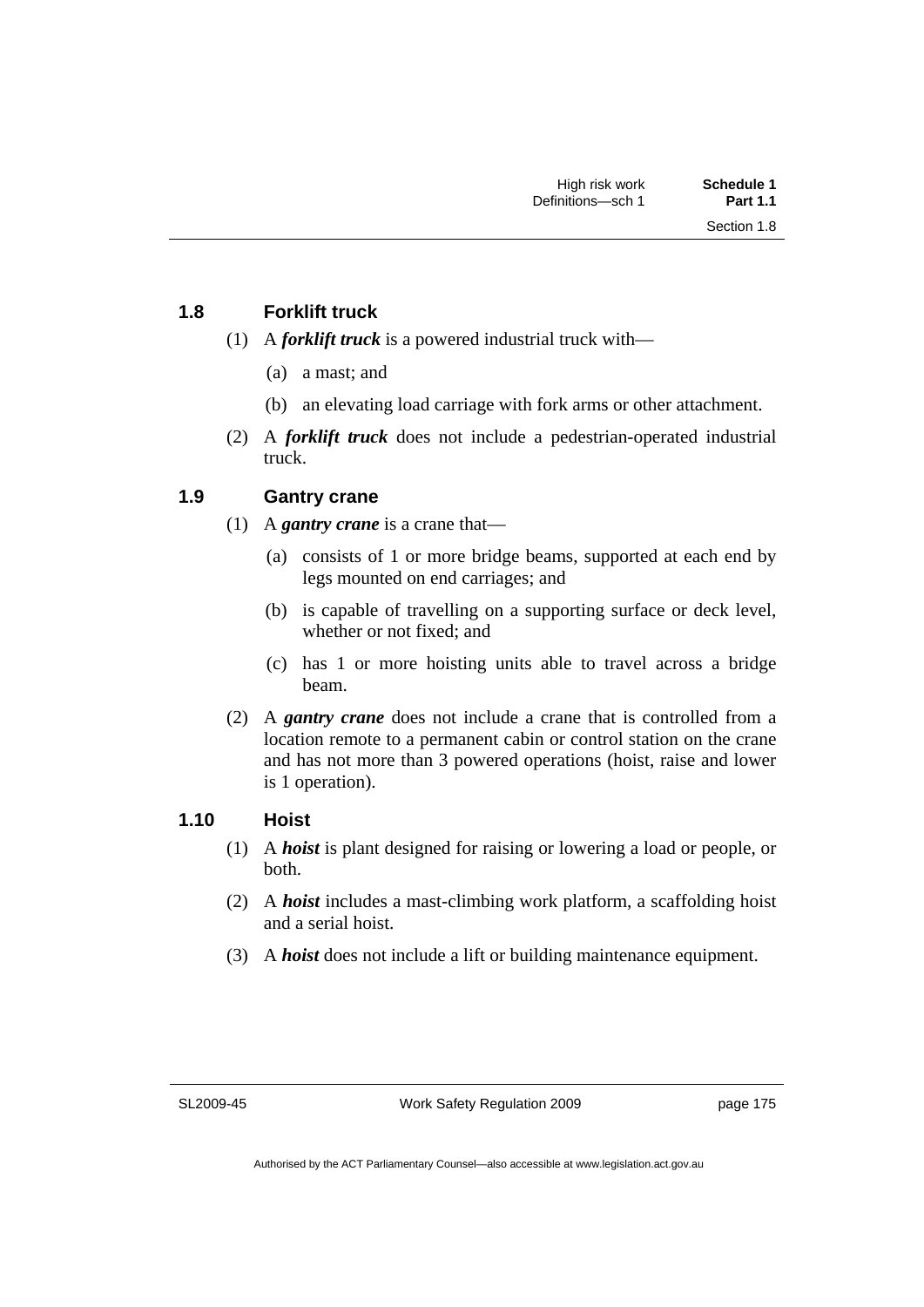| Schedule 1      | High risk work    |
|-----------------|-------------------|
| <b>Part 1.1</b> | Definitions-sch 1 |
| Section 1.11    |                   |

#### **1.11 Materials hoist**

A *materials hoist* is a hoist—

- (a) for hoisting goods or materials but not people; and
- (b) with a car, bucket or platform cantilevered from, and travelling up and down externally to, a face of the support structure.

#### **1.12 Mobile crane**

A *mobile crane* is a crane that forms part of a vehicle.

#### **1.13 Non-slewing mobile crane**

- (1) A *non-slewing mobile crane* is a mobile crane with a capacity of more than 3t incorporating a boom or jib that cannot be slewed.
- (2) A *non-slewing mobile crane* includes an articulated mobile crane and a locomotive crane, but does not include a vehicle tow truck.

### **1.14 Order-picking forklift truck**

An *order-picking forklift truck* is a forklift truck with operator's controls that are incorporated in, and move with, the load carriage or lifting equipment.

## **1.15 Outrigger**

 (1) An *outrigger* is an extendable member attached to a crane or hoist that rests on a support at the outer end to increase stability.

### **1.16 Personnel and materials hoist**

- (1) A *personnel and materials hoist* is a hoist in which people, goods and materials may be hoisted.
- (2) A *personnel and materials hoist* may be a cantilever hoist, a tower hoist or a multiple winch operation, and includes the car, structure, machinery and other equipment associated with the hoist.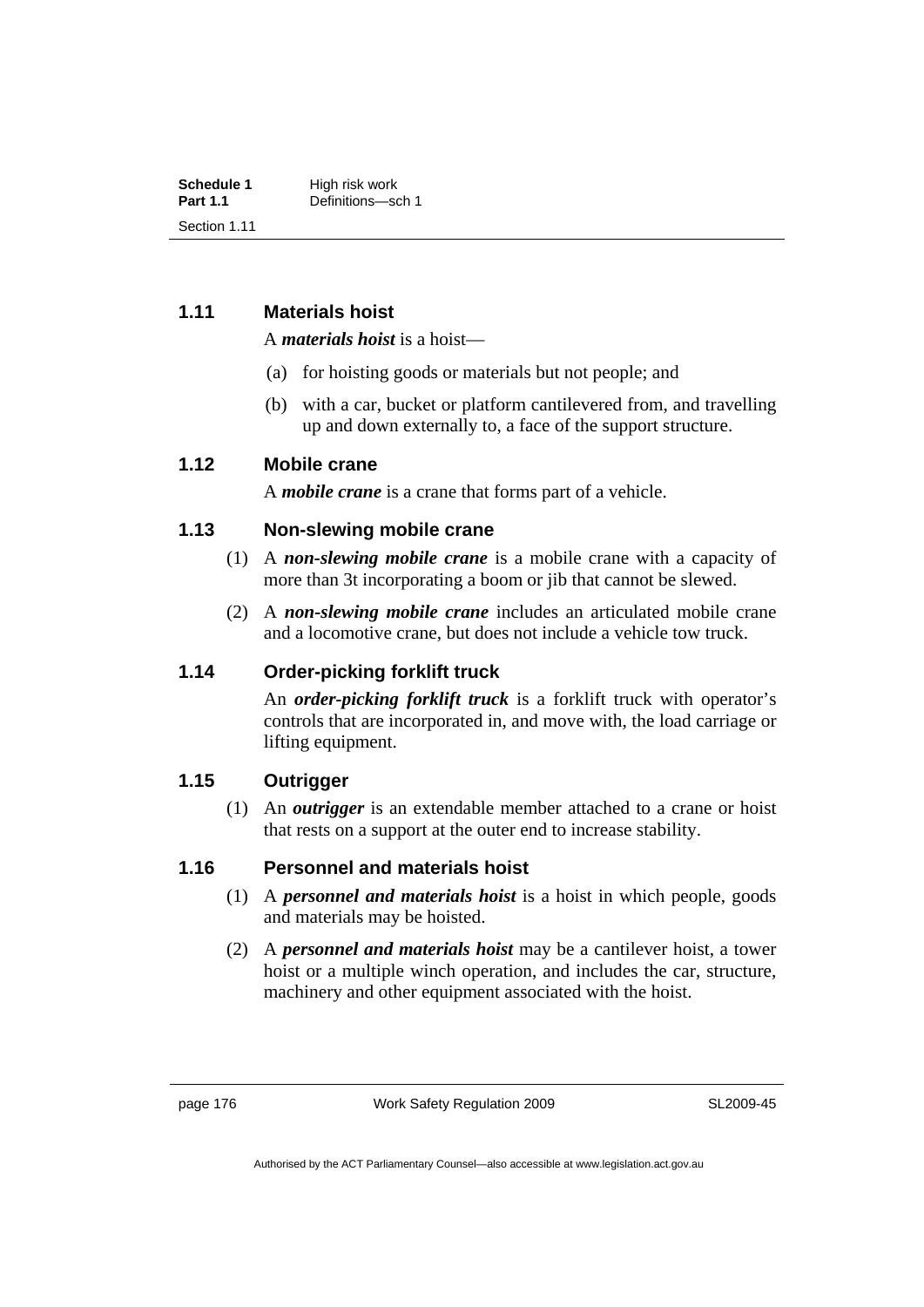## **1.17 Portal boom crane**

A *portal boom crane* is a boom crane or jib crane mounted on a portal frame that is supported on runways along which the crane travels.

### **1.18 Reciprocating steam engine**

A *reciprocating steam engine* is equipment driven by steam acting on a piston under pressure causing the piston to move, if the piston diameter is greater than 250mm, and includes an expanding (steam) reciprocating engine.

### **1.19 Rigging work**

- (1) *Rigging work* is the use of mechanical load-shifting equipment and associated gear—
	- (a) to move, place or secure a load using plant, equipment or members of a building or structure; or
	- (b) to ensure the stability of the members of a building or structure; or
	- (c) to set up or dismantle a crane or hoist.
- (2) *Rigging work* does not include setting up a crane or hoist that only requires the positioning of integral outriggers or stabilisers.

### **1.20 Scaffolding work**

*Scaffolding work* is the erection, alteration or dismantling of a temporary structure specifically erected to support a platform from which a person or object could fall more than 4m.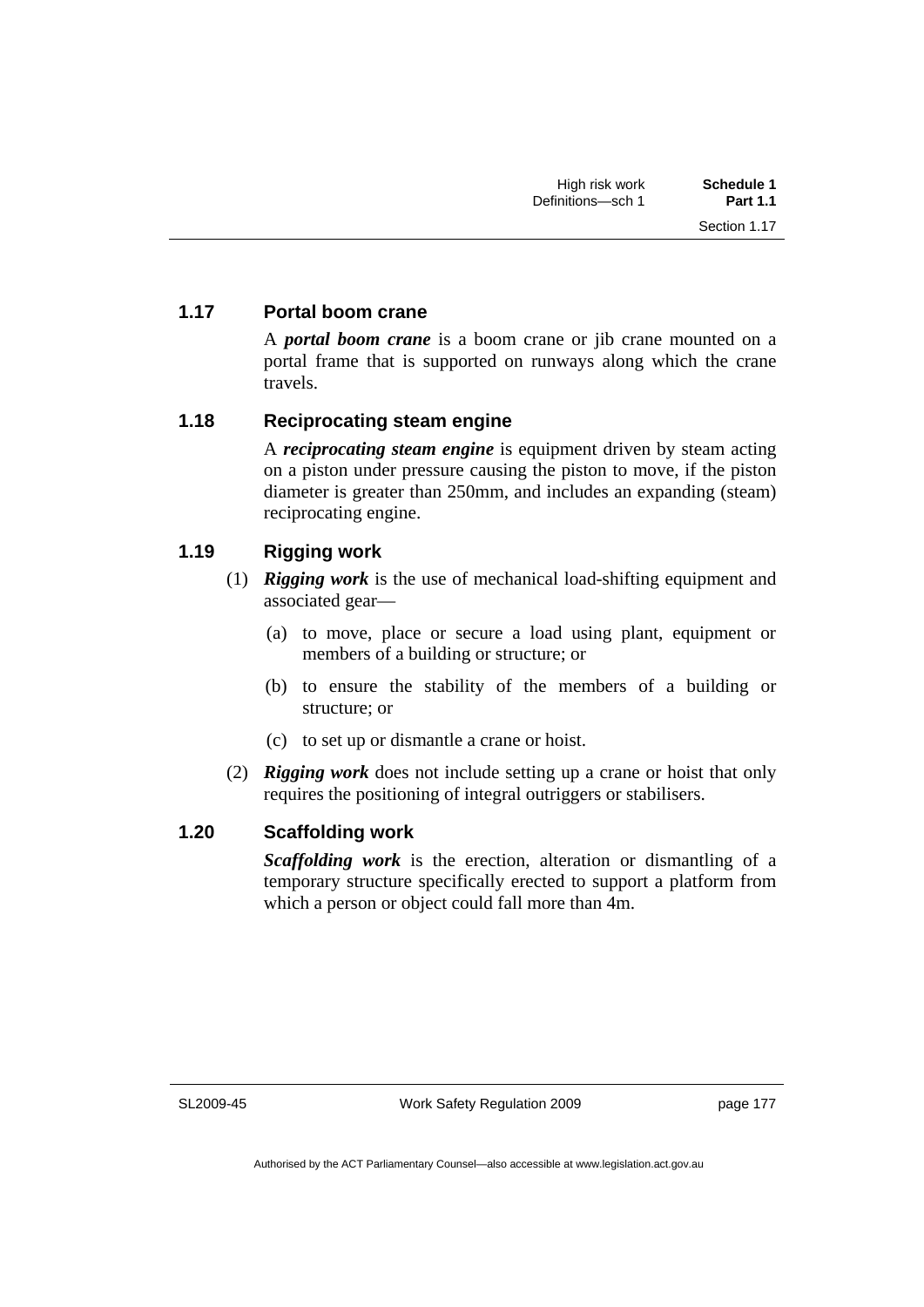## **1.21 Self-erecting tower crane**

A *self-erecting tower crane* is a tower crane that—

- (a) cannot be disassembled into a tower element and a boom or jib element; and
- (b) for which the erection and dismantling processes are inherent parts of the crane's function; and
- (c) can be transported between sites as a complete unit.

### **1.22 Slewing mobile crane**

A *slewing mobile crane* is a mobile crane that incorporates a boom or jib capable of being slewed, but does not include a front-end loader, backhoe, excavator or other earthmoving equipment when configured for crane operation.

#### **1.23 Slinging techniques**

*Slinging techniques*, in relation to dogging work, are slinging techniques that require judgment to be exercised in relation to—

- (a) the suitability and condition of lifting gear; or
- (b) the slinging method, by consideration of the nature of the load, its mass and centre of gravity.

#### **1.24 Stabiliser**

A *stabiliser* is an extendable member used to increase stability, but not to hoist or level.

### **1.25 Tower crane**

- (1) A *tower crane* is a boom crane or jib crane mounted on a demountable or permanent tower structure.
- (2) If the crane is a jib crane, the crane may be a horizontal or luffing jib type.

page 178 Work Safety Regulation 2009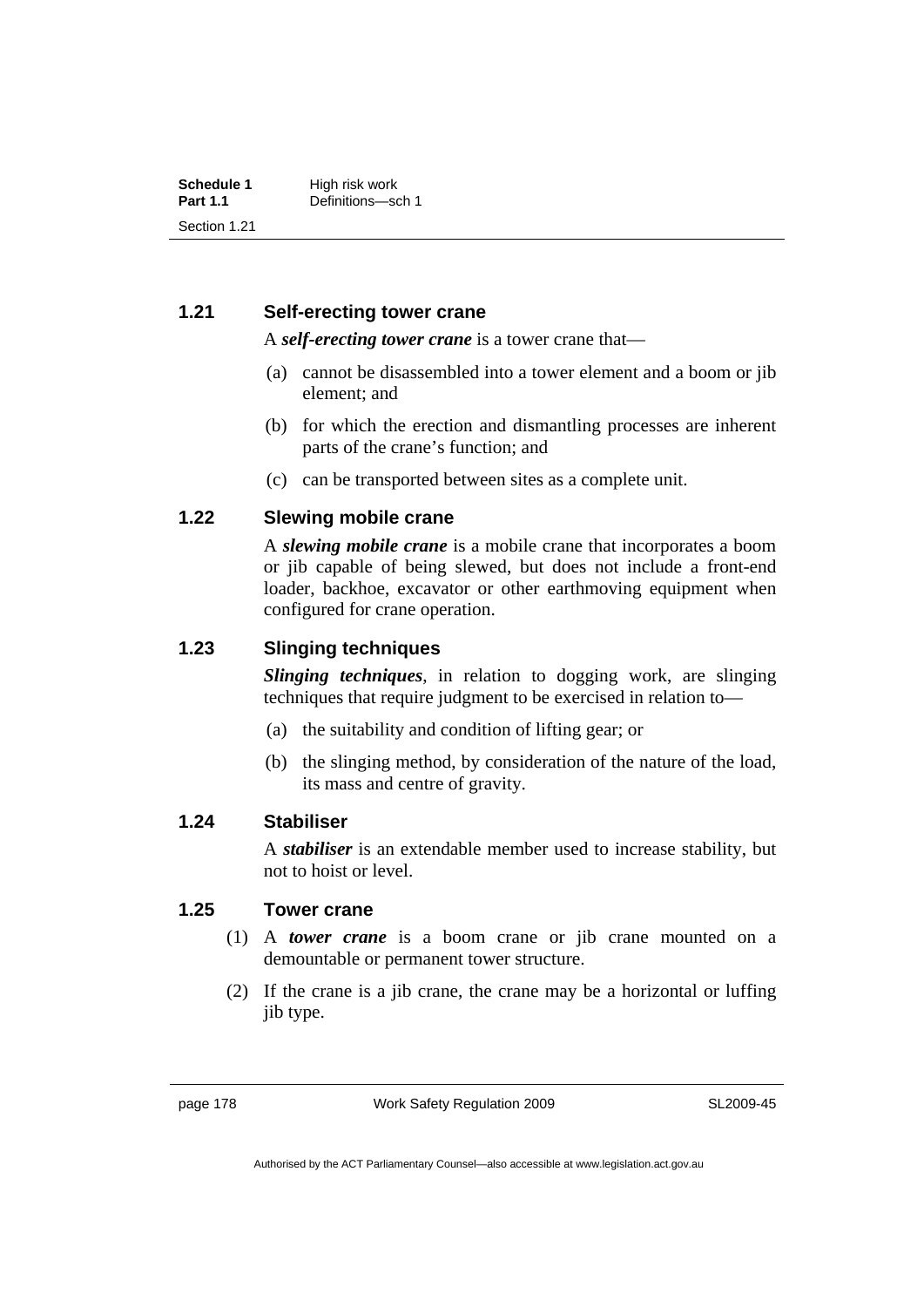## **1.26 Turbine**

#### (1) A *turbine*—

- (a) is equipment—
	- (i) in which steam acting on a turbine or rotor causes a rotary motion; and
	- (ii) that produces a power output of not less than 500kW; and
- (b) that—
	- (i) is multi-wheeled; or
	- (ii) is capable of a speed greater than 3600rpm; or
	- (iii) uses attached condensers; or
	- (iv) incorporates a multi-staged heat exchange extraction process.

## **1.27 Vehicle-loading crane**

- (1) A *vehicle-loading crane* is a crane with a rated capacity of 10 metre tonnes, mounted on a vehicle for the principal purpose of loading and unloading the vehicle.
- (2) A *vehicle-loading crane* must be taken to have a rated capacity of 10 metre tonnes if, at 1 or more boom lengths, the maximum radius in metres at which a load may be lifted at the boom length, multiplied by the working load limit in metric tons at the radius, equals or is greater than 10.0.
- (3) A *vehicle-loading crane* does not include a vehicle tow truck.

### **1.28 Vehicle-mounted concrete-placing boom**

 (1) A *vehicle-mounted concrete-placing boom* is a mobile vehicle-mounted plant incorporating a knuckle boom that is capable of power-operated slewing or luffing to place concrete by pumping the concrete through a pipeline attached to, or forming part of, the boom.

SL2009-45

Work Safety Regulation 2009

page 179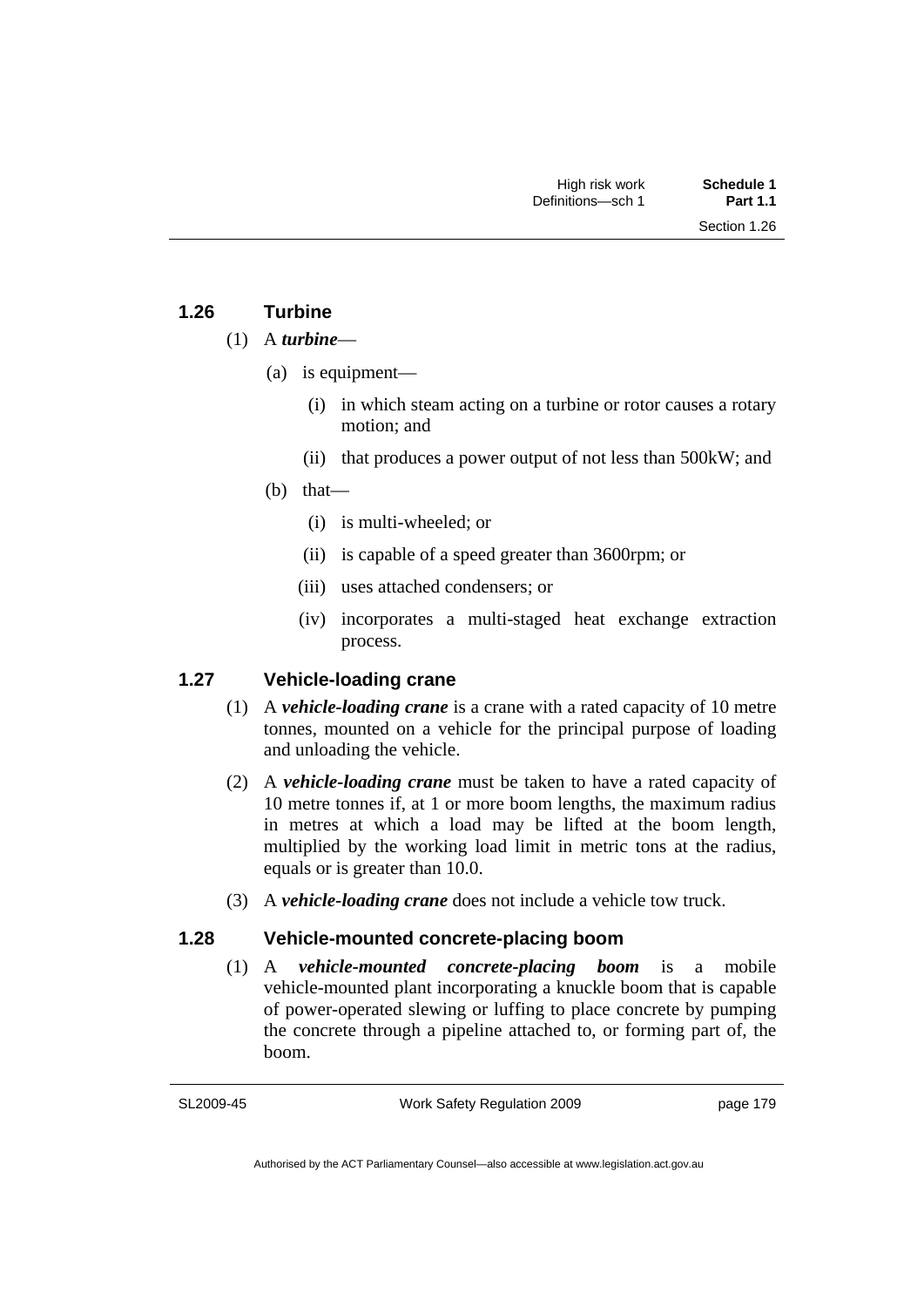**Schedule 1** High risk work **Part 1.2 Classes of high risk work** 

# **Part 1.2 Classes of high risk work**

| column 1 | column 2          | column 3   |                                                                                                         |
|----------|-------------------|------------|---------------------------------------------------------------------------------------------------------|
| item     | classes           |            | description of work                                                                                     |
| 1        | basic scaffolding | following: | scaffolding work including scaffolding work<br>associated with the operation or use of 1 or more of the |
|          |                   | (a)        | a modular or prefabricated scaffold;                                                                    |
|          |                   | (b)        | a cantilevered materials hoist with a<br>maximum working load limit of up to 500kg;                     |
|          |                   | (c)        | ropes;                                                                                                  |
|          |                   | (d)        | gin wheels;                                                                                             |
|          |                   | (e)        | safety nets or static lines;                                                                            |
|          |                   | (f)        | a bracket scaffold (tank and formwork);                                                                 |
|          |                   |            | but not scaffolding work associated with the operation<br>or use of 1 or more of the following:         |
|          |                   | (a)        | a cantilevered crane-loading platform;                                                                  |
|          |                   | (b)        | a cantilevered scaffold;                                                                                |
|          |                   | (c)        | a spurred scaffold;                                                                                     |
|          |                   | (d)        | a barrow ramp or sloping platform;                                                                      |
|          |                   | (e)        | perimeter safety screens or shutters;                                                                   |
|          |                   | (f)        | a mast-climber;                                                                                         |
|          |                   | (g)        | a tube and coupler scaffold (including tube<br>and coupler covered ways and gantries);                  |
|          |                   | (h)        | a hung scaffold, including a scaffold hanging<br>from tubes, wire ropes or chains;                      |
|          |                   | (i)        | a suspended scaffold                                                                                    |

page 180 Work Safety Regulation 2009

SL2009-45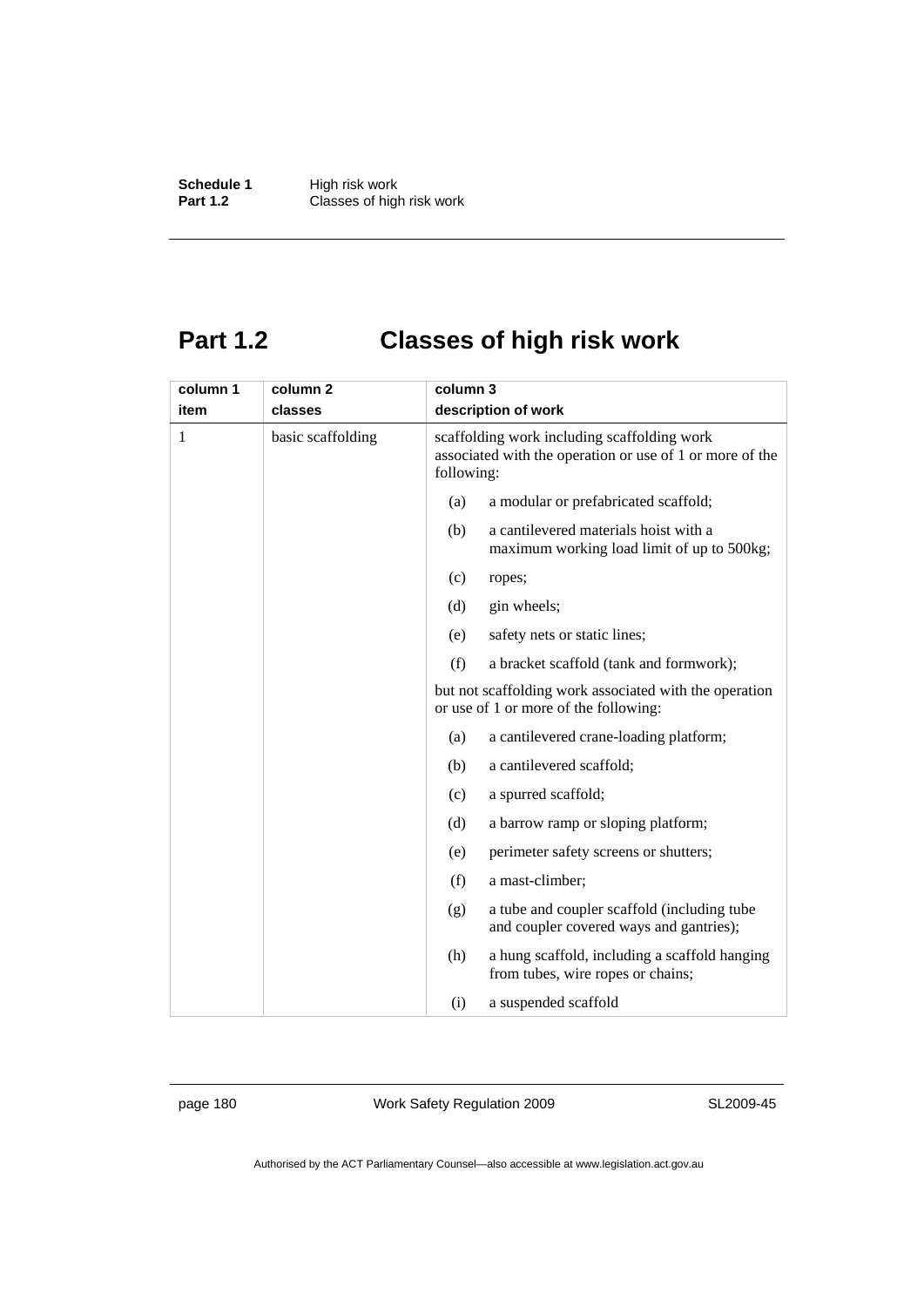| column 1       | column 2                    | column 3                                                                                                                                              |
|----------------|-----------------------------|-------------------------------------------------------------------------------------------------------------------------------------------------------|
| item           | classes                     | description of work                                                                                                                                   |
| $\overline{2}$ | intermediate<br>scaffolding | all basic scaffolding work together with scaffolding<br>work associated with the operation or use of 1 or more<br>of the following:                   |
|                |                             | a cantilevered crane-loading platform;<br>(a)                                                                                                         |
|                |                             | a cantilevered scaffold;<br>(b)                                                                                                                       |
|                |                             | a spurred scaffold;<br>(c)                                                                                                                            |
|                |                             | (d)<br>a barrow ramp or sloping platform;                                                                                                             |
|                |                             | perimeter safety screens or shutters;<br>(e)                                                                                                          |
|                |                             | (f)<br>a mast-climber;                                                                                                                                |
|                |                             | a tube and coupler scaffold (including tube<br>(g)<br>and coupler covered ways and gantries);                                                         |
|                |                             | but not scaffolding work associated with the operation<br>or use of 1 or more of the following:                                                       |
|                |                             | a hung scaffold, including a scaffold hanging<br>(a)<br>from tubes, wire ropes or chains;                                                             |
|                |                             | (b)<br>a suspended scaffold                                                                                                                           |
| 3              | advanced scaffolding        | all intermediate scaffolding work together with all<br>other scaffolding work associated with the operation or<br>use $of$ — $\overline{\phantom{a}}$ |
|                |                             | a hung scaffold, including a scaffold hanging<br>(a)<br>from tubes, wire ropes or chains; or                                                          |
|                |                             | (b)<br>a suspended scaffold                                                                                                                           |
| $\overline{4}$ | dogging                     | dogging work                                                                                                                                          |

SL2009-45

Work Safety Regulation 2009

page 181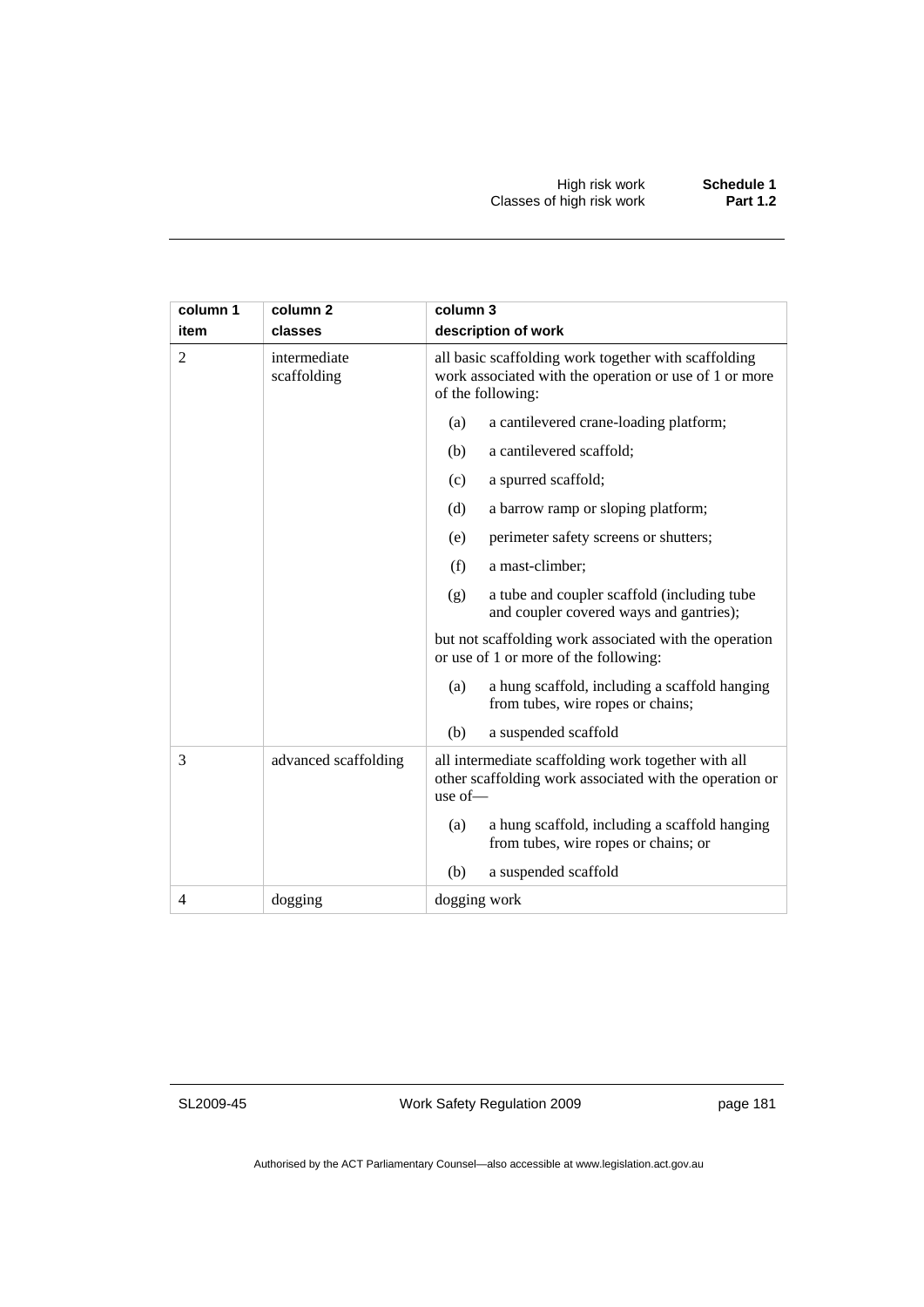**Schedule 1** High risk work **Part 1.2 Classes of high risk work** 

| column 1<br>item | column <sub>2</sub><br>classes | column 3   | description of work                                                                    |
|------------------|--------------------------------|------------|----------------------------------------------------------------------------------------|
| 5                | basic rigging                  |            | dogging work together with rigging work associated<br>with 1 or more of the following: |
|                  |                                | (a)        | movement of plant or equipment;                                                        |
|                  |                                | (b)        | steel erection;                                                                        |
|                  |                                | (c)        | hoists (other than hoists with jibs or<br>self-climbing hoists);                       |
|                  |                                | (d)        | placement of pre-cast concrete;                                                        |
|                  |                                | (e)        | safety nets or static lines;                                                           |
|                  |                                | (f)        | perimeter safety screens or shutters;                                                  |
|                  |                                | (g)        | cantilevered crane-loading platforms;                                                  |
|                  |                                | following: | but not rigging work associated with 1 or more of the                                  |
|                  |                                | (a)        | load-equalising gear;                                                                  |
|                  |                                | (b)        | cranes, conveyors, dredges or excavators;                                              |
|                  |                                | (c)        | tilt slabs;                                                                            |
|                  |                                | (d)        | hoists with jibs or self-climbing hoists;                                              |
|                  |                                | (e)        | demolition;                                                                            |
|                  |                                | (f)        | dual lifts;                                                                            |
|                  |                                | (g)        | gin poles or shear legs;                                                               |
|                  |                                | (h)        | flying foxes or cableways;                                                             |
|                  |                                | (i)        | guyed derricks or structures;                                                          |
|                  |                                | (j)        | suspended scaffolds;                                                                   |
|                  |                                | (k)        | fabricated hung scaffolds                                                              |

page 182 Work Safety Regulation 2009

SL2009-45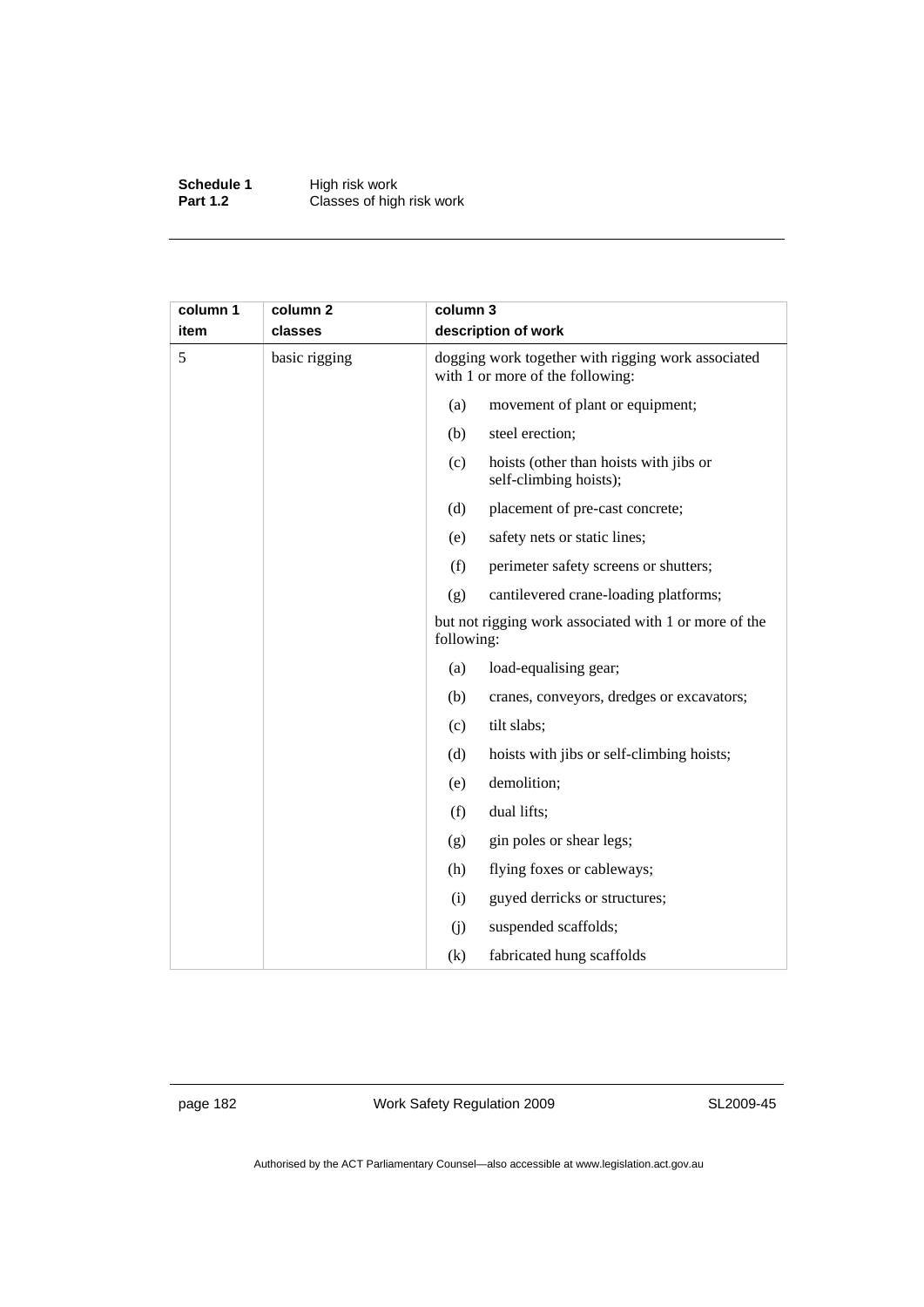| column 1<br>item | column 2<br>classes          | column 3<br>description of work                                                                                                       |
|------------------|------------------------------|---------------------------------------------------------------------------------------------------------------------------------------|
| 6                | intermediate rigging         | all basic rigging work together with rigging work<br>associated with 1 or more of the following:                                      |
|                  |                              | (a)<br>load-equalising gear;                                                                                                          |
|                  |                              | (b)<br>cranes, conveyors, dredges or excavators;                                                                                      |
|                  |                              | tilt slabs;<br>(c)                                                                                                                    |
|                  |                              | (d)<br>hoists with jibs or self-climbing hoists;                                                                                      |
|                  |                              | (e)<br>demolition;                                                                                                                    |
|                  |                              | dual lifts;<br>(f)                                                                                                                    |
|                  |                              | but not rigging work associated with 1 or more of the<br>following:                                                                   |
|                  |                              | gin poles or shearlegs;<br>(a)                                                                                                        |
|                  |                              | flying foxes or cableways;<br>(b)                                                                                                     |
|                  |                              | (c)<br>guyed derricks or structures;                                                                                                  |
|                  |                              | suspended scaffolds;<br>(d)                                                                                                           |
|                  |                              | (e)<br>fabricated hung scaffolds                                                                                                      |
| 7                | advanced rigging             | all intermediate rigging work together with rigging<br>work associated with 1 or more of the following:                               |
|                  |                              | gin poles or shearlegs;<br>(a)                                                                                                        |
|                  |                              | flying foxes or cableways;<br>(b)                                                                                                     |
|                  |                              | guyed derricks or structures;<br>(c)                                                                                                  |
|                  |                              | (d)<br>suspended scaffolds;                                                                                                           |
|                  |                              | fabricated hung scaffolds<br>(e)                                                                                                      |
| 8                | tower crane                  | operating a tower crane other than a self-erecting<br>tower crane, but not dogging work associated with the<br>operation of the crane |
| 9                | self-erecting tower<br>crane | operating a self-erecting tower crane but not dogging<br>work associated with the operation of the crane                              |

SL2009-45

Work Safety Regulation 2009

page 183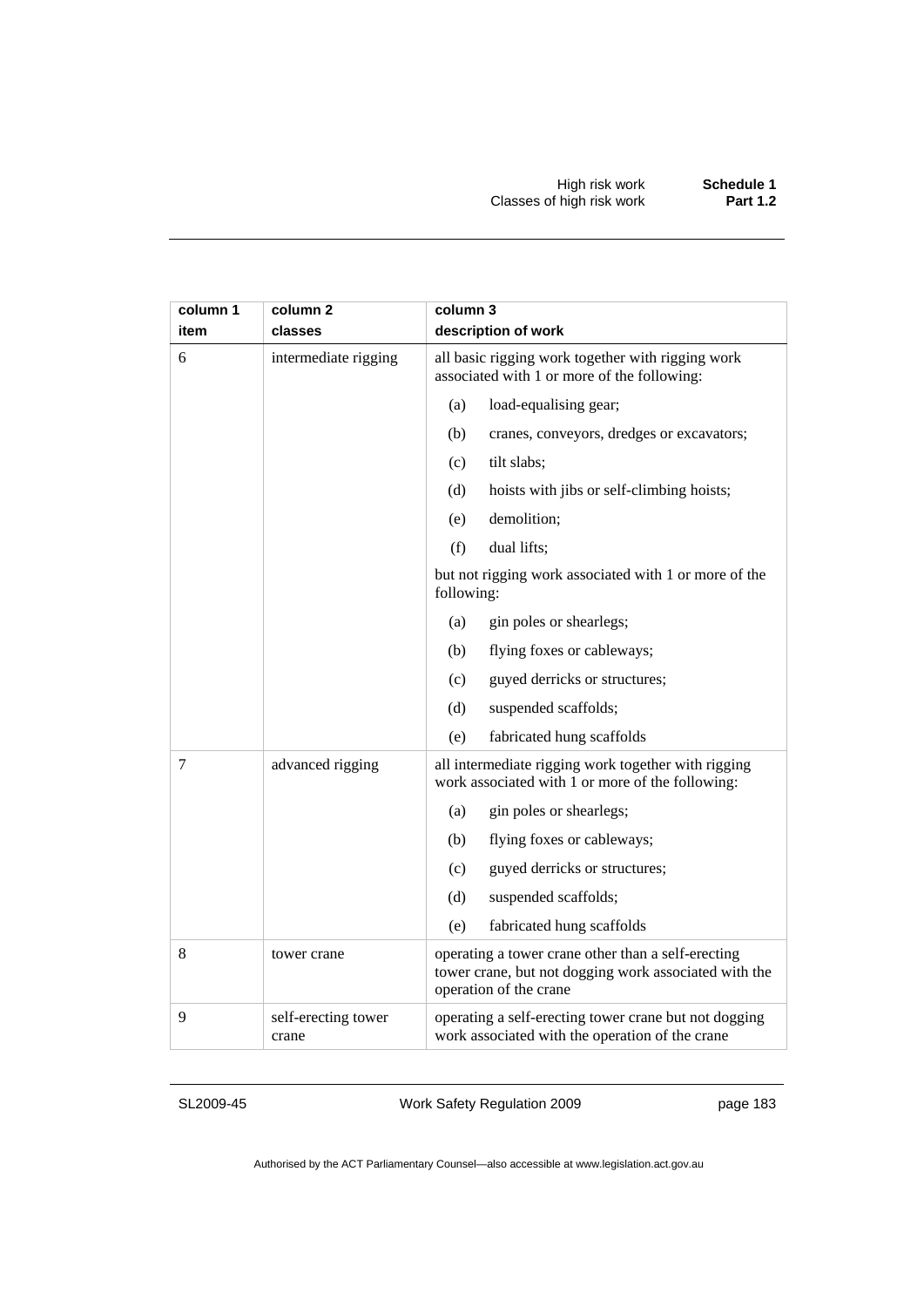**Schedule 1** High risk work **Part 1.2 Classes of high risk work** 

| column 1 | column <sub>2</sub>                                              | column 3                                                                                                                                     |
|----------|------------------------------------------------------------------|----------------------------------------------------------------------------------------------------------------------------------------------|
| item     | classes                                                          | description of work                                                                                                                          |
| 10       | derrick crane                                                    | operating a derrick crane but not dogging work<br>associated with the operation of the crane                                                 |
| 11       | portal boom crane                                                | operating a portal boom crane but not dogging work<br>associated with the operation of the crane                                             |
| 12       | bridge and gantry<br>crane                                       | operating a bridge crane or gantry crane but not<br>dogging work associated with the operation of the<br>crane                               |
| 13       | vehicle-loading crane                                            | operating a vehicle-loading crane but not dogging<br>work associated with the operation of the crane                                         |
| 14       | non-slewing mobile<br>crane                                      | operating a non-slewing mobile crane but not dogging<br>work associated with the operation of the crane                                      |
| 15       | slewing mobile crane<br>with a capacity of not<br>more than 20t  | operating a slewing mobile crane with a capacity of<br>not more than 20t but not dogging work associated<br>with the operation of the crane  |
| 16       | slewing mobile crane<br>with a capacity of not<br>more than 60t  | operating a slewing mobile crane with a capacity of<br>not more than 60t but not dogging work associated<br>with the operation of the crane  |
| 17       | slewing mobile crane<br>with a capacity of not<br>more than 100t | operating a slewing mobile crane with a capacity of<br>not more than 100t but not dogging work associated<br>with the operation of the crane |
| 18       | slewing mobile crane<br>with a capacity of over<br>100t          | operating a slewing mobile crane with a capacity of<br>over 100t but not dogging work associated with the<br>operation of the crane          |
| 19       | materials hoist                                                  | operating a materials hoist but not dogging work<br>associated with the operation of the hoist                                               |
| 20       | personnel and<br>materials hoist                                 | operating a materials hoist or personnel and materials<br>hoist but not dogging work associated with the<br>operation of the hoist           |
| 21       | boom-type elevating<br>work platform                             | operating a boom-type elevating work platform                                                                                                |
| 22       | vehicle-mounted<br>concrete-placing boom                         | operating a vehicle-mounted concrete-placing boom                                                                                            |

page 184 Work Safety Regulation 2009

SL2009-45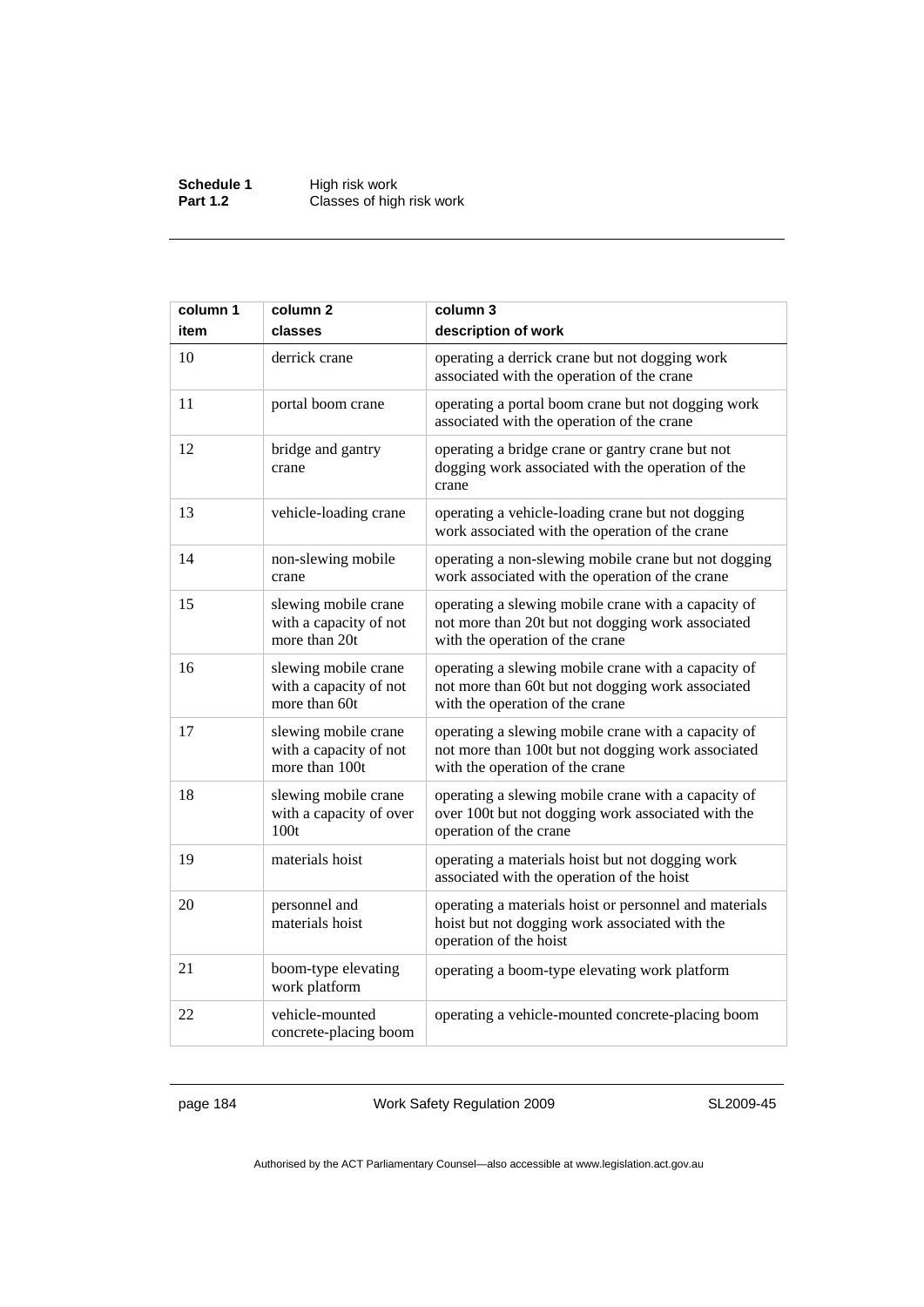| column 1<br>item | column <sub>2</sub><br>classes   | column 3<br>description of work                                                                      |  |
|------------------|----------------------------------|------------------------------------------------------------------------------------------------------|--|
| 23               | forklift truck                   | operating a forklift truck other than an order-picking<br>forklift truck                             |  |
| 24               | order-picking forklift<br>truck  | operating an order-picking forklift truck                                                            |  |
| 25               | basic boiler operation           | operating a boiler with the following features:                                                      |  |
|                  |                                  | a single fixed combustion air supply;<br>(a)                                                         |  |
|                  |                                  | a non-modulating single heat source;<br>(b)                                                          |  |
|                  |                                  | a fixed firing rate;<br>(c)                                                                          |  |
|                  |                                  | but not with any of the following features:                                                          |  |
|                  |                                  | a modulating combustion air supply;<br>(a)                                                           |  |
|                  |                                  | (b)<br>a modulating heat source;                                                                     |  |
|                  |                                  | (c)<br>a superheater;                                                                                |  |
|                  |                                  | (d)<br>an economiser;                                                                                |  |
|                  |                                  | (e)<br>multiple fuel types which may be fired<br>simultaneously                                      |  |
| 26               | intermediate boiler<br>operation | all basic boiler operations, together with operating a<br>boiler with any of the following features: |  |
|                  |                                  | a modulating combustion air supply;<br>(a)                                                           |  |
|                  |                                  | a modulating heat source;<br>(b)                                                                     |  |
|                  |                                  | (c)<br>a superheater;                                                                                |  |
|                  |                                  | (d)<br>an economiser;                                                                                |  |
|                  |                                  | but not with multiple fuel types which may be fired<br>simultaneously                                |  |

SL2009-45

Work Safety Regulation 2009

page 185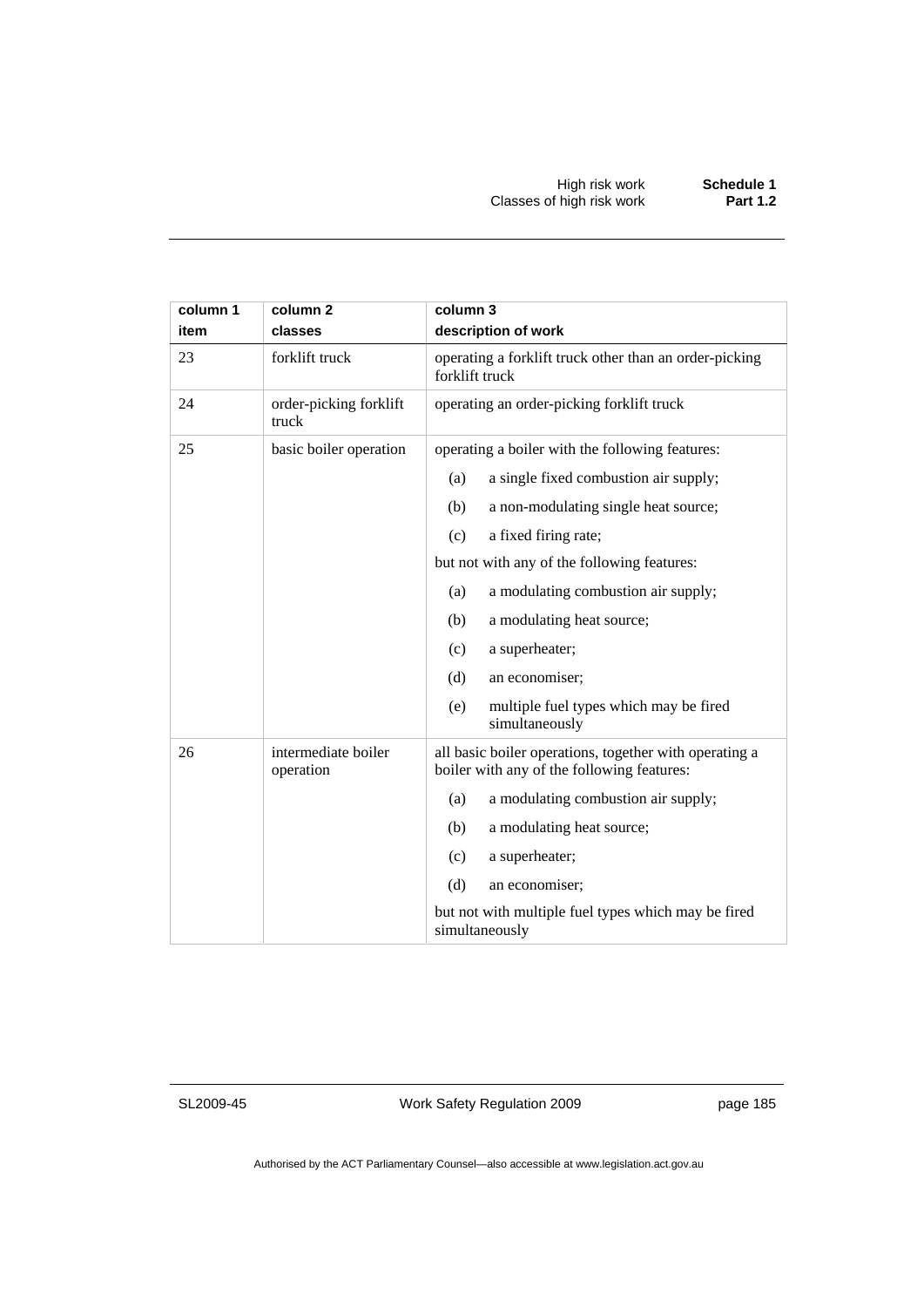**Schedule 1** High risk work **Part 1.2 Classes of high risk work** 

| column 1<br>item | column 2<br>classes           | column 3<br>description of work                                                                                                                                                                                                               |
|------------------|-------------------------------|-----------------------------------------------------------------------------------------------------------------------------------------------------------------------------------------------------------------------------------------------|
| 27               | advanced boiler<br>operation  | all intermediate boiler operations together with<br>operating a boiler with multiple fuel types which may<br>be fired simultaneously                                                                                                          |
|                  |                               | <b>Note</b><br>a boiler is not taken to be capable of being<br>fired by multiple fuel types simultaneously<br>only because it changes fuel types during<br>start sequences or is fired by different grades<br>of the same fuel simultaneously |
| 28               | turbine operation             | operating a turbine.                                                                                                                                                                                                                          |
| 29               | reciprocating steam<br>engine | operating a reciprocating steam engine.                                                                                                                                                                                                       |

page 186 Work Safety Regulation 2009

SL2009-45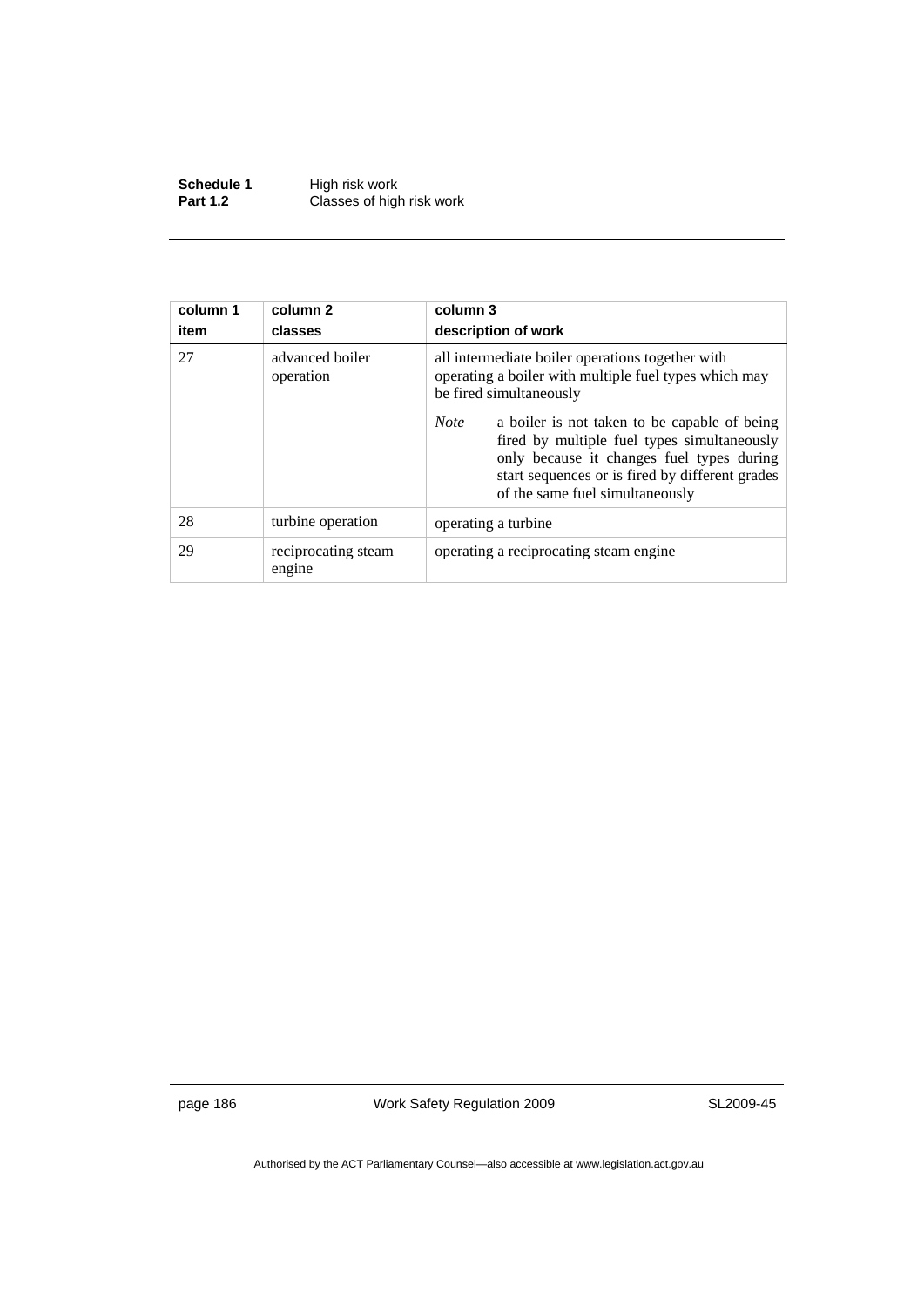## **Schedule 2 Corresponding laws**

(see s 119, def *corresponding law*)

*Occupational Health and Safety Act 2000* (NSW) *Occupational Health and Safety Regulation 2001* (NSW) *Occupational Health and Safety Act 2004* (Vic) *Occupational Health and Safety Regulations 2007* (Vic) *Workplace Health and Safety Act 1995* (Qld) *Workplace Health and Safety Regulation 2008* (Qld) *Occupational Health, Safety and Welfare Act 1986* (SA) *Occupational Health, Safety and Welfare Regulations 1995* (SA) *Occupational Safety and Health Act 1984* (WA) *Occupational Safety and Health Regulations 1996* (WA) *Workplace Health and Safety Act 1995* (Tas) *Workplace Health and Safety Regulations 1998* (Tas) *Workplace Health and Safety Act 2007* (NT) *Workplace Health and Safety Regulations* (NT)

SL2009-45

Work Safety Regulation 2009

page 187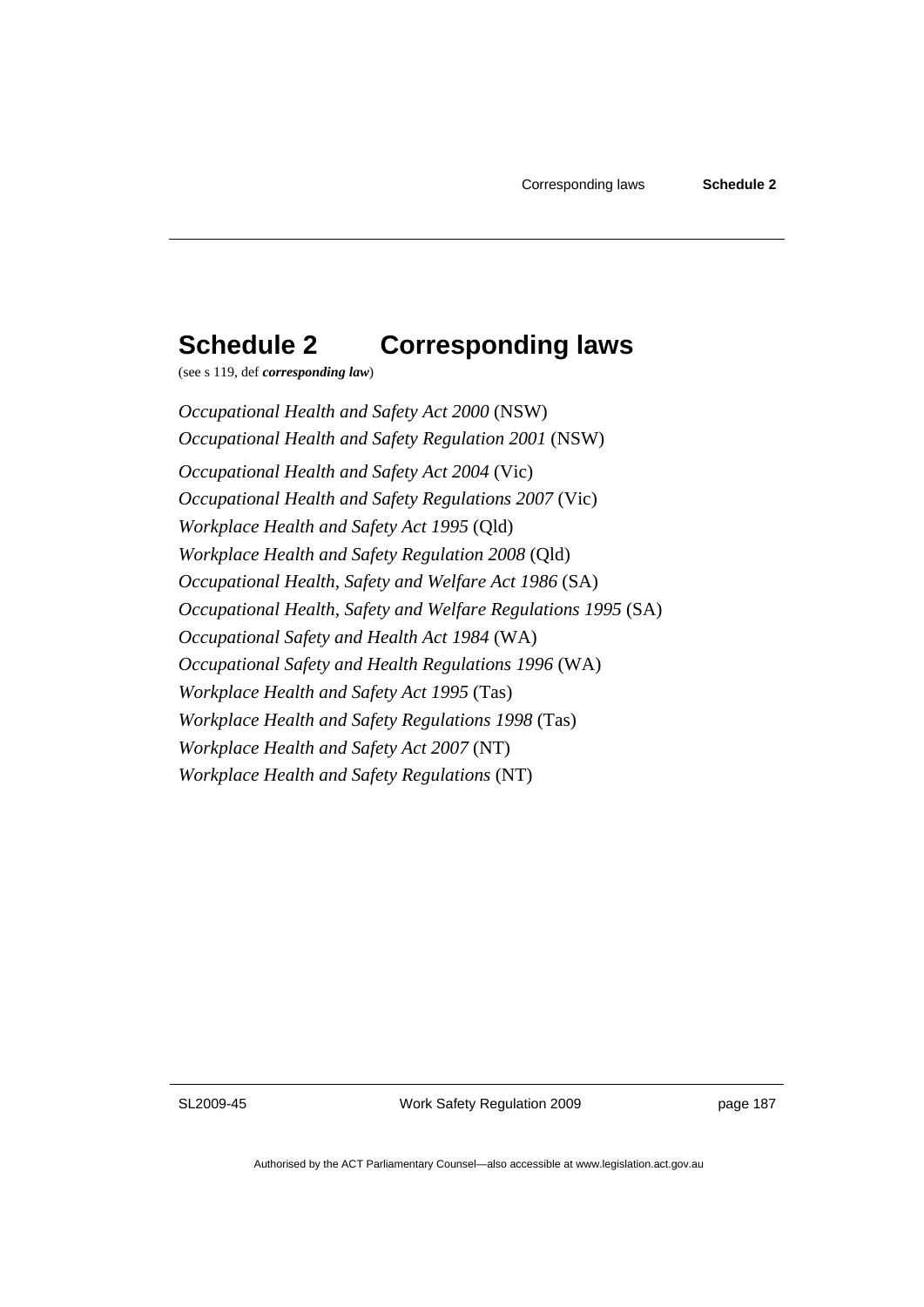**Schedule 3** Reviewable decisions<br>**Part 3.1** Reviewable decisions **Part 3.1** Reviewable decisions

# **Schedule 3 Reviewable decisions**

(see pt 11)

## **Part 3.1 Reviewable decisions**

| column 1<br>item | column <sub>2</sub><br>section | column 3<br>decision                                                                     | column 4<br>entity                                                                                                                                           | column 5<br>decision-<br>maker |
|------------------|--------------------------------|------------------------------------------------------------------------------------------|--------------------------------------------------------------------------------------------------------------------------------------------------------------|--------------------------------|
| 1                | Act, 55                        | direct employer<br>to arrange<br>election of work<br>safety committee                    | employer directed to<br>arrange election of work<br>safety committee                                                                                         | chief<br>executive             |
| $\overline{c}$   | Act, 55A                       | direct employers<br>in an industry to<br>arrange election<br>of work safety<br>committee | employers directed to<br>arrange election of work<br>safety committee                                                                                        | chief<br>executive             |
| 3                | Act, 57                        | decision made in<br>arbitration of<br>dispute                                            | person adversely affected<br>by decision made in<br>arbitration of dispute                                                                                   | chief<br>executive             |
| $\overline{4}$   | Act, 85                        | seize anything at<br>premises                                                            | person with a property<br>interest in seized thing<br>person conducting<br>business or<br>undertaking adversely<br>affected by the seizure                   | inspector                      |
| 5                | Act, 86                        | remove or restrict<br>access to seized<br>things                                         | person with a property<br>interest in seized thing<br>person conducting<br>business or<br>undertaking adversely<br>affected by the<br>removal or restriction | inspector                      |

page 188 Work Safety Regulation 2009

SL2009-45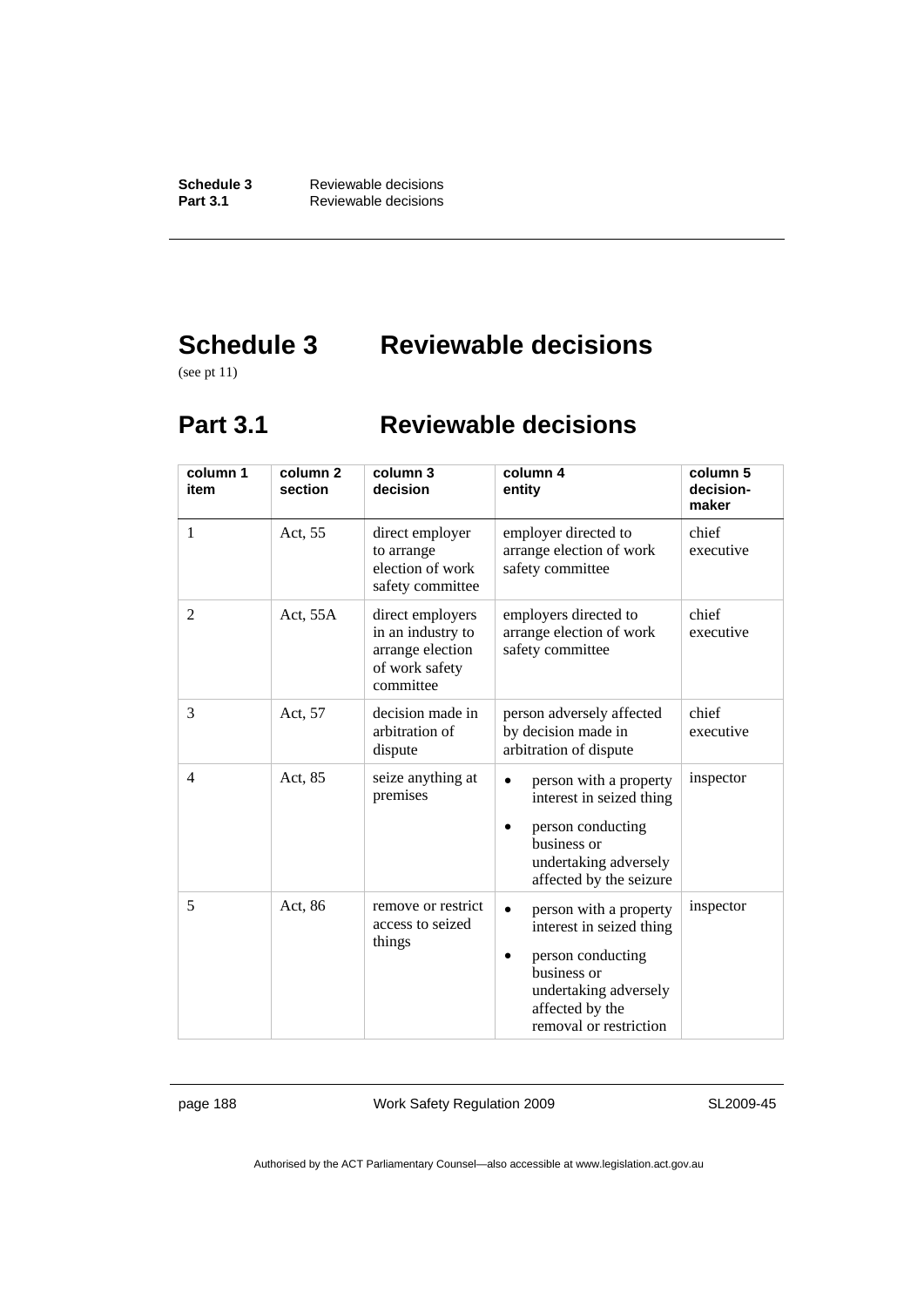Reviewable decisions **Schedule 3 Reviewable decisions** 

| column 1<br>item | column <sub>2</sub><br>section | column 3<br>decision                                                                   | column 4<br>entity                                                                                                                                            | column 5<br>decision-<br>maker |
|------------------|--------------------------------|----------------------------------------------------------------------------------------|---------------------------------------------------------------------------------------------------------------------------------------------------------------|--------------------------------|
| 6                | Act, 87                        | destroy or dispose<br>of seized thing or<br>require<br>destruction or<br>disposal      | person with a property<br>interest in seized thing<br>person conducting<br>business or<br>undertaking adversely<br>affected by the<br>destruction or disposal | inspector                      |
| 7                | Act, 96                        | seize data,<br>electronic<br>equipment or<br>storage device                            | person with a property<br>$\bullet$<br>interest in seized thing<br>person conducting<br>business or<br>undertaking adversely<br>affected by the seizure       | inspector                      |
| 8                | Act, 106                       | direct to dispose<br>of seized thing<br>that has been<br>forfeited to the<br>Territory | person with a property<br>interest in seized thing<br>person conducting<br>business or<br>undertaking adversely<br>affected by the<br>disposal                | chief<br>executive             |
| 9                | Act, 107                       | return seized<br>thing                                                                 | person with a property<br>interest in seized thing<br>person conducting<br>business or<br>undertaking adversely<br>affected by the return                     | chief<br>executive             |

SL2009-45

Work Safety Regulation 2009

page 189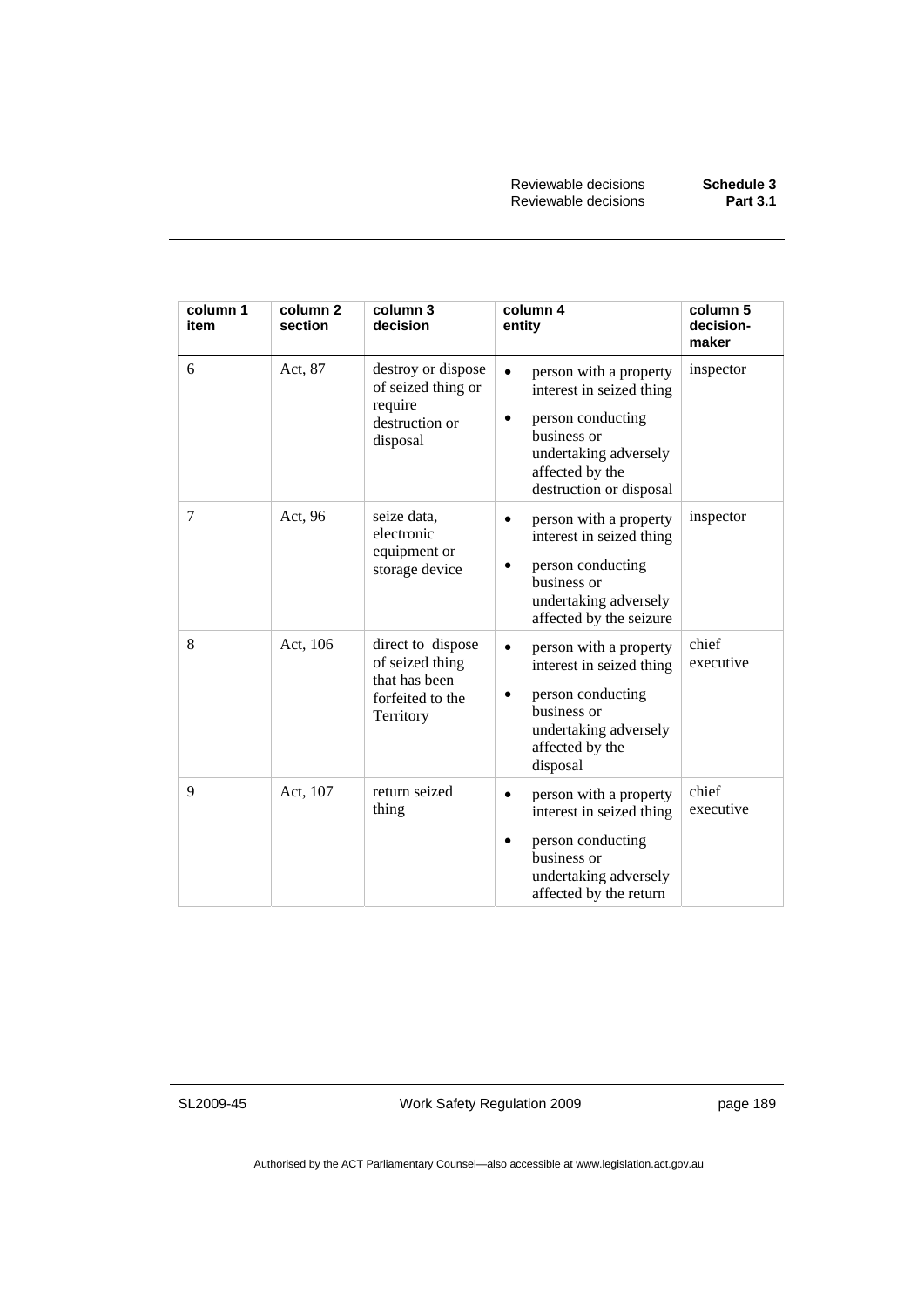| Schedule 3      | Reviewable decisions |
|-----------------|----------------------|
| <b>Part 3.1</b> | Reviewable decisions |

| column 1<br>item | column 2<br>section | column 3<br>decision                                        | column 4<br>entity                                                                                                                                         | column 5<br>decision-<br>maker |
|------------------|---------------------|-------------------------------------------------------------|------------------------------------------------------------------------------------------------------------------------------------------------------------|--------------------------------|
| 10               | Act, 126            | end compliance<br>agreement                                 | relevant responsible<br>person for the<br>compliance agreement<br>person conducting<br>business or<br>undertaking adversely<br>affected by the<br>decision | inspector                      |
| 11               | Act, 131            | give an<br>improvement<br>notice                            | relevant responsible<br>person for the<br>improvement notice<br>person conducting<br>business or<br>undertaking adversely<br>affected by the<br>decision   | inspector                      |
| 12               | Act, 134            | extend<br>compliance<br>period for<br>improvement<br>notice | relevant responsible<br>person for the<br>improvement notice<br>person conducting<br>business or<br>undertaking adversely<br>affected by the<br>decision   | inspector                      |

page 190 Work Safety Regulation 2009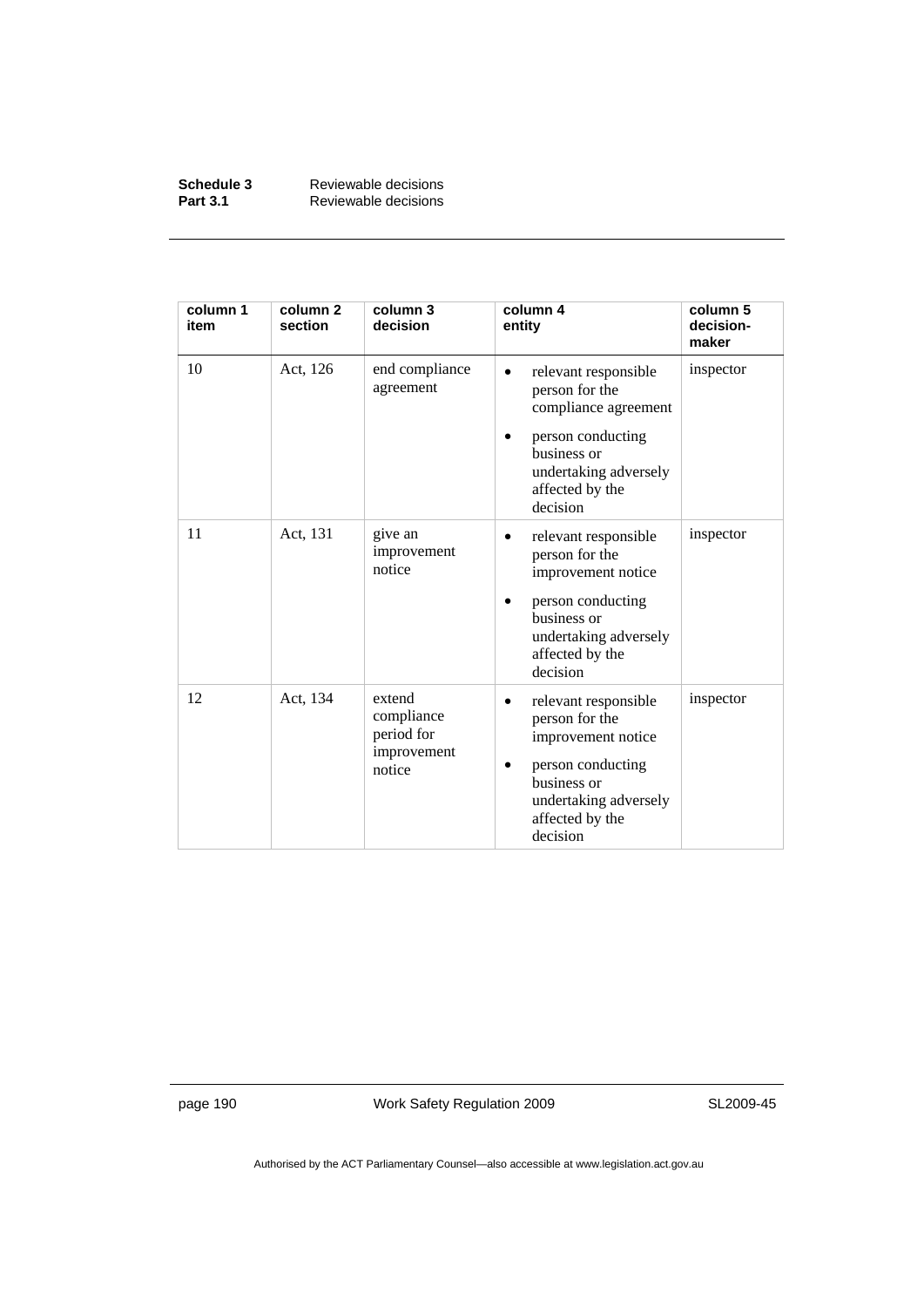| column 1<br>item | column <sub>2</sub><br>section | column 3<br>decision            | column 4<br>entity                                                                                                                                                                                     | column 5<br>decision-<br>maker |
|------------------|--------------------------------|---------------------------------|--------------------------------------------------------------------------------------------------------------------------------------------------------------------------------------------------------|--------------------------------|
| 13               | Act, 137                       | revoke<br>improvement<br>notice | if there is a work<br>$\bullet$<br>safety representative<br>for a worker adversely<br>affected by the<br>decision-the work<br>safety representative                                                    | inspector                      |
|                  |                                |                                 | if there is a work<br>$\bullet$<br>safety committee for a<br>worker adversely<br>affected by the<br>decision-the work<br>safety committee                                                              |                                |
|                  |                                |                                 | if there is no work<br>$\bullet$<br>safety representative<br>or work safety<br>committee for a<br>worker adversely<br>affected by the<br>decision—the workers<br>adversely affected by<br>the decision |                                |
|                  |                                |                                 | relevant responsible<br>$\bullet$<br>person for the<br>improvement notice                                                                                                                              |                                |
|                  |                                |                                 | person conducting<br>$\bullet$<br>business or<br>undertaking adversely<br>affected by the<br>decision                                                                                                  |                                |

SL2009-45

Work Safety Regulation 2009

page 191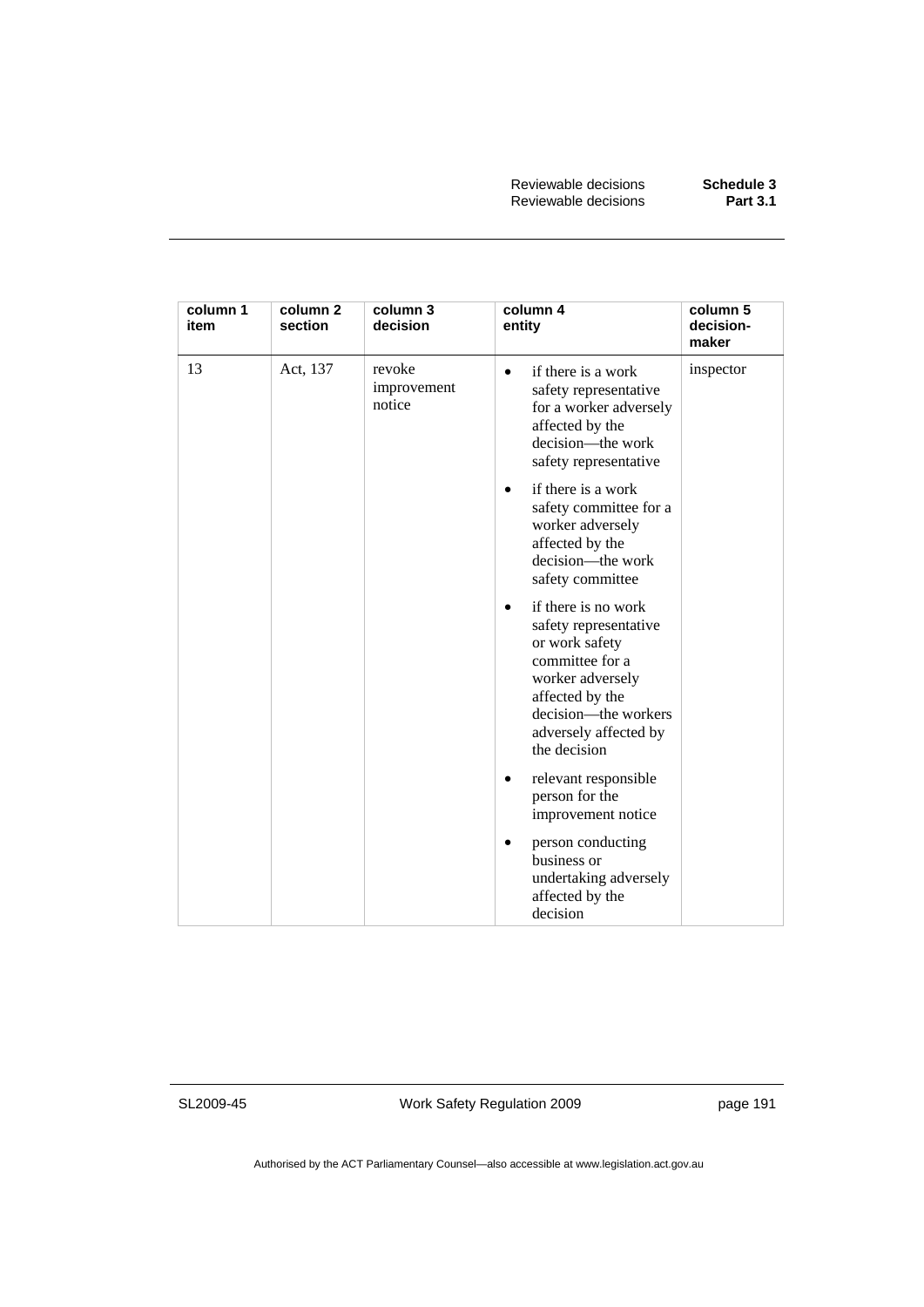| Schedule 3      | Reviewable decisions |
|-----------------|----------------------|
| <b>Part 3.1</b> | Reviewable decisions |

| column 1<br>item | column <sub>2</sub><br>section | column 3<br>decision                                                                                                              | column 4<br>entity                                                                                                                                                    | column 5<br>decision-<br>maker |
|------------------|--------------------------------|-----------------------------------------------------------------------------------------------------------------------------------|-----------------------------------------------------------------------------------------------------------------------------------------------------------------------|--------------------------------|
| 14               | Act, 140                       | give prohibition<br>notice                                                                                                        | relevant responsible<br>person for the<br>prohibition notice<br>person conducting<br>business or<br>undertaking adversely<br>affected by the<br>decision              | inspector                      |
| 15               | Act, 143                       | extend stated<br>period for<br>prohibition notice                                                                                 | relevant responsible<br>$\bullet$<br>person for the<br>prohibition notice<br>person conducting<br>business or<br>undertaking adversely<br>affected by the<br>decision | inspector                      |
| 16               | Act, $147(2)$                  | reinspect<br>situation or<br>circumstances<br>causing<br>prohibition notice<br>to be issued                                       | relevant responsible<br>person for the prohibition<br>notice                                                                                                          | chief<br>executive             |
| 17               | Act, $147(3)$                  | reinspect situation<br>or circumstances<br>causing<br>prohibition notice<br>to be issued if<br>related to vehicle<br>or equipment | person with a property<br>interest in the vehicle<br>or equipment<br>person conducting<br>business or<br>undertaking adversely<br>affected by the<br>decision         | inspector                      |

page 192 Work Safety Regulation 2009

SL2009-45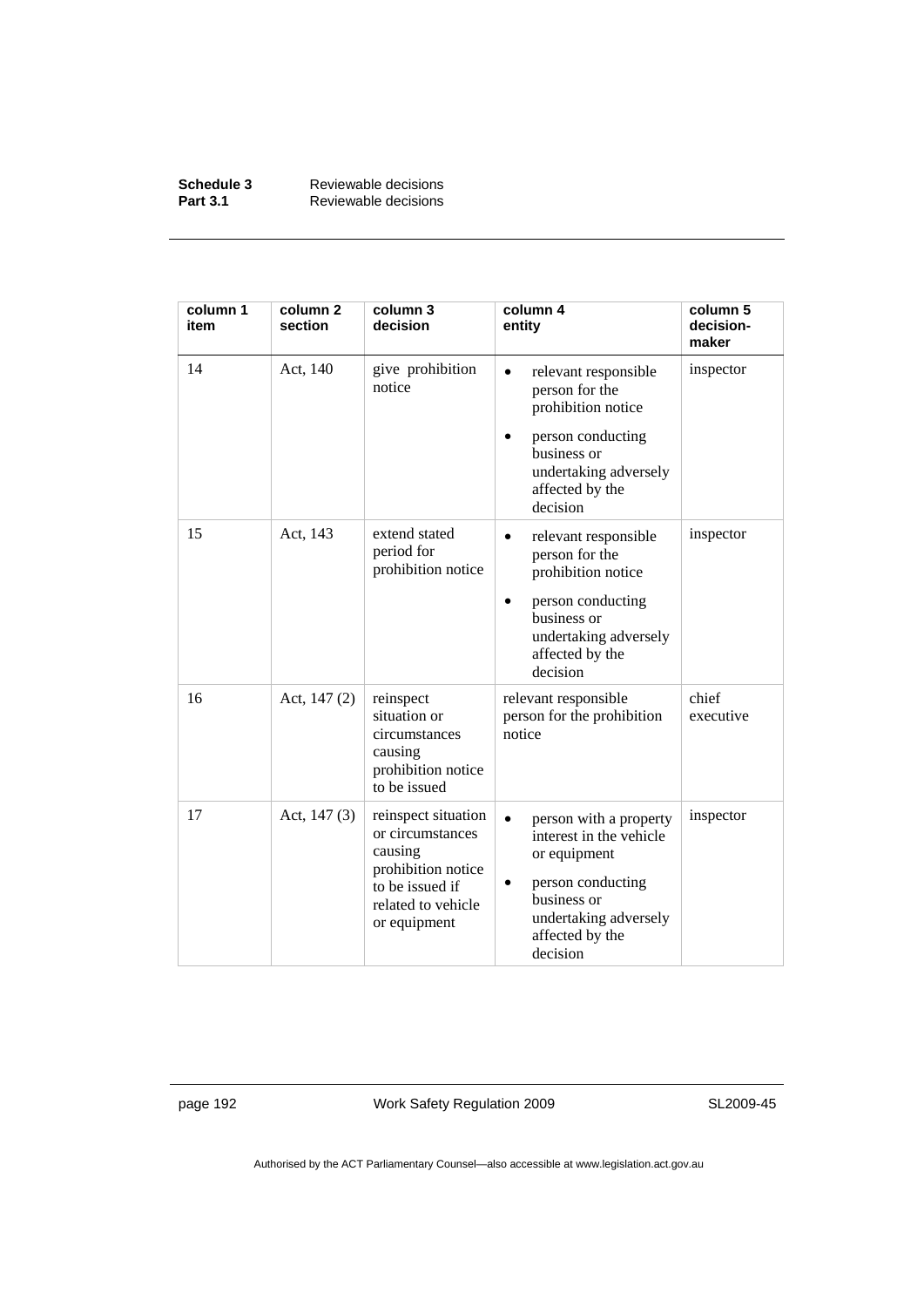| column 1<br>item | column 2<br>section | column 3<br>decision                            | column 4<br>entity                                                                                                                                                                                     | column 5<br>decision-<br>maker |
|------------------|---------------------|-------------------------------------------------|--------------------------------------------------------------------------------------------------------------------------------------------------------------------------------------------------------|--------------------------------|
| 18               | Act, 148            | revoke<br>prohibition notice                    | if there is a work<br>$\bullet$<br>safety representative<br>for a worker adversely<br>affected by the<br>decision-the work<br>safety representative                                                    | inspector                      |
|                  |                     |                                                 | if there is a work<br>$\bullet$<br>safety committee for a<br>worker adversely<br>affected by the<br>decision-the work<br>safety committee                                                              |                                |
|                  |                     |                                                 | if there is no work<br>$\bullet$<br>safety representative<br>or work safety<br>committee for a<br>worker adversely<br>affected by the<br>decision-the workers<br>adversely affected by<br>the decision |                                |
|                  |                     |                                                 | relevant responsible<br>٠<br>person for the<br>prohibition notice                                                                                                                                      |                                |
|                  |                     |                                                 | person conducting<br>business or<br>undertaking adversely<br>affected by the<br>decision                                                                                                               |                                |
| 19               | Act, 154            | alleged<br>contravention of<br>provision of Act | person alleged to have<br>contravened provision of<br>Act                                                                                                                                              | chief<br>executive             |
| 20               | Act, 155            | accept safety<br>undertaking                    | relevant person for<br>enforceable undertaking                                                                                                                                                         | chief<br>executive             |

SL2009-45

Work Safety Regulation 2009

page 193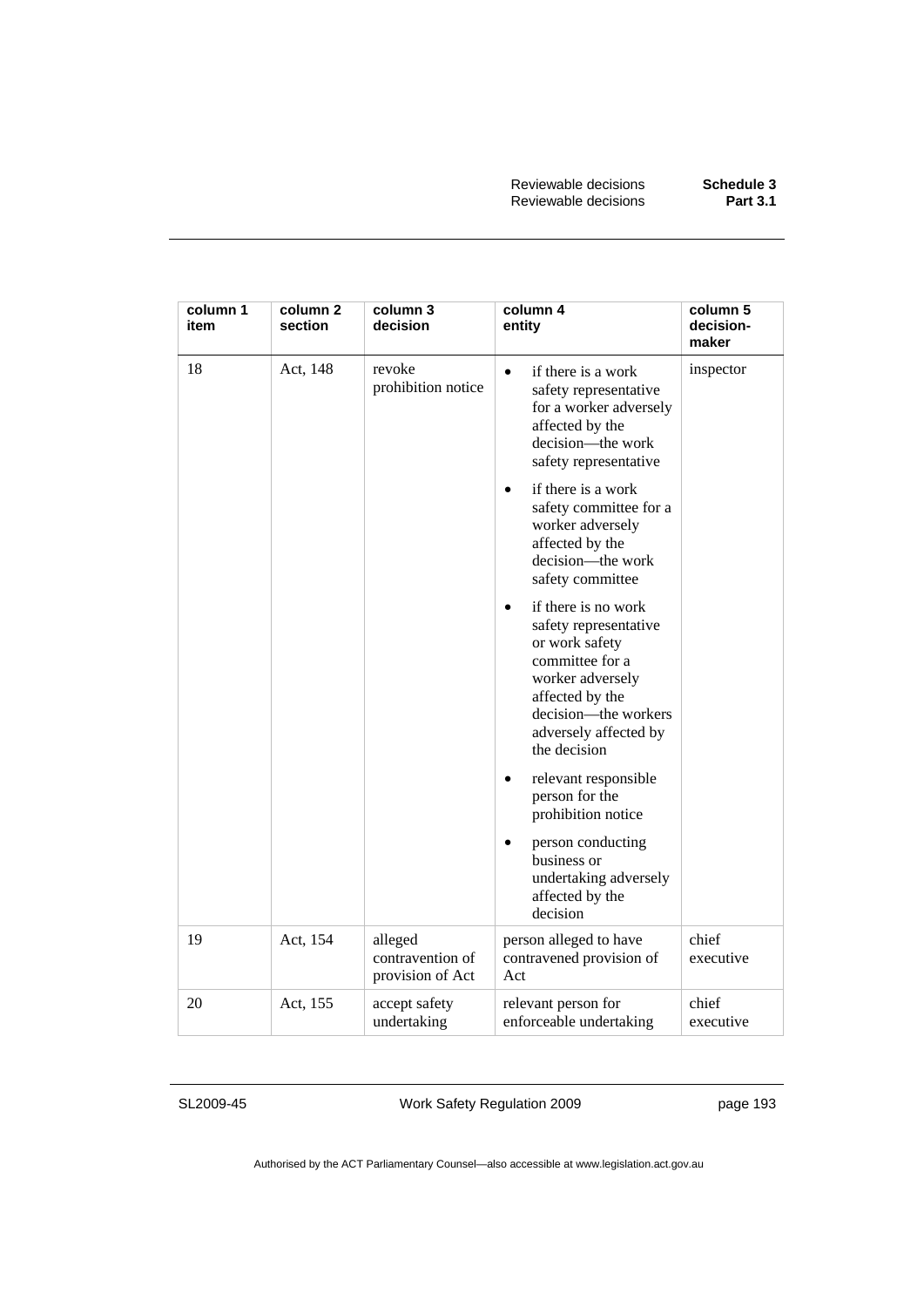| Schedule 3      | Reviewable decisions |
|-----------------|----------------------|
| <b>Part 3.1</b> | Reviewable decisions |

| column 1<br>item | column <sub>2</sub><br>section | column 3<br>decision                                                                                                                                                                                                      | column 4<br>entity                              | column 5<br>decision-<br>maker |
|------------------|--------------------------------|---------------------------------------------------------------------------------------------------------------------------------------------------------------------------------------------------------------------------|-------------------------------------------------|--------------------------------|
| 21               | Act, 156                       | agree to withdraw<br>or amend<br>enforceable<br>undertaking                                                                                                                                                               | relevant person for<br>enforceable undertaking  | chief<br>executive             |
| 22               | Act, 157                       | end enforceable<br>undertaking                                                                                                                                                                                            | relevant person for<br>enforceable undertaking  | chief<br>executive             |
| 23               | Act, 166                       | finding that<br>person in control<br>of public sector<br>workplace has<br>failed to comply<br>with a<br>compliance<br>agreement, an<br>enforceable<br>undertaking, an<br>improvement<br>notice or a<br>prohibition notice | person in control of public<br>sector workplace | chief<br>executive             |

page 194 Work Safety Regulation 2009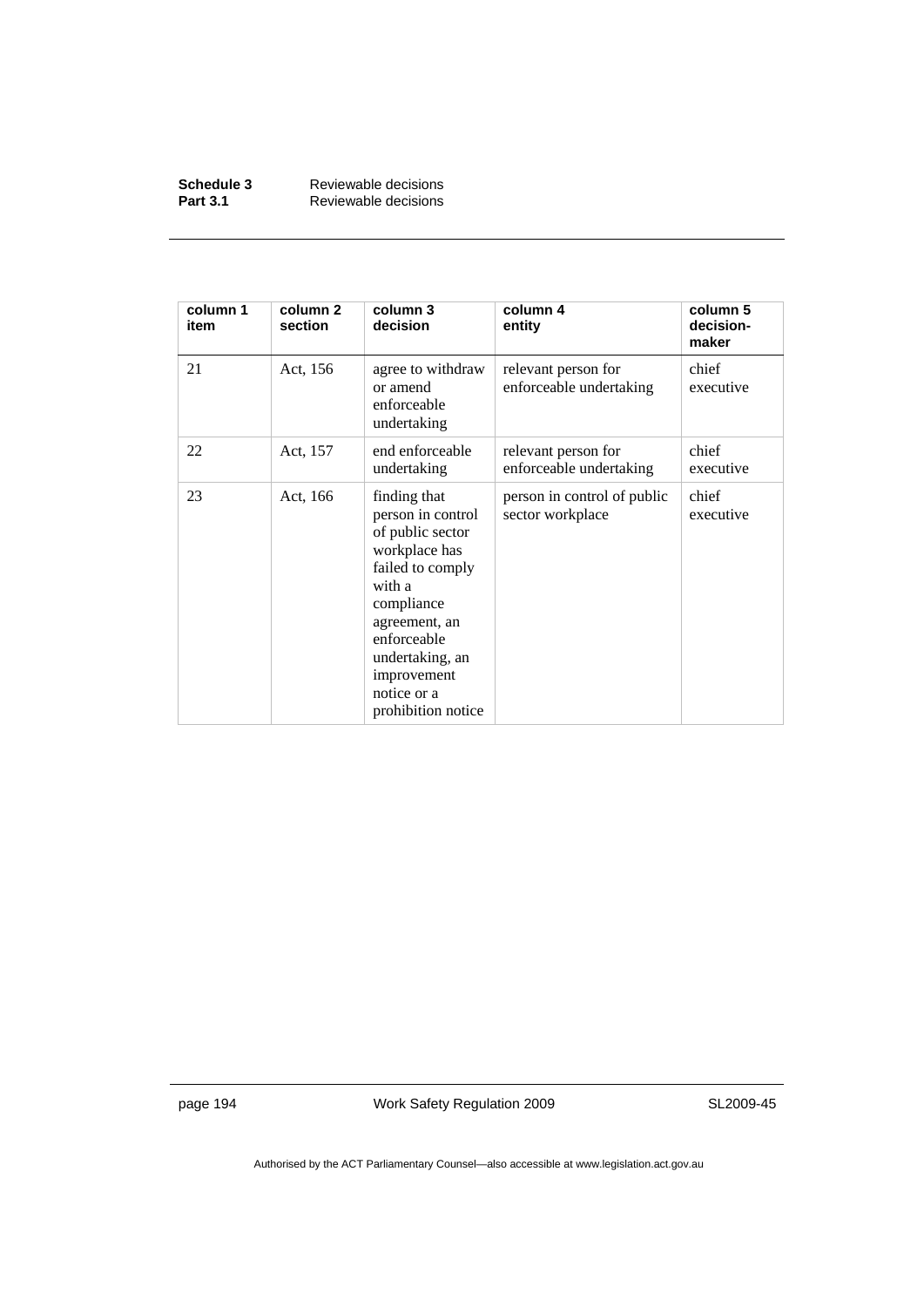Reviewable decisions **Schedule 3 Reviewable decisions** 

| column 1<br>item | column <sub>2</sub><br>section | column 3<br>decision                                                                                                                                                                    | column 4<br>entity                                                                                                                                                                                                                                                                                                                                                                                                                                                               | column 5<br>decision-<br>maker |
|------------------|--------------------------------|-----------------------------------------------------------------------------------------------------------------------------------------------------------------------------------------|----------------------------------------------------------------------------------------------------------------------------------------------------------------------------------------------------------------------------------------------------------------------------------------------------------------------------------------------------------------------------------------------------------------------------------------------------------------------------------|--------------------------------|
| 24               | Act, 168                       | finding that<br>person in control<br>of public sector<br>workplace has not<br>failed to comply<br>with safety duty<br>and no further<br>action will be<br>taken                         | if there is a work<br>$\bullet$<br>safety representative<br>for a worker adversely<br>affected by the<br>decision—the work<br>safety representative<br>if there is a work<br>safety committee for a<br>worker adversely<br>affected by the<br>decision—the work<br>safety committee<br>if there is no work<br>safety representative<br>or work safety<br>committee for a<br>worker adversely<br>affected by the<br>decision—the workers<br>adversely affected by<br>the decision | chief<br>executive             |
| 25               | Act, 169                       | finding that<br>person in control<br>of public sector<br>workplace has<br>failed to comply<br>with safety duty<br>and appropriate<br>steps have been<br>taken to address<br>the failure | responsible chief executive                                                                                                                                                                                                                                                                                                                                                                                                                                                      | chief<br>executive             |

SL2009-45

Work Safety Regulation 2009

page 195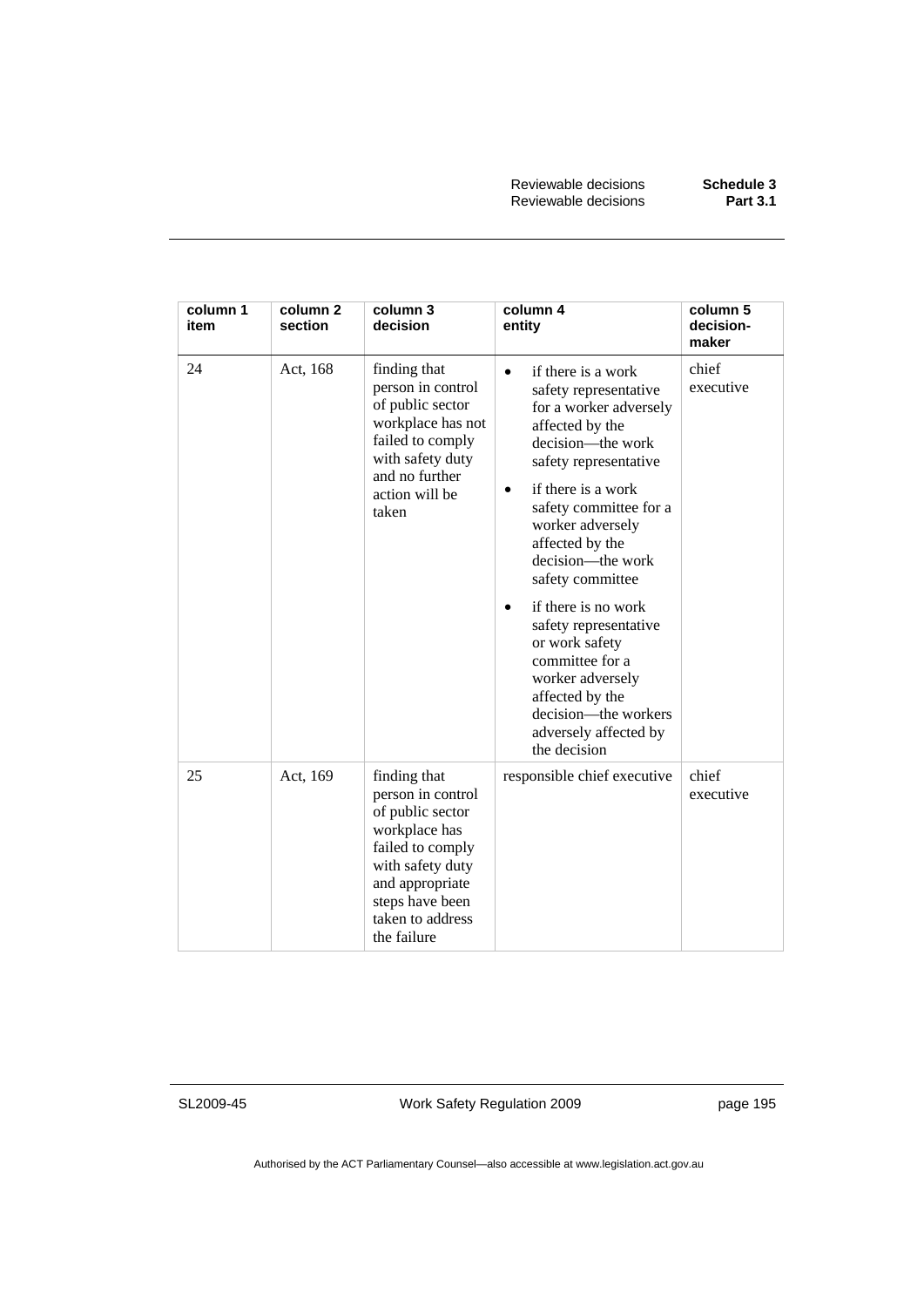| Schedule 3      | Reviewable decisions |
|-----------------|----------------------|
| <b>Part 3.1</b> | Reviewable decisions |

| column 1<br>item | column <sub>2</sub><br>section | column 3<br>decision                                                                                                                                                                           | column 4<br>entity                                                     | column 5<br>decision-<br>maker |
|------------------|--------------------------------|------------------------------------------------------------------------------------------------------------------------------------------------------------------------------------------------|------------------------------------------------------------------------|--------------------------------|
| 26               | Act, 170                       | finding that<br>person in control<br>of public sector<br>workplace has<br>failed to comply<br>with safety duty<br>and appropriate<br>steps have not<br>been taken to<br>address the<br>failure | responsible chief executive                                            | chief<br>executive             |
| 27               | 38                             | disqualify work<br>safety<br>representative                                                                                                                                                    | person adversely affected<br>by decision to disqualify                 | chief<br>executive             |
| 28               | 39                             | revoke<br>disqualification of<br>work safety<br>representative                                                                                                                                 | person adversely affected<br>by decision to revoke<br>disqualification | chief<br>executive             |
| 29               | 65                             | disqualify work<br>authorised<br>representative                                                                                                                                                | person adversely affected<br>by decision to disqualify                 | chief<br>executive             |
| 30               | 66                             | revoke<br>disqualification of<br>work authorised<br>representative                                                                                                                             | person adversely affected<br>by decision to revoke<br>disqualification | chief<br>executive             |
| 31               | $123(1)$ (b)                   | refuse to issue<br>licence                                                                                                                                                                     | applicant for licence                                                  | chief<br>executive             |
| 32               | $129(1)$ (b)                   | refuse to renew<br>licence                                                                                                                                                                     | applicant for renewal                                                  | chief<br>executive             |
| 33               | 131 $(1)$ $(b)$                | refuse to vary<br>licence                                                                                                                                                                      | applicant for variation                                                | chief<br>executive             |
| 34               | 133(4)(b)                      | refuse to replace<br>licence                                                                                                                                                                   | applicant for replacement                                              | chief<br>executive             |

page 196 Work Safety Regulation 2009

SL2009-45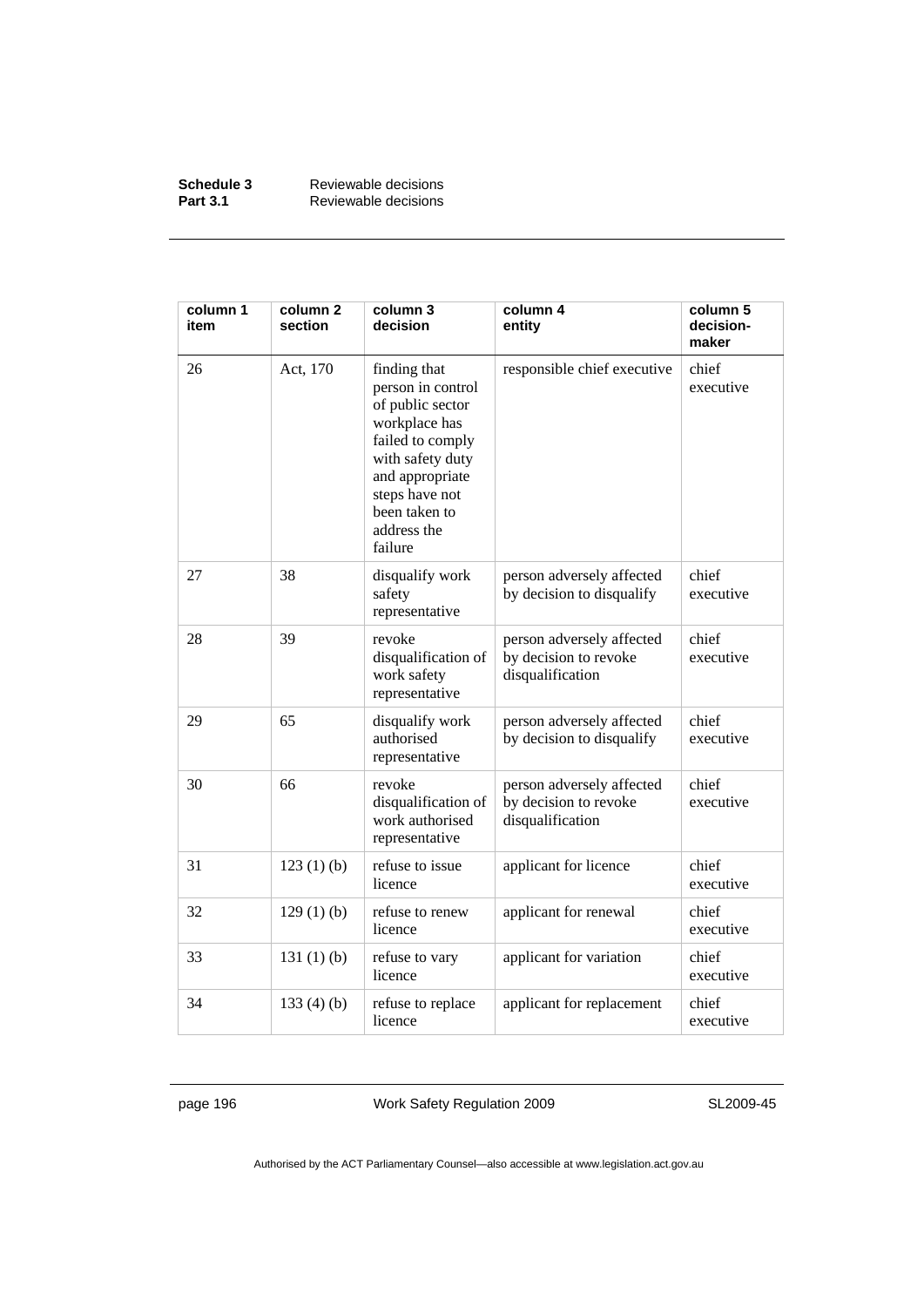| column 1<br>item | column <sub>2</sub><br>section | column 3<br>decision                                                                             | column 4<br>entity                | column 5<br>decision-<br>maker |
|------------------|--------------------------------|--------------------------------------------------------------------------------------------------|-----------------------------------|--------------------------------|
| 35               | 135(1)                         | licence<br>cancellation                                                                          | licensee                          | chief<br>executive             |
| 36               | 137(1)                         | licence<br>cancellation                                                                          | licensee                          | chief<br>executive             |
| 37               | 138(1)                         | licence<br>suspension                                                                            | licensee                          | chief<br>executive             |
| 38               | 139(1)                         | licence<br>suspension                                                                            | licensee                          | chief<br>executive             |
| 39               | 140(4)                         | confirm licence<br>suspension<br>extend licence<br>suspension<br>confirm licence<br>cancellation | licensee                          | chief<br>executive             |
| 40               | 157                            | refusal to grant<br>exemption                                                                    | applicant for exemption           | chief<br>executive             |
| 41               | 158                            | grant exemption<br>on conditions                                                                 | applicant for exemption           | chief<br>executive             |
| 42               | 177                            | refuse to issue<br>card                                                                          | applicant for card                | chief<br>executive             |
| 43               | 180                            | refuse to replace<br>card                                                                        | applicant for replacement<br>card | chief<br>executive             |
| 44               | 182                            | cancel card                                                                                      | cardholder of cancelled<br>card   | chief<br>executive             |

SL2009-45

Work Safety Regulation 2009

page 197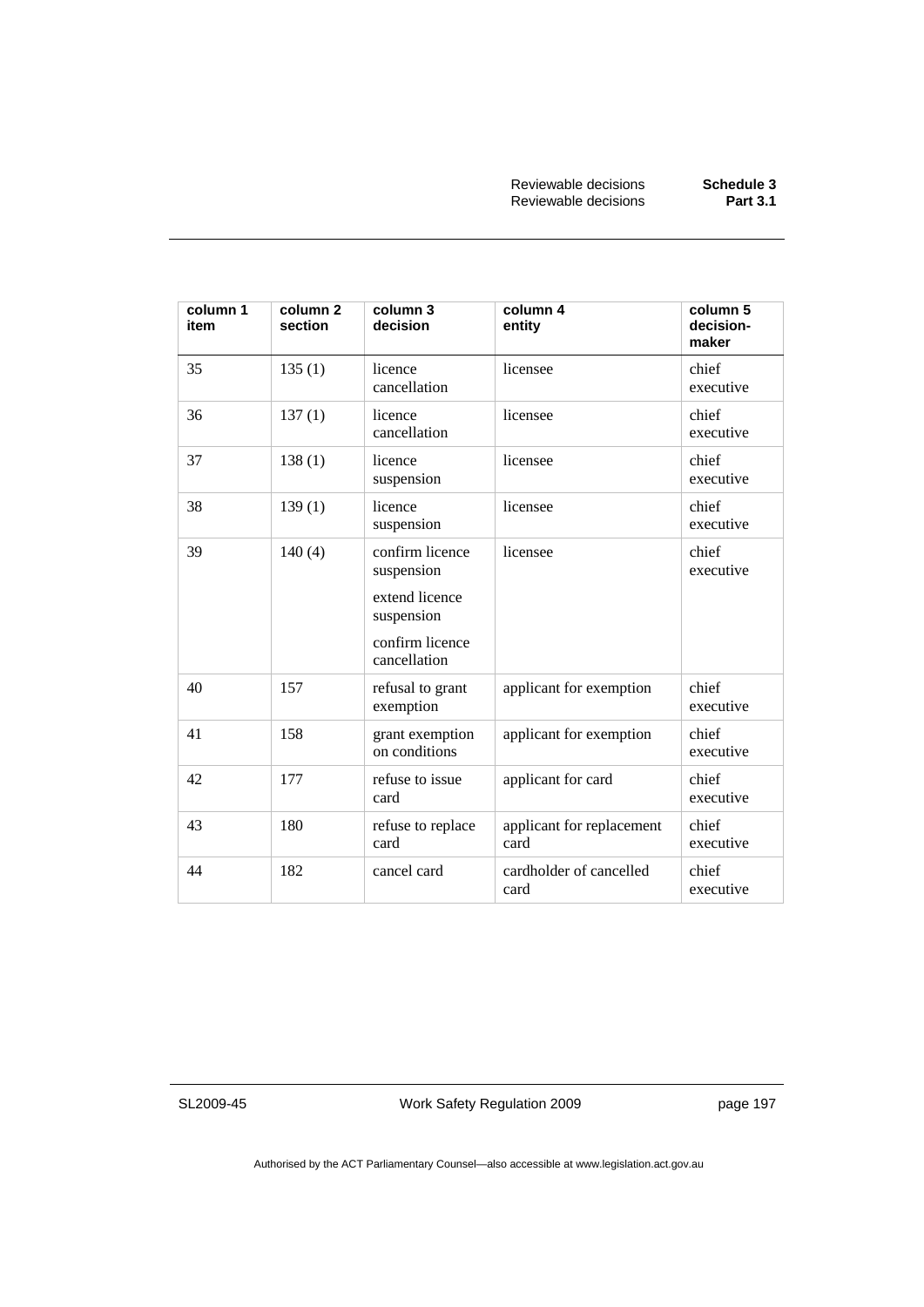## **Part 3.2 Internal review of decisions**

| column 1<br>item | column <sub>2</sub><br>section | column 3<br>decision                                                                                                  | column 4<br>decision-maker |
|------------------|--------------------------------|-----------------------------------------------------------------------------------------------------------------------|----------------------------|
| 1                | Act, 85                        | seize anything at premises                                                                                            | inspector                  |
| $\overline{2}$   | Act, 86                        | remove or restrict access to seized thing                                                                             | inspector                  |
| 3                | Act, 87                        | destroy or dispose of seized thing or<br>require destruction or disposal                                              | inspector                  |
| 4                | Act, 96                        | seize data, electronic equipment or<br>storage device                                                                 | inspector                  |
| 5                | Act, 126                       | end compliance agreement                                                                                              | inspector                  |
| 6                | Act, 134                       | extend compliance period for<br>improvement notice                                                                    | inspector                  |
| 7                | Act, 137                       | revoke improvement notice                                                                                             | inspector                  |
| 8                | Act, 143                       | extend stated period for prohibition notice                                                                           | inspector                  |
| 9                | Act, $147(3)$                  | reinspect situation or circumstances<br>causing prohibition notice to be issued if<br>related to vehicle or equipment | inspector                  |
| 10               | Act, 148                       | revoke prohibition notice                                                                                             | inspector                  |

page 198 Work Safety Regulation 2009

SL2009-45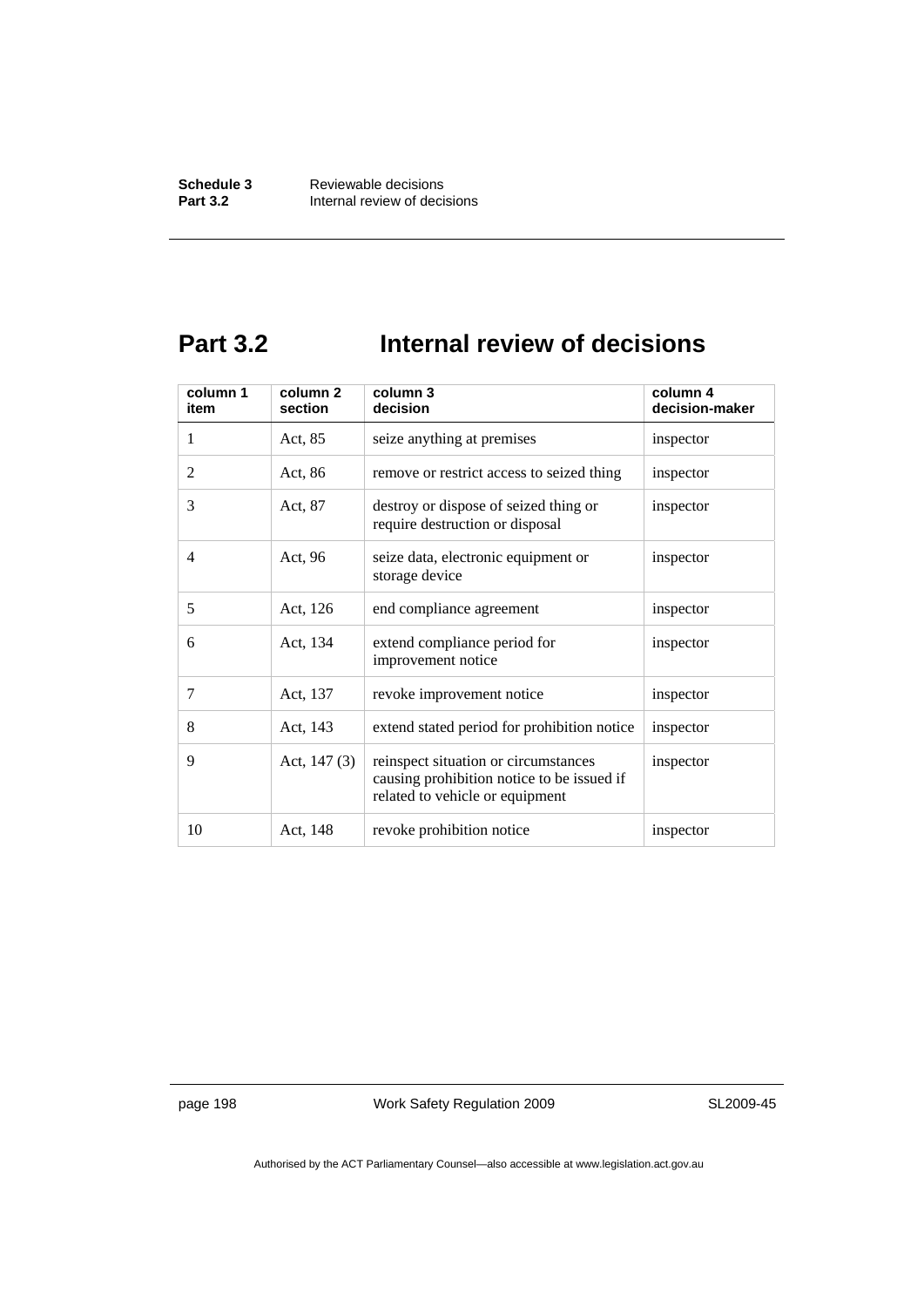# **Dictionary**

(see s 3)

| Note 1 | The Legislation Act contains definitions and other provisions relevant to |
|--------|---------------------------------------------------------------------------|
|        | this regulation.                                                          |

*Note 2* For example, the Legislation Act, dict, pt 1, defines the following terms:

• Act

- chief executive (see s 163)
- exercise
- found guilty
- in relation to
- may (see  $s$  146)
- must (see s  $146$ )
- notifiable instrument (see s 10)
- penalty unit (see s 133)
- person
- **State**
- statutory declaration
- under
- working day
- year.
- *Note 3* Terms used in this regulation have the same meaning that they have in the *Work* S*afety Act 2008* (see Legislation Act, s 148). For example, the following terms are defined in the *Work* S*afety Act 2008*, dictionary:
	- authorised representative (see s 61)
	- business or undertaking (see s 11)
	- commissioner
	- council
	- dangerous occurrence (see s 37)
	- employer (see s 10)
	- hazard
	- inspector

SL2009-45

Work Safety Regulation 2009

page 199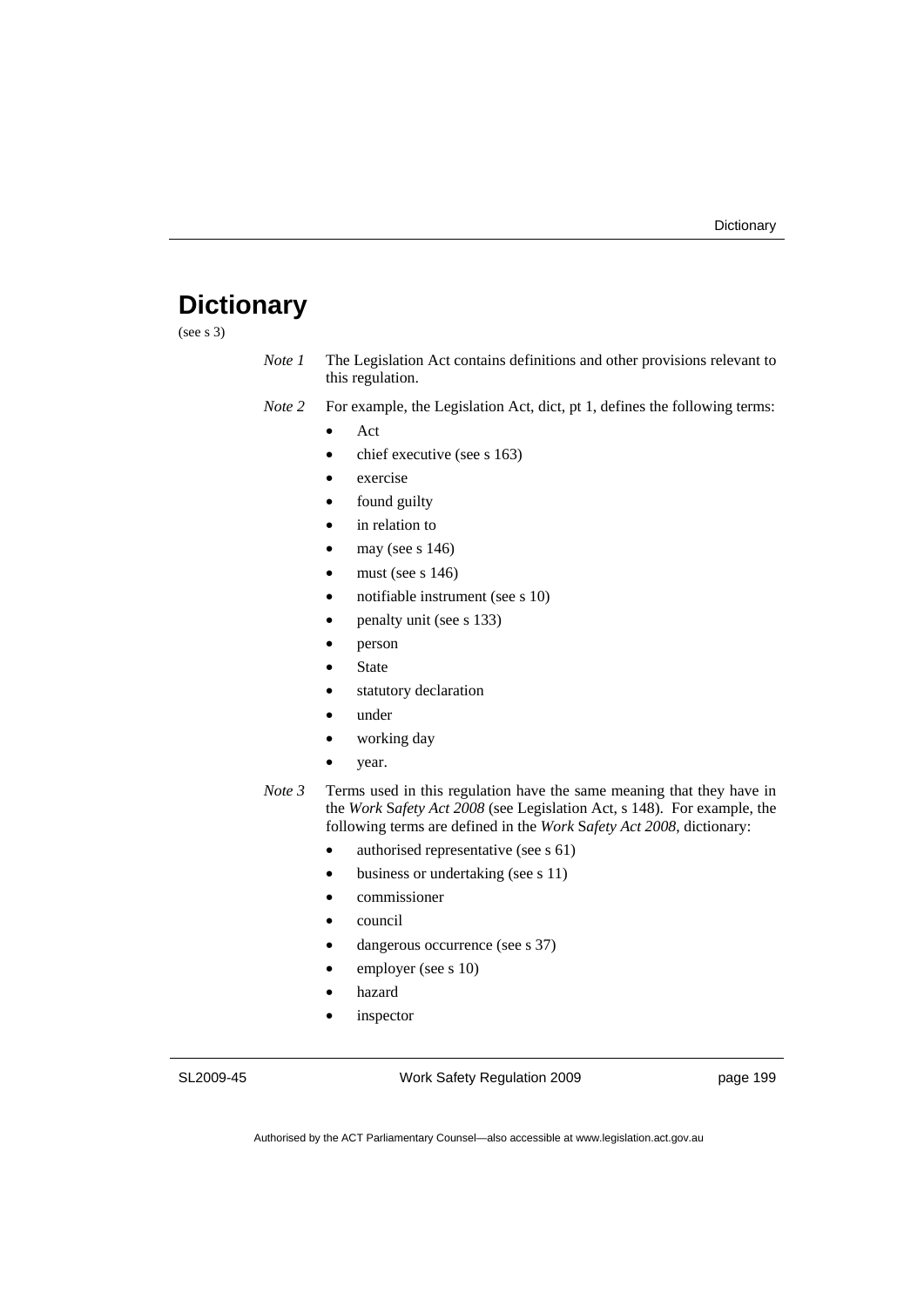#### **Dictionary**

- manages risk (see s 14)
- person in control (see s 13)
- plant
- premises
- reasonably practicable steps (see s 15)
- registered organisation
- risk (see s $8$ )
- substance
- worker (see s 9)
- worker consultation unit (see s 46)
- workplace (see s 12)
- work safety (see s 7)
- work safety committee
- work safety representative.

*anchorage*, for division 7.3 (Prevention of falls)—see section 73 .

*approved refresher training course*—see section 41.

*approved training course*—see section 40.

*AQF*—see *Australian qualifications framework*.

*AQTF*—see *Australian quality training framework*.

*atmospheric contaminant*, for division 7.8 (Confined spaces)—see section 95.

*Australian qualifications framework* (or *AQF*)—

- (a) for part 8 (Licensing high risk work)—see section 119; and
- (b) for part 9 (Construction induction training)—see section 166.

*Australian quality training framework* (or *AQTF*)—

- (a) for part 8 (Licensing high risk work)—see section 119; and
- (b) for part 9 (Construction induction training)—see section 166.

*boiler*, for schedule 1 (High risk work)—see schedule 1, section 1.1.

page 200 Work Safety Regulation 2009

SL2009-45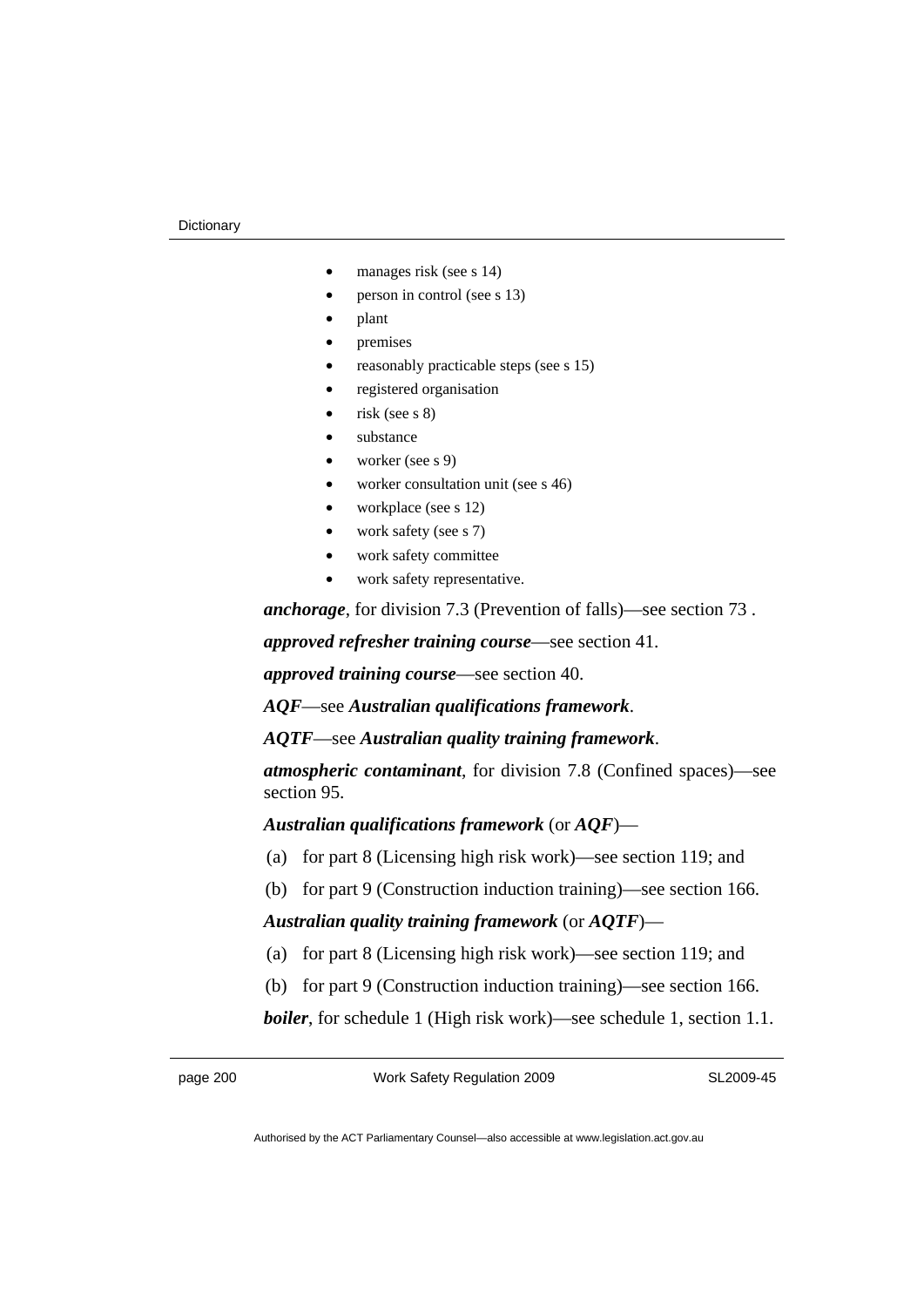*boom-type elevating work platform*, for schedule 1 (High risk work)—see schedule 1, section 1.2.

*bridge crane*, for schedule 1 (High risk work)—see schedule 1, section 1.3.

#### *Commonwealth regulatory authority*—

- (a) for part 8 (Licensing high risk work)—see section 119; and
- (b) for part 9 (Construction induction training)—see section 166.

*competency*, for part 8 (Licensing high risk work)—see section 119.

*competency standard*, for part 8 (Licensing high risk work)—see section 119.

*confined space*, for a workplace, for division 7.8 (Confined spaces)—see section 95.

*construction induction training*, for part 9 (Construction induction training)—see section 166.

*construction induction training card*, for part 9 (Construction induction training)—see section 166.

*construction site*, for part 9 (Construction induction training)—see section 166.

*construction work*, for part 9 (Construction induction training)—see section 166.

*corresponding law*—

- (a) for part 8 (Licensing high risk work)—see section 119; and
- (b) for part 9 (Construction induction training)—see section 166.

*crane*, for schedule 1 (High risk work)—see schedule 1, section 1.4.

*dangerous substance*—see the *Dangerous Substances Act 2004*, section 10.

SL2009-45

Work Safety Regulation 2009

page 201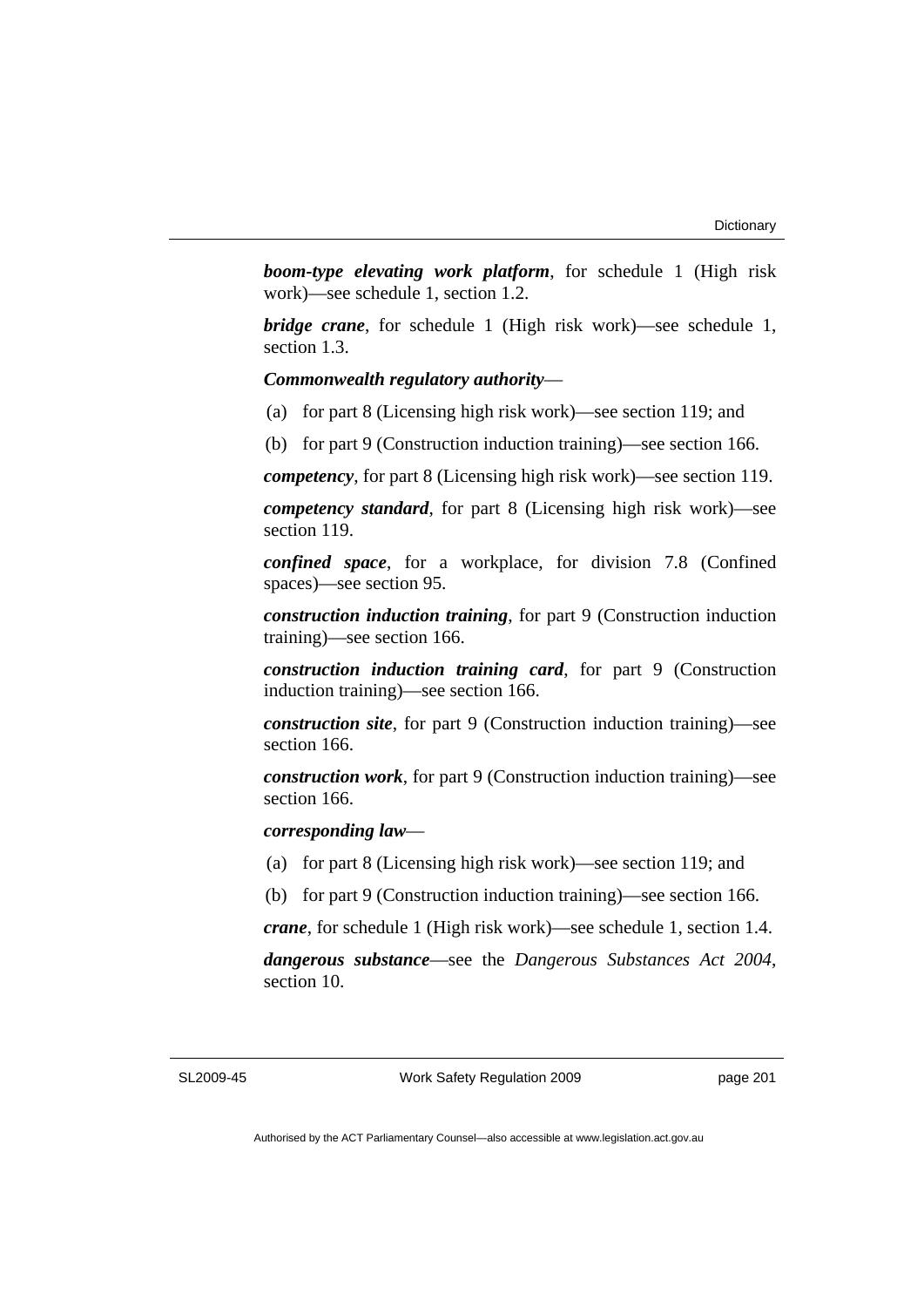*derrick crane*, for schedule 1 (High risk work)—see schedule 1, section 1.6.

*direct-fired process heater*, for schedule 1 (High risk work)—see schedule 1, section 1.5.

*direct supervision*, of a trainee, for part 8 (Licensing high risk work)—see section 119.

*dogging work*, for schedule 1 (High risk work)—see schedule 1, section 1.7.

*electrical inspector*, for division 7.7 (Electricity)—see section 91.

*electrical installation*, for division 7.7 (Electricity)—see the *Electricity Safety Act 1971*, dictionary.

*entry permit*, for division 7.8 (Confined spaces)—see section 95.

*exposure standard*, for division 7.10 (Noise management)—see section 110.

*fixed workplace* means a workplace in a building or other permanent structure.

*forklift truck*, for schedule 1 (High risk work)—see schedule 1, section 1.8.

*gantry crane*, for schedule 1 (High risk work)—see schedule 1, section 1.9.

*guy-derrick*, for schedule 1 (High risk work)—see schedule 1, section 1.6.

*high risk work*, for part 8 (Licensing high risk work)—see section 119.

*hoist*, for schedule 1 (High risk work)—see schedule 1, section 1.10.

*incorporated document*—see section 190.

*inhalable dust*, for division 7.4 (Atmosphere and ventilation)—see section 79.

page 202 Work Safety Regulation 2009

SL2009-45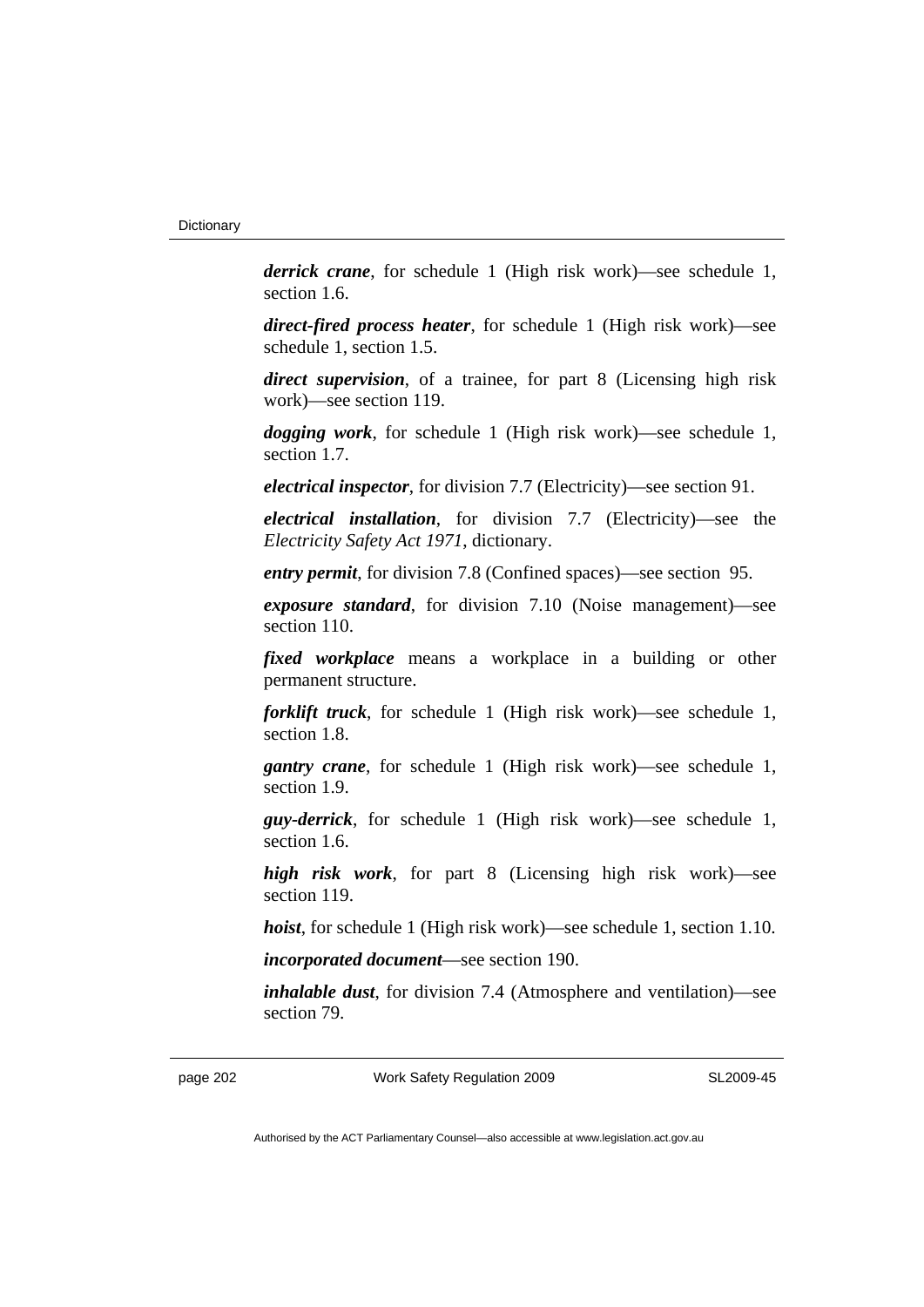# *licensing authority*—

- (a) for part 8 (Licensing high risk work)—see section 119; and
- (b) for part 9 (Construction induction training)—see section 166.

*manual task*, for part 10 (Carrying out manual tasks)—see section 186.

*materials hoist*, for schedule 1 (High risk work)—see schedule 1, section 1.11.

## *Ministerial Council*—

(a) for part 8 (Licensing high risk work)—see section 119; and

(b) for part 9 (Construction induction training)—see section 166.

*mobile crane*, for schedule 1 (High risk work)—see schedule 1, section 1.12.

*national exposure standards* means the *Exposure Standards for Atmospheric Contaminants in the Occupational Environment* (NOHSC 1003 (1995) and Guidance Note NOHSC 3008 (1995)) published by the National Occupational Health and Safety Commission.

*national licence*, for part 8 (Licensing high risk work)—see section 119.

*nationally endorsed*, for a training package—

- (a) for part 8 (Licensing high risk work)—see section 119; and
- (b) for part 9 (Construction induction training)—see section 166.

*non-slewing mobile crane*, for schedule 1 (High risk work)—see schedule 1, section 1.13

*order-picking forklift truck*, for schedule 1 (High risk work)—see schedule 1, section 1.14.

*outrigger* , for schedule 1 (High risk work)—see schedule 1, section 1.15.

## SL2009-45

Work Safety Regulation 2009

page 203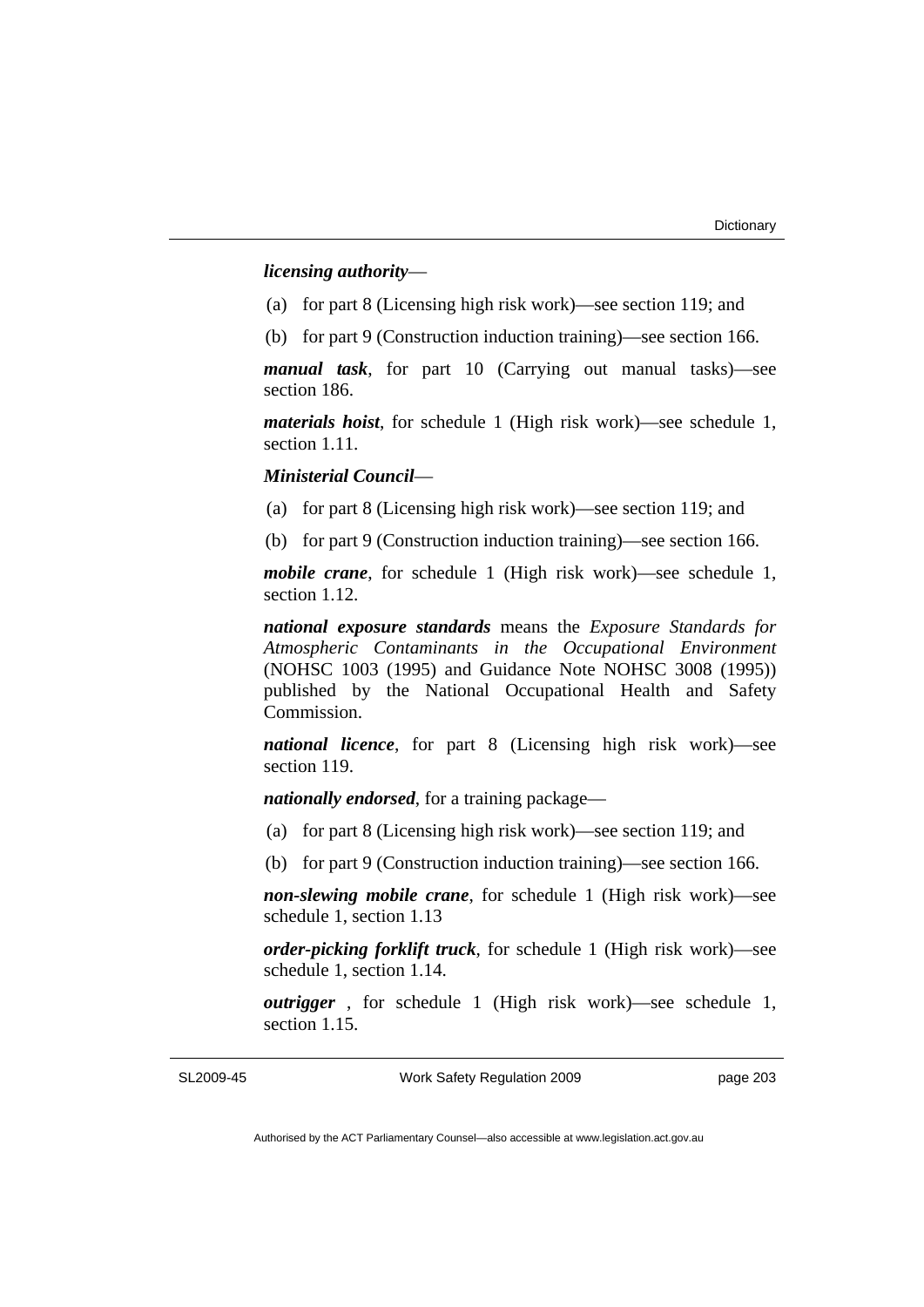*personal health information*, of a consumer—see the *Health Records (Privacy and Access) Act 1997*, dictionary.

*personal protective and safety equipment* includes anything used, or to be used, to protect a person's health, safety or welfare.

#### **Examples**

- 1 protective clothing
- 2 sunscreen
- *Note* An example is part of the regulation, is not exhaustive and may extend, but does not limit, the meaning of the provision in which it appears (see Legislation Act, s 126 and s 132).

*personnel and materials hoist*, for schedule 1 (High risk work) see schedule 1, section 1.16.

*portal boom crane*, for schedule 1 (High risk work)—see schedule 1, section 1.17.

*reciprocating steam engine*, for schedule 1 (High risk work)—see schedule 1, section 1.18

*recognised qualification*, to carry out high risk work under a corresponding law, for part 8 (Licensing high risk work)—see section 119.

# *registered training organisation*—

- (a) for part 8 (Licensing high risk work)—see section 119; and
- (b) for part 9 (Construction induction training)—see section 166.

*represented worker*, for a worker consultation unit, means a worker in the unit.

*responsible person*, for division 4.5 (Work safety representatives provisional improvement notices)—see section 45 (1).

*rigging work*, for schedule 1 (High risk work)—see schedule 1, section 1.19.

*safe oxygen level*, for division 7.4 (Atmosphere and ventilation) and division 7.8 (Confined spaces)—see section 79.

page 204 Work Safety Regulation 2009

SL2009-45

Authorised by the ACT Parliamentary Counsel—also accessible at www.legislation.act.gov.au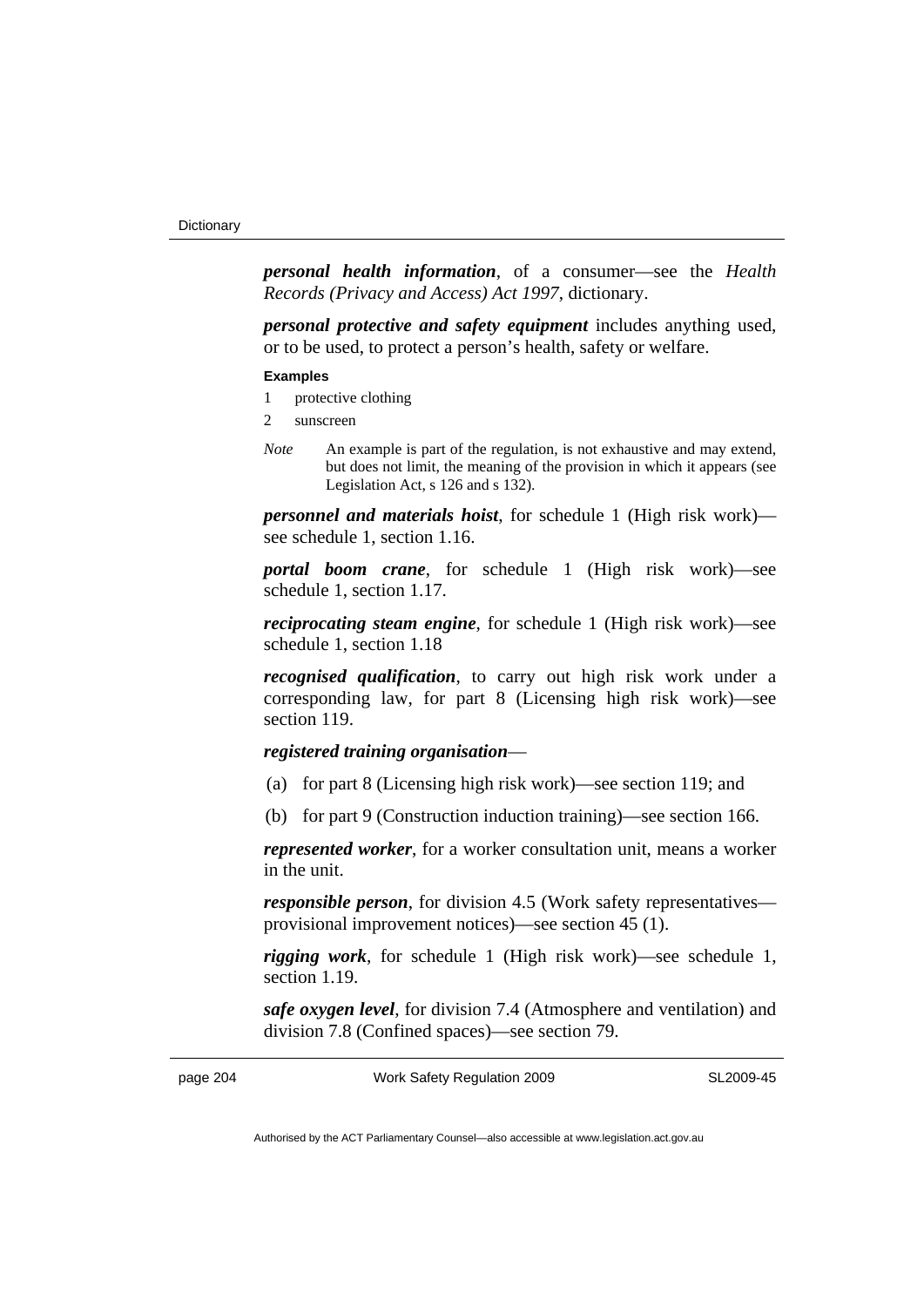*safety harness*—see AS/NZS 1891.

*safe unclassified inhalable dust level*, for division 7.4 (Atmosphere and ventilation)—see section 79.

*scaffolding work*, for schedule 1 (High risk work)—see schedule 1, section 1.20.

*self-erecting tower crane*, for schedule 1 (High risk work)—see schedule 1, section 1.21.

*show cause notice*—

- (a) for part 4 (Work safety representatives)—see section 37 (1); and
- (b) for part 6 (Authorised representatives)—see section 64 (1).

*slewing mobile crane*, for schedule 1 (High risk work)—see schedule 1, section 1.22

*slinging techniques*, for schedule 1 (High risk work)—see schedule 1, section 1.23.

*sound pressure level*, in relation to a person, for division 7.10 (Noise management)—see section 110.

*stabiliser*, for schedule 1 (High risk work)—see schedule 1, section 1.24.

# *statement of attainment*—

- (a) for part 8 (Licensing high risk work)—see section 119; and
- (b) for part 9 (Construction induction training)—see section 166.

*state registering body*, for part 8 (Licensing high risk work)—see section 119.

*stiff-leg derrick*, for schedule 1 (High risk work)—see schedule 1, section 1.6.

*supervisor*, for a trainee carrying out a class of high risk work, for part 8 (Licensing high risk work)—see section 119.

SL2009-45

Work Safety Regulation 2009

page 205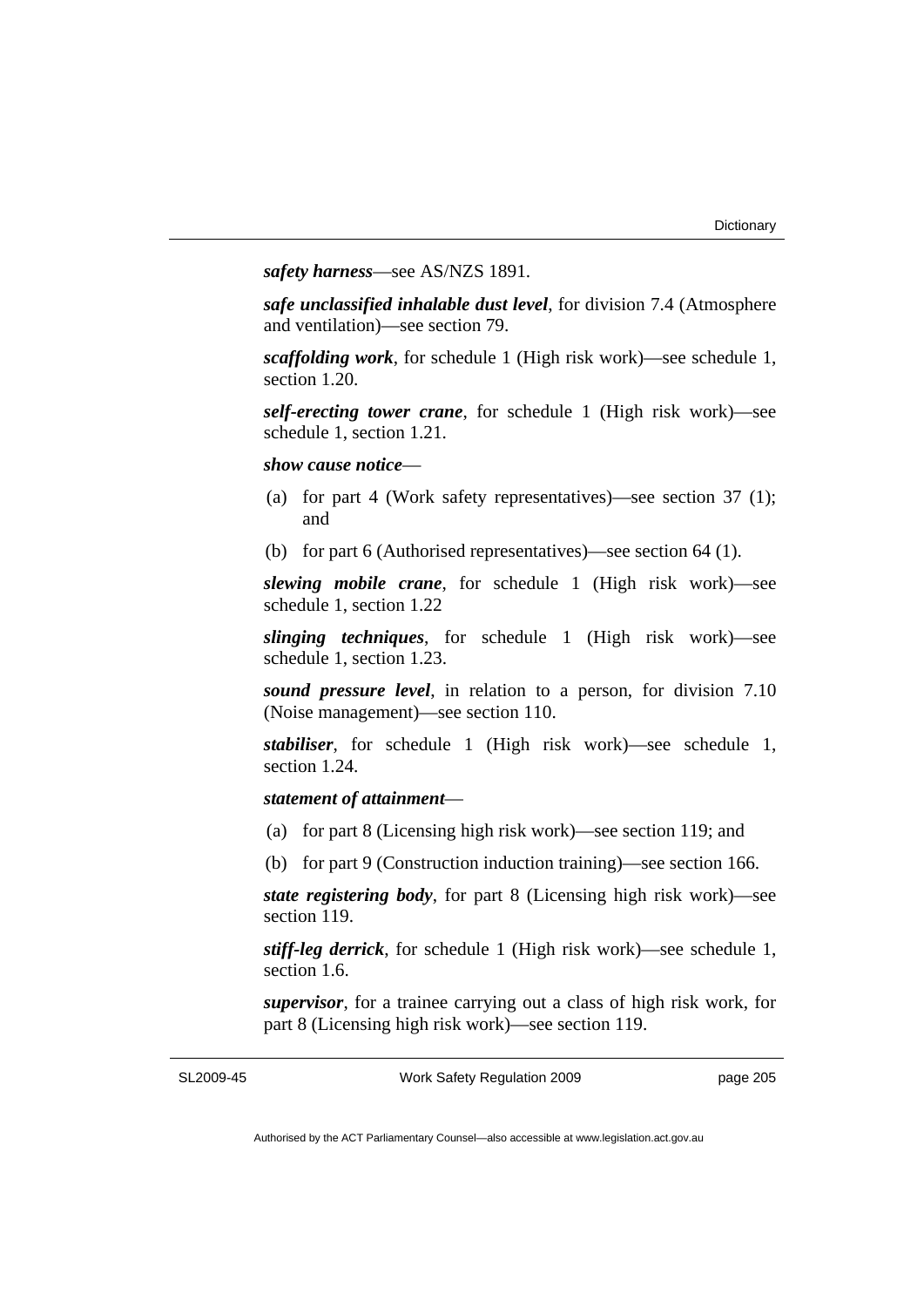*time-weighted average*, for division 7.4 (Atmosphere and ventilation)—see section 79.

*tower crane*, for schedule 1 (High risk work)—see schedule 1, section 1.25.

*trainee*, for part 8 (Licensing high risk work)—see section 119.

*training package*—

(a) for part 8 (Licensing high risk work)—see section 119; and

(b) for part 9 (Construction induction training)—see section 166.

*turbine*, for schedule 1 (High risk work)—see schedule 1, section 1.26.

#### *TWA*—see *time-weighted average*.

*unclassified inhalable dust*, for division 7.4 (Atmosphere and ventilation)—see section 79.

## *unit of competency*—

- (a) for part 8 (Licensing high risk work)—see section 119; and
- (b) for part 9 (Construction induction training)—see section 166.

*unsafe oxygen level*, for division 7.4 (Atmosphere and ventilation) and division 7.8 (Confined spaces)—see section 79.

*unsafe unclassified inhalable dust level*, for division 7.4 (Atmosphere and ventilation)—see section 79.

*vehicle-loading crane*, for schedule 1 (High risk work)—see schedule 1, section 1.27.

*vehicle-mounted concrete-placing boom*, for schedule 1 (High risk work)—see schedule 1, section 1.28.

SL2009-45